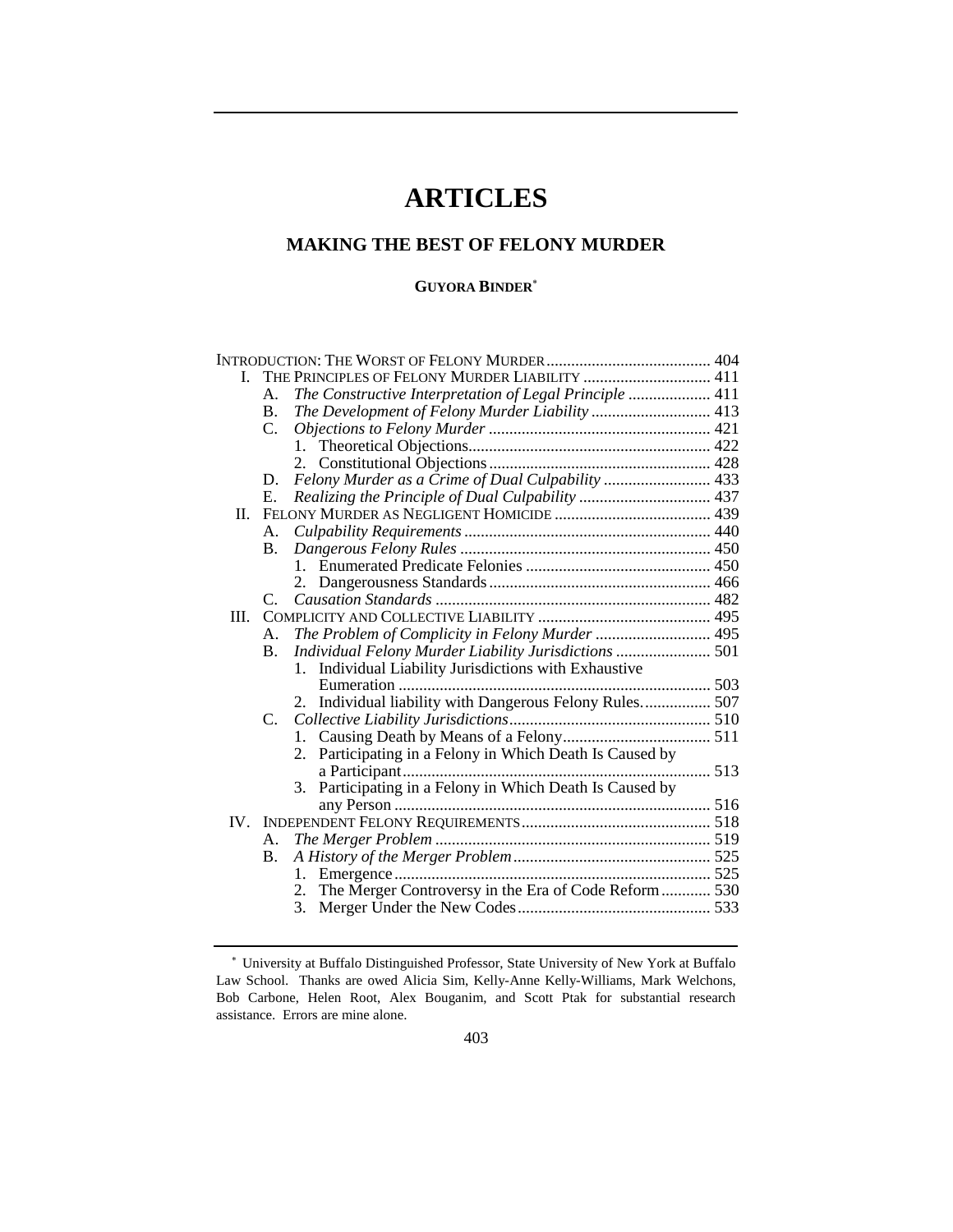404 *BOSTON UNIVERSITY LAW REVIEW* [Vol. 91: 403

| C. Overt and Covert Merger Limitations in Contemporary       |  |
|--------------------------------------------------------------|--|
|                                                              |  |
|                                                              |  |
|                                                              |  |
|                                                              |  |
|                                                              |  |
| CONCLUSION: MAKING FELONY MURDER LAW THE BEST IT CAN BE  551 |  |

*Although scorned as irrational by academics, the felony murder doctrine persists as part of our law. It is therefore important that criminal law theory show how the felony murder doctrine can be best justified, and confined within its justifying principles. To that end, this Article seeks to make the best of American felony murder laws by identifying a principle of justice that explains as much existing law as possible, and provides a criterion for reforming the rest. Drawing on the moral intuition that blame for harm is properly affected by the actor's aims as well as the actor's expectations, this Article proposes a dual culpability principle, which justifies imposing murder liability for killing negligently in the pursuit of an independent felonious purpose. A review of current felony murder rules reveals that most jurisdictions condition the offense on negligence through a combination of culpability requirements, dangerous felony limits, foreseeable causation requirements, and complicity standards. In addition, most jurisdictions require felonious motive through a combination of enumerated felonies, causation standards, and merger limitations. Thus, felony murder law more or less conforms to the dual culpability principle in most jurisdictions. This sufficiently validates the principle to warrant its use as a critical standard. Many felony murder laws nevertheless fall short of the principle's demands in some respects, and this Article identifies the reforms needed in each jurisdiction. More importantly, it provides the arguments of principle and precedent that lawyers and legislators will need to advocate those reforms.* 

#### INTRODUCTION: THE WORST OF FELONY MURDER

The felony murder doctrine, imposing murder liability for some unintended killings in the course of some felonies, is part of the law of almost every American jurisdiction. Yet it is also one of the most widely criticized features of American criminal law.1 Leading criminal law scholars have urged its

<sup>1</sup> *See, e.g.*, MODEL PENAL CODE § 210.2 cmt. 6, at 36 (Official Draft and Revised Comments 1980); SAMUEL H. PILLSBURY, JUDGING EVIL: RETHINKING THE LAW OF MURDER AND MANSLAUGHTER 106-08 (1998); Charles Crum, *Causal Relations and the Felony-Murder Rule*, 1952 WASH. U. L.Q. 191, 210; George Fletcher, *Reflections on Felony-Murder*, 12 SW. U. L. REV. 413, 413-15 (1981); Martin R. Gardner, *The* Mens Rea *Enigma: Observations on the Role of Motive in the Criminal Law Past and Present,* 1993 UTAH L. REV. 635, 706-07; James J. Hippard, *The Unconstitutionality of Criminal Liability Without Fault: An Argument for a Constitutional Doctrine of Mens Rea*, 10 HOUS. L. REV. 1039,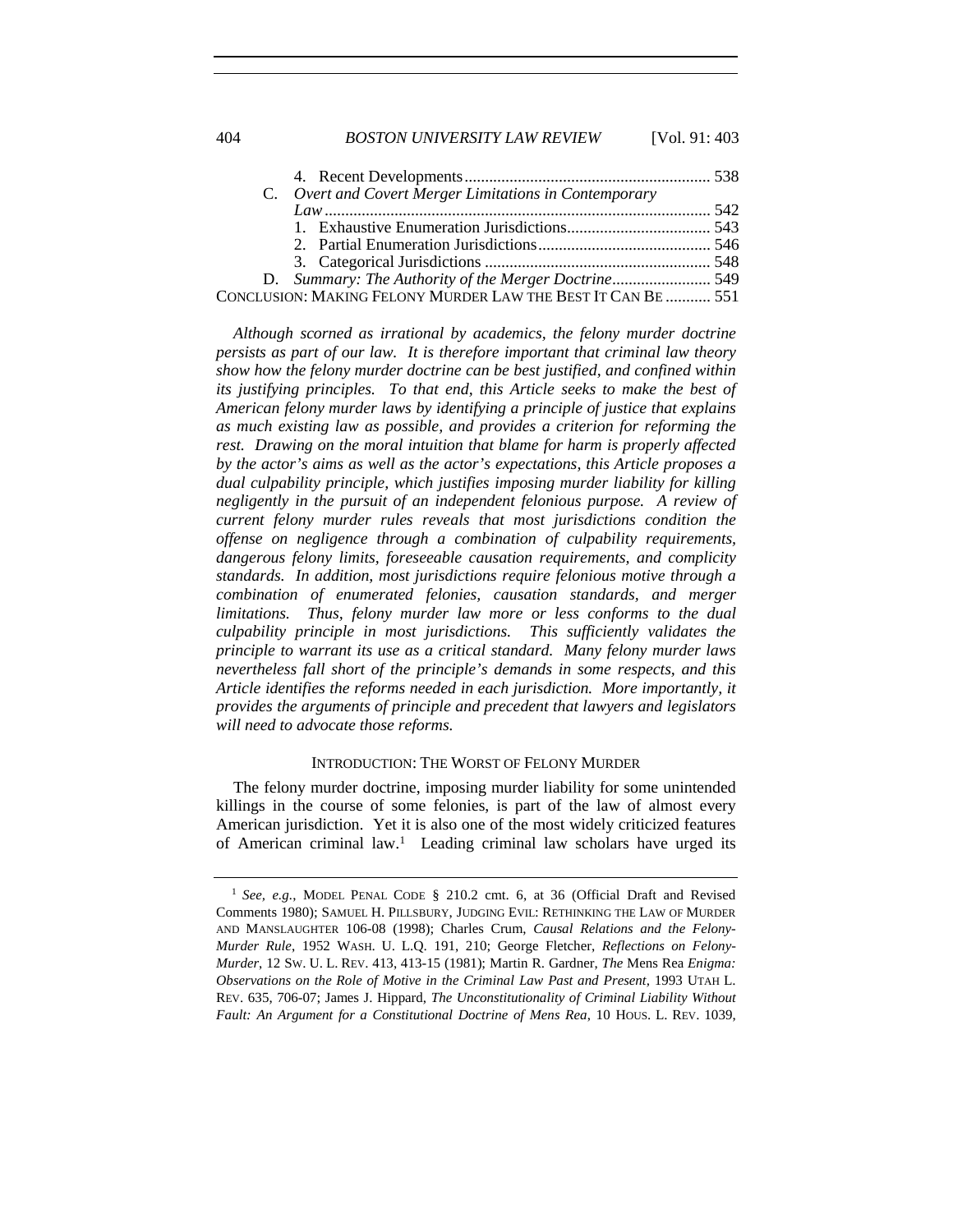abolition, condemning it as unprincipled and irrational.2 Critics charge that felony murder imposes undeserved strict liability for accidental death.<sup>3</sup> Criminal law teachers impart this view to their students, $4$  and use felony murder to illustrate the perils of rigid rule formalism. Critics can point to examples like these eleven cases from ten different jurisdictions:

1. Seven months after stealing a car, James Colenburg, a Missouri man, was driving down a residential street when an unsupervised two-year-old suddenly darted in front of the stolen car. The toddler was struck and killed. Colenburg was convicted of felony murder predicated on theft.<sup>5</sup>

2. Jonathan Miller, a fifteen-year-old Georgia youth, punched another boy in a schoolyard dispute. The second boy suffered a fatal brain hemorrhage. Miller was convicted of felony murder, predicated on the felonies of assault with a deadly weapon and battery with injury.6

3. Suspecting Allison Jenkins of drug possession, an Illinois police officer chased him at gunpoint. As the officer caught him by the arm, Jenkins tried to shake free. The officer tackled Jenkins and fired the gun as they fell, killing his own partner. Jenkins was convicted of felony murder, predicated on battery of a police officer. No drugs were found.7

<sup>1045 (1973);</sup> Robert G. Lawson, *Criminal Law Revision in Kentucky: Part I – Homicide and Assault*, 58 KY. L.J. 242, 252-55 (1970); Roy Moreland, *A Re-Examination of the Law of Homicide in 1971: The Model Penal Code*, 59 KY. L.J. 788, 804 (1971); H. L. Packer, *Criminal Code Revision*, 23 U. TORONTO L.J. 1, 4 (1973); Maynard E. Pirsig, *Proposed Revision of the Minnesota Criminal Code*, 47 MINN. L. REV. 417, 427-28 (1963); Nelson E. Roth & Scott E. Sundby, *The Felony-Murder Rule: A Doctrine at Constitutional Crossroads*, 70 CORNELL L. REV. 446, 491 (1985); Stephen J. Schulhofer, *Harm and Punishment: A Critique of Emphasis on the Results of Conduct in the Criminal Law*, 122 U. PA. L. REV. 1497, 1542-43 (1974); Jeanne Hall Seibold, Note, *The Felony-Murder Rule: In Search of a Viable Doctrine*, 23 CATH. LAW. 133, 161-62 (1978); Note, *Felony Murder as a First Degree Offense: An Anachronism Retained*, 66 YALE L.J. 427, 427 (1957) [hereinafter *Anachronism*]; Note, *Felony Murder: A Tort Law Reconceptualization*, 99 HARV. L. REV. 1918, 1935 (1986); Adam Liptak, *Serving Life for Providing Car to Killers*, N.Y. TIMES, Dec. 4, 2007, at A1.<br><sup>2</sup> MODEL PENAL CODE § 210.2 cmt. 6, at 32-42 (Official Draft and Revised Comments

<sup>1980);</sup> Sanford H. Kadish, *Foreword: The Criminal Law and the Luck of the Draw*, 84 J. CRIM. L. & CRIMINOLOGY 679, 695-96 (1994).

<sup>3</sup> *See* Roth & Sundby, *supra* note 1, at 451-52.

<sup>4</sup> *See* JOSHUA DRESSLER, UNDERSTANDING CRIMINAL LAW 515 (3d ed. 2001); ARNOLD H. LOEWY, CRIMINAL LAW IN A NUTSHELL 45 (4th ed. 2003).

<sup>5</sup> State v. Colenburg, 773 S.W.2d 184, 185 (Mo. Ct. App. 1989).

<sup>6</sup> Miller v. State, 571 S.E.2d 788, 792 (Ga. 2002).

<sup>7</sup> People v. Jenkins, 545 N.E.2d 986, 990-91 (Ill. App. Ct. 1989).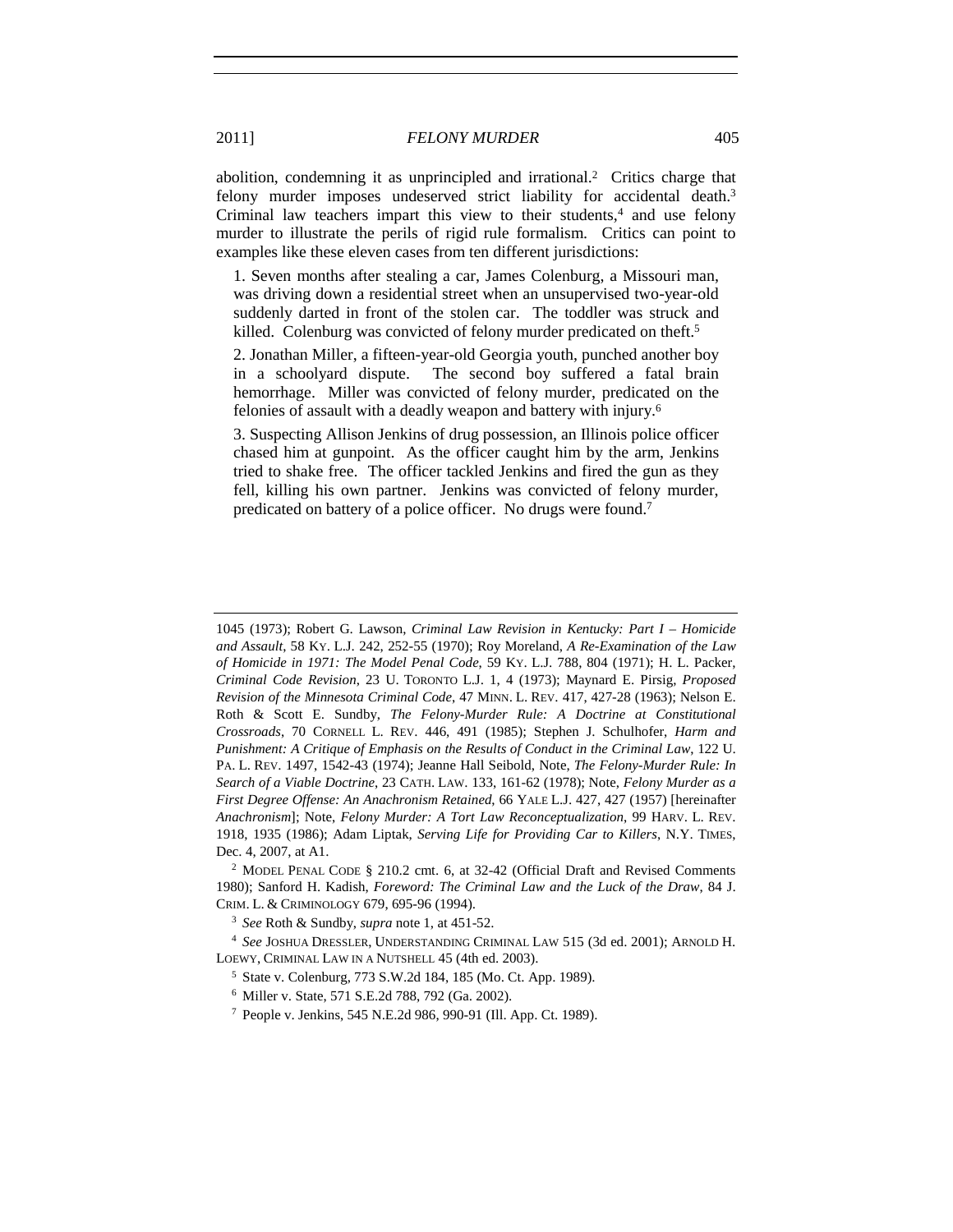4. Jonathan Earl Stamp robbed a California bank at gunpoint. Shortly thereafter, one of the bank employees had a fatal heart attack. Stamp was convicted of felony murder.8

5. New York burglar William Ingram broke into a home, only to be met at the door by the homeowner, brandishing a pistol. The homeowner forced Ingram to lie down, bound him, and called the police. After police took Ingram away, the homeowner suffered a fatal heart attack. Ingram was convicted of felony murder.<sup>9</sup>

6. Also in New York, Eddie Matos fled across rooftops at night after committing a robbery. A pursuing police officer fell down an airshaft to his death. Matos was convicted of felony murder.<sup>10</sup>

7. John Earl Hickman was present when a companion overdosed on cocaine in Virginia. He was convicted of felony murder predicated on drug possession.<sup>11</sup>

8. John William Malaske, a young Oklahoma man, got a bottle of vodka for his underage sister and her two friends. One of the friends died of alcohol poisoning. Malaske was convicted of felony murder predicated on the felony of supplying alcohol to a minor.12

9. Ryan Holle, a young Florida man, routinely loaned his car to his housemate. At the end of a party, the housemate talked with guests about stealing a safe from a drug dealer's home, maybe by force. The housemate asked Holle for the car keys. Holle, tired, drunk, and unsure whether the housemate was serious, provided the keys and went to bed. The housemate and his friends stole the safe and one clubbed a resisting resident to death. Holle was convicted of felony murder and sentenced to life without parole.<sup>13</sup>

10. Bernard Lambert, a Pennsylvania man who regularly gave rides to a friend, drove the friend to a home where he claimed someone owed him money. The friend broke in and shot a resident in the head. Lambert was convicted of felony murder predicated on burglary.14

11. North Carolina college student Janet Danahey set fire to a bag of party decorations as a prank in front of the door of her ex-boyfriend's apartment in the exterior hallway of an apartment complex. To

<sup>8</sup> People v. Stamp, 82 Cal. Rptr. 598, 601 (Cal. Ct. App. 1969).

<sup>9</sup> People v. Ingram, 492 N.E.2d 1220, 1220-21 (N.Y. 1986).

<sup>10</sup> People v. Matos, 83 N.Y.2d 509, 510-11 (N.Y. 1994).

<sup>11</sup> Hickman v. Commonwealth, 398 S.E.2d 698, 699 (Va. Ct. App. 1990).

<sup>12</sup> Malaske v. State, 89 P.3d 1116, 1117 n.1 (Okla. Crim. App. 2004).

<sup>13</sup> Liptak, *supra* note 1.

<sup>14</sup> Commonwealth v. Lambert, 795 A.2d 1010, 1013-14 (Pa. Super. Ct. 2002).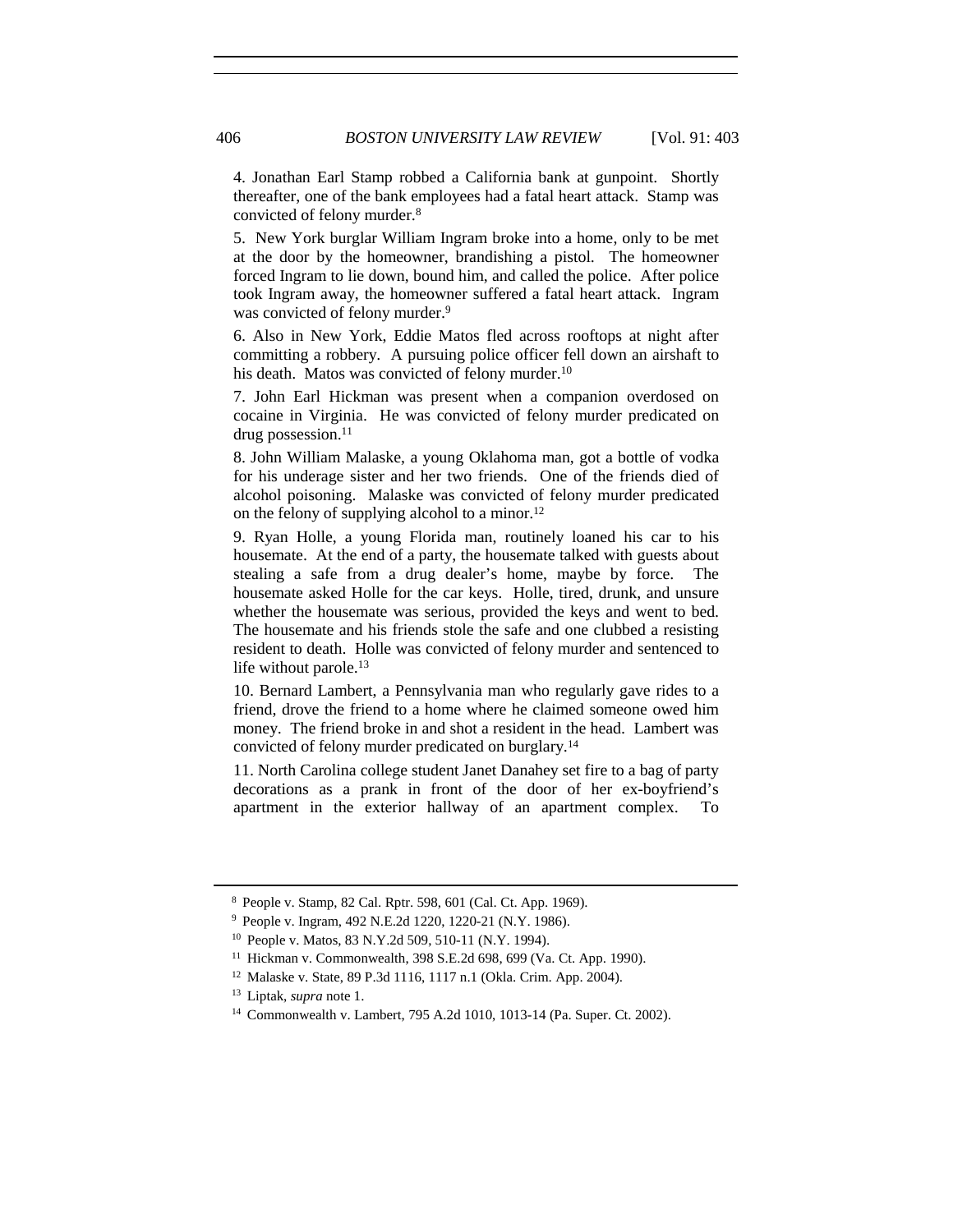Danahey's surprise, the building caught fire and four people died in the blaze. Danahey pled guilty to four counts of felony murder.<sup>15</sup>

These cases are indeed troubling. The *New York Times* featured the Holle case in a story portraying the felony murder doctrine as out of step with global standards of criminal justice.16 Many readers will recognize the Stamp case as one that criminal law textbooks use to illustrate the harshness of the felony murder rule.17 Janet Danahey's supporters present her case as a condemnation of the felony murder doctrine.18 Indeed, a doctrine designed to produce results like these would be hard to defend. Yet I will argue that such cases are anomalous rather than paradigmatic – misapplications of a rational doctrine rather than illustrations of an irrational one. Rather than agreeing with the academic consensus that felony murder liability should be abolished, I will argue that we should *make the best* of felony murder liability. By this, I mean two things.

First, in proposing reform rather than abolition, I acknowledge that many of my readers disapprove of felony murder liability. Like it or not, however, we are probably stuck with the felony murder doctrine. Legislatures have supported felony murder for decades in the teeth of academic scorn. Although most states revised their criminal codes in response to the American Law Institute's (ALI) Model Penal Code, only a few accepted the ALI's proposal to abolish felony murder.19 Today, criminal justice policy is less likely than ever to be influenced by academic criticism, as candidates for office find themselves competing to appear tougher on crime than their opponents.20 Moreover, in adhering to the felony murder doctrine, legislatures are likely following popular opinion. Opinion studies find that mock jurors are willing to punish negligent killers far more severely if they kill in the course of a serious

<sup>18</sup> CITIZENS FOR CHANGE, *supra* note 15.

<sup>19</sup> Guyora Binder, *Felony Murder and Mens Rea Default Rules: A Study in Statutory Interpretation*, 4 BUFF. CRIM. L. REV. 399, 400-01 (2000).

<sup>15</sup> *Janet Danahey*, NORTH CAROLINA CITIZENS FOR FELONY MURDER RULE CHANGE, http://www.ncfelonymurder.org/Janet%20Danahey/janet.html [hereinafter CITIZENS FOR CHANGE] (last visited Nov. 12, 2010).

<sup>16</sup> Liptak, *supra* note 1.

<sup>17</sup> *See* RONALD N. BOYCE, DONALD A. DRIPPS & ROLLIN M. PERKINS, CRIMINAL LAW AND PROCEDURE 547-50 (11th ed. 2010); JOSHUA DRESSLER, CASES & MATERIALS ON CRIMINAL LAW 318 (5th ed. 2009); PHILLIP E. JOHNSON & MORGAN CLOUD, CRIMINAL LAW 254 n.a (7th ed. 2002); SANFORD H. KADISH, STEPHEN J. SCHULHOFER & CAROL S. STEIKER, CRIMINAL LAW AND ITS PROCESSES 438 (8th ed. 2007); CYNTHIA LEE & ANGELA HARRIS, CRIMINAL LAW 432-35 (2005); LLOYD L. WEINREB, CRIMINAL LAW 156-59 (7th ed. 2003).

<sup>20</sup> JONATHAN SIMON, GOVERNING THROUGH CRIME: HOW THE WAR ON CRIME TRANSFORMED AMERICAN DEMOCRACY AND CREATED A CULTURE OF FEAR 34-35 (2007); Rachel E. Barkow, *The Political Market for Criminal Justice,* 104 MICH. L. REV. 1713, 1718 (2006); William J. Stuntz, *The Pathological Politics of Criminal Law*, 100 MICH. L. REV. 505, 530 (2001).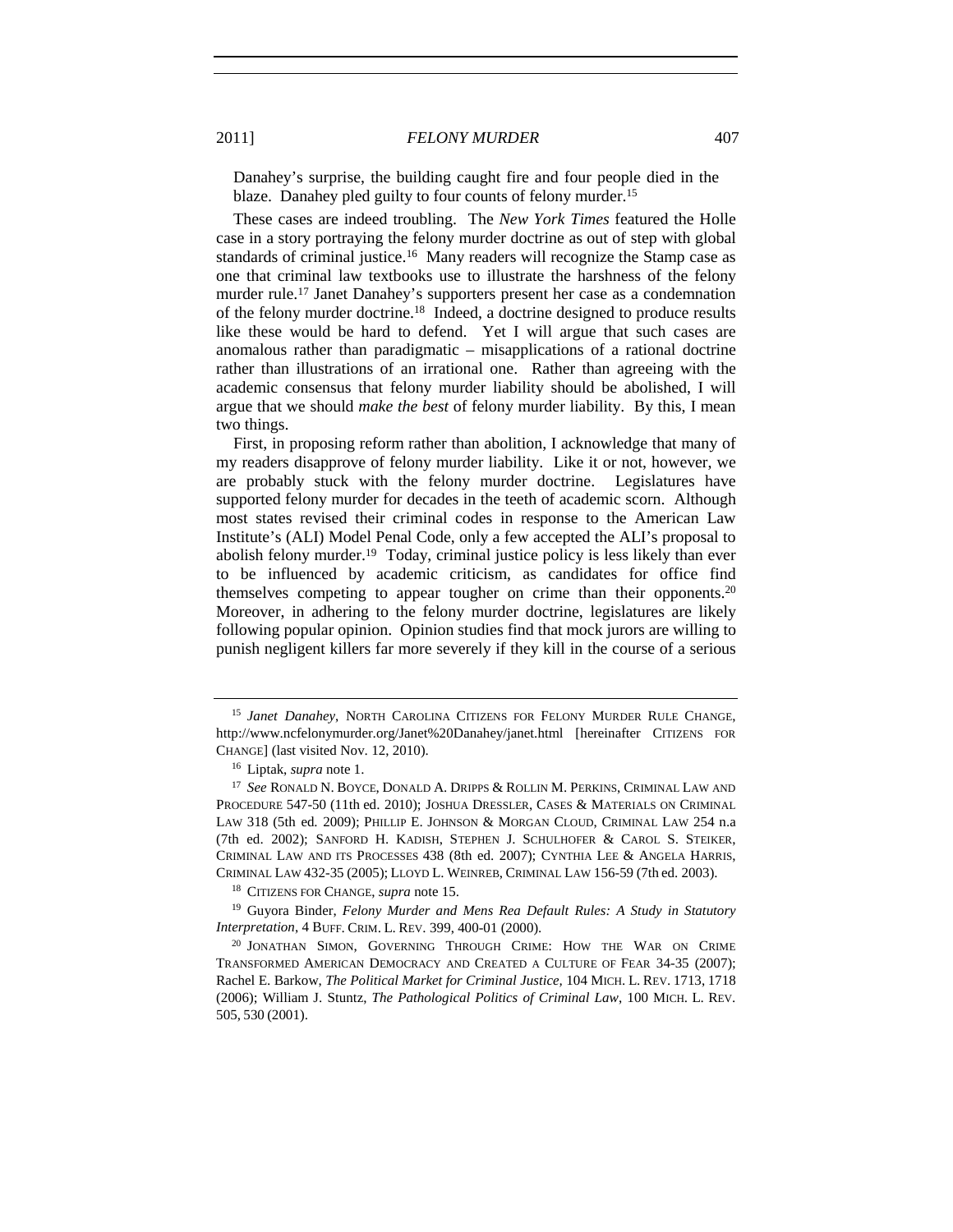felony like robbery.<sup>21</sup> Felony murder liability is not going away and we are going to have to learn to live with it.

But we should also "make the best" of felony murder in a second way: we should try to make it "the best it can be," in Ronald Dworkin's sense. Of course those readers who believe the felony murder doctrine to be inherently unprincipled will find this aspiration of perfecting felony murder incoherent. Nevertheless, drawing on previous work,<sup>22</sup> I will contend that felony murder liability is rationally justifiable on the basis of a plausible conception of desert. I limit this claim to murder punishable by incarceration: I do not maintain that felony murder alone justifies capital punishment.<sup>23</sup> If felony murder liability is ever justifiable, however, felony murder rules can be improved by confining them to the limits of their justifying principles. Even readers who disagree with the felony murder doctrine's justifying principle should prefer that it be applied in a principled way rather than haphazardly. If the law of felony murder can be better or worse, we should make it the best it can be.

Felony murder liability can be justified by the plausible moral intuition that blame for causing harm is properly affected by our evaluation of the actor's aims.24 This principle pervades our criminal law.25 A sufficiently worthy purpose – preventing a rape, for example – can justify an intentional killing. A less compelling but still worthy purpose – expressing justified indignation over a rape – can mitigate an intentional killing to manslaughter. A very bad purpose – committing a rape – can aggravate an intentional killing to capital murder. In jurisdictions adopting the Model Penal Code's definitions of

<sup>&</sup>lt;sup>21</sup> PAUL H. ROBINSON & JOHN M. DARLEY, JUSTICE, LIABILITY, AND BLAME 169-81 (1995).

<sup>22</sup> Guyora Binder, *The Culpability of Felony Murder*, 83 NOTRE DAME L. REV. 965, 1060 (2008) [hereinafter *Culpability*]; Guyora Binder, *Meaning and Motive in the Law of Homicide*, 3 BUFF. CRIM. L. REV. 755, 773 (2000) [hereinafter *Meaning and Motive*] (book review).

<sup>&</sup>lt;sup>23</sup> Without venturing an opinion on capital punishment, I proceed from the premise that it is reserved for the most culpable murders, such as premeditated murders for gain. In *Enmund v. Florida,* 458 U.S. 782, 801 (1982) and *Tison v. Arizona*, 481 U.S. 137, 158 (1987), the Supreme Court limited capital murder liability for accomplices in predicate felonies to those acting with at least the extreme indifference to human life often required for murder liability outside of the context of a felony. This effectively makes participation in a predicate felony an aggravator that raises what is already murder to capital murder. A homicide offense requiring extreme indifference to human life is not a true felony murder offense and is beyond the scope of my analysis. I would – at the very least – generalize the *Tison* holding to felons who kill as well as those who participate in felonies in which others kill, since modern law does not generally distinguish between perpetrators and accomplices in culpability or liability. It would be more consistent with the aim of reserving capital punishment for the most culpable homicides to limit capital murder to aggravated

*intentional* killings. 24 *See Culpability*, *supra* note 22, at 1032-46.

<sup>25</sup> *Id*. at 1046-52.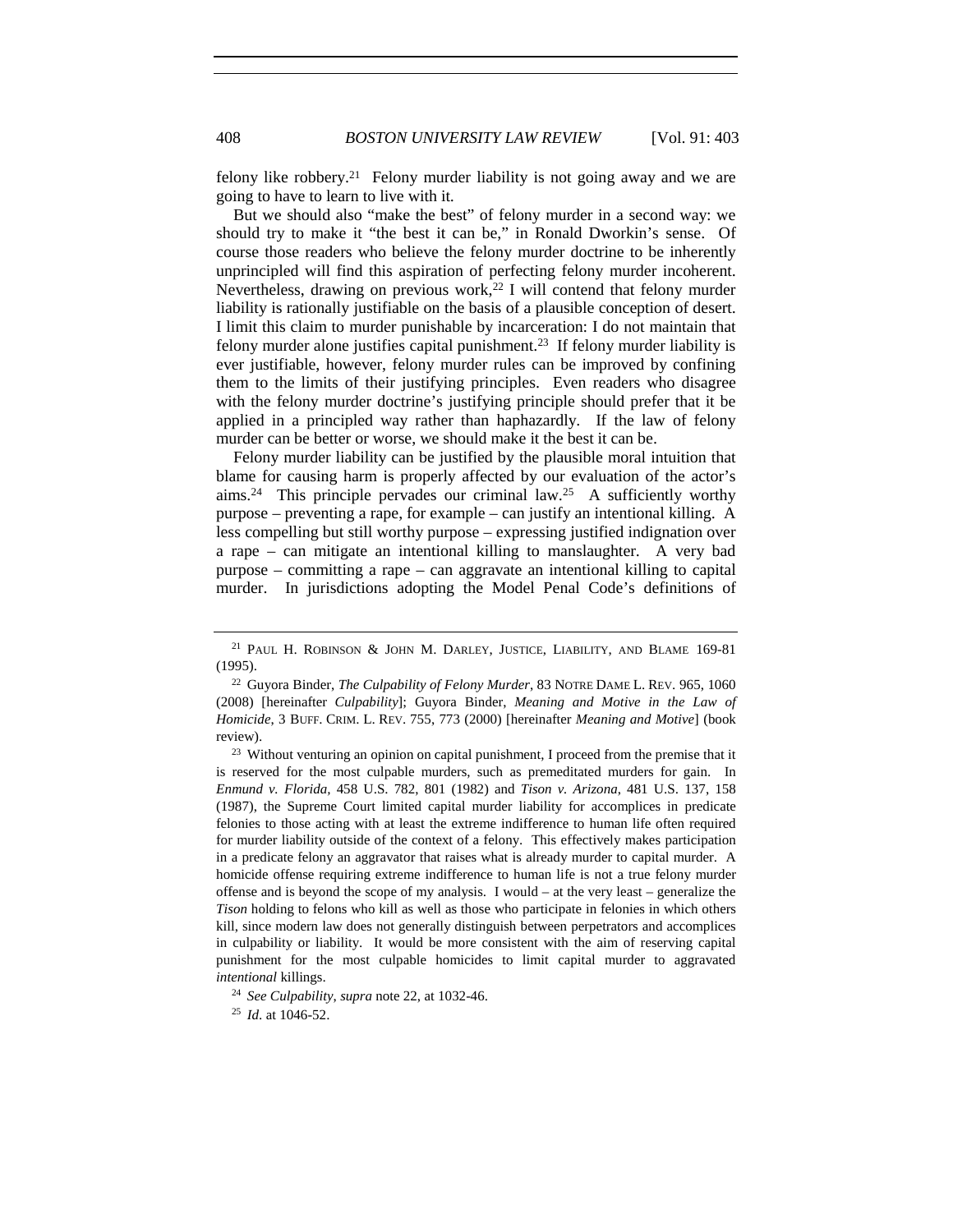recklessness and negligence, a sufficiently worthy purpose can justify the knowing or reasonably knowable imposition of a risk of harm, and an insufficiently worthy purpose can condemn such risk imposition as reckless or negligent.26 Moreover, an antisocial or hostile purpose can aggravate reckless killing from manslaughter to murder.<sup>27</sup> Indeed, because harm results from the interaction of competing activities we can hardly assign risk to one activity without evaluating its aims in comparison to those of competing activities.<sup>28</sup> In short, our ends affect our guilt for causing harm.

This intuition implies that culpability is properly understood as the product of two factors: the harm reasonably expected from an action and the moral worth of the ends for which it is committed. The expected harm is the cognitive dimension of culpability, and the moral worth of the actor's ends is the normative dimension of culpability. Let us call the view that both are relevant the principle of dual culpability. Today, courts generally explain felony murder as a crime of risk imposition, in which a dangerous activity leads to death.29 Previously, courts explained it as a crime of transferred intent, in which a malicious purpose justifies liability for a different, unintended result.<sup>30</sup> The principle of dual culpability reveals that felony murder must involve both the negligent imposition of risk, and a distinct malicious purpose. This principle implies that one who negligently causes death deserves more punishment if he does so for a felonious end. Consider a sexual assailant who inadvertently smothers a child victim in an effort to silence her; $31$  a robber who inadvertently pulls the trigger of a gun aimed at a victim's forehead;<sup>32</sup> and an arsonist, who burns down a storefront to collect insurance without considering the danger to neighboring apartment dwellers.<sup>33</sup> All of these offenders seem very blameworthy for the deaths they cause, but because they do not kill intentionally, or even recklessly, they cannot be punished as murderers without a felony murder rule. Thus, lawmakers and citizens may rationally support felony murder rules as necessary to impose deserved punishment in accordance with the principle of dual culpability.

<sup>26</sup> *See* MODEL PENAL CODE § 2.02(2)(c), (d) (1980).

<sup>27</sup> *See* People v. Thomas, 261 P.2d 1, 3 (Cal. 1953); People v. Protopappas, 246 Cal. Rptr. 915, 927 (Ct. App. 1988); Mayes v. People, 106 Ill. 306, 314 (1883); Commonwealth v. Malone, 47 A.2d 445, 446-47 (Pa. 1946); WAYNE R. LAFAVE, CRIMINAL LAW 726 (4th ed. 2003).

<sup>28</sup> *See Culpability, supra* note 22, at 1021-26.

<sup>29</sup> People v. Washington, 402 P.2d 130, 134 (Cal. 1965); Jenkins v. State, 230 A.2d 262, 268-69 (Del. 1967).

<sup>30</sup> Moynihan v. State, 70 Ind. 126, 130 (1880); Simpson v. Commonwealth, 170 S.W.2d 869, 869 (Ky. 1943); People v. Scott, 6 Mich. 287, 293 (1859); Commonwealth v. Flanagan, 7 Watts & Serg. 415, 418 (Pa. 1844).

<sup>31</sup> Commonwealth v. Hanlon, 3 Brewst. 461, 470-71 (Pa. Ct. of Oyer and Terminer 1870).

<sup>32</sup> Slater v. State, 316 So. 2d 539, 540-41 (Fla. 1975).

<sup>33</sup> People v. Goldvarg, 178 N.E. 892, 892-93 (Ill. 1931).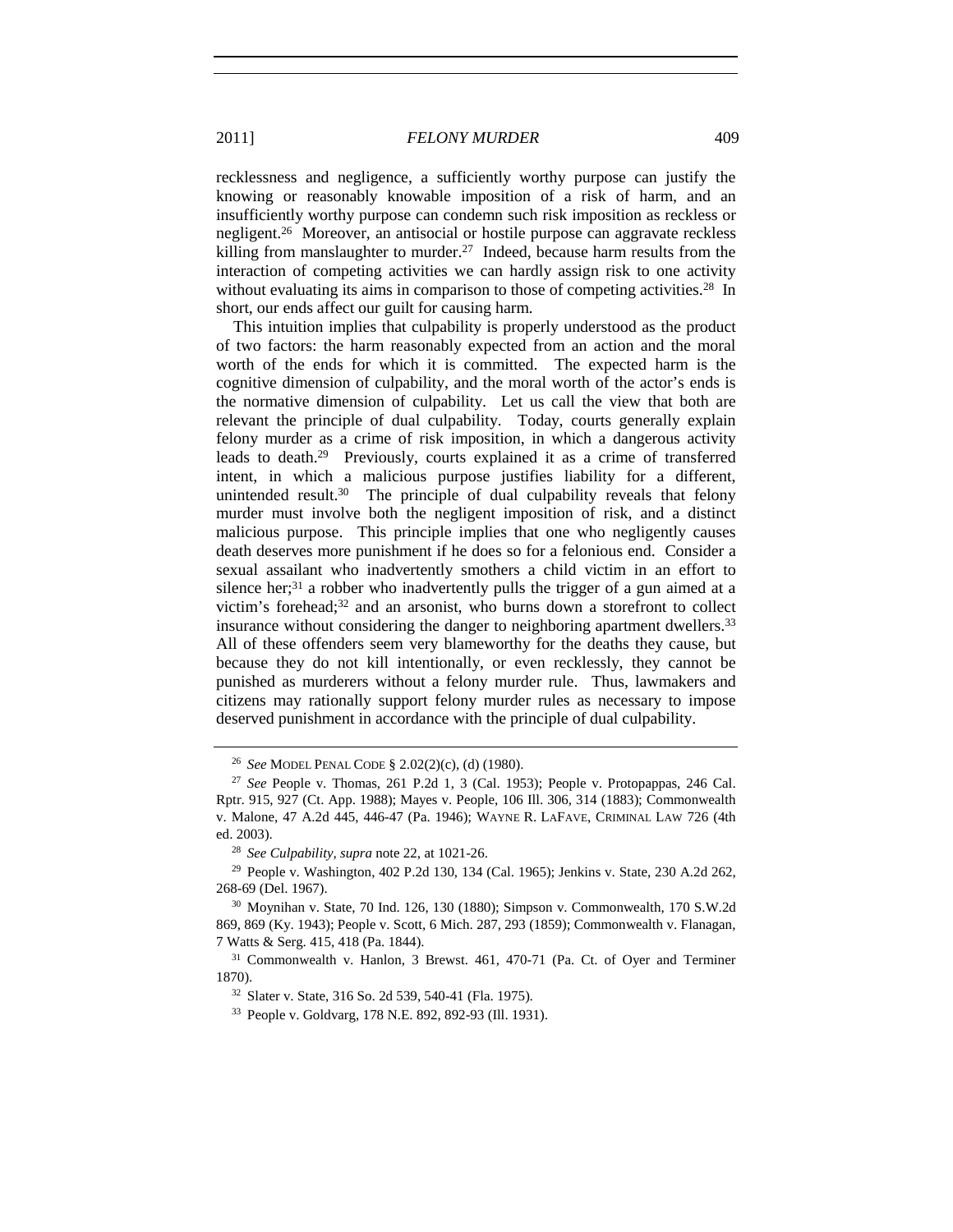This dual culpability principle explains why felony murder liability is not justified in the eleven cases that began this article. In each case, at least one of the two required forms of culpability was missing. In the first eight cases, the likelihood of death from the defendant's conduct was low, probably too low even for negligence. To be sure, robbery creates a significant risk of death, but not a significant risk that anyone will drop dead, or fall down a hole. In cases three through eight, no participant in the felony caused death directly. In case one, the defendant's fatal act did not serve the felonious end – it had no felonious purpose. In cases nine and ten, the defendants assisted in felonies that proved fatal, but do not appear to have shared the felonious ends. In case eleven, the defendant had no discernible felonious purpose. In cases two, three, seven and eight, the act imposing risk did not advance any independent felonious purpose. These felonies were punished only because they endangered life and health, not because they aimed at some other wrongful end that justified aggravating a resulting death to murder. Thus, the injustice exemplified by these eleven cases resulted from misapplication of the felony murder doctrine. It is not necessary to abolish the felony murder doctrine to prevent such cases. It is only necessary to conform it to its justifying purpose.

By dismissing the felony murder doctrine as rationally indefensible, legal scholars deprive themselves of meaningful roles in reforming felony murder rules. Refusing to acknowledge any common ground with supporters of the felony murder doctrine, scholars offer legislators and voters little reason to listen to them. Moreover, by insisting that felony murder has no justifying purpose, legal scholars perversely encourage lawmakers to make the law of felony murder less rational and less just than it could be. Lectured that felony murder rules violate desert in principle, legislators may assume they must abandon considerations of justice in designing felony murder rules. Told that felony murder rules reflect cynical political pandering, courts will assume they are properly deferring to legislative intent when they impose undeserved punishment. Instructed by scholars that felony murder doctrine imposes strict liability, courts will more likely instruct juries to impose strict liability. In demanding abolition rather than reform, legal scholars make their narrow conception of the best the enemy of the good. The result is a self-fulfilling prophecy that encourages the arbitrariness and injustice it professes to condemn.

Because American felony murder rules rest on a widely supported and theoretically plausible moral principle, the most democratic approach to critiquing them is to test them against that principle. The most pragmatic strategy for improving the law of felony murder is to show lawmakers how to bring it into conformity with that principle. These are the aims of this Article. It pursues these aims by surveying and critiquing the current design of American felony murder rules in all felony murder states, as well as in the District of Columbia and the federal system. It finds that these rules roughly conform to the principle of dual culpability on most issues, in most jurisdictions. It reveals unjust results like the eleven cases summarized above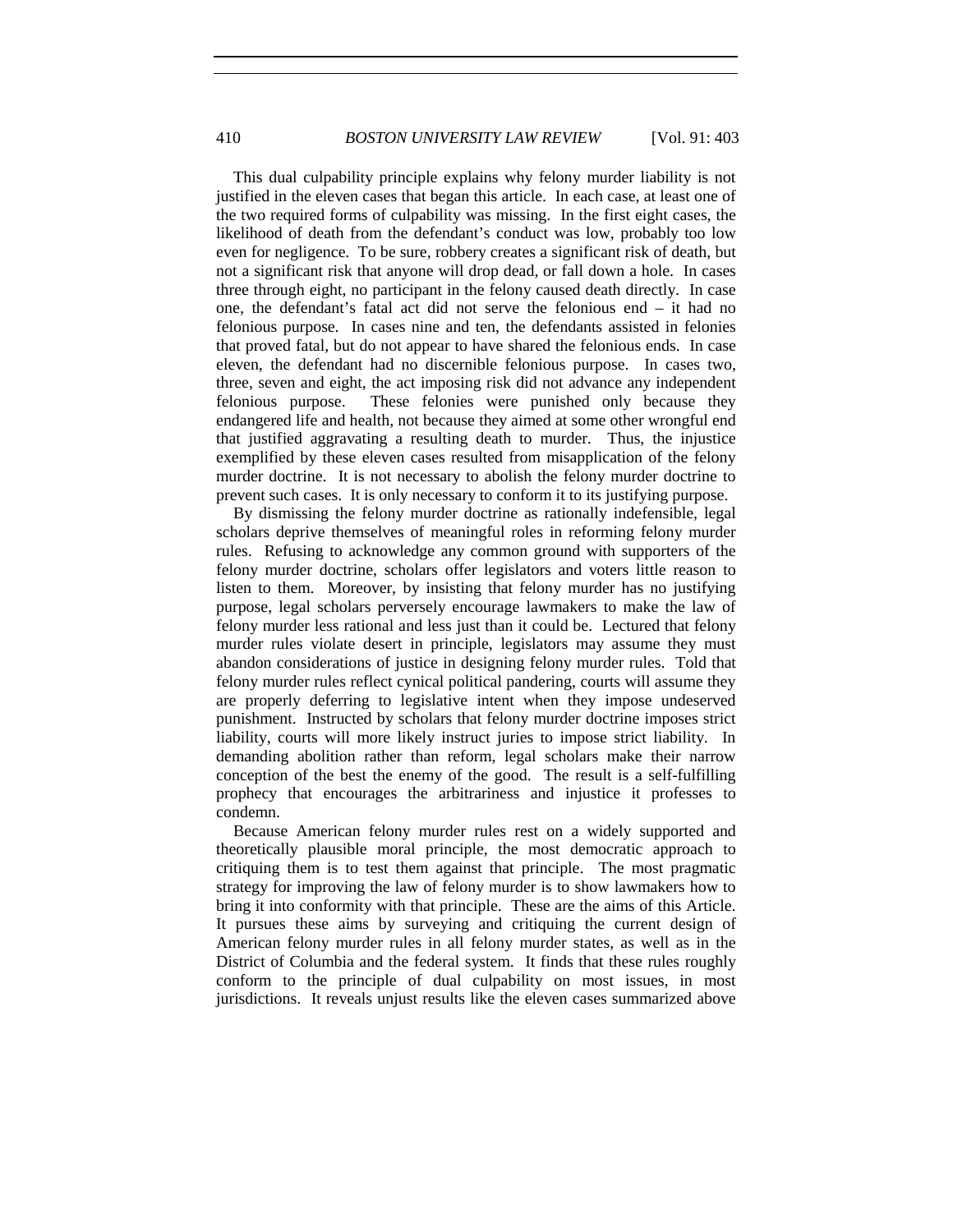to be anomalies, attributable to unusual rules or misapplications of enacted law. Finally, it offers guidelines for reforming felony murder law where necessary to avoid such results, while still convicting the surprised pedophile, the overconfident robber, and the myopic arsonist who deserve murder liability.

The Article is divided into four parts. Part I explains my interpretation of the felony murder doctrine as an application of the principle of dual culpability. It introduces Dworkin's conception of principle; reviews the development of felony murder liability and the standard objections to it; offers the principle of dual culpability as a response to those objections; and outlines a range of doctrinal devices that may be used to conform felony murder liability to the principle of dual culpability. Part II examines three different ways jurisdictions condition felony murder liability on the killer's negligence with respect to an apparent danger of death. These are culpability requirements; dangerous felony requirements, including those implicit in the selective enumeration of predicate felonies; and causation requirements, particularly those requiring foreseeability of death. Part III turns to criteria of vicarious felony murder liability for participants in the felony other than the killer. These include foreseeability and felonious purpose standards for complicity in felony murder, as well as special collective liability rules in some jurisdictions. Part IV focuses on the most important device for conditioning felony murder on felonious motive: independent felony requirements. It considers covert independence requirements implied in the selective enumeration of predicate felonies, and justifies waiving independence requirements for felonies entailing depraved indifference to human life. The conclusion summarizes the argument and offers jurisdictionally-specific recommendations for reform.

## I. THE PRINCIPLES OF FELONY MURDER LIABILITY

### A*. The Constructive Interpretation of Legal Principle*

In *Law's Empire* Ronald Dworkin developed an influential account of normative legal argument that integrates the concerns of lawyers, judges, legislators, citizens, and legal theorists in a single conversation.<sup>34</sup> Although participating in the legal process in different roles, each of these speakers addresses a common question: how to make the law of some particular political community "the best it can be."35 For Dworkin, legal reasoning is always at once positive and normative. It draws on the authority of institutions accepted as legitimate, while remaining mindful that the legitimacy of those institutions is always open to question and always contingent on the acceptance and commitment of other legal actors. Thus, an appeal to settled authority never suffices to warrant a legal claim. Such claims also depend upon some

<sup>34</sup> RONALD DWORKIN, LAW'S EMPIRE 5-15 (1986).

<sup>35</sup> *Id.* at 53.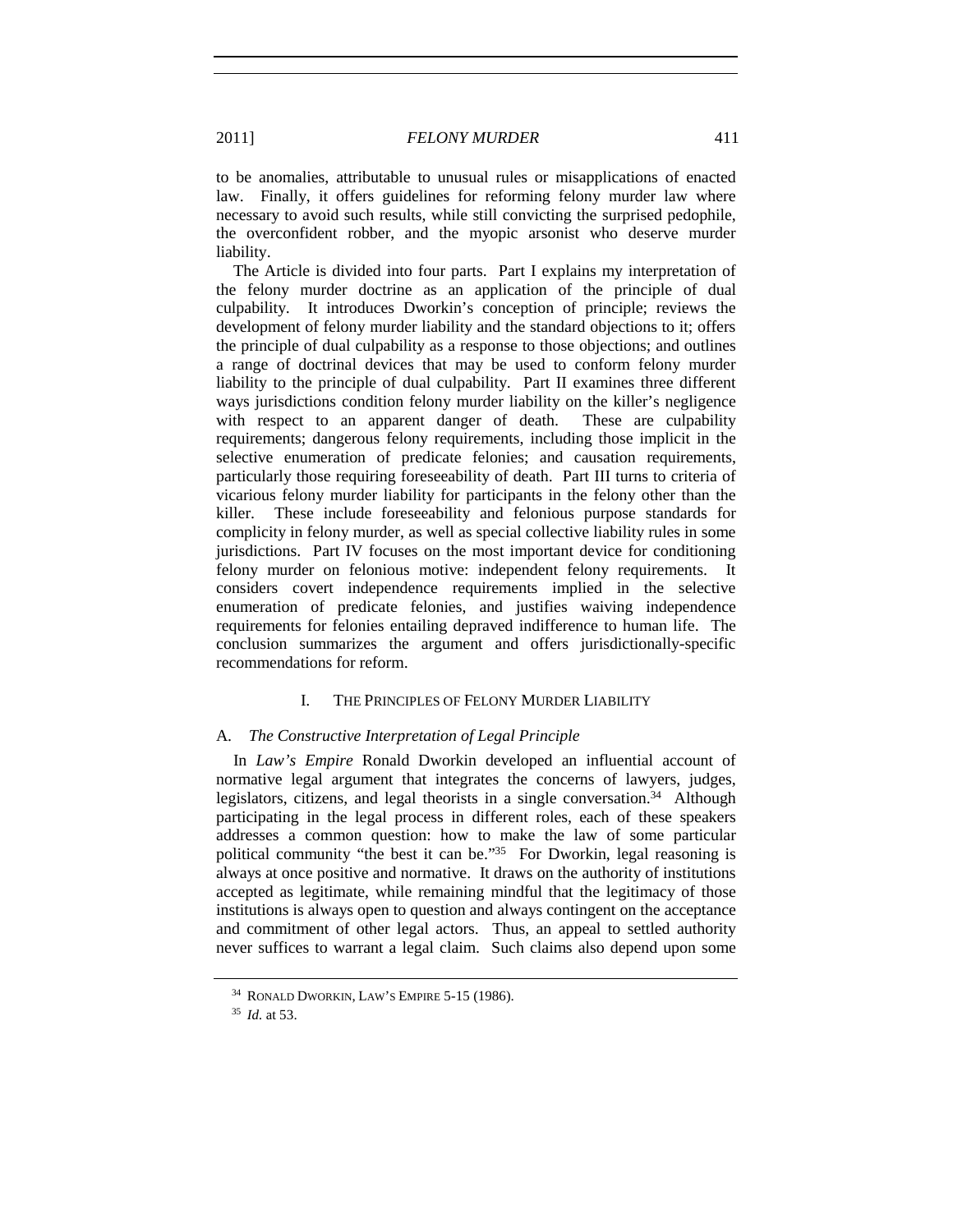412 *BOSTON UNIVERSITY LAW REVIEW* [Vol. 91: 403

normative legal theory; yet such legal theories are always also interpretations of the history of some particular legal system.

Dworkin uses the concept of "principle" to capture this complex ambiguity of legal argument between claims about how the law is and claims about how it should be. For Dworkin, rules and precedents are never self-interpreting. Decision-makers cannot apply sources of law without first constructing some more general account of their purposes and values, and of how they fit within the larger body of law that makes them authoritative. These more general accounts of the purposes and values of rules within a particular legal system, are what Dworkin calls "principles." Dworkin is neither the first nor the last legal theorist to argue that applying rules involves constructing their purposes. Theorists of legal interpretation from Francis Lieber, through Hart and Sacks, to William Eskridge have critiqued naïve formalism by pointing out the dependence of statutory meaning on some understanding of the statute's purpose.36 But Dworkin argues that these ordering purposes are best understood as moral principles, rather than instrumental policies. In other words, laws are best understood as setting up cooperative institutions to share the burdens of achieving public goods. Thus interpreted, laws have an additional basis of legitimacy beyond their democratic pedigree: they can be defended as fair, and therefore worthy of popular support.<sup>37</sup>

A jurisprudence of principle is one kind of "constructive interpretation."38 Constructive interpretation is a two-part process of judgment as to how to continue a practice. A constructive interpreter must first construct a purpose that explains and justifies the history of that practice, and second apply that purpose to resolve dilemmas that arise within that practice. The validity of a constructed purpose depends upon two different considerations: how well it fits with or explains the past history of the practice, and how normatively appealing it is on its own terms. Thus, a legal principle is valid insofar as it explains authoritative legal sources in a way that seems just. The principles that "best" reconcile these two considerations of fit and justice make the law "the best it can be."<sup>39</sup>

<sup>36</sup> *See* GUYORA BINDER & ROBERT WEISBERG, LITERARY CRITICISMS OF LAW 47-50, 83- 85, 188-95 (2001) (citing WILLIAM N. ESKRIDGE, DYNAMIC STATUTORY INTERPRETATION (1994); FRANCIS LIEBER, LEGAL AND POLITICAL HERMENEUTICS (3d. ed., 1880); J. G. SUTHERLAND, STATUTES AND STATUTORY CONSTRUCTION (Frank E. Horack, Jr. ed., 3d ed. 1943); Max Radin, *A Short Way with Statutes*, 56 HARV. L. REV. 388 (1942)). *See generally* HENRY M. HART, JR. & ALBERT M. SACKS, THE LEGAL PROCESS: BASIC PROBLEMS IN THE MAKING AND APPLICATION OF LAW (William N. Eskridge, Jr. & Philip P. Frickey eds., 1994) (teaching materials prepared in 1957 treating legislation, administrative application, and adjudication as parts of a continuous process). 37 DWORKIN, *supra* note 34, at 211, 213, 225.

<sup>38</sup> *Id.* at 52-53, 225.

<sup>39</sup> *Id.* at 53.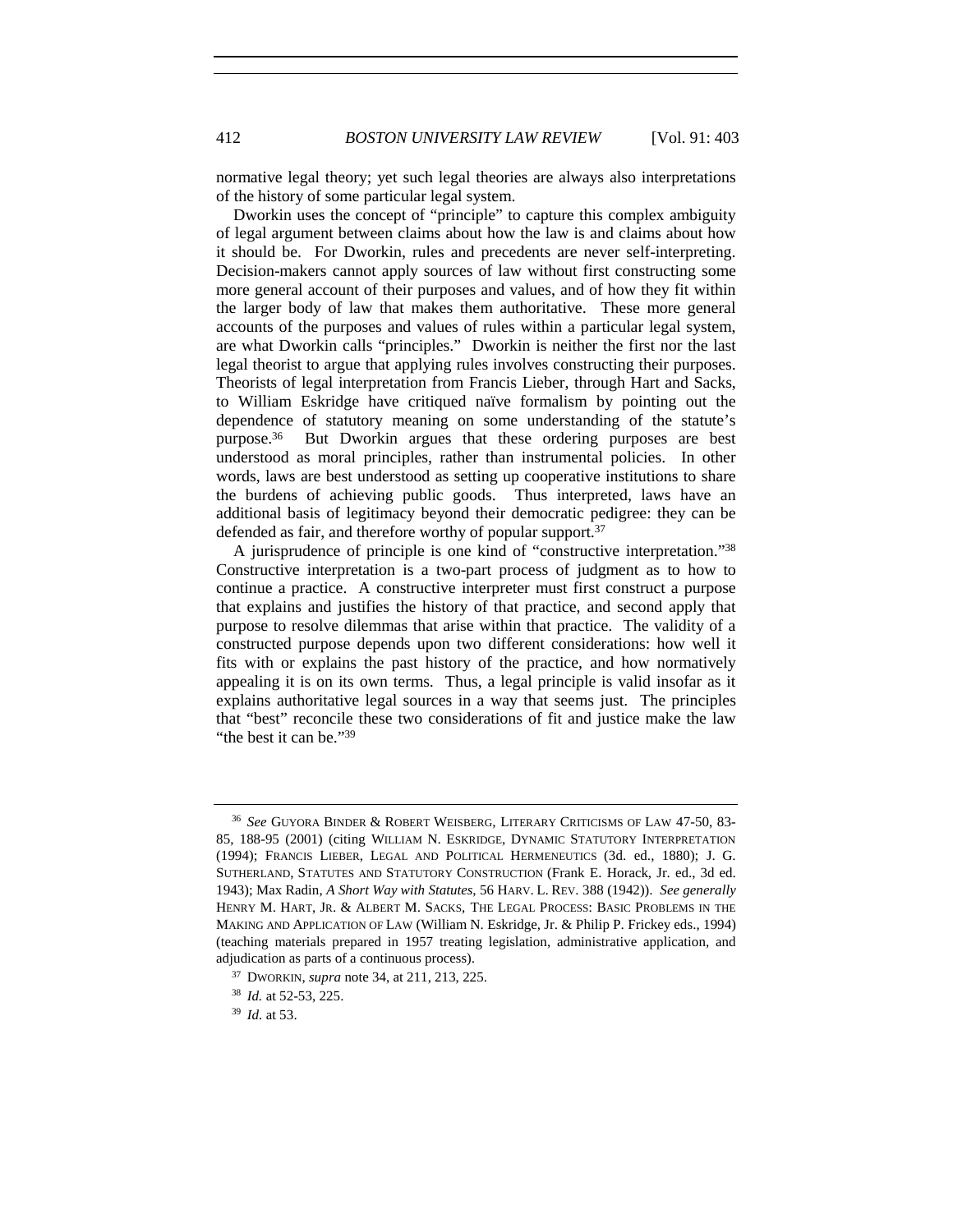Although Dworkin insists that the conventions of legal reasoning require that lawyers and judges treat legal questions as having "right answers,"40 his account of legal reasoning explains why legal theorists often describe law as indeterminate. After all, the principles that best fit enacted laws may not be the ones that seem most just. Indeed, the question of what laws are enacted is not entirely separable from the question of their justice.<sup>41</sup> As Dworkin admits, the constructive interpretation is a "creative" process depending on something like aesthetic judgment.<sup>42</sup> Moreover, some legal dilemmas – those faced by legislators for example – are not conventionally seen as having right answers. And yet these are also questions of principle for Dworkin. The legislator is not free to enact laws whimsically, but should maintain the integrity of the legal system.43 Each new law should maintain integrity with the rest of the legal system even as it improves it. Every legal actor, in every legal decision, should strive to make the legal system as a whole the best it can be.

Because constructive interpretation involves a trade-off between explanation and justification, a constructed purpose need not "fit" past practice perfectly. Like any legitimating rationale, it has critical as well as justificatory implications. An interpretive legal theory may demand reforms to maintain integrity with the principle justifying the remainder of the law.

In proposing that we "make the best of felony murder," I am offering a constructive interpretation of the felony murder doctrine, designed to explain much current law, critique and reform what it cannot explain, and justify the law as thus reformed. In past work I have identified and defended a moral principle – the principle of dual culpability – that can justify felony murder liability as deserved under certain circumstances.<sup>44</sup> In the remainder of this Part, I explicate the principle of dual culpability, show how it meets prevalent objections to felony murder, and develop its implications for designing felony murder rules. In subsequent Parts, I show that the current law of felony murder conforms to the principle of dual culpability in most respects in most jurisdictions. I also show where and how felony murder law falls short of this principle, and suggest how it should be changed.

#### B. *The Development of Felony Murder Liability*

A felony murder rule punishes as murder at least some instances of unintended homicide in the course of attempting or perpetrating at least some felonies. Such a rule was first conceived and proposed in the early Eighteenth

<sup>40</sup> Ronald Dworkin, *No Right Answer?*, 53 N.Y.U. L. REV. 1, 1 (1978); *see also*  DWORKIN, *supra* note 34, at 4-6.

<sup>41</sup> DWORKIN, *supra* note 34, at 48.

<sup>42</sup> *Id.* at 49-51, 228-238; RONALD DWORKIN, A MATTER OF PRINCIPLE 168 (1985) ("Interpretive claims are interpretive . . . and so dependant on aesthetic or political theory all the way down."). 43 DWORKIN, *supra* note 34, at 178-84.

<sup>44</sup> *Culpability*, *supra* note 22, at 1059.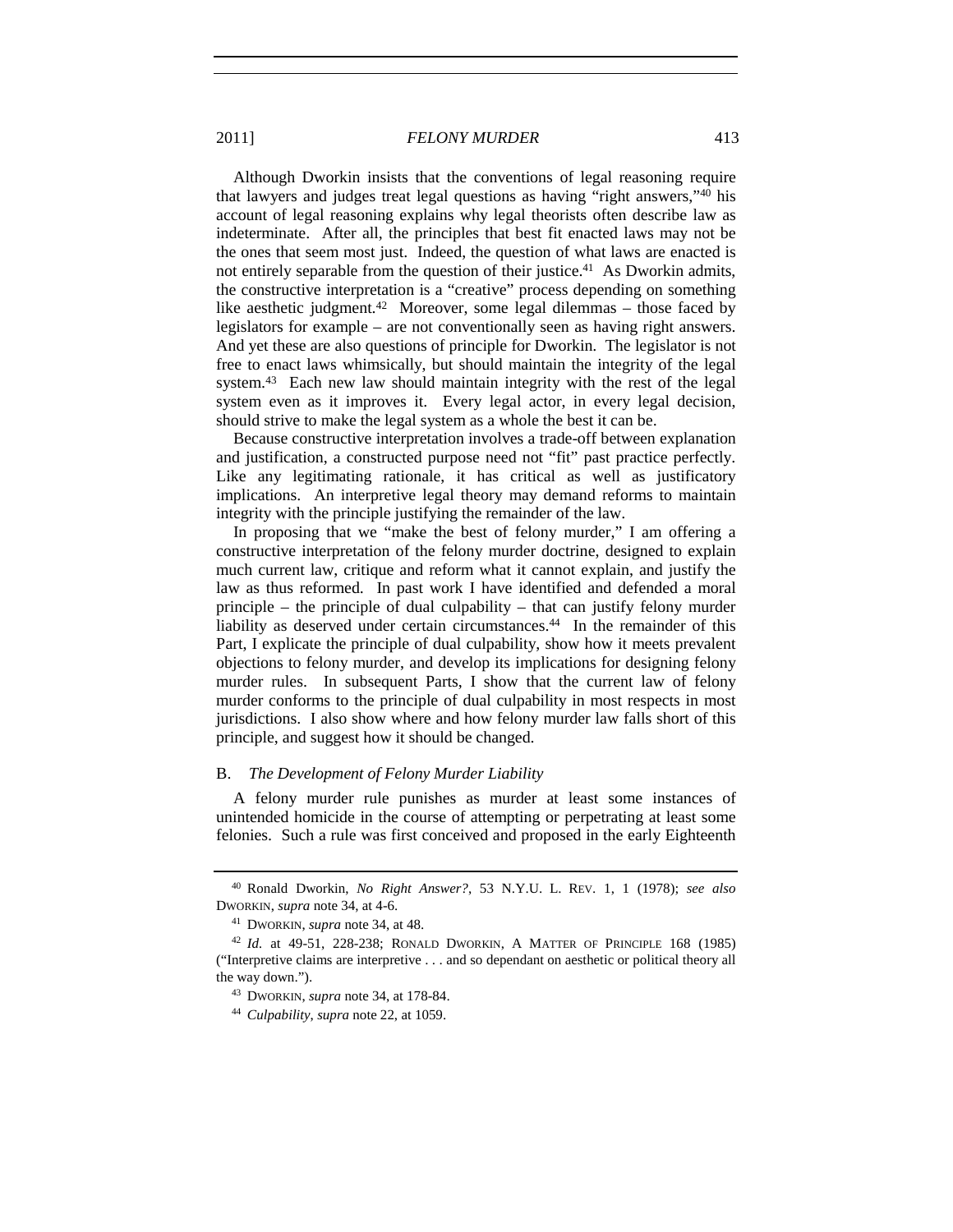Century by Chief Justice Holt in the 1700 case of *Rex v. Plummer*, 45 and William Hawkins in his 1716 treatise.<sup>46</sup> Holt proposed that even unforeseeable killings in the course of felonies should be murder. Although he acknowledged there was no precedent for such a rule, he offered it as a narrowing interpretation of an unlawful-act-murder rule he mistakenly attributed to  $Coke<sub>1</sub><sup>47</sup>$  and which had been clearly rejected by the courts.<sup>48</sup> Coke's murky discussion appears to be a description of an unlawful-actmanslaughter rule.49 Hawkins reasoned that killing in the course of an unlawful act should be murder if the act was dangerous and likely to provoke armed resistance. Hawkins regarded all felonies as having this dangerous quality. At that time the common law recognized "murder, manslaughter, rape, burglary, arson, robbery, theft, and mayhem" as felonies.<sup>50</sup> But Hawkins limited his rule to felonies aimed at some harm other than physical injury to the victim, thus excluding murder, manslaughter, and mayhem as predicates. Blackstone, writing on the eve of the American Revolution, declared that an "involuntary killing" in pursuit of a felonious intent was murder.<sup>51</sup> Yet this rule probably did not cover genuinely unforeseeable deaths, instead encompassing only unintended deaths resulting from violent assaults. Blackstone added that participation in "an unlawful act against the king's peace, of which the probable consequence might be bloodshed" made one complicit in a partner's intentional killing.52

Despite endorsements in treatises, felony murder liability was not enacted into law in England or the Colonies before the American Revolution.53 On the other hand, at the time of the Revolution, English law did not require intent to kill for any murder. Instead, murder required malice, which was presumed from a "killing," absent self-defense or provocation.54 "Killing" had a narrower meaning in the Seventeenth and Eighteenth Centuries than the term "causing death" has today. "Killing" meant causing death by intentionally

<sup>&</sup>lt;sup>45</sup> (1701) 84 Eng. Rep. 1103 (K.B.) 1104.<br><sup>46</sup> WILLIAM HAWKINS, A TREATISE OF THE PLEAS OF THE CROWN 86-87 (proposing felony murder rule) (photo. reprint 1978) (1716); *see also* Guyora Binder, *The Origins of American Felony Murder Rules*, 57 STAN. L. REV. 59, 88-92 (2004) [hereinafter *Origins*].

 $47$  R v. Plummer, (1701) 84 Eng. Rep. 1103 (K.B.) 1107.

<sup>48</sup> *See, e.g.*, Sir John Chichester's Case, (1647) 82 Eng. Rep. 888 (K.B.) (imposing mansalughter rather than murder for death resulting from unlawful act); R v. Hull, (1664) 84 Eng. Rep. 1072 (K.B.) 1072-73 (declining to impose manslaughter liability on ground that act causing death was not illegal); *Origins*, *supra* note 46, at 85 (discussing the Chichester and Hall cases).

<sup>49</sup> *Origins*, *supra* note 46, at 144.

<sup>50</sup> *Id.* at 91.

<sup>51</sup> 4 WILLIAM BLACKSTONE, COMMENTARIES ON THE LAWS OF ENGLAND 192-93 (1770).

<sup>52</sup> *Id.* at 200.

<sup>53</sup> *Origins, supra* note 46, at 63.

<sup>54</sup> *See* BLACKSTONE, *supra* note 51, at 200.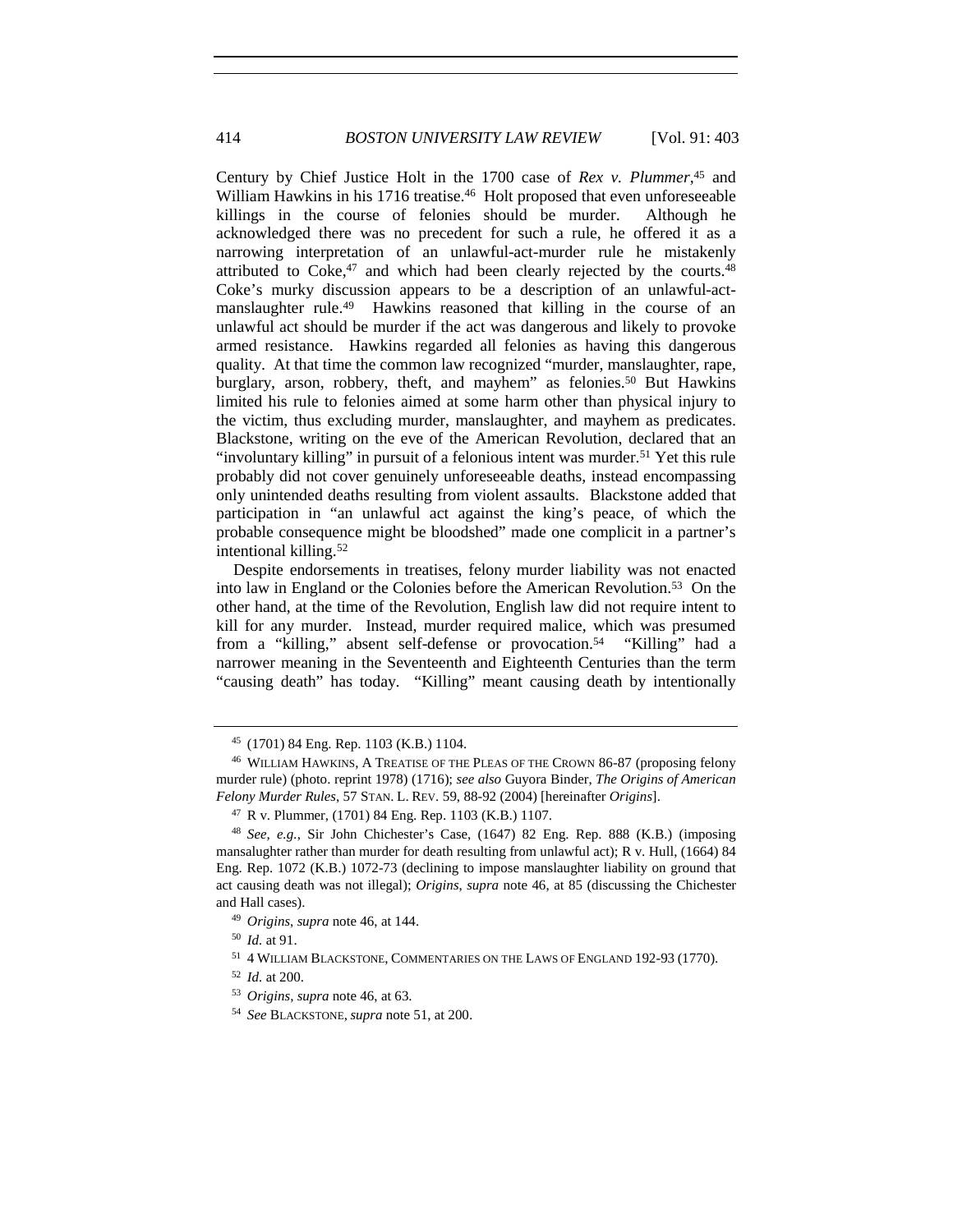injuring a person or intentionally striking a person with a weapon.<sup>55</sup> According to Matthew Hale "death without the stroke or other violence makes not the homicide."<sup>56</sup> Participation in crime had two implications for homicide liability. First, it precluded the defendant from excusing a killing as provoked or as necessary for defense. Second, it made an offender complicit in another participant's killing, but only if she had also used or agreed to the use of violence in committing the crime. The felonious character of the crime was irrelevant.

Felony murder liability emerged in the United States during the Nineteenth Century as one product of a legislative reform movement aimed at narrowing murder by limiting it to "killings" that were intentional or committed in furtherance of particularly heinous crimes.<sup>57</sup> Many states patterned their murder statutes on a 1794 Pennsylvania statute limiting capital or first degree murder to "murders" that were either intended and premeditated or committed in perpetrating or attempting robbery, rape, arson, or burglary.58 Courts in most of these states determined that murder included unintended killing in the course of these felonies. Some courts also decided that unintended killing in the course of other felonies could be second degree murder. Another large group of states passed statutes explicitly defining killing in the course of some or all felonies as murder. Many were patterned after statutes in Georgia and Illinois defining murder as unlawful killing with either express malice – intent to kill – or malice implied by circumstances showing an "abandoned and malignant heart."59 This included any "involuntary killing . . . in the commission of an unlawful act which in its consequences, naturally tends to destroy the life of a human being, or is committed in the prosecution of a felonious intent."60 Some statutes combined a felony murder provision with a grading provision predicating first degree murder on enumerated felonies. A total of twenty-two states that imposed felony murder liability during some part of the Nineteenth Century enumerated particular predicate felonies. <sup>61</sup> In the great majority of these states, felony murder was limited to these predicate felonies. In all, almost eighty percent of the reported felony murder cases ending in conviction in nineteenth-century America were predicated on robbery, rape, arson or burglary.62

<sup>55</sup> Guyora Binder, *The Meaning of Killing*, *in* MODERN HISTORIES OF CRIME AND PUNISHMENT 88, 91-93 (Markus D. Dubber & Lindsay Farmer eds., 2007).

<sup>56</sup> 1 MATTHEW HALE, THE HISTORY OF THE PLEAS OF THE CROWN 426 (1736). 57 *Origins*, *supra* note 46, at 64-65.

<sup>58</sup> 1794 Pa. Laws 599-600.

 $59$  1817 Ga. Laws 92, 95-96; 1827 Ill. Laws. 127-28.<br>  $60$  1827 Ill. Laws. 128. Georgia also included "riotous" intent in this formula. 1817 Ga. Laws 96.

<sup>61</sup> *Origins*, *supra* note 46, at 187-90.

<sup>62</sup> *Id.*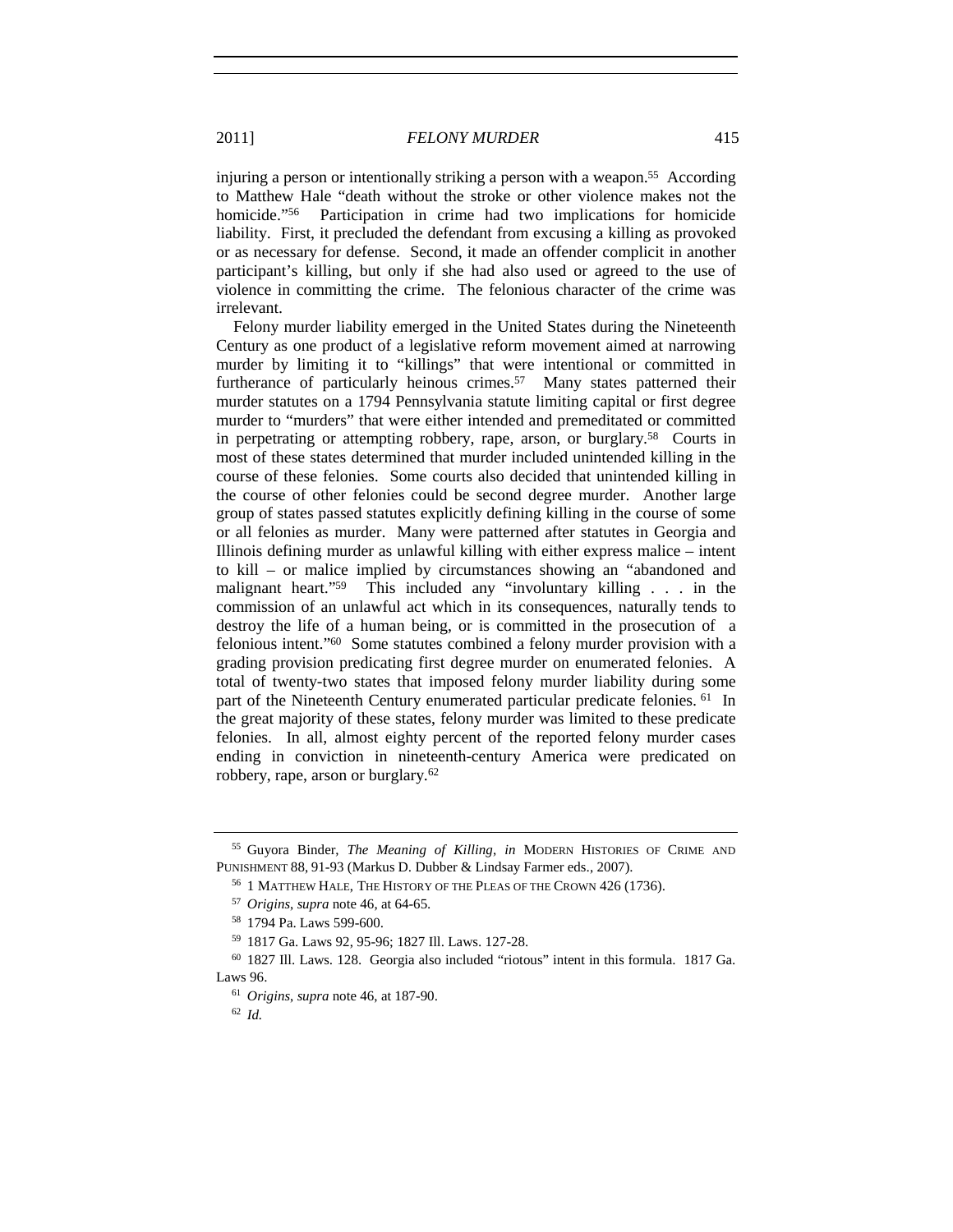This selectiveness about predicate felonies suggests that not all felonies were thought equally malicious. Courts offered differing explanations as to why some felonies rendered unintended killings malicious. Some courts emphasized the wickedness of the felonious purpose. Thus, a Michigan decision reasoned that unintended killing during a crime "*malum in se*" was murder "because resulting from the same species of depravity or maliciousness."63 An Indiana decision explained that enumerated offenses involved "great moral depravity and an utter disregard of the rights of person and property."64 Such an offender "intends a great wrong . . . and if death ensue he must take the consequences which result."65 A Pennsylvania decision reasoned that enumerated felonies justified murder liability because they involved "such turpitude of mind, and protection against which was so necessary to the peace and welfare of all good citizens, that our Legislature considered the intention as of no consequence . . . . . "<sup>66</sup> Other courts emphasized the dangerousness of certain felonies. An 1833 opinion explained New Jersey's statutory enumeration of predicate felonies as reflecting the common law principle "that if a person . . . undesignedly kill[s] a man" while attempting "a felony, the killing is murder; especially if death were a probable consequence of the act."<sup>67</sup> An 1864 case explained that California's felony murder law imputed malice on the basis of acts "*malum in se*" which naturally result in death.68 Perhaps the most complete and cogent explanation appeared in the 1875 Massachusetts case of *Commonwealth v. Pemberton*:

If the purpose of the defendant was to commit robbery, and if in the execution of that purpose, and in order to overcome the resistance and silence the outcries of the victim, he made use of violence that caused [the victim's] death, no further proof of premeditation or of willful intent to kill is necessary. Robbery committed by force and violence, and in spite of all resistance, is of course malicious, and if in the perpetration of that crime the person robbed is killed, it is a killing with malice aforethought . . . .69

Here we see the twin themes of wicked motives and dangerous acts linked – the felony murderer is malicious because determined to achieve wicked aims by force, regardless of the inevitable danger to others. This is the principle of dual culpability.

In making sense of these statutes we must also keep in mind that nineteenthcentury American lawyers still conceived the act of killing as necessarily

<sup>63</sup> People v. Scott, 6 Mich. 287, 293 (1859).

<sup>64</sup> Moynihan v. State, 70 Ind. 126, 130 (1880).

<sup>65</sup> *Id.*

<sup>66</sup> Commonwealth v. Flanagan, 7 Watts & Serg. 415, 418 (Pa. 1844).

<sup>67</sup> State v. Cooper, 13 N.J.L. 361, 370 (N.J. 1833).

<sup>68</sup> People v. Foren, 25 Cal. 361, 366 (1864).

<sup>69</sup> Commonwealth v. Pemberton, 118 Mass. 36, 44 (1875).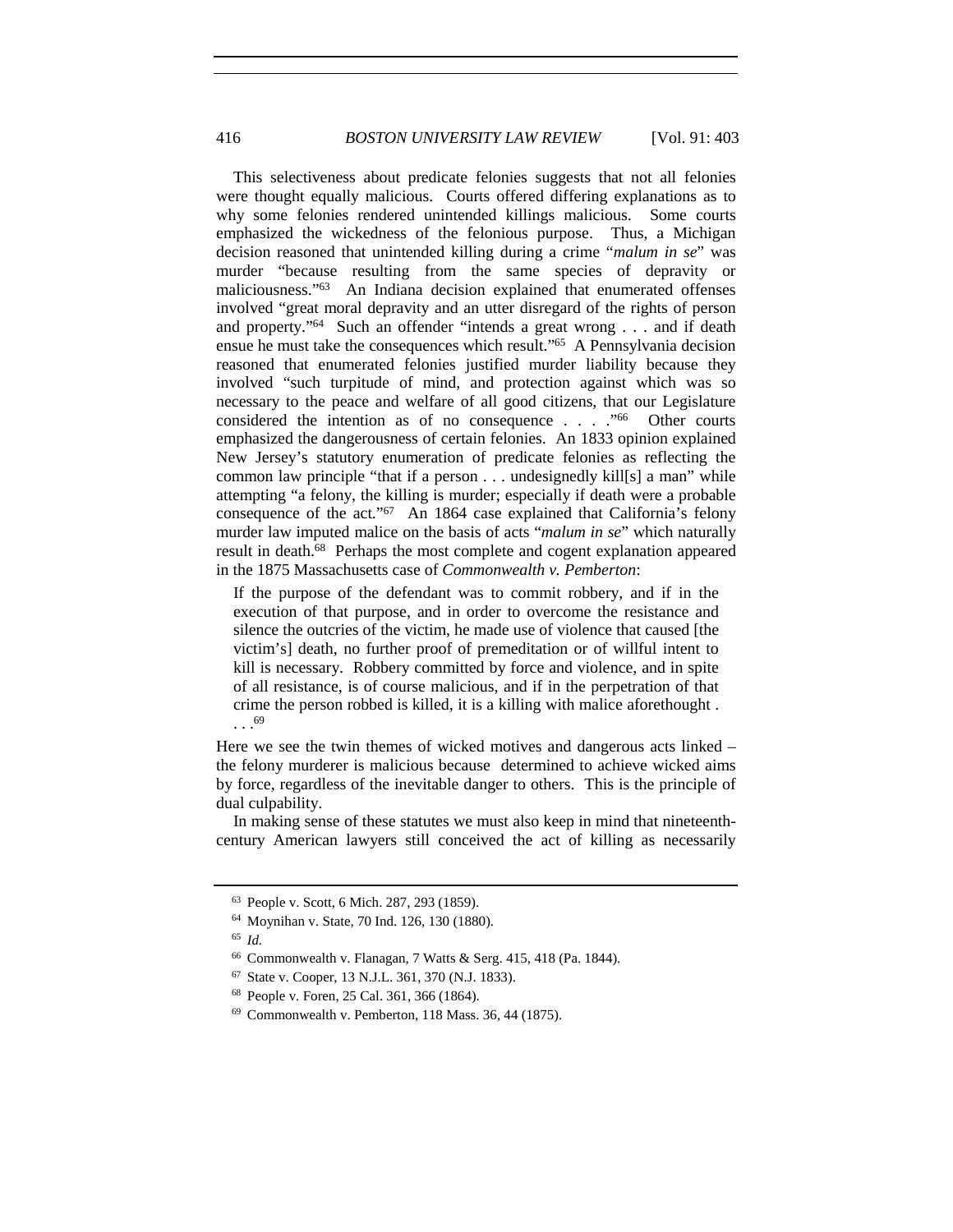entailing some measure of culpability by virtue of either violence or manifest danger. An 1804 treatise on Kentucky criminal law defined killing as follows:

[N]ot only he, who by wound or blow, or by poison, or by lying in wait, or by strangling, famishing or suffocation, &c. directly causes another's death, but also in many cases he who by wilfully and deliberately doing a thing which visibly and clearly endangers another's life, thereby occasions his death, shall be considered to kill him.70

This understanding of killing informed felony murder law. An 1873 Kentucky case reasoned that a felonious context aggravated a negligent killing from manslaughter to murder.<sup>71</sup> A trial court in the 1867 California case *People v. Nichol* instructed the jury that the infliction of a "mortal wound" during an enumerated felony was murder.72 In the 1883 case of *State v. Wells* the Iowa Supreme Court reasoned that "where murder is committed in the perpetration of rape or robbery, it is not essential . . . [that] there was a specific intent to kill. It is sufficient if death ensues from violence inflicted while the defendant is engaged in the commission of the offense named  $\dots$  ."<sup>73</sup> The conditioning of homicide on an intentional battery or some other obviously dangerous act was reflected in the fact patterns of cases in which felony murder liability was imposed in nineteenth century America. Typically, these involved shooting or stabbing a robbery victim.74

English courts began to impose felony murder liability belatedly and halfheartedly in the second half of the Nineteenth Century, limiting predicate felonies to those involving grave danger or violence.75 Initially, they limited felony murder liability to those who had committed or intended violence in furtherance of a felony. Thus, in instructing the jury in the 1864 case of *Regina v. Lee*, Judge Pollock defined felony murder as follows:

[I]f a man in the committal of a felony uses violence to the person, which causes death, even although he did not intend it, he is guilty of murder, and . . . if two or more persons go out to commit a felony, with intent that personal violence shall be used in its committal, and such violence is used and causes death, then they are all equally guilty of murder, even although death was not intended.76

By the end of the Nineteenth Century, however, Anglo-American jurists and scholars had begun to re-conceptualize homicide as causing death with some degree of foresight rather than committing a fatal assault without adequate

<sup>70</sup> HARRY TOULMIN & JAMES BLAIR, A REVIEW OF THE CRIMINAL LAW OF THE COMMONWEALTH OF KENTUCKY 4 (photo. reprint 1983) (1804).

<sup>71</sup> Chrystal v. Commonwealth, 72 Ky. (9 Bush) 669, 671-72 (1873).

<sup>72</sup> People v. Nichol, 34 Cal. 211, 213 (1867).

<sup>73</sup> State v. Wells, 17 N.W. 90, 92 (Iowa 1883).

<sup>74</sup> *Origins*, *supra* note 46, at 193-96.

<sup>75</sup> *Id.* at 100.

<sup>76</sup> R v. Lee, (1864) 176 Eng. Rep. 468 (Kent Assizes) 469-70 (footnote omitted).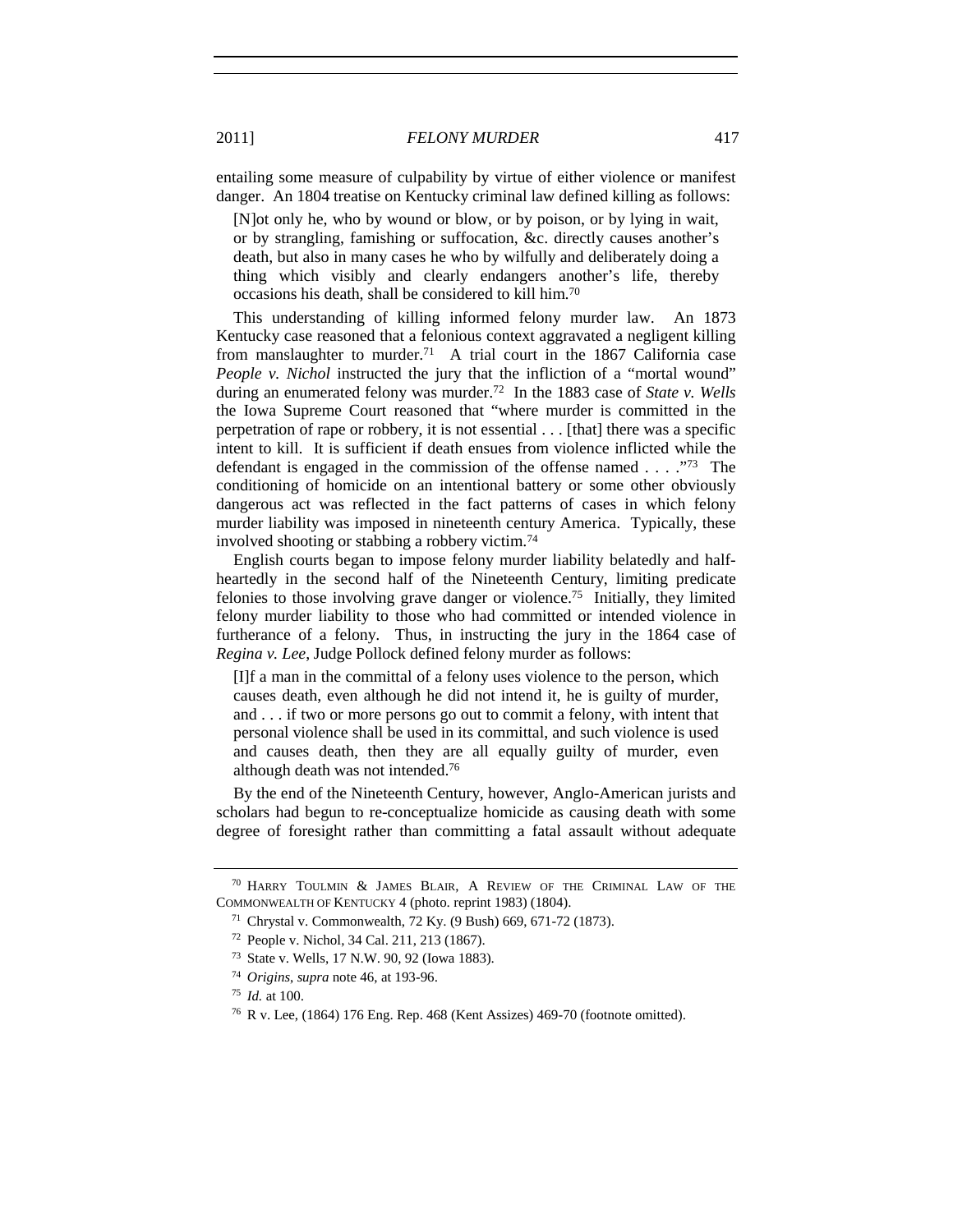excuse.77 Expressing this viewpoint from the bench in 1887, James Fitzjames Stephen instructed a jury:

I think that, instead of saying that any act done with intent to commit a felony and which causes death amounts to murder, it would be reasonable to say that any act known to be dangerous to life, and likely in itself to cause death done for the purpose of committing a felony which caused death, should be murder.78

This became the prevailing English rule<sup>79</sup> until Parliament abolished this category of murder in 1957.80

In the early Twentieth Century, American courts sometimes explained felony murder rules as legal fictions. A Kentucky court reasoned that "[t]he intent to perpetrate a different felony . . . supplies the elements of malice and intent to murder although the death is actually against the original intention of the party."81 In a case predicated on the enumerated felony of arson, a Missouri court declared that "the law supplies or presumes . . . an *intent to kill*."82 Yet it also reaffirmed an earlier court's conclusion that "the homicide must be an ordinary and probable effect of the felony."83 Over the course of the century courts increasingly relied on the dangerousness of the felony in explaining felony murder.

As scholars and courts reconceived the act element of homicide to include any conduct causing death, the mental element became a more important determinant of liability. In his history of English criminal law, Stephen had analyzed malice as encompassing five distinct mental states, and proposed replacing them with recklessness, or awareness of a substantial risk of death. 84 In Stephen's view, this scheme would render a distinct felony murder rule superfluous.<sup>85</sup> In the 1930s, Herbert Wechsler and Jerome Michael built on Stephen's work, proposing a scheme for grading homicide according to the degree of the actor's expectation of causing death.<sup>86</sup> Wechsler's and Michael's

<sup>85</sup> *Id.*

<sup>77</sup> OLIVER WENDELL HOLMES, JR., THE COMMON LAW 51-60 (Mark DeWolfe Howe ed., 1963) (1881); 3 JAMES FITZJAMES STEPHEN, A HISTORY OF THE CRIMINAL LAW OF ENGLAND 79-87 (1883); FRANCIS WHARTON, A TREATISE ON THE LAW OF HOMICIDE IN THE UNITED STATES, at iii-iv, 33-34 (2d ed. 1875).

<sup>78</sup> R v. Serné, (1887) 16 Cox's Crim. L. Cas. 311 (Cent. Crim. Ct.) 313 (Eng.).

 $^{79}$  SERJEANT STEPHEN, NEW COMMENTARIES ON THE LAWS OF ENGLAND  $59$  (Edward Jenks ed., 16th ed. 1914); 9 HALSBURY'S LAWS OF ENGLAND 437 (Hailsham ed., 2d ed. 1933).

<sup>80</sup> Homicide Act, 1957, 5 & 6 Eliz. 2, c.11, § 1 (Eng. & Wales).

<sup>81</sup> Simpson v. Commonwealth, 170 S.W.2d 869, 869 (Ky. 1943).

<sup>82</sup> State v. Glover, 50 S.W.2d 1049, 1052 (1932) (quoting State v. Wieners, 66 Mo. 13, 22 (1877)).

<sup>83</sup> *Id.*

<sup>84</sup> STEPHEN, *supra* note 77, at 80-81.

<sup>86</sup> Herbert Wechsler & Jerome Michael, *A Rationale of the Law of Homicide*, 37 COLUM. L. REV. 701, 749 (1937).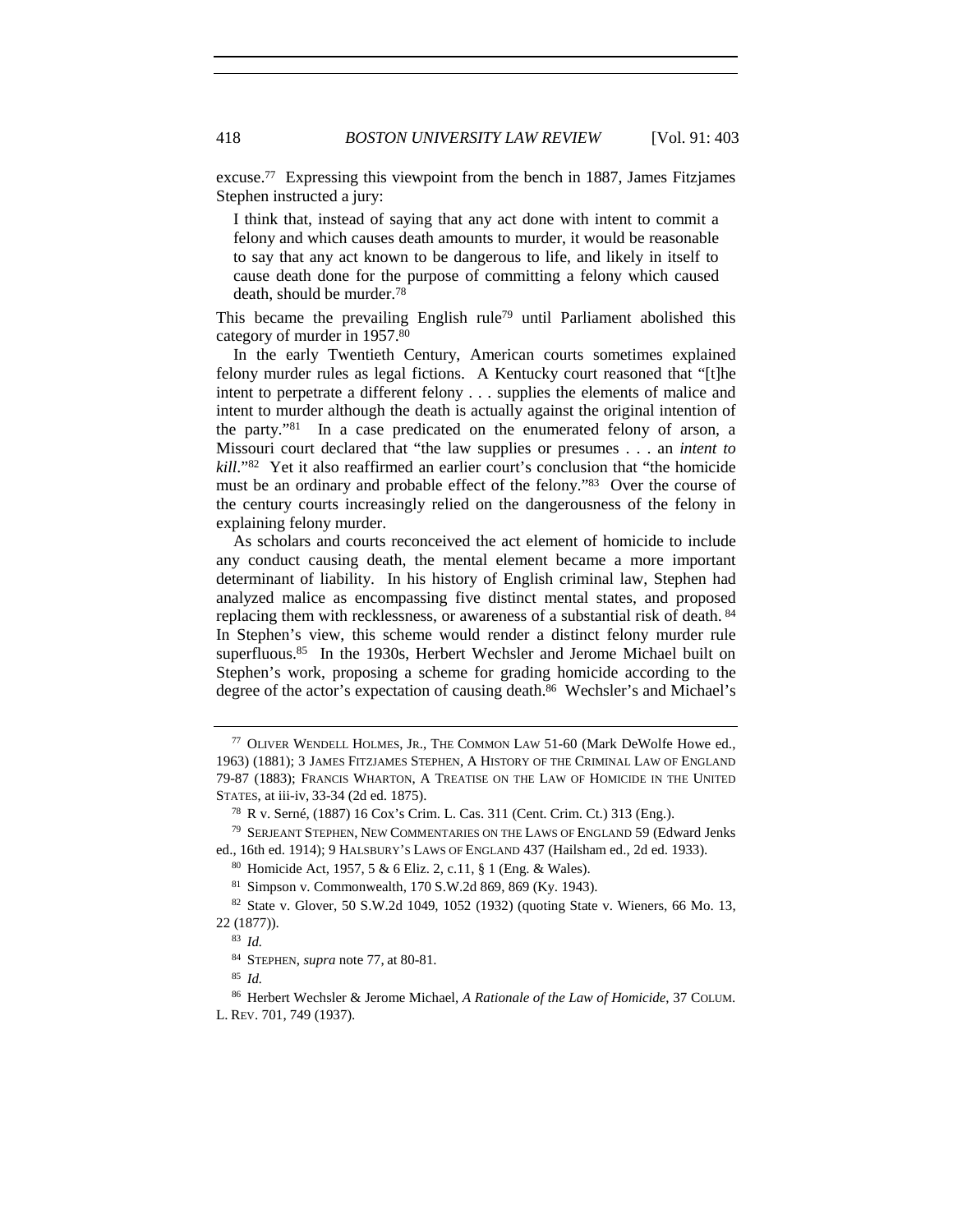risk-oriented analysis of homicide would eventually blossom into the hierarchy of culpable mental states that Wechsler incorporated into the American Law Institute's 1962 Model Penal Code. The greater an actor's awareness of an incriminating circumstance or future harm, the more culpable the actor was. As crime increasingly became conceptualized as the wrongful imposition of risk, it began to seem primitive and unscientific to base homicide liability on any consideration other than the actor's expectation of causing death. Scholars and commentators increasingly saw the felony murder doctrine as an anachronistic relic.87 The Model Penal Code proposed abolishing felony murder liability, which the accompanying commentary scorned as "indefensible in principle."88 To proponents of the Model Penal Code, felony murder liability was a form of strict liability, which the Code forbade. The Code required at least extreme indifference to human life for murder but permitted juries to treat participation in an enumerated felony as prima facie evidence of such indifference.89

A majority of states revised their criminal codes in response to the Model Penal Code. While they embraced the Model Penal Code's general approach to defining and analyzing criminal offenses, most states retained felony murder. In so doing, they defined felony murder as causing death in committing or attempting particular felonies, rather than requiring a particular culpable mental state with respect to death. A substantial minority of states retained traditional definitions of murder in terms of malice. The Model Penal Code's drafters may have influenced felony murder law indirectly by advocating the expansion and clarification of the prosecution's burden of proof. In a series of cases, the U.S. Supreme Court established the prosecution's constitutional burden to prove offense elements beyond a reasonable doubt.90 The Court's 1978 ruling in *Sandstrom v. Montana* forbade requiring juries to presume mental elements of offenses from other facts.<sup>91</sup> In

<sup>87</sup> *See, e.g.*, MODEL PENAL CODE § 210.2 cmt. 6, at 31-32 (Official Draft and Revised Comments 1980); *Anachronism*, *supra* note 1, at 433; Crum, *supra* note 1, at 210 ("[The felony murder rule] appears to have grown out of a medieval legal system which punished small crimes with death as quickly as large ones . . . ."); Roy Moreland, *Kentucky Homicide Law with Recommendations*, 51 KY. L.J. 59, 82 (1962); *see also* People v. Aaron, 299 N.W.2d 304, 307 (Mich. 1980) ("Historians and commentators have concluded that the rule is of questionable origin and that the reasons for the rule no longer exist, making it an anachronistic remnant . . . .").

<sup>88</sup> *See* MODEL PENAL CODE § 210.2 cmt. 6, at 38-39.

<sup>89</sup> MODEL PENAL CODE § 210.2(1)(b) (Proposed Official Draft 1962).

<sup>90</sup> Mullaney v. Wilbur, 421 U.S. 684, 701 (1975); *In re* Winship, 397 U.S. 358, 364 (1970).

<sup>91</sup> Sandstrom v. Montana, 442 U.S. 510, 524 (1979) ("Because David Sandstrom's jury may have interpreted the judge's instruction as constituting either a burden shifting presumption . . . or a conclusive presumption . . . we hold the instruction given in this case unconstitutional."); *see also* Morissette v. United States, 342 U.S. 246, 274 (1952) (holding as a matter of federal evidence law rather than constitutional due process that "the trial court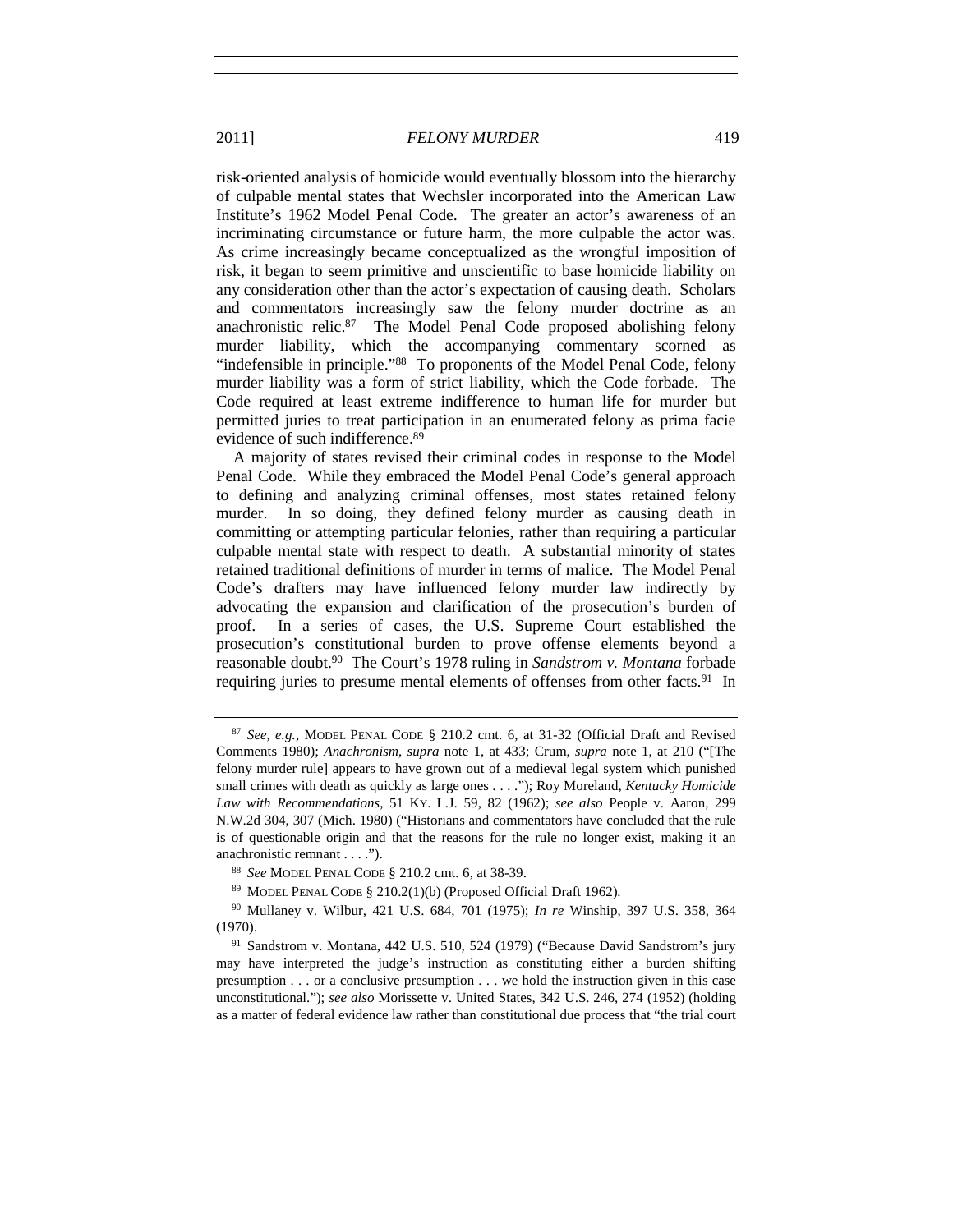consequence, courts have generally avoided explaining felony murder rules as presuming malice or intent to kill. Although Montana's code refers to felony murder as "deliberate homicide,"92 the Montana Supreme Court reacted to *Sandstrom* by denying that felony murder requires intent to kill. <sup>93</sup> The court reasoned that the rule instead punished "dangerous" or "reckless" actions "likely to result in death."<sup>94</sup> Virginia courts justify "imputing malice" from violent felonies on the basis that the "commission of a felony of violence manifests a person-endangering frame of mind . . . . "95 South Carolina courts permit juries to infer malice when a killing is in the context of a felony, but define malice as a "malignant recklessness of the lives and safety of others" that the prosecution must prove.96 Wisconsin courts require no proof that felons should have foreseen death, instead relying on the legislature's judgment that the statutorily enumerated felonies are so "inherently dangerous" that "death is deemed to be a natural and probable consequence."97 Iowa courts have justified an inference of malice from enumerated felonies posing "a substantial risk of serious injury or death."98 Courts in Oklahoma and Kansas have reasoned similarly.99

In states with traditional definitions of murder as malicious killing, the modern trend has been to view the dangerousness of the felony, rather than its unlawful motive, as its malicious feature. In its influential 1965 opinion in *People v. Washington*, the California Supreme Court concluded that "[t]he felony-murder doctrine ascribes malice aforethought to the felon who kills in the perpetration of an inherently dangerous felony," and explained the rule as

 $92$  MONT. CODE ANN. § 45-5-102(1)(b) (1999).

<sup>93</sup> State v. Cox, 879 P.2d 662, 668 (Mont. 1994); *see also* State v. Nichols, 734 P.2d 170, 177 (Mont. 1987).

<sup>94</sup> *Cox*, 879 P.2d at 668.

<sup>95</sup> Kennemore v. Commonwealth, 653 S.E.2d 606, 609 (Va. Ct. App. 2007) (quoting Cotton v. Commonwealth, 546 S.E.2d 241, 243 (Va. Ct. App. 2001)); *Cotton*, 546 S.E.2d at 243 (quoting JOHN L. COSTELLO, VIRGINIA CRIMINAL LAW AND PROCEDURE § 3.4-3, at 33 (2d ed. 1995)).<br><sup>96</sup> State v. Heyward, 15 S.E.2d 669, 671 (S.C. 1941) (quoting 29 CORPUS JURIS 1084-95

(1922);*see also* Lowry v. State, 657 S.E.2d 760, 764 (S.C. 2008).

<sup>97</sup> State v. Oimen, 516 N.W.2d 399, 407 (Wis. 1994).

<sup>98</sup> State v. Ragland, 420 N.W.2d 791, 794 (Iowa 1988), *overruled on other grounds*, State v. Heemstra, 721 N.W.2d 549 (Iowa 2006).

<sup>99</sup> *E.g.*, State v. Hoang, 755 P.2d 7, 8 (Kan. 1988) ("The purpose of the felony-murder doctrine is to deter all those engaged in felonies from killing negligently or accidentally."); Kinchion v. State, 81 P.3d 681, 684 (Okla. Crim. App. 2003) (stating that enumeration of felonies reflects legislative purpose to hold defendants responsible when "death occurs during a felony so inherently dangerous as to create a foreseeable risk of death").

may not withdraw or prejudge the issue by instruction that the law raises a presumption of intent from an act"); Tot v. United States, 319 U.S. 463, 467 (1943) (due process requires that presumptions must satisfy a rational basis test.).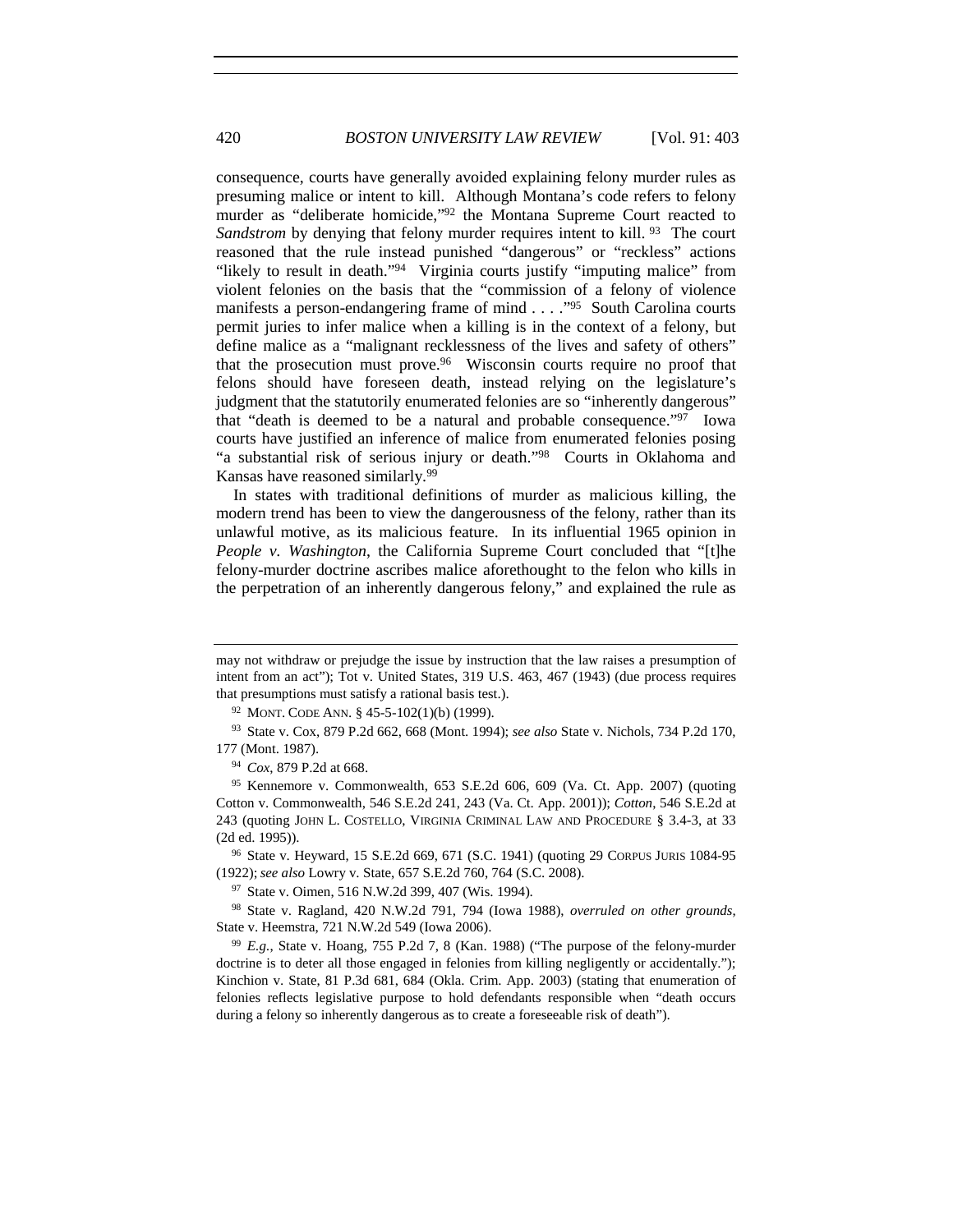serving to deter killing.<sup>100</sup> A 1967 Kansas case still treated the felony as "tantamount to" the premeditation and deliberation otherwise necessary for first degree murder.<sup>101</sup> By 1978, however, the Kansas Supreme Court conditioned felony murder on a showing that "participants in the felony could reasonably foresee or expect that a life might be taken," reasoning that those committing dangerous felonies "knowing full well the possible tragic results" deserved liability.102 Within a few years, Kansas adopted a modern code limiting felony murder to those predicated on enumerated "inherently dangerous felon[ies]."103

In states that have reformed their codes in light of the Model Penal Code, courts generally justify felony murder liability on the basis of the dangerousness of the felony, without referencing malice, transferred intent, or conclusive presumptions. For example, in *State v. Martin*, the New Jersey Supreme Court rejected an account of felony murder as a crime of transferred intent.104 It recounted how New Jersey's code drafting commission had carefully considered the Model Penal Code's abolition of felony murder, but chose to retain felony murder to deter violent felonies because of their danger.105 Although it characterized felony murder as a crime of strict liability, the court ruled that death must have been "the foreseeable result of the risk created by the felon" and a "probable consequence" of the felony.106

In reviewing the history of felony murder liability, we see that courts and legislatures have justified it on the basis that the predicate felonies contribute culpability to the killing in one of two ways: because they are foreseeably dangerous, or because they are motivated by a wrongful purpose. Neither justification is adequate on its own. Negligence does not provide sufficient culpability to justify murder liability, and rape and robbery are not as malicious as murder. When the two justifications are combined, however, as in *Commonwealth v. Pemberton*, 107 they make a convincing case. Using deadly force in order to rape or rob does justify murder liability. Thus, the principle of dual culpability synthesizes the disparate particular formulations of felony murder that comprise its history and then uses that synthesis to critique and improve upon those particular formulations.

#### C. *Objections to Felony Murder*

A constructive interpretation is a criterion as well as a rationale. While it should make sense of traditional accounts of a practice like felony murder

<sup>100</sup> People v. Washington, 402 P.2d 130, 133 (Cal. 1965).

<sup>101</sup> State v. Moffitt, 431 P.2d 879, 891 (Kan. 1967).

<sup>102</sup> State v. Branch, 573 P.2d 1041, 1043 (Kan. 1978).

<sup>103</sup> KAN. STAT. ANN. § 21-3401(b) (1981).

<sup>104</sup> State v. Martin, 573 A.2d 1359, 1368 (N.J. 1990).

<sup>105</sup> *Id.* at 1368-70.

<sup>106</sup> *Id.* at 1375.

<sup>107</sup> 118 Mass. 36, 44 (1875).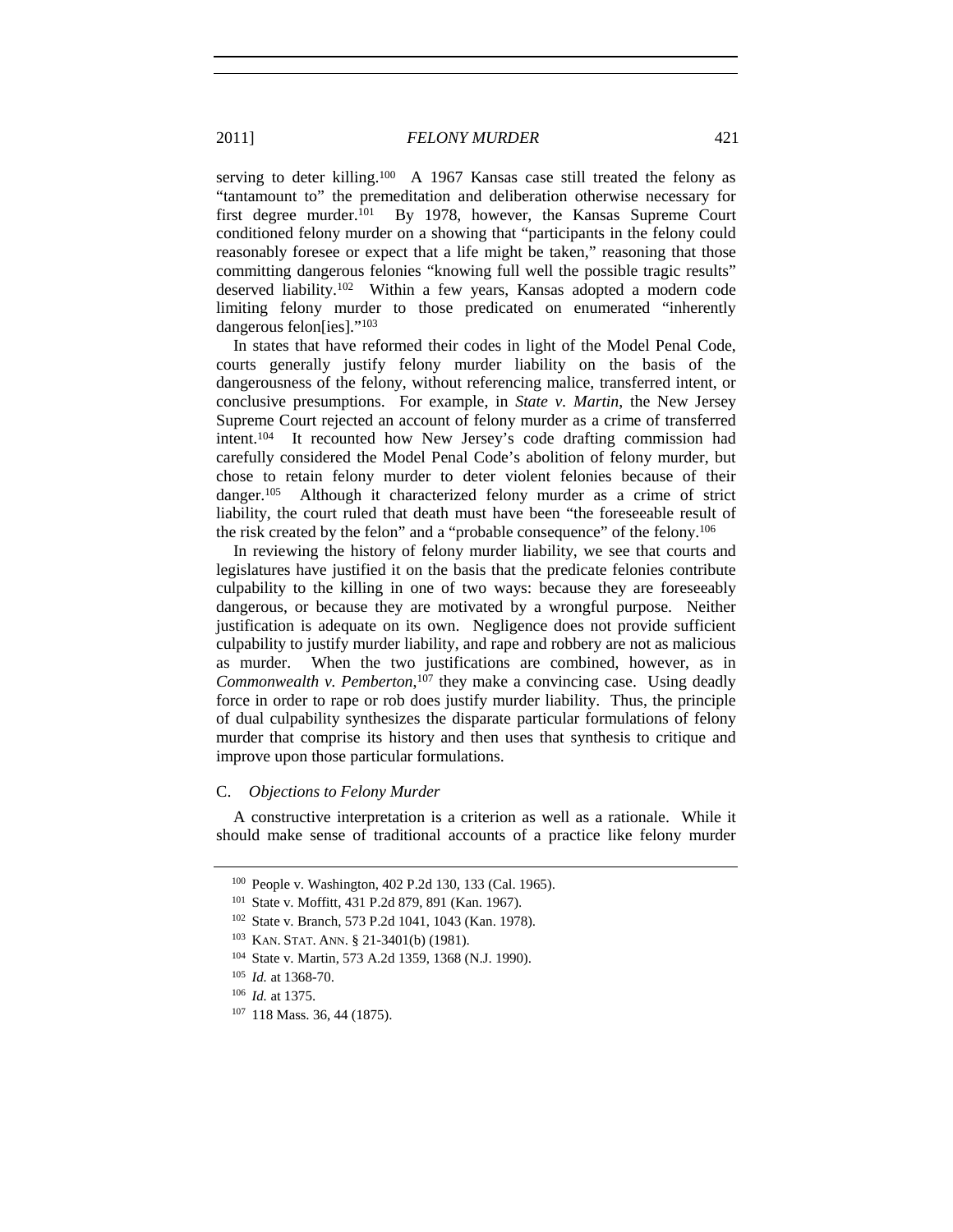liability, it should also account for familiar critiques. The principle of dual culpability meets this test. Because the principle of dual culpability reveals the traditional accounts of felony murder to be partial truths, it also shows why prevailing critiques of felony murder are partial truths as well. These critiques note the inadequacy of the transferred malice and foreseeable danger rationales, but draw the wrong conclusion – that no better rationale is possible.

#### 1. Theoretical Objections

Influential critics like Herbert Wechsler and Sanford Kadish have charged that "[p]rincipled argument in favor of the felony-murder doctrine is hard to find"108 because it is "rationally indefensible."109 By this they mean that punishing felony murder is neither efficacious nor fair.

Critics charge that felony murder liability imposes the social costs of punishment without corresponding benefits in utility. In particular, critics effectively challenge the claim of some courts and legislatures that felony murder liability is an effective deterrent. Severely punishing the unintended consequences of intended dangerous conduct imposes a punishment lottery on the intended conduct. In other words, a felony murder rule subjects participants in predicate felonies to a small risk of a large penalty. Yet we should expect to achieve greater deterrence by increasing the certainty of punishment rather than its severity. This result is expected because (1) offenders are likely to be relatively risk-preferring, and (2) since status degradation is a significant cost of incarceration that does not vary with its duration, longer terms of incarceration should have diminishing marginal utility.110 Indeed, empirical studies have generally confirmed that raising the severity of penalties has little or no deterrent effect.<sup>111</sup> Moreover, the only empirical study directly addressing the deterrent effect of felony murder rules found no deterrent benefit.<sup>112</sup>

Although apparently persuasive, this punishment lottery argument is subject to two rejoinders. First, it proves too much. All penalties conditioned on actual harm – including all penalties for homicide – are punishment lotteries. Indeed, Professor Kadish applied the epithet "rationally indefensible" not only to felony murder, but to all punishment conditioned on results.<sup>113</sup> In this spirit, Herbert Wechsler's Model Penal Code generally equalized the punishment of

<sup>108</sup> MODEL PENAL CODE § 210.2 cmt. 6, at 37 (Official Draft and Revised Comments 1980).

<sup>109</sup> Kadish, *supra* note 2, at 695.

<sup>110</sup> *Culpability, supra* note 22, at 981-86.

<sup>111</sup> *See Culpability*, *supra* note 22, at 982.

<sup>112</sup> *See* Anup Malani, Does the Felony-Murder Rule Deter? Evidence from FBI Crime Data 2 (Dec. 3, 2007) (unpublished manuscript), *available at* http:// nytimes.com/packages/pdf/national/malani.pdf. 113 Kadish, *supra* note 2, at 679.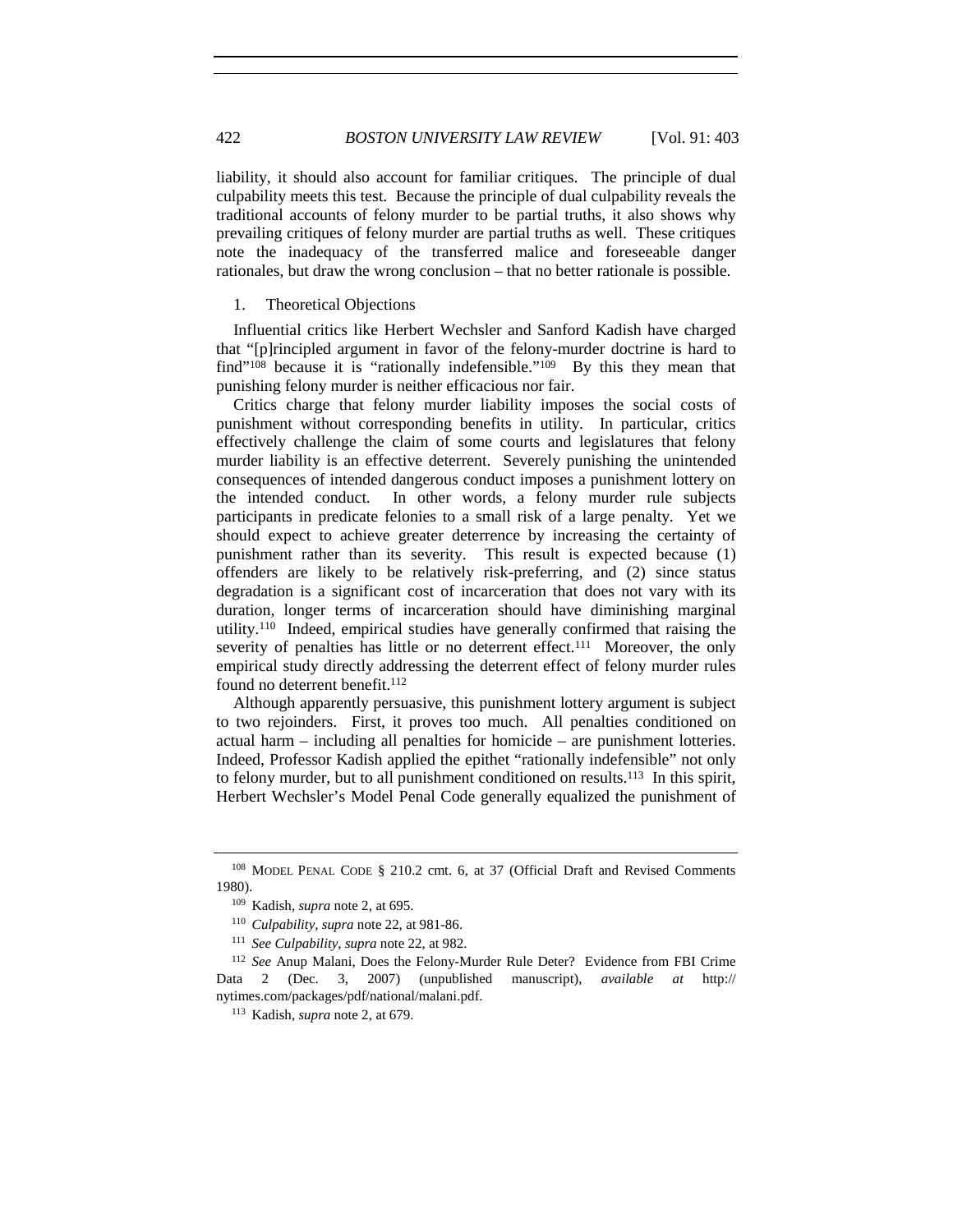attempts, conspiracies, and completed crimes.114 Thus, the logic of the punishment lottery argument precludes punishing harm at all. If deterrence theory demands such a massive – and unlikely – transformation of our criminal law, it fails as a guiding principle for constructive interpretation. Second, there are utilitarian reasons to punish actual harms that transcend simple deterrence theory, and these considerations support felony murder liability as well. Unlike the imposition of risk, actual harm produces victims who suffer status degradation. Victims and those associated with them are under social pressure to restore their status by avenging injuries. A state can only establish a rule of law and a public monopoly on the use of force if it can credibly undertake to vindicate victims degraded by private violence.<sup>115</sup> By injuring particular victims in the pursuit of felonious ends, felons degrade their status.116 Punishing felony murders fulfills the state's duty to vindicate the civic equality of victims and thereby encourages loyalty to the rule of law. This argument is one form of the common claim that deserved punishment promotes welfare by strengthening the sense of civic obligation to obey law.<sup>117</sup>

But is felony murder liability deserved punishment? Critics charge that felony murder violates desert by holding felons strictly liable for causing death. Yet the equation of 'felony murder' with 'strict liability' relies on contestable interpretations of both of these concepts.

First, the critique of felony murder as strict liability relies on selective interpretation of the concept of felony murder liability. The broad concept of felony murder liability includes liability for any kind of unintended killing in the course of any felony. It includes not only strict liability rules, but also rules conditioning liability on culpably careless mental states such as recklessness and negligence, and rules restricting predicate felonies to those entailing such culpable mental states. The charge of undeserved strict liability therefore applies to some possible conceptions of felony murder but not all. Yet critics of felony murder liability have associated it with strict liability by claiming that existing felony murder rules all originated from a common law doctrine of strict liability for accidental death during all felonies.<sup>118</sup> This genealogy implies that even if current felony murder rules do not impose strict liability, they owe their existence to strict liability rules. Thus current rules must be regarded as vestiges of injustice, unless the original "common law felony murder doctrine" can be justified today. On this reasoning, a "principled"

<sup>114</sup> MODEL PENAL CODE § 5.05(1) (1985).

<sup>115</sup> Guyora Binder, *Victims and the Significance of Causing Harm*, 28 PACE L. REV. 713, 727 (2008).

<sup>116</sup> *Culpability*, *supra* note 22, at 1037.

<sup>117</sup> *See* Henry M. Hart, Jr., *The Aims of the Criminal Law*, 23 LAW & CONTEMP. PROBS. 401, 409-13 (1958); Paul H. Robinson & John M. Darley, *The Utility of Desert*, 91 NW. U. L. REV 453, 468-70 (1997); Louis Michael Seidman, *Soldiers, Martyrs, and Criminals: Utilitarian Theory and the Problem of Crime Control*, 94 YALE L.J. 315, 333-36 (1984).

<sup>118</sup> *See Origins*, *supra* note 46, at 60-62; *supra* notes 2-15 and accompanying text.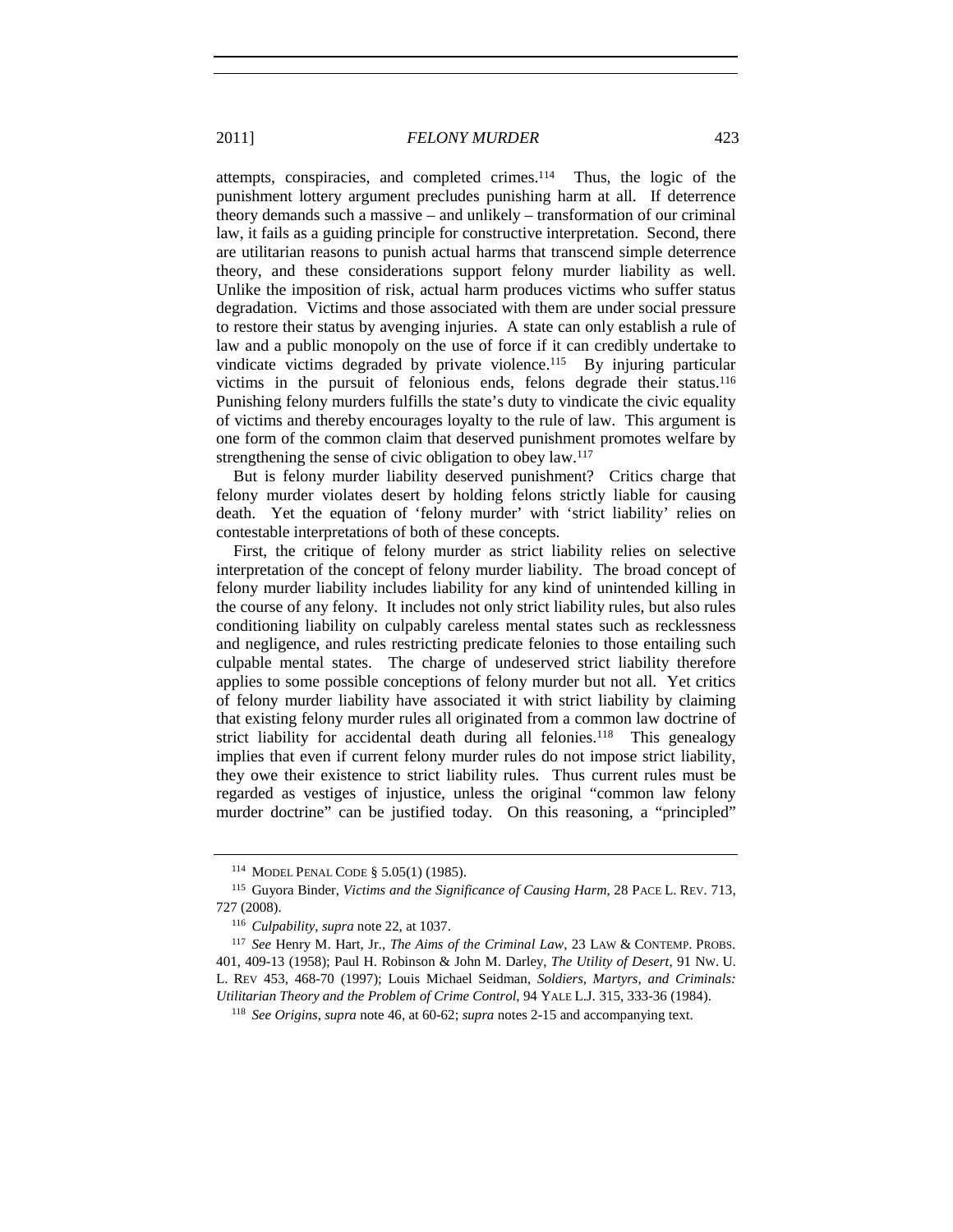justification of felony murder must justify strict liability for accidental death during any felony. By tying existing felony murder rules to a mythic history of strict liability, critics place constructive interpreters of felony murder in a dilemma. It seems they must fail one of the two criteria for constructive interpretation of a practice: they can find no principle that will both fit the history of the practice and also justify it.

But if the interpretation of felony murder as fundamentally a strict liability crime is premised on its supposed descent from a strict liability rule, the actual history of felony murder falsifies that premise. Current felony murder rules are not descended from a common law felony murder doctrine. There was no felony murder in pre-Revolutionary English law. Felony murder rules are the product of American legislation. Each is independent of every other, with its own history. In general, however, these rules did not punish accidental death in the course of all felonies. Instead, they were limited to inherently culpable means of killing, involving violence or apparent danger. They were also limited to particular felonies, characterized as particularly dangerous or malicious. Thus, proponents of felony murder rules conditioned on negligence or recklessness need not justify a primeval strict liability rule because no such rule existed.119

The critique of felony murder as strict liability also relies on selective interpretation of the concept of strict liability. Kenneth Simons has drawn attention to the ambiguity of this term by distinguishing between substantive and formal strict liability.120 Substantive strict liability means liability without fault.<sup>121</sup> If the felony murder doctrine imposed substantive strict liability, it would obviously violate desert. Formal strict liability has a narrower, more technical meaning that depends on the particular analytic scheme of the Model Penal Code.<sup>122</sup> According to this scheme, the actus reus of any offense can be broken down into some combination of acts, omissions, circumstances, and results.123 We can call these objective elements. The mens rea of the offense consists of culpable mental states such as purpose, knowledge, recklessness, or negligence associated with particular acts, omissions, circumstances, or results.124 We may call these mental states subjective elements. If an offense requires proof of a subjective element such as intent to kill, without a

<sup>119</sup> *See supra* Part I.B.

<sup>120</sup> Kenneth W. Simons, *When is Strict Criminal Liability Just?*, 87 J. CRIM. L. & CRIMINOLOGY 1075, 1087 (1997).

<sup>121</sup> *Id.* at 1088.

<sup>122</sup> *Id.*

<sup>123</sup> *See* MODEL PENAL CODE § 2.01(1) (1985) ("A person is not guilty of an offense unless his liability is based on conduct that includes a voluntary act or the omission to perform an act of which he is physically capable."); *id.* § 1.13(9)(a) (defining "element of an offense" as conduct, attendant circumstances, or result of conduct that "is included in the description of the forbidden conduct in the definition of the offense").

<sup>124</sup> MODEL PENAL CODE § 2.02 (1985).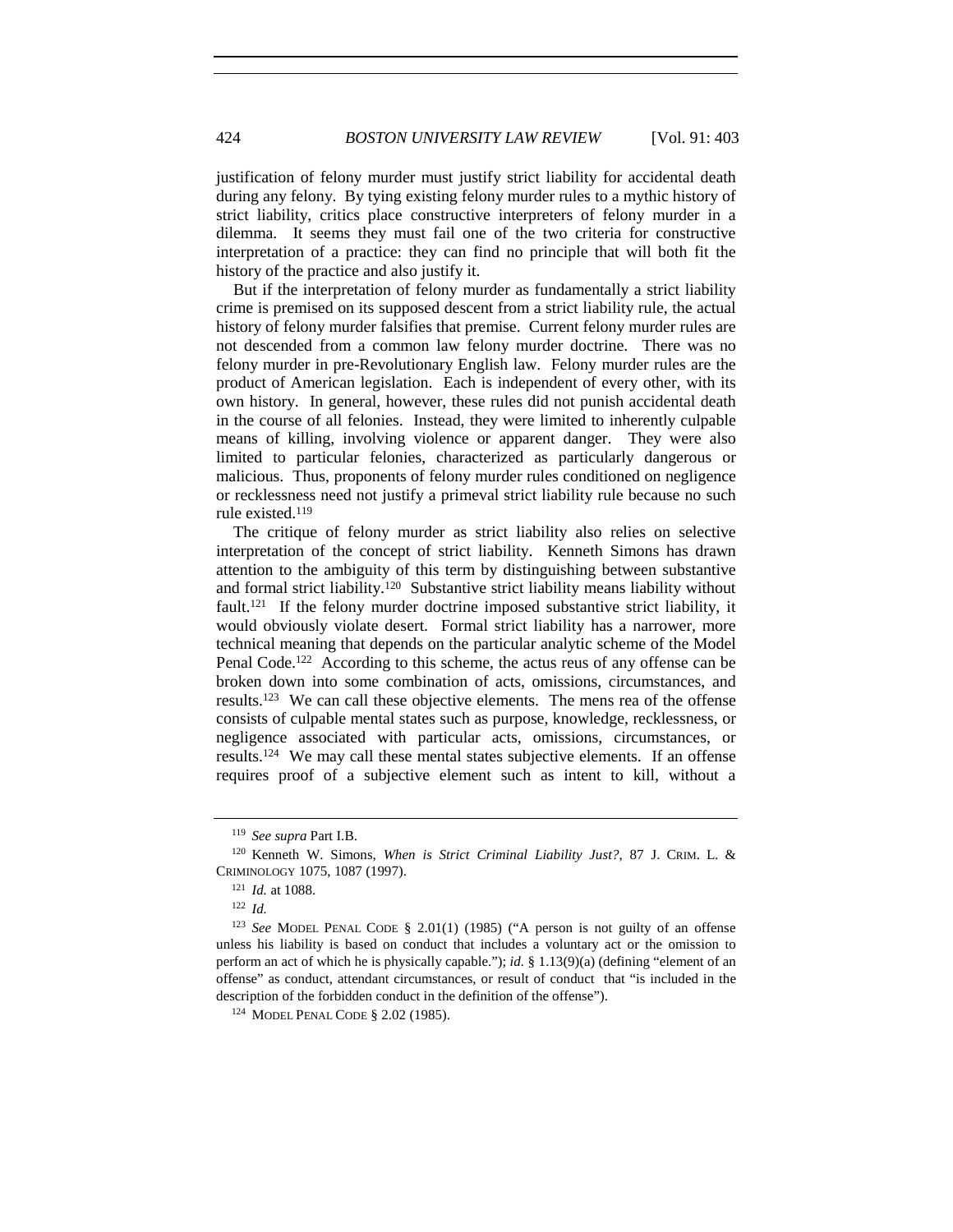corresponding objective element such as causing death, the subjective element is inchoate. If an offense requires an objective element without a corresponding subjective element, the objective element is a strict liability element. According to Simons' terminology, an offense with no subjective elements is a pure strict liability offense; an offense with at least one strict liability objective element is an impure or partial strict liability offense.125 The Model Penal Code, however, prohibits incarceration as undeserved for impure strict liability offenses.<sup>126</sup> In other words, the Model Penal Code equates impure formal strict liability with substantive strict liability. When critics condemn felony murder as a strict liability offense they similarly equate impure formal strict liability with substantive strict liability.

As Mark Kelman has pointed out, however, these concepts are not equivalent. Statutes can employ impure formal strict liability rules as means to punish negligent conduct.127 Imagine that the legislatures of two states, North and South Appalachia, both wish to impose deserved punishment for negligently imposing risk of a certain kind of harm. Imagine further that each adopts a different strategy. North Appalachia applies a flexible negligence standard, incriminating anyone who creates an unreasonable risk of that harm. It defines an "unreasonable" risk as an apparent risk outweighing the expected benefits of the conduct. South Appalachia applies a rigid per se negligence rule, punishing those who knowingly or purposely engage in certain conduct the legislature has determined to be unreasonably dangerous in the same sense. Notice that neither approach involves a strict liability element, but North Appalachia's negligence standard involves an inchoate element. South Appalachia's rigid rule may actually seem fairer in that it conditions liability on the higher culpability standards of knowledge or purpose rather than negligence, and it satisfies legality concerns by clearly defining the proscribed conduct.

Now suppose both legislatures decide to be more lenient and punish only those who actually cause the harm as a result of their negligent action. Each adds a result element to the offense. The North Appalachia statute now punishes those who cause the harm by acting negligently with respect to the risk of that harm. The new offense has neither an inchoate element nor a strict liability element. The South Appalachia statute now punishes those who cause the harm by engaging in the dangerous conduct. The new offense has a strict liability element: the result element. Because the new South Appalachia statute has merely narrowed liability within the class of offenders receiving deserved punishment under the earlier statute, it does not impose substantive strict liability. Yet it imposes impure formal strict liability. Similarly, a felony

<sup>125</sup> Simons, *supra* note 120, at 1081-82.

<sup>126</sup> *See* MODEL PENAL CODE §§ 2.02, 2.05(2) (1985).

<sup>127</sup> Mark Kelman, *Strict Liability: An Unorthodox View*, *in* 4 ENCYCLOPEDIA OF CRIME AND JUSTICE 1512, 1513 (Sanford H. Kadish et al. eds., 1983); *see also Origins*, *supra* note 46, at 67-68.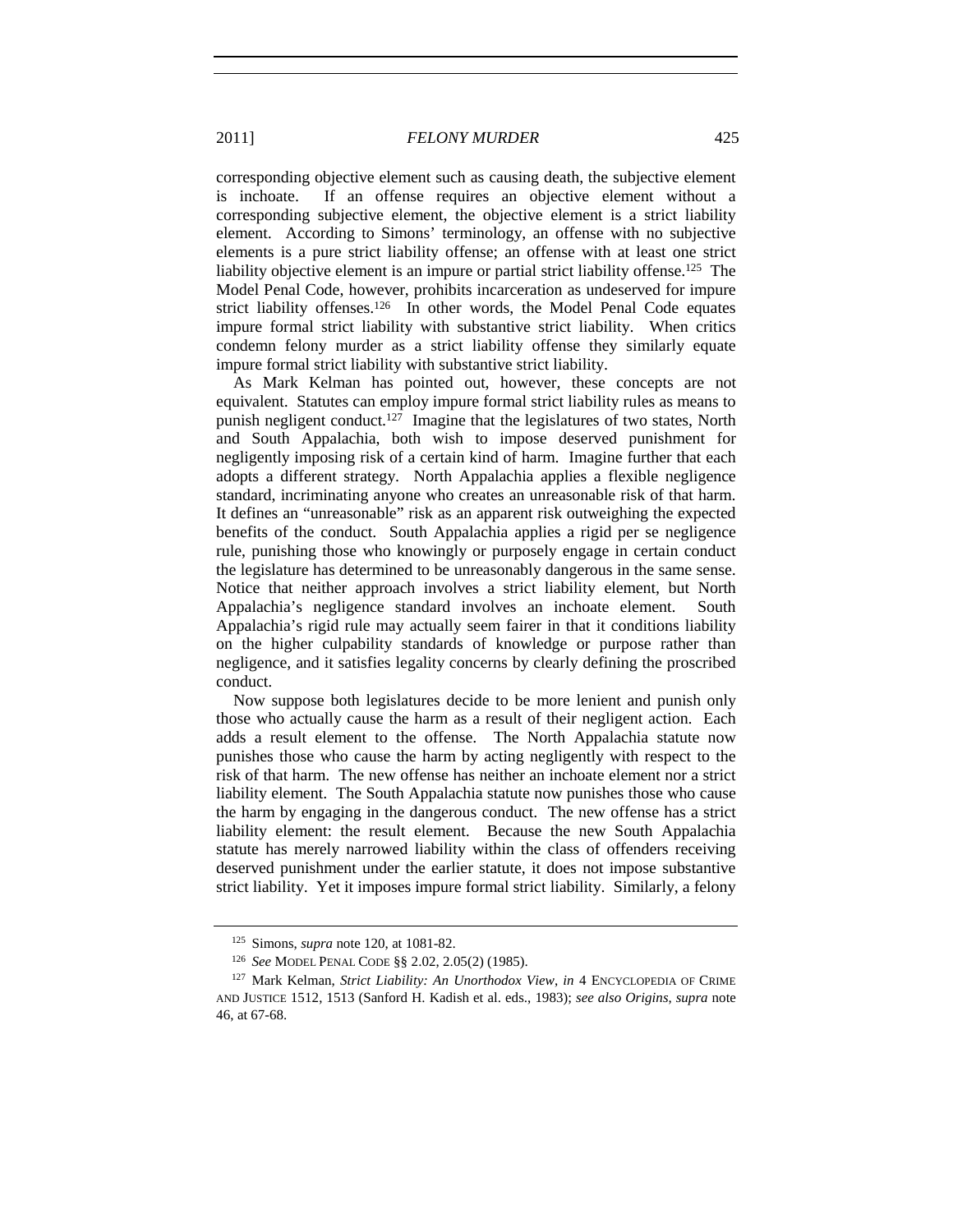murder rule that punishes causing death by means of dangerous felonies may involve impure formal strict liability and yet condition liability on negligence.

In characterizing felony murder liability as a form of strict liability, critics wrongly equate substantive strict liability with impure formal strict liability. For a felony murder rule to impose substantive strict liability, it would have to punish nonculpable killing. The fact that a particular felony murder rule employs impure formal strict liability, however, may simply mean that it uses a per se rule rather than a flexible standard to determine whether conduct is culpable.

Moreover, in viewing felony murder as a crime without culpability, critics treat the felony murderer's felonious motive or purpose as irrelevant. In so doing, they embrace a narrowly cognitive view of culpability as limited to expected harm. This view rests in turn on one particular conception of the proper scope of criminal law, called the harm principle. According to this view, the liberal state may coercively regulate conduct so as to prevent individuals from harming one another, but it may not regulate preferences or values. Thus, it may grade punishment on the basis of the expectations of harm accompanying action, but not on the basis of the actor's ends. This value-neutral view of the criminal law is expressed in the traditional maxim that "motive is irrelevant" to criminal liability.128 If culpability is purely cognitive and motive is irrelevant, then the aim of committing a felony may not aggravate liability for causing death.

This purely cognitive view of culpability is beset with difficulties, however. First, it violates widely held intuitions. We evaluate an intentional killing very differently, depending upon its motives. Killing to avenge a rape is worse than killing to resist a rape. Killing to avenge a verbal insult is even worse, and killing to commit a rape is worse still. Similarly, many people condemn negligent killing much more when the foreseeable risk is imposed for a criminal purpose. Consider how you might punish these two negligent killers: (1) an armed robber whose finger slips while threatening a victim with a gun, and (2) an inattentive driver. Opinion research finds that subjects will impose thirty times more punishment on negligent killers who cause death in perpetrating a robbery than on negligent killers who act without a felonious purpose.129

Second, a purely cognitive theory of culpability provides a poor descriptive account of American criminal law. Motives and purposes matter in American criminal law. Good ends can justify offenses on grounds of self-defense and necessity. Justified fear can excuse offenses on grounds of duress; justified

<sup>128</sup> *See* Guyora Binder, *The Rhetoric of Motive and Intent*, 6 BUFF. CRIM. L. REV. 1 *passim* (2002) [hereinafter *Rhetoric*] (exploring origins of the concept of irrelevance of motive, distinction between motive and intent, and other scholars' notions of maxim).

<sup>129</sup> ROBINSON ET AL., *supra* note 21, at 178 (finding that subjects imposed punishment of 9.6 months on negligent homicide defendants, as opposed to 22.5 or 27.0 years for negligent killings in course of felony).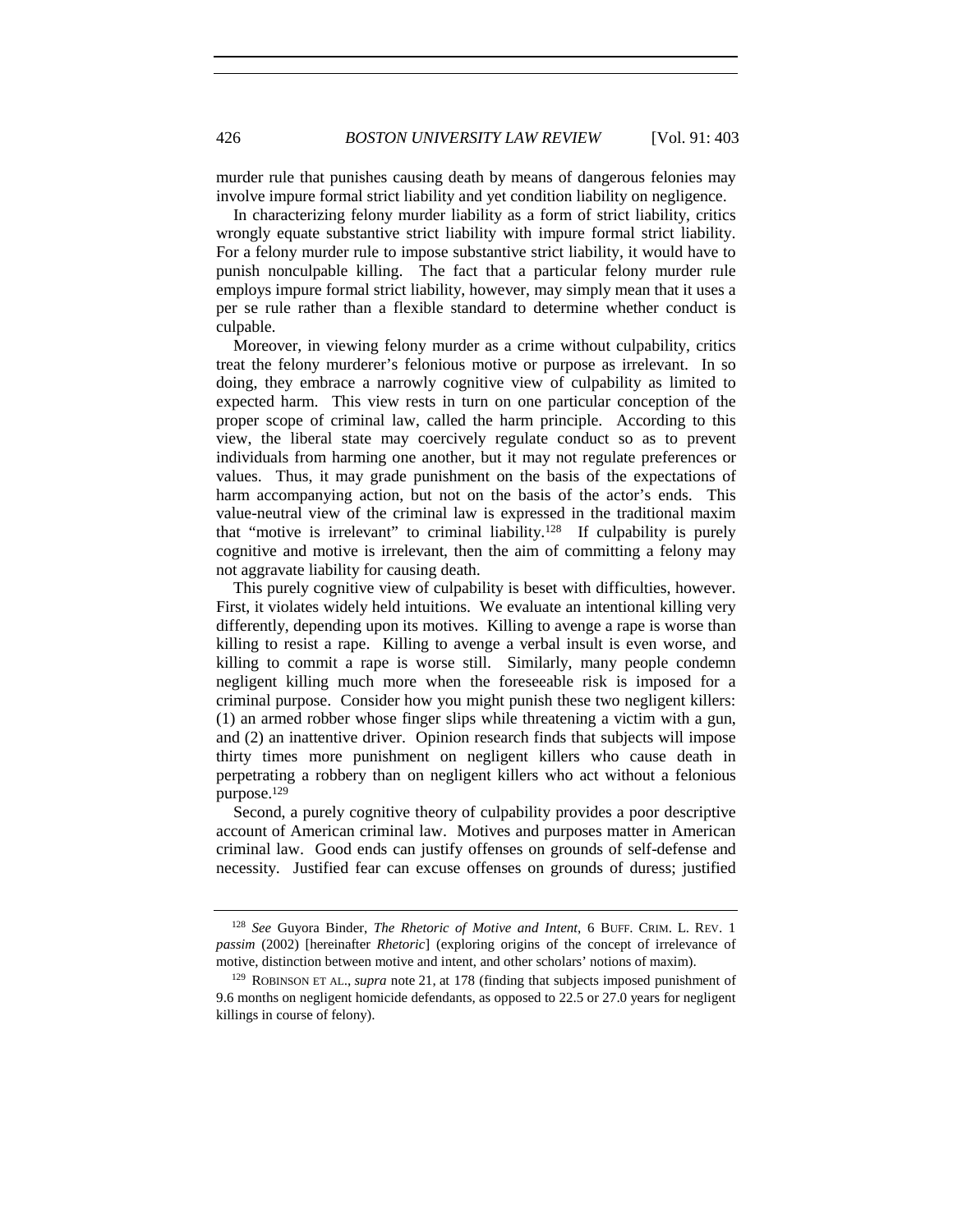anger can mitigate murder on grounds of provocation. Bad purposes are required for purely inchoate offenses like attempt and conspiracy, for partially inchoate offenses like burglary and assault with intent to injure, and for completed offenses like premeditated murder. Purposes such as eliminating witnesses or earning a fee can aggravate murder to capital murder. Disfavored political motives are required for such offenses as hate crimes, treason, and terrorism. Even the culpable mental states of knowledge, recklessness and negligence have normative aspects. One who kills knowingly is culpable not because he expects death as a result of his act, but because he chooses to act knowing that death will result. In this way the actor accepts death as the consequence or price of pursuing some other aim. One who kills recklessly or negligently is at fault not just for imposing a risk, but for imposing an unreasonable risk – a risk not justified by a good enough end. In short, the evaluation of ends pervades American criminal law.130 The cognitive theorist would have to reform much more than the felony murder doctrine to make motive truly irrelevant to criminal liability. Cognitive theorists have responded by calling the purposes that pervade standards of criminal liability "intentions," and trying to distinguish them from other purposes, which they call "motives."<sup>131</sup> This distinction has not proved stable, however.<sup>132</sup> Cognitivists are ultimately reduced to defining "intentions" as those purposes that are legally defined as inculpatory and "motives" as those purposes that are not. This makes the claimed irrelevance of motive purely tautological and so disqualifies it as an objection to any normative culpability standard like felonious purpose once it is enacted into law. 133

Finally, the cognitive view cannot achieve the value neutrality which is its supposed advantage. The cognitive conception of culpability relies on the concepts of harm, risk, and causation, all of which involve value judgments. Thus, in assigning causal responsibility for harms, we confront the problem of social cost. By this, I mean that such harms arise from the interaction of competing activities, so that neither party can prevent cost to himself without imposing cost on the other. Attributing this social cost to just one of two competing activities implies an evaluation of their relative worth. Based on such evaluative judgments, we blame robbers rather than victims for robberies even though robberies require both. Felony murder liability reflects the same logic: we blame robbers rather than resisting victims for fatalities during robberies, even though resistance increases the mortality of robbery by a factor of fourteen.134

<sup>130</sup> *See Culpability*, *supra* note 22, at 1046-1052.

<sup>131</sup> *See, e.g.*, Gardner, *supra* note 1, at 697; Heidi M. Hurd & Michael S. Moore, *Punishing Hatred and Prejudice*, 56 STAN. L. REV. 1081, 1118 (2004); Heidi M. Hurd, *Why Liberals Should Hate "Hate Crime Legislation"*, 20 LAW & PHIL. 215, 216, 227 (2001).

<sup>132</sup> *Rhetoric*, *supra* note 128, at 7-15.

<sup>133</sup> *Id.*

<sup>134</sup> *Culpability*, *supra* note 22, at 968 n.9.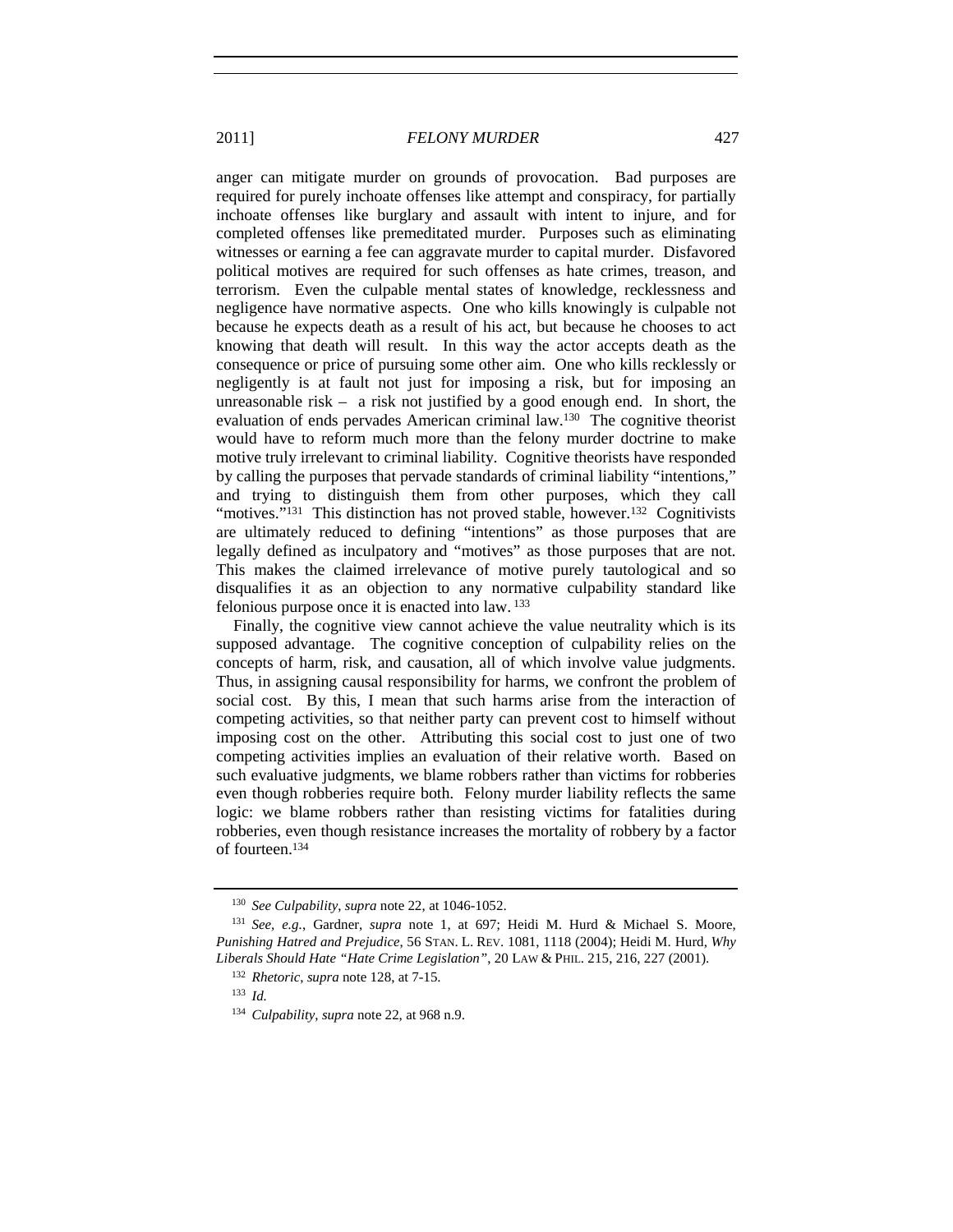We also inevitably exercise normative discretion in trying to determine the cause of any particular result. We typically ascribe causal responsibility for a result in part on the basis of the ex ante probability of such a result from such an act. Yet the objectivity of probability assessments is undermined by the multiple description problem. The more specifically we describe the act and the more generally we describe the result, the more likely the result will have been.135 Any conclusion that an actor is at fault for causing an event because he expected it requires a judgment of analogy between his thoughts and subsequent events. We hold the assassin responsible for intentionally shooting a victim through the heart although he aimed at the head, because we judge the intention and the result to be morally equivalent. There is nothing anomalous about transferring culpability from a felonious purpose to an unexpected death if all attributions of results to culpable mental states involve such contestable judgments of analogy.136

## 2. Constitutional Objections

Some scholars have seen the strict liability critique as implying the unconstitutionality of felony murder. Accepting the Model Penal Code's definition of strict liability and the cognitive view of culpability, Nelson Roth and Scott Sundby argued that the definition of a homicide crime must include some culpable mental state with respect to death.<sup>137</sup> If a felony murder rule requires intent to commit a felony rather than such a culpable mental state, they reasoned, it can only be analyzed in one of two ways. Either the rule irrationally treats the commission of a felony as a conclusive presumption of intent to kill, or it unfairly imposes strict liability with respect to death.<sup>138</sup> They argued that the first alternative violates constitutional due process and the right to a jury trial by circumventing the prosecution's burden to prove an offense element; while the second alternative violates due process and the Eighth Amendment prohibition on cruel and unusual punishment by imposing undeserved punishment.139 Roth and Sundby were mistaken in assuming that felony murder rules *must* take one of these two forms. As we have seen, jurisdictions can avoid strict liability by conditioning felony murder on dangerous or violent felonies, or on foreseeable death. Yet Roth's and Sundby's arguments point to constitutional principles that should influence legislators in drafting, and courts in interpreting, felony murder laws.

The unconstitutional presumption argument treats all murder offenses as having a common mental element, malice, and accepts J.F. Stephen's interpretation reducing malice to the single dimension of a high expectation of

<sup>135</sup> *Id.* at 1006-07.

<sup>136</sup> *Id*.

<sup>137</sup> Roth & Sundby, *supra* note 1, at 448, 453-60.

<sup>138</sup> *Id.*

<sup>139</sup> *Id.* at 456-57, 460.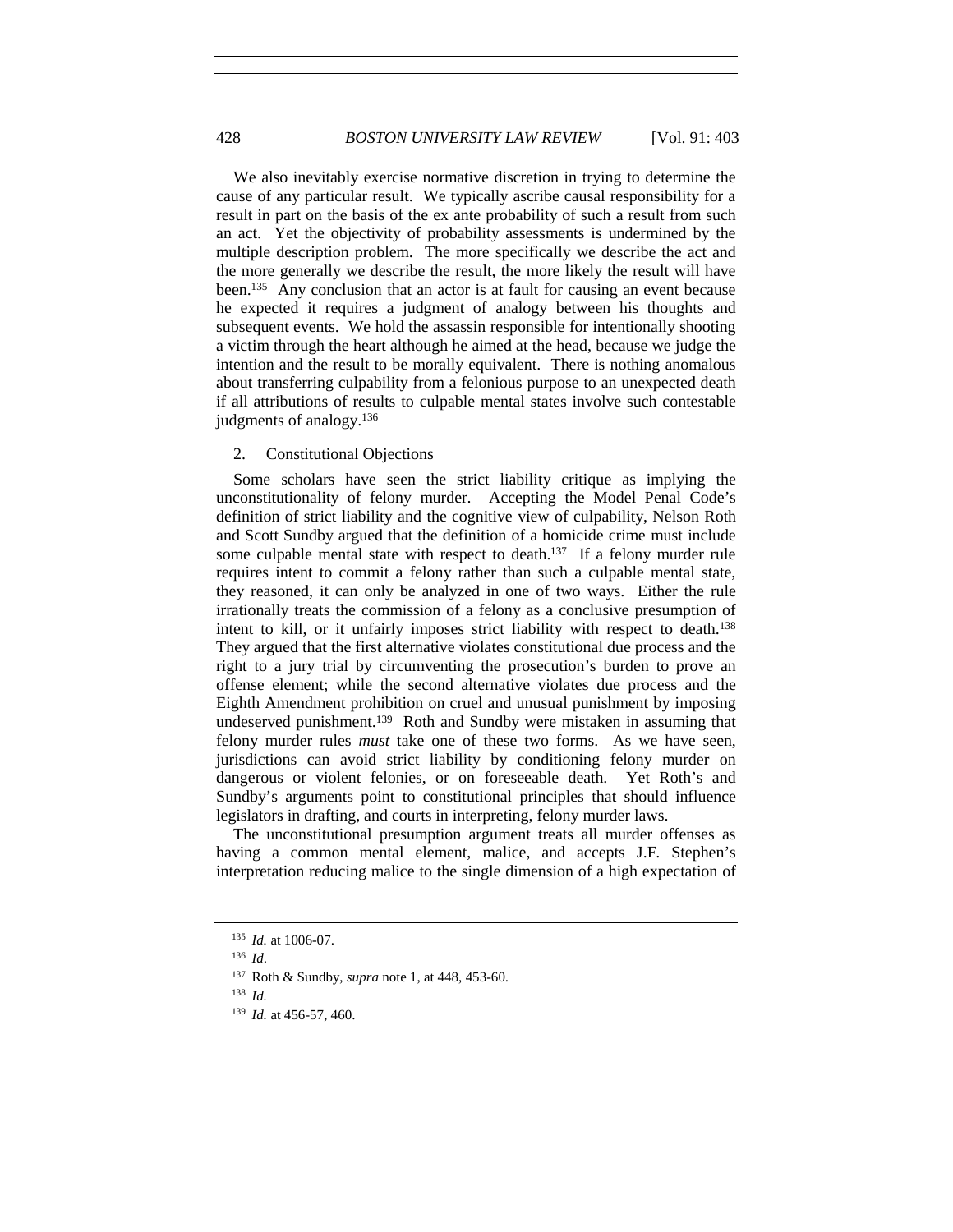causing death.140 It interprets the traditional claim that a felonious purpose is one form of malice as an evidentiary presumption of intent to kill or gross recklessness. Finally, it relies on the 1979 case of *Sandstrom v. Montana*, requiring the prosecution to prove offense elements and rejecting presumptions of culpability as wrongly lifting this burden from the prosecution.141 If indeed felony murder rules authorized such a presumption, they would violate due process.

Some courts characterized felony murder rules as presumptions before Sandstrom was decided,<sup>142</sup> and a few courts continued to instruct juries that they could "infer" malice from the commission of certain felonies that caused death, even after *Sandstrom*. Some courts have accepted the unconstitutional presumptions argument as a reason to abandon felony murder as traditionally defined. Thus, the New Mexico Supreme Court invoked the presumptions argument in explaining its decisions to require proof of gross recklessness as an element of felony murder.144 The South Carolina Supreme Court condemned an instruction defining any killing during any felony as murder, because it mandated an unconstitutional presumption of the statutorily defined element of malice. The court recommended permitting juries to infer malice from some particular felonious purpose.<sup>145</sup> South Carolina courts have defined malice as "malignant recklessness of the lives and safety of others"146 or a "heart devoid of social duty and fatally bent on mischief."147

Apart from these few jurisdictions, courts have generally rejected the charge that felony murder involves an unconstitutional presumption, reasoning that the intent to commit certain felonies is not evidence of culpability, or a substitute for culpability, but is simply the culpability required for one form of murder.<sup>148</sup> One such case concludes that "a felony of violence manifests a

<sup>145</sup> Lowry v. State, 657 S.E.2d 760, 764 (S.C. 2008).

<sup>146</sup> State v. Judge, 38 S.E.2d 715, 719 (S.C. 1946) (quoting 29 CORPUS JURIS 1084-95 (1922)).

<sup>140</sup> *See supra* notes 75-80 and accompanying text.

<sup>141</sup> Roth & Sundby, *supra* note 1, at 469-71.

<sup>142</sup> *See* State v. Moffitt, 431 P.2d 879, 886 (Kan. 1967); Simpson v. Commonwealth, 170 S.W.2d 869, 869 (Ky. 1943); State v. Glover, 50 S.W.2d 1049, 1052 (Mo. 1932).

<sup>143</sup> *E.g.*, State v. Oliver, 341 N.W.2d 744, 747 (Iowa 1983).

<sup>144</sup> *See* State v. Ortega, 817 P.2d 1196, 1199 (N.M. 1991) ("[I]n light of the generally disfavored status of the rule and constitutional strictures against presumptions which may shift the burden of proof to the defendant in a criminal trial, we determine that our [felony murder] rule should be construed as necessitating proof of an intent to kill."), *abrogated on other grounds by* State v. Frazier, 164 P.3d 1 (N.M. 2007), *as recognized in* Kersey v. Hatch, 237 P.3d 683 (N.M. 2010).

<sup>147</sup> State v. Kinard, 646 S.E.2d 168, 170 (S.C. Ct. App. 2007).

<sup>148</sup> *See, e.g.*, People v. Sarun Chun, 203 P.3d 425, 431-32 (Cal. 2009) (explaining that malice is an element satisfied by intent to commit inherently dangerous felony); People v. Dillon, 668 P.2d 697, 717 (Cal. 1983) ("[T]he 'conclusive presumption' is no more than a procedural fiction that masks a substantive reality, to wit, that as a matter of law malice is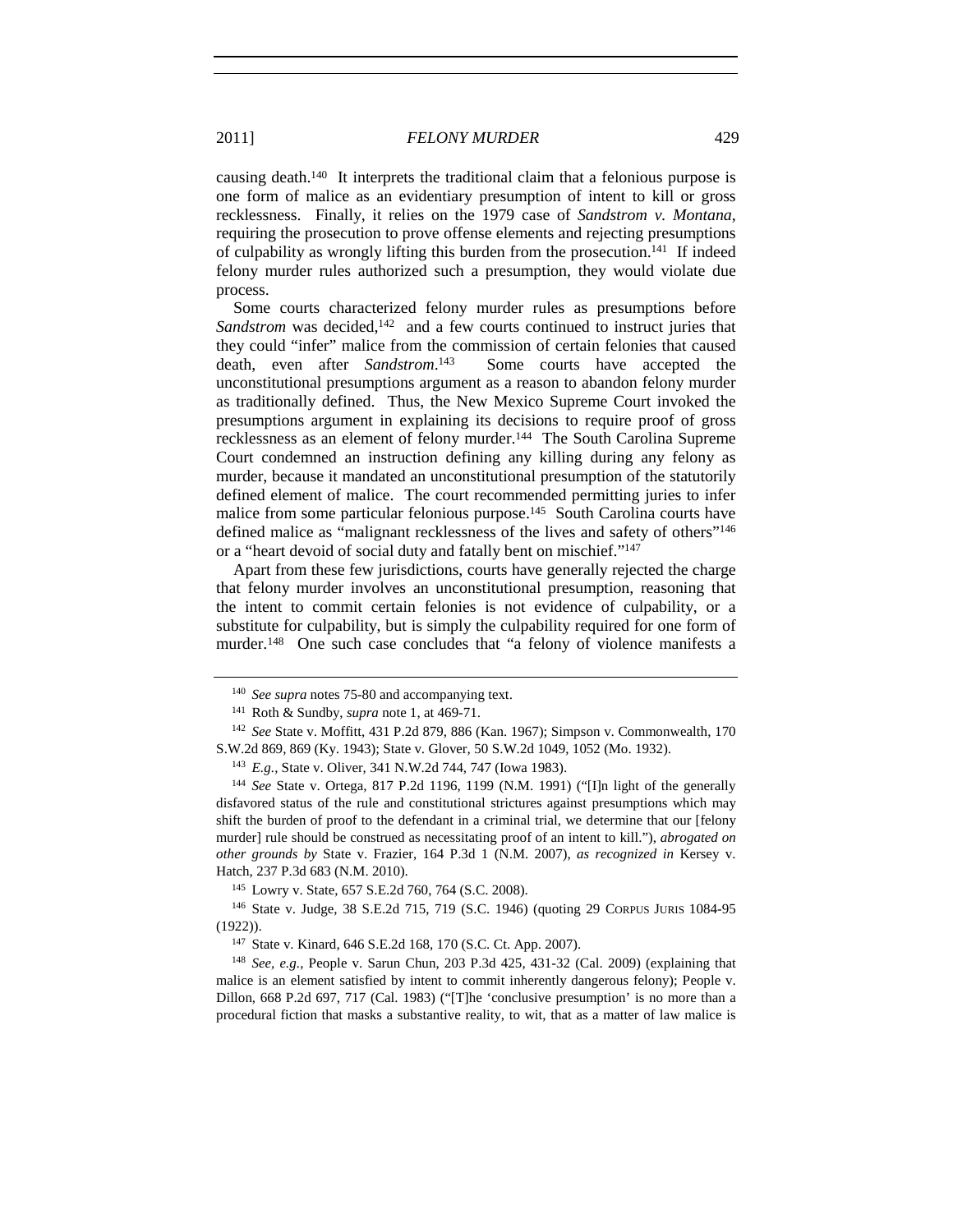person-endangering frame of mind such that malice may be imputed to the act of killing."149 Thus, an unconstitutional presumption challenge to a felony murder rule can become the occasion for confining predicate felonies to those involving violence or some other danger to life.

The strict liability argument relies on two strands of constitutional doctrine that appear to require that criminal liability be conditioned on culpability at least under certain circumstances. One is based on the Eighth Amendment's Cruel and Unusual Punishment Clause and the other is based on the Fifth and Fourteenth Amendments' Due Process Clauses.150

The Eighth Amendment argument builds on the doctrine that the Cruel and Unusual Punishment Clause forbids disproportionate punishment, including lengthy terms of imprisonment.<sup>151</sup> Proportionality is generally identified either comparatively or instrumentally. Comparative proportionality measures punishment against that provided for other offenses, or the same offenses in other jurisdictions. Instrumental proportionality assesses punishment in terms of its service to its justifying purposes.

Comparative proportionality is unlikely to condemn felony murder liability as such because such liability is widespread and because many non-homicide offenses now carry lengthy terms of incarceration. However, comparative proportionality could possibly condemn an unusually broad felony murder rule, without the prevalent requirements of a dangerous felony and a foreseeable death.

Instrumental proportionality has been defined far less restrictively for incarceration than for capital punishment. The Supreme Court has justified capital punishment primarily on retributive grounds,152 and restricted capital punishment to those unimpaired adult offenders capable of full culpability.153

PROCEDURE § 3.4-3, at 33 (2d ed. 1995)).

not an element of felony murder."); State v. Ragland, 420 N.W.2d 791, 794 (Iowa 1988) (enumerated felonies pose a "substantial risk of serious injury or death") *overruled on other grounds by* State v. Heemstra, 721 N.W.2d 549 (Iowa 2006); State v. Cox, 879 P.2d 662, 668 (Mont. 1994); State v. Nichols, 734 P.2d 170, 176 (Mont. 1987) ("[W]hen a defendant commits a felony such as burglary, kidnapping, or aggravated assault, he initiates conduct which creates a dangerous circumstance. Therefore, the intent to commit the felony supplies the intent for all the consequences, including homicide, arising therefrom."); Cotton v. Commonwealth, 546 S.E.2d 241, 244 (Va. Ct. App. 2001). 149 *Cotton*, 546 S.E.2d at 243 (quoting JOHN L. COSTELLO, VIRGINIA CRIMINAL LAW AND

<sup>150</sup> Roth & Sundby, *supra* note 1, at 478-79.

<sup>151</sup> *See id.* at 479-83 (discussing *Solem v. Helm*); *see also* Solem v. Helm, 463 U.S. 277, 290 (1983).

<sup>152</sup> *See* Gregg v. Georgia, 428 U.S. 153, 183 (1976). 153 *See* Roper v. Simmons, 543 U.S. 551, 568, 571 (2005) (holding that the Eighth Amendment forbids the execution of juveniles under 18 largely because of juveniles' "diminished culpability"); Atkins v. United States, 536 U.S. 304, 318-21 (2002) (holding that the Eighth Amendment requires that "the mentally retarded . . . be categorically excluded from execution").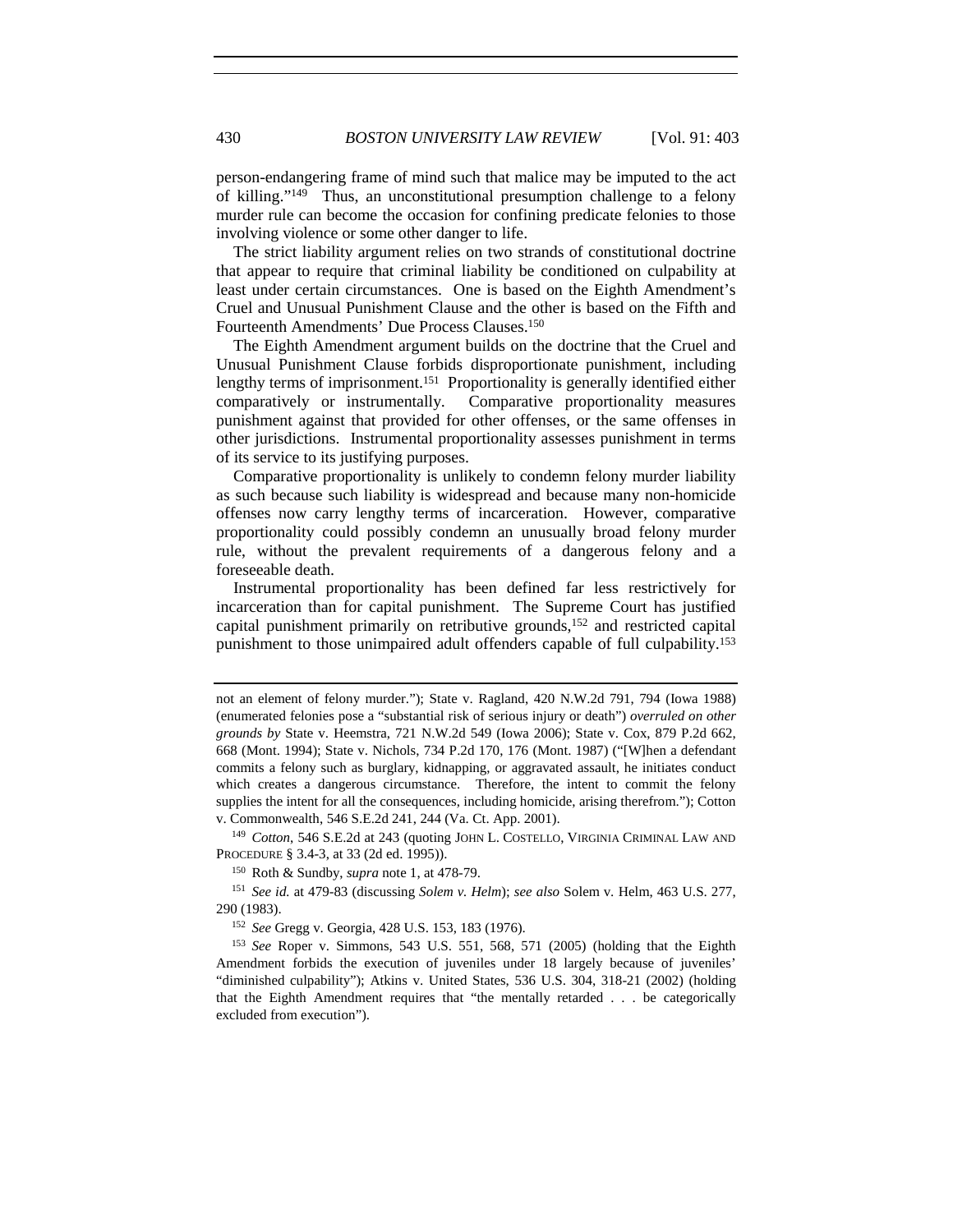In considering the proportionality of incarcerative punishments, however, the Court has generally declined to prioritize desert,<sup>154</sup> and has permitted lengthy sentences for nonviolent offenses on the basis of speculative incapacitative considerations.155 Thus, instrumental proportionality is unlikely to require that felony murder be conditioned on culpability under current law. Yet a proportionality challenge can still provide the occasion for a court to defend felony murder liability as deserved by emphasizing its limits. For example, in 1988 the Iowa Supreme Court rejected a proportionality challenge to a felony murder conviction on the much narrower ground that proportionality was satisfied where the defendant killed with reckless indifference to human life.156

The due process argument relies on a line of cases requiring a mental element for offenses involving significant penalties and stigma. In *Baender v. Barnett*, the Court held that due process required culpability for the offense of possessing counterfeiting tools, and interpreted the statute to conform to this requirement.157 Shortly thereafter, in *United States v. Balint*, 158 the Court recognized an exception to the general requirement of culpability for regulatory offenses. In the influential 1952 case of *Morissette v. United States*, the Court construed a theft statute as requiring knowledge that the goods taken were property of another.<sup>159</sup> The Court did not explicitly determine that the Constitution required such a mental element, but ascribed to Congress an intention to confine strict liability to regulatory offenses of risk rather than harm, entailing low penalties and little moral stigma.<sup>160</sup> Subsequent circuit court decisions have taken *Morissette* to imply that due process requires culpability for offenses triggering substantial penalties and moral disapprobation.161 The Supreme Court has also required a culpable mental

<sup>156</sup> State v. Ragland, 420 N.W.2d 791, 794-95 (Iowa 1988), *overruled on other grounds by* State v. Heemstra, 721 N.W.2d 549 (Iowa 2006).

<sup>158</sup> 258 U.S. 250, 253 (1922).<br><sup>159</sup> Morissette v. United States, 342 U.S. 246, 270-71 (1952).

<sup>154</sup> Youngjae Lee, *Desert and the Eighth Amendment*, 11 U. PA. J. CONST. L. 101, 111 (2008). An important exception is the Court's recent prohibition of life sentences without parole for juveniles convicted of crimes other than homicide. *See* Graham v. Florida, 130 S. Ct. 2011, 2030 (2010). The Court used the same analytic approach it applies to capital punishment. *Id.* at 2023.

<sup>155</sup> *See* Ewing v. California, 538 U.S. 11, 30 (2003) (affirming twenty-five-years-to-life sentence for theft of three golf clubs as consistent with the incapacitation rationale of California's "three strikes" rule); Harmelin v. Michigan*,* 501 U.S. 957, 996 (1991) (affirming sentence of life without parole for first-time offender's possession of large amount of cocaine); Rummel v. Estelle, 445 U.S. 263, 266, 285 (1980) (upholding life sentence under recidivist statute for repeat offender found guilty of "obtaining \$120.75 by false pretenses").

<sup>157</sup> Baender v. Barnett, 255 U.S. 224, 226-27 (1921).

<sup>&</sup>lt;sup>160</sup> *Id.* at 262.<br><sup>161</sup> *See* United States v. Wulff, 758 F.2d 1121, 1125 (6th Cir. 1985); Holdridge v. United States, 282 F.2d 302, 310 (8th Cir. 1960). *But see* United States v. Engler, 806 F.2d 425,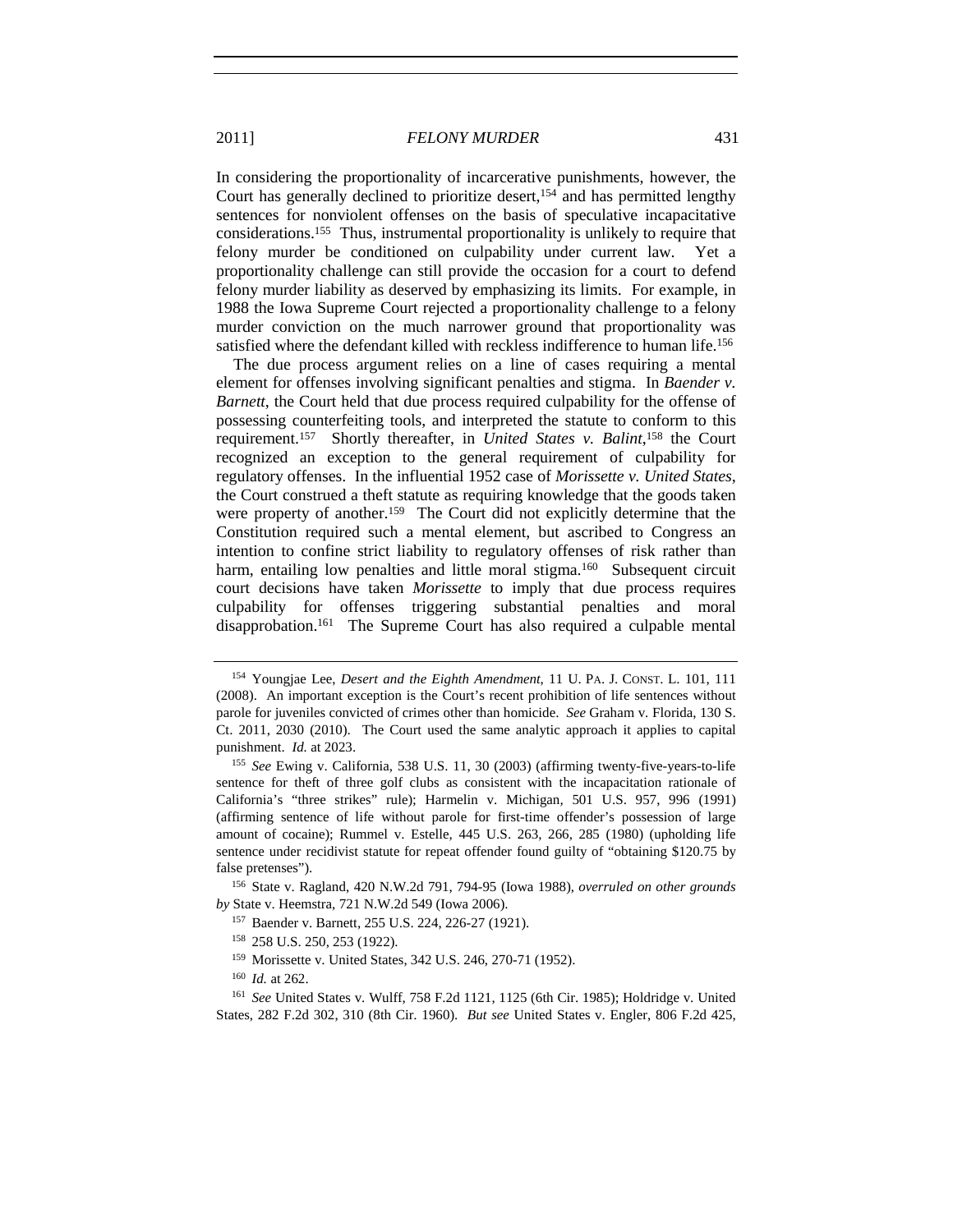state for various offenses regulating otherwise constitutionally protected conduct. Thus, a felon-registration law burdening the right to travel could not be enforced without proof of notice of the duty to register.162 A regulation of the sale of obscene publications could not be enforced without proof of knowledge of the obscene character of the literature sold.<sup>163</sup>

Does all of this add up to a constitutional requirement that murder be predicated on culpability with respect to death? Certainly, a conviction of felony murder entails severe punishment and implies severe blame. Accordingly, due process may require proof of culpability for a murder conviction, but it may not require proof of culpability with respect to death. It may be that the culpability entailed in the predicate felony suffices. Professor Alan Michaels has argued that the only constitutional requirement of culpability is that an offender must culpably perform some proscribed conduct that is not constitutionally protected.164 An offense can constitutionally condition punishment on additional results or circumstances on a strict liability basis. A legislature may treat the underlying conduct as demonstrating insufficient care with respect to these other elements. Michaels proceeds to offer felony murder as an example of constitutional strict liability:

Although strict liability formally attaches to the element of causing a death, the other elements of the statute – in particular, committing a felony – establish imperfect care with regard to the strict liability element. A person guilty of felony murder displayed imperfect care with regard to causing a death because that person was not as careful as possible . . . ; the person could have been more careful by not committing the felony at all.165

Michaels suggests that felony murder does involve a kind of culpability with respect to death – "imperfect care" implied by the commission of a felony that caused death. I would add that since most jurisdictions require that the felony must be dangerous or violent, the "imperfect" care is usually negligent per se. Moreover, since most jurisdictions require that death be foreseeable as a result of an act deemed to cause it, legal causation also seems to require negligence.

Is the higher level of culpability required by most felony murder laws optional, or is it constitutionally mandated? There are two reasons for thinking it could be required by due process. First, Michaels's principle requires at least one culpable conduct element. Michaels assumes that felony murder satisfies that requirement, even if it imposes strict liability with respect to death, because the defendant commits or attempts the felony culpably. But felony

<sup>434 (3</sup>d Cir. 1986) (permitting strict liability under felony provisions of migratory bird protection statute).

<sup>&</sup>lt;sup>162</sup> Lambert v. California, 355 U.S. 225, 229 (1957).<br><sup>163</sup> United States v. X-Citement Video, Inc., 513 U.S. 64, 78 (1994); Smith v. California, 361 U.S. 147, 152-53 (1959).

<sup>164</sup> Alan C. Michaels, *Constitutional Innocence*, 112 HARV. L. REV. 828, 836 (1999). <sup>165</sup> *Id.*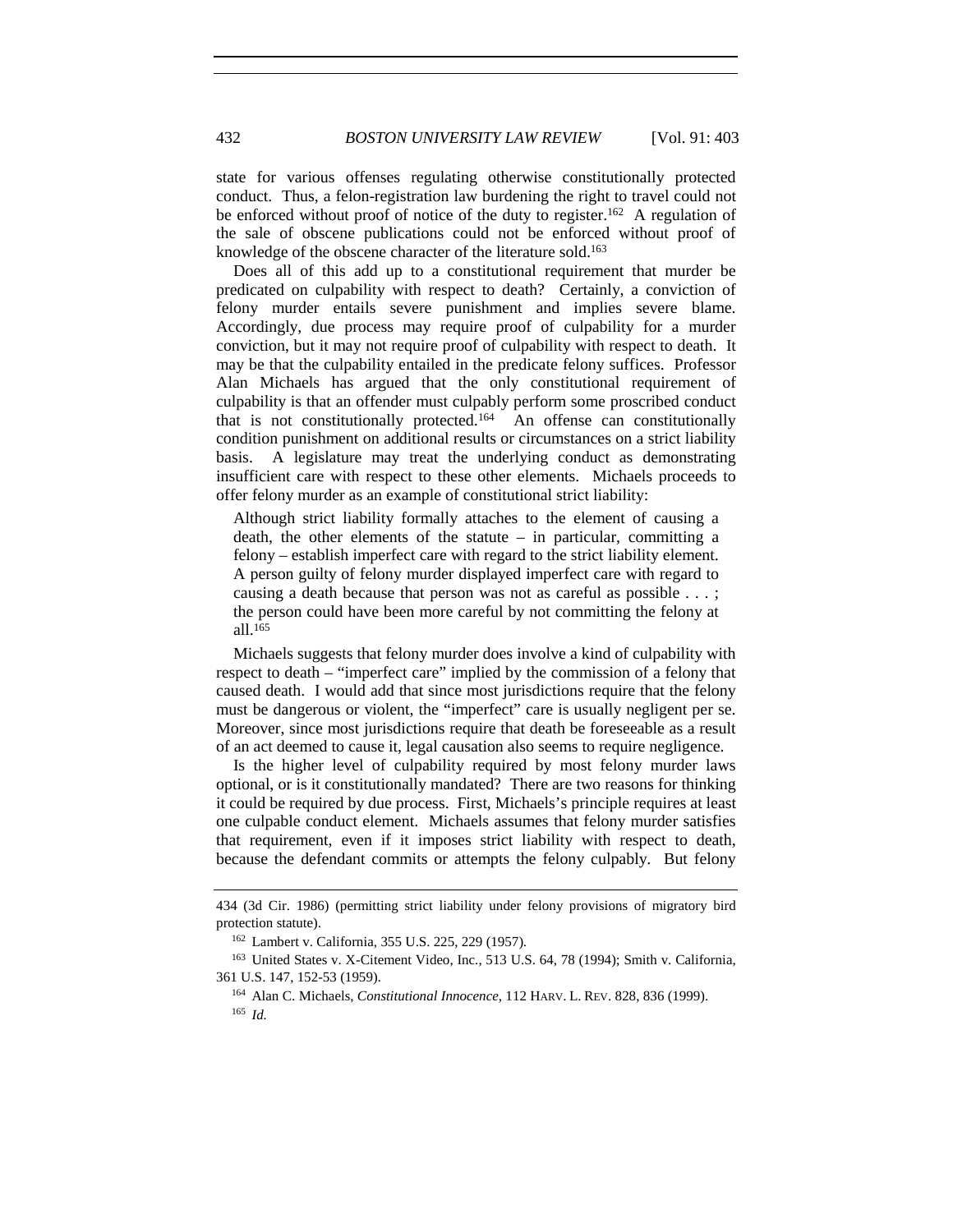murder is a homicide offense, not a sentencing enhancement adding liability to a felony because death results. Arguably killing or causing death is the single conduct element that requires corresponding culpability under Michaels's test, while the intent to commit a violent or foreseeably dangerous felony is the mental element that supplies that culpability. Second, *Morissette* held that crimes causing actual harm should be read as requiring culpability with respect to that result. Following the example of *Morissette* does not require overturning felony murder statutes for imposing strict liability. Instead, it simply involves reading them as requiring a foreseeable risk of death, as most jurisdictions do, through such doctrines as proximate causation and dangerous felony requirements.

In sum, the Constitution requires that offense elements be proven beyond a reasonable doubt rather than presumed, but leaves legislatures broad discretion in defining those elements. The Constitution may require that crimes involving severe punishment and denunciation for causing harmful results be conditioned on some measure of culpability with respect to those results. But even if this requirement is not clearly established, courts should interpret ambiguous statutes so as to avoid a possible conflict with the requirements of due process. "A statute must be construed, if fairly possible, so as to avoid, not only the conclusion that it is unconstitutional, but also grave doubts upon that score."<sup>166</sup> Thus, when courts interpret ambiguous felony murder laws, they should presume a legislative intent to follow other jurisdictions by conditioning liability on a dangerous felony or foreseeable causation of death.

## D. *Felony Murder as a Crime of Dual Culpability*

Examination of objections to felony murder liability suggests that an acceptable rationale must explain felony murder liability as deserved. While a felony murder rule that imposes substantive strict liability is not justifiable, the concept of felony murder is broad enough to include negligent and reckless killings. Moreover, a felony murder rule need not condition liability on all felonies. By restricting predicate felonies to those that are dangerous or violent, or by restricting killing to violent or foreseeably dangerous acts, legislatures or courts may require negligence by means of a per se rule.

Yet readers may object that reckless and negligent homicides are not ordinarily considered sufficiently heinous to merit murder liability. Such killings are usually graded as lesser forms of homicide, such as manslaughter. Thus, murder liability is only deserved for unintended homicide in the attempt of a felony if the felonious aim adds culpability to the killing.

In previous work I have argued that a bad aim should aggravate the punishment otherwise deserved for homicide.167 I based this argument on an "*expressive* theory of culpability that assesses blame for harm on the basis of

<sup>166</sup> Baender v. Barnett, 255 U.S. 224, 226 (1921) (quoting United States v. Jin Fuey Moy, 241 U.S. 394, 401 (1916)).

<sup>167</sup> *Culpability*, *supra* note 22, at 967.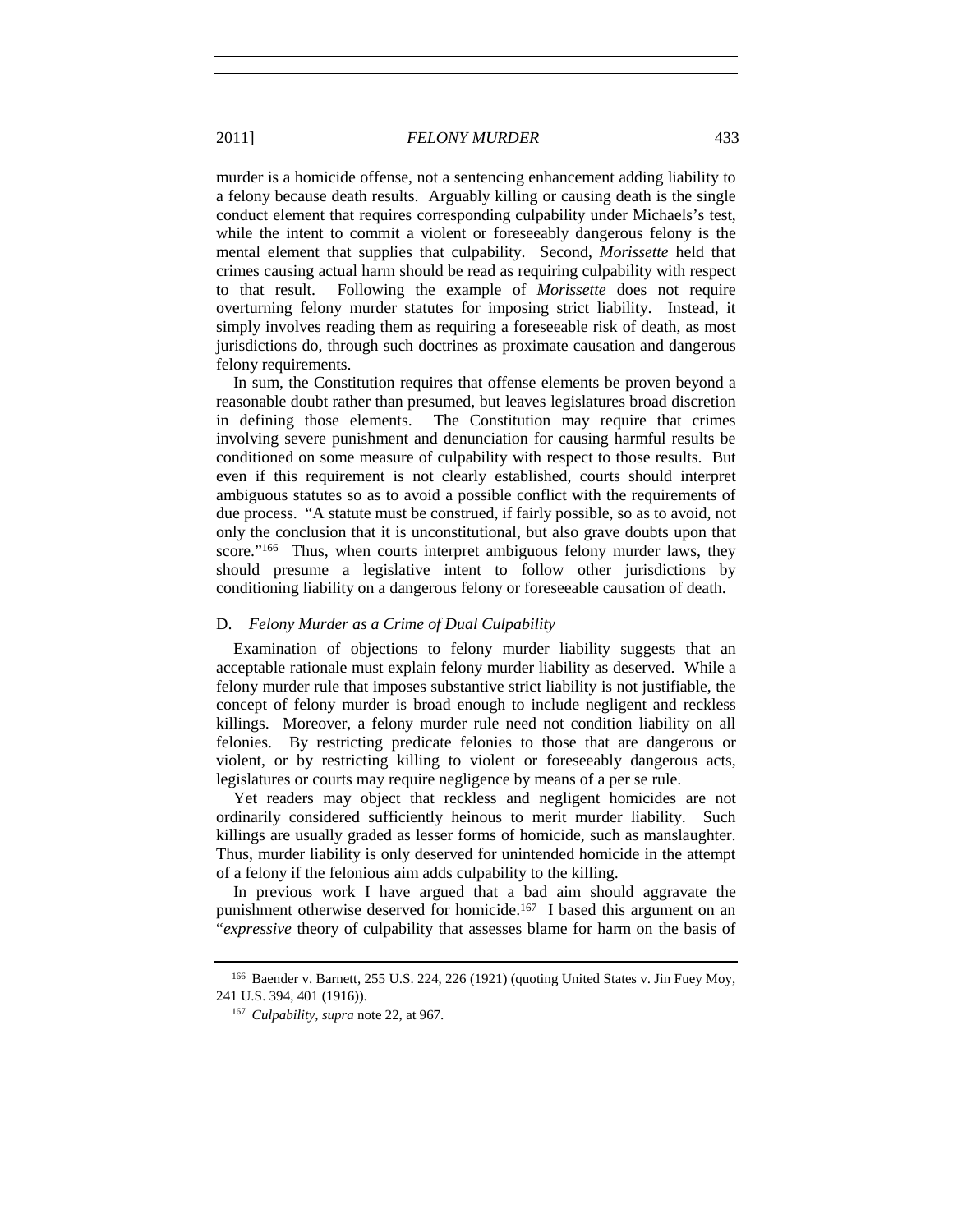two dimensions of culpability: (1) the actor's expectation of causing harm and (2) the moral worth of the ends for which the actor imposes this risk."168 We may call the first dimension cognitive culpability; we may call the second normative culpability. The relevance of both cognitive and normative dimensions of culpability to deserved punishment for homicide is what I have called the principle of dual culpability.

An expressive theory of culpability, concerned with both cognitive and normative dimensions, is particularly useful in conceptualizing homicide liability. Our discussion of deterrence theory revealed that deterrent threats are rationally directed only at the imposition of risk rather than the causation of harm.<sup>169</sup> Thus, we cannot justify imposing felony murder liability, or any other form of homicide liability, as a deterrent. However, we can justify punishing homicide in order to correct an expressive injustice associated with offenses that inflict injury.170 Thus, we punish crimes more severely when they do actual harm to particular victims because such crimes degrade those victims. The law has a special obligation to vindicate victims by punishing such crimes because it precludes victims from using vengeance to vindicate themselves. If we punish homicide to do justice to offenders and victims, it follows that felony murder merits punishment in so far as the homicide is committed culpably and expresses disrespect for victims.

In punishing injuries that express disrespect, we necessarily concern ourselves with the offender's aims. Agents express values by choosing to act on the basis of reasons. To express disrespect for a victim, an offender must show through his actions that he does not value the victim appropriately. An injury expresses disrespect if the injurer (1) acts with some awareness of or inattention to a risk of injury to another and (2) acts for a reason that does not justify accepting or ignoring that risk. Thus, the considerations that move us to punish offenders based on the harm they cause, also move us to punish offenders based on the moral worth of their reasons for acting. Harm matters in imposing blame because the expressive meaning of harm matters to justice. The expressive meaning of harm depends, in turn, on the reasons motivating its infliction. Thus, blame for harm turns on two dimensions of culpability  $-$  a cognitive dimension and a normative dimension.

Based on this reasoning, a felon can deserve punishment for causing death unintentionally in the course of a felony. Such an unintended injury can express disrespect for a victim if the felon was aware of or was inattentive to a risk of death and accepted or ignored the risk for an end that did not justify it. Presumably, committing the felony is not an end that justifies such a risk. A plausible implication of this two-dimensional model of culpability is that a particularly unworthy end aggravates the disrespect implied by the injury and

<sup>168</sup> *Id.*

<sup>&</sup>lt;sup>169</sup> *See supra* notes 110-117 and accompanying text.<br><sup>170</sup> Jean Hampton, *Correcting Harms Versus Righting Wrongs: The Goal of Retribution*, 39 UCLA L. REV. 1659, 1686 (1992).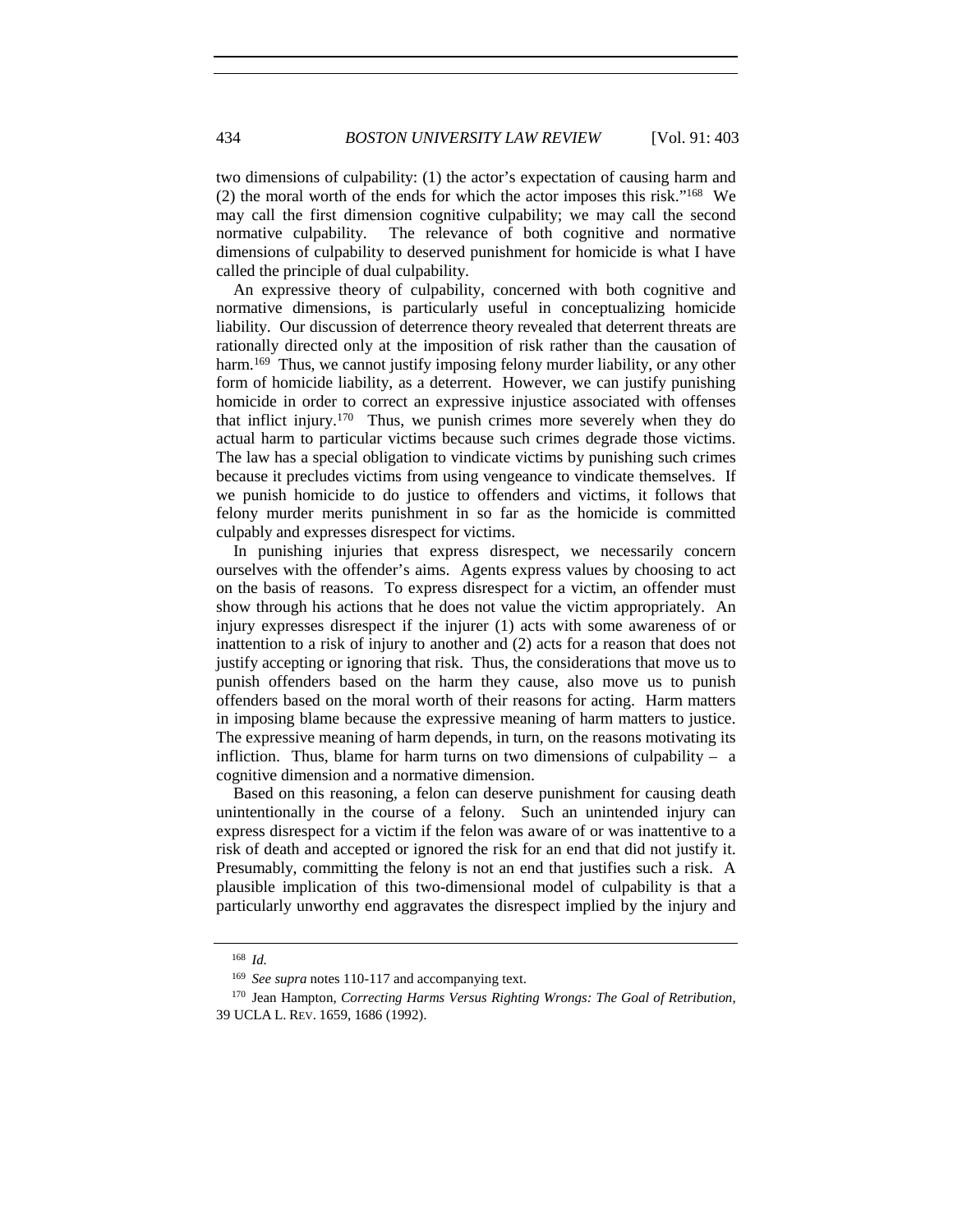so increases the culpability. A felonious purpose is particularly unworthy and so could justify imposing severe punishment for a killing that was merely negligent. Where felons endanger victims in order to achieve selfish and wrongful aims, the resulting deaths exploit and demean the victims, literally adding insult to injury. As noted above, public opinion seems to support this conclusion. Paul Robinson and John Darley's subjects supported imposing substantial punishment – prison sentences over twenty years – for negligent homicide aggravated by some felonious motives.<sup>171</sup>

Although criminal law theorists often acknowledge only the cognitive dimension of culpability,<sup>172</sup> American criminal law frequently conditions liability on normative culpability. In particular, normative culpability plays a role in the law of homicide. We treat both the expectation and the hope of causing death as equally inculpatory. Yet we blame the actor who anticipates death not for expecting this result, but for accepting it. It is his normative attitude of indifference rather than his cognitive state of knowledge that inculpates him. This same normative dimension is part of the culpable mental states of recklessness and negligence as well. Recklessness is often defined as awareness of a substantial and *unjustifiable* risk of harm. Negligence is often defined similarly, as the unreasonable disregard of a substantial and *unjustifiable* risk of harm.<sup>173</sup> Both definitions imply that a sufficiently good reason for acting, such as an expected benefit, can justify risk. It would seem to follow that a sufficiently bad reason for acting can aggravate culpability for imposing risk. This principle can explain the prevalent rule that aggravates a reckless homicide from manslaughter to murder, if the killing manifests an "abandoned and malignant heart,"174 or "depraved indifference to human life."175 Courts applying these standards often find the requisite depravity or malignance when the defendant acts on the basis of a hostile or antisocial motive.<sup>176</sup> Since a felonious motive is presumably antisocial, it would seem that a felonious purpose for imposing risk should aggravate culpability for imposing the risk knowingly or unreasonably. This would be consistent with the practice of many states of aggravating a feloniously motivated *intentional* killing to a capital crime.<sup>177</sup>

The principle of dual culpability renders some unintended homicides punishable as murder that would otherwise be lesser offenses. Yet it does *not* justify murder liability for otherwise faultless killings in the perpetration of felonies. Imagine a bank robber drives away from the crime scene with the

<sup>171</sup> ROBINSON & DARLEY, *supra* note 21, at 178. 172 *See, e.g.*, Kadish, *supra* note 2, at 679.

<sup>173</sup> *See* MODEL PENAL CODE § 2.02(c)-(d) (1985).

<sup>&</sup>lt;sup>175</sup> People v. Suarez, 844 N.E.2d 721, 729 (N.Y. 2005).

<sup>176</sup> *See* People v. Protopappas, 246 Cal. Rptr. 915, 922 (Ct. App. 1988); Mayes v. People, 106 Ill. 306, 313 (1883).

<sup>177</sup> *E.g.*, WYO. STAT. ANN. § 6-2-102 1 (h)(xii) (2009).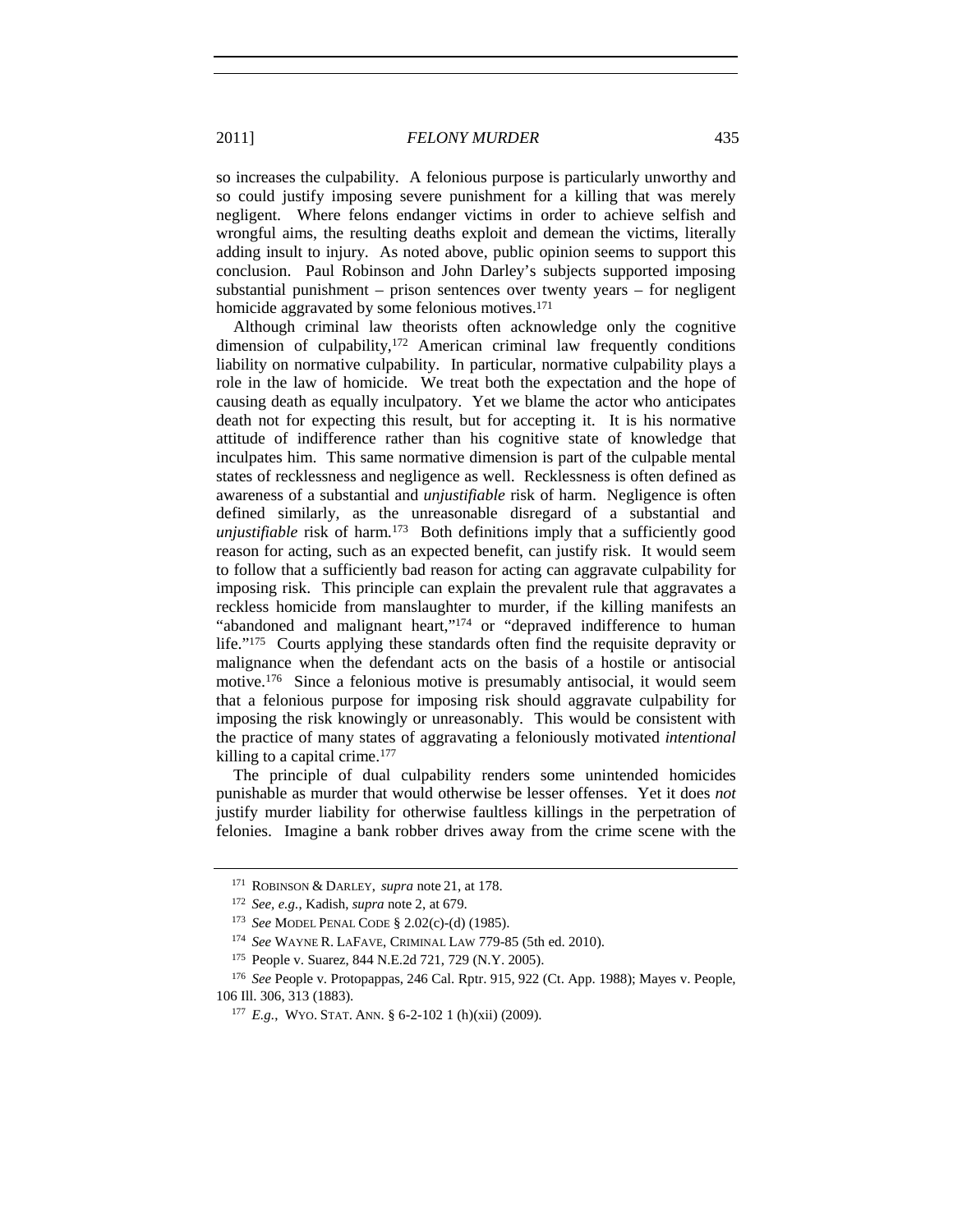stolen loot, proceeding at a safe speed. A pedestrian suddenly darts out into traffic and the robber's car hits him fatally. Here, the robber's felonious motive has not subjected the pedestrian to any greater risk than he would have faced from any other motorist. The robber's greed has placed other persons at risk, such as those he has threatened, but the pedestrian's death seems outside the scope of that risk. The robber's felonious motive cannot aggravate his responsibility for a death unless it plays some causal role in the death. The felonious motive can aggravate cognitive culpability but it cannot substitute for it.

While the felonious purpose must motivate a negligent act creating a risk of death, it must also transcend that risk in order to add culpability. The felony cannot simply be an assault aimed at injuring or endangering the victim. This lacks the additional element of exploitation that compounds the defendant's culpability for imposing risk. Nor can the felony consist simply of an inherently dangerous act, such as firing a weapon or exploding a bomb. These offenses do not require any wrongful purpose. They are punished only because they impose danger. Causing death by means of a dangerous act is merely reckless homicide if one is aware of the danger and negligent homicide if one is not. It can only be murder if there is some further culpability. This culpability is supplied by a wrongful purpose, independent of injury or risk to the victim's physical health. The traditional predicate felonies – robbery, rape, arson, burglary, and kidnapping – all involve a wrongful purpose to do something other than inflict a physical injury.

These considerations justify imposing felony murder liability when an actor negligently causes death for a felonious purpose independent of physical injury to the victim. But should we also impose murder liability on an accomplice in that felony? When critics claim that the felony murder doctrine holds felons strictly liable for killings in the course of felonies, they often mean they are liable for unforeseeable killings by co-felons. But such a rule would not be justified by the foregoing principles. An accomplice in a felony should only be held liable for a resulting death on the same basis as the principal. Like the killer, the co-felon must be negligent with respect to the resulting death. Moreover, an accused co-felon must share in the purpose that aggravates this negligence to deserve murder liability. One who reluctantly provides goods or services that he suspects will be used in a crime lacks the exploitative motive for imposing foreseeable risk that warrants condemnation as a murderer. Indeed, such a reluctant collaborator may lack the requisite culpability for complicity in the predicate felony. We should not assume that public support for felony murder liability extends to liability for accomplices who do not kill. Robinson's and Darley's subjects supported far less punishment for co-felons of negligent killers than for the killers themselves.178 In the face of this

<sup>178</sup> *See* ROBINSON & DARLEY, *supra* note 21, at 169-81. Robinson's and Darley's subjects thought that while a negligent killing merited only about ten months of imprisonment, *id.* at 174, a negligent killing in the course of a robbery merited about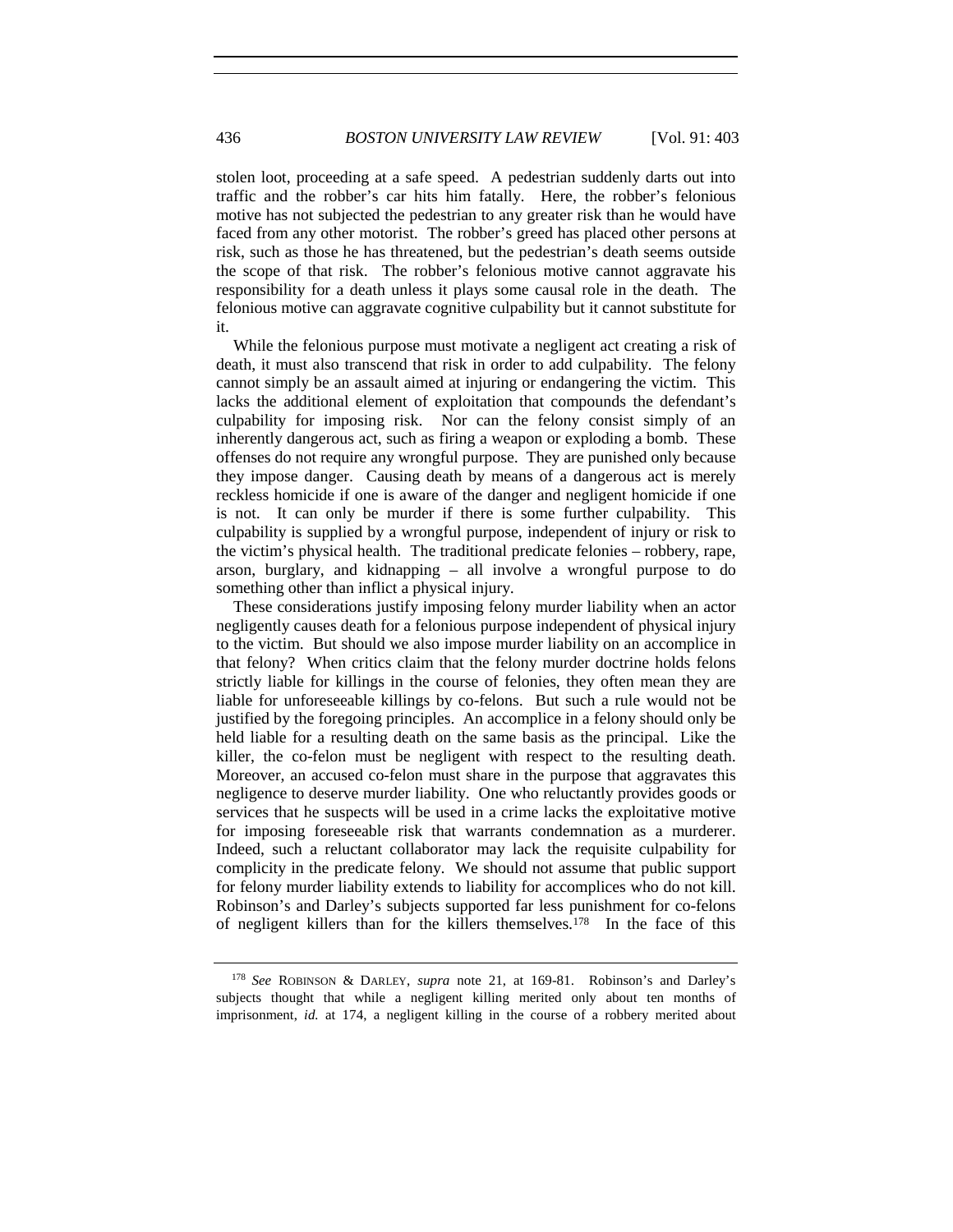skepticism, legislatures and courts must take special care to insure that any accomplices punished as felony murderers are fully as culpable as perpetrators.

#### E. *Realizing the Principle of Dual Culpability*

A felony murder law can use a variety of different doctrinal devices to achieve these limitations. To understand these doctrinal devices it is useful to analyze felony murder liability into its component parts. Felony murder is a kind of homicide, an offense ordinarily combining an act causing death with a culpable mental state. Felony murder also requires a felony and some linkage between the act causing death and the felony. Where a fatal felony has multiple participants, felony murder liability may depend on additional criteria of accomplice liability. Thus, a fully specified felony murder rule should provide: (1) a required culpable mental state or strict liability with respect to death; (2) a list or class of predicate felonies; (3) criteria of causal responsibility for death; (4) a required linkage between the felony and the death; and (5) criteria for accomplice liability.

The most straightforward way to condition felony murder liability on negligence with respect to death is simply to make this culpable mental state part of the mental element of the crime. Yet this is not necessarily the best approach, because negligence is arguably not really a mental state at all, but a normative characterization of conduct as unreasonable under the circumstances. Conduct is negligent with respect to a result when an actor engaging in such conduct has reason to foresee the result and no sufficiently good reason to risk it. This may be true of any conduct generally understood to be dangerous. Examples might be driving much faster than the posted speed limit, driving an unbelted passenger, or handling a loaded gun without the safety catch on. Indeed, as the speed limit example illustrates, the law can play a role in providing notice to actors that conduct is dangerous. By proscribing and punishing conduct, criminal law can alert actors to risks, rendering a failure to advert to those dangers unreasonable per se.

Accordingly, felony murder laws can require negligence by requiring apparently dangerous conduct. Such laws can limit predicate felonies to a designated list of dangerous felonies or to the category of inherently dangerous felonies. Limiting a felony murder offense in this way structures it as a per se negligence rule, treating certain types of conduct as apparently dangerous. For reasons we will explore below, dangerousness is often defined in terms of force or violence rather than quantifiable risk. Alternatively, a felony murder law can require an apparently dangerous act in furtherance of the felony. This is a per se negligence standard, defining conduct as culpably committed if it exhibits a certain quality – foreseeable dangerousness. These per se approaches to requiring negligence have the effect of fully incorporating cognitive culpability for the resulting death into the intent to commit the

twenty-two to twenty-seven years of imprisonment, *id.* at 178.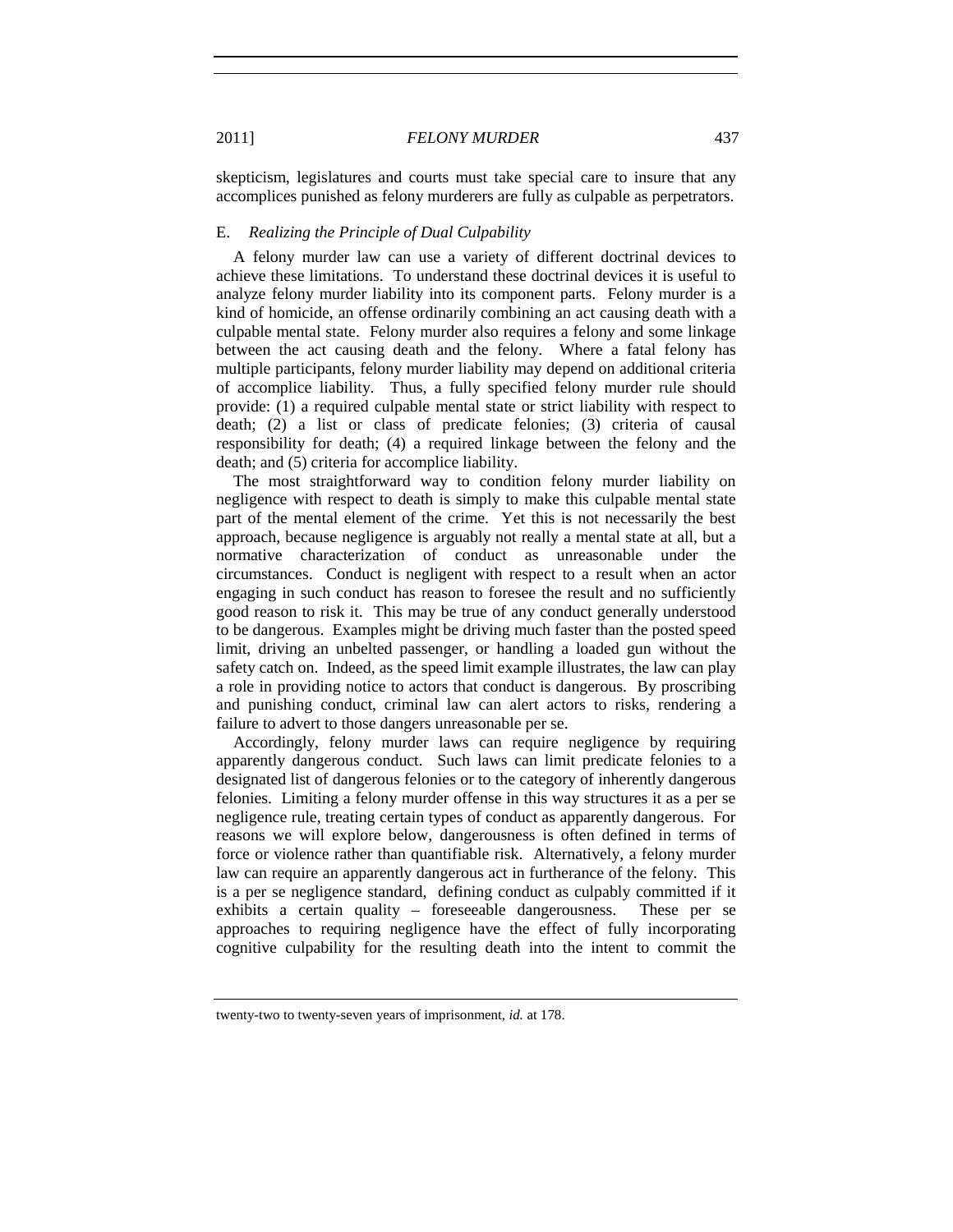felony. Thus, they fit with the traditional characterization of felony murder as a crime of transferred intent rather than a crime of strict liability.

Note, however, that the intent to commit the felony is not necessarily reducible to the mental element of the felony. If the felony is inherently dangerous to life, the mental element of the felony should itself supply the requisite negligence. But if the felony is dangerous only because of the way it is committed, "the intent to commit the felony" supplies the requisite negligence only if this term means something like "the intent to commit a felony of this kind under these circumstances or by these means." Thus, when jurisdictions require a felony foreseeably dangerous to life as committed – as many do – they impose an additional culpability requirement, beyond the mental element of the felony itself. This additional element is awareness of circumstances rendering commission of the felony, or a particular act in furtherance of the felony, foreseeably dangerous to life. Where felony murder liability is based on a dangerous circumstance or act not inherent in the felony, it is important to prove that accomplices in felony murder shared culpability with respect to this act or circumstance, not just with respect to the felony.

Another approach to requiring negligence is to build a requirement of apparently dangerous conduct into our criteria of "killing," or "homicide" or "legal causation" of death. Thus, a felony murder rule may require not only that a homicidal act be a necessary condition to the resulting death, but that it also impose a foreseeable risk of such a death. This approach also resonates with tradition, in that before the Twentieth Century, English and American law usually defined homicide in terms of "killing," which meant causing death by intentionally inflicting physical harm. Rather than defining murder in terms of a mental state, eighteenth century English law defined murder simply as killing absent certain exculpatory circumstances which would show that the killing was not maliciously motivated. Modern felony murder law may also define a measure of culpability into the act element of the offense. Many jurisdictions use a proximate cause test, conditioning causal responsibility on an act necessary to the death that also imposes a foreseeable danger of death. A minority of jurisdictions use an agency approach that excludes liability when an actor not party to the felony commits a subsequent act necessary to the resulting death, even if foreseeable. Yet even agency jurisdictions may require that the felon's act create a foreseeable risk of death or involve an intentional battery – and we shall see that most do. An agency rule also can have the effect of requiring that the act deemed to cause death serve the felonious purpose.

Finally, lawmakers may build a requirement of negligence into the linkage between the predicate felony and the resulting death by requiring that death occur in a way that was foreseeable as a result of the predicate felony. This approach is particularly useful for ensuring that accomplices in the felony are negligent with respect to death.

Like the requirement of negligence, the requirement of an independent felonious purpose can also be achieved in a variety of ways. One approach is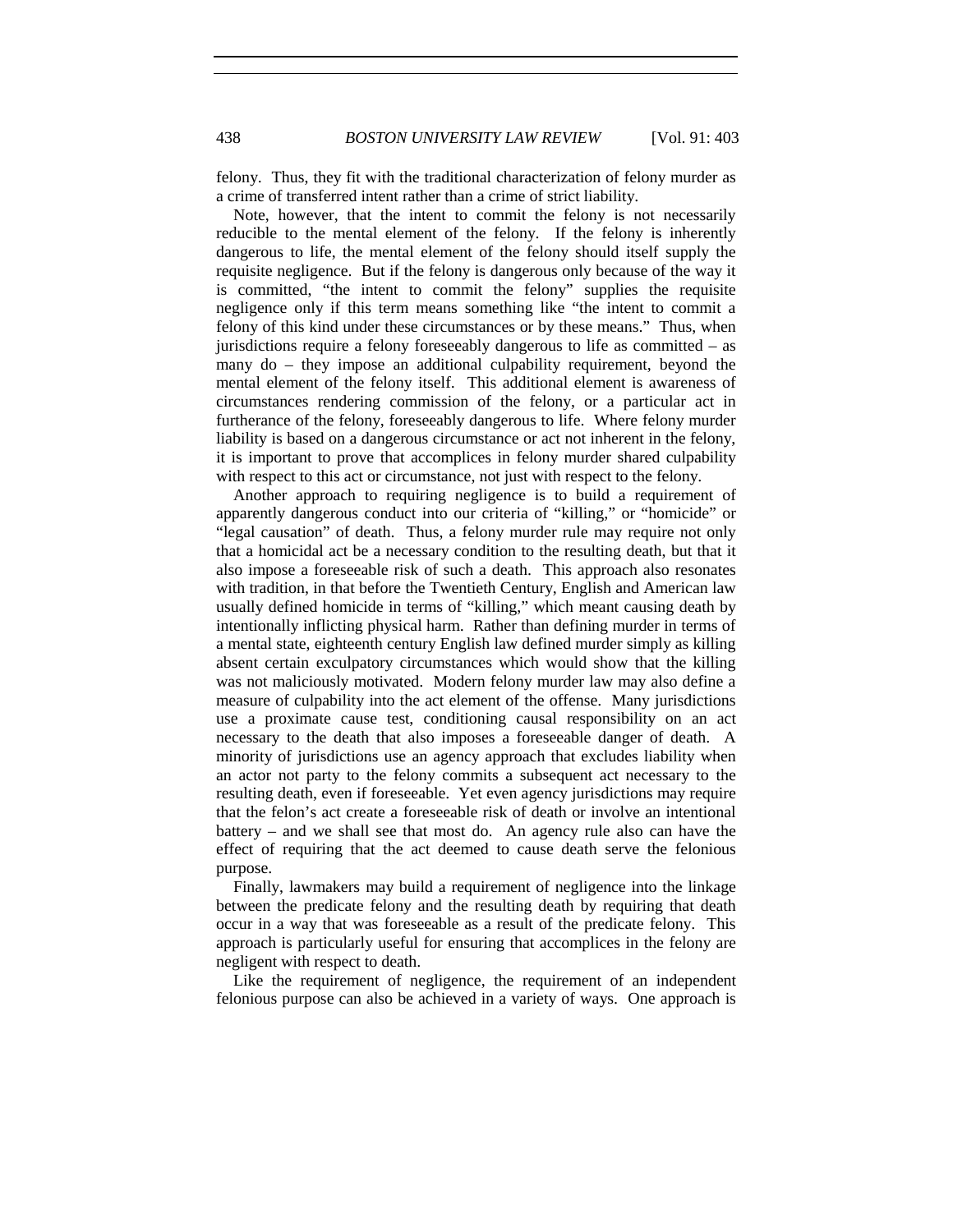simply to restrict enumerated predicate felonies to those involving a purpose independent of injuring or endangering the physical health of the victim. Another approach is an independence requirement sometimes referred to as a "merger" limitation, excluding certain predicate felonies such as manslaughter or assault as lesser included offenses of murder itself. Courts applying such a doctrine may interpret it to require that the felony have a purpose, threaten an interest, or involve conduct independent of physical injury. A third device is a linkage requirement which can take several forms: a requirement that the act causing death be (1) in furtherance of the felony, or (2) foreseeable as a result of the felony, or (3) both. A few courts have construed an "in furtherance" standard to require that the act causing death serve a purpose independent of endangering or injuring the victim.

Lawmakers should also ensure that accomplices in felony murder share in the required negligence and independent felonious purpose. One way to do this is to require that the predicate felony involve an apparent danger of death and an independent felonious purpose. Then, if criteria of complicity in the felony are sufficiently demanding, an accomplice in the felony will automatically have the requisite culpability. It does not suffice, however, to require that the felony have been committed in a dangerous way without also requiring that the accomplice expected that danger. As noted previously, most jurisdictions deal with this problem by holding the co-felon complicit only in those fatal acts foreseeable as a result of and resulting from an act in furtherance of the felony. This foreseeability test requires that the accomplice's participation in the felony entail some degree of culpability with respect to the risk of death. If, however, jurisdictions require neither an inherently dangerous felony nor that death be foreseeable to the accomplice as a result of the felony, they leave the accomplice open to strict liability, even if death has been caused in a way foreseeable to the perpetrator. This result would violate the principle of dual culpability.

Thus far, I have argued that felony murder rules *can* be designed to require the dual culpability that justifies felony murder liability as deserved. But *have* they been so designed? Do current felony murder rules satisfy felony murder principles? The ensuing sections answer that question by analyzing contemporary felony murder law in the fifty states, the United States, and the District of Columbia. This analysis explores three main issues: (1) requirements of negligent killing in the form of culpability, dangerous felony, or foreseeable causation standards, (2) complicity and related criteria of vicarious liability, and (3) independent felony requirements.

## II. FELONY MURDER AS NEGLIGENT HOMICIDE

Lawmakers can insert a requirement of foreseeable danger into the definition of felony murder in at least three places: as a required mental element, as part of the felony, or as part of the homicide. A substantial minority of felony murder jurisdictions require some form of culpability. A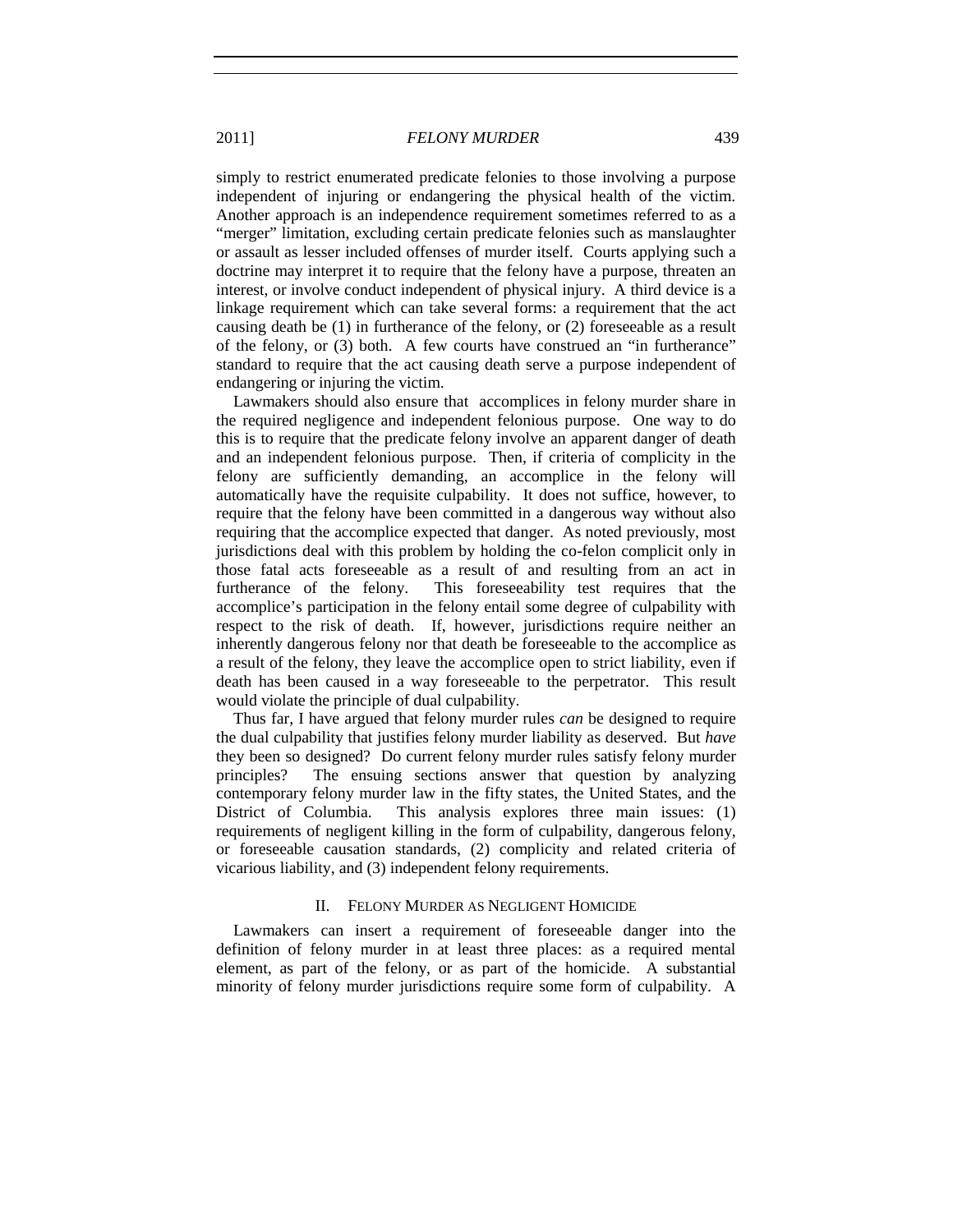great majority require a dangerous felony. A substantial majority also condition homicide on a foreseeable danger of death.

## A. *Culpability Requirements*

Legislatures may condition felony murder liability on a culpable mental state with respect to death in any of three locations within a penal code: in a definition of murder, in a definition of homicide, or in general provisions on the construction of mental elements of offenses. In addition, courts may add such a requirement to the statutory offense elements. We will consider requirements of culpability imposed by any of these four means. Almost half of American jurisdictions require some form of culpable mental state for murder in the context of a felony. Some of these offenses require too much culpability to count as a felony murder rules.

Two states, Hawaii and Kentucky, attach no significance to a felonious context for murder. Their codes simply define murder as killing with certain culpable mental states.<sup>179</sup> Five other states condition felony murder on the culpability otherwise required for murder, and so lack true felony murder rules. Two of these states, Michigan and Vermont, use a felonious context as an aggravator, raising murder liability from second to first degree. In both states, courts have interpreted the statutory term "murder" as requiring at least reckless disregard of a probability of grievous injury, whether or not in the context of a felony.180 Courts in a third state, New Mexico, have interpreted that state's felony murder rule similarly. New Mexico's code defines second degree murder as killing with knowledge of "a strong probability of death or great bodily harm," and provides that second degree murder is a lesser included offense of first degree murder.181 In *State v. Ortega*, the Supreme Court of New Mexico read this mental state into first degree murder, otherwise defined as killing in the commission or attempt of any felony.182 The statutory felony murder provisions in New Hampshire and Arkansas require extreme indifference to human life. New Hampshire applies a rebuttable presumption of such extreme indifference when the felon causes death by using a deadly weapon in the commission of certain grave felonies, giving rise to second degree murder.183 Arkansas predicates capital murder on causing death under circumstances manifesting extreme indifference in the commission of certain enumerated felonies (except for arson, which does not require separate proof of extreme indifference).<sup>184</sup> It predicates first degree murder on causing death

<sup>179</sup> HAW. REV. STAT. ANN. § 707-701 (LexisNexis 2007); KY. REV. STAT. ANN. § 507.020 (West 2006).

<sup>180</sup> People v. Aaron, 299 N.W.2d 304, 319-20 (Mich. 1980); State v. Doucette, 470 A.2d 676, 682 (Vt. 1983)

<sup>181</sup> N.M. STAT. ANN. § 30-2-1 (2003).

<sup>182</sup> State v. Ortega, 817 P.2d 1196, 1205 (N.M. 1991).

<sup>183</sup> N.H. REV. STAT. ANN. § 630:1-b (2007); *id.* § 626:7(2).

<sup>184</sup> ARK. CODE ANN. § 5-10-101 (2009).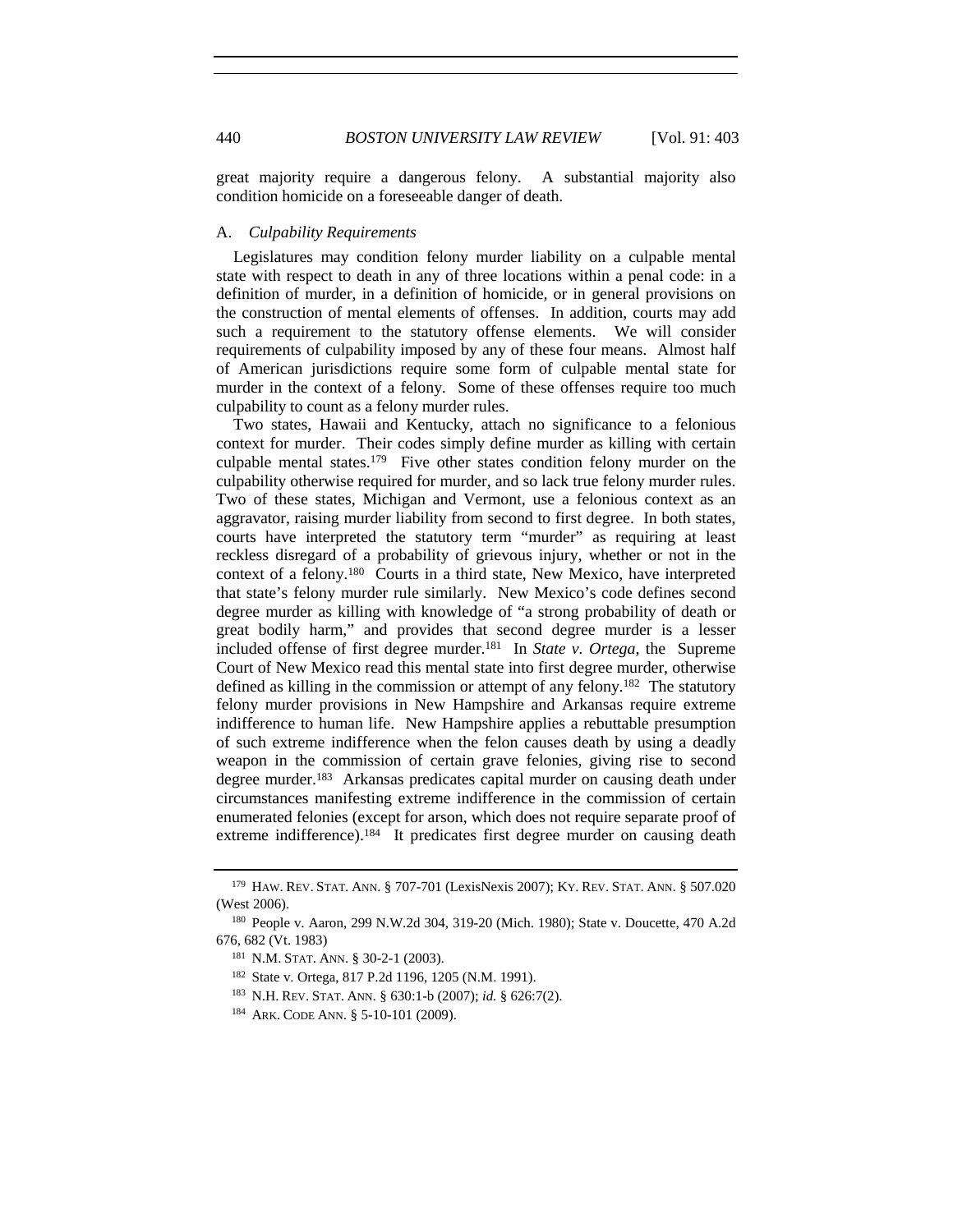under such circumstances in the course of any felony.<sup>185</sup> Arkansas predicates second degree murder on such circumstances as well,<sup>186</sup> so that the felony functions as an aggravator for conduct that would otherwise still be murder.<sup>187</sup> Because the murder laws in these five states require so much cognitive culpability in the context of predicate felonies, they clearly do not violate the principle of dual culpability for perpetrators and should not even be classified as felony murder laws.

Two other states arguably condition felony murder on reckless killing. The Illinois penal code requires culpability with respect to every element unless a legislative purpose to impose strict liability is "clearly" expressed in the statute.<sup>188</sup> The Illinois code requires at least recklessness for any element lacking a culpable mental state, absent such an expressed legislative intention. Illinois predicates felony murder on a "forcible felony,"189 which includes any of an enumerated list of felonies, or any other felony attempted with the use or threat of violence.190 Illinois punishes any other killing as first degree murder if the defendant had knowledge that his conduct created a "strong probability"

<sup>185</sup> ARK. CODE ANN. § 5-10-102.

<sup>186</sup> ARK. CODE ANN. § 5-10-103.

<sup>&</sup>lt;sup>187</sup> Arkansas courts treat the statutory requirement of "circumstances manifesting extreme indifference" as part of the act element rather than as a mental state. Perry v. State, 264 S.W.3d 498, 502 (Ark. 2007) (citing ARK. CODE ANN. §§ 5-10-101(a)(1)(B), 102(a)(1)(B) (2006)); *see also* Jefferson v. State, 276 S.W.3d 214, 220-22 (Ark. 2008). This is surprising because the Arkansas Code commentary explicitly says that a mental state of negligence is insufficient for felony murder. B. WILLIAM S. ARNOLD ET AL., ARKANSAS CODE OF 1987 ANNOTATED: COMMENTARIES 160 (2d ed. 1995). This analytic error has had pernicious consequences: in a particularly troubling decision, the Arkansas Supreme Court held that accomplices in fatal felonies can be held liable for murder with less culpability than actual killers must have. Jones v. State, 984 S.W.2d 432, 439 (Ark. 1999) (holding that accomplices in felony murder need not act with extreme indifference to human life despite ARK. CODE ANN. § 5-2-403, which provides that an accomplice in an offense with a result element must have the culpable mental state toward that result element required for the commission of the offense). This is also at odds with Arkansas Pattern Jury Instructions on accomplice culpability: "When two or more persons are criminally responsible for an offense, each person is liable only for the degree of the offense that is consistent with the person's own [culpable mental state] [or] [accountability for an aggravating fact or circumstance]." ARK. MODEL JURY INSTRUCTIONS: CRIMINAL § 405 (2010). The other four extreme indifference states require that accomplices share the required mental state of extreme indifference. *See* N.H. REV. STAT. ANN. § 626:8(IV) (2007); People v. Kelly, 378 N.W.2d 365, 372-73 (Mich. 1985); People v. Flowers, 477 N.W.2d 473, 477 (Mich. Ct. App. 1991); MICHIGAN NON-STANDARD JURY INSTRUCTIONS: CRIMINAL § 25:21 (West 2010) (jury instructions on consideration of multiple defendants in felony murder); State v. Bacon, 658 A.2d 54, 60-62 (Vt. 1995); UNIFORM JURY INSTRUCTIONS: CRIM. [NEW MEXICO] § 14- 202 (2010) (jury instructions on the essential elements of felony murder). 188 720 ILL. COMP. STAT. 5/4-9 (2008).

<sup>189</sup> 720 ILL. COMP. STAT. 5/9-1(a)(3).

<sup>190</sup> 720 ILL. COMP. STAT. 5/2-8.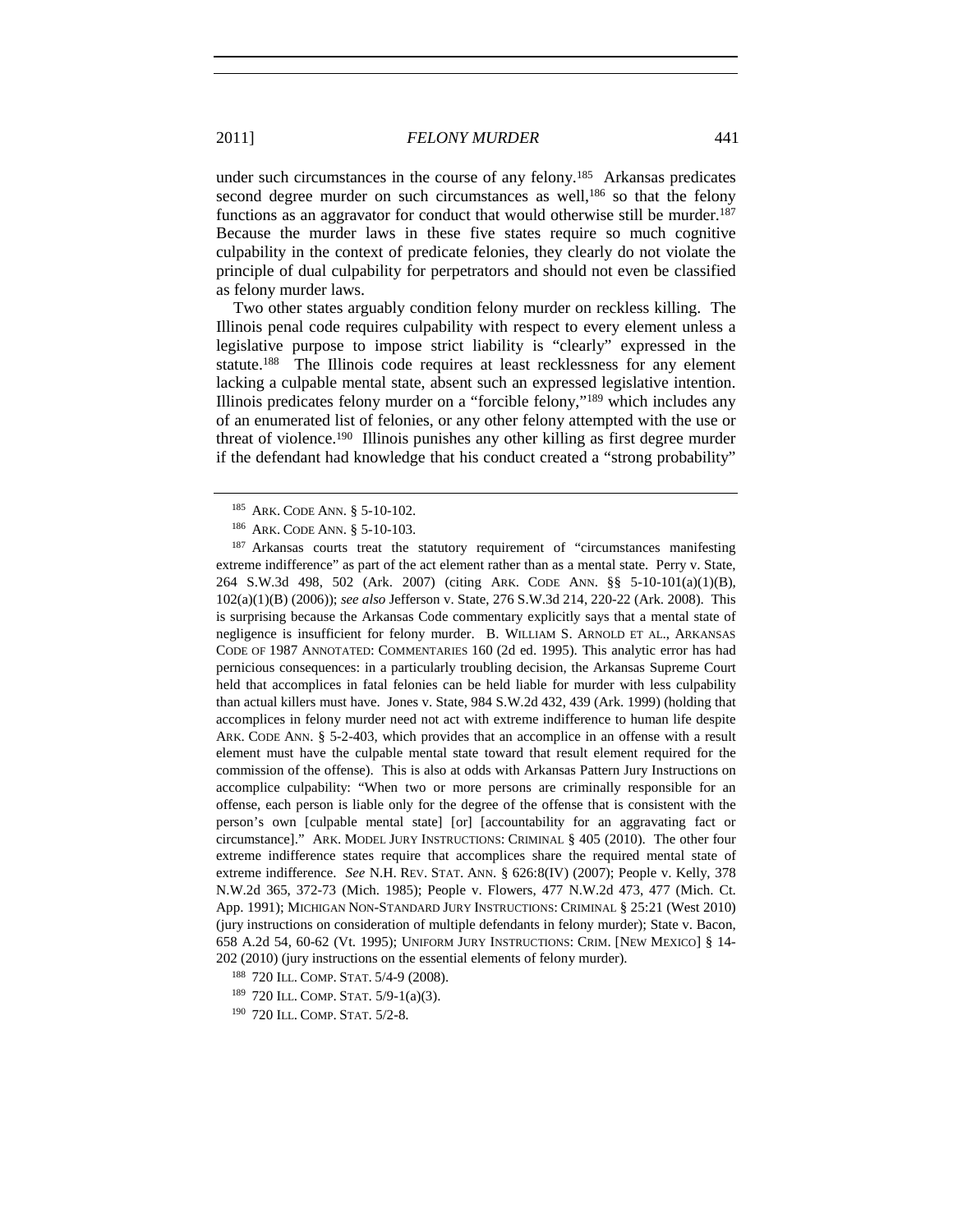of death.191 The legislative drafting commission and Illinois courts have reasoned that the commission of a forcible felony entails knowledge of such a strong probability.192 If committing a felony with such knowledge would entail disregarding a substantial and unjustifiable risk of death and would involve a gross deviation from a reasonable standard of care, it would fulfill the Illinois code's definition of recklessness.193

The North Dakota code, based on a proposed federal code, provides that every act element requires an accompanying culpable mental state unless strict liability is explicitly imposed by requiring that the act element be achieved "in fact."194 North Dakota uses recklessness as the default culpable mental state.195 Because North Dakota's felony murder rule is predicated on enumerated felonies and contains neither a culpability term nor the phrase "in fact,"<sup>196</sup> it appears to require recklessness. Yet there is some countervailing evidence. The felony murder provision was taken from the New York Penal Law<sup>197</sup> and so includes New York's affirmative defense for accomplices who participate in the felony without negligence toward death.<sup>198</sup> This defense seems superfluous if felony murder liability requires recklessness, and the New York statute (which has a different default rule) clearly does not require recklessness. In addition, the federal code drafting commission comment on the felony murder provision implied that they may have understood it to cover merely accidental killings.<sup>199</sup> On the other hand, the comment also implied that the felony murder provision was designed to aggravate reckless manslaughters occurring in the context of enumerated felonies.<sup>200</sup> North Dakota case law has not clarified the situation, but the most straightforward reading of the statute would seem to require recklessness.

At least six states define felony murder as requiring a form of negligence.<sup>201</sup> Delaware requires recklessness for first degree murder in the course of any

<sup>197</sup> NAT'L COMM'N ON REFORM OF FED. CRIMINAL LAWS, FINAL REPORT OF THE NATIONAL COMMISSION ON REFORM OF FEDERAL CRIMINAL LAWS: PROPOSED NEW FEDERAL CRIMINAL CODE § 1601 cmt., at 174 (1971) [hereinafter FINAL REPORT]

<sup>191</sup> 720 ILL. COMP. STAT. 5/9-1(a)(2).

<sup>192</sup> 720 ILL. COMP. STAT. 5/9-1 (1961); 720 ILL. COMP. STAT. ANN 5/9-1 at 14-15 (reprint of Criminal Code of 1961 Committee Comment); People v. Guest, 503 N.E.2d 255, 269 (Ill. 1986); People v. McEwen, 510 N.E.2d 74, 79 (Ill. App. Ct. 1987).

<sup>193</sup> 720 ILL. COMP. STAT. 5/4-6 (2008).

<sup>194</sup> N.D. CENT. CODE § 12.1-02-02.3 (1997).

<sup>195</sup> N.D. CENT. CODE § 12.1-02-02.1, 02.2.

<sup>196</sup> N.D. CENT. CODE § 12.1-16-01.

<sup>198</sup> N.D. CENT. CODE § 12.1-16-01 (1997).

<sup>199</sup> FINAL REPORT*, supra* note 197, at 174.

<sup>200</sup> *Id.* at 174-75. In North Dakota, manslaughter is defined as recklessly causing death. N.D. CENT. CODE § 12.1-16-02 (1997).

<sup>&</sup>lt;sup>201</sup> Although Oregon's code also defines homicide as requiring culpability in OR. REV. STAT. § 163.005 (2010), Oregon's supreme court treats felony murder as a crime of strict liability with respect to causing death, except to the extent that the limitation of predicate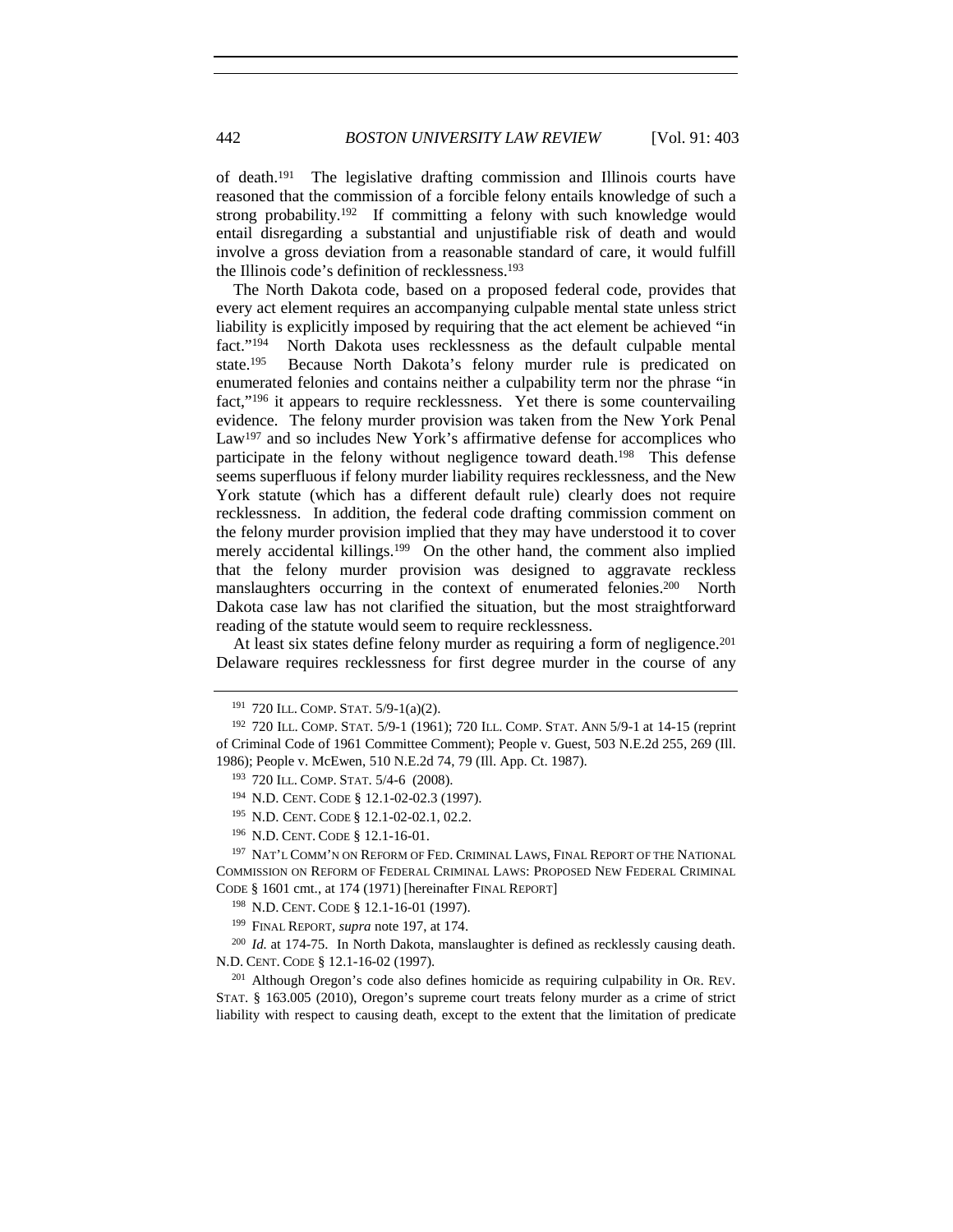$felony<sub>1</sub><sup>202</sup>$  and negligence for second degree murder in the course of any felony.203 The Pennsylvania, Alabama, and Texas codes define murder as a form of homicide and define homicide as requiring negligence. The Maine and New Jersey codes condition felony murder on foreseeable danger.

Pennsylvania's code requires proof of mental culpability with respect to every act element<sup>204</sup> and defines criminal homicide as causing death with a culpable mental state of at least negligence.<sup>205</sup> It defines second degree murder to include criminal homicide in the perpetration of enumerated felonies.<sup>206</sup> In the case of *Commonwealth v. Hassine*, a Pennsylvania court approved a jury instruction requiring negligence for felony murder in language that tracks the statutory definition of criminal homicide.<sup>207</sup>

Alabama's code also defines homicide as causing death with a culpable mental state of at least negligence<sup>208</sup> and conditions felony murder on any felony "clearly dangerous to human life."209 The official commentary explains this language as a requirement of foreseeability and reasons that a felony murder rule punishing unforeseeable deaths would be indefensible.<sup>210</sup> Cases have invoked this requirement of foreseeability in holding that the danger must have been apparent to the perpetrator.<sup>211</sup> This interpretation of dangerousness as requiring negligence comports with Alabama's default culpability rules, which create a presumption against strict liability absent clear legislative intent and require culpability if the proscribed conduct – here, causing death and committing a felony clearly dangerous to life – "necessarily involves" a culpable mental state.212

The Texas Penal Code also defines homicide as causing death with at least negligence.213 In addition, the Code contains a general rule of interpretation requiring a culpable mental state of at least negligence with respect to a conduct element.214 The felony murder provision requires that the defendant

felonies to enumerated dangerous felonies effectively requires negligence per se. *See* State v. Reams, 636 P.2d 913, 917-20 (Or. 1981) (en banc).

<sup>202</sup> DEL. CODE ANN. tit. 11, § 636 (2007).

<sup>203</sup> DEL. CODE ANN. tit. 11, § 635.

<sup>204</sup> 18 PA. CONS. STAT. ANN. § 302 (a) (West 2010).

<sup>205</sup> 18 PA. CONS. STAT. ANN. § 2501.

<sup>206</sup> 18 PA. CONS. STAT. ANN. § 2502.

<sup>207</sup> Commonwealth v. Hassine, 490 A.2d 438, 454 (Pa. Super. Ct. 1985).

<sup>208</sup> ALA. CODE § 13A-6-1 (LexisNexis 2005).

<sup>209</sup> ALA. CODE § 13A-6-2.

<sup>210</sup> ALA. CODE § 13A-6-2 (Commentary: Felony-Murder Doctrine, at 256).

<sup>211</sup> Witherspoon v. State, 33 So. 3d 625, 631 (Ala. Crim. App. 2009); *Ex parte* Mitchell,

<sup>936</sup> So. 2d 1094, 1101 (Ala. Crim. App. 2006); Lewis v. State, 474 So. 2d 766, 771 (Ala. Crim. App. 1985). 212 ALA. CODE § 13A-2-4(b) (LexisNexis 2005).

<sup>213</sup> TEX. PENAL CODE ANN. § 19.01 (West 2003)

<sup>214</sup> TEX. PENAL CODE ANN. § 6.02.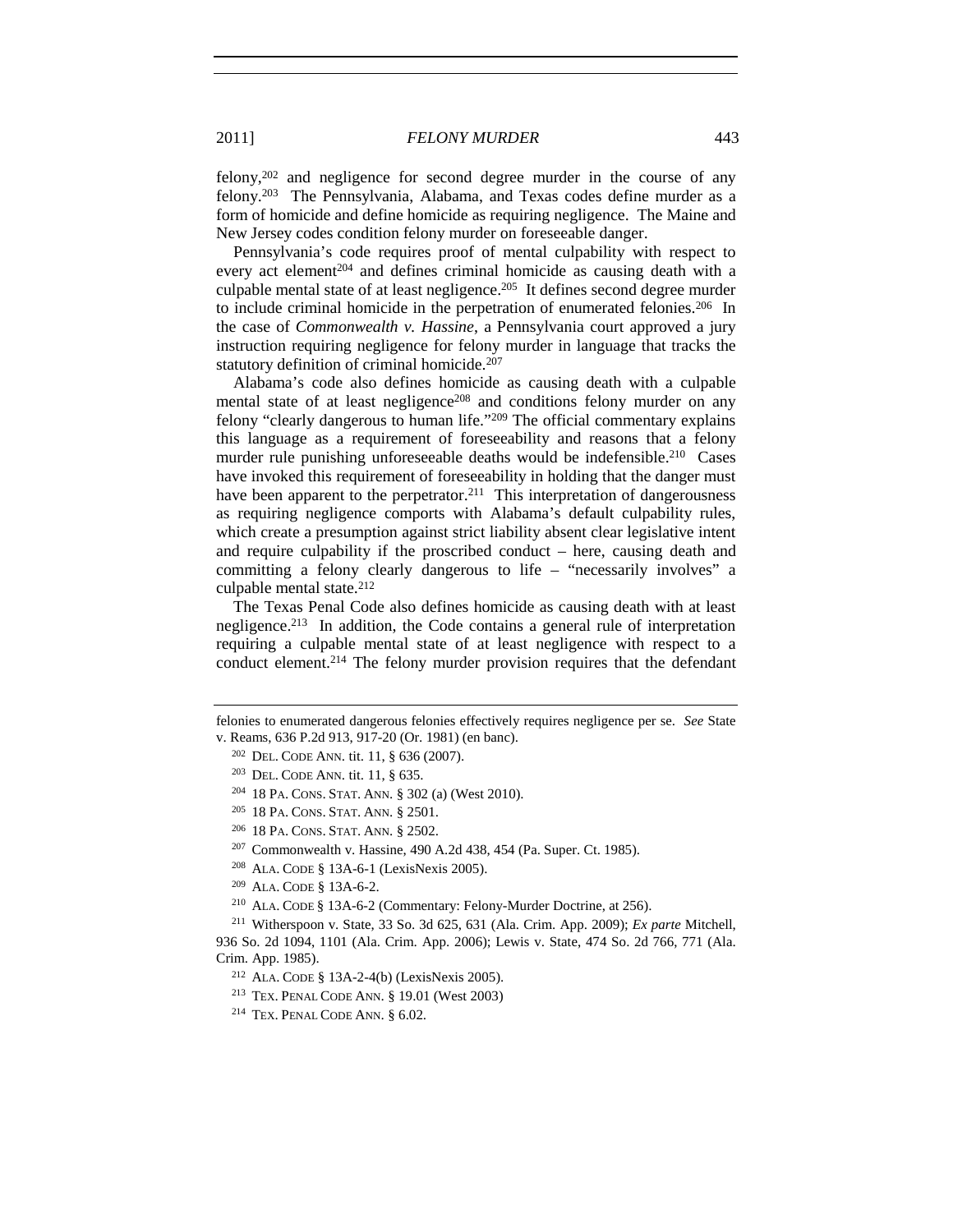cause death by means of an act "clearly dangerous to life" committed in the course and in furtherance of a felony. Since the danger must be apparent, but need not be actually known to the defendant, this provision would appear to require negligence. The 1980 decision of *Kuykendall v. State* embraced this interpretation, holding that negligent homicide is a lesser included offense of felony murder and explaining that an act clearly dangerous to life implies negligence.215 A later Texas decision concluded that no separate proof of culpability is required, but that the required act clearly dangerous to life must entail "reckless and wanton disregard of an obvious risk to human life."216

Maine does not require separate proof of any culpable mental state but nevertheless requires proof that death be a "reasonably foreseeable consequence" of the predicate felony, which is tantamount to a negligence requirement.217

The New Jersey code requires that a culpable mental state accompany every offense element unless there is a clear legislative intent to impose strict liability.218 While the New Jersey Supreme Court has found such a legislative intent, it has also read the code as requiring that strict liability result elements must be "probable" and "foreseeable" results of defendant's conduct.<sup>219</sup> The Court has admitted that this foreseeability standard is equivalent to a requirement of "negligence."220 The Court has also applied the code's requirement for negligent causation that the result be "not too remote, accidental in its occurrence, or too dependent on another's volitional act to have a just bearing on the defendant's culpability."<sup>221</sup>

Another nine jurisdictions – California, Nevada, Idaho, South Carolina, Iowa, Mississippi, Rhode Island, Virginia, and the United States – condition felony murder on malice.222 Courts in all of these jurisdictions have associated malice with the imposition of danger. Only the federal courts have treated the requirement of malice as superfluous.

The California courts have long viewed the felony murder doctrine as an artificial rule that should be confined by the purpose of deterring dangerous

<sup>215</sup> Kuykendall v. State, 609 S.W.2d 791, 796 (Tex. Crim. App. 1980).

<sup>216</sup> Rodriguez v. State, 953 S.W.2d 342, 354 (Tex. App. 1997) (quoting Eugene R. Milhizer, *Murder Without Intent: Depraved-Heart Murder Under Military Law*, 133 MIL. L. REV. 205, 209 (1991)).

<sup>217</sup> ME. REV. STAT. ANN. tit. 17-A, § 202 (2010).

<sup>218</sup> N.J. STAT. ANN. § 2C:2-2 (West 2005).

<sup>219</sup> N.J. STAT. ANN. § 2C:2-3.

<sup>220</sup> State v. Martin, 573 A.2d 1359, 1374 (N.J. 1990).

<sup>&</sup>lt;sup>221</sup> *Id.* at 1375.<br><sup>222</sup> 18 U.S.C. § 1111 (2006); CAL. PENAL CODE § 189 (Deering 2006); IDAHO CODE ANN. §§ 18-4001, 18-4003 (2008); IOWA CODE § 707.1 (2009); MISS. CODE ANN. §§ 97-3-19(c), 97-3-27 (1999); NEV. REV. STAT. §§ 200.010, 200.020 (2009); R.I. GEN. LAWS § 11-23-1 (2008); S.C. CODE ANN. § 16-3-10 (2009); Wooden v. Commonwealth, 284 S.E.2d 811, 814 (Va. 1981).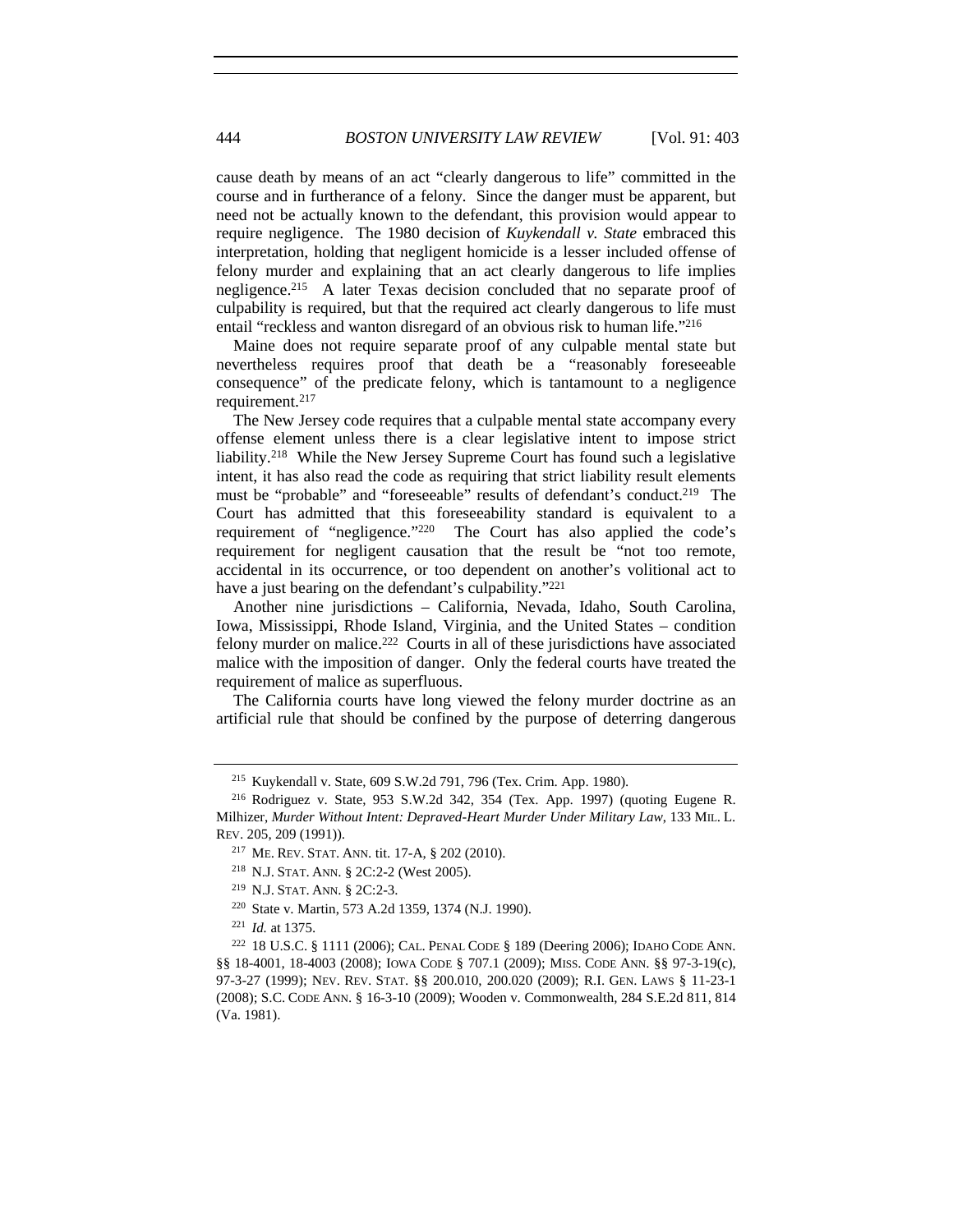conduct in the commission of felonies.223 The California Supreme Court has recently read the California Penal Code to base felony murder on "implied malice" or circumstances showing an "abandoned and malignant heart." In People v. Sarun Chun,<sup>224</sup> the court explained that this statutory definition

is quite vague. . . . Accordingly, the statutory definition permits, even requires, judicial interpretation. We have interpreted implied malice as having "both a physical and a mental component. The physical component is satisfied by the performance of 'an act, the natural consequences of which are dangerous to life.' The mental component is the requirement that the defendant 'knows that his conduct endangers the life of another and . . . acts with a conscious disregard for life."  $\dots$ 

In *Patterson*, Justice Kennard explained the reasoning behind and the justification for the second degree felony-murder rule: "The second degree felony-murder rule eliminates the need for the prosecution to establish the *mental* component [of conscious-disregard-for-life malice]. The justification therefor is that, when society has declared certain inherently dangerous conduct to be felonious, a defendant should not be allowed to excuse himself by saying he was unaware of the danger to life because, by declaring the conduct to be felonious, society has warned him of the risk involved. The *physical* requirement, however, remains the same; by committing a felony inherently dangerous to life, the defendant has committed 'an act, the natural consequences of which are dangerous to life,' thus satisfying the physical component of implied malice."225

The court in *Sarun Chun* reasoned that first degree felony murder is a creature of statute rather than judicial interpretation. Yet this is true only of the grading of such murder. The statute serves only to aggravate "murder" to murder in the first degree when committed in the course of enumerated felonies.226 The statute therefore still requires killing with malice, express or implied. Nevertheless, the court's reasoning in *Sarun Chun* and *Patterson* applies to first degree felony murder even better than it applies to first degree murder. Thus, the designation of particular offenses as not only felonies, but also statutory predicates for first degree murder, implies the legislature deems them particularly dangerous and puts the offender on notice of such danger. Where conscious disregard of such danger is reckless, disregard of such danger after legislative notice is negligent.

Although the Nevada murder statute was essentially borrowed from California,227 Nevada courts have characterized malice as a "legal fiction" in

<sup>223</sup> *See* People v. Washington, 402 P.2d 120, 134 (Cal. 1965).

<sup>&</sup>lt;sup>224</sup> People v. Sarun Chun, 203 P.3d 425 (Cal. 2009).<br><sup>225</sup> *Id.* at 429-30. (citations omitted) (quoting People v. Patterson, 49 Cal. 3d 615, 626 (1989)).

<sup>226</sup> CAL. PENAL CODE § 189 (West 2008).

<sup>227</sup> *Origins*, *supra* note 46, at 166.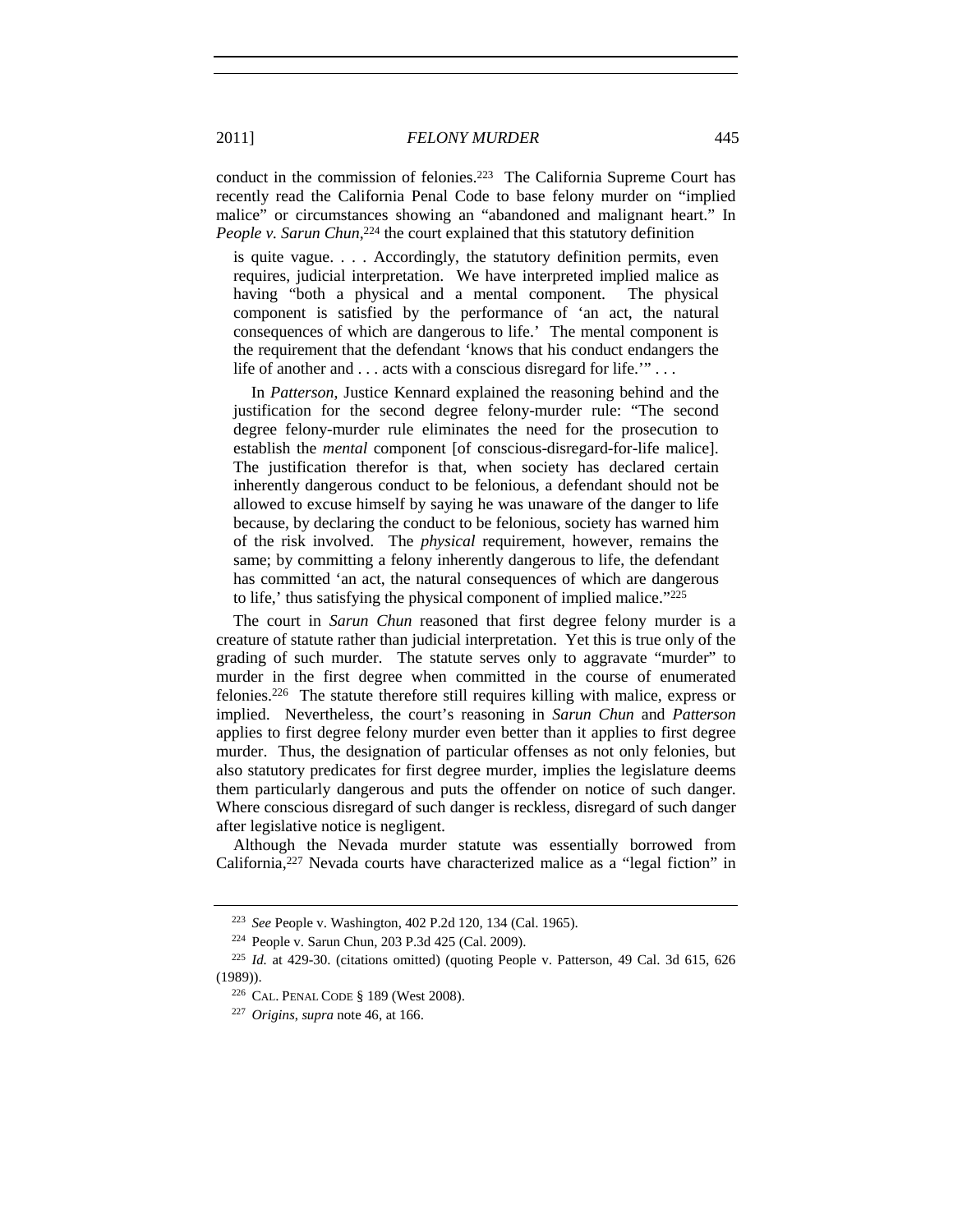felony murder cases.228 Like the California Supreme Court, however, the Nevada Supreme Court has identified the purpose of the felony murder doctrine as deterring dangerous conduct during the felony.229 In the 1999 case of *Labastida v. State*, the Nevada Supreme Court articulated limits that effectively condition second degree felony murder on negligence:

[T]he second degree felony murder rule applies only where the felony is inherently dangerous, where death or injury is a directly foreseeable consequence of the illegal act, and where there is an immediate and direct causal relationship – without the intervention of some other source or agency – between the actions of the defendant and the victim's death.230

Presumably the requirements for first degree felony murder are the same, with the only difference that the legislative enumeration of predicate felonies obviates a determination of inherent danger.

Idaho courts have upheld a jury instruction that "The term malice . . . signifies . . . a general malignant recklessness toward the lives and safety of others. Malice may be shown from the fact that an unlawful killing took place during the perpetration or attempted perpetration of the crime of robbery."<sup>231</sup> Idaho courts currently do not appear to predicate second degree murder on non-enumerated felonies.232 Thus it seems that they have used a requirement of "malignant recklessness" to limit felony murder to enumerated predicate felonies.

South Carolina's felony murder rule is judicially created. South Carolina case law holds that factfinders may, but need not, infer malice from participation in a felony.233 In the 1973 case of *Gore v. Leeke*, the South Carolina Supreme Court upheld a felony murder conviction as consistent with a requirement of *foreseeable danger* to human life because the felons were *armed* during a residential burglary.234 Yet it declined to decide whether malice required such foreseeability.235 In the 2007 case of *Lowry v. State*, the court overturned a conviction because the jury was wrongly instructed to presume malice if the defendant participated in an armed robbery. 236 The court held, citing *Sandstrom*, that malice was a distinct offense element that the prosecution must prove under the due process clause.237 Although the court

<sup>228</sup> Nay v. State, 167 P.3d 430, 434 (Nev. 2007).

<sup>229</sup> *Id.*

<sup>230</sup> Labastida v. State, 986 P.2d 443, 448-49 (Nev. 1999).

<sup>231</sup> State v. Lankford, 781 P.2d 197, 203 (Idaho 1989).

<sup>232</sup> *Cf.* State v. Alcorn, 64 P. 1014, 1018-19 (Idaho 1901) (upholding manslaughter conviction in unintended death resulting from unlawful abortion, but declaring that jury should have been instructed that such a homicide is second degree murder).<br><sup>233</sup> State v. Norris, 328 S.E.2d 339, 342 (S.C. 1985) (overruled on other grounds).

<sup>234</sup> Gore v. Leeke, 199 S.E.2d 755, 759 (S.C. 1973).

<sup>235</sup> *Id.*

<sup>236</sup> Lowry v. State, 657 S.E.2d 760, 763 (S.C. 2008).

<sup>237</sup> *Id.* at 764 (citing Sandstrom v. Montana, 442 U.S. 510 (1979)).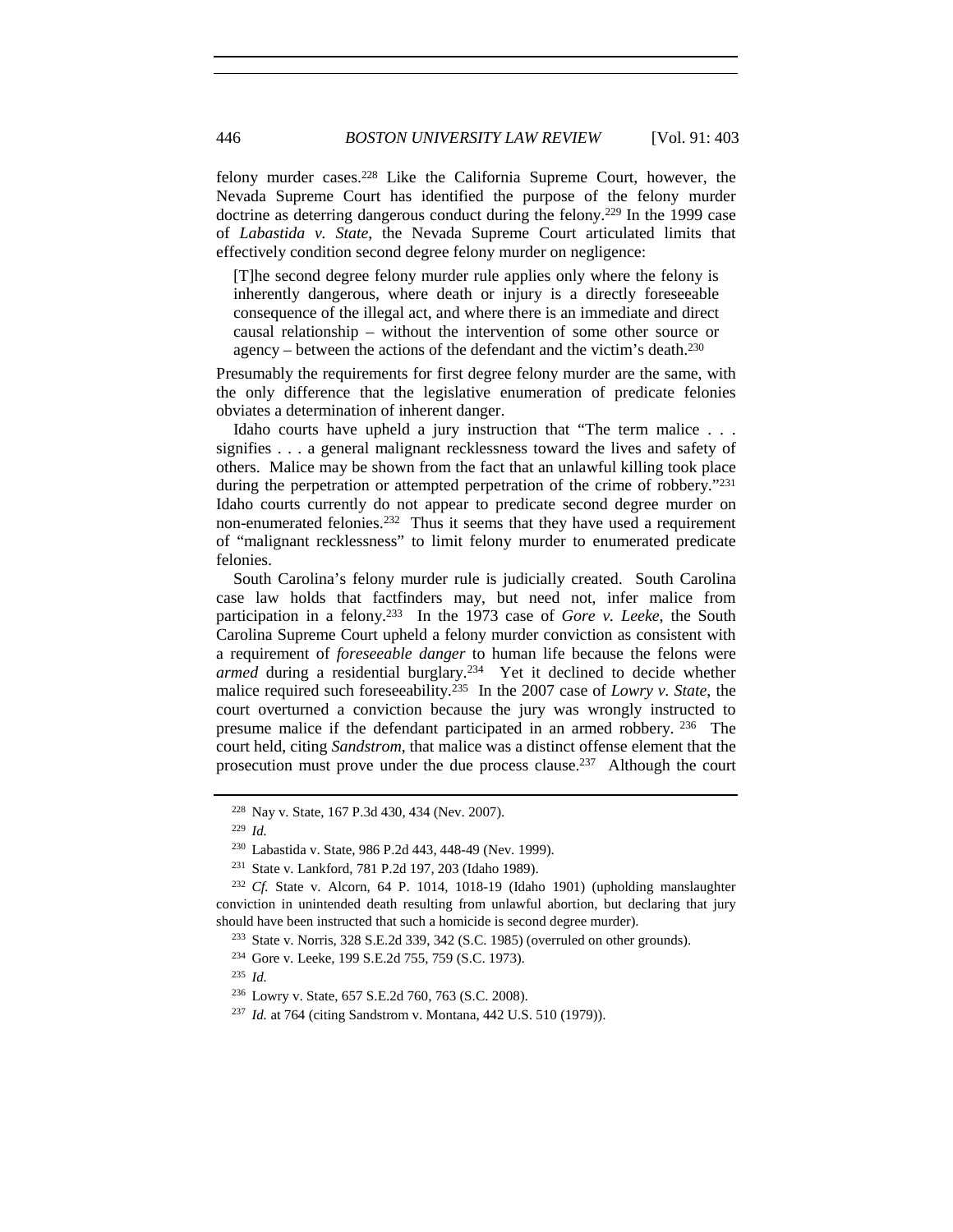did not define malice, it observed that the only evidence of malice was testimony that the defendant was prepared to use deadly force against anyone who interrupted the robbers.<sup>238</sup> These cases suggest that malice requires at least foreseeability or negligence with respect to death. The definition of malice in South Carolina's Pattern Jury Instructions incorporates both the disregard of a risk to life, and an unlawful purpose – but without clearly indicating whether these are conjunctive or disjunctive requirements.

Malice, in its legal sense, . . . signifies . . . a general malignant recklessness of the lives and safety of others, or a condition of the mind which shows a heart regardless of social duty and fatally bent on mischief. Malice is the wrongful intent to injure another person. It indicates a wicked or depraved spirit intent on doing wrong. . . . It is the doing of a wrongful act intentionally and without just cause or excuse. 239

The pattern jury instruction on felony murder conditions accomplice liability on negligence:

If two or more combine together to commit an unlawful act, such as robbery, and in the execution of that criminal act, a homicide is committed by one of the actors, as a *probable or natural consequence* of the acts done in pursuance of the common design, all present participating in the unlawful undertaking are as guilty as the one who committed the fatal act.<sup>240</sup>

This instruction implies that felony murder requires not only an unlawful purpose, but also the willing imposition of danger to life.

The Iowa statute defines murder as killing with malice and defines first degree murder as including killing in the course of enumerated "forcible felonies."241 Iowa case law permits but does not require an inference of malice from the commission of such a felony.<sup>242</sup> Prior to 1976, the Iowa statute defined first degree felony murder as requiring *murder* in the course of enumerated felonies. In *State v. Ragland*, the Iowa Supreme Court held that the rewording of the statute did not change this, and that malice was still an independent element of felony murder.<sup>243</sup> The court reasoned, however, that malice could be inferred from enumerated felonies because the legislature had determined that these felonies posed "a substantial risk of serious injury or death."244 The court further reasoned that the punishment as first degree murder was not disproportionate where the defendant had acted with reckless

<sup>238</sup> *Id.* at 766.

<sup>&</sup>lt;sup>239</sup> S.C. REQUESTS TO CHARGE: CRIM.  $\S$  2-1 (2007) (jury instructions on murder).

<sup>240</sup> *Id.* § 2-3 (emphasis added) (jury instructions on felony murder).

<sup>241</sup> IOWA CODE § 707.1 (2009).

<sup>242</sup> State v. Taylor, 287 N.W.2d 576, 577-78 (Iowa 1980).

<sup>243</sup> 420 N.W.2d 791, 794 (Iowa 1988) (overruled on other grounds).

<sup>244</sup> *Id.* at 794.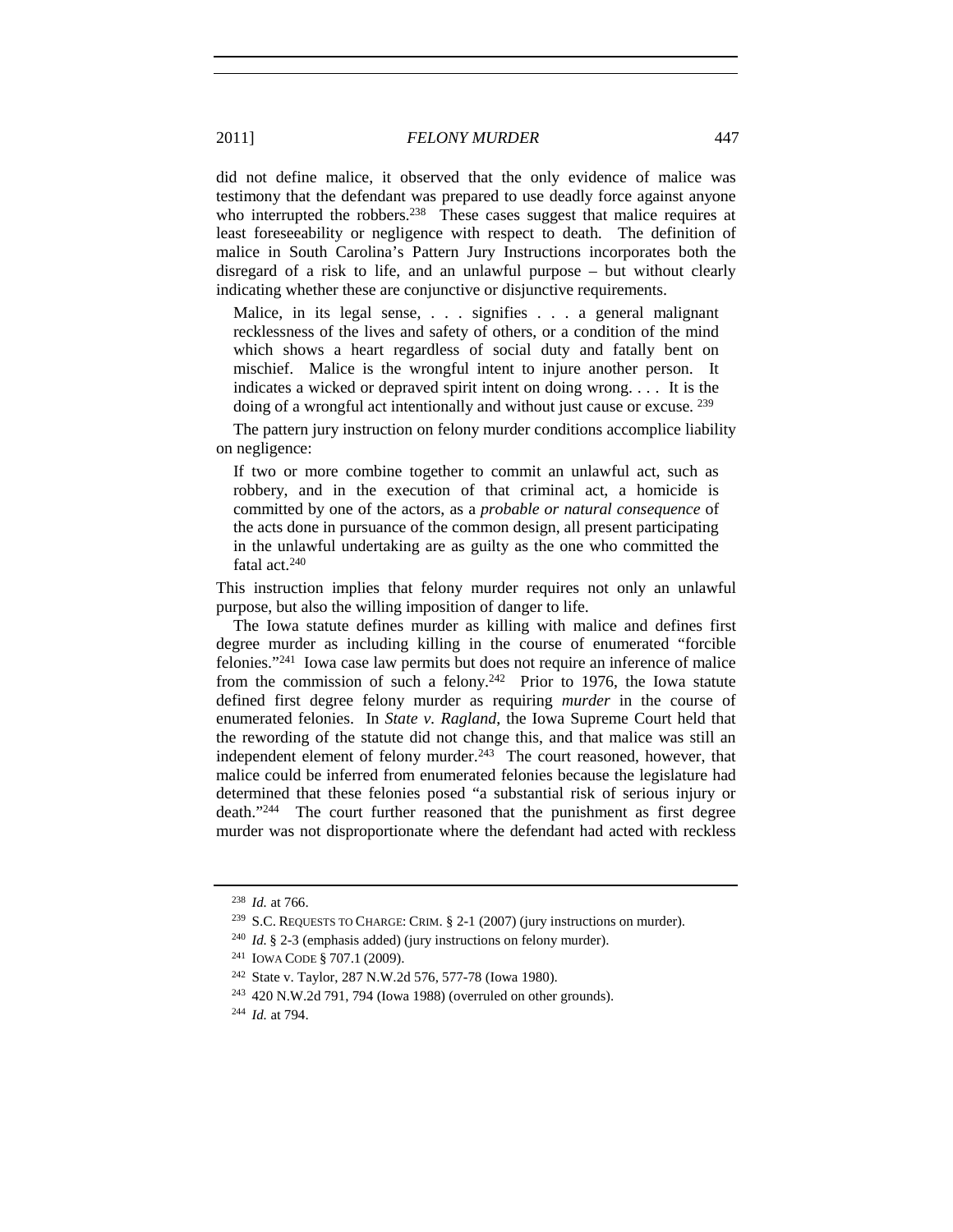indifference to human life.245 In *State v. Bennet*, the court approved an instruction that malice could be implied from a forcible felony when combined with another instruction defining "malice" as the purpose to "do a wrongful act to the injury of another out of actual hatred or with an evil or unlawful purpose" and "malice aforethought" as "a fixed purpose or design to do some physical harm to another which exists before the act is committed." 246 In *State v. Heemstra*, the court held that willful injury could not serve as a predicate felony because it merged with the killing.<sup>247</sup> Thus Iowa courts require the conscious imposition of a risk of injury in pursuit of some other felonious aim.

The Mississippi code makes unintended killing in the course of nonenumerated felonies murder,<sup>248</sup> but only "felony manslaughter" if committed without malice.<sup>249</sup> This implies that enumerated felonies are inherently malicious and that some nonenumerated felonies might share this malicious quality. Case law does not explain this distinction, and second degree felony murder cases are rare in Mississippi. Nevertheless, second degree felony murder convictions have been predicated on the offenses of shooting from a car with depraved indifference to human life<sup>250</sup> and felonious drunk driving.<sup>251</sup> These cases suggest a conception of malice as recklessness, but without any requirement of an independent felonious motive.

Courts in Rhode Island base the felony murder rule on the common law, which they understand to provide that "[h]omicide is murder if the death results from the perpetration or attempted perpetration of an inherently dangerous felony."252 Presumably, then, the apparent dangerousness of the felony combines with the felonious motive to fulfill the statutory requirement of malice.

Virginia's code leaves murder undefined, grading murder in the course of enumerated felonies as first degree, and unintended killing in furtherance of a felony as second degree.253 Virginia courts have interpreted the code as incorporating the common law's definition of murder as killing with malice.254 In *Cotton v. Commonwealth* the Virginia Supreme Court rejected a claim that Virginia's felony murder rule created an unconstitutional presumption of malice, in upholding a second degree felony murder conviction predicated on

<sup>245</sup> *Id.* at 795.

<sup>246</sup> State v. Bennett, 503 N.W.2d 42, 46 (Iowa Ct. App. 1993) (citing IOWA CRIM. JURY INSTRUCTIONS 700.7).

<sup>247</sup> State v. Heemstra, 721 N.W.2d 549, 554 (Iowa 2006).

<sup>&</sup>lt;sup>248</sup> MISS. CODE ANN. § 97-3-19 (1999).<br><sup>249</sup> MISS. CODE ANN. § 97-3-27.

<sup>250</sup> Boyd v. State, 977 So. 2d 329, 332-33 (Miss. 2008).

<sup>251</sup> Lee v. State, 759 So. 2d 390, 393 (Miss. 2000). 252 *In re* Leon, 410 A.2d 121, 124 (R.I. 1980) **(**quoting ROLLIN M. PERKINS, CRIMINAL LAW 44 (2d ed. 1969)).

<sup>253</sup> VA. CODE ANN. § 18.2-33 (2009).

<sup>254</sup> Wooden v. Commonwealth, 284 S.E.2d 811, 814 (Va. 1981).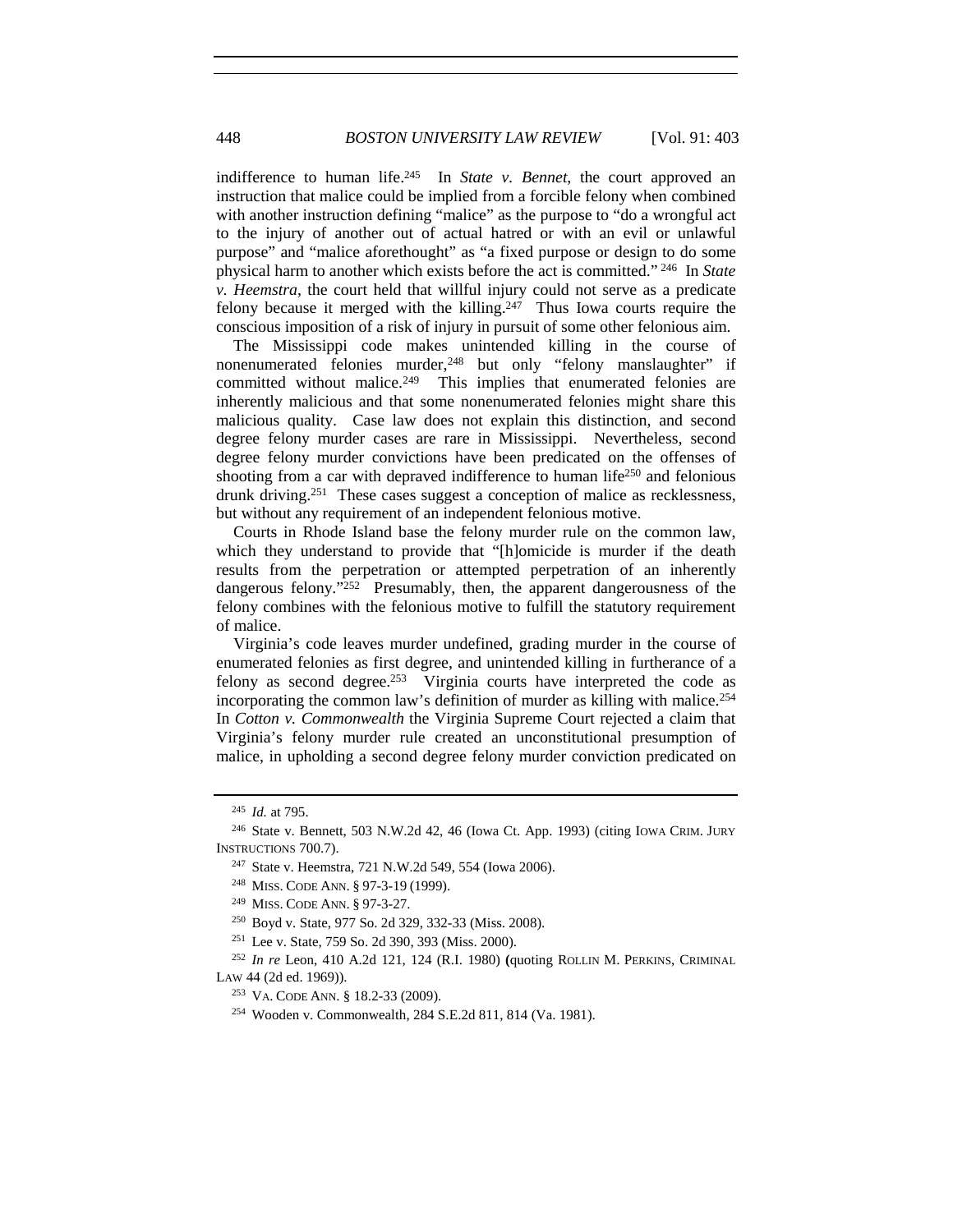child abuse.255 The court reasoned that Virginia's felony rule is restricted to felonies entailing malice, since second degree felony murder requires proof of "a felony that involved substantial risk to life"256 and "a felony of violence manifests a person-endangering frame of mind such that malice may be imputed to the act of killing."257.

The malicious character of felony murder remains untheorized in federal criminal law. Federal courts have simply explained felony murder as a fictional transfer of intent from an intended felony to an unintended death, without specifying what features the felony must have to be malicious.<sup>258</sup> This is understandable because the federal murder statute predicates first degree felony murder on enumerated felonies, and federal courts have not imposed second degree felony murder liability on the basis of unenumerated felonies. Accordingly they have not been forced to define features that would render some, but not all, deaths caused in the perpetration of such felonies murder.<sup>259</sup> If federal courts ever choose to enact a second degree felony murder rule, they will need an account of how and when the statutory definition of murder as malicious killing authorizes this. In the meantime, they need a better account of why the statutorily enumerated predicate felonies are malicious. At present, their instructions in felony murder cases define malice simply as intentionally doing an unlawful act.260 Federal courts should follow the example of courts

<sup>258</sup> United States v. Shea, 211 F.3d 658, 674 (1st Cir. 2000); United States v. Pearson, 159 F.3d 480, 485 (10th Cir. 1998).

 $259$  One federal court has presumed the existence of a federal second degree felony murder rule in dictum, reasoning that the statute incorporated such a rule from the "common law." *Pearson*, 159 F.3d at 485 (citing WAYNE R. LAFAVE & AUSTIN W. SCOTT, Jr., CRIMINAL LAW §§ 7.1(a), 7.5(e)-(h) (2d ed. 1986); 2 CHARLES E. TORCIA, WHARTON'S CRIMINAL LAW § 147, at 296-97 (15th ed. 1994)). This ill-considered claim raises the puzzling question: What common law? The statute was passed in 1911. Surely Congress did not suppose that the statute incorporated contemporaneous English law. As noted above, English law recognized no felony murder rule at the time of the American Revolution. Federal judges could not have developed a common law felony murder rule subsequently, as they have no authority to create federal common law crimes. United States v. Hudson & Goodwin, 11 U.S. (7 Cranch) 32, 34 (1812). The original 1790 federal murder statute punished simply "willful murder" without any reference to predicate felonies. Act of April 30, 1790, ch. 9, § 3, 1 Stat. 112, *reprinted in* 2 ANNALS OF CONG. 2273, 2274 (1790). Federal courts did not impose felony murder liability under this statute, but instead conditioned murder liability on killing in the course of dangerous crimes, with awareness of the danger. *See* United States v. Boyd, 45 F. 851, 860-61 (C.C.W.D. Ark. 1890) (reversed on other grounds); *Origins*, *supra* note 46, at 134-36.

<sup>260</sup> 2-41 MODERN FED. JURY INSTRUCTIONS: CRIM. § P 41.01, Instruction 41-10 (2010) (instruction adapted from 10TH CIR. CRIM. PATTERN JURY INSTRUCTIONS 2.52.1 and 11TH

<sup>255</sup> Cotton v. Commonwealth, 546 S.E.2d 241, 244 (Va. Ct. App. 2001).

<sup>256</sup> *Id.* at 244.

<sup>&</sup>lt;sup>257</sup> *Id.* at 243 (quoting JOHN L. COSTELLO, VIRGINIA CRIMINAL LAW & PROCEDURE § 3.4-3, at 33 (2d ed. 1995)); *accord* Kennemore v. Commonwealth, 653 S.E.2d 606, 609 (Va. Ct. App. 2007).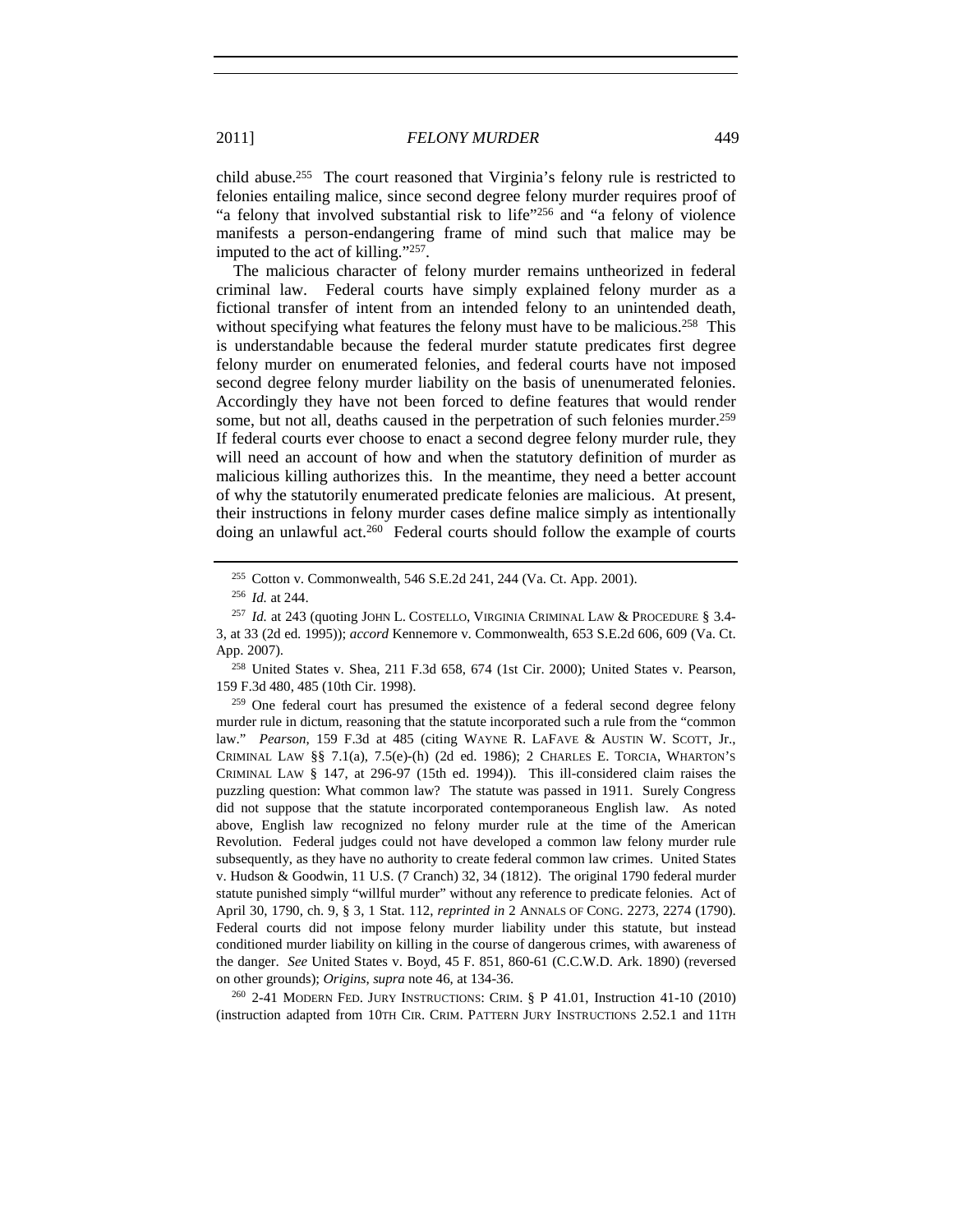in states that define murder in terms of malice and identify malice with the dangerousness of enumerated predicate felonies. They should then use the malice requirement as a basis for requiring that death result foreseeably from the felony.

#### B. *Dangerous Felony Rules*

Jurisdictions may condition felony murder on apparently dangerous conduct in one of three ways. First, they may enact a legislative rule restricting felony murder to a list of certain predicate felonies, perhaps labeling them as dangerous. Second, they may, whether by statute or judicial decision, restrict predicate felonies to those satisfying a standard of inherent danger or violence. Courts generally view the inherent dangerousness of an offense as a question of law.261 Third, jurisdictions may, by statute or judicial decision, restrict felony murder to fatal acts that satisfy a standard of dangerousness or violence, committed in the course of or in furtherance of a felony. This third approach requires an inquiry at trial into the risks a defendant chose to impose.

The first approach shifts the inquiry into negligence back to the legislative stage, resulting in a per se negligence rule. The second approach shifts the decision to the judiciary, but also produces a per se negligence rule. The third approach moves the decision to the factfinder, who must apply a negligence standard. An advantage to both the first and second approaches is that, in so far as they require that negligence with respect to a risk of death inheres in the predicate felony itself, they ensure that any accomplice in that felony will also be negligent. A requirement that the felony have been dangerous as committed leaves open a question as to whether the danger was reasonably apparent to each participant charged with felony murder.

## 1. Enumerated Predicate Felonies

To what particular predicate felonies have jurisdictions limited felony murder? To what extent do these ostensibly dangerous enumerated predicate felonies in fact entail negligence with respect to a risk of death?

Among the forty-five jurisdictions imposing true felony murder liability, a total of twenty-five jurisdictions exhaustively enumerate predicate felonies.262

CIR. PATTERN CRIM. JURY INSTR., Offense Instruction 45.2 (2003)).

<sup>&</sup>lt;sup>261</sup> *E.g.*, People v. Patterson, 778 P.2d 549, 551 (Cal. 1989) ("We reaffirm the rule that, in determining whether a felony is inherently dangerous to human life under the second degree felony-murder doctrine, we must consider 'the elements of the felony in the abstract, not the particular "facts" of the case.'" (citation omitted)); 1 MASS. SUP. CT. CRIM. PRAC. JURY INSTRUCTIONS § 2.3.4 (2004).

<sup>262</sup> 18 U.S.C. § 1111 (2006); ALASKA STAT. § 11.41.110 (2009); ARIZ. REV. STAT. ANN. § 13-1105 (2010); COLO. REV. STAT. § 18-3-102 (2010); CONN. GEN. STAT. § 53a-54c (2009); D.C. CODE § 22-2101 (2001); IDAHO CODE ANN. § 18-4003 (2008); IND. CODE ANN. § 35-42-1-1 (LexisNexis 2010); IOWA CODE § 707.2 (2009); KAN. STAT. ANN. § 21-3401 (2009); LA. REV. STAT. ANN. § 14:30 (2010); ME. REV. STAT. ANN. tit. 17-A, § 202 (2010);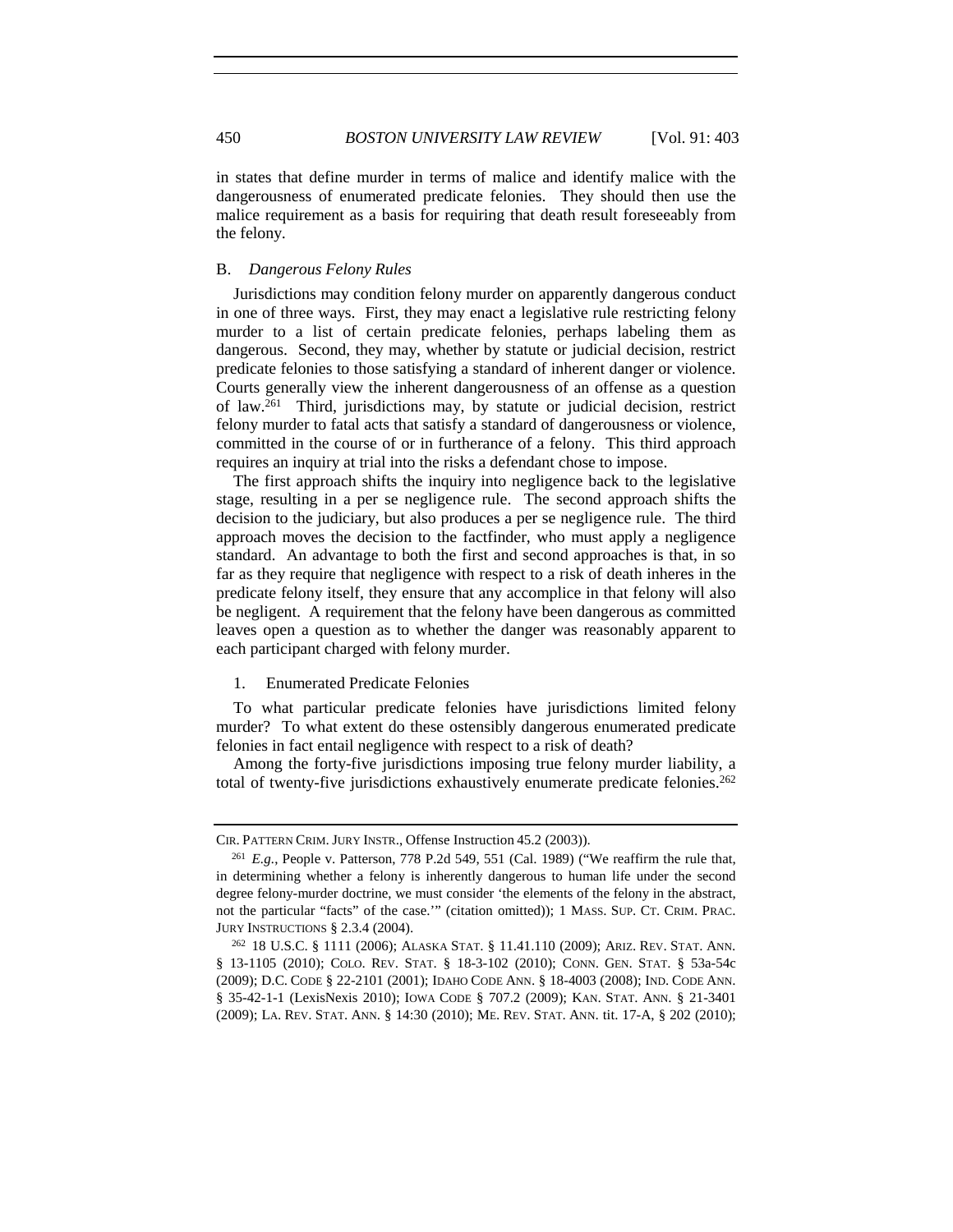An additional fourteen jurisdictions enumerate several predicate felonies, but also permit others.263 These enumerated felonies are often assumed to be inherently violent or dangerous<sup>264</sup> and in a few jurisdictions are labeled as such in the code.265

For the most part, these different jurisdictions are fairly consistent in the predicate felonies they enumerate. Of the thirty-nine jurisdictions, all but two list some form of arson, burglary, rape, robbery, and kidnapping.266 A few jurisdictions list special variants of these offenses.<sup>267</sup> A slim majority of

Iowa permitted second degree felony murder before 1976. State v. Anderson, 33 N.W.2d 1, 13 (Iowa 1948); State v. Rowley, 248 N.W. 340, 341 (Iowa 1933); State v. Gibbons, 120 N.W. 474, 475 (Iowa 1909); State v. Minard, 65 N.W. 147, 147 (Iowa 1895); State v. Leeper, 30 N.W. 501, 501 (Iowa 1886). However, the 1976 statutory revision changed the predicates for first degree felony murder to include all forcible felonies, arguably moving unenumerated dangerous felonies up into this category and so obviating second degree felony murder. No second degree felony murder cases have been reported since then. The only second degree felony murder case I have found in West Virginia involved a defunct statutory offense predicated on abortion. State v. Lewis, 57 S.E.2d 513, 520 (W. Va. 1949). Courts for the District of Columbia have held that murder in non-enumerated felonies must be with purpose to kill. Kitt v. United States, 904 A.2d 348, 356 (D.C. 2006); Comber v. United States, 584 A.2d 26, 40 (D.C. 1990).There has been no reported case involving a federal charge of second degree felony murder, but the Tenth Circuit has speculated that such a change could be possible. *See* United States v. Pearson, 159 F.3d 480, 486 (10th Cir. 1998).

<sup>263</sup> ALA. CODE § 13A-6-2 (LexisNexis 2005); CAL. PENAL CODE § 189 (Deering 2006); FLA. STAT. § 782.04 (2010); 720 ILL. COMP. STAT. 5/9-1(a)(3) (2002); MD. CODE ANN., CRIM. LAW § 2-201(a)(4) (LexisNexis 2010); MINN. STAT. § 609.185 (2010); MISS. CODE ANN. § 97-3-19 (1999) (allowing unenumerated felonies); MONT. CODE ANN. § 45-5-102 (2009); NEV. REV. STAT. § 200.030 (2009); N.C. GEN. STAT. § 14-17 (2009); OKLA. STAT. tit. 21, § 701.7 (2010); R.I. GEN. LAWS § 11-23-1 (2010); VA. CODE ANN. § 18.2-32 (2010); WASH. REV. CODE § 9A.32.030(1)(c) (2010).

<sup>264</sup> WAYNE R. LAFAVE, CRIMINAL LAW 786-89 (5th ed. 2010); 2 PENNSYLVANIA SUGGESTED STANDARD CRIM. JURY INSTRUCTIONS § 15.2502B (2008) ("Because . . . [enumerated felony] is a crime inherently dangerous to human life, there does not have to be any other proof of malice.").

<sup>265</sup> ALA. CODE § 13A-6-2 (LexisNexis 2005) ("clearly dangerous to human life"); 720 ILL. COMP. STAT. 5/9-1(a)(3) (2002); IOWA CODE § 707.2 (2009) ("forcible"); OHIO REV. CODE ANN. § 2903.02 (LexisNexis 2008) ("offense of violence"); KAN. STAT. ANN. § 21- 3401 (2009) ("inherently dangerous").

<sup>266</sup> CONN. GEN. STAT. § 53a-54c (2009) (does not list arson); MINN. STAT. § 609.185 (a)(2) (2010) (does not list arson, burglary, robbery or kidnapping).

<sup>267</sup> Four states specifically list hijacking. IND. CODE  $\S$  35-42-1-1 (2010); N.J. STAT. ANN.

NEB. REV. STAT. § 28-303 (2009); N.J. STAT. ANN. § 2C:11-3 (2005); N.Y. PENAL LAW § 125.25 (McKinney 2010); N.D. CENT. CODE § 12.1-16-01 (1997); OHIO REV. CODE ANN. § 2903.02 (LexisNexis 2008); OR. REV. STAT. § 163.115 (2009); 18 PA. CONS. STAT. § 2502 (1978); S.D. CODIFIED LAWS § 22-16-4 (2010); TENN. CODE ANN. § 39-13-202 (1999); UTAH CODE ANN. § 76-5-203 (LexisNexis 2010); W. VA. CODE § 61-2-1 (2010); WIS. STAT. § 940.03 (2010); WYO. STAT. ANN. § 6-2-101 (2007).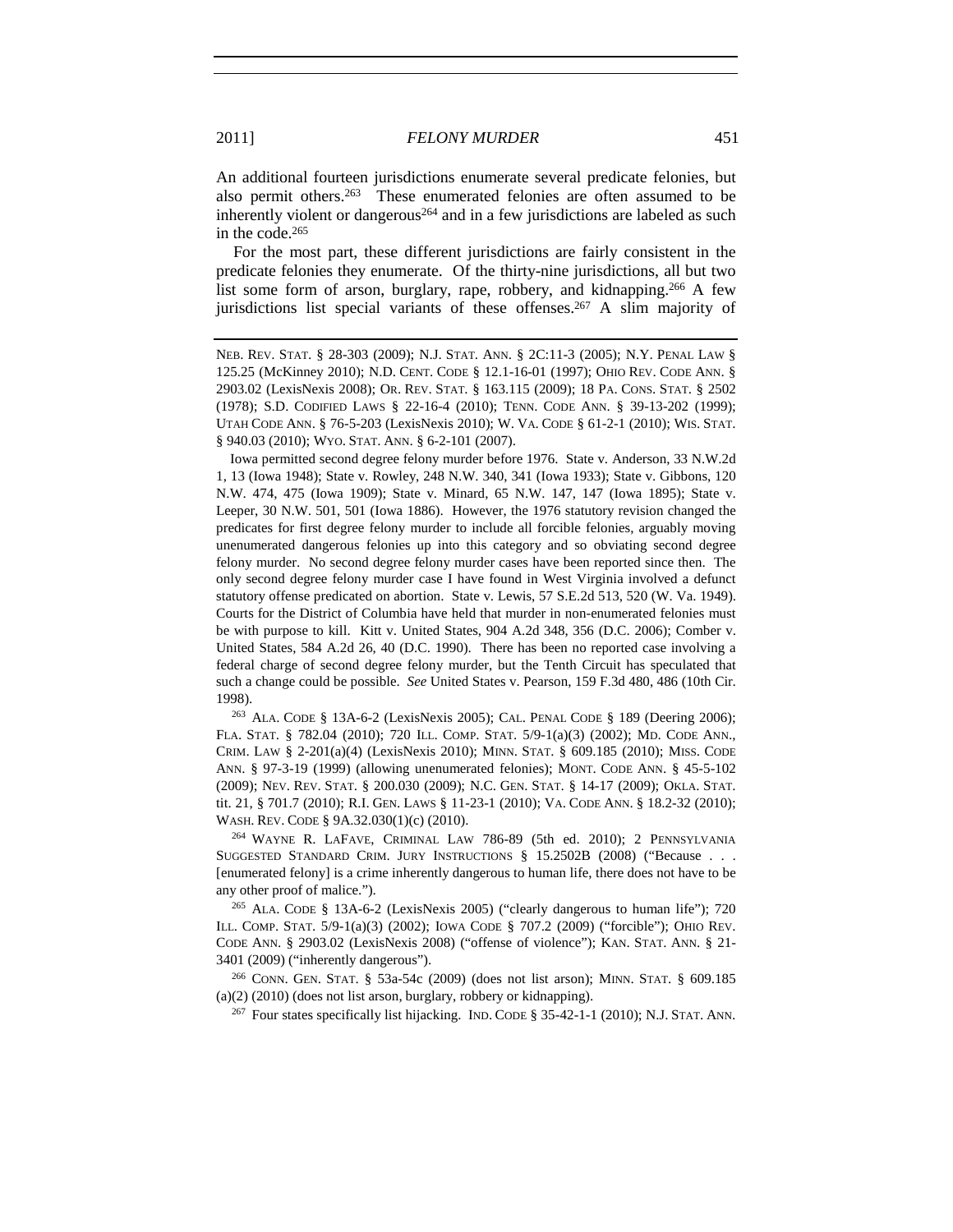enumerated felony jurisdictions – twenty-one jurisdictions – also list escape or flight from custody.<sup>268</sup> A majority of enumerated felony jurisdictions  $$ twenty-nine – list at least one other type of felony. Other popular predicate felonies include child or elder abuse, $269$  drug offenses of various kinds, $270$  and such politically motivated offenses as terrorism, treason, or espionage.<sup>271</sup> Two jurisdictions list poisoning consumable products.<sup>272</sup> A number of jurisdictions list murder or manslaughter, presumably of a person other than the victim killed,<sup>273</sup> or various forms of assault.<sup>274</sup> Three list theft offenses.<sup>275</sup> Two list

<sup>268</sup> 18 U.S.C. § 1111 (2006); ALA. CODE § 13A-6-2 (2005); ALASKA STAT. § 11.41.110 (2009); ARIZ. REV. STAT. ANN. § 13-1105 (2010); COLO. REV. STAT. § 18-3-102 (2010); CONN. GEN. STAT. § 53a-54c (2009); FLA. STAT. § 782.04 (2010); IOWA CODE § 707.2 (2009); LA. REV. STAT. ANN. § 14:30 (2010); ME. REV. STAT. ANN. tit. 17-A, § 202 (2010); MD. CODE ANN., CRIM. LAW § 2-20(a)(4) (West 2010); MONT. CODE ANN. § 45-5-102 (2009); N.J. STAT. ANN. § 2C:11-3 (West 2005); N.Y. PENAL LAW § 125.25 (McKinney 2010); N.D. CENT. CODE § 12.1-16-01 (1997); OHIO REV. CODE ANN. § 2903.02 (LexisNexis 2008); OKLA. STAT. tit. 21, § 701.7 (2010); OR. REV. STAT. § 163.115 (2009); UTAH CODE ANN. § 76-5-203 (2010); W. VA. CODE § 61-2-1 (2010); WYO. STAT. ANN. § 6- 2-101 (2010).

<sup>269</sup> 18 U.S.C. § 1111 (2006); D.C. CODE § 22-2101 (2001); FLA. STAT. § 782.04 (2010); IDAHO CODE ANN. § 18-4003 (2008); KAN. STAT. ANN. §§ 21-3401, 21-3436 (2009); LA. REV. STAT. ANN. § 14:30 (2010); NEV. REV. STAT. § 200.030 (2009); OHIO REV. CODE ANN. § 2903.02 (LexisNexis 2008); OR. REV. STAT. § 163.115 (2009); TENN. CODE ANN. § 39-13- 202 (1999); UTAH CODE ANN. § 76-5-203 (2010); WYO. STAT. ANN. § 6-2-101 (2010).

<sup>270</sup> ALASKA STAT. § 11.41.110 (2009); ARIZ. REV. STAT. ANN. § 13-1105 (2010); D.C. CODE § 22-2101 (2001); FLA. STAT. § 782.04 (2010); IND. CODE ANN. § 35-42-1-1 (LexisNexis 2010); KAN. STAT. ANN. §§ 21-3401, 21-3436 (2009); LA. REV. STAT. ANN. § 14:30(A)(6) (2010); OHIO REV. CODE ANN. § 2903.02 (2008); OKLA. STAT. tit. 21, § 701.7 (2010); R.I. GEN. LAWS § 11-23-1 (2010); UTAH CODE ANN. § 76-5-203 (LexisNexis 2010); W. VA. CODE § 61-2-1 (2010). Some states also have separate drug distribution death offenses. COLO. REV. STAT. 18-3-102(e); N.J. STAT. ANN. § 2C:11-3 (West 2005); NEV. REV. STAT. § 200.030 (2009); MINN. STAT. § 609.195(b) (2010).

<sup>271</sup> 18 U.S.C. § 1111 (2006); ARIZ. REV. STAT. ANN. § 13-1105 (2010); FLA. STAT. § 782.04 (2010); IDAHO CODE ANN. § 18-4003 (2004); 720 ILL. COMP. STAT. 5/9-1(a)(3) (2002); IOWA CODE § 707.2 (2009); KAN. STAT. ANN. §§ 21-3401, 21-3436 (2009); NEV. REV. STAT. § 200.030 (2009); N.J. STAT. ANN. § 2C:11-3 (2005); N.D. CENT. CODE § 12.1- 16-01 (1997); OHIO REV. CODE ANN. § 2903.02 (LexisNexis 2008); TENN. CODE. ANN. § 39- 13-202 (2010).

<sup>272</sup> IND. CODE § 35-42-1-1 (2010); KAN. STAT. ANN. § 21-3401, 21-3436 (2009).<br><sup>273</sup> 18 U.S.C. § 1111 (2006); FLA. STAT. ANN. § 782.04 (LexisNexis 2010); KAN. STAT.

ANN. § 21-3401 (2009); 720 ILL. COMP. STAT. 5/9-1(a)(3) (2002); ME. REV. STAT. ANN. tit.

<sup>§ 2</sup>C:11-3 (2005); TENN. CODE ANN. § 39-13-202 (1999); WIS. STAT. § 940.03, 943.23 (2010). Five states list bombing. FLA. STAT. § 782.04 (2010); IDAHO CODE ANN. § 18-4003 (2008); OHIO REV. CODE ANN. § 2903.02 (LexisNexis 2008); OR. REV. STAT. § 163.115 (2009); S.D. CODIFIED LAWS § 22-16-4 (2010). Other states list variations on sexual offenses. IND. CODE § 35-42-1-1 (2007) (human trafficking and promotion of human trafficking); OHIO REV. CODE ANN. § 2903.02 (1998) (exposure to HIV); OR. REV. STAT. § 163.115 (2009) (forced prostitution).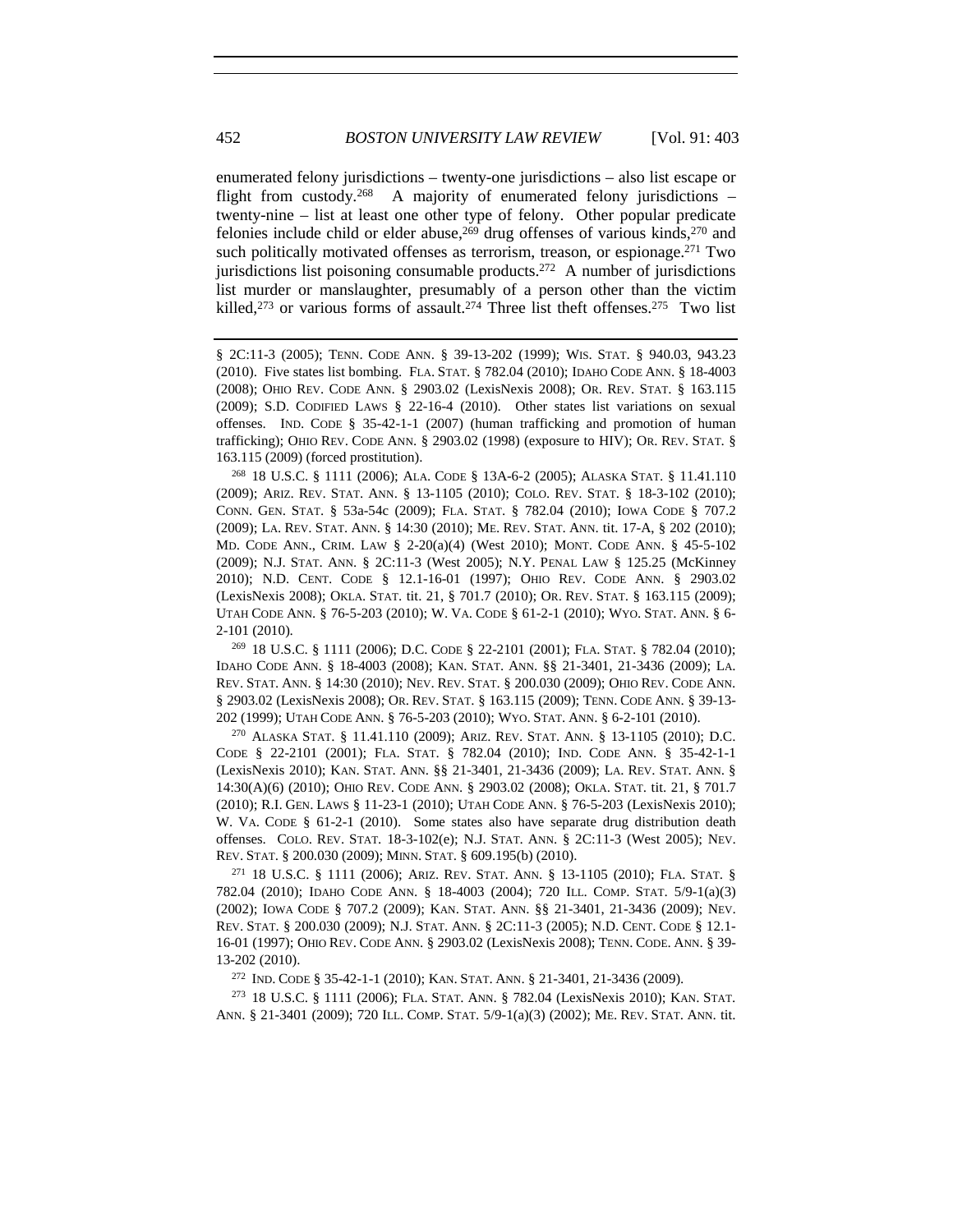simple breaking and entering.<sup>276</sup> One lists forcible obstruction of justice<sup>277</sup> and two list resisting arrest.278 One lists train wrecking.279

How well do these various predicate felonies meet the requirement of apparent danger to human life? That depends on what we mean by apparent danger. A tempting approach to this problem measures apparent danger to human life in the strictly quantitative terms of probability of death. However, there are three related problems that complicate this approach. We may call these the threshold problem, the offense-framing problem, and the resultframing problem.

The threshold problem concerns how much danger of death should qualify as negligent. Surely negligence cannot require that death be "probable" in the sense of more likely than not. By this demanding standard, causing death by deliberately shooting at a victim would not qualify as a negligent killing. Federal statistics suggest that no more than about twenty percent of the injuries resulting from intentional shootings are fatal.280 A study of drive-by shootings directed at minors in Los Angeles found that only about five percent resulted in deaths.281 Similarly, if negligence requires a probability above fifty percent, intent to injure is not negligent with respect to the risk of death. Federal statistics indicate that assaults with intent to injure result in death only about

<sup>275</sup> KAN. STAT. ANN. § 21-3401, 21-3406 (2009); TENN. CODE ANN. § 39-13-202 (2010); WIS. STAT. ANN. § 940.03 (2010).

<sup>276</sup> R.I. GEN. LAWS § 11-23-1 (2010); W. VA. CODE ANN. § 61-2-1 (2010).

<sup>278</sup> FLA. STAT. ANN. § 782.04 (LexisNexis 2010); R.I. GEN. LAWS § 11-23-1 (2010).

<sup>279</sup> CAL. PENAL CODE § 189 (Deering 2010).

<sup>280</sup> *See* Melonie Heron et al., Nat'l Ctr. for Health Statistics, *Deaths: Final Data for 2006*, 57 NAT'L VITAL STAT. REP., Apr. 17, 2009, 1, 11 (2009), *available at* http://www. cdc.gov/nchs/data/nvsr/nvsr57/nvsr57\_14.pdf (reporting 12,791 homicide deaths by firearm in 2006); Office of Statistics & Programming, Nat'l Ctr. for Injury Prevention and Control, Ctrs. for Disease Control and Prevention, *Assault Firearm Gunshot Nonfatal Injuries and Rates per 100,000*, *available at* http://webappa.cdc.gov/sasweb/ncipc/nfirates 2001.html (reporting 52,748 intentional but nonfatal firearm injuries in 2006). Thus no more than 19.51 percent of injuries sustained by intentional shootings were fatal in 2006. 281 H. Range Hutson et al., *Adolescents and Children Injured or Killed in Drive-By* 

*Shootings in Los Angeles*, 330 NEW ENG. J. MED. 324, 324 (1994) ("A total of 677 adolescents and children were shot at, among whom 429 (63 percent) had gunshot wounds and 36 (5.3 percent) died from their injuries.").

<sup>17-</sup>A, § 202 (2010); OHIO REV. CODE ANN. § 2903.02 (LexisNexis 2008); OKLA. STAT. tit. 21, § 701.7 (2010); TENN. CODE ANN. § 39-13-202 (2010).

<sup>274</sup> CAL. PENAL CODE § 189 (Deering 2010); D.C. CODE § 22-2101 (2001); 720 ILL. COMP. STAT. 5/9-1(a) (3); IOWA CODE ANN. § 707.2 (20010); KAN. STAT. ANN. § 21-3401 (2009); LA. REV. STAT. ANN. § 14:30 (2010); MD. CODE ANN., CRIM. LAW § 2-201(a)(4) (LexisNexis 2010); MINN. STAT. ANN. § 609.185 (LexisNexis 2010); OHIO REV. CODE ANN. § 2903.02 (LexisNexis 2010); OKLA. STAT. tit. 21, § 701.7 (2002); WIS. STAT. ANN. § 940.03 (LexisNexis 2008).

<sup>277</sup> WIS. STAT. ANN. § 940.03 (2010).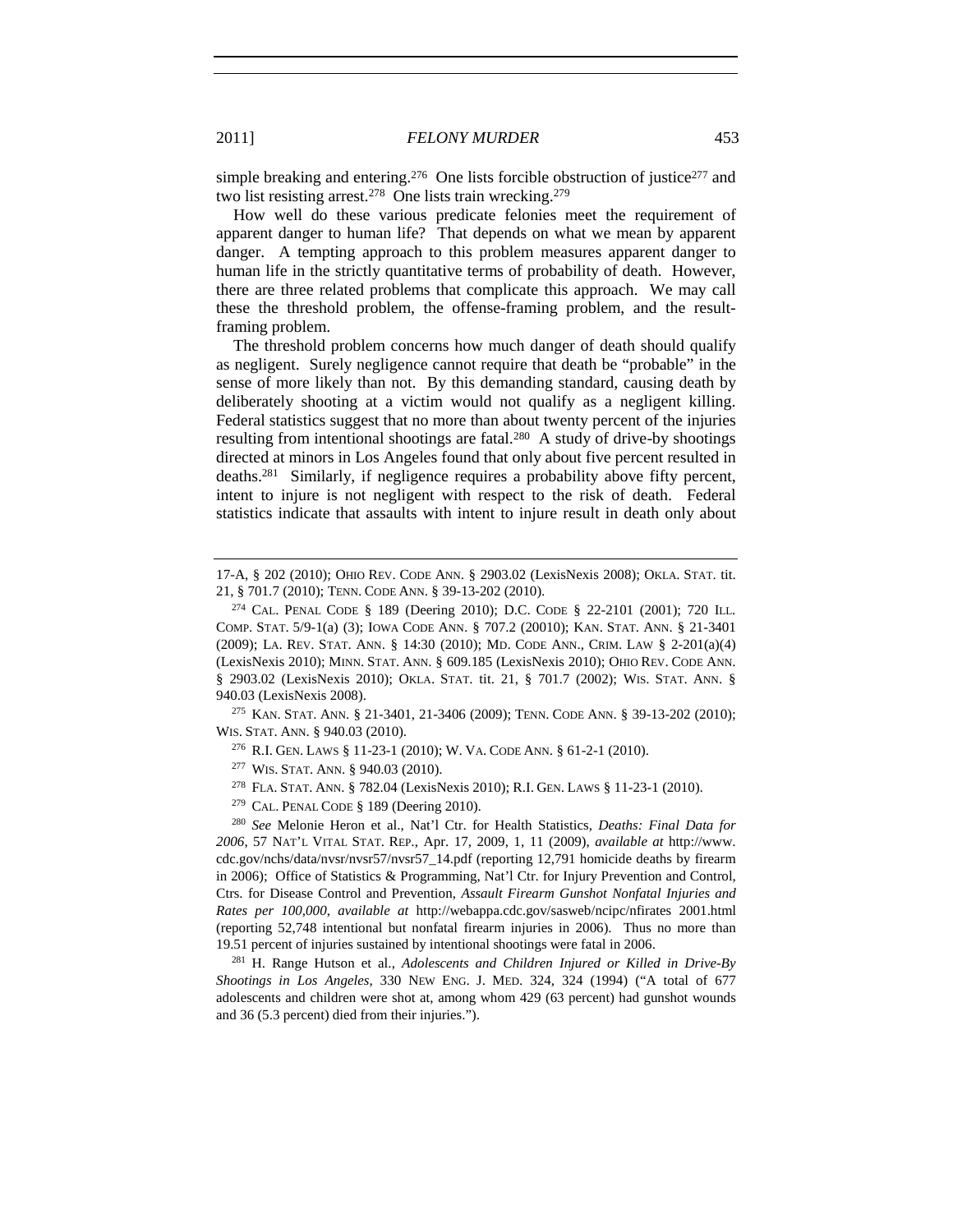three percent of the time.<sup>282</sup> Yet English law has long regarded intent to injure as a sufficient mental state for murder.<sup>283</sup> Thus, we view risks of death much lower than fifty percent as intolerable and apparently base judgments of culpability on other factors beyond risk.

The offense-framing problem is that the probability of death assignable to a type of offense may depend upon normative judgments about how narrowly to frame the offense. There are at least two types of offense-framing problems. First, some felonies may not impose a very high risk of death taken in isolation, but they may be part of a pattern of activity that in the aggregate produces high risk. For example, robbery results in homicide only about 0.6% of the time.284 Yet, a Rand study estimated that the ten percent of inmates who committed robbery most frequently committed an average of eighty-seven robberies a year.<sup>285</sup> Such high rate muggers should generate an average of one death every two years. Narcotic use and trafficking poses similar questions. A single use may pose little risk. Habitual use is more dangerous, and marketing large amounts more dangerous still. Viewed alone, a street-level retailer may impose a small risk, but he may be participating in a distribution organization that imposes a much larger risk.

Second, the risk we assign particular crimes may depend on how we assess the causal contributions of victim behavior. For example, voluntary victim participation in drug abuse seems to undercut the trafficker's causal responsibility. Yet the more dangerous and addictive the drug, the less inclined we are to judge its abuse voluntary. Like addiction, coercion can complicate assessments of the independence of victim contributions to risk. When robbery victims do not resist, the risk of death drops to 0.2%; but when they do resist, the risk of death rises to 3% – greater than the risk from assault

<sup>282</sup> Dep't of Justice, Fed. Bureau of Investigation, *Offense Definitions - Crime in the United States 2007*, FBI – UNIFORM CRIME REPORTS (Sept. 2008), *available at* http://www. fbi.gov/ucr/cius2007/about/offense\_definitions.html [hereinafter FBI] (aggravated assault defined as "[a]n unlawful attack by one person upon another for the purpose of inflicting severe or aggravated bodily injury"); *Id.* at tbl.16, *available at* http://www2.fbi.gov/ ucr/cius2007/data/table\_16.html (603,212 reported aggravated assaults in 2007); Office of Statistics & Prevention, Nat'l Ctr. For Injury Prevention & Control, Ctrs. for Disease Control & Prevention, *2007, United States Homicide Injury Deaths and Rates per 100,000*, *available at* http://webappa.cdc.gov/sasweb/ncipc/mortrate10\_sy.html (18,361 homicide deaths due to injury in 2007). The resulting fatality rate for aggravated assault is about 3.04 percent.

<sup>283</sup> STEPHEN, *supra* note 77, at 80, *cited in* Binder, *supra* note 55, at 89.

<sup>284</sup> MARVIN E. WOLFGANG, PATTERNS IN CRIMINAL HOMICIDE 66 (1958) (5.9 homicides per 1000 robberies for Philadelphia, 1948-1952); Franklin E. Zimring & James Zuehl, *Victim Injury and Death in Urban Robbery: A Chicago Study*, 15 J. LEGAL STUD. 1, 8 tbl.1 (1986) (noting "probable" robbery killings of 5.2 per 1000).

<sup>285</sup> James Q. Wilson & Allan Abrahamse, *Does Crime Pay?*, 9 JUST. Q. 359, 363 tbl.2 (1992).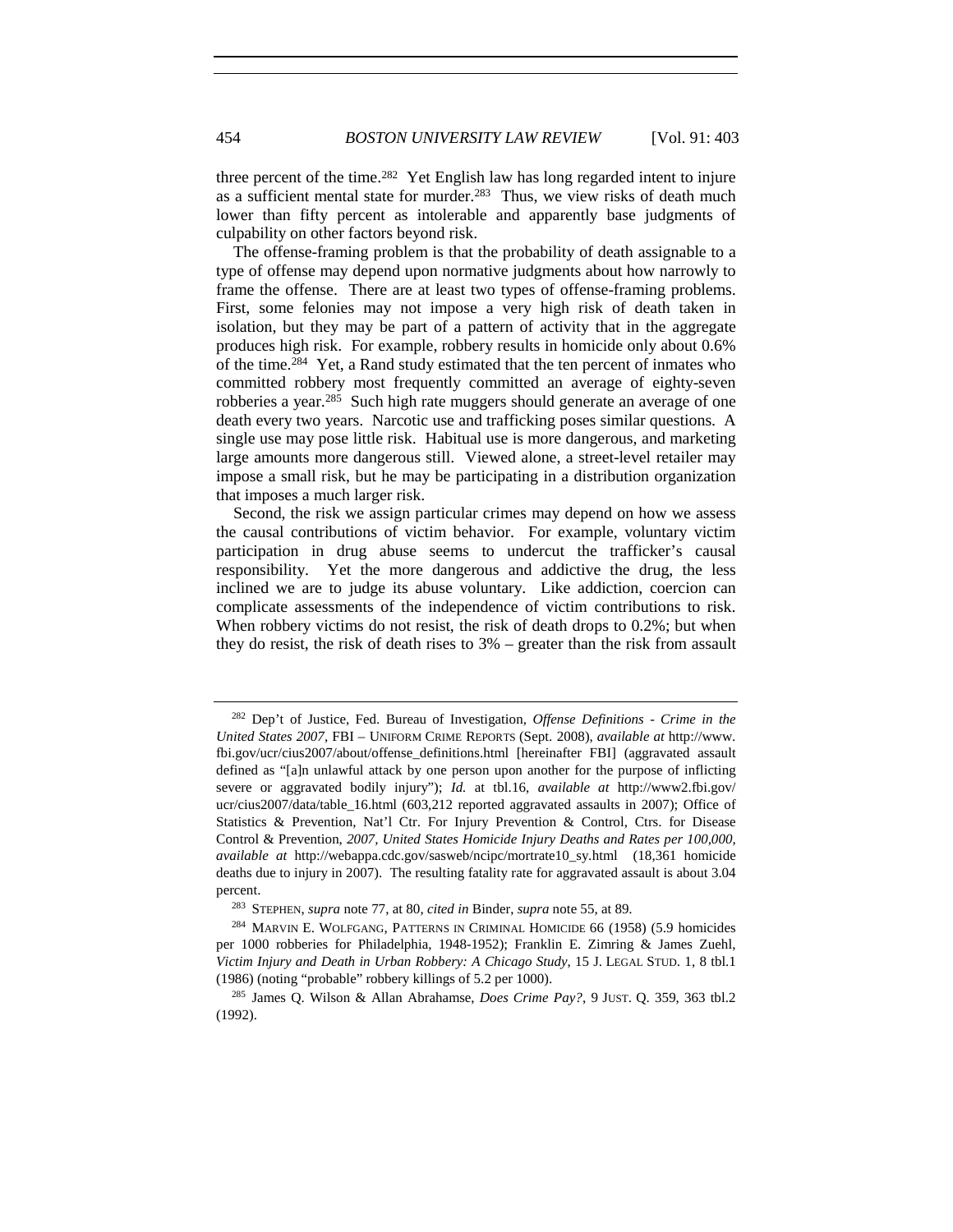with intent to injure.<sup>286</sup> Which statistic is the right one to consider? Should we assign the increased risk of resisted robberies to the resistance rather than the robbery? Or should we reason that since the victim has the right to resist, the robber should always be held responsible for imposing a 3% risk, even when the victim is too scared to resist? Although the robber may expect the victim's cooperation, remember he induces this cooperation by *threatening* the victim with deadly force. He can hardly claim not to have foreseen the possibility of death when he counts on the victim to foresee it.

The result-framing problem is that our assessment of risk may depend on additional expected results beyond death. The Model Penal Code's popular definition of criminal negligence requires reasonable notice of a substantial and *unjustifiable* risk that a proscribed result will occur. We view fast driving as negligent only if the risks of death, injury and property damage outweigh the expected benefit of time saved. In contrast, while the risk of death resulting from arson may be no more than one percent.<sup>287</sup> even that "small" risk is unjustifiable because the commission of the crime is wholly without benefit. For a death to be caused negligently arguably requires only that net harm is expected as a consequence of the act causing death, not that death is probable. A very small probability of a great harm might suffice to outweigh a certain but negligible benefit. Assuming a crime has no benefit, a very small apparent probability of death would arguably render the crime inherently negligent.288

In light of these difficulties, it seems we must find some non-quantitative way to assess apparent danger. The point of requiring a dangerous felony is to insure the defendant's culpability, which can only be identified through the exercise of normative judgment rather than precise measurement. evaluating felonious conduct that leads to death, the most promising approach is to assess the normative meaning of the felony rather than its probable consequences.289 What values are expressed by the felony? In particular, what

<sup>286</sup> *Culpability*, *supra* note 22, at 968 n.9.

<sup>287</sup> *See* MICHAEL J. KARTER, JR., FIRE LOSS IN THE U.S. DURING 2005, NATIONAL FIRE PROTECTION ASSOCIATION, at iii (2006), *available at* http://www.nfpa.org/assets/files/PDF/ Public%20Education/FireLoss2005.pdf (31,500 intentionally set structure fires causing 315 civilian deaths); MICHAEL J. KARTER, JR., FIRE LOSS IN THE U.S. DURING 2006, NATIONAL FIRE PROTECTION ASSOCIATION, at iii (2007), *available at* http://www.nfpa.org/assets/ files/PDF/Public%20Education/FireLoss2006.pdf (31,000 intentionally set structure fires causing 305 civilian deaths); MICHAEL J. KARTER, JR., FIRE LOSS IN THE U.S. DURING 2007, NATIONAL FIRE PROTECTION ASSOCIATION, at iii (2008), *available at* http://www.nfpa.org/ assets/files/PDF/Public%20Education/FireLoss2007.pdf (32,500 intentionally set structure fires causing 295 civilian deaths); MICHAEL J. KARTER, JR., FIRE LOSS IN THE U.S. DURING 2008, NATIONAL FIRE PROTECTION ASSOCIATION, at iii (2009), *available at* http://www. fire.state.mn.us/mfirs/Fire%20in%20US/FireLossintheUS2008.pdf (30,500 intentionally set structure fires causing 315 civilian deaths). 288 *See* Simons, *supra* note 120, at 1121-24.

<sup>&</sup>lt;sup>289</sup> JEAN HAMPTON, THE INTRINSIC WORTH OF PERSONS: CONTRARIANISM IN MORAL AND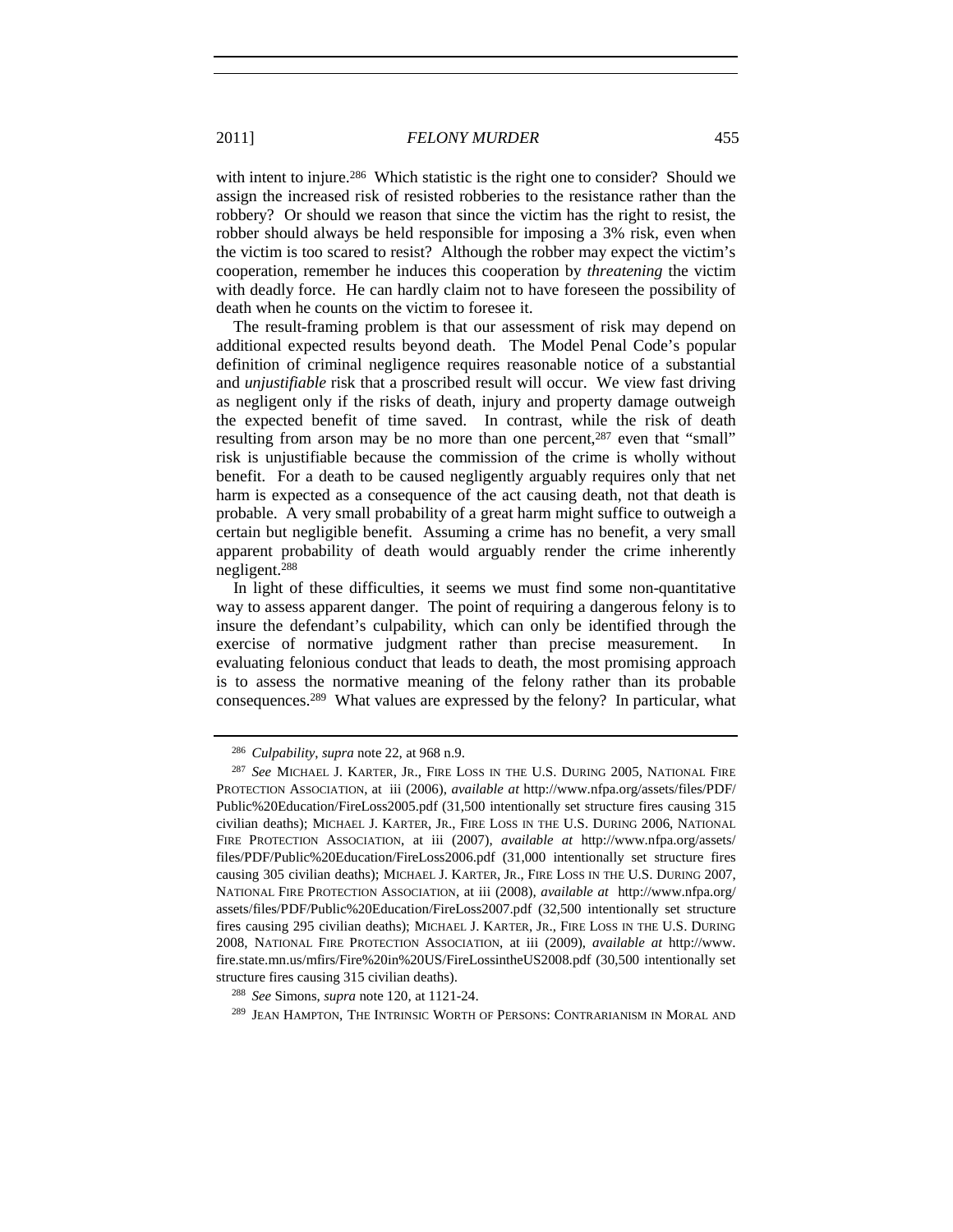attitude towards the lives of others does it communicate? Arguably, a violent felony that aims at injury expresses a willingness to endanger life, even if the actual risk is low. So felonies like murder, mayhem, assault with intent to injure, drive-by shooting, and aggravated forms of child abuse satisfy the requirement of negligent indifference to human life. Simple battery without intent to seriously injure does not. Whether these assaultive felonies meet the independent felonious purpose requirement is another matter to be discussed below.

Two crimes of political motive, treason and espionage, could meet this test of willingness to inflict a risk of death even though they do not explicitly require intent to injure. Treason, which requires aid and loyalty to an enemy during war,<sup>290</sup> may be thought of as a crime of accessorial participation in the killing inherent in war by one who lacks combatant immunity. It implies a willingness to shed blood. Espionage may be viewed similarly when it involves an intention that defense information be communicated to an enemy in wartime.291 However, federal criminal law defines several espionage offenses that do not require the occurrence or expectation of war.292

Another category of offenses expressing negligent indifference to human life are inherently coercive felonies, in which the felon coerces the will of a victim by threatening violence. Such offenses imply a willingness to cause injury and risk death. They therefore place a low value on the lives of others, regardless of the actual risk imposed. Based on this reasoning, robbery, rape, and kidnapping are all appropriate predicate felonies. They express negligent indifference to human life even if they very rarely result in death. One inculpatory characteristic of these offenses is that they deliberately cultivate and use fear, which shows the defendant certainly could have adverted to the dangers imposed. This is also a feature of "terrorism," defined by the Patriot Act as illegal acts that "appear to be intended  $-$  (i) to intimidate or coerce a civilian population; (ii) to influence the policy of a government by intimidation or coercion; or (iii) to affect the conduct of a government."293 The offense of consumer product tampering has this feature as well. Child abuse is sometimes motivated by an aim to intimidate and control and so may meet this coercion criterion for negligent indifference, depending on how it is defined.

POLITICAL PHILOSOPHY 120-34 (Daniel Farnham ed., 2007); *Culpability, supra* note 22, at 1032-46.

<sup>290</sup> 18 U.S.C. § 2381 (2006).

<sup>291</sup> *Id.* § 794b.

<sup>292</sup> *See, e.g.*, *id.* § 793 (criminalizing obtaining information used to cause "injury [to] the United States, or [for] the advantage of any foreign nation"); *see also id.* § 794 (criminalizing transmitting such information to "any foreign government, or to any faction or party or military or naval force within a foreign country, whether recognized or unrecognized by the United States").

<sup>293</sup> *Id.* § 2331 (using this definition for both national and international terrorism).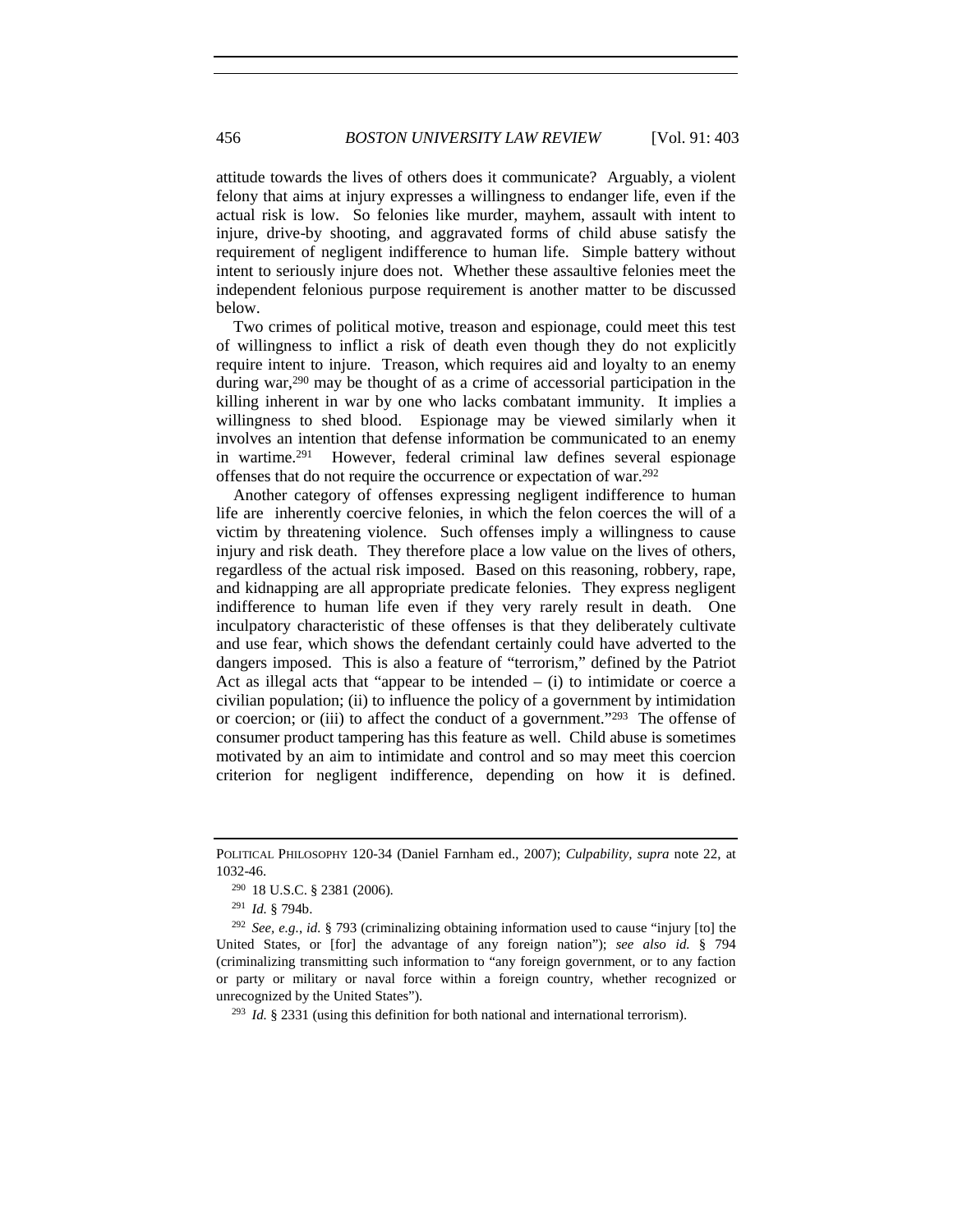Obstruction of justice can meet this test if it is limited to crimes involving the use or threat of violence against witnesses or officials.

What about the other three most commonly enumerated felonies: escape from custody, arson and burglary? All three can inspire great alarm in the public, but they do not inherently involve intimidation as an element or aim of the crime. Their designation as predicate felonies must rest on some other basis.

While escape is not coercive, it entails resisting lawful coercion. The escapee must plan either to overcome resistance or to try to evade it. In either case he must foresee violent confrontation with armed officers who have not only a right but also a duty to resist. This expresses a sufficiently negligent indifference to human life. This reasoning does not apply with equal force to all situations of flight from police. Suspects are not subject to the same comprehensive loss of liberty as prisoners. Furthermore, police are duty bound to exercise restraint in using force or otherwise endangering the public (and themselves) in pursuit of suspects who may be neither dangerous nor guilty of anything, who may be heedless juveniles, or who may reasonably fear police mistreatment.

Arson – traditionally defined as maliciously burning a dwelling<sup>294</sup> or setting a fire with intent to destroy a building<sup>295</sup> – has been an enumerated predicate for felony murder in the United States since the early Nineteenth Century.296 Yet British juries were reluctant to convict arsonists of murder during the Nineteenth Century,<sup>297</sup> when homicide was still conceptualized as fatal wounding. Fatal arson provides a kind of paradigm of the modern conception of homicide as causing death by wrongly exposing a victim to risk. Modern citizens, accustomed to purchasing fire insurance, obeying fire alarms, conforming to fire codes, and honoring firefighters as courageous, are acutely aware of the risks of fire. The mortality of arson – approximately one death per hundred cases – is greater than that of robbery and less than that of assault with intent to injure.

While few will disagree that arson entails culpability with respect to a risk of death, arson-murder convictions have sometimes provoked controversy. The North Carolina case of Janet Danahey, discussed in the Introduction, is cited by her supporters as a reason to reform the felony murder rule.298 Danahey pled guilty to the felony murder of four victims who died in an apartment house fire she caused by burning a bag of party decorations outside

<sup>294</sup> LAFAVE, *supra* note 27, at 1036.

<sup>295</sup> MODEL PENAL CODE § 220.1(1) (1980).

<sup>296</sup> *See, e.g.*, Act of Feb. 17, 1829, § 66, 1829 N.J. LAWS 128; Act of Apr. 22, 1794, 1794 PA. LAWS 187 (construed by the courts to impose felony murder liability in 1826); Stocking v. State, 7 Ind. 326, 331 (1855).

<sup>297</sup> R v. Serné, (1887) 16 Cox's Crim. Law Cases 311 (Cent. Crim. Ct.) 312-13; 314 R v. Horsey, (1862) 176 Eng. Rep. 129 (Kent Summer Assizes) 130-31.

<sup>298</sup> CITIZENS FOR CHANGE, *supra* note 15.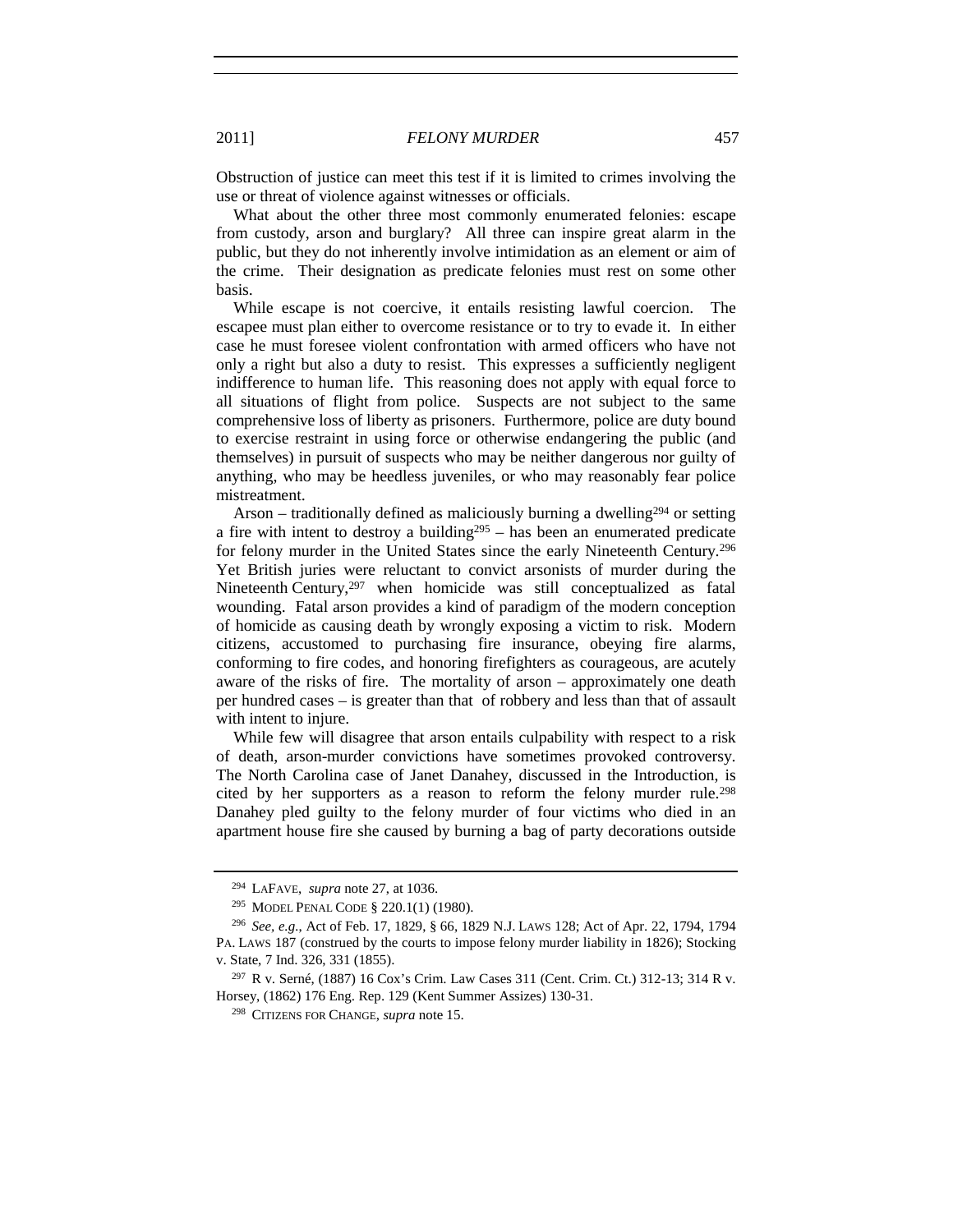of the building, in front of her ex-boyfriend's door. This result is undeserved, but *not* because North Carolina's felony murder rule does not require sufficient culpability. North Carolina's felony murder rule requires that death be caused by an act in furtherance of an enumerated felony or one involving the use of a deadly weapon from which death is reasonably foreseeable.<sup>299</sup> Arson is defined in North Carolina by the common law, and requires the "willful and malicious burning of the dwelling house of another."300 If indeed Danahey set fire to debris outside of the building, with no expectation that the building would burn, it appears that she did not commit arson. Arson is only suitable as an enumerated predicate felony for felony murder if it requires the purpose of burning a potentially occupied building. This gives it an independent felonious purpose, and makes death a reasonably foreseeable consequence.

Burglary has also long been designated as a predicate felony. Because people invest their homes with a sense of security, they find residential burglaries deeply disturbing. One could argue that such burglaries are likely to provoke violent confrontations since victims of residential burglaries generally have a right to resist with deadly force and no duty to retreat. Thus, a home invasion, when victims are known to be present, *can* be seen as a coercive crime closely related to robbery. Yet most burglaries are planned to avoid encountering witnesses. As a result, the mortality rate for burglary is surprisingly low, no more than  $0.02\%$ .<sup>301</sup> Burglary is typically defined as entering a building without permission with the intent to commit another felony. Thus, when burglary does result in death, some other felony can often be used as a predicate. For example, where thieves expect to encounter victims in a residence, they intend a robbery. Where an individual burglar uses force to effectuate a theft, he commits robbery and is negligent with respect to death.

Given the scarcity of fatal burglaries, nonviolent fatal burglaries are bound to be rare indeed. In *People v. Ingram*, discussed in the Introduction, the victim surprised and captured the burglar before suffering a heart attack. The burglar could hardly have expected such a result. In the Nebraska case of *State v. Dixon* the victim apparently suffered a heart attack when the defendant broke down her door.<sup>302</sup> The defendant may have culpably contributed to the victim's death by cutting the phone lines and so preventing her from summoning aid, but an appellate court did not rely on this theory in upholding the conviction.303 Instead, the court treated the break-in as the cause of the

<sup>299</sup> State v. Bonner, 411 S.E.2d 598, 604 (N.C. 1992).

<sup>300</sup> State v. Allen, 367 S.E.2d 626, 637 (N.C. 1988); State v. Vickers, 291 S.E.2d 600, 606 (N.C. 1982).

<sup>301</sup> FRANKLIN E. ZIMRING & GORDON HAWKINS, CRIME IS NOT THE PROBLEM: LETHAL VIOLENCE IN AMERICA 69 (1997); *see also* FBI, *supra* note 282, tbl.23 & tbl.11, *available at* http://www.fbi.gov/ucr/cius2007/data/table\_23.html (86 of 1,749,497 reported burglaries resulted in death in 2007).<br><sup>302</sup> State v. Dixon, 387 N.W.2d 682, 686 (Neb. 1986).

<sup>303</sup> *Id*. at 689.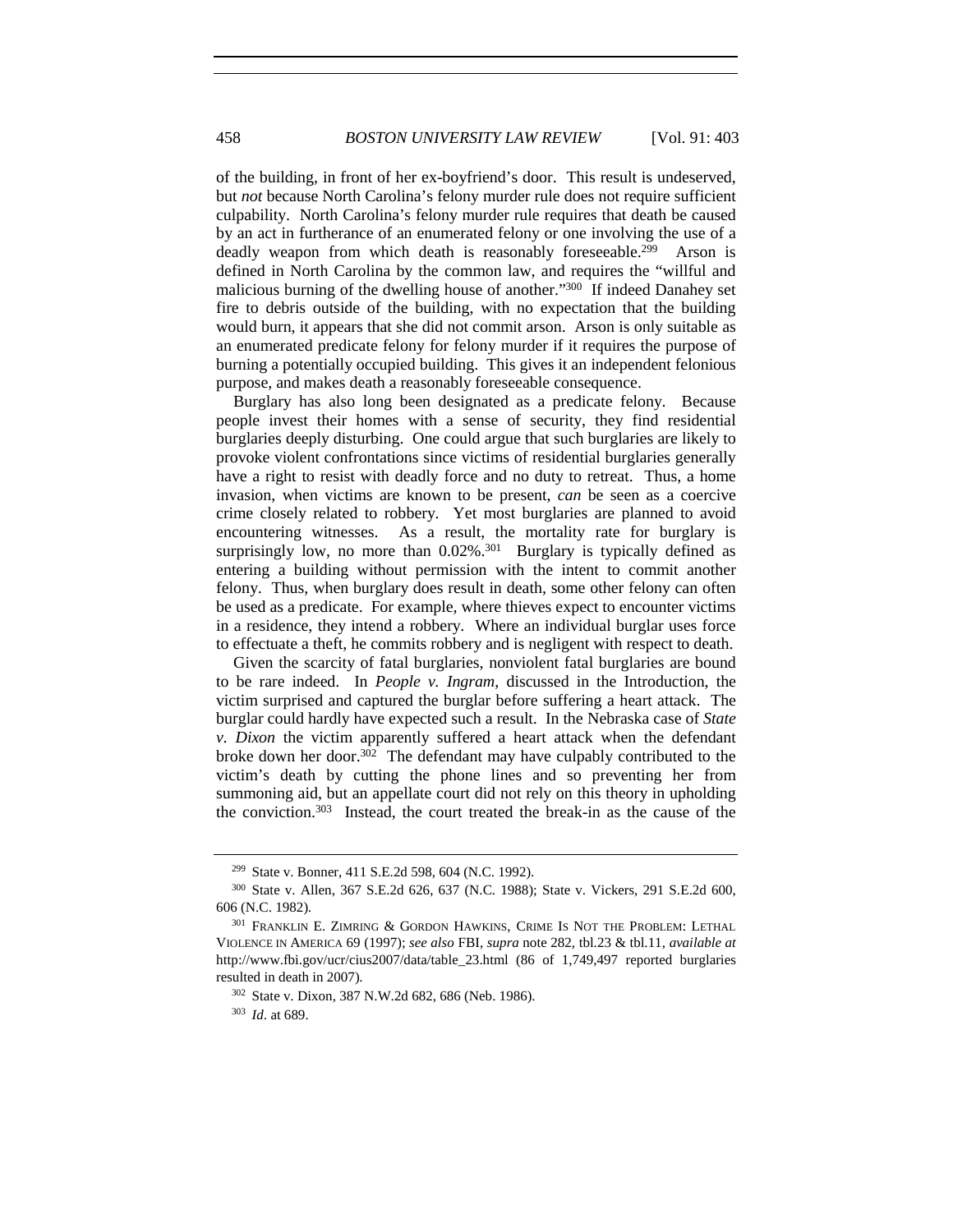victim's heart attack.304 It is hard to see how such causation could have been proven. The defendant testified that the victim was already down when he entered, and there was no evidence that he touched her.<sup>305</sup> Had these courts properly defined causation, the defendants would not have been convicted without some showing of violence or foreseeable danger. Yet results like this could also be avoided if legislatures acknowledged that nonviolent burglaries are not inherently dangerous.

Because fatal burglaries are rare, and almost always involve other more dangerous felonies, the inclusion of burglary among enumerated predicate felonies rarely leads to the conviction of a nonculpable defendant. This is a danger in two scenarios, however.

One problematic scenario arises when several persons collaborate in a burglary, hoping and expecting not to encounter any victims or witnesses. If one thief encounters resistance and overcomes it with force, he becomes a robber, but his accomplices may not. In such cases, use of burglary as a predicate felony can inculpate accomplices in deaths they had little reason to expect. In the West Virginia case of *State v. Tesack*, a look-out and getaway driver was convicted of felony murder when his co-felons were surprised by the return of the homeowners and a gun battle ensued.306 Here there was no question defendant knowingly aided in a burglary, but his liability for murder did not depend on proof of awareness that his co-felons were armed.<sup>307</sup> In a contrasting case from Maryland, the defendant participated in a planned home invasion and robbery that only became a burglary when the homeowner proved to be absent.308 The homeowner returned while the burglary was in progress, however.<sup>309</sup> Two of the defendant's accomplices encountered the homeowner at an outbuilding, raped her, and killed her.<sup>310</sup> Maryland's highest court overturned the conviction for failure to instruct the jury that defendant could only be liable if the killing was a "natural probable consequence" of an act "in furtherance of or pursuant to" the common design.<sup>311</sup> Standards of accomplice liability like this – in place in most jurisdictions – condition burglary-murder on negligence.

A second problematic scenario arises when the fatal events occur during flight from a burglary. The California case of *People v. Fuller*312 illustrates this problem. Defendants were interrupted by a police officer while breaking

<sup>304</sup> *Id.*

<sup>305</sup> *Id*. at 685.

<sup>306</sup> State v. Tesack, 383 S.E.2d 54, 56-57 (W. Va. 1989).

<sup>307</sup> *Id*. at 59.

<sup>308</sup> Mumford v. State, 313 A.2d 563, 565 (Md. Ct. Spec. App. 1974).

<sup>309</sup> *Id.*

<sup>310</sup> *Id.*

<sup>311</sup> *Id*. at 566.

<sup>312</sup> 150 Cal. Rptr. 515 (Ct. App. 1978).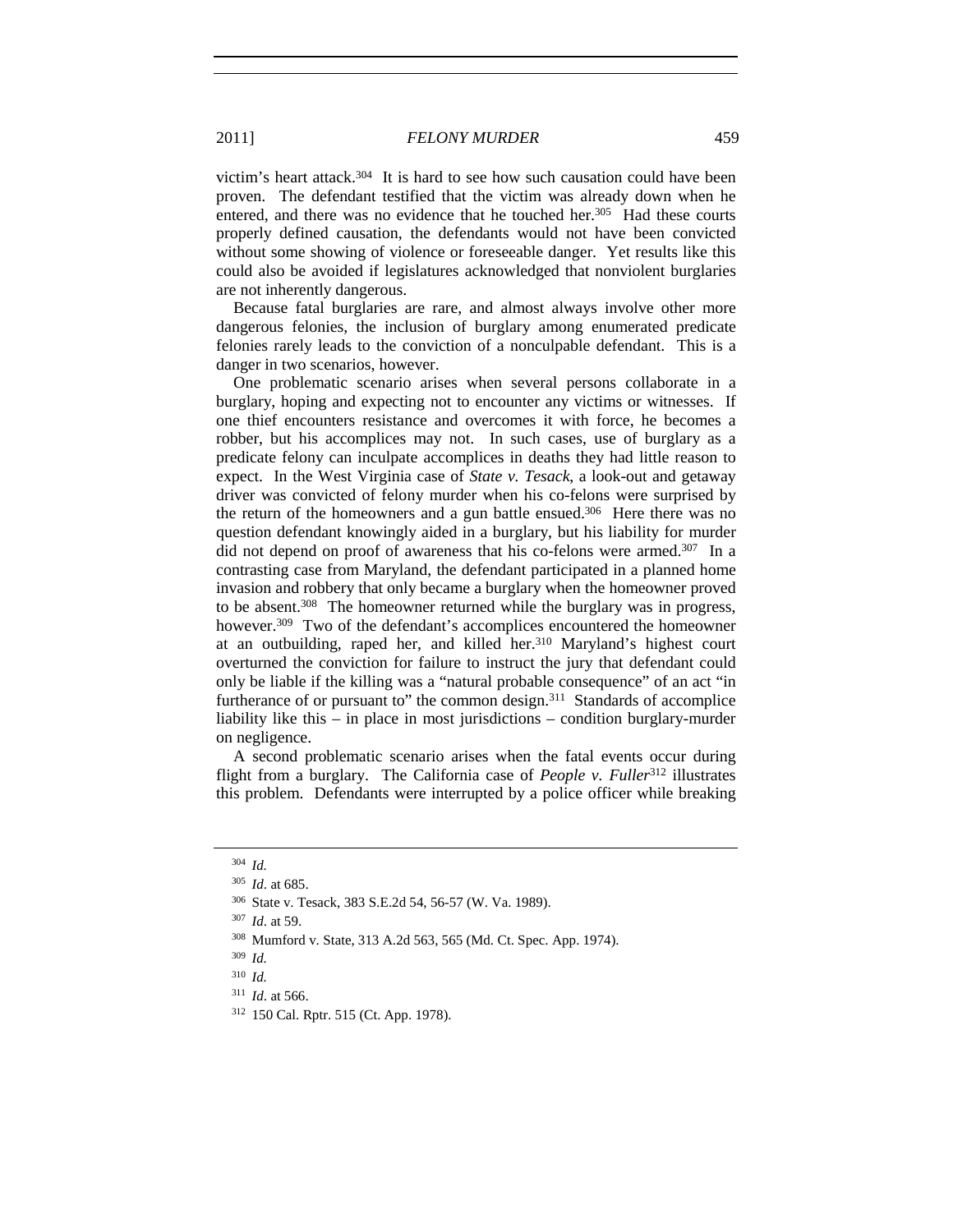into cars in a parking lot.313 Fleeing from the pursuing officer at high speed, they ran a red light and struck another car, killing the driver.<sup>314</sup> An appellate court reluctantly upheld a first degree murder conviction, reasoning that burglary of a car was included within the burglary statute, and that precedent held that any burglary could serve as a predicate for first degree felony murder.<sup>315</sup> The court added that no causal link was required between the felony and the death as long as they occurred as part of "one continuous transaction," and that flight was considered part of the transaction until the defendants reached a place of temporary safety.<sup>316</sup> The court expressed regret for this result, arguing that burglary is not inherently dangerous unless limited to nighttime burglaries of occupied structures.317 The court added that burglary was so limited at the time the felony murder provision was added to the California Penal Code and that first degree burglary was still so limited.318 Thus the court called on the California Supreme Court to construe the Code as predicating first degree felony murder only on such aggravated burglaries.319 In defending this proposal, the court also argued that the defendants' reckless driving in flight from the burglary should not be seen as a danger inhering in burglary because dangerous flight was a possibility in any crime.<sup>320</sup> The court thereby implicitly proposed replacing the temporally defined "continuous transaction" test with a causal test requiring that death be within the scope of the risk inhering in the felony.

Another illustrative flight case is the Wisconsin case of *State v. Chambers*<sup>321</sup> in which a burglar was held liable for his accomplice's killing of a pursuing police officer during the accomplice's separate flight.322 The defendant, who had set out with his co-felon to commit a robbery, conceded his complicity in the predicate felony of armed burglary.323 Nevertheless, he denied responsibility for his partner's killing of the police officer.324 It can be argued that where, as here, a burglar knows his co-felons are armed he accepts that they will use deadly force if necessary to defend themselves and make good their escape.

The *Chambers* case may be contrasted favorably with the famous Illinois case of *People v. Hickman*, in which one police officer shot another whom he

 *Id.* 516. <sup>314</sup> *Id.* <sup>315</sup> *Id. Id.* at 517. *Id.* at 519-20. *Id*. at 520. <sup>319</sup> *Id. Id.* at 519-20. 515 N.W.2d 531 (Wis. Ct. App. 1994). *Id.* at 533. *Id*. at 533 n.2. *Id.* at 533.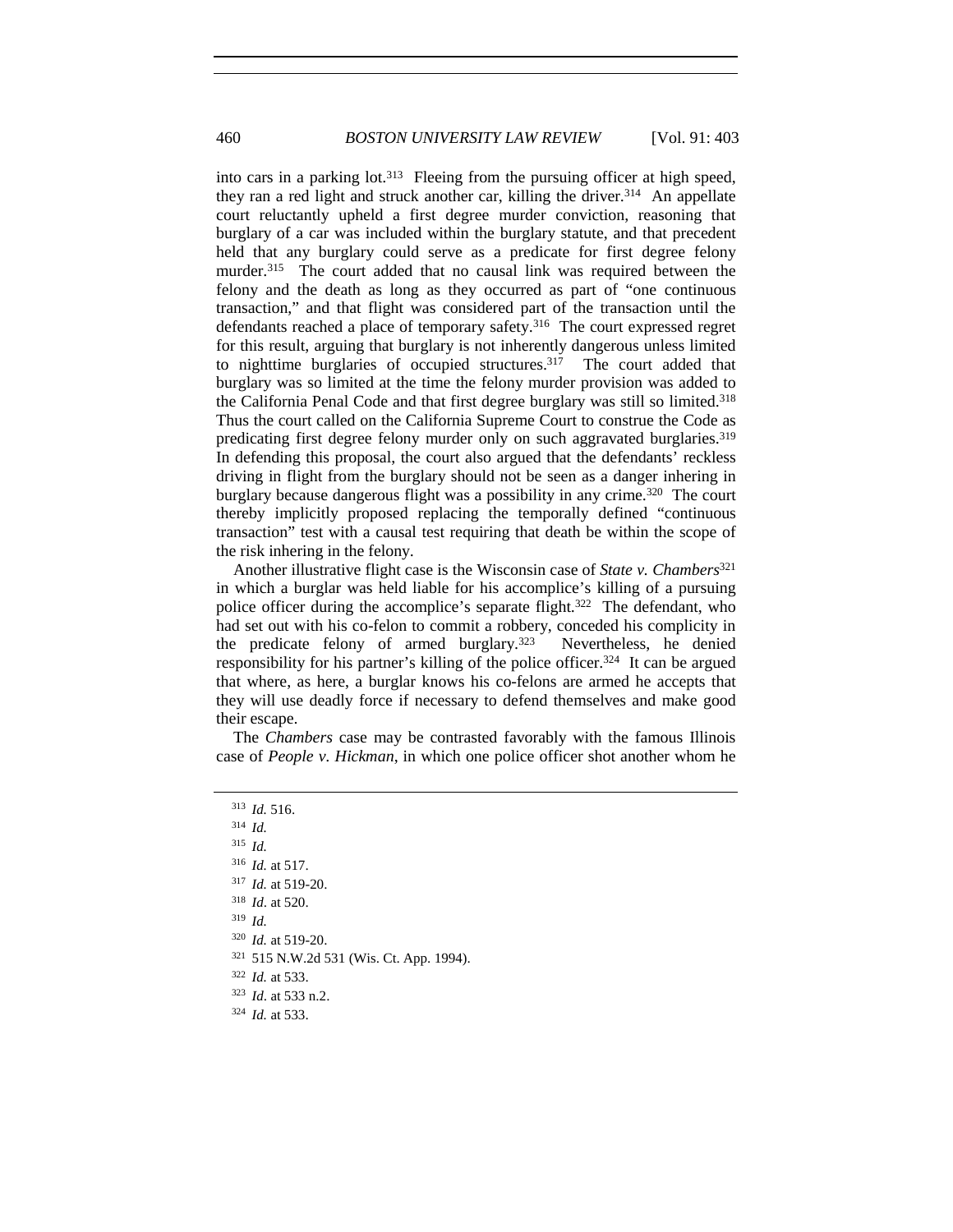took for an armed felon in flight from a burglary.<sup>325</sup> While one of Hickman's accomplices brought a gun, there was no evidence that either Hickman or the errant officer was aware of it.<sup>326</sup> The court offered the following astonishing argument that death was indeed foreseeable as a consequence of their burglary: "There should be no doubt about the 'justice' of holding a felon guilty of murder who engages in a robbery followed by an attempted escape and thereby inevitably calls into action defensive forces against him, the activity of which results in the death of an innocent human being."327 Since Hickman neither robbed nor threatened anyone he did nothing to provoke defensive force. Where the felony is not inherently dangerous, causal responsibility for death cannot simply be presumed.

Conversely, the *Chambers* case illustrates how foreseeable danger can be required by predicating felony murder on burglary aggravated by some dangerous circumstance such as the use of arms or the likely presence of victims. Wisconsin is one of fifteen enumerated felony jurisdictions that limit predicate burglaries in this way.328 The most common aggravating factors are that the burglary is committed in a dwelling or with a person present; that the felon is armed; or that the felon commits assault or causes injury.

These aggravating circumstances establish dangerousness, but they only establish a burglar's negligence if he or she is aware of these circumstances. In the Ohio case of *State v. Kimble*329 the defendant induced a prostitute to bring a customer to the scene of a planned robbery where a co-felon shot him. Kimble

<sup>325</sup> People v. Hickman, 297 N.E.2d 582, 583 (Ill. App. Ct. 1973). 326 *See id.* at 583.

<sup>327</sup> *Id*. at 586.

 $328$  ALA. CODE § 13A-6-2 (LexisNexis 2005) (of a dwelling, or armed, or causes injury); ALASKA STAT. § 11.41.110 (2010) (of a dwelling, armed, or attempts or causes injury); D.C. CODE § 22-2101 (2001) (of a dwelling while armed); IOWA CODE § 707.2 (2009) (occupied structure with persons present; and armed, recklessly injures, or sexually assaults); LA. REV. STAT. ANN. § 14:30 (2010) (armed, or commits battery); MD. CODE ANN., CRIM. LAW § 2- 201(a)(4) (LexisNexis 2010) (of a dwelling or barn); N.C. GEN. STAT. § 14-17 (2005) (of a dwelling at night, according to case law); OHIO REV. CODE ANN. § 2903.02 (LexisNexis 2010) (in an occupied structure with person present, or dwelling when person likely to be present); OKLA. STAT. tit. 21, § 701.7 (2002) (of a dwelling with victim present); OR. REV. STAT. § 163.115 (2009) (of a dwelling, or armed, or causes or attempts injury); R.I. GEN. LAWS § 11-23-1 (2010) (of a dwelling at night, according to case law); VA. CODE ANN. § 18.2-32 (1998) (of a dwelling at night); WASH. REV. CODE § 9A.32.030(1)(c) (2010) (armed or commits assault); W. VA. CODE § 61-2-1 (2010); WIS. STAT. § 940.03 (2010) (of a dwelling with persons present, armed, uses explosive, or commits battery). In addition to these enumerated felony jurisdictions, Massachusetts, which limits all predicate felonies to those inherently dangerous to human life, also limits first degree felony murder predicates to those most severely punished, including burglary in a dwelling, while armed, or involving assault. MASS. GEN. LAWS ch. 265, § 1 (2008).

<sup>329</sup> State v. Kimble, No. 06 MA 190, 2008 WL 852074, at \*1 (Ohio App. 7 Dist. Mar. 17, 2008) (slip opinion).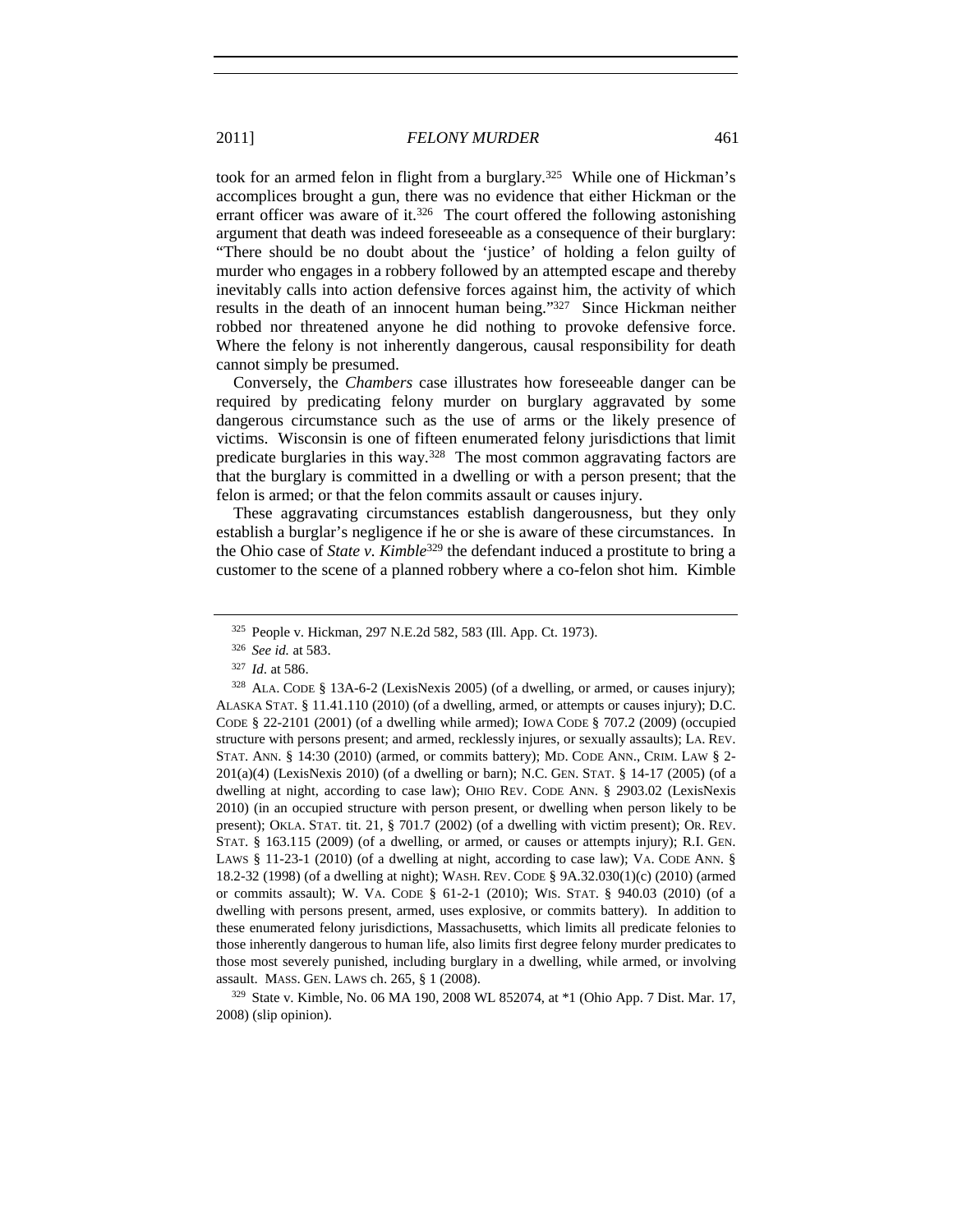was held to be an accomplice in the predicate felony of armed robbery, despite her claim that she did not know her co-felons were armed.<sup>330</sup> The court considered the statutory element of possession or use of a weapon to be a strict liability element, reasoning that possession is typically a strict liability element.331 This is particularly troubling because Ohio's statutory default rules require recklessness unless a purpose to impose strict liability is clearly indicated.332 Moreover, these default rules require a voluntary act and provide that possession constitutes a voluntary act only if the possessor knowingly procured, received or controlled the thing possessed.333 Finally, the code provides that offense definitions "shall be strictly construed against the state."334 There is a danger that similar reasoning could be employed in a felony murder case predicated on armed burglary, holding a co-felon liable when a burglar unexpectedly brings a weapon. Such reasoning would be even more perverse in a burglary case because unlike simple robbery, simple burglary is not inherently violent. Moreover, if the aggravating result of injury during a burglary is treated as a strict liability element, there is a danger that an unforeseeable death could be counted twice: both as the aggravating circumstance rendering the burglary dangerous and as the murder predicated on the dangerous burglary. Finally, dangerous circumstances increase a burglar's guilt for a resulting death only if the death was within the scope of risk imposed by the aggravating circumstance. A firearm should ordinarily be irrelevant if the victim dies in a car crash.

A further difficulty with the use of burglary as a predicate felony arises because burglary is an inchoate crime depending on a possibly unexecuted intent to commit a further felony. Where a defendant aids in an unlawful entry that ultimately leads to a violent killing, prosecutors and juries may be tempted to over-ascribe the requisite felonious intent so as to impute complicity.335 Thus, in the Colorado case of *Auman v. People*, 336 defendant broke into a locked room in an apartment she had shared and retrieved her own belongings, while her co-defendants apparently helped themselves to other property.<sup>337</sup> One of these co-defendants fatally shot a police officer while in flight from this theft.338 The defendant's convictions for burglary and felony murder were

<sup>337</sup> *Id.* at 651.

<sup>338</sup> *Id.*

<sup>330</sup> *Id.* at \*4.

<sup>331</sup> *Id.* at \*5.

<sup>332</sup> OHIO REV. CODE ANN. § 2901.21(B) (LexisNexis 1996).

<sup>333</sup> *Id.* § 2901.21(D)(1).

<sup>334</sup> *Id.* § 2901.04(A).

<sup>335</sup> Donald A. Dripps, *Fundamental Retribution Error: Criminal Justice and the Social Psychology of Blame*, 56 VAND. L. REV. 1383, 1385 (2003); Martin Lijtmaer, Comment, *The Felony Murder Rule in Illinois: The Injustice of the Proximate Cause Theory Explored Via Research in Cognitive Psychology*, 98 J. CRIM. L. & CRIMINOLOGY 621, 623 (2008).

<sup>336</sup> 109 P.3d 647 (Colo. 2005).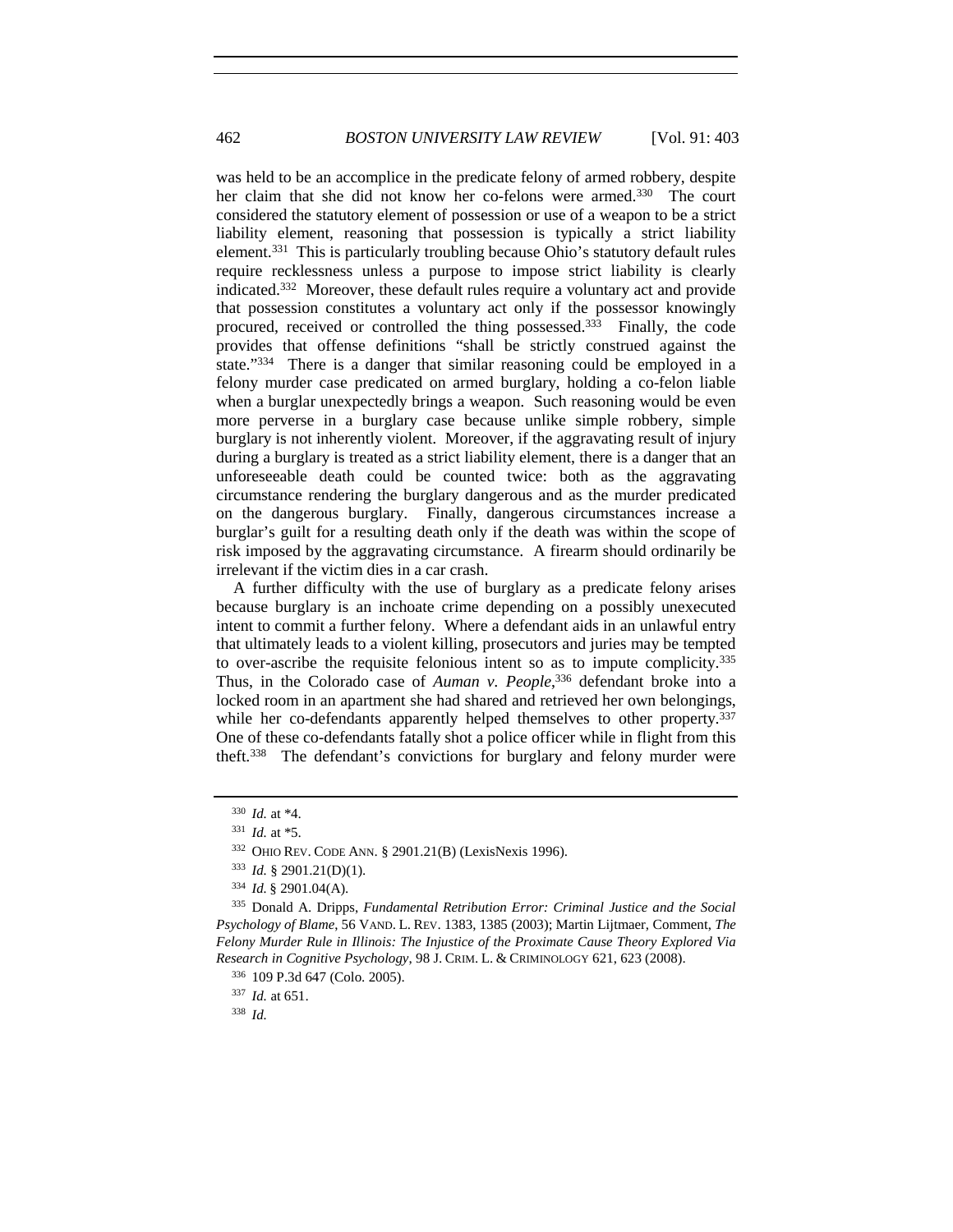ultimately overturned for failure to consider her claim that she had no felonious intent to take the property of another.339

A less careful result was reached in *Commonwealth v. Lambert*, 340 discussed in the Introduction. Lambert drove a friend to the home of the friend's girlfriend and her mother, whom the friend claimed owed him money.341 The friend broke in and fatally shot the mother.<sup>342</sup> In upholding Lambert's felony murder conviction, the court reasoned that the illegal entry justified an inference that the friend intended some undetermined illegal act within; the fact that Lambert observed the illegal entry justified an inference that he knew his friend had such an intention. $343$  The fact that he remained available to give his friend a ride implied the required "intent of promoting or facilitating the commission of the offense."344

It is unlikely that legislatures will abandon a two-hundred-year-old tradition of predicating felony murder on burglary, but there is little justification for viewing burglary as inherently dangerous, and there is some risk of wrongly convicting non-culpable accomplices. Jurisdictions that retain simple burglary as a predicate felony345 should narrow it to aggravated burglary. Courts in such jurisdictions may achieve a similar effect by interpreting causation standards to prevent the ascription of death to the burglary unless the burglary is committed in a dangerous way. They should also carefully define criteria of accessorial responsibility for death, so as to ensure that participants in burglary are not punished for felony murder when they lacked awareness of circumstances rendering death foreseeable. Six of the states that predicate felony murder on simple burglary provide an affirmative defense for accomplices who had no reason to expect a killing and no knowledge that any participant was armed.346

Other non-forcible property offenses like theft are neither dangerous nor traditionally seen to be so. Because these offenses rarely lead to death, they rarely result in felony murder charges. Where they do, courts are rightly reluctant to attribute those deaths to the felonies. In the Tennessee case of *State v. Pierce*347 a fifteen-year-old youth drove a car several weeks after its

<sup>346</sup> COLO. REV. STAT. § 18-3-102 (2010); CONN. GEN. STAT. ANN. § 53a-54c (2009); ME. REV. STAT. ANN. tit. 17-A, § 202 (2010); N.J. STAT. ANN. § 2C:11-3 (West 2010); N.Y. PENAL LAW § 125.25 (McKinney 2010); N.D. CENT. CODE § 12.1-16-01 (2010).

<sup>347</sup> 23 S.W.3d 289 (Tenn. 2000).

<sup>339</sup> *Id.* at 652.

<sup>340</sup> 795 A.2d 1010 (Pa. Super. Ct. 2002).

<sup>341</sup> *Id*. at 1118-19.

<sup>342</sup> *Id*. at 1119.

<sup>343</sup> *Id.* at 1119-20.

<sup>344</sup> 18 PA. CONS. STAT. ANN. § 306(c)(1) (1998).

<sup>345</sup> Arizona, California, Colorado, Connecticut, Florida, Idaho, Illinois, Indiana, Kansas, Maine, Mississippi, Montana, Nebraska, Nevada, New Jersey, New York, North Dakota, Pennsylvania, South Dakota, Tennessee, Utah, Wyoming, and the United States.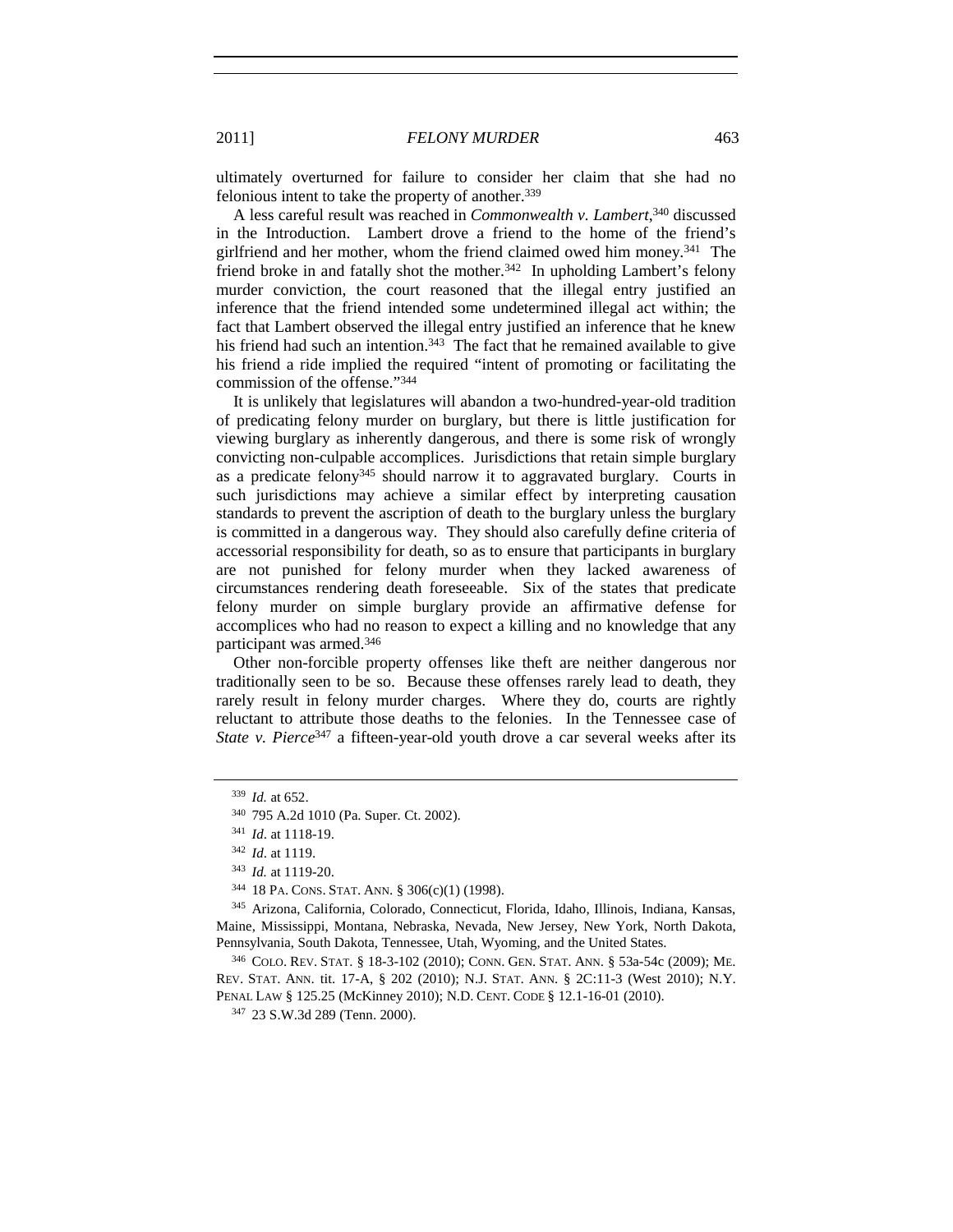misappropriation by the owner's daughter.<sup>348</sup> He lost control of the wheel at a police roadblock when he saw an officer aiming a gun at him.349 The resulting collision killed the officer.<sup>350</sup> A Tennessee appellate court reversed the youth's felony murder conviction on the ground that the act causing death was "collateral to not in pursuance of the felony of theft."351 The court also found no temporal connection between the collision and the theft, as the thief had previously reached a temporary position of safety.352 In another Tennessee case, the killing of a thief's accomplice by a resisting victim was held not to be in furtherance of the felony.353 These cases illustrate how the requirements of a dangerous felony and of a causal connection between the felony and the death can substitute for one another as proxies for negligence with respect to death. Nevertheless, property crimes unaccompanied by the use, threat, or even danger of deadly force are not inherently dangerous and should not be enumerated predicates for felony murder.

 Drug offenses are popular predicates despite the fact that they involve neither force nor coercion. Yet drugs are regulated primarily because of their dangers to health, so it may seem to follow that drug trafficking is inherently dangerous. There are two difficulties with this conclusion, however.

First, the causal responsibility of drug traffickers for drug-related deaths is often undermined by the contribution of uncoerced victim behavior. For example, in the case of *State v. Mauldin* the Kansas Supreme Court upheld a trial judge's dismissal of a felony murder charge based on a self-administered drug overdose.354 The trial judge reasoned that:

[T]he defendant's only connection with the homicide was that he sold a quantity of heroin to the deceased who some time later, voluntarily and out of the presence of the defendant, injected himself with an overdose and died as a result. This is not a case where the defendant injected the heroin into the deceased, or otherwise determined the amount of the dose, or assisted in administering the dosage  $\ldots$ .<sup>355</sup>

Unlike victims who resist rape or robbery, drug users have no legal right to endanger themselves. Voluntary drug users are arguably partners in crime rather than victims.

Second, the overall fatality of drug trafficking appears much lower than the fatality of paradigmatic predicate felonies like robbery and arson. At the high end, about 0.5% of heroin users suffered a fatal overdose for the years 2002-

<sup>354</sup> State v. Mauldin, 529 P.2d 124, 127 (Kan. 1974).

<sup>348</sup> *Id.* at 291.

<sup>349</sup> *Id.* at 292.

<sup>350</sup> *Id.* at 290.

<sup>351</sup> *Id.*

<sup>352</sup> *Id.* at 319-20.

<sup>353</sup> State v. Severs, 759 S.W.2d 935, 938 (Tenn. Crim. App. 1988).

<sup>355</sup> *Id.* at 126.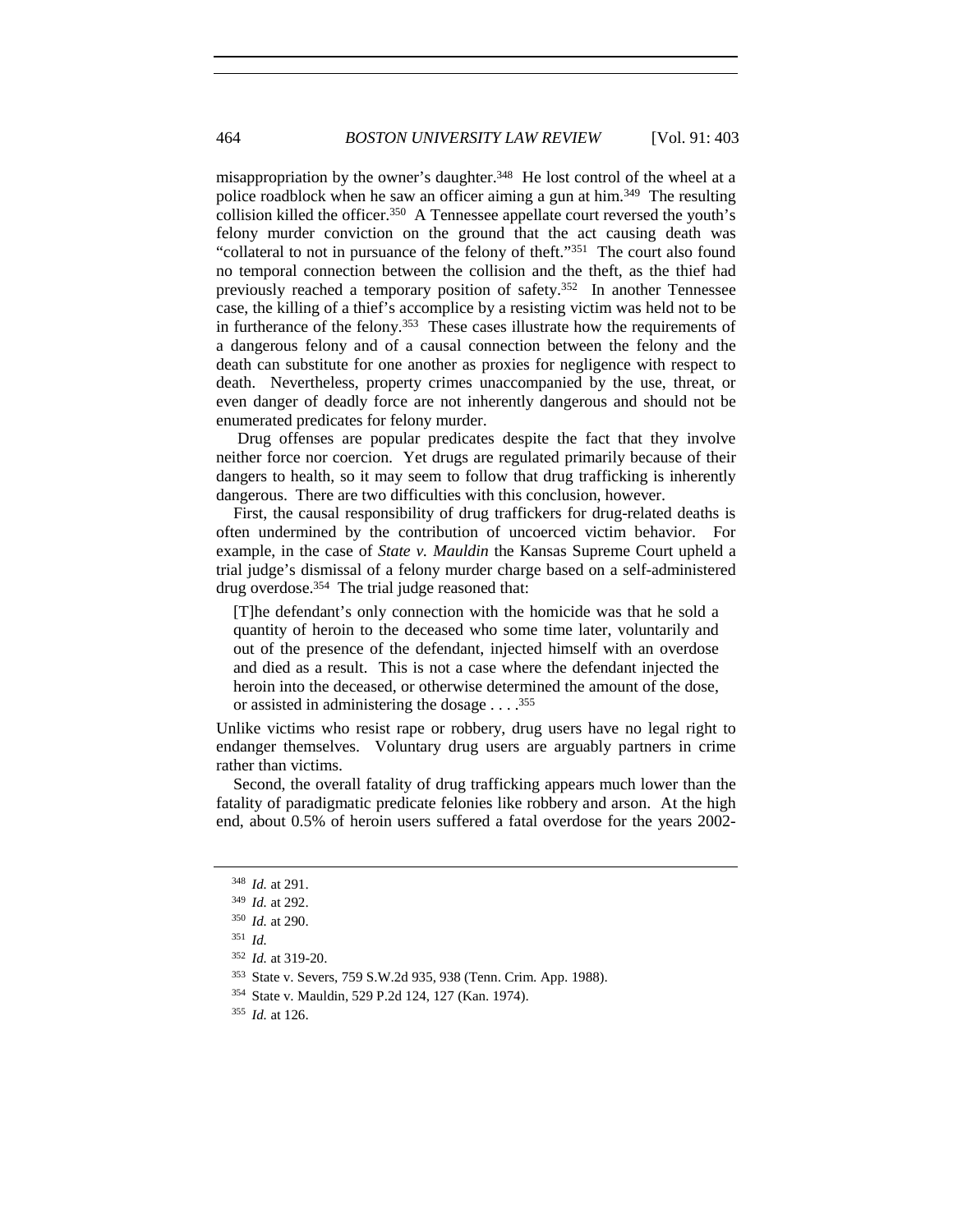2005.356 By contrast, in 1998 approximately 0.05% of cocaine users died of overdoses.357 And of course there are illegal drugs like marijuana that pose virtually no risk of overdose.358

Nevertheless, there are countervailing considerations that militate in favor of felony murder liability for some drug offenses. First, drug users who overdose are disproportionately likely to be addicts, with arguably compromised wills. Second, the dangers of wholesale drug trafficking may greatly exceed the dangers of individual drug use. So it may be reasonable to use trafficking in narcotics as a predicate felony when the amount is very large. But if so, it may seem arbitrary and formalistic to focus on the scale of a single transaction which may be part of an ongoing business. Suppose Wholesaler sells two kilos of cocaine to Retailer who, over the course of a month, sells two grams to each of a thousand persons. One of these is Addict, who is in ill health, has ingested cocaine earlier in the day, and who quickly and fatally consumes the entire amount. Why should Retailer be held any less responsible for Addict's death than Wholesaler, when both sold the same amount? One approach is to distinguish between trafficking for profit and sharing drugs socially. Where companions are sharing the risks of drug use it seems morally arbitrary to hold the survivor liable for an unlikely misfortune that could as easily have fallen on him.

The West Virginia case of *People v. Rodoussakis*359 offers a fact scenario supporting felony murder liability for a retail drug dealer.<sup>360</sup> Prosecution witnesses testified that the defendant habitually dealt morphine, that he had recently witnessed another customer become ill from three doses of morphine and refused to render aid, and that he had injected the victim three times on the day of his death, despite the fact that the victim became ill after the second injection and a witness urged him not to administer the third dose.<sup>361</sup> These facts are compelling because they include evidence both that death was foreseeable and that the victim did not self-administer. Yet the very strength of these facts shows it is important to require the prosecution to prove legal

<sup>356</sup> *See* LOIS A. FINGERHUT, CTRS. FOR DISEASE CONTROL & PREVENTION, INCREASES IN POISONING AND METHADONE-RELATED DEATHS: UNITED STATES, 1999-2005, at 4 (2008), *available at* http://www.cdc.gov/nchs/data/hestat/poisoning/poisoning.pdf (quantifying heroin fatalities); U.S. DEP'T OF HEALTH & HUMAN SERVS., SUBSTANCE ABUSE & MENTAL HEALTH SERVS. ADMIN., 2007 NATIONAL SURVEY ON DRUG USE AND HEALTH, *available at* http://dx.doi.org/10.3886/ICPSR23782 (quantifying drug use).

<sup>357</sup> *See Culpability*, *supra* note 22, at 1023 n.95.

<sup>&</sup>lt;sup>358</sup> Recognizing the statistical rarity of drug overdoses, and their frequent dependence on victim conduct, the New Jersey legislature eliminated the normal requirements for legal causation of death in a drug-delivery-homicide statute imposing strict liability on dealers for drug overdoses. N.J. STAT. ANN. § 2C:35-9 (West 2005). Provisions of this kind should not be considered felony murder laws and are not justified by the principle of dual culpability. 359 511 S.E.2d 469 (W. Va. 1998).

<sup>360</sup> *Id.* at 473.

<sup>361</sup> *Id.* at 474.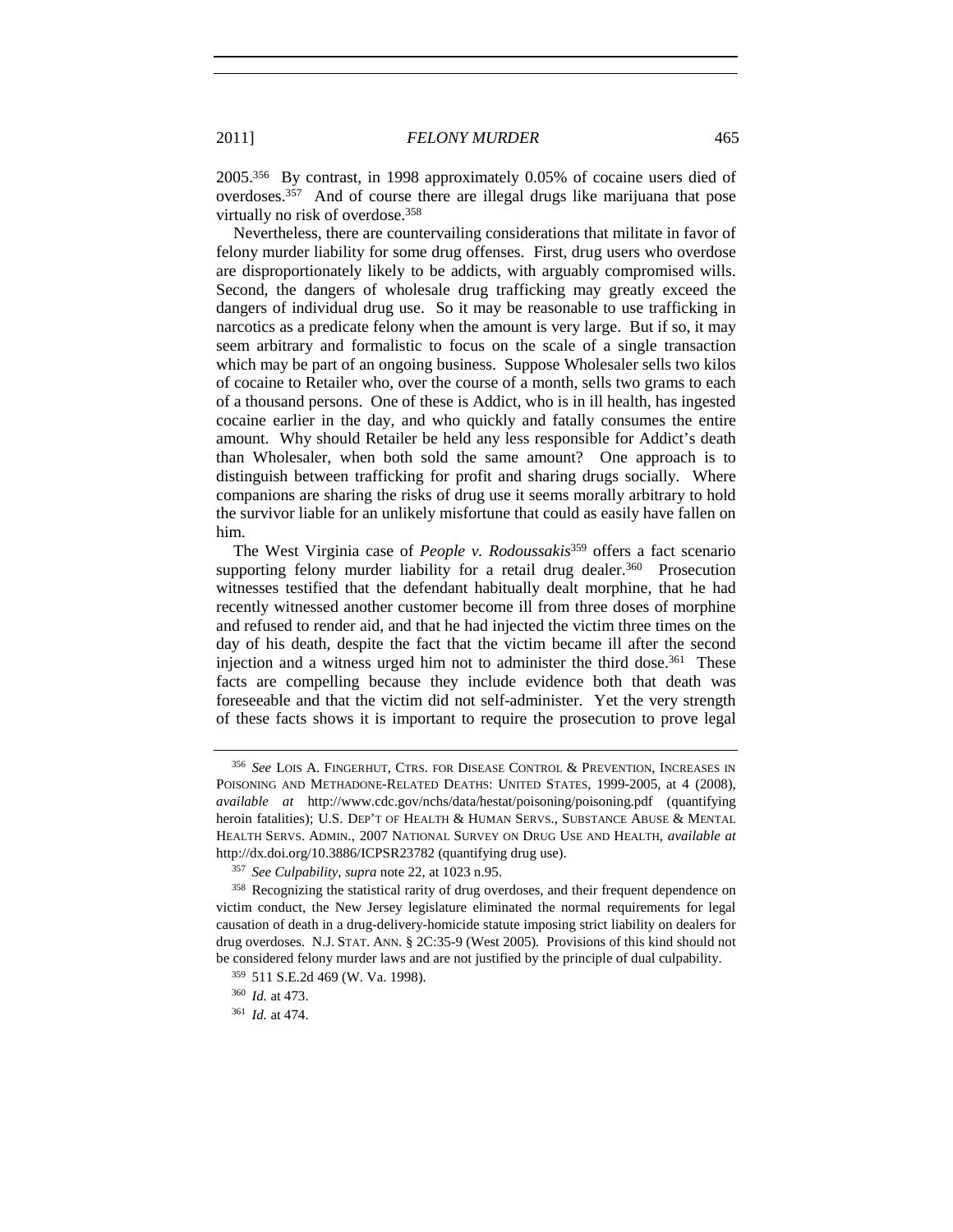causation when the predicate felony is not inherently violent or destructive. A contrasting case from the Introduction illustrates the impropriety of predicating murder liability on social drug use. In *Hickman v. Commonwealth*362 a Virginia court upheld the conviction of a defendant who jointly possessed a small amount of cocaine with the victim. Hickman sat with the victim in the victim's truck and helped him prepare an injection of cocaine which the victim self-administered, and which proved fatal.<sup>363</sup> Because the victim selfadministered, Hickman did not directly cause the death. Because the ex ante risk of fatal overdose associated with the possession of a small amount for recreational use is low, proximate causation and negligence appear to be missing as well.

Another argument for predicating felony murder on drug distribution despite the relatively low risk of overdose is that drug trafficking may pose other dangers. Homicides may occur during drug transactions or disputes among drug traffickers. The difficulty here, as with other nonviolent predicate felonies, is that the linkage between the predicate felony and the act causing death may be tenuous. In the Kansas case of *State v. Beach* an accomplice in a drug purchase was held liable for her co-felon's killing in a robbery of which she was acquitted.<sup>364</sup> The court argued that robbery is a foreseeable risk of an illegal drug transaction.365 Yet it is hard to see why drug traffickers should be held responsible for the risks imposed by those endeavoring to thwart their interests unlawfully.

In sum, large scale trafficking in dangerous, addictive drugs for profit may be sufficiently dangerous to justify felony murder liability. On the other hand, trafficking in less dangerous, less addictive drugs is not. Nor is small scale possession even of dangerous and addictive drugs for personal use or social sharing. Because drug offenses do not inherently involve violence, coercion, or destruction, and because their dangers are so variable and context specific, drug offenses should not be viewed as inherently dangerous. Jurisdictions that enumerate predicate offenses should avoid including drug offenses among them. If they do, they should use culpability, causation and complicity standards to ensure that parties to fatal drug offenses are truly negligent.

2. Dangerousness Standards

A total of twenty jurisdictions impose either first or second degree felony murder liability without exhaustively enumerating predicate felonies.<sup>366</sup> Six of these states do not enumerate at all.<sup>367</sup>

<sup>362</sup> 398 S.E.2d 698, 699-700 (Va. Ct. App. 1990).

<sup>363</sup> *Id.* at 699.

<sup>364</sup> State v. Beach, 67 P.3d 121, 138 (Kan. 2003).

<sup>365</sup> *Id*. at 135; *see also* State v. Wade, 490 S.E.2d 724, 732 (W. Va. 1997) (defendant's possibly defensive killing treated as in furtherance of companion's drug distribution).

<sup>366</sup> Alabama, California, Delaware, Florida, Georgia, Illinois, Maryland, Massachusetts, Minnesota, Mississippi, Missouri, Montana, Nevada, North Carolina, Oklahoma, Rhode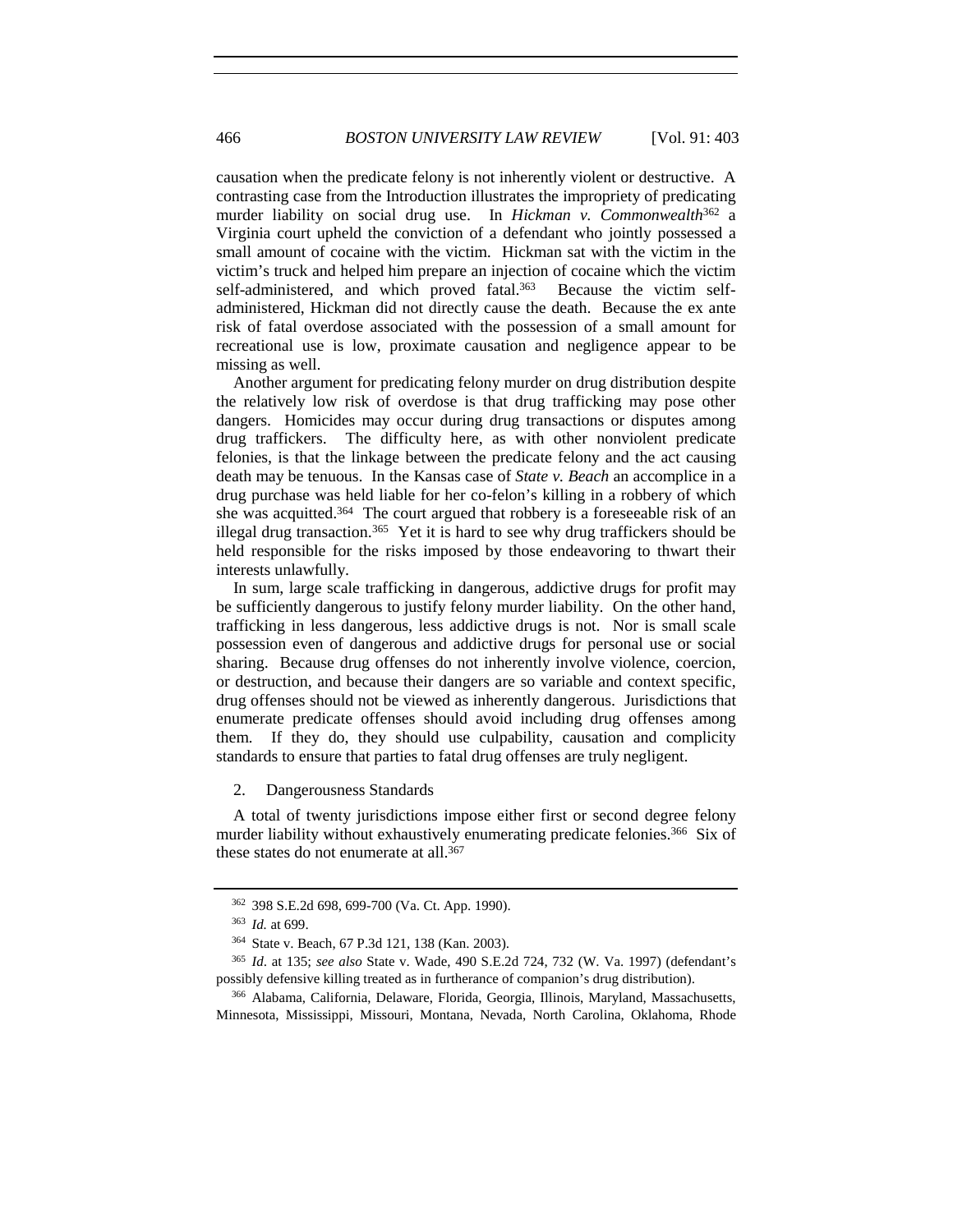The great majority of these twenty jurisdictions, as many as seventeen, condition felony murder liability on dangerous conduct in the commission or attempt of the felony. Only one jurisdiction – Missouri – has a case explicitly rejecting a requirement of danger, and here there is conflicting authority of greater weight. Standards requiring dangerous conduct can be imposed by statute or by judicial decision. They can take a variety of forms, focusing on risk, force or violence, or the use of a weapon. A requirement that dangerous conduct be a defining element of the predicate felony is a requirement of *inherent* danger. Such standards give courts the role of determining which felonies can be predicates for murders. If requirements of force or danger apply to the felons' conduct in committing any felony, they can be applied by properly instructed juries evaluating the facts of the case. Such case-specific requirements are usually called requirements of *foreseeable* danger, or of danger *under the circumstances*. Of the twenty states that do not exhaustively enumerate predicate felonies, only four – California, Nevada, Minnesota and Massachusetts – require an inherently dangerous predicate felony.

California's Penal Code defines second degree felony murder obliquely, defining involuntary manslaughter as unlawful killing without malice in the commission of unlawful act not amounting to felony.368 The California courts have predicated second degree murder on non-enumerated felonies since the Nineteenth Century,<sup>369</sup> but limit predicate felonies to those determined by the court to be inherently dangerous.370 The California Supreme Court imposed this requirement in order to limit felony murder liability to the function of deterring carelessness by felons.371 The Court reasoned that if felons had no reason to anticipate a danger of death, they would not recognize the threat of

Island, South Carolina, Texas, Virginia, and Washington (note I am not including felony aggravator states that require gross recklessness).<br><sup>367</sup> Delaware, Georgia, Massachusetts, Missouri, South Carolina, and Texas.

Massachusetts grades murders as first degree if predicated on felonies punishable by death or by life terms, but permits felonies to serve as predicates for felony murder regardless of punishment, only if inherently dangerous. *See* MASS. SUP. CT. CRIM. PRAC. JURY INST. § 2.2 (Mass. Continuing Legal Educ., Inc. 2004).

<sup>368</sup> CAL. PENAL CODE § 192 (West 2008). At one time this provision explicitly stated that killing in the course of a felony was murder, but the elimination of this language was apparently not aimed at changing the law. People v. Sarun Chun, 203 P.3d 425, 431 (Cal. 2009).

<sup>369</sup> People v. Olsen, 22 P. 125, 126 (Cal. 1889).

<sup>370</sup> People v. Phillips, 414 P.2d 353, 360 (Cal. 1966) (overturning felony murder conviction predicated on grand theft despite foreseeably dangerous conduct of claiming that chiropractic treatments could cure cancer); People v. Williams, 406 P.2d 647, 649-50 (Cal. 1965) (overturning felony murder conviction predicated on conspiracy to possess methedrine despite foreseeably dangerous conduct of stabbing); People v. Ford, 388 P.2d 892, 907 (Cal. 1964). 371 *Williams*, 406 P.2d at 650 n.4.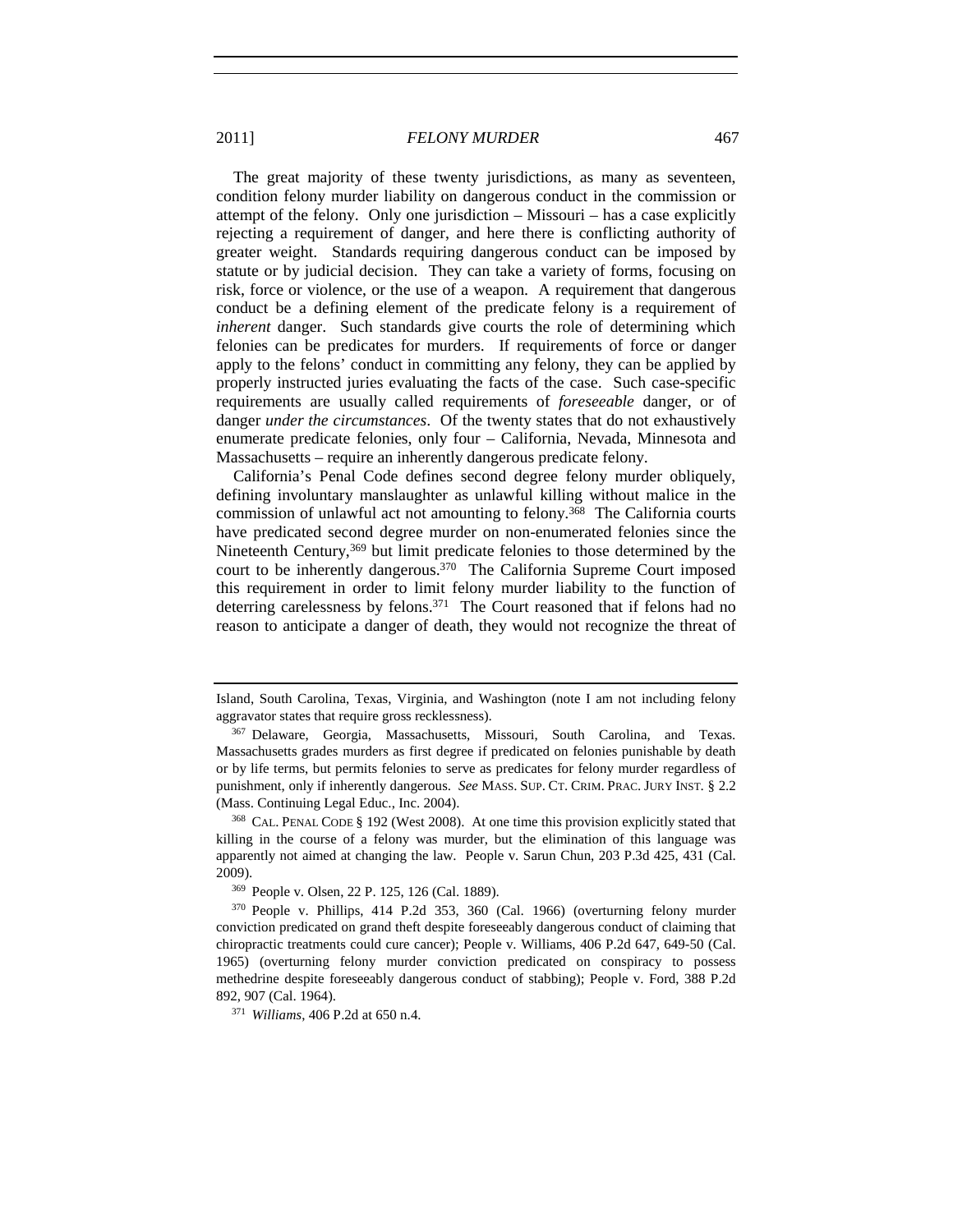felony murder liability.372 A 1989 case, *People v. Patterson*, remanded a felony murder conviction predicated on distribution of cocaine for the court to determine whether there is always a "high probability" that the distribution of cocaine will result in death.373

Nevada's felony murder law closely parallels that of its neighbor California. As in California, murder is defined as killing with express or implied malice,374 and a statutory felony murder rule is hidden in the definition of involuntary manslaughter. According to this provision, murder includes causing death either by means of an unlawful act tending to destroy human life, or in prosecution of felonious intent.375 In a 1983 case the Nevada Supreme Court recognized second degree felony murder for the first time, upholding a conviction predicated on the distribution of barbiturates.<sup>376</sup> Relying on California cases, the court limited predicate felonies to those inherently dangerous in the abstract, to ensure that the felon could foresee the possibility of death or injury and so be deterred by the threat of murder liability.

Minnesota's code punishes unintentionally causing death in the attempt or commission of any non-enumerated felony as second degree murder.<sup>377</sup> Minnesota courts originally required that the predicate felony involve a special danger of death either inherently or as committed.<sup>378</sup> However in *State v*. *Anderson*, 379 the court required both inherent and circumstantial danger in overturning a conviction predicated on gun possession by a convicted felon.380

- 
- <sup>375</sup> *Id.*; *see also* State v. Contreras, 46 P.3d 661, 662 (Nev. 2002). 376 Sheriff, Clark Cnty. v. Morris, 659 P.2d 852, 858-59 (Nev. 1983).
- <sup>377</sup> MINN. STAT. § 609.19 (2010).

<sup>378</sup> State v. Back, 341 N.W.2d 273, 277 (Minn. 1983) (felony must involve special danger to human life as committed); State v. Nunn, 297 N.W.2d 752, 754 (Minn. 1980) (commenting that burglary of a dwelling is dangerous in the abstract, but recognizing the greater value of a circumstance test); *accord* State v. Cole, 542 N.W.2d 43, 53 (Minn. 1996) (theft dangerous under the circumstances because defendant carried a gun, defendant then shot police officer in resisting arrest); State v. Gorman, 532 N.W.2d 229, 233 (Minn. Ct. App. 1995).<br><sup>379</sup> 666 N.W.2d 696 (Minn. 2003).

<sup>380</sup> *Id.* at 700-01.

<sup>372</sup> *Id*.

<sup>373</sup> People v. Patterson, 778 P.2d 549, 558 (Cal. 1989).Inherently dangerous felonies have included furnishing heroin, providing methyl alcohol for human consumption, and burning a car. People v. Mattison, 481 P.2d 193, 197-98 (Cal. 1971) (finding provision of methyl alcohol for human consumption inherently dangerous); People v. Nichols, 474 P.2d 673, 682 (Cal. 1970) (finding burning a motor vehicle inherently dangerous); People v. Taylor, 169 Cal. Rptr. 290, 296 (Ct. App. 1980) (considering furnishing heroin inherently dangerous). *But see* People v. Satchell, 489 P.2d 1361, 1370 (Cal. 1971); People v. Lovato, 65 Cal. Rptr. 638, 643 (Ct. App. 1968) (holding that weapons possession offenses are not inherently dangerous felonies).<br><sup>374</sup> NEV. REV. STAT. § 200.030 (2010).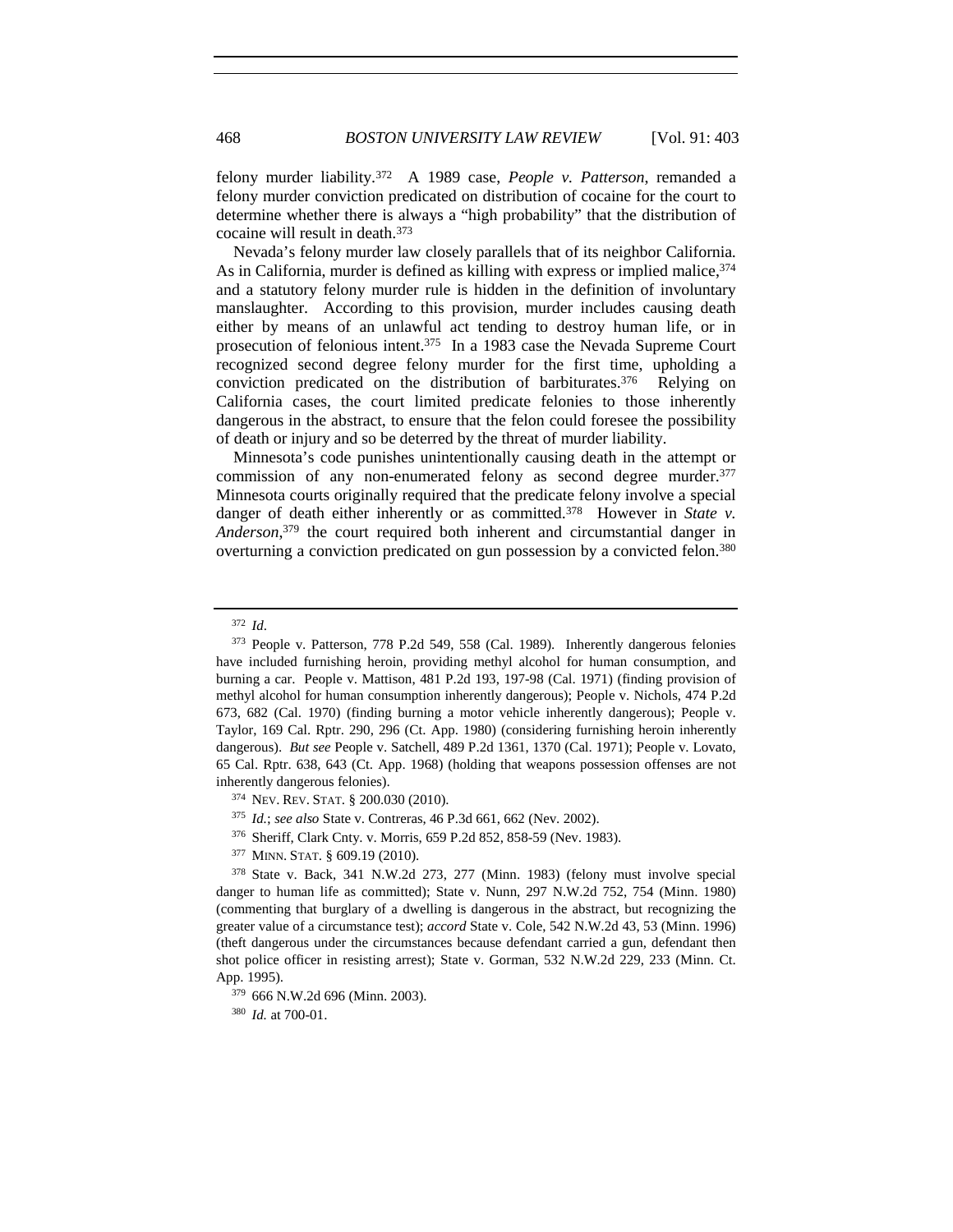Although a later case appeared to use a circumstantial danger test,  $381$  the inherent danger requirement was subsequently reconfirmed.<sup>382</sup>

The Massachusetts criminal code grades murder predicated on the most severely punished felonies as first degree, without defining murder itself.383 Massachusetts courts have recognized second degree murder predicated on non-enumerated felonies since the Nineteenth Century.384 In the 1982 case of *Commonwealth v. Matchett*, the Supreme Judicial Court held that when the felony is not inherently dangerous per se, the jury must find "circumstances demonstrating the defendant's conscious disregard of the risk to human life" to find second degree murder.<sup>385</sup> The court reasoned that "criminal liability for causing a particular result is not justified in the absence of some culpable mental state in respect to that result." <sup>386</sup> Thus murder liability must be based on gross recklessness rather than the felony murder doctrine, unless the felony is inherently dangerous. This requirement of inherent danger or gross This requirement of inherent danger or gross recklessness applies to both first and second degree felony murder.<sup>387</sup>

Six states – Alabama, Texas, Illinois, Montana, North Carolina and Delaware – restrict unenumerated predicate felonies by statute to those involving danger or violence. All six permit any felony to serve as a predicate as long as it is committed in a dangerous or violent way.

Alabama predicates felony murder on enumerated felonies or "any other felony clearly dangerous to human life."388 In 2006 an Alabama court upheld an indictment charging felony murder predicated on the felony of distributing marijuana, where one of the defendants shot a customer who attempted to rob them.389 The court declined to assess the dangerousness of the felony according to an inherent danger test, and concluded that whether the felony was dangerous as committed was a question of fact for the jury.<sup>390</sup> Under such a test, defendants could still argue that the felony did not create the danger.

<sup>383</sup> MASS. GEN. LAWS ch. 265, § 1 (2008).

<sup>384</sup> Commonwealth v. Jackson, 81 Mass. (15 Gray) 187, 187-88 (1860); *see also*  Commonwealth v. Mink, 123 Mass. 422, 429 (1877) (dictum implying second degree felony murder).

<sup>385</sup> Commonwealth v. Matchett, 436 N.E.2d 400, 410 (Mass. 1982).

<sup>387</sup> *See* MASS. SUP. CT. CRIM. PRAC. JURY INSTRUCTIONS § 2.2 (2004); *see also*  Commonwealth v. Garner, 795 N.E.2d 1202, 1209-10 (Mass App. Ct. 2003).

<sup>388</sup> ALA. CODE § 13A-6-2 (LexisNexis 2005).

<sup>389</sup> *Ex parte* Mitchell, 936 So. 2d 1094, 1101 (Ala. Crim. App. 2006).

<sup>390</sup> *Id*.

<sup>381</sup> State v. Mitchell, 693 N.W.2d 891, 895 (Minn. Ct. App. 2005) (permitting child neglect as dangerous felony).

<sup>382</sup> State v. Smoot, 737 N.W.2d 849, 851-52 (Minn. Ct. App. 2007) (upholding DWI as dangerous predicate felony).

<sup>386</sup> *Id*. at 409 (quoting People v. Aaron, 299 N.W.2d 304, 304 (Mich. 1980)); *accord* Commonwealth v. Ortiz, 560 N.E.2d 698, 700 (Mass. 1990); Commonwealth v. Moran, 442 N.E.2d 339, 403 (Mass. 1982); Commonwealth v. Chase, 679 N.E.2d 1021, 1025 (Mass App. Ct. 1997) (larceny, theft of truck).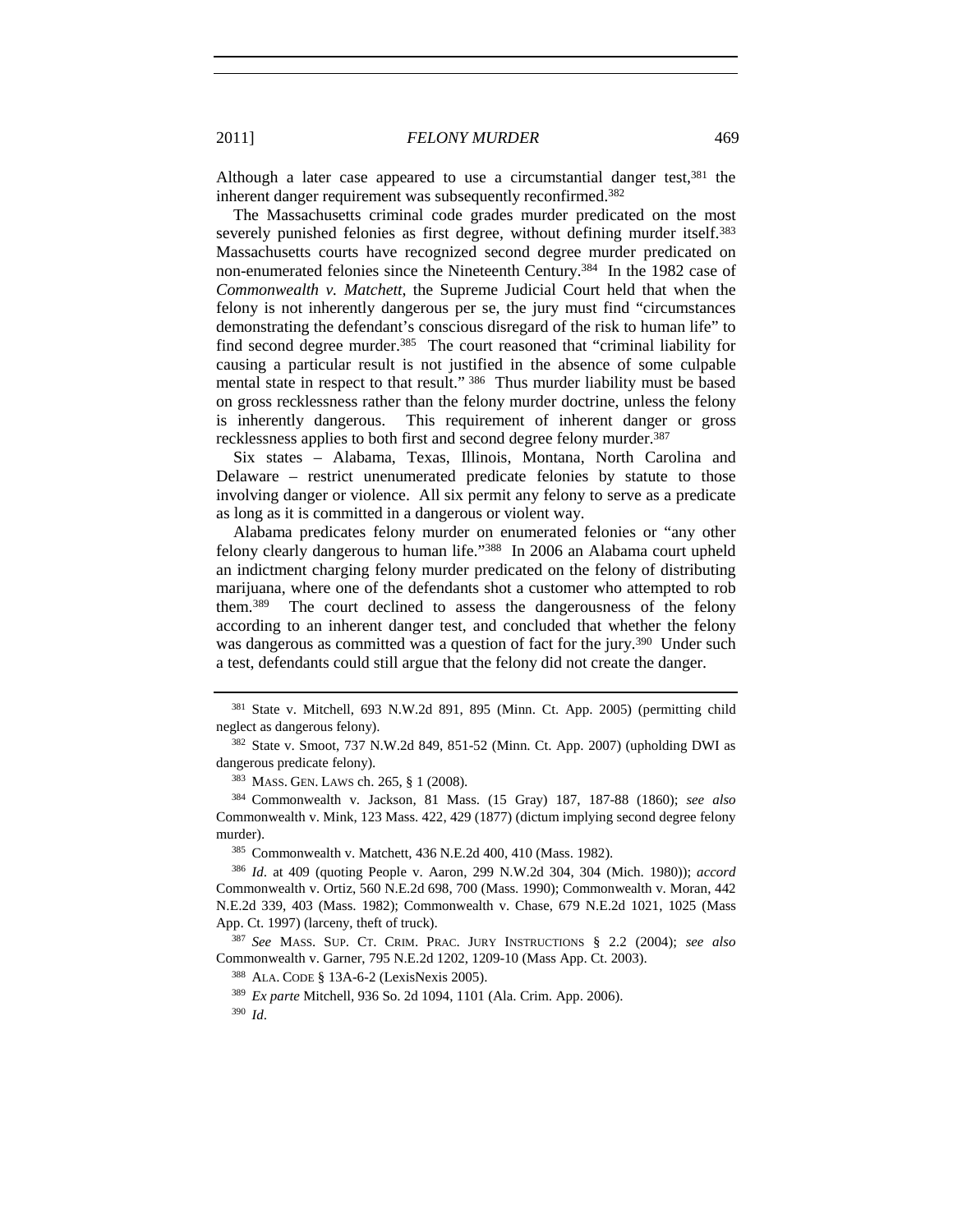The Texas criminal code predicates felony murder on "an act clearly dangerous to human life that causes the death of an individual" in the course of "a felony, other than manslaughter."391 In one case felony murder was predicated on auto theft, where the defendant's dangerous act was to drive the car away at night without headlights, while drunk.<sup>392</sup> The risks imposed by the defendant, while not inhering in auto-theft, were instrumental to this particular theft.

The Illinois code predicates first degree murder on any forcible felony other than second degree murder. It defines forcible felonies as one of several enumerated felonies or "any other felony which involves the use or threat of force or violence."393 Any felony can be deemed forcible if committed in this way.<sup>394</sup> The use or threat of violence must be intentional, however: reckless driving is not force, and does not turn auto-theft into a forcible felony.<sup>395</sup> Illinois courts have held that a forcible felony must also be foreseeably dangerous.396 Nevertheless, the requirement of force can leave the bar to conviction quite low, particularly when combined with the cavalier approach to causation exemplified by the *Hickman* case.397 *People v. Jenkins*, 398 discussed in the Introduction, illustrates this dynamic. The defendant's "forcible" felony was simple battery of a police officer, consisting of elbowing him in the chest, with the obvious intent to escape rather than inflict injury.<sup>399</sup> That the officer would react to this by shooting his partner was hardly foreseeable, but the jury was never told it had to find that the defendant foreseeably caused the death. A federal court subsequently found this failure to instruct on causation erroneous, but – astonishingly – deemed the error harmless.<sup>400</sup> It is hard to see how a failure to instruct on causation could be harmless, given that the victim was killed recklessly by the police officer, there was a factual dispute as to whether the defendant caused the officer's fall, and the causation standard calls

<sup>391</sup> TEX. PENAL CODE ANN. § 19.02 (West 2003).

<sup>392</sup> *In re* E.B.M., No. 2-04-201-CV, 2005 WL 2100481, at \*1-3 (Tex. App. Fort Worth Aug. 31, 2005).

<sup>393</sup> 720 ILL. COMP. STAT. 5/2-8 (2002).

<sup>394</sup> People v. Golson, 207 N.E.2d 68, 73-74 (Ill. 1965) (holding theft can be forcible felony if planned to use violence or violence used as means to carry it out).

<sup>395</sup> People v. McCarty, 785 N.E.2d 859, 859-60 (Ill. 2003) (overturning conviction for death of police officer struck by another officer's car during reckless flight in stolen car); People v. Belk, 784 N.E.2d 825, 830 (Ill. 2003) (car theft not forcible even though involved reckless driving, because violence was not intended).<br><sup>396</sup> People v. Pugh, 634 N.E.2d 34, 35 (Ill. App. Ct. 1994) ("[F]orcible felonies are so

inherently dangerous that a resulting homicide, even an accidental one, is strongly probable. Consequently, felons are responsible for those deaths which occur during a felony and which are foreseeable consequences of their initial criminal acts.").<br><sup>397</sup> *See supra* notes 325-327 and accompanying text.

<sup>398</sup> 545 N.E.2d 986 (Ill. App. Ct. 1989).

<sup>399</sup> *Id.* at 990-91.

<sup>400</sup> Jenkins v. Nelson, 157 F.3d 485, 493, 495 (7th Cir. 1998) (reversing habeas).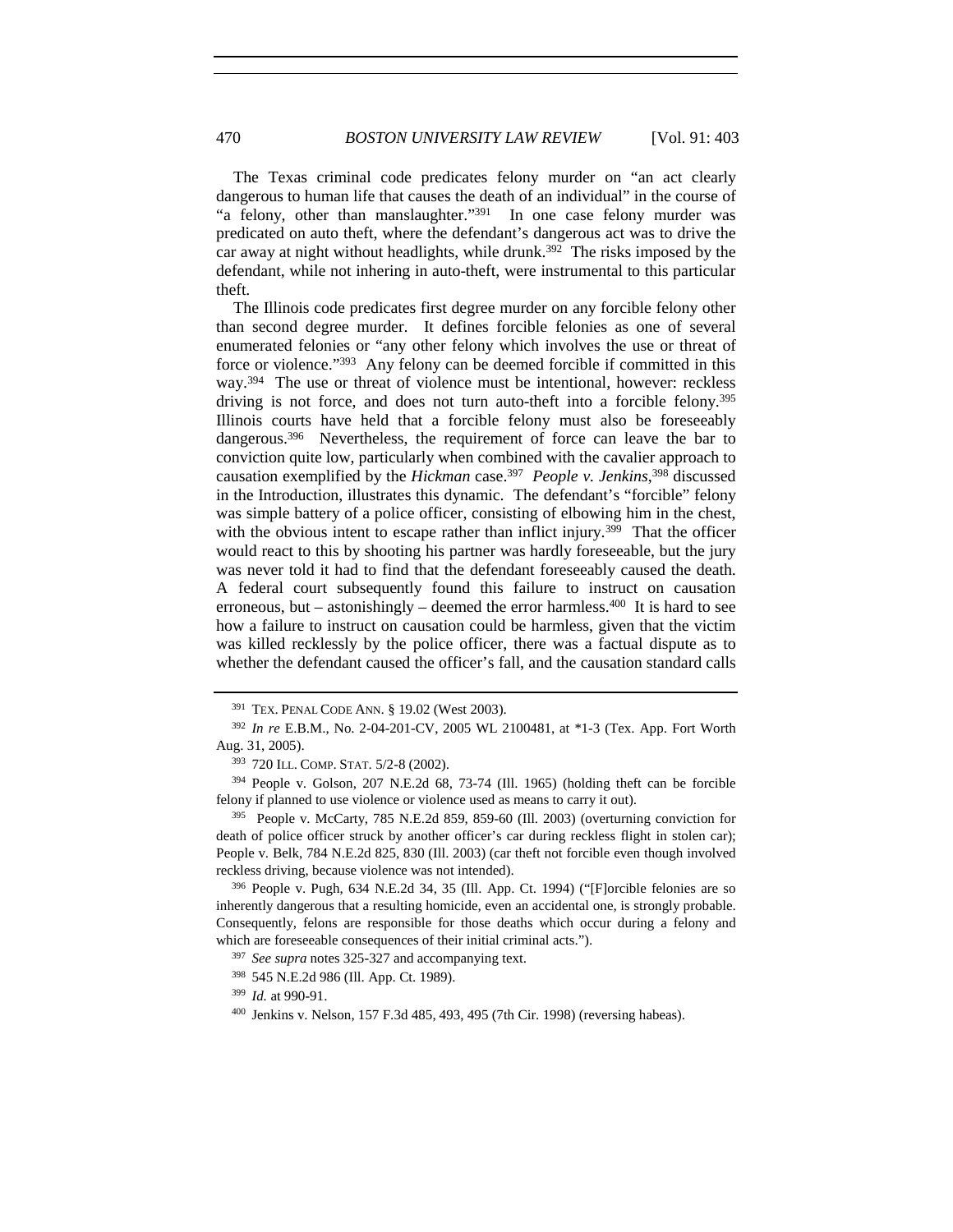for a judgment of reasonable foreseeability.<sup>401</sup> While the unjust result in Jenkins can be attributed to a misapplication of Illinois law, the case illustrates that the requirement of a "forcible" felony is not always sufficient to condition felony murder liability on negligence. This aim can be subverted by a failure to require causal responsibility.

The Montana criminal code's felony murder provision parallels that of the Illinois criminal code. It predicates felony murder on enumerated felonies or any other forcible felony, which it defines as any felony involving the threat or use of physical force or violence.<sup>402</sup> A forcible felony can be any felony committed with force or threat; forcible felonies are not limited to those including the use of force or threat as an offense element. Thus witness tampering is a forcible felony if committed by coercion, but not if committed by bribery.403

North Carolina case law previously conditioned first degree felony murder on felonies involving either inherent danger or foreseeable danger as committed.404 These cases have now been superseded by a statute predicating first degree murder on any felony "committed or attempted with the use of a deadly weapon."405 Accordingly, "there is no second-degree felony murder" in North Carolina.406 Unfortunately, North Carolina decisions have weakened the statutory requirement of a deadly weapon in two ways. First, the deadly weapon need only be brought along on the crime; it need not cause the death.407 Second, a deadly weapon can be any implement capable of causing death, such as a car, if it has been used negligently.408 The North Carolina courts have held, however, that a predicate felony must have a mental element of intent.409 Because North Carolina also employs a merger limitation, such intent is required with respect to some harm independent of death or injury to the victim killed.410

<sup>&</sup>lt;sup>401</sup> A further difficulty with the case was that in predicating felony murder liability on assault, the charge violated the dual culpability principle's requirement of an independent felonious purpose. This aspect of the case will be discussed below. *See infra* Part IV.A.

<sup>402</sup> *See* MONT. CODE ANN. §§ 45-5-102(1)(b), 45-2-101(24) (2009).

<sup>403</sup> *See* State *ex rel.* Murphy v. McKinnon, 556 P.2d 906, 908-09 (Mont. 1976).

<sup>404</sup> State v. Davis, 290 S.E.2d 574, 588 (N.C. 1982); State v. Thompson, 185 S.E.2d 666, 672 (N.C. 1972).

<sup>405</sup> N.C. GEN. STAT. § 14-17 (2005).

<sup>406</sup> State v. Vines, 345 S.E.2d 169, 175 (N.C. 1986); *see also Davis*, 290 S.E.2d at 589- 91. But note that second degree murder now includes causing death by means of drug overdose in a drug crime. N.C. GEN. STAT. § 14-17 (2005).

<sup>407</sup> State v. Fields, 337 S.E.2d 518, 523 (N.C. 1985).

<sup>408</sup> *See* State v. Jones, 538 S.E.2d 917, 922 (N.C. 2000).

<sup>409</sup> *Id.* at 923-25.

<sup>410</sup> *Id.* at 924.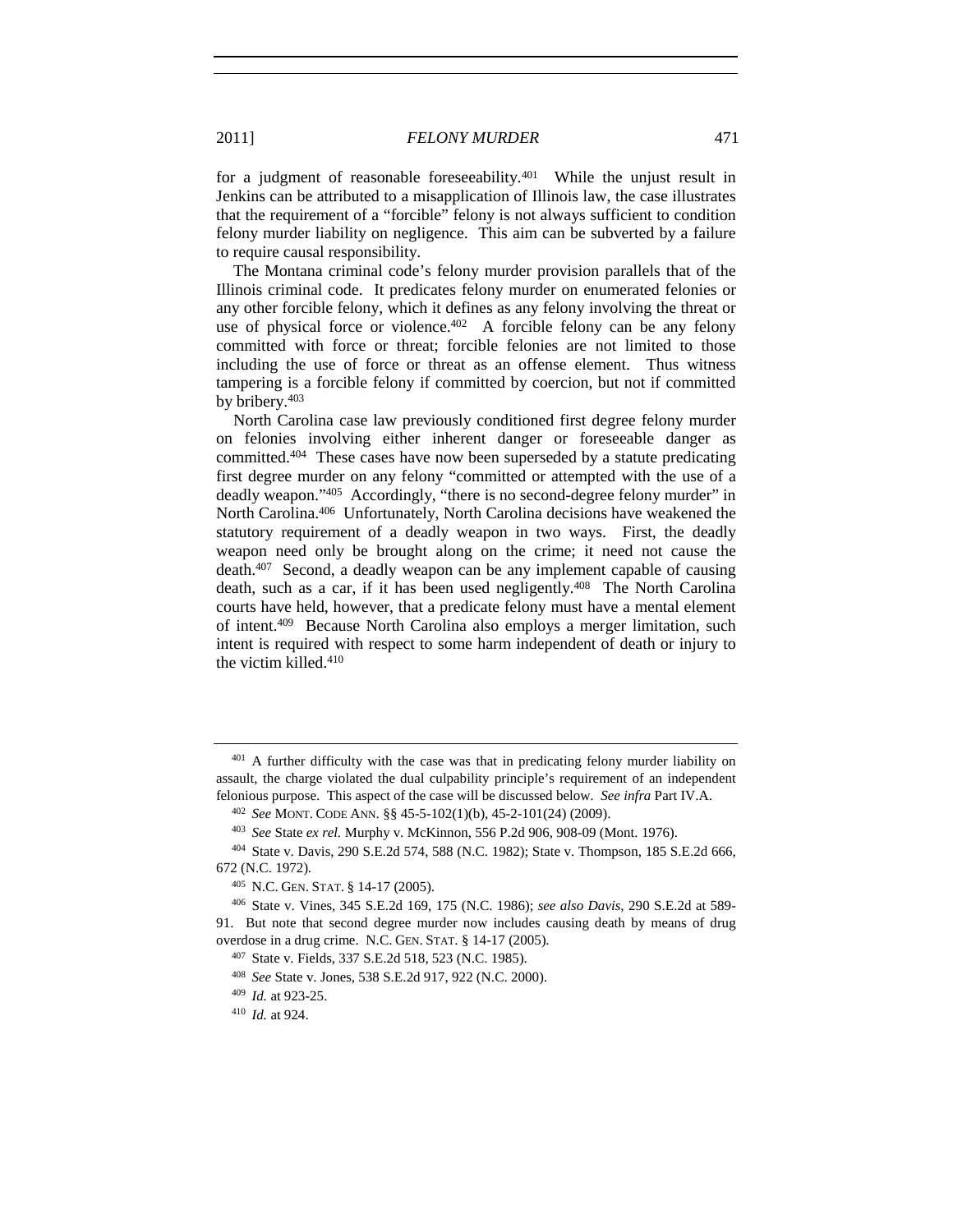472 *BOSTON UNIVERSITY LAW REVIEW* [Vol. 91: 403

 Finally, Delaware case law formerly required a dangerously committed felony,411 but this requirement has now been subsumed within the statutory requirement that death be caused negligently or recklessly in the commission or attempt of any felony.412 These mental states presuppose perpetrating the felony dangerously. Six additional states appear to have adopted requirements of dangerousness under the circumstances by judicial decision: Georgia, Maryland, Oklahoma, Rhode Island, South Carolina and Virginia.

Georgia's code does not enumerate predicate felonies at all but simply provides that a person commits murder "when, in the commission of a felony, he causes the death of another human being irrespective of malice."413 The state supreme court's 1992 decision in *Ford v. State* overturned a murder conviction predicated on the felony possession of a fire-arm by an ex-felon, who accidentally shot the gun while unloading it, unaware of presence of the victim in an apartment on the floor below.414 The court held that the predicate felony must be either inherently dangerous to life or dangerous under the circumstances.415 A later decision found the same offense dangerous under the circumstances where the felon deliberately pointed the firearm at a victim and then shot unintentionally.416 Another decision found felony possession of a weapon at school dangerous where a fourteen-year-old defendant brandished a knife during an argument and ended up using it fatally to repel a threatened beating.417 The Georgia Supreme Court has also ascribed danger under the circumstances to the felony of methadone distribution where defendant doled out an addict's supply and gave her a potentially lethal dose.418 The court also ascribed inherent danger to one form of the felony of flight from a police officer, which includes the element of reckless driving.419

The Georgia case of *Miller v. State*, 420 featured in the Introduction, illustrates the risk that courts will find danger whenever a fatality occurs, however improbably. It also reveals the importance of requiring a felonious purpose independent of injury to the victim.

Fifteen-year-old Miller was sentenced to life in prison for fatally punching a thirteen-year-old in the back of the head.<sup>421</sup> His murder conviction was predicated on one of two offenses – aggravated battery or aggravated

<sup>411</sup> Jenkins v. State, 230 A.2d 262, 269 (Del. 1967).<br><sup>412</sup> DEL. CODE ANN. tit. 11, §§ 635(2), 636(a)(2) (2007).

<sup>413</sup> GA. CODE ANN. § 16-5-1(c) (2008).

<sup>414</sup> Ford v. State, 423 S.E.2d 255, 255 (Ga. 1992).

<sup>415</sup> *Id.* at 256.

<sup>416</sup> Metts v. State, 511 S.E.2d 508, 510 (Ga. 1999).

<sup>417</sup> Mosley v. State, 536 S.E.2d 150, 152 (Ga. 2000).

<sup>418</sup> Hulme v. State, 544 S.E.2d 138, 139-40 (Ga. 2001).

<sup>419</sup> State v. Tiraboschi, 504 S.E.2d 689, 690-91 (Ga. 1998).

<sup>420</sup> 571 S.E.2d 788 (Ga. 2002).

<sup>421</sup> *Id.* at 792.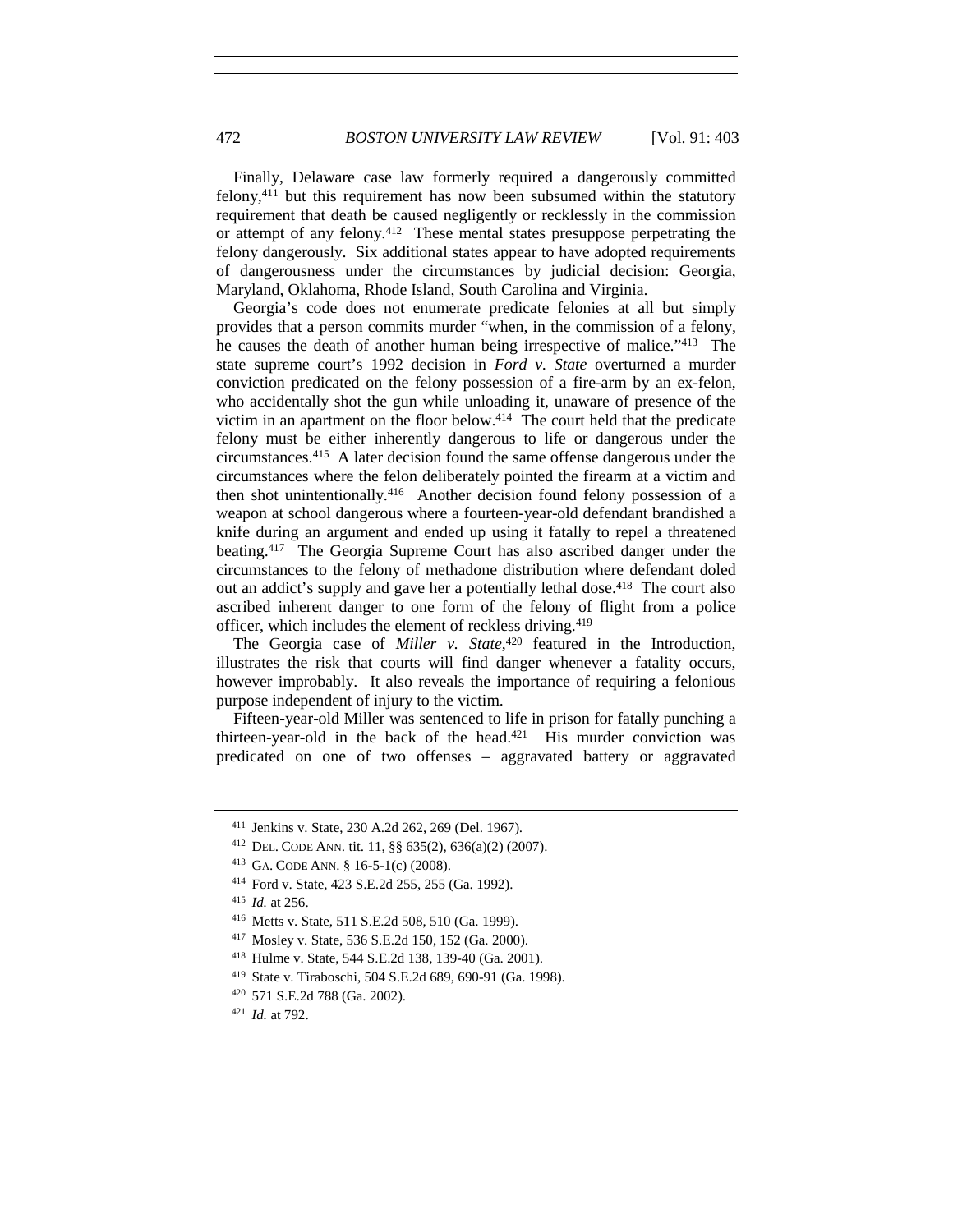assault.422 Aggravated assault consists of intentionally striking someone with a weapon causing or likely to cause serious injury.<sup>423</sup> The weapon may consist of the assailant's hands when they cause actual injury.424 Aggravated battery consists of disabling a body part "maliciously," which the trial court did not define in its jury instruction.<sup>425</sup> The body part found disabled here was the brain.426 Both felonies *sound* inherently dangerous because they entail injury – but because the court treated both as strict liability offenses with respect to the required injury,<sup>427</sup> neither is foreseeably dangerous. In treating aggravated assault as a strict liability offense, the court ignored prior precedent requiring an attempt or threat to injure, or a likelihood of injury.428 Without the aggravating deadly weapon element, the offense would be simple assault, which is not a felony and could not trigger felony murder.<sup>429</sup>

However, a federal district court ruled this to be harmless error in a habeas corpus review on the theory that the jury could have based felony murder on aggravated battery and that Miller met the mental element for this offense because he intentionally punched the victim.430 In failing to require *any* expectation of injury as an element of aggravated battery, however, the court effaced the statutory requirement of *malicious* injury and ignored prior precedent.431 Moreover, if intentionally punching suffices, the aggravating injury adds no culpability to a simple non-felonious battery. There is no felonious intent to aggravate the unintended death. Acknowledging that "the sentence of life with the possibility of parole . . . would be grossly disproportionate to the conduct and intent involved,"432 the reviewing federal judge, considering an Eighth Amendment claim, offered the following tortured conclusion:

The Court has deliberated over this case, in anguish, for a very long time. . .

. At the core, this case involves an attack by one youngster against another where the intent was to hurt, but certainly not to kill. . . . [T]he charges on which Miller was convicted did not require any finding of serious moral culpability. . . .

<sup>424</sup> *Id.*

<sup>422</sup> *Id.*

<sup>423</sup> *Id.* at 793.

<sup>425</sup> *See id.* at 792-93.

<sup>426</sup> *Id.*

<sup>427</sup> *See id.*

<sup>428</sup> *See* Smith v. Hardrick, 464 S.E.2d 198, 200 (Ga. 1995).

<sup>429</sup> *See* GA. CODE ANN. § 16-5-20 (2008).

<sup>430</sup> Miller v. Martin, No. 1:04-cv-1120-WSD-JFK, 2007 U.S. Dist. LEXIS 13112, at \*39

<sup>(</sup>N.D. Ga. Feb. 26, 2007).

<sup>431</sup> An earlier case approved an instruction requiring intentional injury. *See* Wade v. State, 401 S.E.2d 701, 703 (Ga. 1991).

<sup>432</sup> *Miller*, 2007 U.S. Dist. LEXIS 13112, at \*44.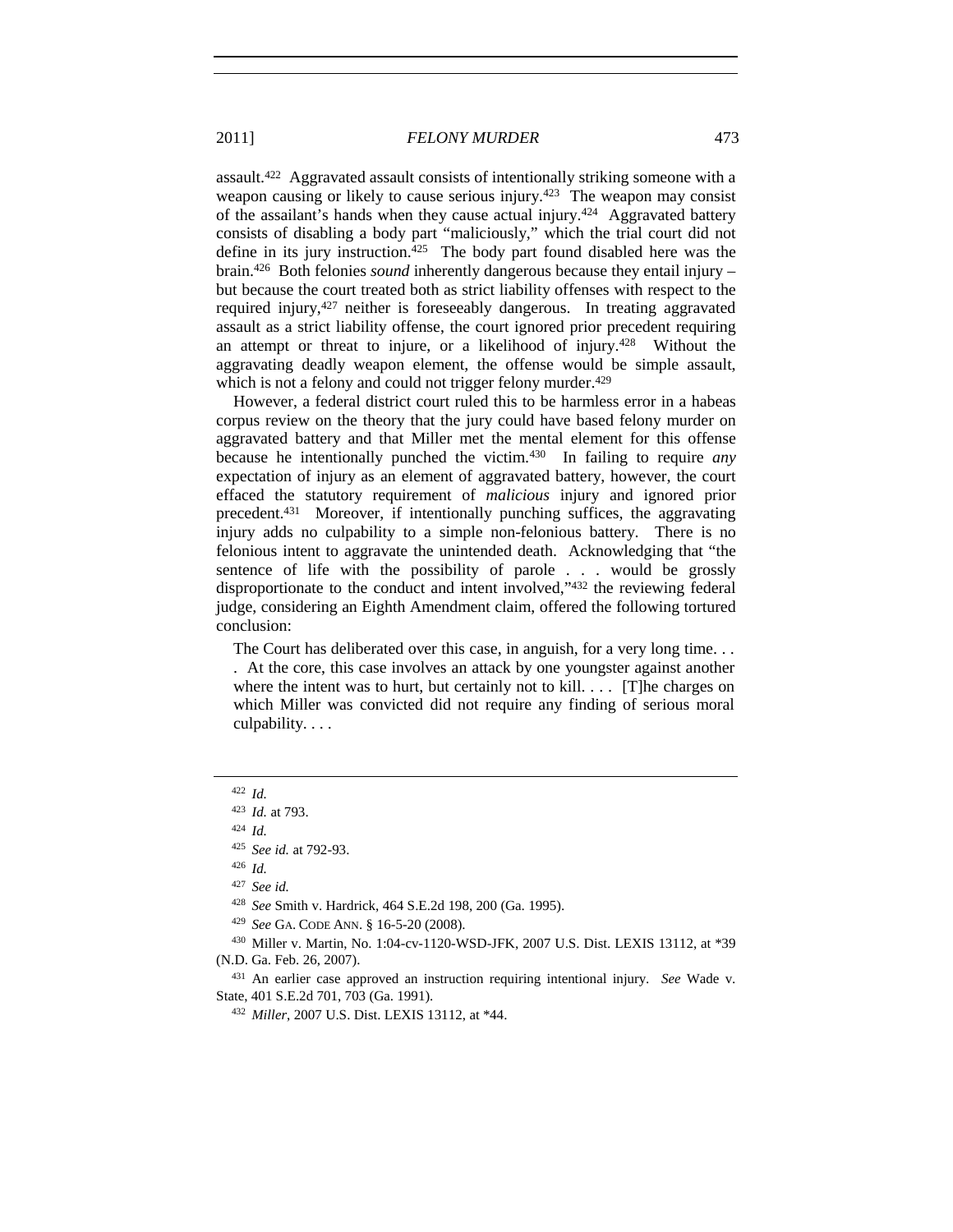The injustice of a term of imprisonment that could last for the remainder of Miller's life is enabled by the unique structure of Georgia law, particularly the mechanical operation of its felony murder rule. Georgia is one of only three states that has a felony murder rule unlimited as to the predicate felony, requisite intent, or the foreseeability of the death.433

The judge was right that Georgia's felony murder law is particularly flawed, but he somewhat mischaracterized the problem. While it is true that Georgia's felony murder code provision does not limit predicate felonies or require foreseeable danger of death, Georgia case law *does* require that the felony be either inherently dangerous or dangerous as committed. The latter criterion in turn requires a jury finding of foreseeability, which should have precluded liability here. The trial court did not so instruct the jury, presumably on the assumption that aggravated assault and aggravated battery are *inherently* dangerous. But if these offenses impose strict liability for the injury, they are not inherently dangerous when viewed ex ante and their treatment as such was erroneous. Finally, Georgia is one of only eight states that predicate felony murder on non-enumerated felonies without requiring an independent felonious purpose. $434$  A "merger doctrine" would have precluded the unjust result in this case.

Rhode Island's code grades murder in the course of enumerated felonies as first degree murder and leaves second degree murder as a residual category.435 The 1980 decision *In re Leon* upheld a family court finding of guilt for second degree felony murder predicated on unlawful burning.<sup>436</sup> The court purported to derive this felony murder rule from the common law and conditioned it on an inherently dangerous felony. $437$  A subsequent decision modified this rule, permitting second degree felony murder predicated on felonies dangerous to life under the circumstances, rather than inherently dangerous felonies.<sup>438</sup>

Maryland's code leaves murder undefined, but grades it as first degree murder if committed in the course of enumerated felonies.<sup>439</sup> Maryland courts read a felony murder rule into this first degree murder provision during the Twentieth Century.440 They did not establish a second degree felony murder

<sup>433</sup> *Id*. at \*47-48.

<sup>434</sup> Maryland, Minnesota, Mississippi, Montana, Texas, Virginia, and Washington are the others.

<sup>435</sup> R.I. GEN. LAWS § 11-23-1 (2010).

<sup>436</sup> *In re* Leon, 410 A.2d 121, 123 (R.I. 1980).

<sup>437</sup> *Id.* at 124.

<sup>438</sup> State v. Stewart, 663 A.2d 912, 918-19 (R.I. 1995) (predicating conviction on child neglect).

<sup>439</sup> MD. CODE ANN., CRIM. LAW § 2-201 (LexisNexis 2010). 440 Wood v. State, 62 A.2d 576, 580 (Md. 1948); *see also* Stansbury v. State, 146 A.2d 17, 20 (Md. 1958); *Origins*, supra note 46, at 150.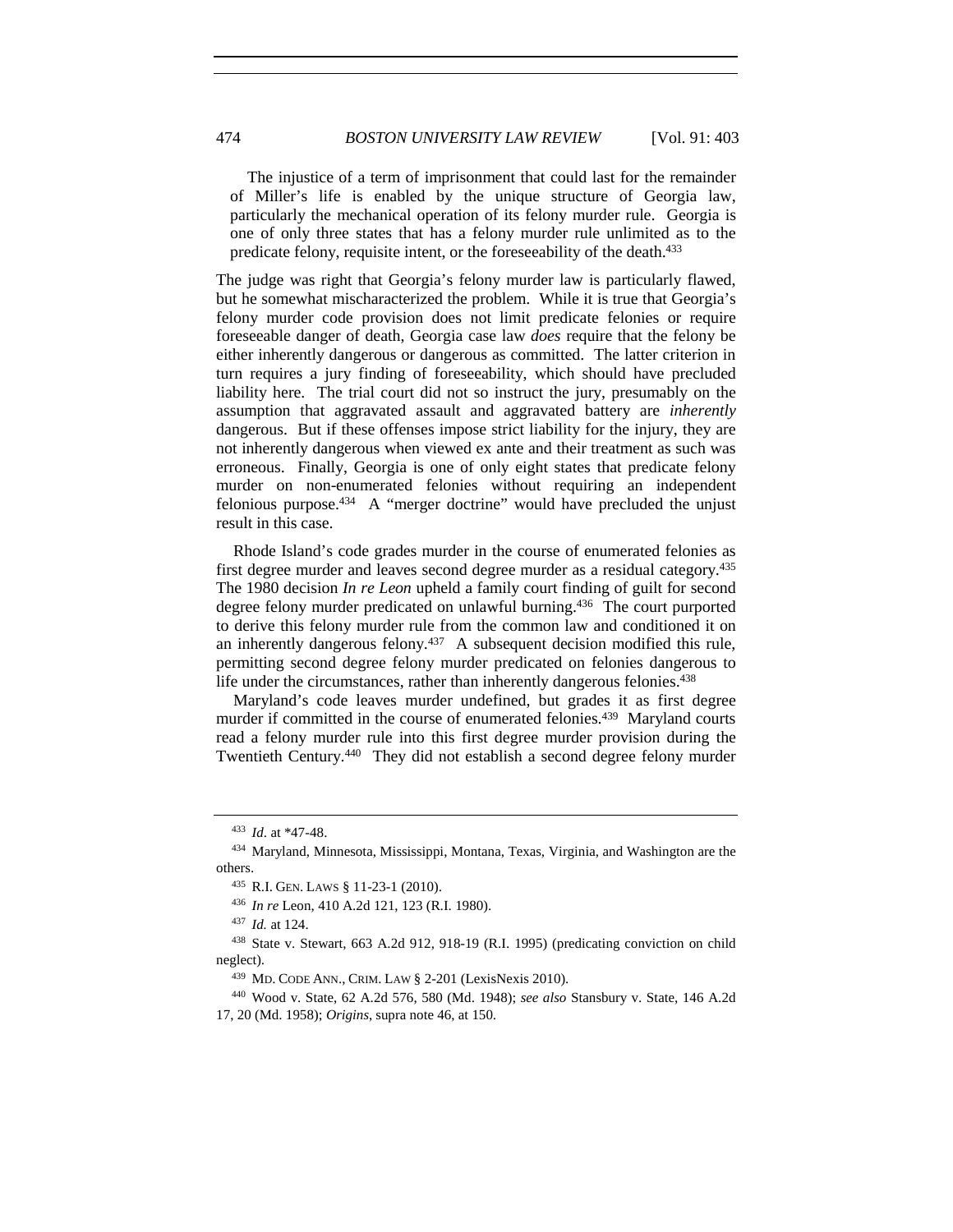rule until a 2001 decision upholding a conviction predicated on child abuse.<sup>441</sup> Here, the court reasoned that both first and second degree felony murder rules descended from a supposed common law rule, predicating murder on felonies foreseeably dangerous to life under the circumstances of their commission.442 The court invoked J. F. Stephen's nineteenth-century opinion in *Regina v. Serné*, 443 as well as more recent cases from Delaware, Rhode Island, Massachusetts, Georgia, North Carolina and Virginia in support of a foreseeably dangerous felony rule.444

The Oklahoma Criminal code defines second degree murder as including homicide in the commission of any unenumerated felony.<sup>445</sup> The 1978 decision in *Wade v. State*446 upheld a second degree murder conviction predicated on unlawfully possessing a firearm in a bar where the defendant fatally shot the victim from seven feet away. $447$  The court required that "there must be a nexus between the underlying felony and the death of the victim. The felony must be . . . inherently dangerous as determined by the elements of the offense or potentially dangerous in light of the facts and circumstances surrounding both the felony and the homicide."<sup>448</sup> Because carrying a weapon in public lacks any independent felonious purpose, however, Oklahoma's merger rule449 should arguably have precluded liability in this case.

Oklahoma's dangerous felony and merger rules should also have precluded murder liability in *Malaske v. State*, discussed in the Introduction.<sup>450</sup> The case is troubling for three reasons. First, murder liability was predicated on a regulatory offense, committed routinely by millions and not punished as a felony in most states. Second, because the prohibition of juvenile alcohol consumption is primarily concerned with safety, and the defendant did not profit in any way, there was no discernibly independent felonious purpose. Third, the offense is not ordinarily very dangerous – perhaps even less dangerous than distributing alcohol legally to driving-age adults.

<sup>441</sup> Fisher v. State, 786 A.2d 706, 718, 733 (Md. 2001).

<sup>442</sup> *Id.* at 732. This rule is now also reflected in Maryland's Pattern Jury Instructions. MD. CRIM. PATTERN JURY INSTRUCTIONS  $\S 4:17.7.2$  (2007) ("The way in which [the crime] was committed or attempted, under all of the circumstances, created a reasonably foreseeable risk of death or of serious physical injury likely to result in death . . . .").

<sup>443</sup> *See supra* text accompanying note 78 (excerpting opinion).

<sup>444</sup> *Fisher*, 786 A.2d at 728.

<sup>445</sup> OKLA. STAT. tit. 21, § 701.8 (2010).

<sup>446</sup> 581 P.2d 914 (Okla. Crim. App. 1978).

<sup>447</sup> *Id.* at 916.

<sup>448</sup> *Id.*

<sup>449</sup> Sullinger v. State, 675 P.2d 472 (Okla. Crim. App. 1984); Massie v. State, 553 P.2d 186, 191 (Okla. Crim. App. 1976); Tarter v. State, 359 P.2d 596, 602 (Okla. Crim. App. 1961). 450 *See supra* text accompanying note 12.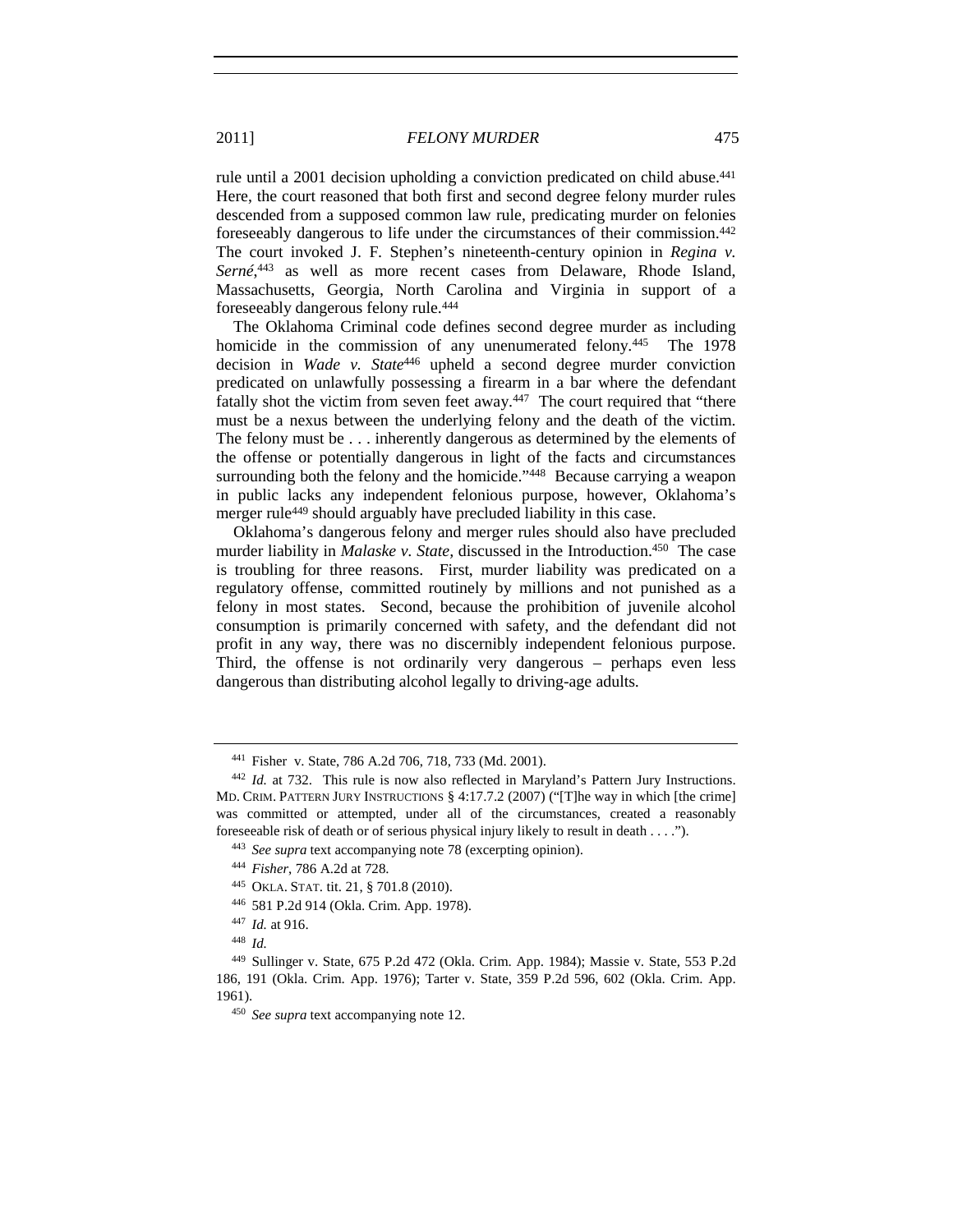In finding causation, the jury did determine that Malaske's conduct was a "substantial factor in bringing about the death and the conduct is dangerous and threatens *or destroys* life."451 Yet this instruction allowed the jury to determine that the conduct was dangerous because death resulted, rather than determining that the conduct caused death because it was foreseeably dangerous. The dissent argued that death was neither directly nor foreseeably caused by defendant's conduct and that the majority had failed to supply any cogent criterion that could explain the defendant's causal responsibility.452 Indeed, the majority finessed the requirement of foreseeability by ruling the felony *inherently* dangerous to human life, on the ground that the law proscribing it was obviously aimed at protecting health and safety.453 Like the *Miller* case in Georgia, however, the *Malaske* case illustrates the paradox that a requirement of inherent danger can be easier to satisfy than a requirement of foreseeable danger, because it does not require proof beyond a reasonable doubt.

Virginia courts first addressed the question of dangerousness in the 1984 case of *Heacock v. Commonwealth*, 454 which upheld a conviction basing second degree felony murder on the distribution of cocaine.<sup>455</sup> The court rejected a requirement that the felony must inherently cause death, but concluded that distributing cocaine is in fact dangerous to life, reasoning simply that the legislature must have thought so in proscribing it. The court reserved decision as to whether causation of death requires an *act* foreseeably dangerous to human life.456 In the 1990 case of *Hickman v. Commonwealth*, 457 from the Introduction, the defendant and the victim together brought cocaine to the victim's truck.<sup>458</sup> Defendant placed some of the cocaine on a mirror.<sup>459</sup> The victim took some of that cocaine, injected himself "three or four times," and then died.460 It was not proven who had acquired or provided the cocaine. Citing *Heacock*, the court upheld a second degree murder conviction based on the theory that the defendant had jointly possessed the cocaine and aided the victim in administering the cocaine.461 The case illustrates the risks of predicating murder on drug offenses. There was no moral basis for murder

<sup>451</sup> Malaske v. State, 89 P.3d 1116, 1118 (Okla. Crim. App. 2004) (internal quotations omitted) (emphasis added).

<sup>452</sup> *Id.* at 1121 n.10 (Chapel, J., dissenting).

<sup>453</sup> *Id.* at 1117 (majority opinion).

<sup>454</sup> 323 S.E.2d 90 (Va. 1984).

<sup>455</sup> *Id.* at 92.

<sup>456</sup> *Id.* at 94.

<sup>457</sup> 398 S.E.2d 698 (Va. Ct. App. 1990).

<sup>458</sup> *Id.* at 699.

<sup>459</sup> *Id.*

<sup>460</sup> *Id.*

<sup>461</sup> *Id.* at 699-700.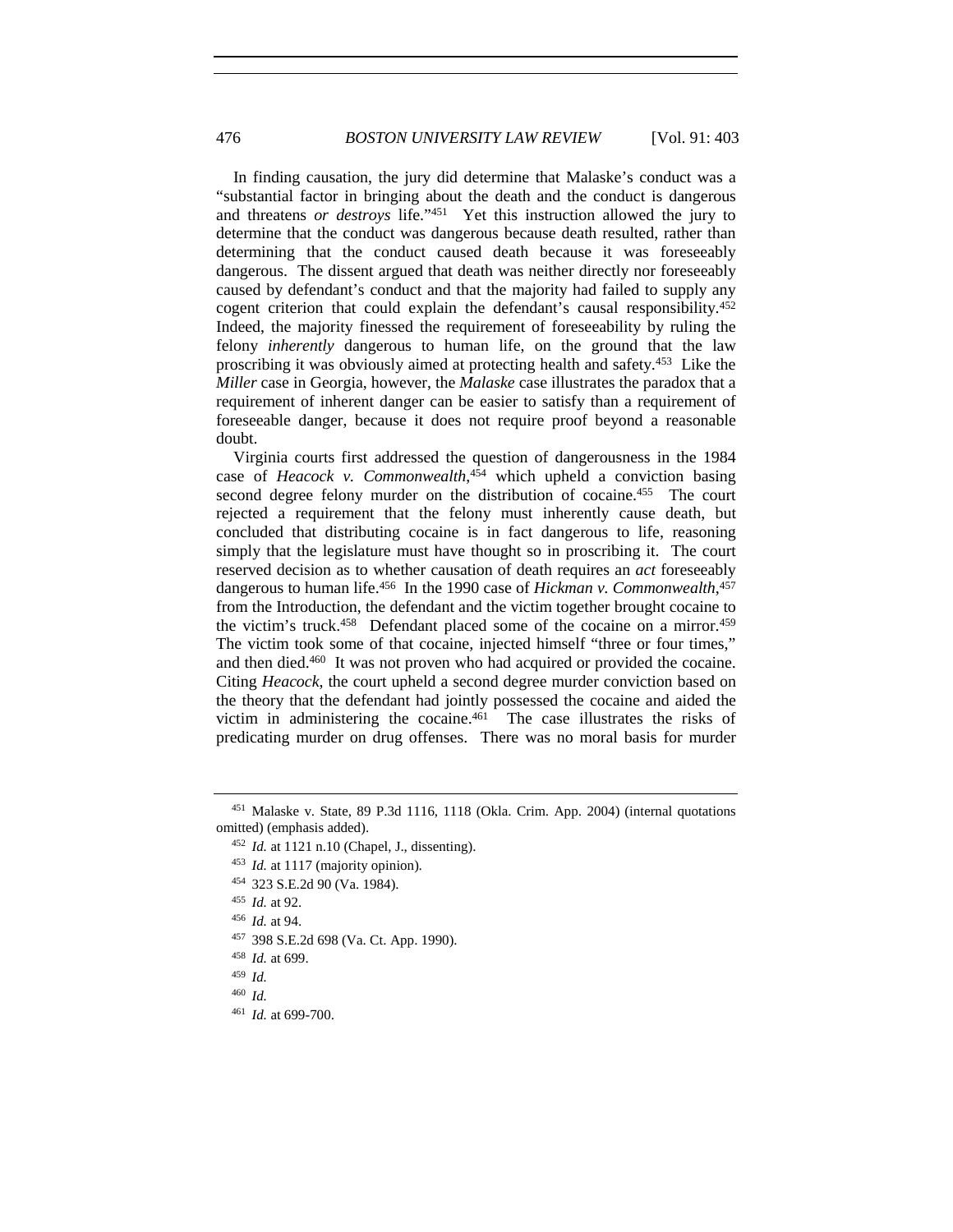liability because the defendant neither imposed a significant risk on an unwilling victim, nor sought to benefit at the victim's expense.

A requirement that death result from foreseeably dangerous conduct in furtherance of the felony could prevent a result like this. Fortunately, Virginia law appears to have adopted such a requirement with its 2001 decision in *Cotton v. Commonwealth*. 462 Virginia law also requires an adequate causal connection between the felony and the resulting death.463 On this basis, Virginia courts have refused to treat fatal collisions in stolen cars as felony murder, even when the car thief drives recklessly to avoid police.<sup>464</sup> They have similarly declined to impose felony murder liability based on a plane crash during a drug distribution offense.<sup>465</sup> In the latter case, the court reasoned that "[t]he justification for imputing malice was the theory that the increased risk of death or serious harm occasioned by the commission of a felony demonstrated the felon's lack of concern for human life."466 Accordingly, death had to be attributable to the risk occasioned by the felony. A 2000 decision overturned a second degree felony murder conviction for an accidental shooting involving the felony of "possession of a firearm by a convicted felon."467 The court reasoned that the felony had not "dictated [the felon's] conduct which led to the homicide,"468 and death did not result from an "act which was an integral part of the felony or an act in direct furtherance of or necessitated by the felony."469 In light of these developments it appears that *Hickman* is no longer good law.

South Carolina's felony murder rule is judicially developed and received little definition until the 1973 case of *Gore v. Leeke*, 470 which endorsed, if it did not quite adopt, a requirement of danger as committed.471 The court upheld Gore's murder conviction for a co-felon's fatal shooting of a police officer during their flight from a daytime residential burglary.<sup>472</sup> The court endorsed a jury instruction holding accomplices responsible for acts of violence that are the "probable or natural consequence of the acts which were done in pursuance of [the] common design."473 Rejecting California's requirement of inherent

<sup>462</sup> 546 S.E.2d 241, 244 (Va. Ct. App. 2001).

<sup>463</sup> *See id.*; Haskell v. Commonwealth, 243 S.E.2d 477, 482 (Va. 1978); Doane v. Commonwealth, 237 S.E.2d 797, 798 (Va. 1977).

<sup>464</sup> *Doane*, 237 S.E.2d at 797; *see also* Commonwealth v. Montague, 536 S.E.2d 910, 913 (Va. 2000).

<sup>465</sup> King v. Commonwealth, 368 S.E.2d 704, 708 (Va. Ct. App. 1988).

<sup>466</sup> *Id.* at 705-06.

<sup>467</sup> Griffin v. Commonwealth, 533 S.E.2d 653, 655 (Va. Ct. App. 2000).

<sup>468</sup> *Id.* at 658 (quoting WAYNE R. LAFAVE, CRIMINAL LAW § 7.5, at 634-36 (1998)).

<sup>469</sup> *Id.* at 659.

<sup>470</sup> 199 S.E.2d 755 (S.C. 1973).

<sup>471</sup> *See id.* at 758-59.

<sup>472</sup> *Id.* at 756-57.

<sup>473</sup> *Id.* at 757.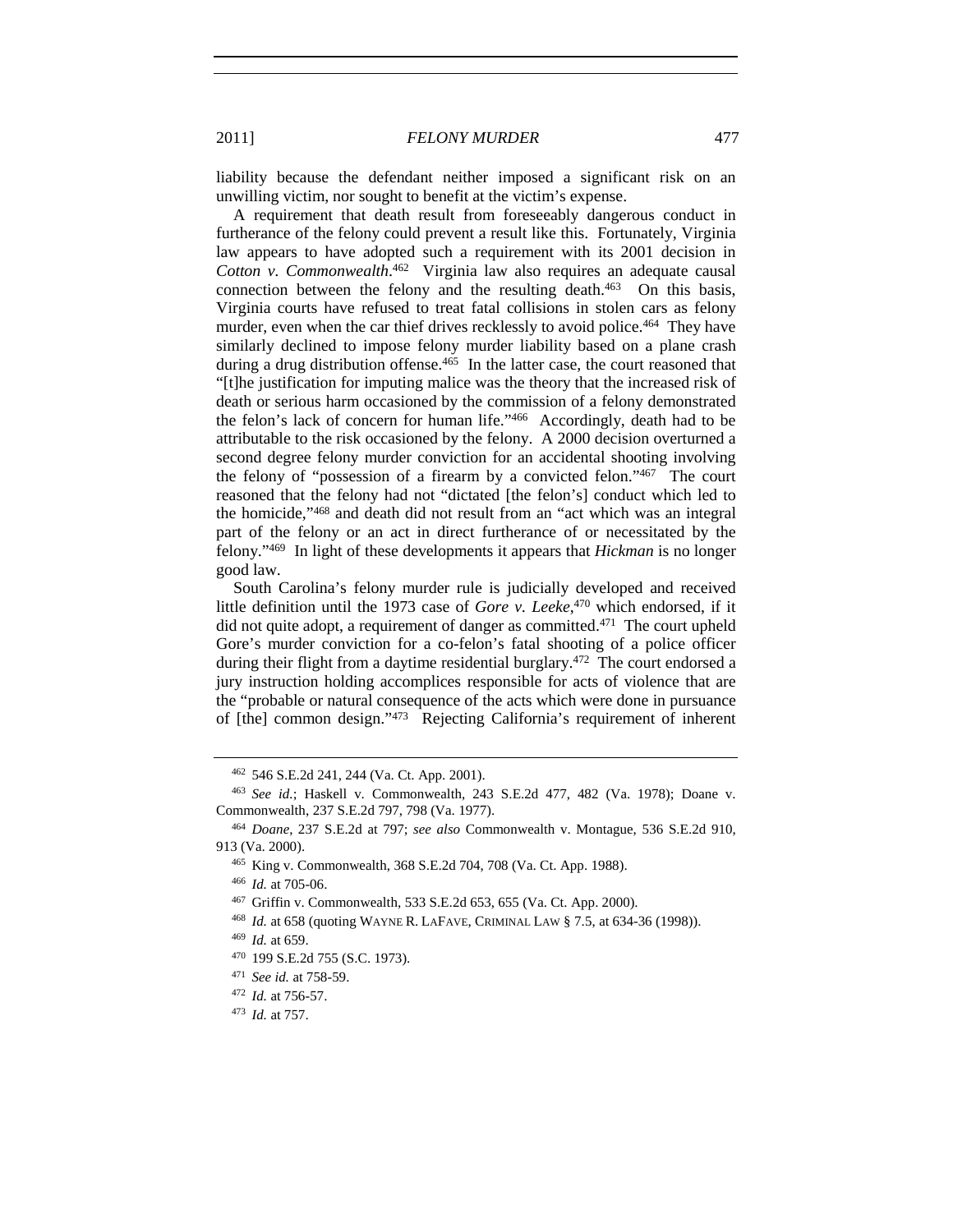danger, the court preferred the majority rule that unenumerated felonies must be foreseeably dangerous to life as committed and approvingly quoted from a North Carolina opinion adopting this test.474 The *Gore* court stopped short of requiring foreseeable danger, but it approved Gore's conviction as consistent with this test.<sup>475</sup> No subsequent case has addressed the issue.

In three states – Florida, Mississippi, and Washington – courts have not directly addressed the question as to whether predicate felonies must be foreseeably dangerous. Yet such a requirement would be consistent with the general approach to felony murder liability accepted in these states. Florida decisions explain felony murder rules as "protect[ing] the public from *inherently dangerous* situations caused by the commission of the felony."476 Florida courts have therefore required a causal relationship between the felony and the death,<sup>477</sup> overturning felony murder convictions predicated on autotheft and drug possession where the act causing death was not instrumental to the felony.478 A Washington decision justified the felony murder doctrine as "premised upon a theory of transferred intent, that is, that one perpetrating or attempting to perpetrate an inherently dangerous felony possesses a malevolent state of mind which the law calls malice."479 A 1929 decision overturned a murder conviction predicated on theft where a defendant ran over a child while trying to return a stolen car.480 Liability required that "death must have been the probable consequence of the unlawful act."481 The current statute requires that death be caused in furtherance of the felony or flight therefrom.482 On the other hand, a more recent decision found that temporal proximity between a car theft and fatally reckless driving sufficed.<sup>483</sup> Mississippi's code implicitly

<sup>479</sup> State v. Lee, 538 P.2d 538, 542 (Wash. Ct. App. 1975) (quoting State v. Suit, 323 A.2d 541, 546 (N.J. Super. Ct. Law Div. 1974)).

<sup>480</sup> *See* State v. Diebold, 277 P. 394, 395 (Wash. 1929). 481 *Id.* at 396.

<sup>474</sup> *Id.* at 758-59 (citing State v. Thompson, 185 S.E.2d 666, 672 (N.C. 1972)).

<sup>475</sup> *Id*.

<sup>476</sup> Parker v. State, 570 So. 2d 1048, 1051 (Fla. Dist. Ct. App. 1990) (quoting State v. Hacker, 510 So. 2d 304, 306 (Fla. Dist. Ct. App. 1986)) (emphasis added).

<sup>477</sup> Santiago v. State, 874 So. 2d 617, 621 (Fla. Dist. Ct. App. 2004); State v. Williams, 776 So. 2d 1066, 1072 (Fla. Dist. Ct. App. 2001).

<sup>478</sup> *Santiago*, 874 So. 2d at 622 (conviction overturned where co-felon in drug-buy kills victim in unrelated robbery); State v. House, 831 So. 2d 1230, 1232 (Fla. Dist. Ct. App. 2002); *Williams*, 776 So. 2d at 1071 (careless driving of stolen cars not caused by theft); Lester v. State, 737 So. 2d 1149, 1151 (Fla. Dist. Ct. App. 1999); Allen v. State, 690 So. 2d 1332, 1334 (Fla. Dist. Ct. App. 1997); *c.f.* Baker v. State, 793 So. 2d 69, 69 (Fla. Dist. Ct. App. 2001) (careless driving in completing theft is caused by felony); Howard v. State, 545 So. 2d 352, 353 (Fla. Dist. Ct. App. 1989) (upholding conviction where co-felon in drug sale swallowed cocaine to hide evidence).

<sup>482</sup> WASH. REV. CODE § 9A.32.050(1) (2010); State v. Hacheney, 158 P.3d 1152, 1159 (Wash. 2007).

<sup>483</sup> *See* State v. Percer, 1997 WL 642320, at \*2 (Wash. Ct. App. 1997) (applying a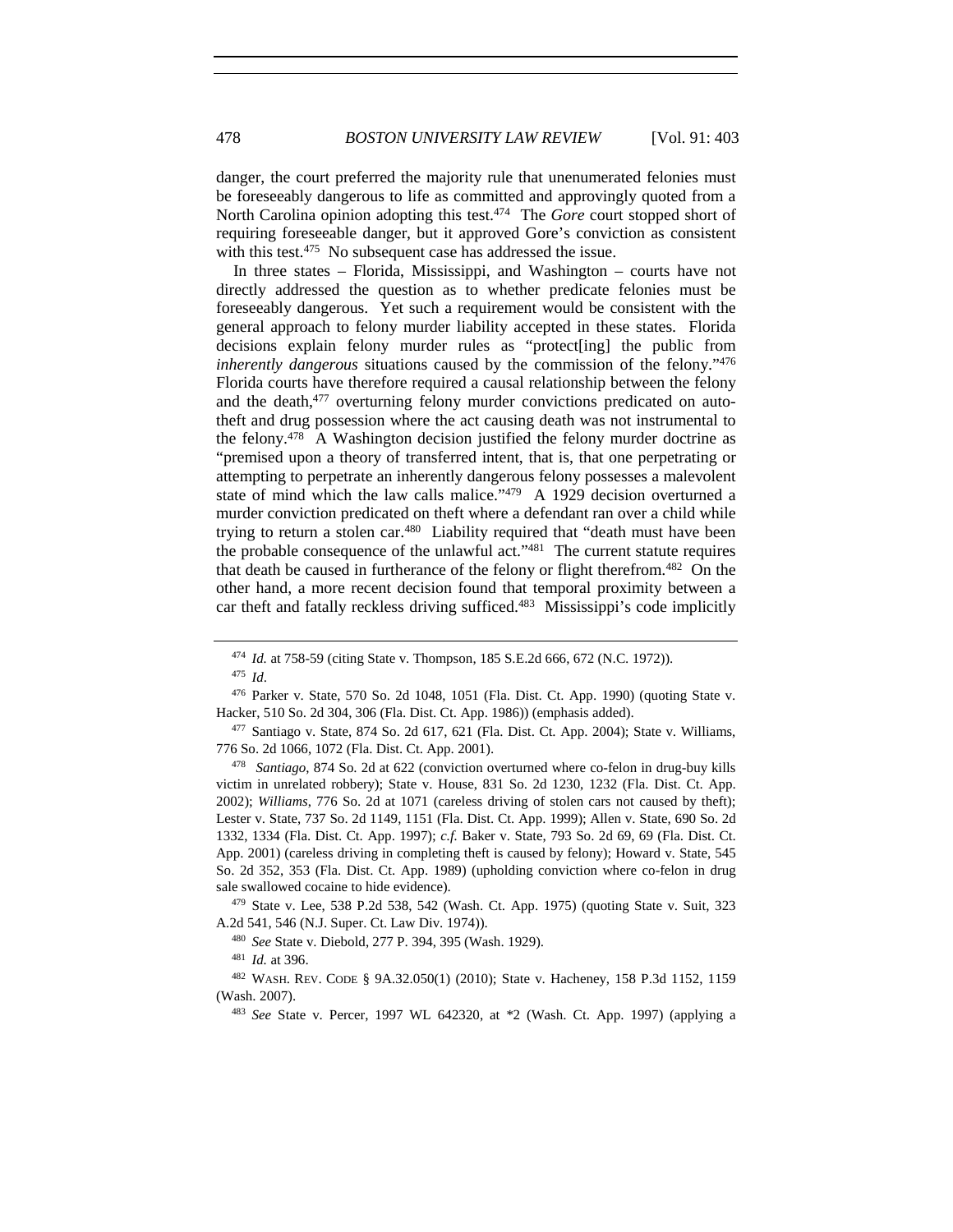conditions murder, "done without any design to effect death . . . in the commission of any" unenumerated felony, on *malice*, by defining unintended killing in the course of such felonies as manslaughter when committed without malice.484 In other jurisdictions such as California and Virginia, "malice" has been interpreted as requiring danger, but the issue has not been addressed in Mississippi.485 In Florida, Mississippi, and Washington, lawyers can plausibly argue that death should be attributed to the felony only insofar as death resulted from a foreseeably dangerous act in furtherance of the felony.

Missouri alone, of all the states, has some authority explicitly *rejecting* a requirement of dangerousness. Yet Missouri also has adopted a causation standard that *requires* foreseeable danger. Missouri restricts felony murder to second degree murder, in which "another person is killed *as a result of* the perpetration or attempted perpetration of such felony or immediate flight from the perpetration of such felony or attempted perpetration of such felony."486 The case of *State v. Glover* upheld a murder conviction predicated on arson because death was a reasonably foreseeable danger of the crime under the circumstances.487 The court held that if homicide is "committed in course of perpetrating the felony, and is a natural and proximate result thereof, such as the defendant reasonably was bound to anticipate – and therefore especially where the felony is dangerous and betokens a reckless disregard of human life – the homicide will be first degree murder under the statute."488 The court added that "where the defendant has no reason to believe anyone will be injured, . . . the defendant cannot be charged with murder, for there the homicide will not be regarded as a natural and probable result of the arson . . . ."489 However, the court upheld murder in this case because "the ensuing homicide was a natural and probable consequence of the arson  $\dots$ ."490

The case of *State v. Chambers*491 ignored *Glover*'s requirement of foreseeable danger, however: a drunken Chambers stole a pickup truck and hitched it to his car.<sup>492</sup> He drove off with the truck in tow, without lights although it was dark, weaving across the road, while a witness pursued in

temporal rather than causal test to find liability for fatal collision predicated on auto-theft).

<sup>484</sup> *See* MISS. CODE ANN. § 97-3-19 (2004) (defining unintended killing in unenumerated felonies as murder); *Id.* § 97-3-27 (defining killing without malice in course of unenumerated felonies as manslaughter).

<sup>485</sup> A rare Mississippi case on second degree felony murder upheld a conviction predicated on felony drunk driving. Lee v. State, 759 So. 2d 390, 392 (Miss. 2000).

<sup>486</sup> MO. REV. STAT. § 565.021(1) (2010) (emphasis added).

<sup>487</sup> State v. Glover, 50 S.W.2d 1049, 1057 (Mo. 1932).

<sup>488</sup> *Id.* at 1053.

<sup>489</sup> *Id.* at 1054.

<sup>490</sup> *Id.* at 1054-55.

<sup>491</sup> 524 S.W.2d 826 (Mo. 1975).

<sup>492</sup> *Id.* at 827-28.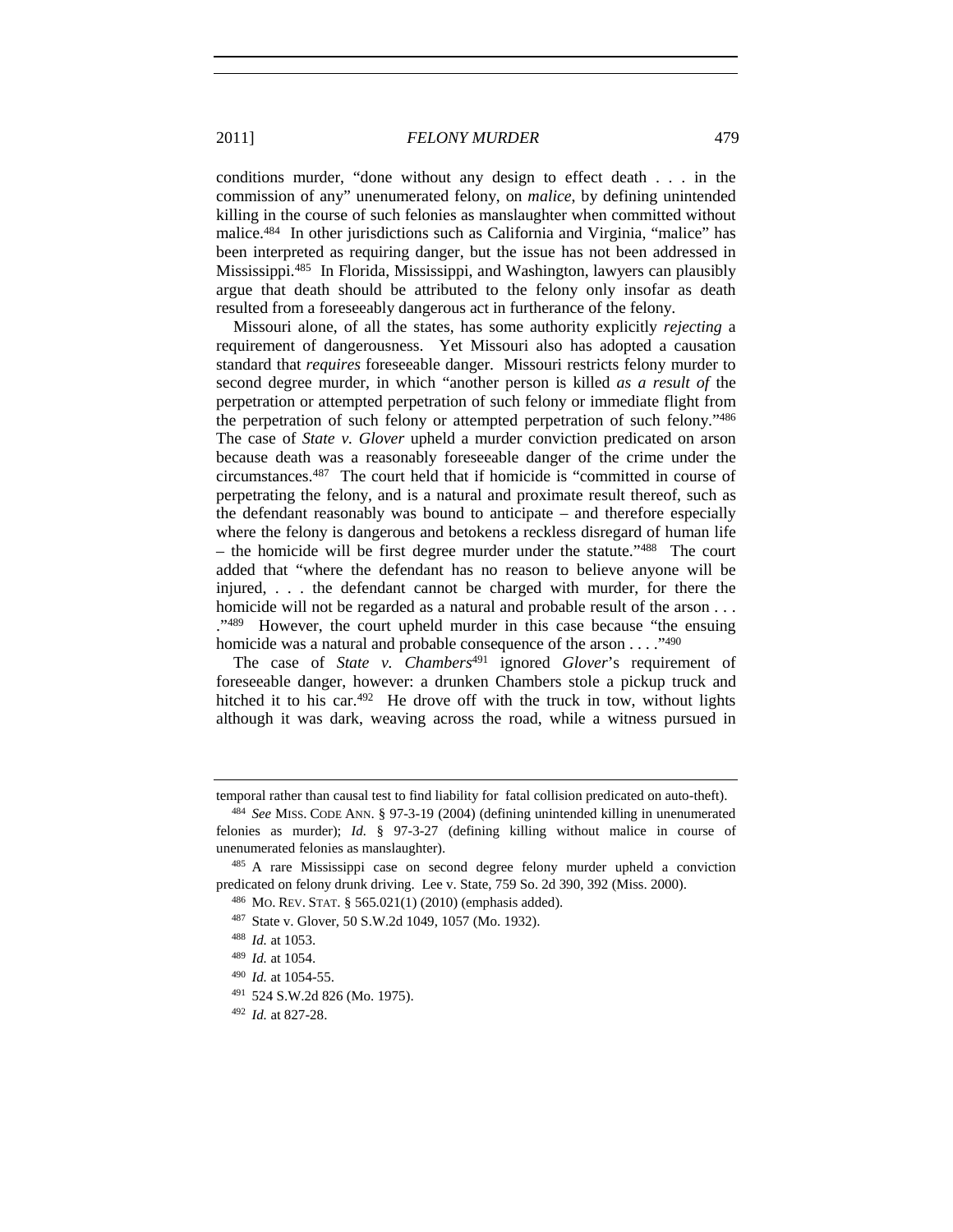another vehicle, firing shots.493 The defendant crossed the center line and collided head on with another vehicle.<sup>494</sup> While the court observed that Chambers' conduct was foreseeably dangerous, it rejected requirements of both inherent and foreseeable danger.<sup>495</sup>

While a requirement of foreseeable danger would not have changed the result in *Chambers*, it would have prevented the grotesque result in another car theft case, *State v. Colenburg*, featured in the Introduction.<sup>496</sup> Colenburg was convicted of murder because an unsupervised two-year-old darted into the street while he was driving in a vehicle stolen seven months previously.<sup>497</sup> He may have been driving over the speed limit, but even so, there was no indication that driving at the speed limit would have enabled him to avoid the child.498 The prosecution initially charged him with involuntary manslaughter, but then charged him with second degree felony murder when he refused to concede that he had killed recklessly.499

The predicate felony in *Colenburg* was not theft per se, but "tampering with a motor vehicle," which embraces merely possessing a vehicle without the owner's permission. Thus, one factor producing the unjust result in *Colenburg*, as in *Malaske*, is the unusual legislative choice to punish a relatively minor offense as a felony. Moreover, because Colenburg's offense was not required to be foreseeably dangerous, he was not required to have been culpable for the death at all. The court did not cite *Chambers* or distinguish *Glover*, but nevertheless rejected the defendant's argument that he could not be convicted because "he could not have reasonably foreseen the death."500 The *Colenburg* majority offered no reason for rejecting a requirement of foreseeability apart from characterizing felony murder generally as a strict liability offense.<sup>501</sup> The court ignored the statutory requirement of a causal relationship between the felony and the resulting death.<sup>502</sup> Nor did it require that the risk be imposed in furtherance of the theft – as was the reckless driving in *Chambers*. Finally, in order to find even a temporal connection between the felony and the death, the court had to reject the common view of theft offenses as episodic crimes in favor of a conception of tampering as a crime that can continue indefinitely.503

- <sup>498</sup> *See id.* at 185.
- <sup>499</sup> *Id.* at 185.
- <sup>500</sup> *Id.* at 187.
- <sup>501</sup> *Id.* at 187-89.
- <sup>502</sup> *Id.* at 190 (Gaertner, J., dissenting).
- <sup>503</sup> *See id.* at 188 (majority opinion).

<sup>493</sup> *Id.* at 828. 494 *Id.*

<sup>495</sup> *Id.* at 832.

<sup>496</sup> State v. Colenburg, 773 S.W.2d 184 (Mo. Ct. App. 1989).

<sup>497</sup> *Id.* at 185-86.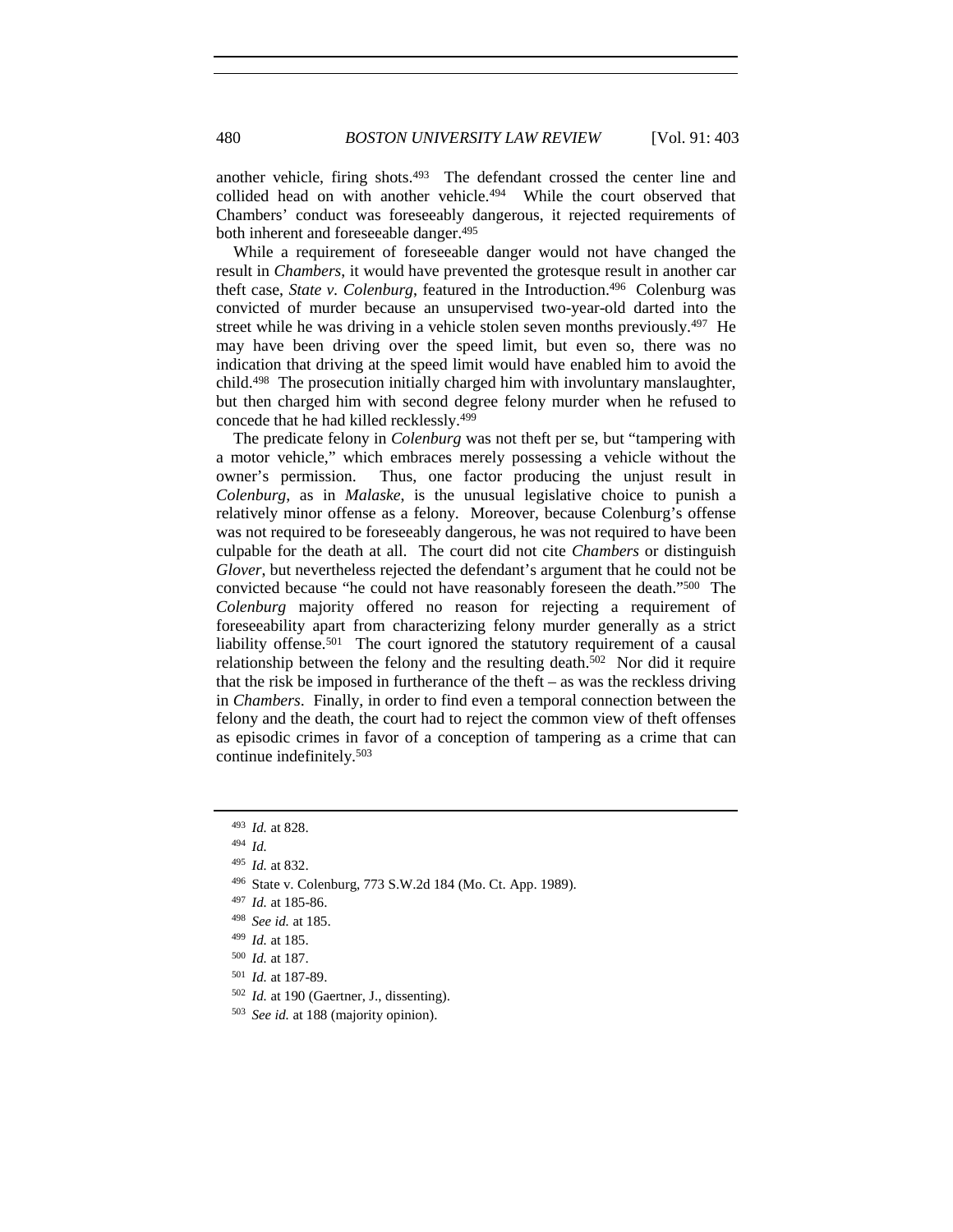But was *Colenburg* correctly decided from the standpoint of then-prevailing Missouri law? It was not. *Glover*'s requirement of a foreseeable danger of death remains authoritative. The *Chambers* court did not overtly repudiate *Glover* but simply failed to recognize its requirement of foreseeable danger. That requirement was reconfirmed in the 1979 case of *State v. Moore*. 504 There, the court upheld the first degree felony murder conviction of a robber for an unintended killing by a resisting witness, on the ground that such defensive fire was foreseeable.505 Although Moore's conviction was ultimately overturned by a federal court, that court recognized that Missouri law still required the killing to be a "natural and proximate result of the felony."506 A foreseeability standard was again endorsed in the 1980 case of *State v. Baker*, 507 and in the 1993 case of *State v. Blunt*. 508

Not only must a Missouri felon foreseeably cause the death, he arguably must do so in furtherance of the felony. In the 1936 case of *State v. Adams*<sup>509</sup> the court upheld a felony murder conviction for an armed burglar, whose accomplice fatally shot a pursuer during their flight.<sup>510</sup> The court held that it was irrelevant that the burglary had ended, because the killing was "closely connected in point of time, place *and causal relation*" to the felony.511 Thus, a killing was attributable to the felony if committed "to prevent detection, or promote escape."512 Therefore, since Colenburg's fatal collision with the toddler was not motivated or caused by his aim of misappropriating the vehicle, the required linkage between the felony and the death seems absent, as the dissent argued. *Colenburg* was not only a very unjust decision. It was also illegal.

Our survey of dangerousness standards has revealed that many jurisdictions limit felony murder to enumerated felonies, most of which are inherently dangerous or violent. Almost all of the remaining felony murder jurisdictions require that the felony be committed in a way foreseeably dangerous to human life. No jurisdiction has clearly repudiated such a requirement. And even in those jurisdictions that have not yet recognized a dangerousness requirement, lawyers have the resources to argue for its recognition. Among these resources is the fact that a dangerousness requirement is nearly a consensus position among jurisdictions imposing felony murder liability.

Dangerousness requirements limit felony murder to negligent killing in most cases, but not in all. There are three main difficulties. First, even properly

<sup>511</sup> *Id.* at 637 (emphasis added).

<sup>504</sup> 580 S.W.2d 747 (Mo. 1979).

<sup>505</sup> *Id.* at 748, 752.

<sup>506</sup> Moore v. Wyrick, 766 F.2d 1253, 1255-56 (8th Cir. 1985).

<sup>507</sup> 607 S.W.2d 153, 156 (Mo. 1980).

<sup>508</sup> 863 S.W.2d 370, 371 (Mo. Ct. App. 1993).

<sup>509</sup> 98 S.W.2d 632 (Mo. 1936).

<sup>510</sup> *Id.* at 634.

<sup>512</sup> *Id.*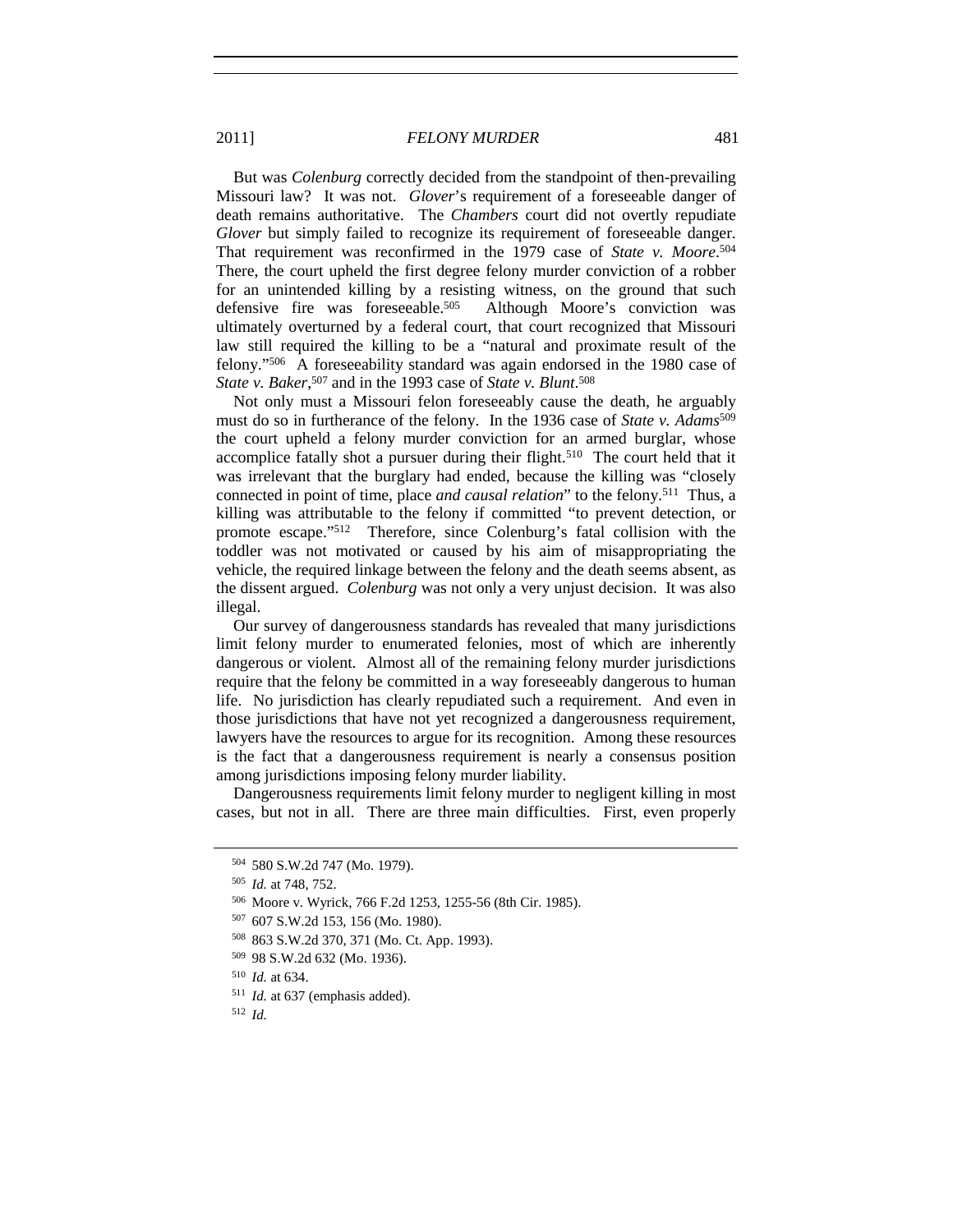instructed factfinders too readily assume that any felonious conduct leading to death must have been foreseeably dangerous.<sup>513</sup> Therefore, trial courts must make requirements of foreseeable danger explicit in their instructions and appellate courts must require some evidence of apparent risk beyond the occurrence of death itself. Second, courts are equally prone to hindsight bias and equally in need of standards when making post hoc determinations of inherent danger. Third, even if the felony is inherently or foreseeably dangerous, the felon is blameless for the death unless the dangerous conduct has caused it. Thus dangerousness standards only insure negligence if they are combined with appropriate causation standards. Our next section examines these standards.

### C. *Causation Standards*

Two closely related issues arise concerning the causal responsibility of felons for deaths in the commission or attempt of a felony. One is the causal link between a felon's act and the resulting death. A second is the causal link between the felony and the resulting death. If either causal link requires foreseeable danger of death, the felon whose act caused the result must have negligently imposed a risk of death. Once courts acknowledge this requirement of negligent causation of death by a perpetrator, they can have no justification for requiring any less culpability of accomplices in the felony who do not cause the death.

The problem of causal responsibility for a harmful result is not unique to felony murder. Lawyers conceptualize "legal causation" as a normative filter that assigns responsibility for a subset of those acts that contribute to a result "in fact." Philosophers have traditionally defined "the cause" of an event as the entire set of conditions necessary for it to occur.<sup>514</sup> By definition, the complete set of necessary conditions is also a sufficient set of conditions.<sup>515</sup> The difficulty is that no offender is ever responsible for all the necessary conditions (such as, for example, the existence of the victim, or of the planet Earth). Requiring that the offender's act be *the* cause sets the bar too high to find anyone causally responsible for a death.

Accordingly, lawyers have defined "factual causation" as requiring only that the offender's act be one of several qualifying causal conditions, usually that it be either a necessary condition for the harmful result<sup>516</sup> or perhaps a necessary

<sup>513</sup> Dripps, *supra* note 335, at 1399-1400; Lijtmaer, *supra* note 335, at 623; *see also* People v. Burroughs, 678 P.2d 894, 898 (Cal. 1984) ("[T]he existence of the dead victim might appear to lead inexorably to the conclusion that the underlying felony is exceptionally hazardous."). 514 *See* Richard Taylor, *Causation*, *in* 2 ENCYCLOPEDIA OF PHILOSOPHY 56, 62-63 (Paul

Edwards ed., 1967).

<sup>515</sup> *Id.* 516 *See* JOHN KAPLAN, ROBERT WEISBERG & GUYORA BINDER, CRIMINAL LAW 260 (6th ed. 2008).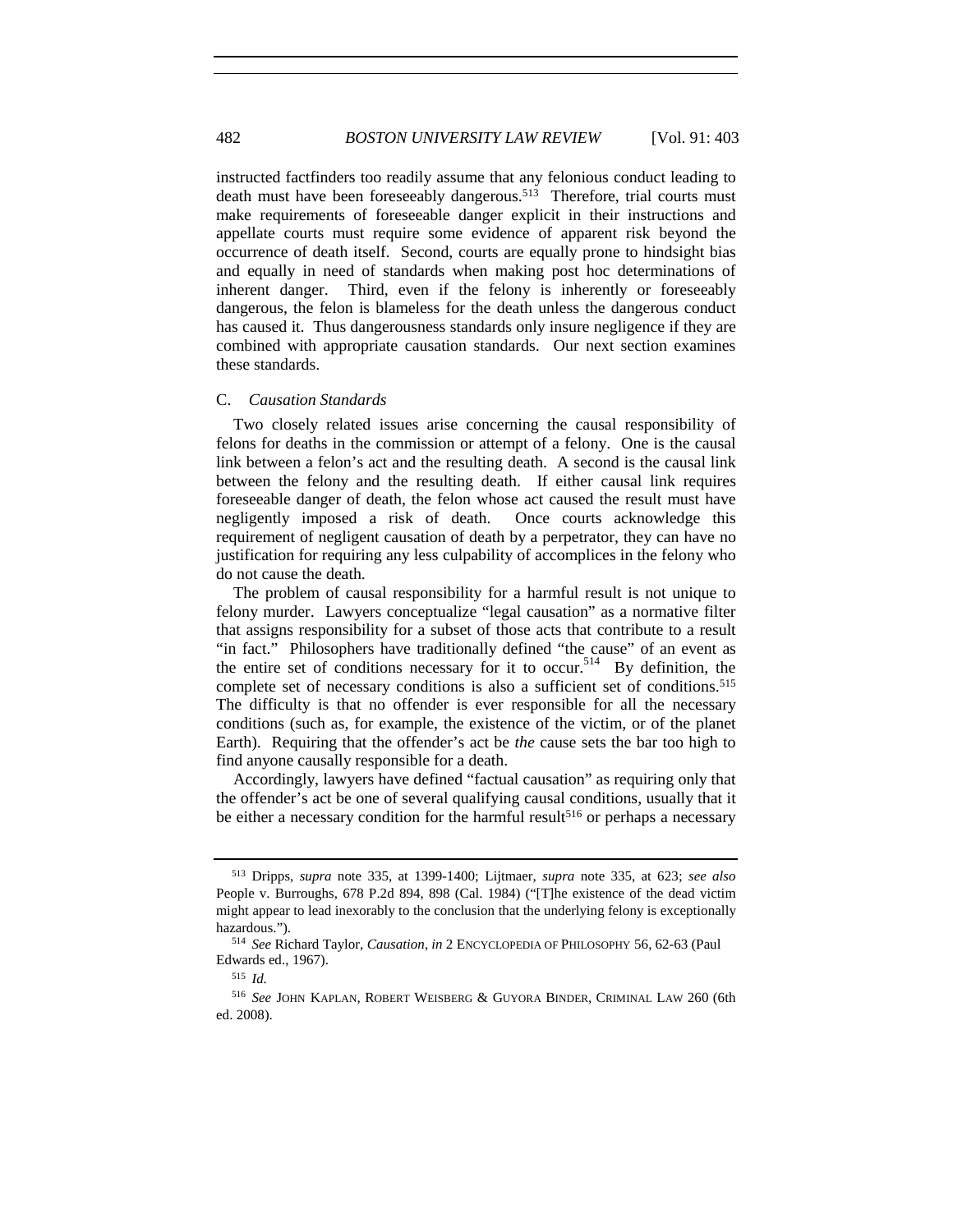element of some sufficient set of conditions.517 It is tempting to require nothing more than this, so that causation is left a relatively morally neutral concept, equally embracing the conduct of assailant and victim. We could then confine the moral assessment of the defendant's conduct entirely to the mental element of the offense.

The difficulty with this solution is that it seems unfair to attribute the result to the culpable actor unless the culpable mental state plays some causal role. An assailant shoots a bystander while robbing an arsonist who is on his way to start a fire. Surely the arsonist's recklessness of life does not make him causally responsible for the bystander's death. It was not within the scope of the risk of which he was reckless. It seems we cannot exorcise normative judgment from the attribution of causal responsibility. "Legal causation" is this normative attribution of fault.

Causal attribution is normative because it depends on the values expressed by action. Recall that we punish harmful results in order to vindicate the equal status of those harmed. This purpose is served only when injury implies disrespect. Yet injury implies disrespect only when it expresses an inappropriate valuation of the victim. When the arsonist walks to the site of his crime, he expresses no disrespect to his fellow pedestrians because he does not endanger them. The robber firing a gun on a public street, however, disrespects them by endangering them for a bad end. Similarly, a thief like Colenburg, who runs over an errant toddler while driving a stolen car prudently, has disrespected the car's lawful owner, but not the toddler.<sup>518</sup> Because causal responsibility in criminal law is about the insult implied by injury, it depends on the offender's expectations and ends.

Thus "legal" causation has traditionally been defined in terms of fault. The first common law treatise to analyze causation in homicide, Matthew Hale's, focused exclusively on acts of violence.<sup>519</sup> This narrow conception of homicide as death by violence explains Blackstone's view that malice should be presumed from the act of killing, absent evidence of provocation or selfdefense. The act of killing was defined in such a way as to entail a hostile motive and an expectation of injury.520

Legal causation continues to be defined normatively today. Hart and Honoré's influential study of causation defined a legal cause as an abnormal

<sup>517</sup> *See* John L. Mackie, *Causes and Conditions*, 2 AM. PHIL. Q. 245, 246-49 (1965) (proposing the insufficient but necessary element of an unnecessary but sufficient set test); Kenneth J. Rothman, *Causes,* 104 AM. J. EPIDEMIOLOGY 587, 588 (1976) (proposing a sufficient component cause test in epidemiology); Richard W. Wright, *Causation in Tort Law*, 73 CALIF. L. REV. 1735, 1774-75 (1985) (proposing a necessary element of a sufficient set test for tort); Eric A. Johnson, *Criminal Liability for Loss of a Chance*, 91 IOWA L. REV. 59, 88 (2005) (proposing necessary element of a sufficient set test for criminal law). 518 *See supra* note 5 and accompanying text.

<sup>519</sup> *See supra* note 56 and accompanying text.

<sup>520</sup> Binder, *supra* note 55, at 89.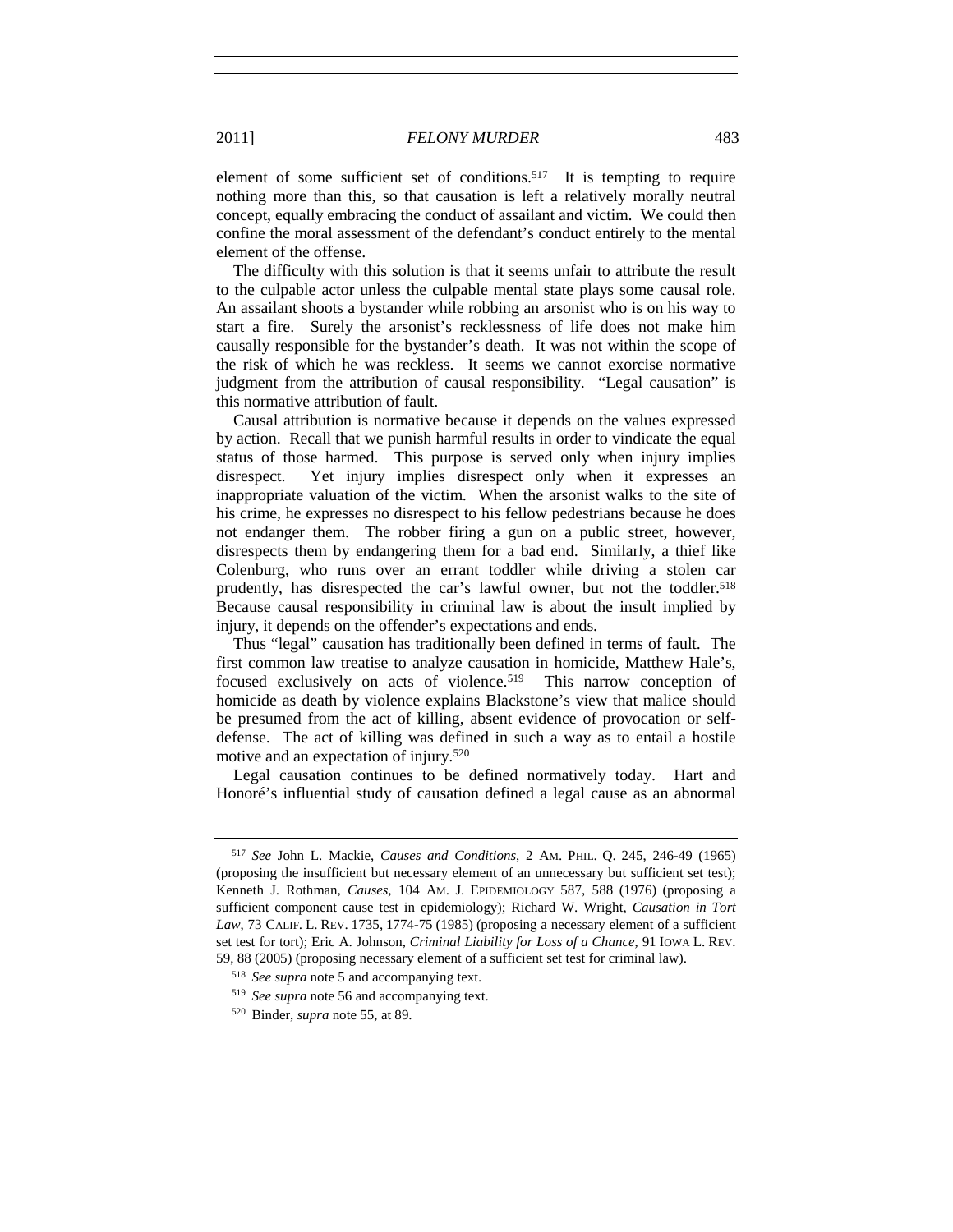act necessary to a result, associated with such a result in normal experience, and not followed by another unexpected act or event necessary to the result.<sup>521</sup> "Abnormality" here connotes not just rarity but illegitimacy. A "normal" consequence is a foreseeable one that would be negligent to ignore. Wayne LaFave's criminal law treatise, drawing on Hart and Honoré, concludes that a necessary condition loses its status as a legal cause only if another necessary condition is an "unforeseeable" independent event or an "abnormal" consequence of the first necessary condition.522 The Model Penal Code makes defendants causally responsible only for results of the kind they intended, or recklessly or negligently risked. Thus, the Model Penal Code standard for causal responsibility varies with the degree of culpability required for the offense. The Code conditions causation on apparent danger even for strict liability offenses, requiring that the result was a "probable consequence" of defendant's conduct.523

How do these principles apply in the case of felony murder? Does felony murder require a violent or dangerous act from which death is reasonably foreseeable? Or does it simply require factual causation, that is, an act necessary to the resulting death? LaFave rejects the latter view as an analytic mistake, observing that the same principles of legal causation apply in felony murder cases as in other homicides.<sup>524</sup> Even when homicide requires no separate proof of a culpable mental state, causal responsibility still requires a death within the scope of a culpably imposed risk. As we shall see, LaFave's analysis accords with prevailing law.

Litigation concerning causation in felony murder has focused on felons' responsibility for deaths resulting from the responses of non-parties fleeing, resisting, or pursuing the felons. Such cases are usually framed as a choice between an "agency" test that restricts liability to deaths directly caused by felons, and a "proximate cause" test that includes all deaths foreseeably resulting from the felons' acts. Yet foreseeability and agency are not necessarily incompatible limits on causation. LaFave's treatise argues that the proximate cause and agency limitations address two different issues. He treats foreseeability as a test of causal responsibility, while viewing agency as one possible test for determining whether the act causing death is sufficiently related to the felony.525 In fact, most agency rule jurisdictions *also* require foreseeability. While fifteen felony murder jurisdictions have adopted an agency test,526 twelve of these require foreseeability for all predicate

<sup>521</sup> *See* H.L.A. HART & TONY HONORÉ, CAUSATION IN THE LAW 44-49, 62, 109-14, 162- 85, 340-51 (2d ed. 1985).

<sup>522</sup> LAFAVE, *supra* note 264 at 374.

<sup>523</sup> MODEL PENAL CODE § 2.03(4) (1980). 524 LAFAVE, *supra* note 264, at 376-78.

<sup>525</sup> *Id.* at 374-75, 795-96.<br><sup>526</sup> *See* People v. Washington, 402 P.2d 130, 137 (Cal. 1965); Alvarez v. City of Denver, 525 P.2d 1131, 1132 (Colo. 1974); Comer v. State, 977 A.2d 334, 340 (Del. 2009); State v.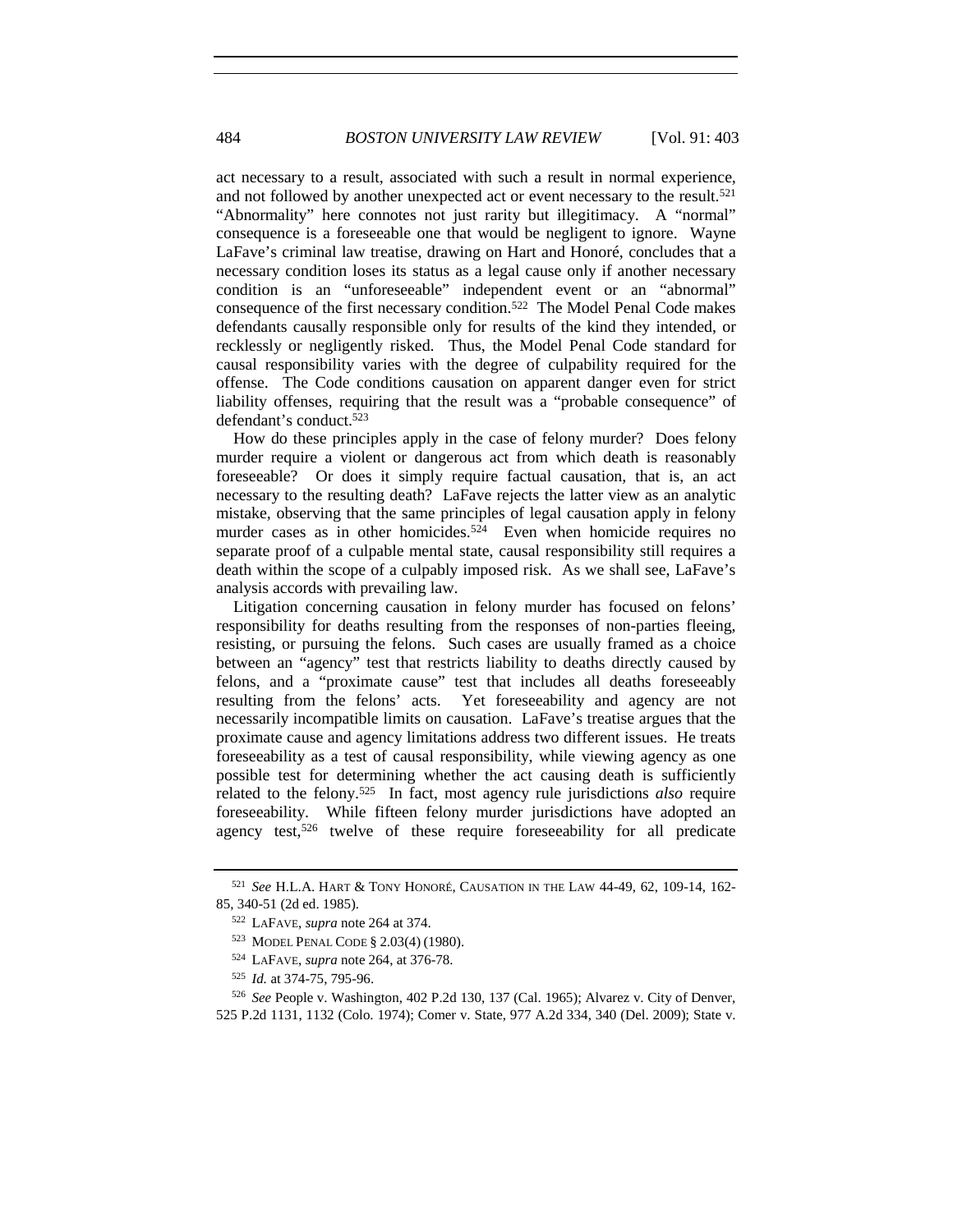felonies,527 and one more requires foreseeability for predicate felonies not deemed inherently dangerous.<sup>528</sup> An additional nineteen jurisdictions without an agency rule also require that death result foreseeably.<sup>529</sup> Thus a substantial

<sup>527</sup> *See* DEL. CODE ANN. tit. 11, §§ 261-264 (2007); 18 PA. CONS. STAT. §303(c), (d) (defining causation) (2010); *Id.* § 2501 (defining criminal homicide); *Id*. § 2502(b) (defining second degree murder); State v. Hokenson, 527 P.2d 487, 492 (Idaho 1974) (containing the natural and probable consequences test); State v. Branch, 573 P.2d 1041, 1043 (Kan. 1978) (utilizing the reasonably foreseeable death standard); State v. Kalathakis, 563 So. 2d 228, 233 (La. 1990); Fisher v. State, 786 A.2d 706, 732 (Md. 2001); Jackson v. State, 408 A.2d 711, 718 (Md. 1979); State v. Dixon, 387 N.W.2d 682, 688 (Neb. 1986); Sheriff v. Morris, 659 P.2d 852, 859 (Nev. 1983) (holding that inherent danger implies that felon foresees death); *Bonner*, 411 S.E.2d at 601; State v. Mickens, 123 S.W.3d 355, 370 (Tenn. Crim. App. 2003); *Severs*, 759 S.W.2d at 938; State v. Simerly, No. E2002-02626-CCA-R3-CD, 2004 Tenn. Crim. App. LEXIS 230, at \*14 (Tenn. Crim. App. Mar. 11, 2004) (no longer requiring foreseeability of killing for accomplice liability); Heacock v. Commonwealth, 323 S.E.2d 90, 94 (Va. 1984) (reserving question whether causation of death requires foreseeability); Kennemore v. Commonwealth, 653 S.E.2d 606, 609 (Va. Ct. App. 2007) (holding that malice requires "person-endangering frame of mind"); Cotton v. Commonwealth, 546 S.E.2d 241, 243-44 (Va. Ct. App. 2001) (same); King v. Commonwealth, 368 S.E.2d 704, 706 (Va. Ct. App. 1988) (holding that death must be causally attributable to dangerousness of felony, not merely fortuitous); 1-500 JUDICIAL COUNCIL OF CAL., CRIM. JURY INSTRUCTIONS 540C (2010) (stating that the felony must cause death; causation requires that result be "natural and probable," and one a "reasonable person would know is likely to happen if nothing unusual intervenes"). The exceptions are Colorado and Minnesota.

<sup>528</sup> Commonwealth v. Baez, 694 N.E.2d 1269, 1271-72 (Mass. 1998) (holding that death must be natural and probable consequence of the act unless felony is inherently dangerous).

<sup>529</sup> *See* ALA. CODE §13A-6-1 (2005) (containing the definition of homicide); ALA. CODE §13A-2-5 (holding a causation standard for negligence, strict liability); ME. REV. STAT. ANN. tit 17-A, § 202 (2010); N.J. STAT. ANN. § 2C: 2-3 (West 2005) (requiring causation); TEX. PENAL CODE ANN. § 19.01 (West 2003) (containing the definition of criminal homicide); TEX. PENAL CODE ANN. § 19.02 (b)(3) (requiring an act clearly dangerous to human life); Witherspoon v. State, 33 So. 3d 625, 626, 630 (Ala. Crim. App. 2009) (applying foreseeability test in affirming conviction of a felon when robbery victim killed a co-felon); Lewis v. State, 474 So. 2d 766, 770 (Ala. Crim. App. 1985) (finding it unforeseeable that victim would shoot himself after Russian Roulette "game" is over); State v. Lopez, 845 P.2d 478, 482 (Ariz. Ct. App. 1992) (applying "natural and probable consequences" test); State v. Spates, 405 A.2d 656, 660 (Conn. 1978) (applying foreseeable

Pina, 233 P.3d 71, 78 (Idaho 2010); State v. Sophophone, 19 P.3d 70, 77 (Kan. 2001); State v. Myers, 760 So. 2d 310, 315 (La. 2000); State v. Garner, 115 So. 2d 855, 859-60 (La. 1959); Campbell v. State, 444 A.2d 1034, 1032 (Md. 1982); Commonwealth v. Balliro, 209 N.E.2d 308, 314 (Mass. 1965); State v. Branson, 487 N.W.2d 880, 882 (Minn. 1992); State v. Rust, 250 N.W.2d 867, 875 (Neb. 1977); Sheriff v. Hicks, 506 P.2d 766, 768 (Nev. 1973); State v. Bonner, 411 S.E.2d 598, 603 (N.C. 1992); State v. Oxendine, 122 S.E. 568, 570-71 (N.C. 1924); Commonwealth *ex rel* Smith v. Myers, 261 A.2d 550, 561 (Pa. 1970); Commonwealth v. Redline, 137 A.2d 472, 488 (Pa. 1958); State v. Severs, 759 S.W.2d 935, 938 (Tenn. Crim. App. 1988); Wooden v. Commonwealth, 284 S.E.2d 811, 816 (Va. 1981).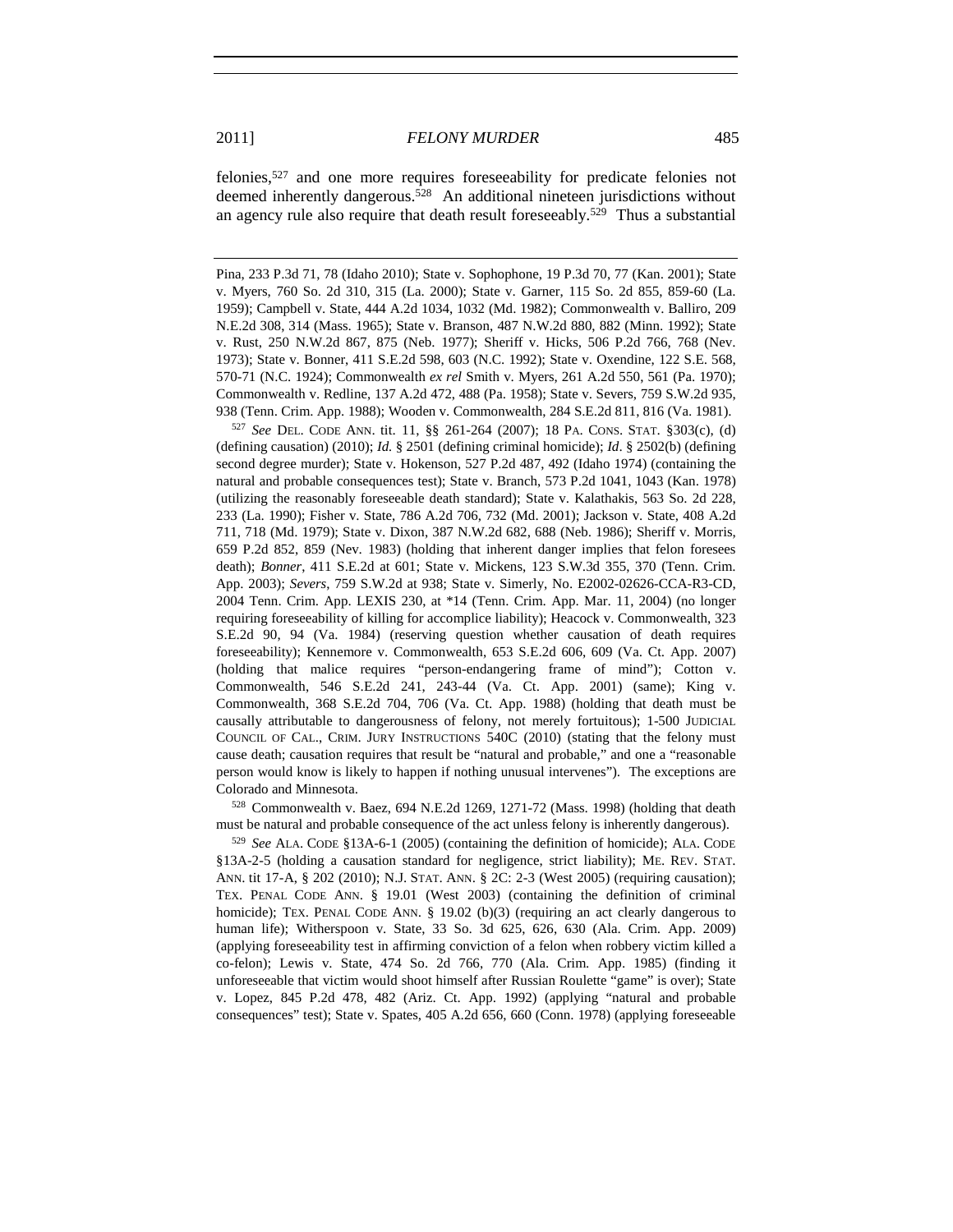majority of felony murder jurisdictions – at least thirty-two out of forty-five – condition felony murder liability on the foreseeability of death, either as a result of a felon's act or the felony itself. Significantly, the great majority of those jurisdictions that exhaustively enumerate predicate felonies – sixteen out of twenty-five – also require that the felons foreseeably cause death.<sup>530</sup> In

<sup>530</sup> These are Arizona, Connecticut, D.C., Idaho, Indiana, Kansas, Louisiana, Maine, Nebraska, New Jersey, New York, Ohio, Pennsylvania, Tennessee, Utah, and West

and natural consequence test); Wilson-Bey v. United States, 903 A.2d 818, 838 (D.C. 2006) (holding accomplice liability felony murder requires reasonably foreseeable killing); Lee v. United States, 699 A.2d 373, 386 (D.C. 1997); Bonhart v. United States, 691 A.2d 160, 163 (D.C. 1997) (holding that a foreseeable intervening act does not break causal chain); United States v. Heinlein, 490 F.2d 725, 735 (D.C. 1973) (finding accomplices responsible for natural and probable consequence of felony); Hulme v. State, 544 S.E.2d 138, 141 (Ga. 2001) (finding that felony must be dangerous per se or foreseeably dangerous under circumstances); People v. Lowery, 687 N.E.2d 973, 977-78 (Ill. 1997) (requiring foreseeability); People v. Smith, 307 N.E.2d 353, 356 (Ill. 1974) (utilizing a foreseeability analysis); People v. Jenkins, 545 N.E.2d 986, 994 (Ill. App. Ct. 1989) (applying a foreseeability test); People v. Burke, 407 N.E.2d 728, 730 (Ill. App. Ct. 1980) (requiring foreseeability); People v. Tillman, 388 N.E.2d 1253, 1256 (Ill. App. Ct. 1979) (requiring foreseeability); Moon v. State, 419 N.E.2d 740, 741 (Ind. 1981) (applying a natural and probable, or foreseeable consequence of the felony test); Sheckles v. State, 684 N.E.2d 201, 204 (Ind. Ct. App. 1997) (same); State v. Burrell, 160 S.W.3d 798, 803 (Mo. 2005) (holding that a felony must foreseeably cause death); State v. Black, 50 S.W.3d 778, 785 (Mo. 2001) (holding that a felony must foreseeably cause death); State v. Baker, 607 S.W.2d 153, 156 (Mo. 1980); State v. Moore, 580 S.W.2d 747, 752 (Mo. 1979) (requiring forseeability); State v. Glover 50 S.W.2d 1049, 1053 (Mo. 1932); State v. Cole, 248 S.W.3d 91, 95 n.4 (Mo. Ct. App. 2008) (holding a felon liable for the natural and proximate result of the commission of the felony); O'Neal v. State, 236 S.W.3d 91, 99 (Mo. Ct. App. 2007); State v. Blunt, 863 S.W.2d 370, 372 (Mo. Ct. App. 1993) (finding that a felony must foreseeably cause death); State v. Weinberger, 671 P.2d 567, 568 (Mont. 1983); State *ex rel* Murphy v. McKinnon, 556 P.2d 906, 910 (Mont. 1976); State v. Martin, 573 A.2d 1359, 1375 (N.J. 1990); People v. Matos, 634 N.E.2d 157, 158 (N.Y. 1994); People v. Flores, 476 N.Y.S.2d 478, 480 (Sup. Ct. 1984); State v. Franklin, No. 06-MA-79, 2008 WL 2003778, at \*13 (Ohio Ct. App. May 5, 2008); State v. Ervin, No. 87333, 2006 WL 2507563, at \*4 (Ohio Ct. App. Aug. 31, 2006); State v. Adams, No. 2000-T-0149, 2004 WL 1486834, at \*11 (Ohio Ct. App. Jun. 30, 2004); State v. Dixon, No. 18582, 2002 WL 191582, at \*5 (Ohio Ct. App. Feb. 8, 2002) (containing a statutory requirement that felony murderer cause death as a proximate result of felony applied as a foreseeability test) OHIO JURY INSTRUCTIONS 2-CR 417.23 (2010) (containing jury instructions on causation); Kinchion v. State, 81 P.3d 681, 684 (Okla. Crim. App. 2003); Johnson v. State, 386 P.2d 336, 337 (Okla. Crim. App. 1963); OKLA. JURY INSTRUCTIONS. – CRIM. § 4-60 (2009) (containing a jury instruction that required act causing death "is dangerous and threatens or destroys life"); *In re* Leon, 410 A.2d 121, 125 (R.I. 1980); State v. Dunn, 850 P.2d 1201, 1216 (Utah 1993) (defining causation of death as requiring foreseeability in a manslaughter case); State v. Jackson, 976 P.2d 1229, 1238 (Wash. 1999) (utilizing a "natural and probable consequence" test); State v. Diebold, 277 P. 394, 396 (Wash. 1929) (utilizing a "probable consequence" test); State v. Weisengoff, 101 S.E. 450, 451 (W. Va. 1919) (requiring foreseeability).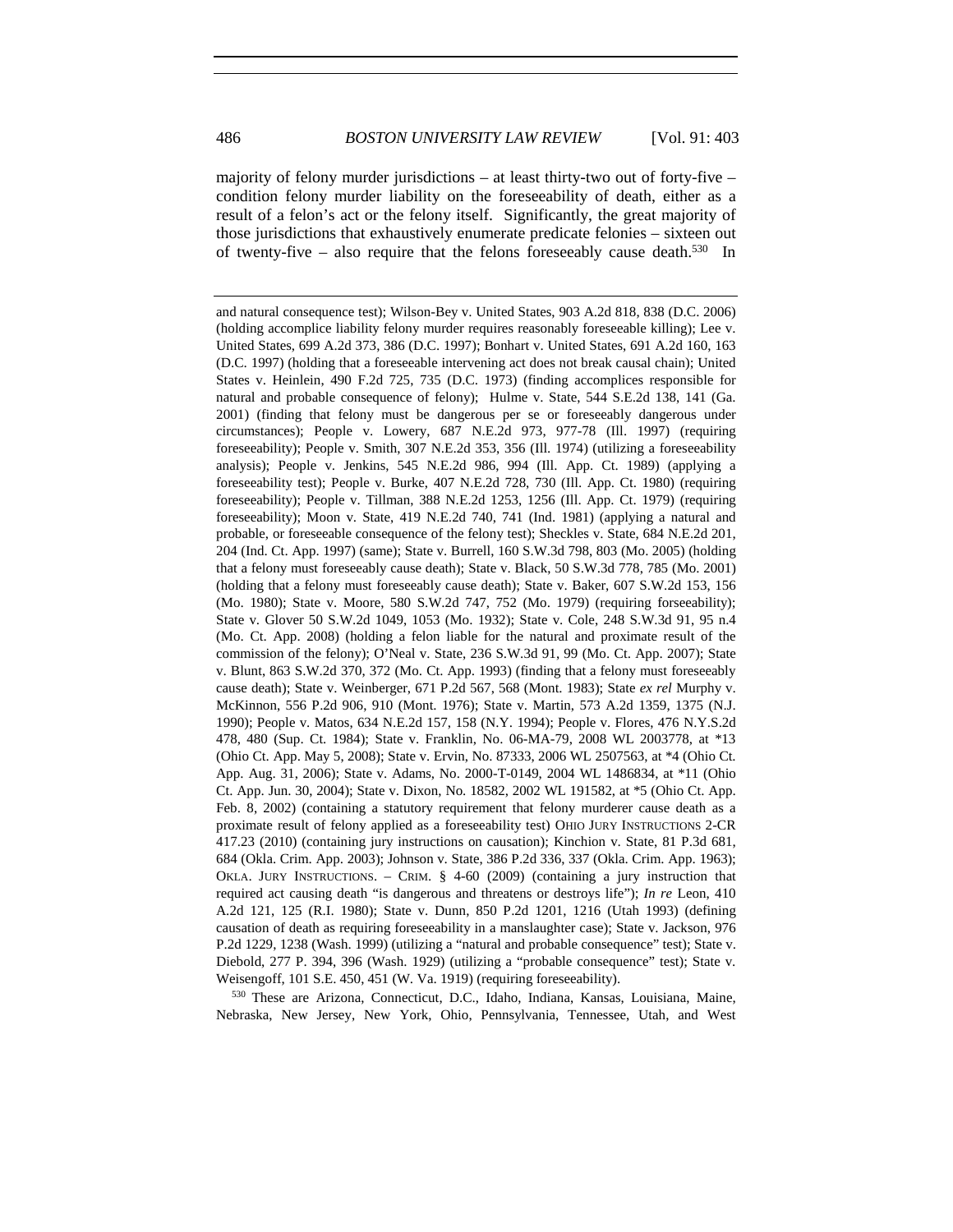conditioning felony murder on apparent danger, these jurisdictions do not only rely on legislative judgment that danger inheres in certain felonies. They also require the jury to find foreseeability. The illogical assumption that a legislative or judicial determination of inherent danger obviates a jury finding of foreseeable causation is a minority position.

Courts have sometimes invoked the causal requirement of foreseeability in overturning convictions. Thus, in *Lewis v. State*, an Alabama court overturned the conviction of a Russian Roulette player for the death of a fellow player who shot himself after the "game" ended, on the ground that this act was unforeseeable.531 In the early twentieth-century case of *State v. Weisengoff*, a West Virginia court overturned a second degree murder conviction for a fleeing fugitive who lost control of his car and crashed into a bridge with a pursuing police officer hanging onto the outside of his car.532 The court reasoned that to be liable for felony murder predicated on resisting arrest, Weisengoff had to have committed an act "which might reasonably produce death."533 In *State v. Kalathakis*, a Louisiana court held that the shooting of a co-felon by police was not a foreseeable result of the felony of drug manufacturing.534 To be sure, courts more commonly overturn convictions for failure to show the felony was dangerous as committed, or that the act causing death was sufficiently related to the felony. But the same facts can often support arguments that death was not caused foreseeably. For example, in *Ford v. State*, a Georgia court held that felony possession of a weapon by a convict was not committed in a dangerous way, because it was not foreseeable that cleaning a gun would cause death.535

Several jurisdictions have neither adopted nor rejected a foreseeability standard. All of these have other limits that tend to ensure some measure of apparent danger. Three of these jurisdictions – Iowa, South Carolina, and Mississippi – require separate proof of malice, which may in turn require proof of apparent danger. Six of them – Colorado, Iowa, Oregon, South Dakota, Wyoming, and the United States – limit felony murder to enumerated predicate felonies. We have seen that the remaining jurisdiction, Florida, has several cases finding that deaths following such non-dangerous felonies as auto-theft were not sufficiently related to the felony to support felony murder liability. Of course it would be better for courts in these jurisdictions to explicitly instruct jurors that either malice or causation requires apparent danger.

Only four jurisdictions explicitly reject a requirement of foreseeability for causal responsibility, and these also may achieve a similar effect in most cases through other doctrinal devices. Jurisdictions rejecting foreseeability are

Virginia.

<sup>531</sup> *See Lewis*, 474 So. 2d at 771.

<sup>532</sup> *See Weisengoff*, 101 S.E. 454-55.

<sup>533</sup> *Id.* at 455.

<sup>534</sup> *See* State v. Kalathakis, 563 So. 2d 228, 232 (La. 1990).

<sup>535</sup> *See* Ford v. State, 423 S.E.2d 255, 256 (Ga. 1992).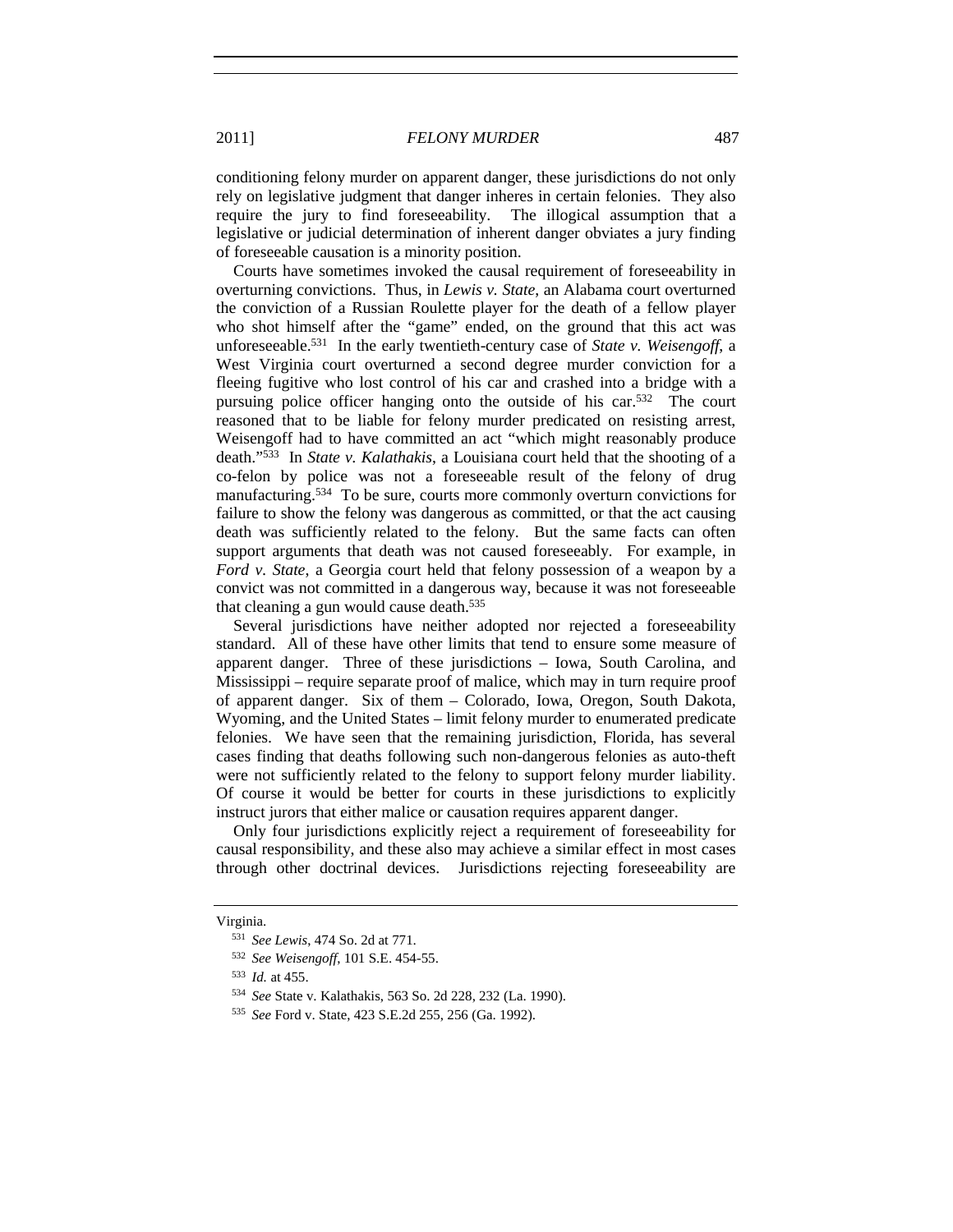Alaska, North Dakota, Wisconsin, and Minnesota.536 Of these four jurisdictions, Minnesota restricts predicate felonies to those inherently dangerous to human life. Wisconsin, Alaska, and North Dakota limit predicate felonies to enumerated felonies. The Wisconsin Supreme Court justified its rejection of a foreseeability standard on the assumption that the legislature had intentionally restricted predicate felonies to those it regarded as inherently dangerous to human life.<sup>537</sup> While the Alaska courts have rejected a requirement of foreseeable danger, they have required that the act causing death involve unlawful force.538 Finally, North Dakota's code has a recklessness default rule that would seem to apply to felony murder.<sup>539</sup>

Nevertheless, it would be far better for these jurisdictions to join the majority and require foreseeable danger as a criterion of causal responsibility. The failure to require that death result from a foreseeably dangerous act can lead to unwarranted convictions, even in cases involving dangerous predicate felonies.540 Consider the infamous 1967 California case of *People v. Stamp*, described in the Introduction. In the course of the presumably dangerous felony of robbery, Stamp threatened victims at gunpoint and so imposed a risk of death, and expressed a willingness to kill. Yet death occurred in an unlikely way, as one victim was sufficiently agitated to suffer a fatal heart attack shortly after the robbery. The court refused defendant's request for an instruction requiring proof that defendant caused death foreseeably. An appellate court upheld his conviction, insisting that even an accidental death in the course of a robbery sufficed for murder.541

Today, California no longer rejects a requirement of foreseeability, at least in cases like *Stamp* where no battery is committed and no injury is inflicted. Thus, California's Pattern Jury Instructions now require that if there is more than one cause of death, as in heart attack cases, the felony must be a "substantial factor in *causing*" the death.<sup>542</sup> Causation in turn requires that death be "the direct, *natural, and probable consequence* of the act."543 The

<sup>539</sup> *See supra* note 195-196 and accompanying text.

<sup>536</sup> *See* N.D. CENT. CODE § 12.1-02-05 (1997) (defining a cause simply as a necessary condition); Phillips v. State, 70 P.3d 1128, 1142 (Alaska Ct. App. 2003); State v. Gorman, 532 N.W.2d 229, 232 (Minn. Ct. App. 1995); State v. Oimen, 516 N.W.2d 399, 408 (Wis. 1994).

<sup>537</sup> *See Oimen*, 516 N.W.2d at 408.

<sup>538</sup> *Phillips*, 70 P.3d at 1142.

<sup>540</sup> One consequence of failing to clearly require foreseeability is a further failure to ask whether a particular death is within the scope of the foreseeable risk. *See* Adams v. State, 310 So. 2d. 782 (Fla. 1975) (robbery of elderly victim causes broken hip, leading to heart attack); State v. White, 538 N.W.2d 237 (S.D. 1995) (rape leads to ruptured aneurysm).

<sup>541</sup> People v. Stamp, 82 Cal. Rptr. 598, 603 (1969); *see also* People v. Hernandez, 215 Cal. Rptr. 166, 168 (1985) (holding robber liable for the fatal heart attack of a victim he held at gunpoint and forced to crawl about in a strenuous way).<br><sup>542</sup> 1-500 JUD. COUNCIL OF CAL. JURY INSTRUCTIONS 540C (2010) (emphasis added).

<sup>543</sup> *Id*. (emphasis added).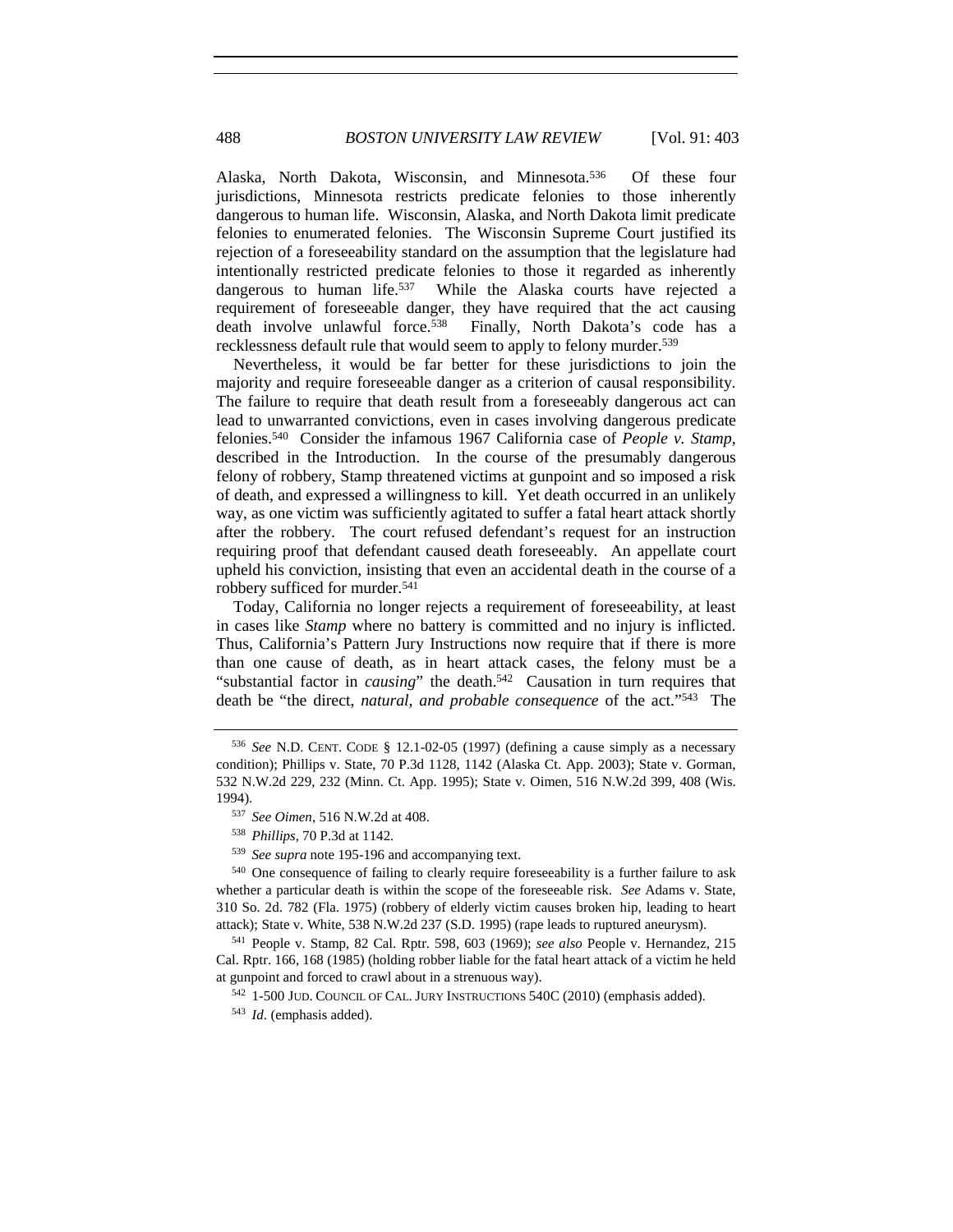instruction adds that "a natural and probable consequence is one that *a reasonable person would know is likely to happen* if nothing unusual intervenes."544 These instructions are consistent with the requirement of an act naturally dangerous to life recognized in *People v. Patterson*545 and *People v. Sarun Chun*. 546 If the *Stamp* fact pattern were to occur in California today, the defendant would be entitled to an instruction requiring proof that the heart attack would have appeared probable to a reasonable person as a result of the stickup.547

A foreseeability standard is not the only way to condition causation on danger, however. *Stamp* is usefully contrasted with the Alaska case of *Phillips v. State*. 548 Here a police officer suffered a fatal heart attack while struggling with the defendant, who was resisting arrest.<sup>549</sup> Although the Alaska court rejected a foreseeability test, it required that death result from the felon's unlawful use of force, and suggested that if the heart attack had occurred during a strenuous chase rather than a violent struggle there would be no liability.550 Such a requirement of unlawful force could have precluded the conviction of Stamp. Moreover, such a requirement would comport with the judicial rationale for California's embrace of an agency rule. California courts derived the agency rule from the language of California's venerable murder statute, which defines murder as malicious "killing" and imposes felony murder liability for "murdering" in the course of enumerated felonies. According to the California Supreme Court in *People v. Washington*, the ordinary meaning of "murder" did not include causing death indirectly by provoking the act of another.<sup>551</sup> Yet, as Hale noted in the Eighteenth Century, neither did it include "harsh or unkind usage" that "put[s] another into such passion of grief or fear[] that the party. . . die[s] suddenly."552 The *Stamp* court could have avoided an unjust result by adhering to the traditional conception of homicide as a fatal physical injury inflicted by unlawful force, as the Alaska court did in *Phillips*.

Nevertheless, not every use of unlawful force renders death foreseeable. Thus, in the case of *State v. Gorman*, the Minnesota Supreme Court upheld a second degree murder conviction predicated on felony assault, where defendant merely punched the victim, who died as a result of his head striking

<sup>544</sup> *Id.* (original emphasis removed) (emphasis added). 545 *See* People v. Patterson, 778 P.2d 549, 551 (Cal. 1989).

<sup>546</sup> *See* People v. Sarun Chun, 203 P.3d 425, 430 (Cal. 2009).

<sup>547</sup> For a case similar to *Stamp* from another jurisdiction, see Booker v. State, 386 N.E.2d 1198, 1202 (Ind. 1979) (holding a robber liable for the victim's later heart attack, without foreseeability). Like California, Indiana now requires foreseeability. 548 70 P.3d 1128 (Alaska 2003).

<sup>549</sup> *Id.* at 1141.

<sup>550</sup> *Id*.

<sup>551</sup> *See* People v. Washington, 402 P.2d 130, 133 (Cal. 1965).

<sup>552</sup> HALE, *supra* note 56, at 429.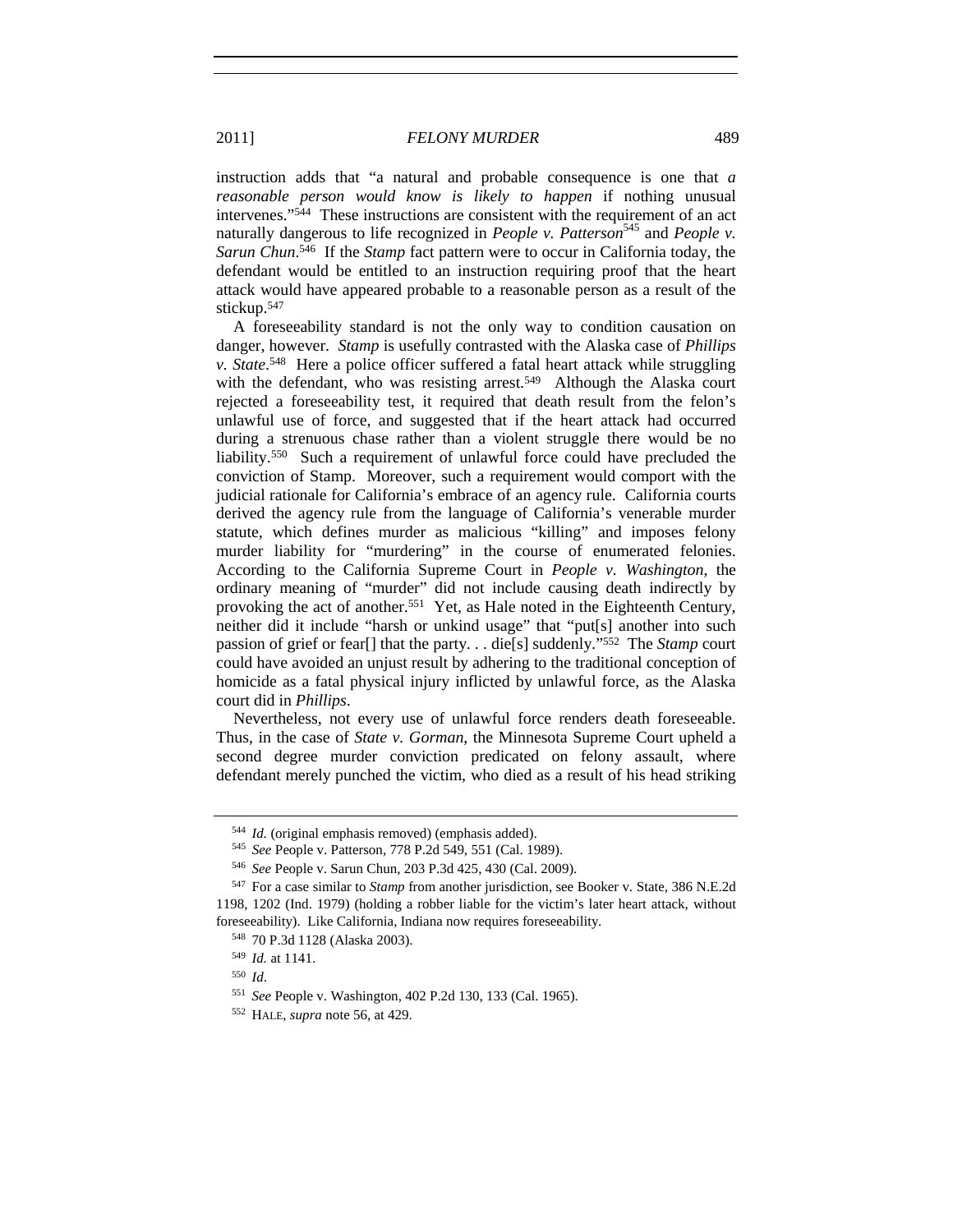the floor.553 In a similar Illinois case from the 1920s, a murder conviction was overturned on the ground that death was not a "reasonable and probable consequence" of a blow with a fist.554 The *Gorman* decision is particularly disturbing because the predicate felony did not require any culpability with respect to the physical injury that rendered it felonious.555 Such a strict liability assault-with-injury offense may be inherently dangerous ex post but the danger is not necessarily apparent to the assailant ex ante. The offense involves no culpability to "transfer" to the death. The *Gorman* case is further troubling because assault offenses lack any independent felonious purpose. Like the predicate felony in Georgia's *Miller v. State* the predicate felony in the Gorman case fulfills neither branch of the dual culpability requirement.

Like the *Gorman* decision, the *Miller* decision also results in large part from the misguided choice to define aggravated assault as a strict liability offense.556 Georgia compounds these mistakes by dropping its foreseeability standard for predicate felonies deemed inherently dangerous, such as aggravated assaults. In *Durden v. State*, a Georgia court imposed liability for a burglary victim's heart attack after the defendant fired a gun at him.557 The court rejected the traditional requirement of physical injury as archaic, but did not replace it with a requirement of foreseeability. A jury might well have found such foreseeability on these facts but was never given the chance.

Indeed, we cannot be sure that a foreseeability standard would prevent conviction on facts like those in *Stamp*. First, there is the danger that courts will simply ignore the legal limits on causal responsibility. New York's *Ingram* case illustrates this risk.<sup>558</sup> Recall that the hapless Ingram's captor died of a heart attack without a physical struggle. Prior case law in New York conditioned causation of death on (1) a physical interaction between defendant and victim directly causing death as (2) a foreseeable consequence of defendant's act.<sup>559</sup> The *Ingram* court gave no instruction on these two elements of causation, but the defense attorney never requested one.<sup>560</sup> The New York Court of Appeals upheld Ingram's conviction for felony murder because the error had not been preserved. Ingram – as unlucky in law as in life – was unjustly convicted not because of New York's definition of causation, but in spite of it.<sup>561</sup>

<sup>553</sup> State v. Gorman, 532 N.W.2d 229, 231 (Minn. 1995).

<sup>554</sup> *See* People v. Crenshaw, 131 N.E. 576, 578 (Ill. 1921).

<sup>555</sup> *Gorman*, 532 N.W.2d at 231.

<sup>556</sup> *See* Miller v. State, 571 S.E.2d 788 (Ga. 2002).

<sup>557</sup> *See* Durden v. State, 297 S.E.2d 237, 242 (Ga. 1982).

<sup>558</sup> *See* People v. Ingram, 492 N.E.2d 1220, 1221 (N.Y. 1986).

<sup>559</sup> *See* People v. Kibbe, 321 N.E.2d 773, 776 (N.Y. 1974); People v. Flores, 476 N.Y.S.2d 478, 480 (Sup. Ct. 1984).

<sup>&</sup>lt;sup>560</sup> *Ingram*, 492 N.E.2d at 1221.<br><sup>561</sup> Another New York case, *People v. Howard*, 241 A.D.2d 920, 920-21 (N.Y. App. Div.

<sup>1997),</sup> illustrates a similarly cavalier attitude toward the causation requirement on the part of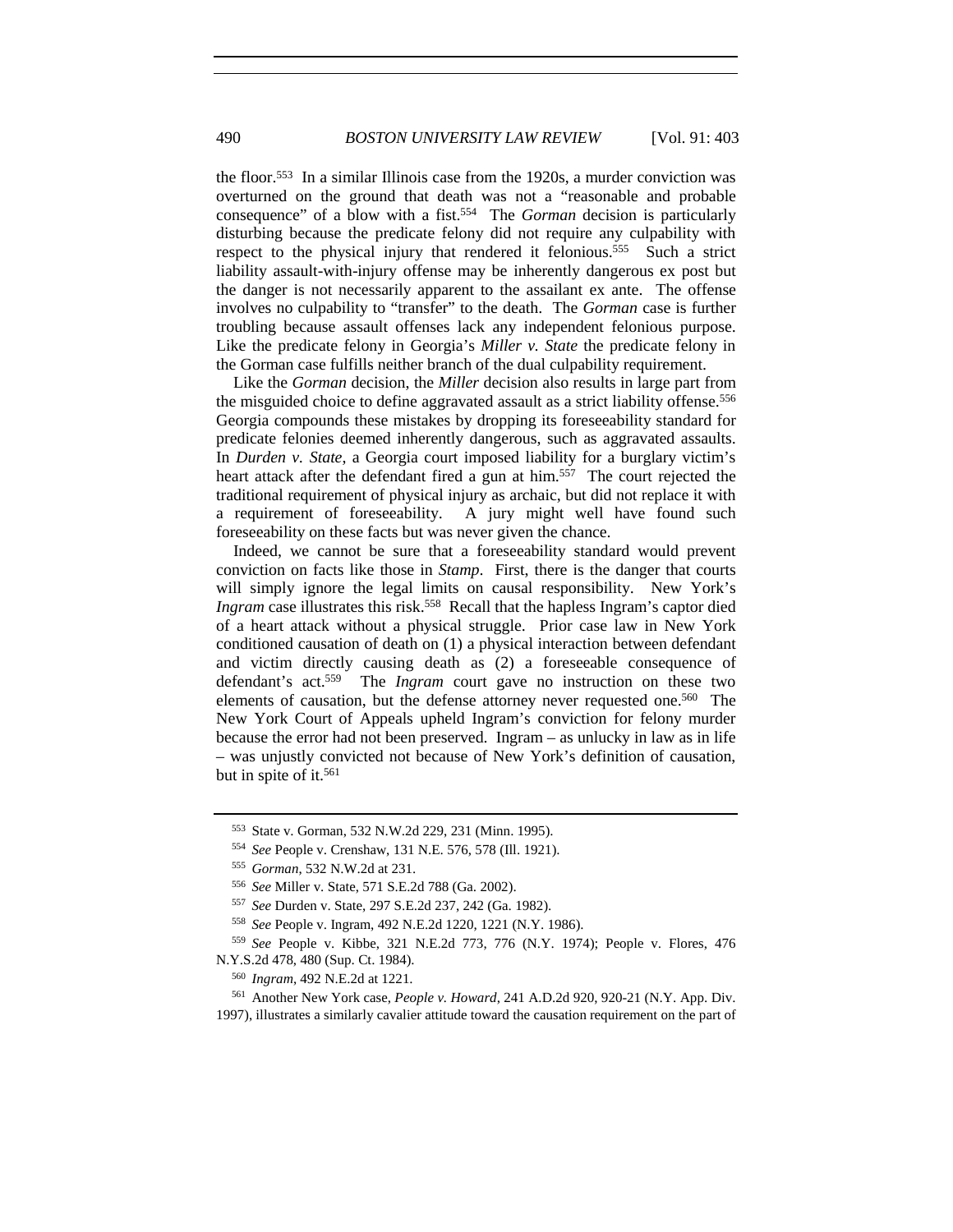Second, even properly instructed juries may be persuaded that a felon should bear the blame for the unexpected death of a frail victim. As noted above, cognitive biases can predispose factfinders to misattribute foresight and responsibility to felons when harm occurs.562 Thus, in the Maine case of *State v. Reardon*, the victim of a mugging suffered a heart attack, while reporting the incident to police. Acting as the factfinder in the case, the trial judge found that it was reasonably foreseeable that a sixty-seven-year-old victim would have heart disease and that robbing him would cause him to have a heart attack and die.563 Recall the *Dixon* case where a burglar kicked in the door of an elderly woman's home, and cut the phone cord, but apparently never touched her. The Nebraska court upheld Dixon's conviction on the ground that the victim's heart attack was foreseeable under the circumstances.564 In *People v. Matos*, described in the Introduction, a police officer fell off a roof while pursuing a robber. Some evidence suggested that the robber pushed the officer, but the court held that the state was not required to prove this suspicion. The trial court reasoned that the officer's death was foreseeable as a result of the robber's flight across a roof and rejected any requirement of a direct physical interaction between defendant and victim.<sup>565</sup> It justified these conclusions by relying on the *result* in *People v. Ingram*, 566 even though the *reasoning* in that case never reached the questions of direct causation and foreseeability because they were not raised below.

Death from a heart attack seems more foreseeable where the defendant inflicts physical injuries, especially to an obviously frail victim, or the victim shows physical distress during the crime. Thus, murder liability was defensible in the Connecticut case of *State v. Spates*, where defendants left a robbery victim bound despite his asking for doctor and telling robbers he was

a trial court. An elderly homeowner with severe heart disease had a fatal heart attack during a burglary. The trial court allowed a medical expert to testify that the burglary had caused the death, despite the fact that she formulated this conclusion after reading the statement of a co-defendant which had been suppressed on grounds of unreliability. The statement claimed that the defendant had denied her access to her medication. Moreover, the trial court threatened to allow in the suppressed statement if the defense argued, through crossexamination and competing expert testimony, that there was no scientific basis for concluding that the heart attack would not have occurred but for the burglary, or was likely as a result of the burglary. The conviction was overturned in a habeas proceeding that found the medical testimony "unreasonable."Howard v. Walker, 406 F.3d 114, 135 (2d Cir. 2005). 562 *See* Dripps, *supra* note 335, at 1385; Lijtmaer*, supra* note 335, at 622-24 (discussing

tendencies to equate hindsight with foresight, to attribute bad outcomes to bad decisions, and to attribute events to character rather than situation).

<sup>563</sup> State v. Reardon, 486 A.2d 112, 117 (Me. 1984). 564 State v. Dixon, 387 N.W.2d 682, 688 (Neb. 1986).

<sup>565</sup> People v. Matos, 568 N.Y.S.2d 683 (N.Y. Sup. Ct. 1991), *aff'd* 634 N.E.2d 157, 158 (N.Y. 1994).

<sup>566</sup> *Id.* at 686.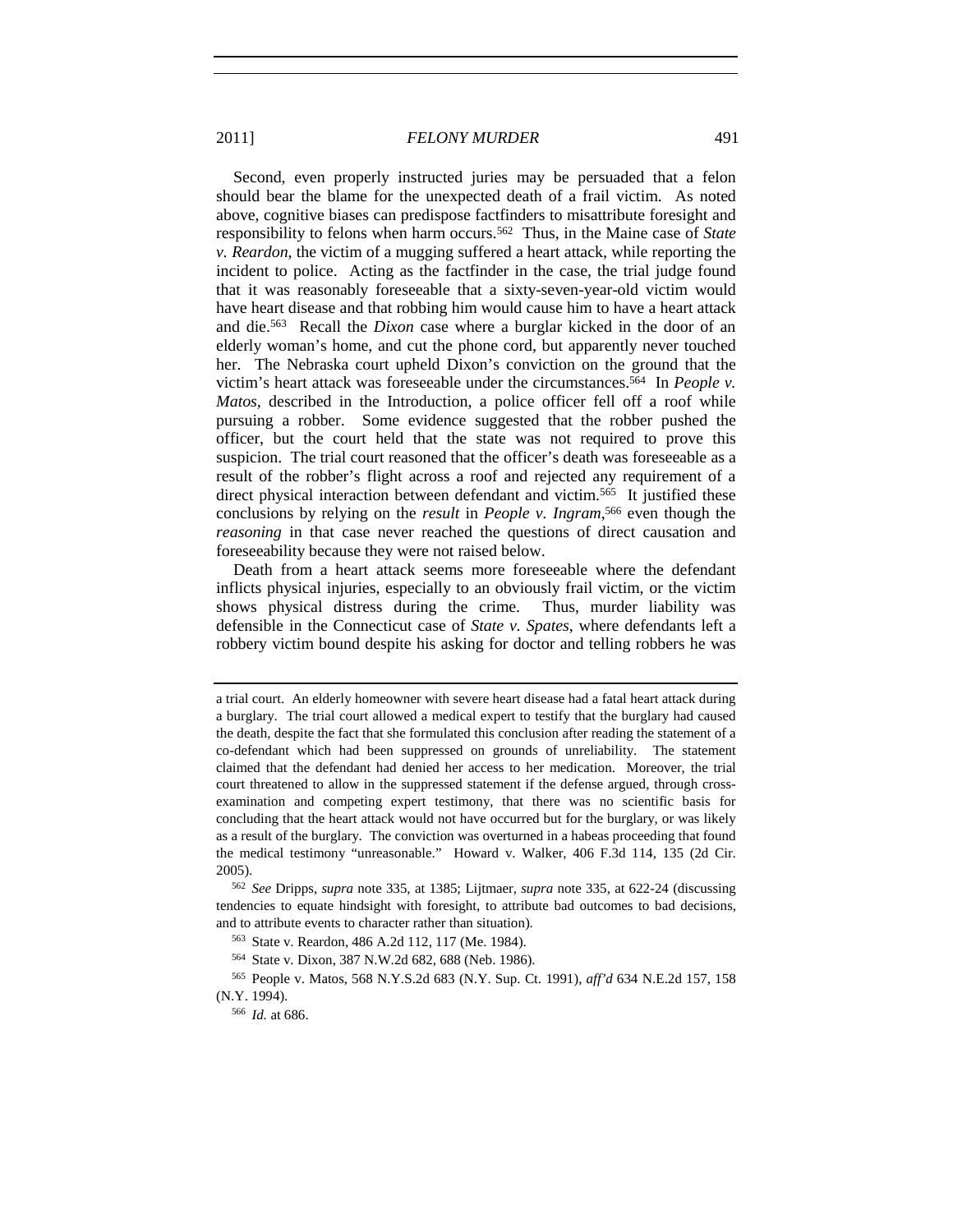having a heart attack;<sup>567</sup> and in the North Carolina case of *State v. Atkinson*, where a victim with heart disease was beaten with a baseball bat during a robbery.568 The conviction was also warranted in the Kansas case of *State v. Shaw*, where an eighty-six-year-old victim of a robbery/burglary was found bound and gagged, with bruises and abrasions, dead of a heart attack likely caused by her struggles to breathe and to free herself.<sup>569</sup> The same reasoning could apply to other unexpected complications from physical injury to an elderly victim. Thus, in the Illinois case of *People v. Brackett*, an elderly rape victim was left with broken ribs and other injuries, but also became depressed and refused to eat.570 Eventually she choked to death while being force-fed by nurses. Her injuries contributed to her choking by making it impossible to use a feeding tube and making it more difficult for her to cough out the obstruction. The court held that Brackett could be liable as long as the elderly victim's death was foreseeable as a result of the rape and beating. The particular manner of death need not be.<sup>571</sup> Assuming that Brackett should have foreseen death occurring in some simpler way, the victim's death would arguably meet Model Penal Code's standard for negligent causation. The Code imposes causal responsibility for a death outside the risk of death of which the actor should have been aware, if it was not "not too remote or accidental in its occurrence to have a [just] bearing on the actor's liability."572

A requirement of causal linkage between the predicate felony and the resulting death has another important implication beyond requiring that the felony involve apparently dangerous conduct. Such linkage also implies that the apparently dangerous act foreseeably causing death was committed to further the felony or a related interest, such as avoiding apprehension. Thus it involves both cognitive and normative dimensions of culpability – both notice of danger, and a malign purpose.

State codes mandate such a causal linkage requirement for some or all cases in about a third of all felony murder jurisdictions. Several codes require that the act causing death occur in the course of and in furtherance of the felony.<sup>573</sup> A few states require that it be in the course of  $or$  in furtherance of the felony.<sup>574</sup>

<sup>567</sup> *See* State v. Spates, 405 A.2d 656, 659 (Conn. 1978).

<sup>568</sup> *See* State v. Atkinson, 259 S.E.2d 858, 864 (N.C. 1979).

<sup>569</sup> *See* State v. Shaw, 921 P.2d 779, 784-85 (Kan. 1996); *see also* People v. Cable, 471 N.E.2d 447, 450-52 (N.Y. 1984) (delayed death of elderly victim as a result of binding).

<sup>570</sup> People v. Brackett, 510 N.E.2d 877, 882 (Ill. 1987).

<sup>571</sup> *Id.*; *see also* Commonwealth v. Tevlin, 741 N.E.2d 827, 835 (Mass. 2001) (involving complications from stomping elderly victim during robbery).

<sup>572</sup> MODEL PENAL CODE § 2.03(3)(b) (1980) (alteration in original).

<sup>573</sup> ALA. CODE § 13A-6-2 (2005); ARIZ. REV. STAT. § 13-1105 (LexisNexis 2010); CONN. GEN. STAT § 53a-54c (2009); N.Y. PENAL LAW § 125.25 (McKinney 2010); N.D. CENT. CODE § 12.1-16-01 (1997); OR. REV. STAT. § 163.115 (2009); TEX. PENAL CODE ANN. § 19.02 (West 2003).

<sup>574</sup> ALASKA STAT. § 11.41.110 (2009); COLO. REV. STAT. § 18-3-102 (2010); WASH. REV.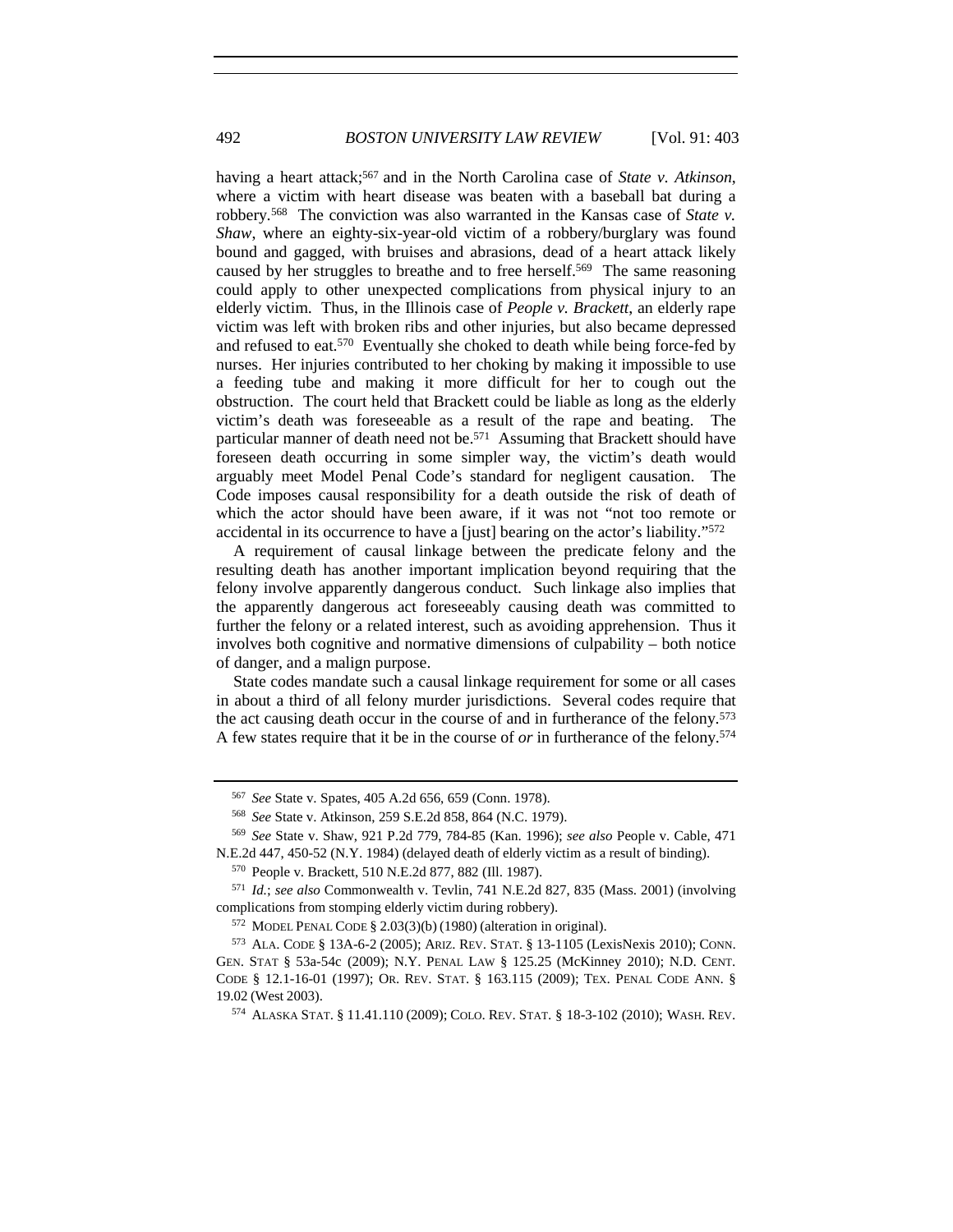Two states require that the felony foreseeably cause the death.<sup>575</sup> Two states simply require that death result from the felony.<sup>576</sup> Courts in many of these jurisdictions have required a causal linkage in applying these statutes.<sup>577</sup>

Several codes only require a temporal connection, by referring to deaths caused "while engaged in" or "committing" a predicate felony.578 Some courts have read temporally phrased statutes restrictively to preclude any requirement of a causal connection.579 A few courts have interpreted temporally phrased standards expansively to imply a requirement of causal linkage, however.<sup>580</sup>

Codes in almost half the felony murder jurisdictions employ a more ambiguous phrasing, punishing killings "in" the commission or perpetration, which could mean either by means of the felony, or during the felony.<sup>581</sup>

<sup>577</sup> *See* Witherspoon v. State, 33 So. 3d 625, 628 (Ala. Crim. App. 2009) (act in furtherance of felony can cause death by provoking foreseeable response); State v. Miles, 918 P.2d 1028, 1033 (Ariz. 1996); Whitman v. People, 420 P.2d 416, 419 (Colo. 1966); State v. Young, 469 A.2d 1189, 1192 (Conn. 1983); State v. Burrell, 160 S.W.3d 798, 803 (Mo. 2005); State v. Black, 50 S.W.3d 778, 785 (Mo. 2001); State v. Moore, 580 S.W.2d 747, 752 (Mo. 1979); State v. Cole, 248 S.W.3d 91, 95 (Mo. Ct. App. 2008); State v. Blunt, 863 S.W.2d 370, 371 (Mo. Ct. App. 1993); People v. Joyner, 257 N.E.2d 26, 27 (N.Y. 1970); State v. Franklin, No. 06-MA-79, 2008 WL 2003778, at \*15 (Ohio Ct. App. May 5, 2008); State v. Rose, 810 P.2d 839, 845 (Or. 1991); State v. Schwensen, 392 P.2d 328, 334 (Or. 1964); State v. Hacheney, 158 P.3d 1152, 1166-67 (Wash. 2007). 578 *See* DEL. CODE ANN. tit. 11, § 635 (2007); IOWA CODE ANN. § 707.2 (2010); LA. REV.

STAT. ANN. § 14:30.1 (2010); MINN. STAT. § 609.19 (2010); MISS. CODE ANN. § 97-3-27 (West 2010); OKLA. STAT. ANN. tit., 21 § 701.8 (West 2010); 18 PA. CONS. STAT. § 2502 (2010); S.D. CODIFIED LAWS § 22-16-4 (2004); UTAH CODE ANN. § 76-5-203 (LexisNexis 2008); WIS. STAT. ANN. § 940.03 (West 2002).

<sup>579</sup> *See* State v. French, 402 N.W.2d 805, 808 (Minn. Ct. App. 1987); Conner v. State, 362 N.W.2d 449, 454 (Iowa 1985); State v. Brant, 295 N.W.2d 434, 436-37 (Iowa 1980); Gavin v. State, 425 N.W.2d 673, 678 (Iowa Ct. App. 1988); Moody v. State, 841 So. 2d 1067, 1092-93 (Miss. 2003); Pickle v. State, 345 So. 2d 623, 626 (Miss. 1977).

<sup>580</sup> *See* Commonwealth v. Waters, 418 A.2d 312, 317-18 (Pa. 1980); Commonwealth v. Legg, 417 A.2d 1152, 1154 (Pa. 1980); Franks v. State, 636 P.2d 361, 364 (Okla. Crim. App. 1981), *overruled on other grounds by* Brown v. State, 743 P.2d 133, 138 (1987). 581 *See* 18 U.S.C. § 1111 (2006); CAL. PENAL CODE § 189 (Deering 2006); D.C. CODE §

22-2101 (2001); FLA. STAT. § 782.04 (2010); GA. CODE ANN. § 16-5-1 (2008); IDAHO CODE ANN. § 18-4003 (2004); 720 ILL. COMP. STAT. ANN. 5/9-1 (2002); IND. CODE § 35-42-1-1 (LexisNexis 2010); KAN. STAT. ANN. § 21-3401 (2009); ME. REV. STAT. ANN. tit. 17-A, § 202 (2010); MD. CODE ANN., CRIM. LAW § 2-201 (LexisNexis 2010); MONT. CODE ANN. § 45-5-102 (2009); NEB. REV. STAT. ANN. § 28-303 (2009); NEV. REV. STAT. ANN. § 200.030 (2009); N.J. STAT. ANN. § 2C:11-3 (West 2005); N.C. GEN. STAT. § 14-17 (2009); R.I. GEN.

CODE ANN. § 9A.32.030 (LexisNexis 2010).

 $575$  ME. REV. STAT. ANN. tit. 17-A, § 202(1) (2010) (stating death must be a "reasonably foreseeable consequence of" committing, attempting, or fleeing from the felony); OHIO REV. CODE ANN. § 2903.02(b) (LexisNexis 2008) (requiring that the felon cause death as a "proximate result" of committing the felony).<br><sup>576</sup> Mo. REV. STAT. § 565.021 (2009); OKLA. STAT. ANN. tit. 21, § 701.8 (2010).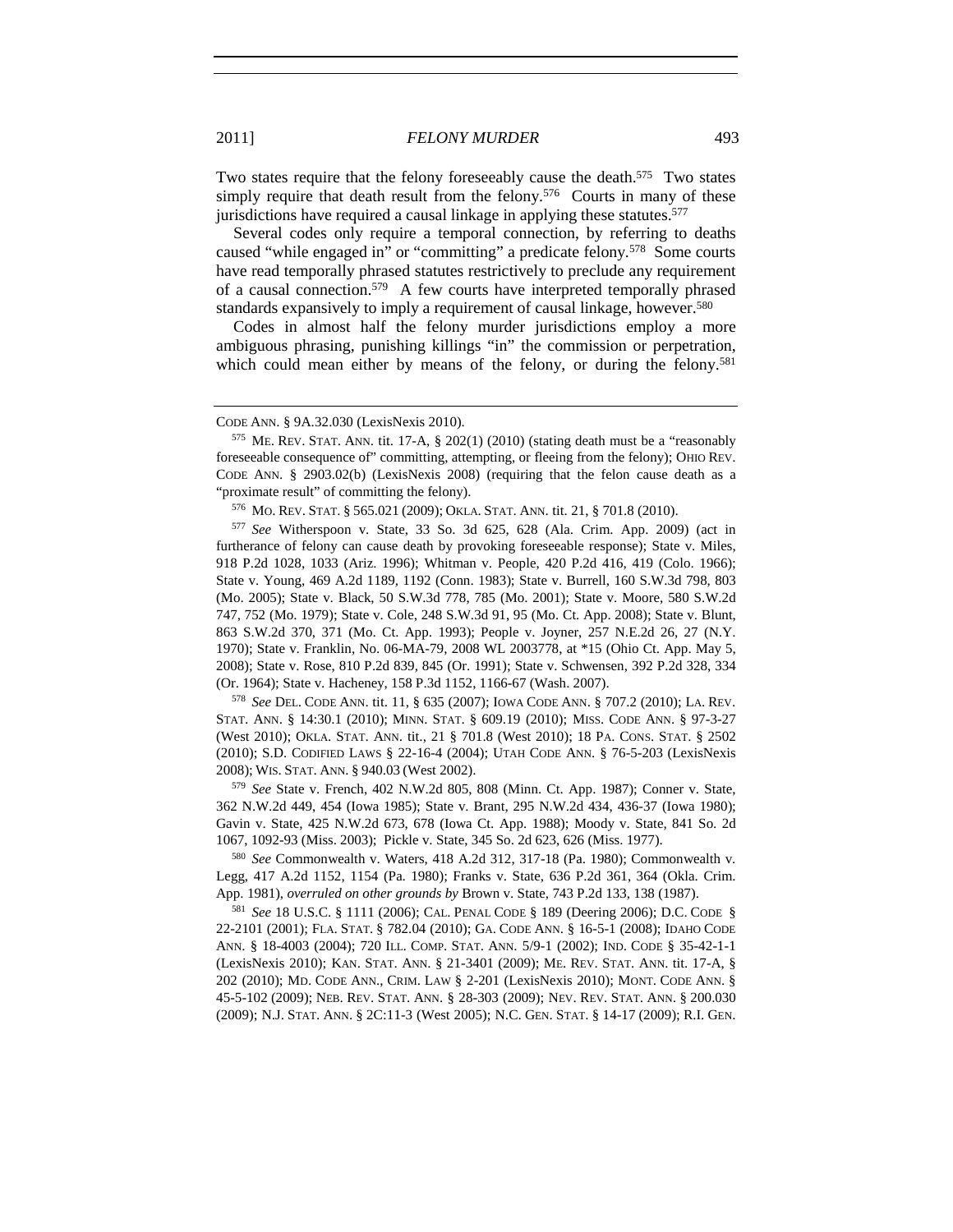Courts in the great majority of these jurisdictions have adopted causal linkage tests.582 Courts have rejected such tests in only a handful of the jurisdictions punishing killing in perpetration of the felony: California, Nebraska, and Wyoming.583

Despite variation in statutory language the great majority of felony murder jurisdictions have adopted a requirement of causal linkage. In all, only seven felony murder jurisdictions appear to have rejected a requirement of causal linkage.584 By contrast, at least thirty jurisdictions have adopted a causal

Bolden, 514 F.2d 1301, 1307 (D.C. Cir. 1975); Lester v. State, 737 So. 2d 1149, 1151 (Fla. Dist. Ct. App. 1999); Allen v. State, 690 So. 2d 1332, 1334 (Fla. Dist. Ct. App. 1997); State v. Hokenson, 527 P.2d 487, 492 (Idaho 1974); People v. Tillman, 388 N.E.2d 1253, 1256- 57 (Ill. App. Ct. 1979); People v. Graham, 477 N.E.2d 1342, 1346 (Ill. App. Ct. 1985); People v. Burke, 407 N.E.2d 728, 730 (Ill. App. Ct. 1980); Moon v. State, 419 N.E.2d 740, 742 (Ind. 1981); Sheckles v. State, 684 N.E.2d 201, 205 (Ind. Ct. App. 1997); State v. Hoang, 755 P.2d 7, 10-12 (Kan. 1988); State v. Mauldin, 529 P.2d 124, 125 (Kan. 1974); Commonwealth v. Christian, 722 N.E.2d 416, 423 (Mass. 2000); Commonwealth v. Dickerson, 364 N.E.2d 1052, 1063 (Mass. 1977) (overruled on other grounds); Commonwealth v. Osman, 188 N.E. 226, 228 (Mass. 1933); State v. Allen, 875 A.2d 724, 728-29 (Md. 2005); Watkins v. State, 744 A.2d 1, 5 (Md. 2000); Campbell v. State, 444 A.2d 1034, 1041 (Md. 1982); Mumford v. State, 313 A.2d 563, 566 (Md. Ct. Spec. App. 1974); State v. Russell, 198 P.3d 271, 274 (Mont. 2008); Kills On Top v. State, 15 P.3d 422, 428-29 (Mont. 2000); State v. Weinberger, 671 P.2d 567, 569 (Mont. 1983); State *ex rel*. Murphy v. McKinnon, 556 P.2d 906, 910-11 (Mont. 1976); State v. Bonner, 411 S.E.2d 598, 603-04 (N.C. 1992); State v. Hutchins, 279 S.E.2d 788, 803 (N.C. 1981); State v. Martin, 573 A.2d 1359, 1371 (N.J. 1990); Nay v. State, 167 P.3d 430, 434-35 (Nev. 2007); State v. Pierce, 23 S.W.3d 289, 294-95 (Tenn. 2000); State v. Buggs, 995 S.W.2d 102, 106 (Tenn. 1999); Haskell v. Commonwealth, 243 S.E.2d 477, 481 (Va. 1978); Doane v. Commonwealth, 237 S.E.2d 797, 798 (Va. 1977); Kennemore v. Commonwealth, 653 S.E.2d 606, 609 (Va. Ct. App. 2007); Griffin v. Commonwealth, 533 S.E.2d 653, 657 (Va. Ct. App. 2000); Montague v. Commonwealth, 522 S.E.2d 379, 381 (Va. Ct. App. 1999); King v. Commonwealth, 368 S.E.2d 704, 706 (Va. Ct. App. 1988); State *ex rel*. Painter v. Zakaib, 411 S.E.2d 25, 26 (W.Va. 1991); State v. Wayne, 289 S.E.2d 480, 482 (W. Va. 1982); *see also* 2-41 MODERN FED. JURY INSTRUCTIONS – CRIM. P 41.01, 41-8, 41-10 (2010) (requiring death "as a consequence of" knowing and willful commission of predicate felony). Although Montana has generally required a causal linkage, it has not been entirely consistent. *See* State v. Cox, 879 P.2d 662, 668 (Mont. 1994) (rejecting causal standard).

<sup>583</sup> People v. Chavez, 234 P.2d 632, 640-42 (Cal. 1951); People v. Miller, 53 P. 816, 816 (Cal. 1898); *c.f.* People v. Cavitt, 91 P.3d 222, 225 (Cal. 2004) (requiring a "logical nexus" between the felony and the act causing death that falls short of requiring that the act be in furtherance of the felony); State v. Montgomery, 215 N.W.2d 881, 884 (Neb. 1974); Eaton v. State, 192 P.3d 36, 67 (Wyo. 2008); Bouwkamp v. State, 833 P.2d 486, 491-92 (Wyo. 1992). 584 74 Del. Laws. 567 (2004), *available at* 2004 Del. ALS 246; DEL. CODE ANN. tit 11,

LAWS § 11-23-1 (2010); TENN. CODE ANN. § 39-13-202 (2010); VA. CODE ANN. § 18.2-32 (2005); W. VA. CODE ANN. § 61-2-1 (LexisNexis 1998); WYO. STAT. ANN. § 6-2-101 (2009). 582 *See* United States v. Heinlein, 490 F.2d 725, 736 (D.C. Cir. 1973); United States v.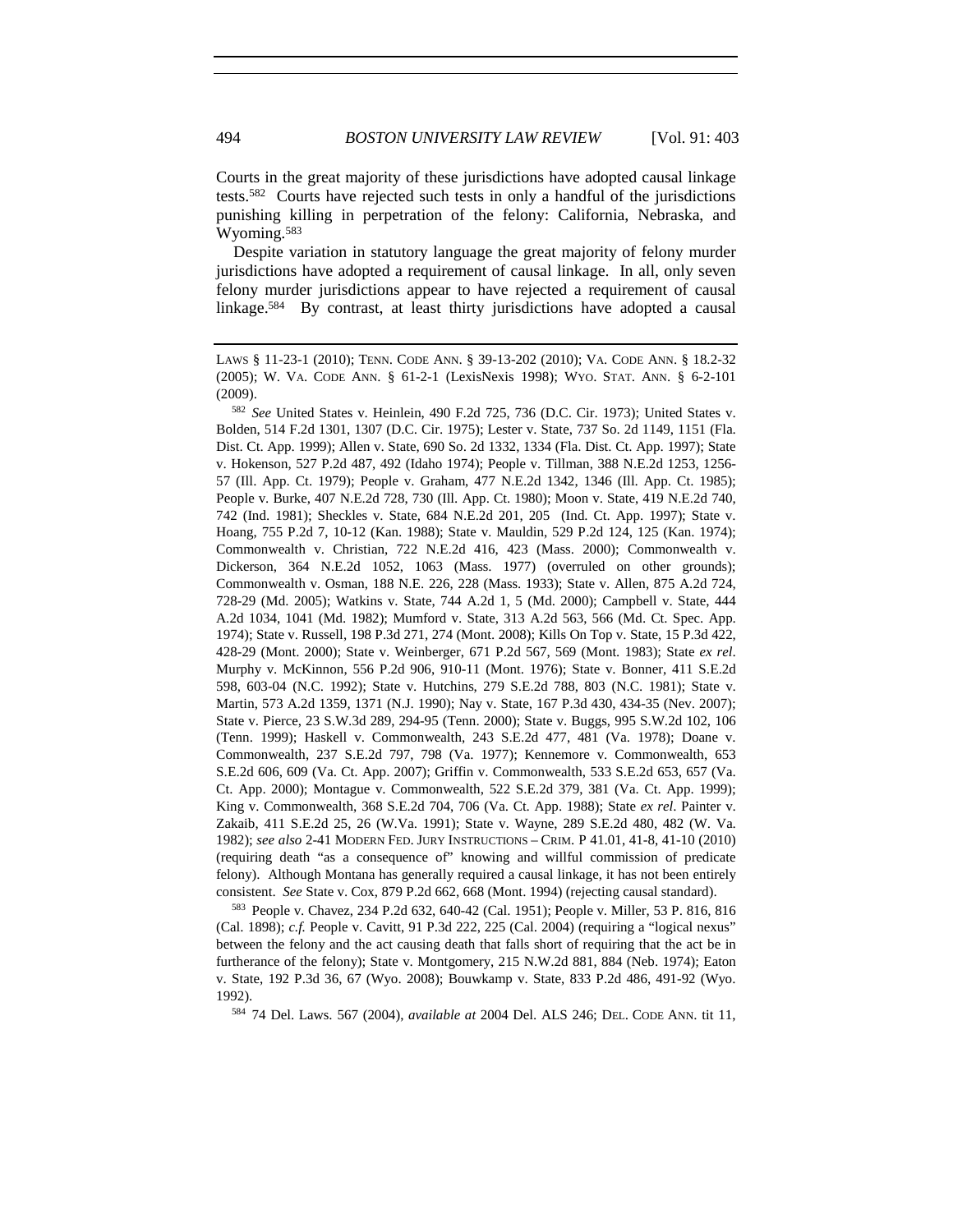linkage test either legislatively or judicially.585 The prevalence of this requirement of causal linkage strengthens the authority of the principle of dual culpability as a normative rationale for felony murder liability.

# III. COMPLICITY AND COLLECTIVE LIABILITY

### A. *The Problem of Complicity in Felony Murder*

If a killer must cause death negligently to be liable for felony murder, an accomplice in felony murder should be no less culpable. Yet critics have contended that the felony murder doctrine automatically punishes accomplices in predicate felonies whenever their co-felons kill, however unexpectedly.586 A *New York Times* story on felony murder liability dramatized this claim with a detailed discussion of the Ryan Holle case.587

In fact, the Holle case does not support the point the *New York Times* was trying to make. To explain why, it is necessary to clarify what it means to be an accomplice in a predicate felony. Accomplice liability generally requires a different actus reus than that required for liability as a principal: the accomplice must aid or encourage a principal in committing an offense. Because the accomplice's conduct is different from the perpetrator's conduct, the accomplice's mental state must differ as well.588 Most jurisdictions require intent to aid, which they interpret as a purpose of making the crime succeed.<sup>589</sup> These jurisdictions include Florida, where Holle's case was decided, and Pennsylvania, the location of the other complicity case, *Commonwealth v. Lambert*, highlighted in the Introduction.590

This intent to aid standard should have precluded liability for Lambert irrespective of the felony murder doctrine. The prosecution offered no

<sup>590</sup> *Supra* note 14 and accompanying text.

<sup>§§ 635, 636 (2007);</sup> *Chavez*, 234 P.2d at 640-42; *Miller*, 53 P. at 816; Conner v. State, 362 N.W.2d 449, 454 (Iowa 1985); State v. Russell, 503 N.W.2d 110, 113-14 (Minn. 1993); Moody v. State**,** 841 So. 2d 1067, 1092-93 (Miss. 2003); State v. Montgomery, 215 N.W.2d 881, 884 (Neb. 1974); *Eaton*, 192 P.3d at 67; *Bouwkamp*, 833 P.2d at 491-92.<br><sup>585</sup> These are Alabama, Arizona, Colorado, Connecticut, D.C., Florida, Idaho, Illinois,

Indiana, Kansas, Maine, Maryland, Massachusetts, Missouri, Montana, Nevada, New Jersey, New York, North Carolina, North Dakota, Ohio, Oklahoma, Oregon, Pennsylvania, Tennessee, Texas, Virginia, Washington, West Virginia, United States. *See supra* notes 573-577, 580, 582 and accompanying text.

<sup>586</sup> Liptak, *supra* note 1.

<sup>587</sup> *Id.*; *see also supra* text accompanying note 13.

<sup>588</sup> KAPLAN, WEISBERG & BINDER, s*upra* note 516, at 716.

<sup>589</sup> *E.g.*, People v. Beeman, 674 P.2d 1318, 1326 (Cal. 1984); 1-3 CRIM. JURY INSTRUCTIONS FOR D.C. 3.200 (2001); FLA. STAN. JURY INSTRUCTIONS IN CRIM. CASES § 3.5(a) (1995) ("conscious intent that the criminal act be done"); 2 GA. STATE BAR – CRIM. JURY INST. § 1.42.10 (2010); MD. CRIM. PATTERN JURY INSTRUCTIONS 6:01 (2007); N.J. STAN. JURY INSTRUCTIONS 2C:2-6 (2009); PA. SUGGESTED STAN. CRIM. JURY INSTRUCTIONS 8.306(a)(6) (2008); 1-3 TENN. CRIM. JURY INSTRUCTIONS 3.01 (2007).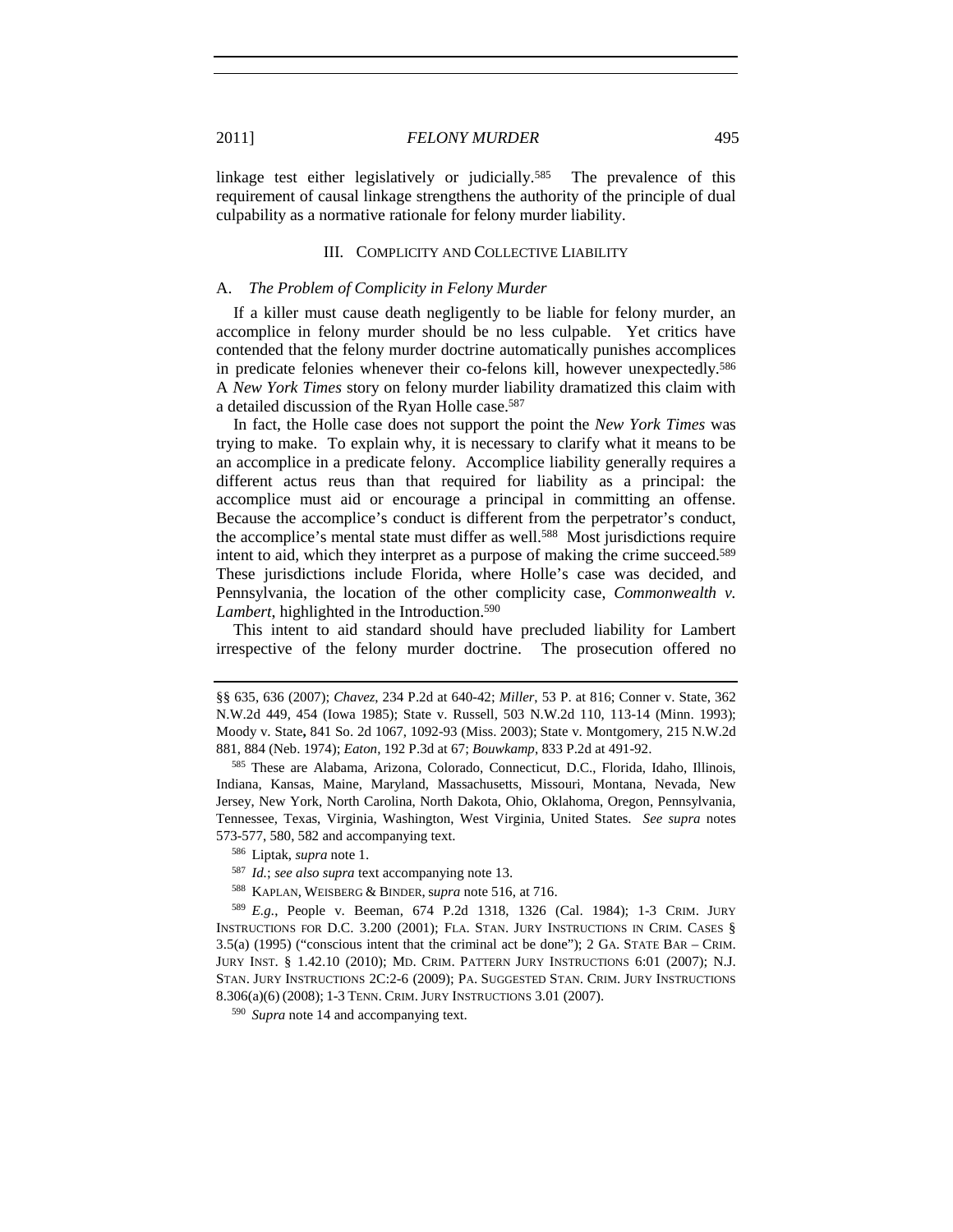evidence that Lambert drove his friend to his ex-girlfriend's home for the purpose of burglary.591 The same is true in Holle's case. Holle, who routinely shared the use of his car with a cohabitant, should not have been convicted of burglary without proof that he provided the car on this occasion for the purpose of – not just with the expectation of – facilitating the burglary. Holle testified that he heard one of the burglars say that it might be necessary to knock out the victim,592 so he had reason to foresee that she would be clubbed fatally. If Holle accepted this risk as a means to the end of stealing, he arguably deserved murder liability. But if stealing was never his goal and he was merely fulfilling his household obligations by sharing use of his possessions, he deserved liability for neither the murder, nor the predicate felony of burglary. Accordingly, the injustice of Holle's *murder* conviction resulted from his *undeserved accomplice liability for the burglary* rather than any undeserved attribution of the killing to the burglary. Unjust convictions of complicity in felony murder often result from misattributions of complicity in the predicate felony.593

Nevertheless, the *New York Times* was right to criticize Florida's rules for attributing felony murder liability to accomplices. Florida *does* permit accomplices to be held strictly liable for their co-felon's unexpected killings. Yet, as we shall see, Florida is unusual in this respect. Most felony murder jurisdictions do a much better job of ensuring that accomplice liability for felony murder is deserved.

The general problem of accomplice liability for felony murder can be illustrated with two hypothetical scenarios.

First, imagine that Armory plans the armed robbery of a bank with Rob and Driver. Armory supplies a loaded gun for Rob to use in sticking up a teller, while Driver waits outside in a getaway car. A security guard, Vigilant, opens fire on Rob during the robbery. Rob returns fire, killing Vigilant. Rob exits the bank and flees with Driver in the getaway car. Police pursue them in a high speed chase. Driver eventually runs a stoplight and collides with another vehicle, killing Passenger. Armory is certainly liable as an accomplice in Rob's bank robbery – he purposefully aided it. Rob is liable for the felony murder of Vigilant in any felony murder jurisdiction, and Driver is liable for the felony murder of Passenger in most jurisdictions. But is Armory liable for Rob's felony murder of Vigilant? Is he liable for Driver's felony murder of Passenger?

Second, imagine that Cat asks Buddy to drive him to and from a warehouse at night and wait for him while he burglarizes it. Buddy asks if anyone will get hurt. Cat replies that the warehouse is unguarded, he is not expecting any

<sup>591</sup> Commonwealth v. Lambert, 795 A.2d 1010, 1022 (Pa. Super. Ct. 2002).

<sup>592</sup> Liptak, *supra* note 1.

<sup>593</sup> *See, e.g.*, State v. Medeiros, 599 A.2d 723, 726-27 (R.I. 1991) (convicting despite defendant's claim, supported by crime scene evidence, to have waited in a friend's car during the burglary, without having aided or encouraged it).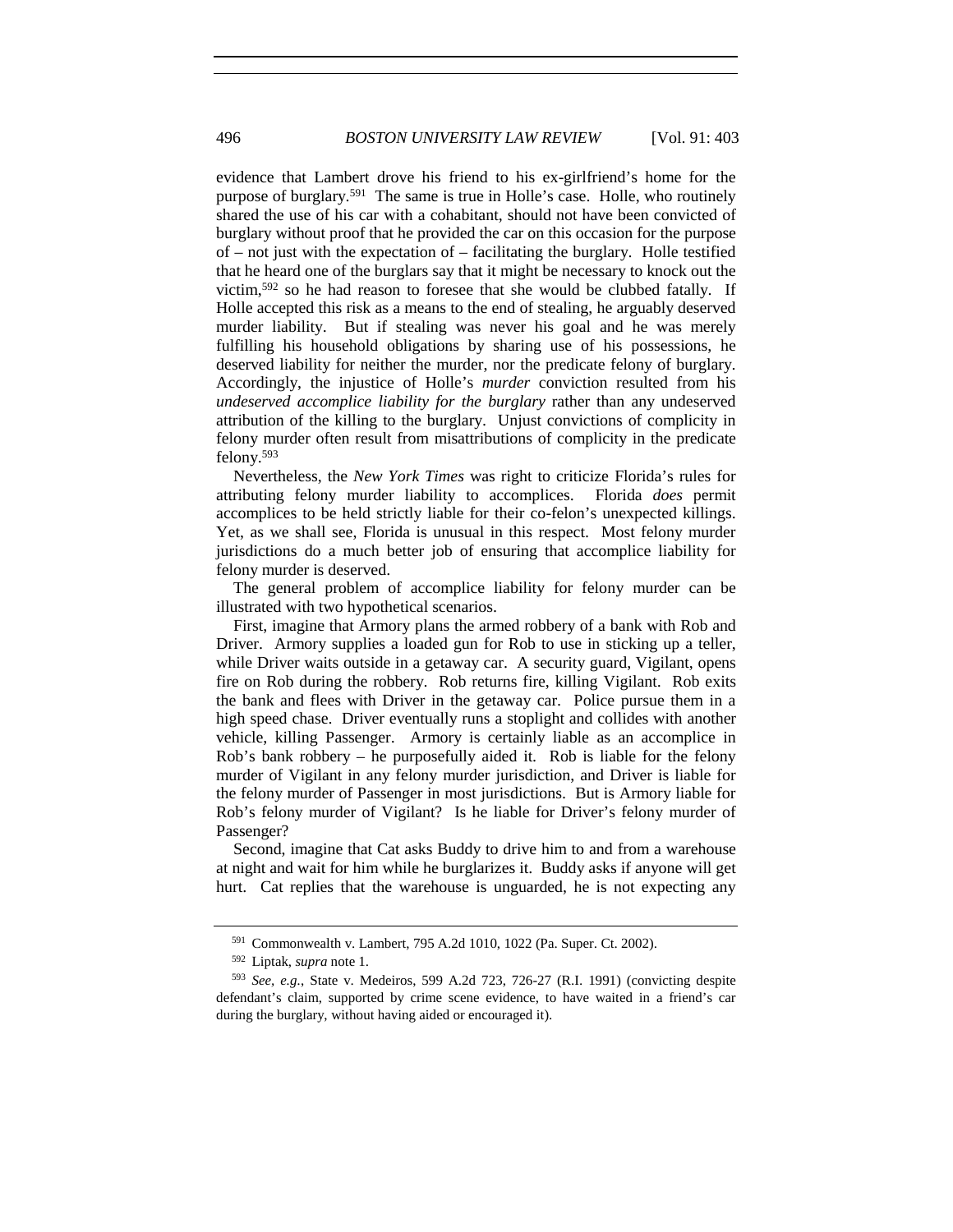trouble, and is not bringing a gun. Buddy agrees. In fact, Cat is interrupted by Watchman, an armed security guard. Cat attempts to disarm Watchman and shoots him with Watchman's own gun in the ensuing struggle. Buddy will certainly be liable as an accomplice in Cat's burglary, which he intentionally aided. Cat will be guilty of felony murder. Although he did not expect resistance in advance and did not bring a gun, his felony became foreseeably dangerous once he decided to struggle with an armed victim; and the presence of a victim and the use of a gun would aggravate the burglary sufficiently to meet requirements for a predicate burglary in most jurisdictions. But what about Buddy? Does his complicity in Cat's burglary also implicate him in the death of Watchman?

There are three possible answers to such questions, depending on whether accomplices in predicate felonies are held liable for all killings by their cofelons, for killings they intend, or for killings they should foresee. If accomplices in the predicate felony are strictly liable for their co-felon's killings, Armory must be liable for the death of Passenger and Buddy must be liable for the death of Watchman. This would make Buddy liable with *less* culpability than the negligence required to convict the actual killer of felony murder. On the other hand, if complicity in felony murder requires the intent to promote that crime, Armory may not even be liable for the foreseeable but undesired death of Vigilant. This test requires *more* culpability to convict an accomplice of felony murder than to convict an actual killer. Intermediate between these extremes is the answer given by the principle of dual culpability, punishing negligent killing in the pursuit of a felonious purpose. This test permits Armory's liability for Vigilant's death, which was foreseeable to Armory as a result of supplying a gun for use in robbing a defended target. The same test may or may not convict him for Passenger's death, depending on whether it was foreseeable to him. This foreseeability test acquits Buddy, who never became aware of the armed guard and so had no reason to foresee a fatal struggle. This foreseeability test requires the same culpability, negligence, to convict both perpetrator and accomplice.

The question of accomplice liability for felony murder is one example of a larger problem with complicity. How does the required purpose of promoting the offense apply to crimes involving the careless rather than intentional infliction of harm? Must the accomplice in an unintentional crime be more culpable than the perpetrator? The Model Penal Code and several state codes solve this problem by distinguishing between conduct elements and result elements. Thus, the accomplice must purposely aid or encourage the perpetrator in committing proscribed conduct. However, the accomplice need only have the same culpable mental state with respect to a result as the perpetrator.594

<sup>594</sup> CONN. GEN. STAT. § 53a-8 (2009); N.Y. PENAL LAW § 20.00 (McKinney 2010); MODEL PENAL CODE §§ 2.06 (3)(a)(ii), (4) (1980).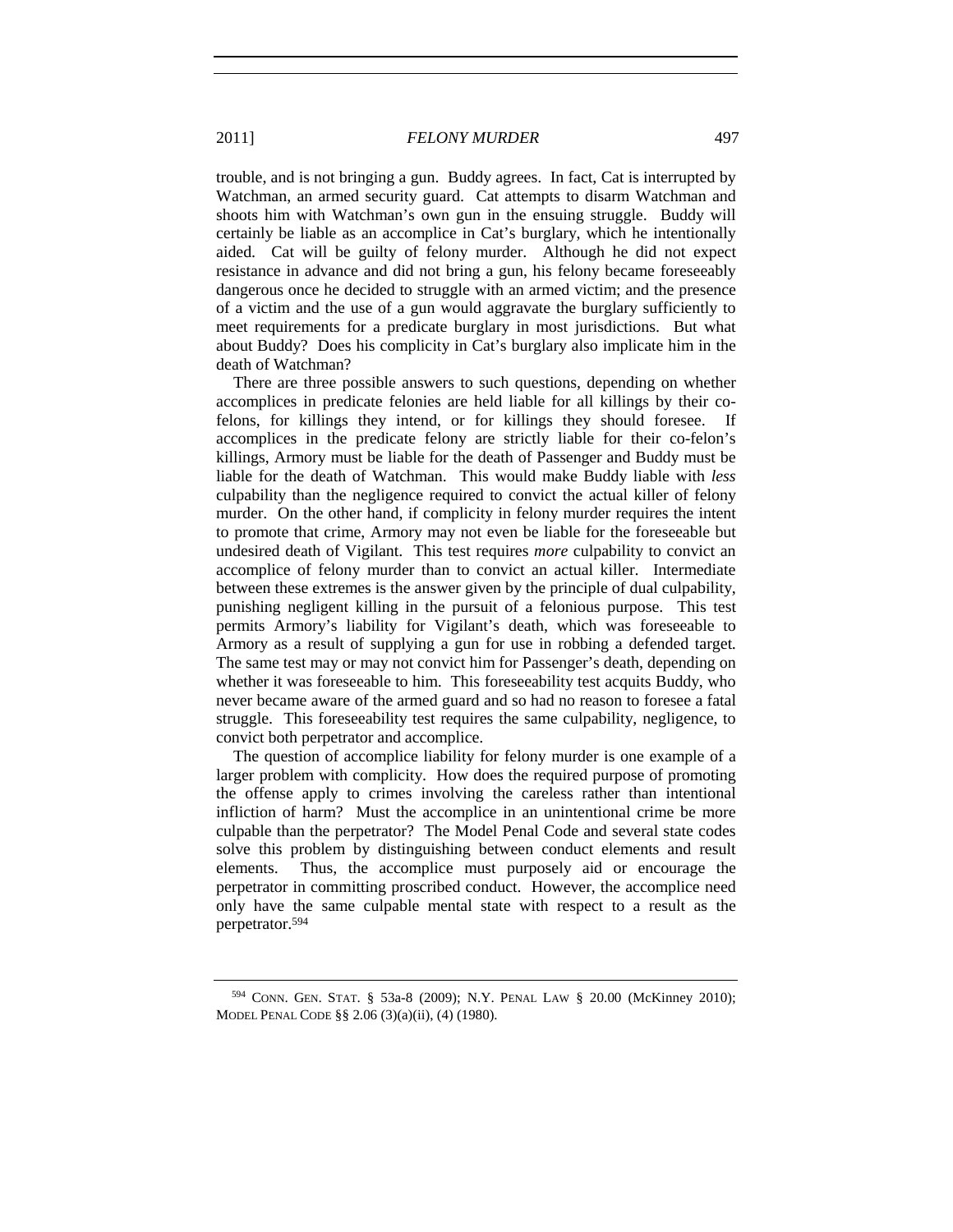Accordingly, if a perpetrator must cause death negligently by means of certain conduct, the accomplice must purposely aid or encourage that conduct, with negligence toward the resulting risk of death. If felony murder were defined as negligently causing death by means of certain felonies, an accomplice in felony murder would have to purposely promote the predicate felony, with negligence toward the risk of death. This mental element would satisfy the principle of dual culpability.

The difficulty is that felony murder definitions rarely spell out the requirement of negligence this straightforwardly. Felony murder rules often require negligence obliquely, by requiring conduct that is negligent per se. Such per se negligent conduct includes inherently dangerous predicate felonies, foreseeably dangerous commission of the predicate felony, or foreseeable causation of death. How can we apply the Model Penal Code standard for complicity in crimes of unintended results, to crimes requiring no explicit culpable mental state? The problem disappears when the predicate felony is inherently dangerous: intentionally promoting the felony automatically entails negligence with respect to the risk of death. Yet most states predicate felony murder on at least some felonies that are *not* inherently dangerous.595 Accomplices in these felonies might not be in a position to foresee danger. Thus, the aims of the Model Penal Code complicity scheme are best fulfilled by holding accomplices in predicate felonies complicit only in those deaths they are in a position to foresee.

Such a foreseeability standard comports with traditional tests of accomplice responsibility for felony murder. Collective liability for crimes of violence

<sup>595</sup> States conditioning felony murder on felonies neither enumerated nor inherently dangerous include: ALA. CODE § 13A-6-2 (2005); DEL. CODE ANN. tit. 11, § 635 (2007); FLA. STAT. § 782.04 (2010); GA. CODE ANN. § 16-5-1 (2008); 720 ILL. COMP. STAT. 5/9-1 (2002); MD. CODE ANN., CRIM. LAW § 2-201 (LexisNexis 2010); MISS. CODE ANN. § 97-3- 27 (1999); MO. REV. STAT. § 565.021 (2010); MONT. CODE ANN. § 45-5-102 (2009); N.C. GEN. STAT. § 14-17 (2009); OKLA. STAT. ANN. tit. 21, § 701.8 (2010); R.I. GEN. LAWS § 11- 23-1 (2010); TEX. PENAL CODE ANN. § 19.02 (West 2003); VA. CODE ANN. § 18.2-32 (2005); WASH. REV. CODE § 9A.32.050 (2010); State v. Norris, 328 S.E.2d 339, 343 (S.C. 1985) (declaring that factfinders may, but need not, infer malice necessary for murder under S.C. CODE ANN. § 16-3-10 (2009) from participation in a felony) (overturned on unrelated grounds). Jurisdictions predicating felony murder on unaggravated burglary include: 18 U.S.C. § 1111 (2006); ARIZ. REV. STAT. § 13-1105 (LexisNexis 2010); CAL. PENAL CODE § 189 (Deering 2006); COLO. REV. STAT. § 18-3-102 (2010); CONN. GEN. STAT § 53a-54c (2009); FLA. STAT. § 782.04 (2010); IDAHO CODE ANN. § 18-4003 (2008); 720 ILL. COMP. STAT. 5/9-1 (2002); IND. CODE. ANN. § 35-42-1-1 (LexisNexis 2010); KAN. STAT. ANN. §§ 21-3401, 21-3436 (2009); ME. REV. STAT. ANN. tit. 17-A, § 202 (2010); MISS. CODE ANN. § 97-3-27 (1999); MONT. CODE ANN. § 45-5-102 (2009); NEB. REV. STAT. ANN. § 28-303 (LexisNexis 2009); NEV. REV. STAT. ANN. § 200.030 (LexisNexis 2009); N.J. STAT. ANN. § 2C:11-3 (West 2010); N.Y. PENAL LAW § 125.25 (Consol. 2005); N.D. Cent. Code § 12.1- 16-01 (1997); 18 PA. CONS. STAT. § 2502 (2010); S.D. CODIFIED LAWS § 22-16-4 (2004); TENN. CODE ANN. § 39-13-202 (2010); UTAH CODE ANN. § 76-5-203 (2008); WYO. STAT. ANN. § 6-2-101 (2009).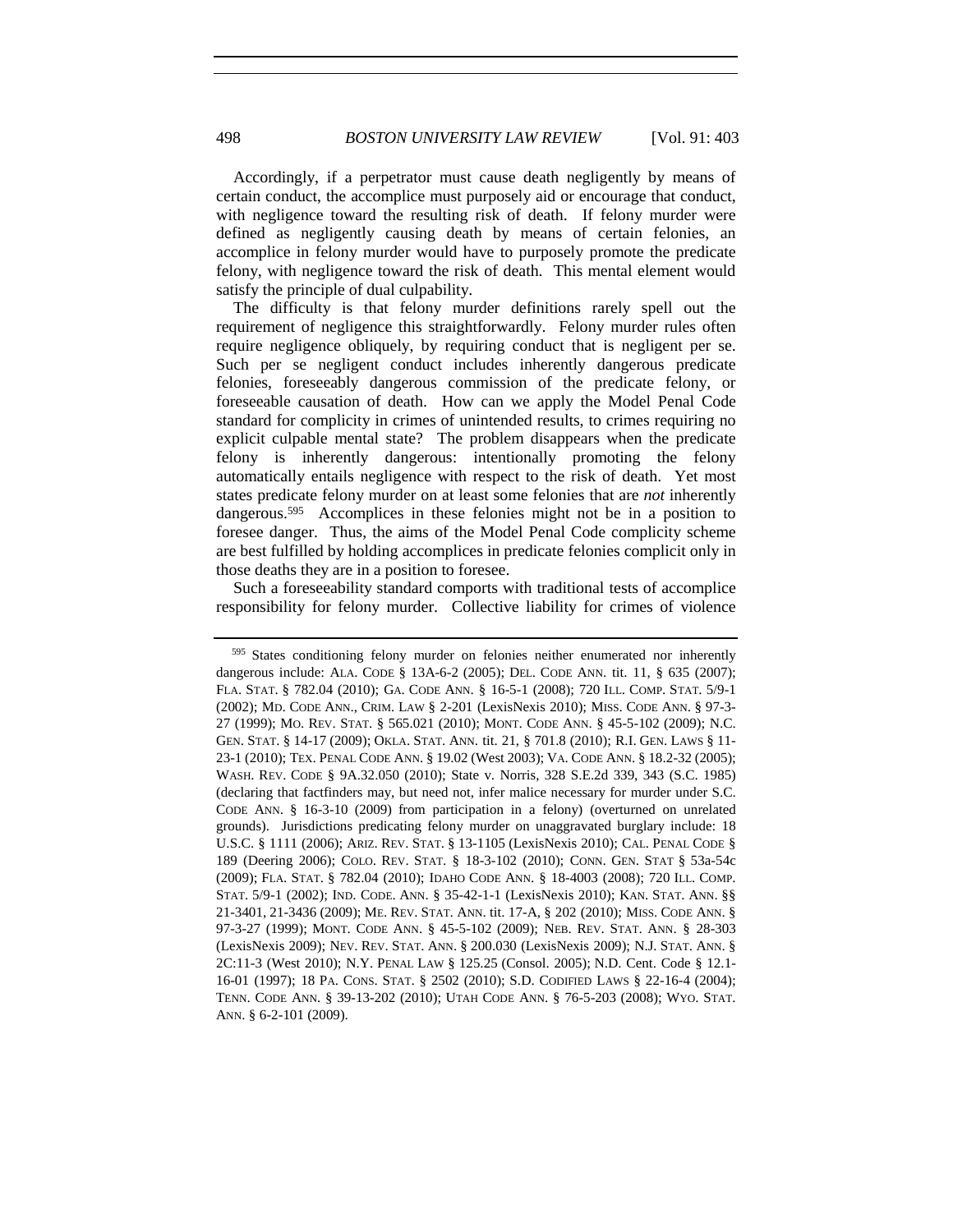long preceded the attachment of any significance to felonious motive. The 1535 case of *Lord Dacres* held that when a group embarks on a crime, resolving to kill resisters, all are liable for a killing by any.596 The 1558 case of *Mansell & Herbert* extended this ruling to make all collaborators in a violent assault liable for a killing by any, on the ground that intent to injure or wound sufficed for murder liability.<sup>597</sup> In first proposing a felony murder rule in 1700, Justice Holt reasoned that complicity should transfer from the predicate offense to the killing only if four conditions were met: (1) the predicate offense must be "deliberate" rather than careless; (2) "the killing must be in pursuance of that unlawful act, and not collateral to it"; (3) the predicate offense must "tend to the hurt of another either immediately, or by necessary consequence" and (4) the accomplice "must know of the malicious design of the party killing."598 Holt's rule limits accomplice liability to deaths caused in furtherance of felonies involving a substantial danger of injury known to the accomplice. While Blackstone endorsed a fairly sweeping felony murder rule for *killers*, 599 he restricted *accomplice* liability for murder to those anticipating violence: "if two or more come together to do an unlawful acts against the king's peace, of which the probable consequence might be bloodshed . . . and one of them kills a man; it is murder in them all, because of the unlawful act, the *malitia praecogitata*, or evil intended beforehand."600 Where they considered accomplice liability for felony murder, nineteenthcentury American cases and treatises generally followed this English literature. Most sources addressing complicity in felony murder required a resolution against opposers, agreement to an act of violence, or a probability of death as a consequence of the felony.601 Several states required that the killing be in furtherance of the felony.602

Today, many jurisdictions address the problem of complicity in felony murder with a two part test that Professor LaFave traces back to Holt. This test holds a participant in a predicate felony responsible for fatal acts of co-felons in furtherance of the felony, and foreseeable as a result of the felony.<sup>603</sup> A

<sup>603</sup> *See* LAFAVE, *supra* note 264, at 789-90 (citing R v. Plummer, (1700) 84 Eng. Rep. 1103, 1105-07 (K.B.)); *see also* IOWA CODE § 703.2 (2009) (joint criminal liability for coconspirators acting "in furtherance" of an offense); MINN. STAT. § 609.05, Subd. 2 (2010) (accomplice liability for secondary crimes and accomplices responsible for all acts in furtherance of or natural and probable consequence of felony); State v. Lopez, 845 P.2d 478, 481-82 (Ariz. 1992); State v. Cots, 9 A.2d 138, 143 (Conn. 1939); Lee v. United States, 699 A.2d 373, 384 (D.C. 1997); United States v. Heinlein, 490 F.2d 725, 735 (D.C. 1973); People v. Bongiorno, 192 N.E. 856, 857-58 (Ill. 1934); Vance v. State, 620 N.E.2d 687, 690

<sup>596</sup> Lord Dacres's Case, (1535) 72 Eng. Rep. 458 (K.B.) 458.

<sup>597</sup> Mansell & Herbert's Case, (1558) 73 Eng. Rep. 279 (K.B.) 279.

<sup>598</sup> R v. Plummer, (1700) 84 Eng. Rep. 1103 (K.B.) 1105-07.

<sup>599</sup> BLACKSTONE, *supra* note 51, at 192-93, 201.

<sup>600</sup> *Id*. at 200.

<sup>601</sup> Binder, *supra* note 48, at 198-99.

<sup>602</sup> *Id.* at 198.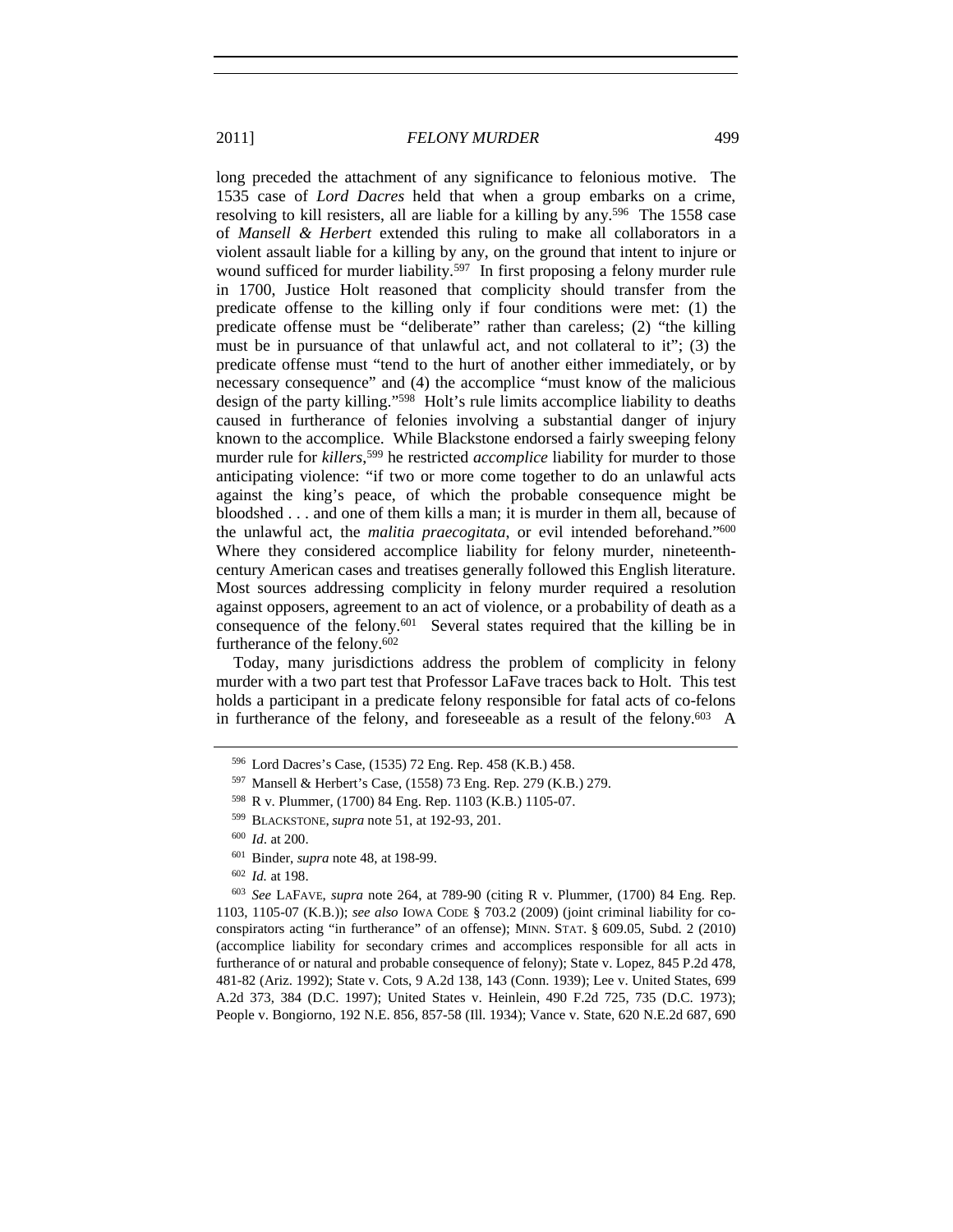majority of felony murder jurisdictions require that death be caused by an act in furtherance of the felony. A dozen states' codes mention such a requirement,604 and a number of other states have adopted similar tests by judicial decision.<sup>605</sup> In addition, a majority of felony murder jurisdictions have required that death or a fatal act should be foreseeable as a result of the felony.606 This two-part test reflects the two dimensions of culpability

(Ind. 1993); Mumford v. State, 313 A.2d 563, 566 (Md. Ct. Spec. App. 1974); Commonwealth v. Ortiz, 560 N.E.2d 698, 700 (Mass. 1990); Commonwealth v. Heinlein, 152 N.E. 380, 384 (Mass. 1926); State v. Mahkuk, 736 N.W.2d 675, 682 (Minn. 2007); State v. Day, No. A07-0455, 2008 Minn. Ct. App. LEXIS 726, at \*7-8 (Minn. Ct. App. June 10, 2008); Romero v. State, 164 N.W. 554, 555 (Neb. 1917); People v. Hernandez, 624 N.E.2d 661, 665-66 (N.Y. 1993); State v. Bonner, 411 S.E.2d 598, 600 (N.C. 1992); Commonwealth v. Tate, 401 A.2d 353, 355 (Pa. 1979); Gore v. Leeke, 199 S.E.2d 755, 757- 58 (S.C. 1973); D.C. JURY INSTRUCTIONS 3-200; MD. CRIM. PATTERN JURY INSTRUCTIONS 4:17.7 (2007); S.C. REQUESTS TO CHARGE-CRIM. § 2-3; 1-3 VA. MODEL JURY INSTRUCTIONS – CRIM. INSTRUCTIONS NO. 3.160 (describing concert of action).

<sup>604</sup> Ten states list the requirement in their felony murder provisions. *See* ALA. CODE § 13A-6-2 (2005); ALASKA STAT. § 11.41.110 (2010); ARIZ. REV. STAT. ANN. § 13-1105 (2010); COLO. REV. STAT. § 18-3-102 (2010); CONN. GEN. STAT § 53a-54c (2009); N.Y. PENAL LAW § 125.25 (McKinney 2010); N.D. CENT. CODE § 12.1-16-01 (1997); OR. REV. STAT. § 163.115 (2010); TEX. PENAL CODE ANN. § 19.02 (2003); WASH. REV. CODE. § 9A.32.030 (2010). Two list the requirement in the complicity provisions. IOWA CODE § 703.2 (2009); MINN. STAT. §609.05-3 (2010) .

<sup>605</sup> *See Lee*, 699 A.2d at 384; *Heinlein*, 490 F.2d at 735; *Bongiorno*, 192 N.E. at 857-58; *Vance*, 620 N.E.2d at 690; *Mumford*, 313 A.2d at 566; *Ortiz*, 560 N.E.2d at 700; *Heinlein*, 152 N.E. at 384; *Mahkuk*, 736 N.W.2d at 682; *Day*, No. A07-0455, 2008 Minn. Ct. App. LEXIS 726, at \*7-8; *Romero*, 164 N.W. at 555; *Hernandez*, 624 N.E.2d at 665-66; *Bonner*, 411 S.E.2d at 600; *Tate*, 401 A.2d at 355; *Leeke*, 199 S.E.2d at 757-58; D.C. JURY INSTRUCTIONS. 3-200; MD. CRIM. PATTERN JURY INSTRUCTIONS 4:17.7 (2007); S.C. REQUESTS TO CHARGE-CRIM. § 2-3; 1-3 VA. MODEL JURY INSTRUCTIONS – CRIM. INST. NO. 3.160 (describing concert of action). *See also* Lester v. State, 737 So. 2d 1149, 1152 (Fla. Dist. Ct. App. 1999); Allen v. State, 690 So. 2d 1332, 1334-35 (Fla. Dist. Ct. App. 1997); State v. Hokenson, 527 P.2d 487, 492 (Idaho 1974); State v. Hoang, 755 P.2d 7, 10-11 (Kan. 1988); State v. Mauldin, 529 P.2d 124, 126 (Kan. 1974); Commonwealth v. Christian, 722 N.E.2d 416, 423 (Mass. 2000) (declaring that a causal connection is required; afterthought theft does not support felony murder) (case abrogated on other grounds); State v. Weinberger, 671 P.2d 567, 568 (Mont. 1983); State v. Russell, 198 P.3d 271, 279 (Mont. 2008); State *ex rel.* Murphy v. McKinnon, 556 P.2d 906, 910 (Mont. 1976) (*but see* State v. Cox, 879 P.2d 662 (Mont. 1994) (rejecting causal standard)); Nay v. State, 167 P.3d 430, 436 (Nev. 2007); State v. Pierce, 23 S.W.3d 289, 290-91 (Tenn. 2000); State v. Buggs, 995 S.W.2d 102, 106 (Tenn. 1999); 2-41 MODERN FED. JURY INSTRUCTIONS – CRIM. P 41.01, 41- 8 (2009).

<sup>606</sup> *See* ALA. CODE § 13A-6-2 (2005); ME. REV. STAT. ANN. tit. 17-A, § 202 (2010); MINN. STAT. § 609.05(2) (2009); OHIO REV. CODE ANN. § 2903.02 (LexisNexis 2008); United States v. Heinlein, 490 F.2d 725, 735 (D.C. Cir. 1973); Witherspoon v. State, 33 So. 3d 625, 628-29 (Ala. Crim. App. 2009); State v. Lopez, 845 P.2d 478, 481 (Ariz. Ct. App. 1992); State v. Spates, 405 A.2d 656, 600 (Conn. 1978); Hassan-El v. State, 911 A.2d 385, 394-95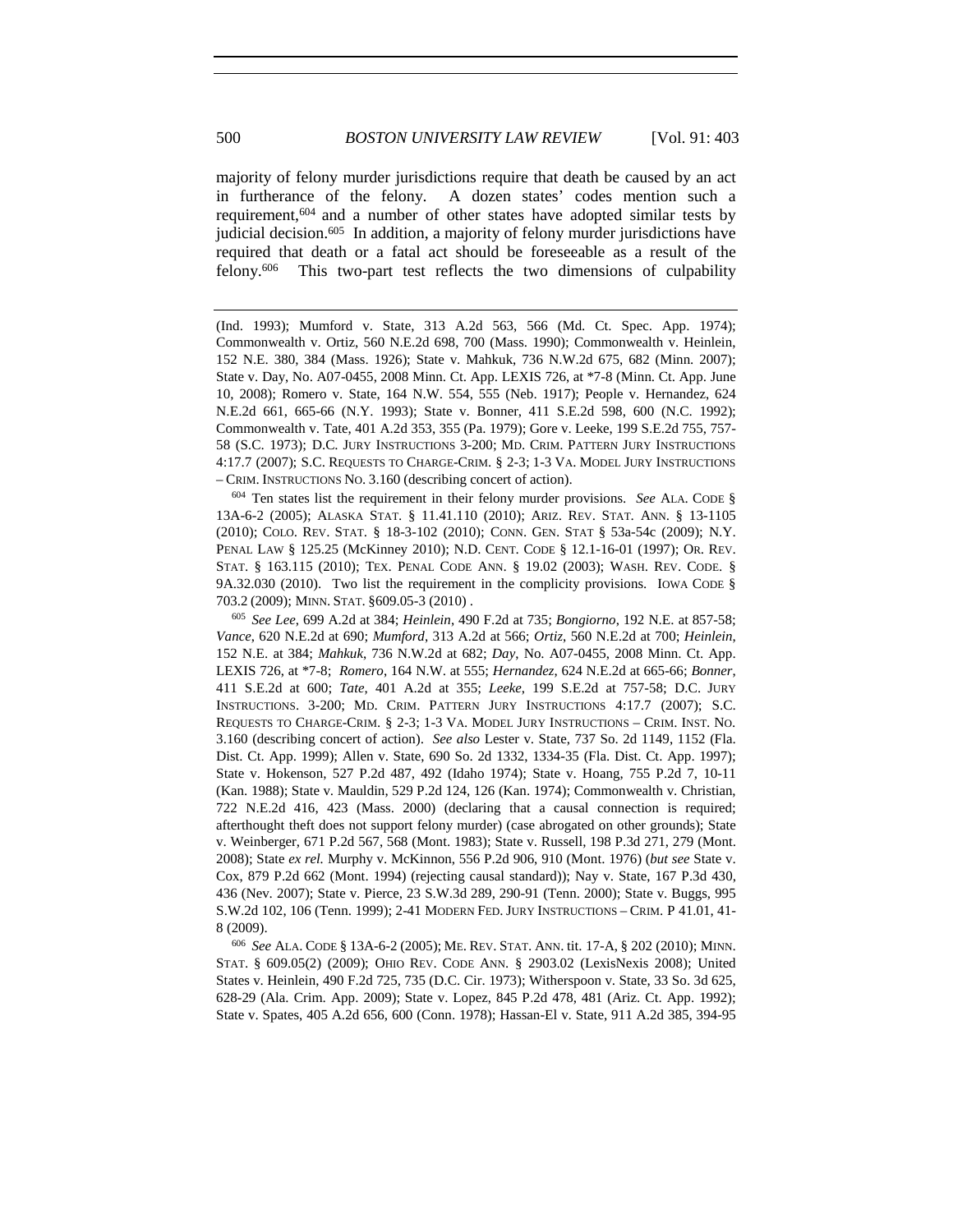recognized by the principle of dual culpability: negligence of death in the pursuit of a felonious motive. It resonates with traditional understandings of collective liability for felony murder and is compatible with the Model Penal Code's approach to complicity in crimes of inadvertent harm.

Let us now look more closely at the standards different jurisdictions have developed for defining vicarious liability for felony murder. Legislatures have taken two general approaches to the problem of defining felony murder. Most define felony murder individually, as causing death in perpetration of a felony. In these jurisdictions other participants in the felony can only be liable for the murder as accomplices. The less common approach is to define felony murder collectively, as participating in a felony that causes death, or in which some person causes death. Such statutes avoid the problem of defining complicity in felony murder, by treating all participants as principals. We will examine the application of statutes of both types.

#### B. *Individual Felony Murder Liability Jurisdictions*

Most jurisdictions define felony murder individually, as causing death in perpetrating a predicate felony.607 Wyoming, for example, imposes first

<sup>607</sup> *See* 18 U.S.C. § 1111 (2006); CAL. PENAL CODE § 189 (Deering 2010); DEL. CODE ANN. tit. 11, § 635 (2007); D.C. CODE § 22-2101 (LexisNexis 2001); GA. CODE ANN. § 16- 5-1 (2008); IDAHO CODE ANN. § 18-4003 (2004); 720 ILL. COMP. STAT. ANN. 5/9-1 (LexisNexis 2002); IND. CODE § 35-42-1-1 (LexisNexis 2010); IOWA CODE ANN. § 707.2 (West 2010); KAN. STAT. ANN. §§ 21-3401, -3436 (2010); LA. REV. STAT. ANN. § 14:30.1

<sup>(</sup>Del. 2006); *Lee*, 699 A.2d at 385-86; Hulme v. State, 544 S.E.2d 138, 141 (Ga. 2001); Durden v. State, 297 S.E.2d 237, 241-42 (Ga. 1982); *Hokenson*, 527 P.2d at 492; People v. Jenkins, 545 N.E.2d 986, 994 (Ill. App. Ct. 1989); People v. Tillman, 388 N.E.2d 1253, 1256 (Ill. App. Ct. 1979); Booker v. State, 386 N.E.2d 1198, 1201-02 (Ind. 1979); Sheckles v. State, 684 N.E.2d 201, 205 (Ind. Ct. App. 1997); *Hoang*, 755 P.2d at 9; State v. Branch, 573 P.2d 1041, 1043 (Kan. 1978); State v. Kalathakis, 563 So. 2d 228, 231 (La. 1990); Watkins v. State, 726 A.2d 795, 803-04 (Md. Ct. Spec. App. 1999); Commonwealth v. Baez, 694 N.E.2d 1269, 1271-72 (Mass. 1998); State v. Mahkuk, 736 N.W.2d 675, 682 (Minn. 2007) (requiring foreseeability for accomplices only); State v. Day, No. A07-0455, 2008 Minn. App. LEXIS 726, at \*12-16 (Minn. Ct. App. June 10, 2008) (same); State v. Blunt, 863 S.W.2d 370, 371 (Mo. Ct. App. 1993); *Weinberger*, 671 P.2d at 569; *State ex rel. Murphy v. McKinnon*, 556 P.2d at 910; State v. Martin, 573 A.2d 1359, 1369 (N.J. 1990); People v. Matos, 634 N.E.2d 157, 158 (N.Y. 1994); State v. Bonner, 411 S.E.2d 598, 600 (N.C. 1992); Malaske v. State, 89 P.3d 1116, 1118; Kinchion v. State, 81 P.3d 681, 684 (Okla. Crim. App. 2003); Commonwealth v. Tate, 401 A.2d 353, 355 (Pa. 1979); *In re* Leon, 410 A.2d 121, 125 (R.I. 1980); Gore v. Leeke, 199 S.E.2d 755, 758-59 (S.C. 1973); Graham v. State, 346 N.W.2d 433, 436 (S.D. 1984) (dictum); State v. Severs, 759 S.W.2d 935, 938 (Tenn. Crim. App. 1988); State v. Jackson, 976 P.2d 1229, 1238 (Wash. 1999) (requiring and finding sufficient evidence that death was a "natural and probable consequence" of either defendant's felony or her actions as an accomplice in the felony); State v. Diebold, 277 P. 394, 396 (Wash. 1929); State v. Weisengoff, 101 S.E. 450, 456 (W. Va. 1919); *see also* 1-6 ME. JURY INSTRUCTION MANUAL § 6-33 (2010); S.C. REQUESTS TO CHARGE-CRIM. §2-3 (2007); 1-3 TENN. CRIM. JURY INSTRUCTIONS 3.01 (2007).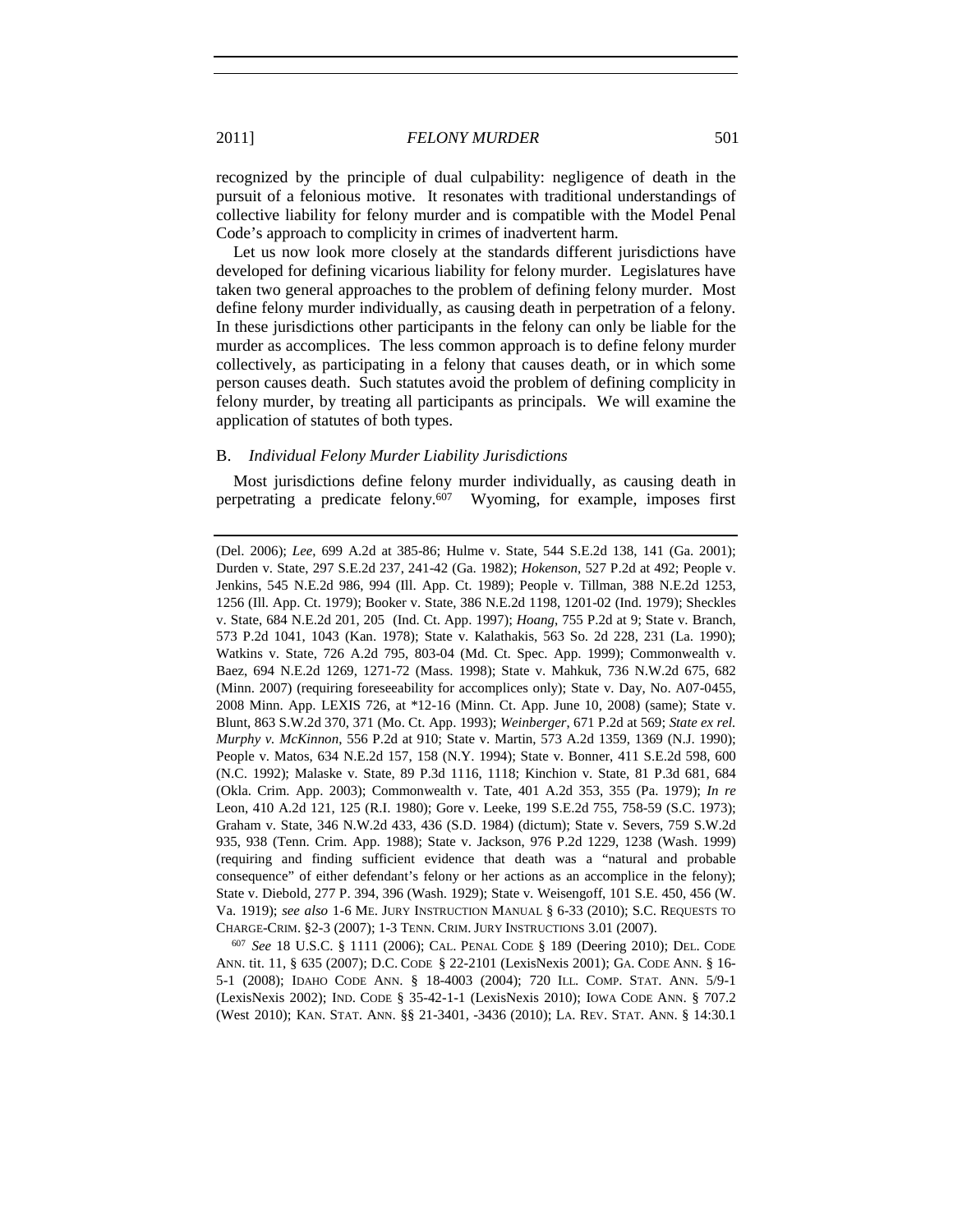degree murder liability on "[w]hoever . . . in the perpetration of, or attempt to perpetrate" various felonies "kills any human being."<sup>608</sup> In these jurisdictions, one who does not personally cause death can only be liable for felony murder as an accomplice to one who does. Yet ordinarily, one is only liable as an accomplice in so far as one intentionally aids or encourages the conduct constituting the crime. Typically an accomplice in an offense must intend to promote it.609 A few jurisdictions provide that co-felons are liable for any act in furtherance of and foreseeable as a result of the offense, but this approach is the exception.610 In Wyoming, one who "knowingly aids or abets in the

<sup>608</sup> WYO. STAT. ANN. § 6-2-101 (2010).

<sup>610</sup> IOWA CODE § 703.2 (2010); KAN. STAT. ANN. § 21-3205(2) (2009); MINN. STAT. § 609.05(2) (2009).

<sup>(2010);</sup> MD. CODE ANN., CRIM. LAW § 2-201 (LexisNexis 2010); MASS. GEN. LAWS ch. 265, § 1 (2009); MINN. STAT. § 609.19 (2010); MISS. CODE ANN. § 97-3-27 (2010); NEB. REV. STAT. ANN. § 28-303 (LexisNexis 2009); NEV. REV. STAT. ANN. § 200.030 (LexisNexis 2009); N.C. GEN. STAT. § 14-17 (2009); OKLA. STAT. ANN. tit. 21, § 701.8 (2010) (defining murder in the second degree as murder "perpetrated by a person engaged in the commission of any felony other than" certain enumerated unlawful acts); 18 PA. CONS. STAT. § 2502 (2010); R.I. GEN. LAWS § 11-23-1 (2010); S.C. CODE ANN. § 16-3-10 (2009); S.D. CODIFIED LAWS § 22-16-4 (2004); TENN. CODE ANN. § 39-13-202 (2010); TEX. PENAL CODE ANN. § 19.02 (West 2003); UTAH CODE ANN. § 76-5-203 (LexisNexis 2009); VA. CODE ANN. § 18.2- 32 (2005); W. VA. CODE ANN. § 61-2-1 (LexisNexis 2009); WIS. STAT. ANN. § 940.03 (West 2002); WYO. STAT. ANN. § 6-2-101 (2009); Commonwealth v. Garner; 795 N.E.2d 1202, 1209-10 (Mass. App. Ct. 2003); Lowry v. State, 657 S.E.2d 760, 763-64 (S.C. 2008) (holding that malice was a distinct offense element that the prosecution bears a burden to prove under the due process clause); State v. Norris, 328 S.E.2d 339, 343 (S.C. 1985) (stating that factfinders may, but need not, infer malice from participation in a felony); Gore v. Leeke, 199 S.E.2d 755, 759 (S.C. 1973) (upholding a felony murder conviction as consistent with a requirement of *foreseeable danger* to human life, because the felons were *armed* during a residential burglary).

<sup>609</sup> DEL. CODE ANN. tit. 11, §271(2) (2007); GA. CODE ANN. § 16-2-20(b)(3), -(4) (2008); 720 ILL. COMP. STAT. ANN. 5/5-2(c) (LexisNexis 2002); IND. CODE § 35-41-2-4 (2010); KAN. STAT. ANN. § 21-3205(1) (2009); MINN. STAT. § 609.05 (2009); 18 PA. CONS. STAT. § 306(c)(1) (2010); S.D. CODIFIED LAWS § 22-3-3 (2004); TENN. CODE ANN. § 39-11-402 (2) (2010); TEX. PENAL CODE ANN. § 7.02(2) (West 2003); UTAH CODE ANN. § 76-2-202 (LexisNexis 2008); WIS. STAT. ANN. § 939.05(2)(b) (West 2002); WYO. STAT. ANN. § 6-1- 201(a) (2009); *see also* People v. Beeman, 35 Cal. 3d 547 (1984); 1-11 MODERN FED. JURY INSTRUCTIONS – CRIM. P.11.01, 11-2 (2009) (an aider and abettor must know that the crime is being committed and act in a way which is intended to bring about the success of the criminal venture); 1-3 CRIM. JURY INSTRUCTIONS FOR THE D.C. 3.200 (2009); MD. CRIM. PATTERN JURY INSTRUCTIONS 6:01 (2007); MASS. SUP. CT. CRIM. PRAC. JURY INSTRUCTIONS § 2.11(8) (2004) (requiring intent to aid conduct, while sharing mental element required for offense); OKLA. JURY INSTRUCTIONS – CRIM. § 2-5 (2009); 1-3 VA. MODEL JURY INSTRUCTIONS – CRIM. INSTRUCTIONS NO. 3.100 (2009). A few jurisdictions also require that accomplices have the culpability required for the offense. 18 PA. CONS. STAT. § 306(d) (2010); UTAH CODE ANN. § 76-2-202 (2009); MASS. SUP. CT. CRIM. PRAC. JURY INSTRUCTIONS No. 2.11(8) (2004).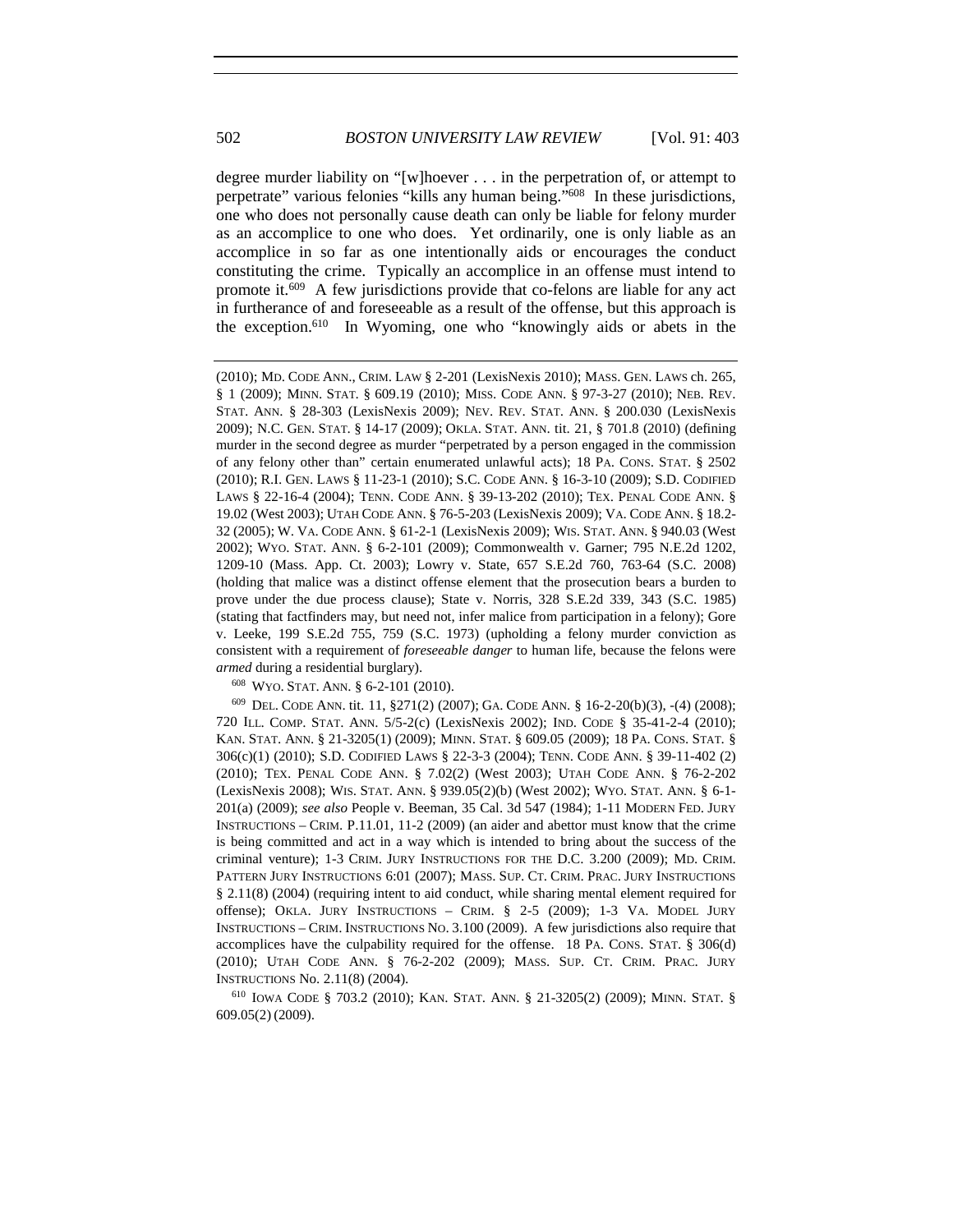commission of a felony" is liable as an accessory before the fact in that felony.611 Yet the fact that one knowingly aided or encouraged a predicate felony does not entail that one also knowingly aided or encouraged a killing.

Thus, in individual felony murder liability jurisdictions, accomplices in the predicate felony are liable for a killing only if they meet general criteria of accomplice liability for homicide, or satisfy special rules for complicity in felony murder developed by courts. If courts *choose without statutory authorization* to impose felony murder liability on co-felons who do not intentionally aid or encourage a killing, they need some principled rationale. In the case of *Mares v. State*, the Wyoming Supreme Court rejected a burglar's proposed affirmative defense that he did not know a weapon would be present and had no reason to expect a killing. 612 The court rested this decision entirely on grounds of institutional competence, reasoning that the creation of such a defense was a legislative function. Yet on such reasoning there should have been no need for an affirmative defense. The proposed affirmative defense was borrowed from jurisdictions that impose felony murder liability collectively, on all participants in a predicate felony that leads to death. Wyoming's code, however, imposes no murder liability on co-felons unless they knowingly aid or encourage a killing. The Wyoming court acted without legislative authorization in imposing accomplice liability for killings on cofelons without intent to kill. The court might have reasoned that Mares knowingly aided an act proximately causing death if he knew that the burglary was foreseeably dangerous. But the burden to prove that foreseeability should then have logically fallen on the prosecution. *There is no statutory basis for accomplice strict liability in the thirty jurisdictions imposing individual felony murder liability.*

There is arguably no need to prove that death was foreseeable to the accomplice when the felony he aided or encouraged is inherently dangerous to human life. Individual liability jurisdictions use one of two approaches to insure that the felony is dangerous. About half of these jurisdictions restrict predicate offenses to an enumerated list of felonies. The remaining jurisdictions restrict predicate felonies to those courts or juries find to be dangerous or violent. We will examine accomplice liability for felony murder in each group.

1. Individual Liability Jurisdictions with Exhaustive Enumeration

Fifteen individual liability jurisdictions enumerate exhaustively.<sup>613</sup> If we assume that all of these predicate felonies are inherently dangerous,

<sup>611</sup> WYO. STAT. ANN. § 6-1-201 (2009).

<sup>612</sup> Mares v. State, 939 P.2d 724, 727-28 (Wyo. 1997).

<sup>613</sup> 18 U.S.C. § 1111 (2006); D.C. CODE § 22-2101 (2001); IDAHO CODE ANN. § 18-4003 (2004); IND. CODE § 35-42-1-1 (LexisNexis 2010); IOWA CODE ANN. § 707.2 (West 2010); KAN. STAT. ANN. § 21-3401 (2010); LA. REV. STAT. ANN. § 14:30.1 (2010); NEB. REV. STAT. ANN. § 28-303 (LexisNexis 2009); 18 PA. CONS. STAT. § 2502 (2010); S.D. CODIFIED LAWS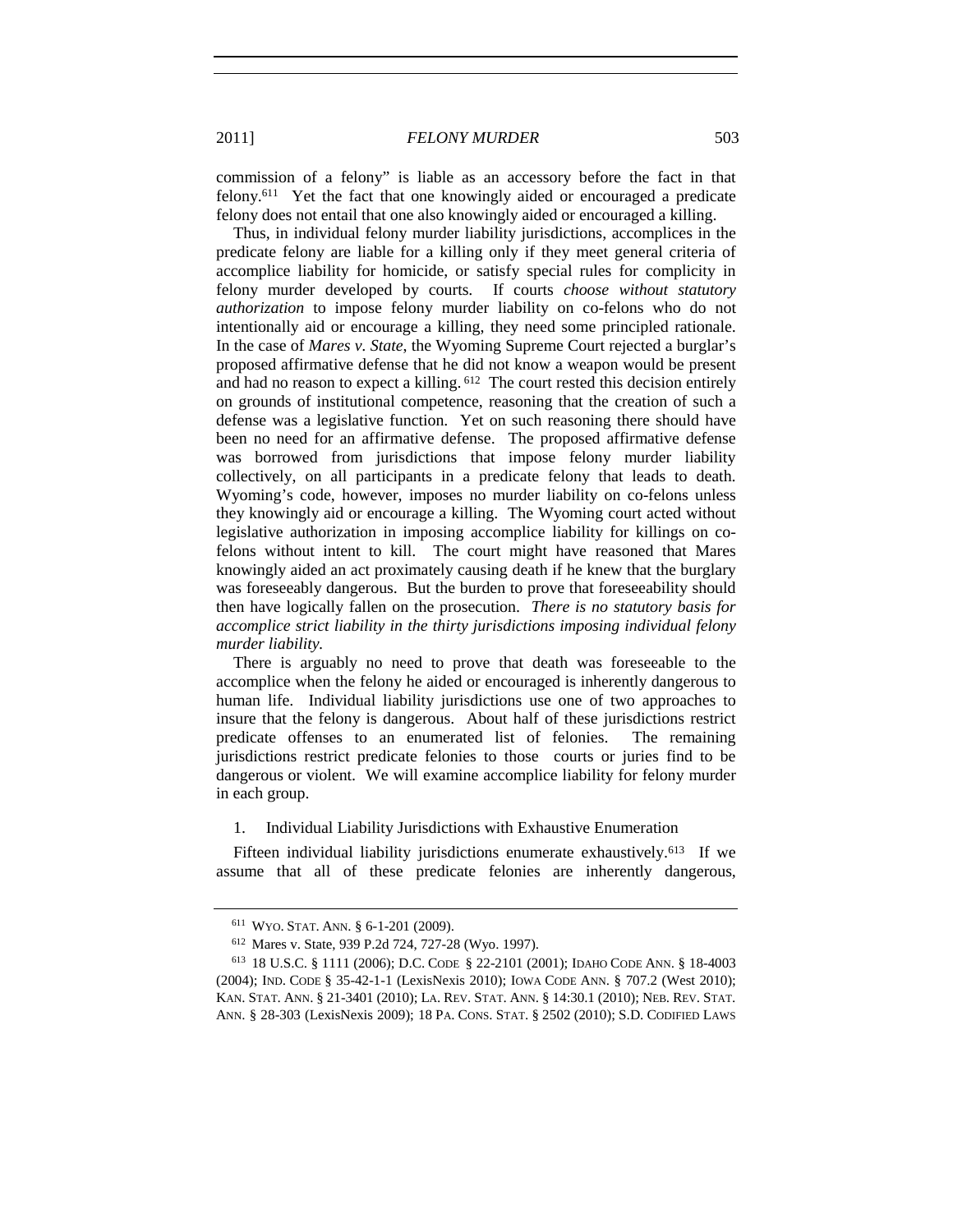participants in these felonies are at least negligent with respect to a risk of death. Thus, the Pennsylvania Pattern Jury Instructions reason that "[b]ecause [robbery] . . . is a crime inherently dangerous to human life, there does not have to be any other proof of malice."<sup>614</sup> Similarly, a District of Columbia court explained:

Our felony murder statute, D.C. Code § 22-2101, imposes criminal responsibility for first-degree murder in the case of a reasonably foreseeable killing, without a showing that the defendant intended to kill the decedent, if the homicide was committed in the course of one of several enumerated felonies. . . . This doctrine is premised on the notion that malice may be presumed from the commission of certain "dangerous" or "violent" felonies that "generally involve<sup>[]</sup> a risk that ... someone might be killed."615

Courts in Kansas and Wisconsin have offered similar arguments.616

Unfortunately, every jurisdiction with individualized liability and exhaustive enumeration has at least one predicate felony that is *not* inherently dangerous. Almost all of these jurisdictions – including Wyoming – predicate felony murder on unaggravated burglary.<sup>617</sup> Six of these jurisdictions predicate felony murder on drug offenses,<sup>618</sup> and three predicate felony murder liability on theft.619

Kansas predicates felony murder liability on all three. This makes it particularly important that Kansas condition complicity in felony murder on actual foreseeability. The Kansas code makes accomplices liable for all foreseeable secondary crimes,<sup>620</sup> and Kansas courts have long justified felony murder liability on the basis that dangerous felonies foreseeably risked

<sup>618</sup> D.C. CODE § 22-2101 (LexisNexis 2001); IND. CODE § 35-42-1-1 (LexisNexis 2010); KAN. STAT. ANN. § 21-3401 (2010); LA. REV. STAT. ANN. § 14:30 (2010); UTAH CODE ANN. § 76-5-203 (LexisNexis 2008); W. VA. CODE ANN. § 61-2-1 (LexisNexis 1998).

<sup>619</sup> KAN. STAT. ANN. § 21-3401 (2010); TENN. CODE ANN. § 39-13-202 (2010); WIS. STAT. ANN. § 940.03 (West 2002) ("operating motor vehicle without the owner's consent").

<sup>620</sup> *See* KAN. STAT. ANN. § 21-3205 (2) (2010).

<sup>§</sup> 22-16-4 (2004); TENN. CODE ANN. § 39-13-202 (2010); UTAH CODE ANN. § 76-5-203 (LexisNexis 2008); W. VA. CODE § 61-2-1 (1998); WIS. STAT. § 940.03 (2010); WYO. STAT. ANN. § 6-2-101 (2009).

<sup>614</sup> PA. SUGGESTED STAN. CRIM. JURY. INSTRUCTIONS 15.2502(B) (2008).

<sup>615</sup> Wilson-Bey v. United States, 903 A.2d 818 (D.C. 2006) (quoting WAYNE R. LAFAVE, SUBSTANTIVE CRIMINAL LAW § 14.5(a), at 347 (2d ed. 2003)).

<sup>616</sup> *See* State v. Gleason, 88 P.3d 218, 229 (Kan. 2004); State v. Oimen, 516 N.W.2d 399, 406 (Wis. 1994).

<sup>617</sup> *See* 18 U.S.C. § 1111 (2006); IDAHO CODE ANN. § 18-4003 (2004); IND. CODE § 35- 42-1-1 (LexisNexis 2010); KAN. STAT. ANN. § 21-3401 (2010); NEB. REV. STAT. ANN. § 28- 303 (LexisNexis 2009); 18 PA. CONS. STAT. § 2502 (2010); S.D. CODIFIED LAWS § 22-16-4 (2004); TENN. CODE ANN. § 39-13-202 (2010); UTAH CODE ANN. § 76-5-203 (LexisNexis 2008); W. VA. CODE ANN. § 61-2-1 (LexisNexis 1998); WYO. STAT. ANN. § 6-2-101 (2009).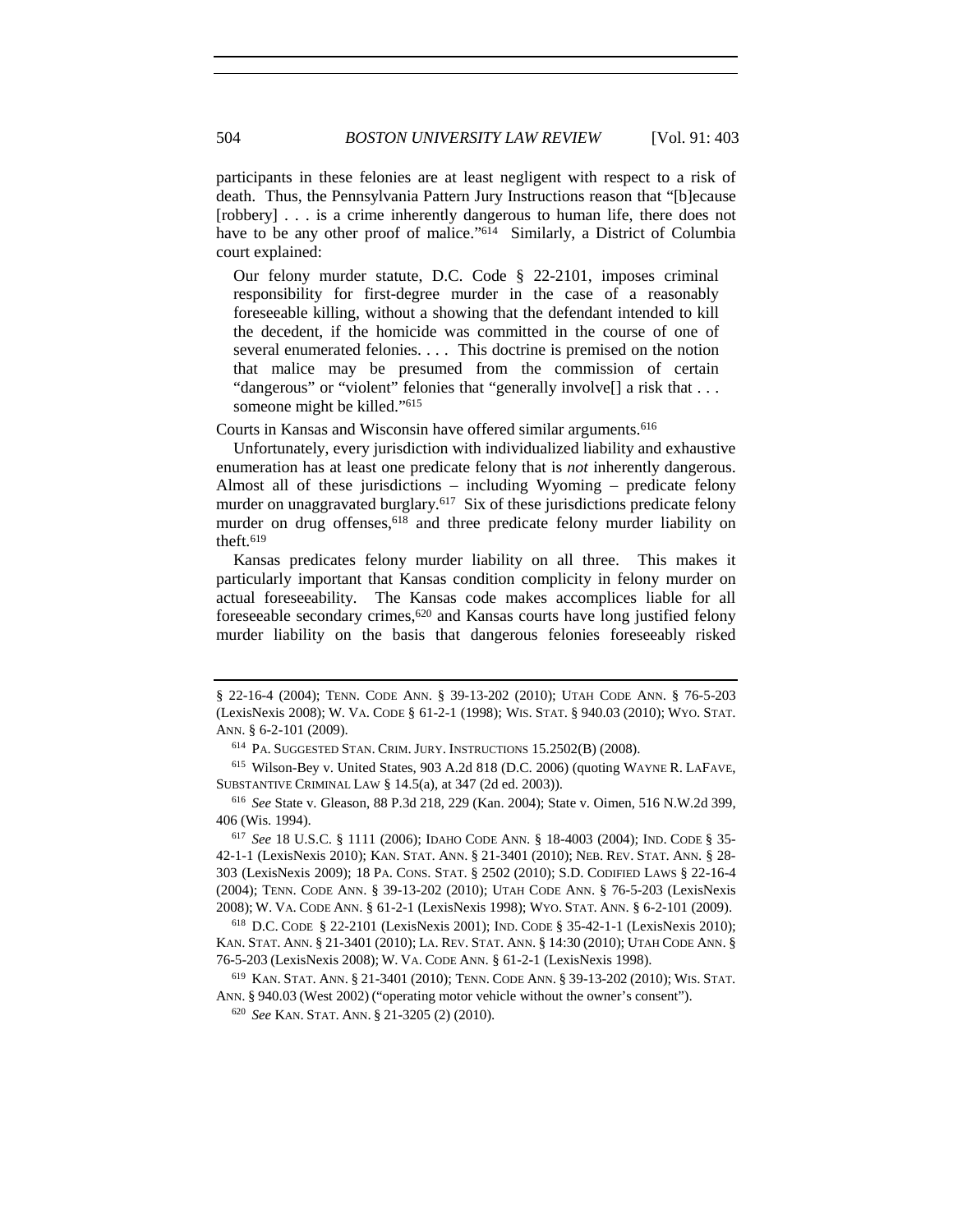death.621 Nevertheless, Kansas courts have held that a foreseeability instruction is unnecessary because predicate felonies are limited to those designated inherently dangerous.622 In *State v. Gleason*, the Kansas Supreme Court concluded that a foreseeability instruction was not required where an accomplice supplied a shotgun to be used in a burglary and knew a victim was present.623 Yet the court's reasoning could also impose felony murder liability on Buddy, who aided a burglary while aware of neither of these dangerous circumstances. The court's reasoning conflates notice that the legislature *considers* an offense dangerous with notice of actual danger.

Tennessee courts have reached a similar conclusion. Like Kansas, Tennessee generally considers accomplices responsible for secondary crimes that are natural and probable as a result of their primary crimes.624 Like Kansas courts, however, Tennessee courts have held that this requirement of foreseeability does not apply to felony murder.625 Indeed, in *State v. Mickens*, an intermediate appellate court held this rule inapplicable to felony murder, based on a passage from LaFave's treatise that precisely contradicted the court's position.626 LaFave characterized the foreseeability test for complicity in felony murder as an exception to the general rule that complicity requires a purpose to make the crime succeed.627 The *Mickens* court cited this very passage for the claim that felony murder was an exception to a general rule requiring foreseeability for complicity in secondary crimes.628

While Tennessee generally restricts predicate felonies to genuinely dangerous ones – the predicate felony in *Mickens* was kidnapping – it is one of the few states conditioning felony murder on simple theft. Tennessee courts have used a different device to avoid holding thieves liable for unexpected deaths. Thus the Tennessee Supreme Court overturned the felony murder conviction of a fifteen-year-old who lost control of a stolen car while approaching a police roadblock, causing a fatal collision. The court concluded that his fatal conduct was "collateral to and not in pursuance of the felony of

 $627$  2 WAYNE R. LAFAVE & AUSTIN W. SCOTT, JR., SUBSTANTIVE CRIMINAL LAW § 7.5(b) (1986).

<sup>628</sup> *Mickens*, 123 S.W.3d at 370.

<sup>621</sup> *See* State v. Branch, 573 P.2d 1041, 1042-43 (Kan. 1978).

<sup>622</sup> *See* State v. Gleason, 88 P.3d 218, 229 (Kan. 2004); State v. Chism, 759 P.2d 105, 110 (Kan. 1988).

<sup>623</sup> *Gleason*, 88 P.3d at 229-30.

<sup>624</sup> *See* State v. Richmond, 90 S.W.3d 648, 655 (Tenn. 2002); State v. Howard, 30 S.W.3d 271, 276-77 (Tenn. 2000).

<sup>625</sup> State v. Simerly, No. E2002-02626-CCA-R3-CD, 2004 Tenn. Crim. App. LEXIS 230, at \*32-34 (Tenn. Crim. App. Mar. 11, 2004); State v. Mickens, 123 S.W.3d 355, 369 (Tenn. Crim. App. 2003); State v. Winters, 137 S.W.3d 641, 659 (Tenn. Crim. App. 2003).

<sup>626</sup> *Mickens*, 123 S.W.3d at 370.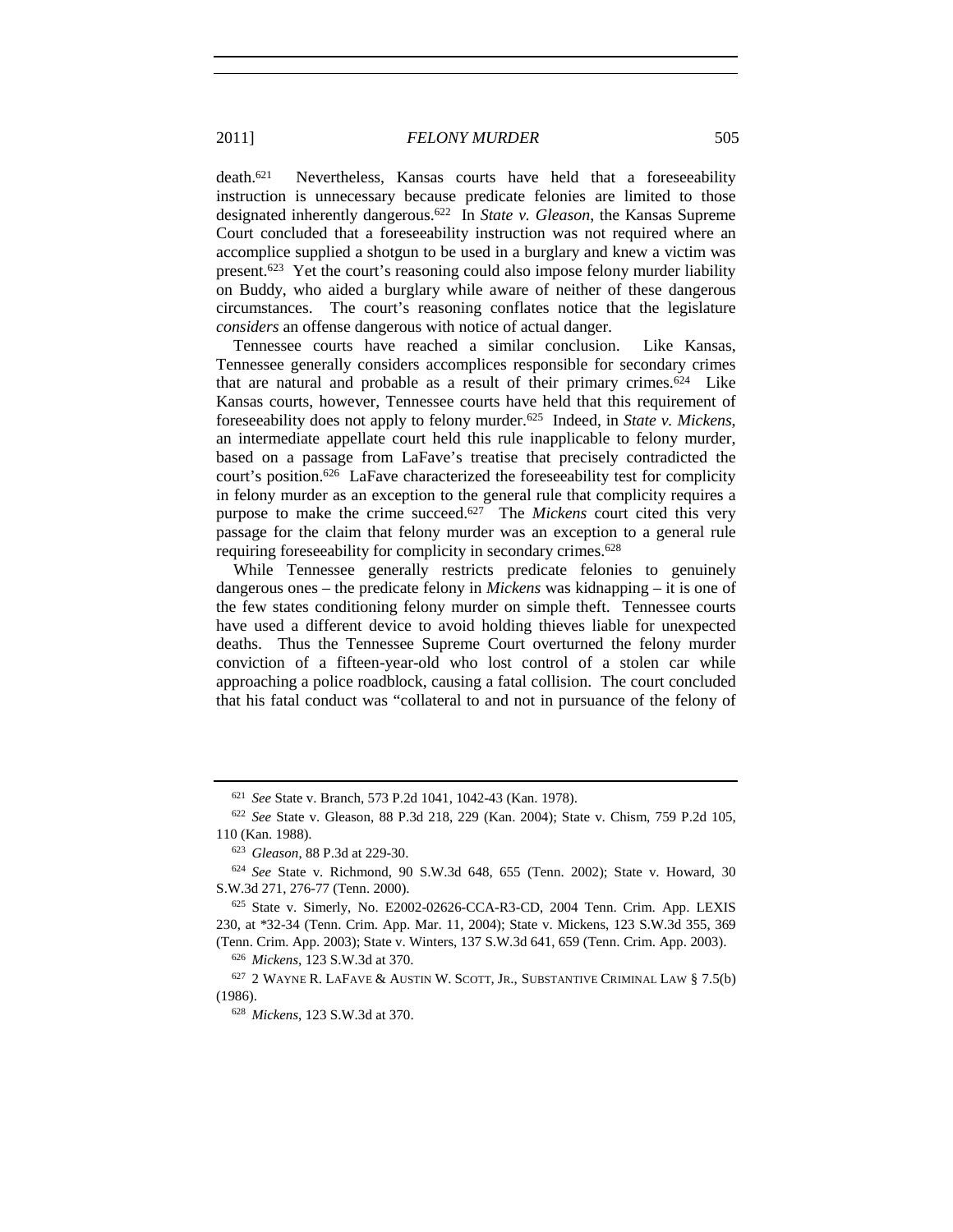theft."629 On this reasoning the original car thief would not have been liable as an accomplice in felony murder either.

A similar expedient is available in Kansas, which limits accomplice liability to killings in furtherance of the felony.630 Pennsylvania courts have also insulated accomplices from liability for unexpected killings by treating such killings as unrelated to the felony. $631$  A conclusion that death is unrelated to the felony is almost always available when death results in an improbable way from a felony that is not intrinsically violent or destructive. Courts can use a requirement that the *perpetrator* cause the death "in the commission" of the felony as the functional equivalent of a requirement that the *felony* foreseeably cause death. Yet a jury instruction that death must be foreseeable to the accomplice as a result of the felony is a more reliable and intellectually honest way to restrict liability to those who are culpable.

A number of other individualized liability/enumerated felony jurisdictions *do* require that death be foreseeable as a result of the felony. These include the District of Columbia, Idaho, Indiana, Iowa, Louisiana, and South Dakota.<sup>632</sup> Some jurisdictions that have conditioned causation on foreseeability have not directly addressed the responsibility of co-felons for unforeseeable conduct that foreseeably causes death.<sup>633</sup>

Because non-dangerous predicate felonies necessarily do not generate a lot of felony murder cases, the problem of non-negligent accomplices arises far less often in real life than in law school exam hypotheticals. Nevertheless,

<sup>629</sup> State v. Pierce, 23 S.W.3d 289, 290 (Tenn. Crim. App. 2000). 630 *See* State v. Hoang, 755 P.2d 7, 11 (Kan. 1988).

<sup>631</sup> *See* Commonwealth v. Waters, 418 A.2d 312, 318 (Pa. 1980).

<sup>632</sup> *See* IOWA CODE § 703.2 (2009) (joint participants responsible for acts in furtherance unless not reasonably foreseeable); United States v. Heinlein, 490 F.2d 725, 735 (D.C. Cir. 1973) (accomplices responsible for all acts in furtherance of or natural and probable consequence of felony); Wilson-Bey v. United States, 903 A.2d 818, 838 (D.C. 2006) ("Our felony murder statute . . . imposes criminal responsibility . . . in the case of a reasonably foreseeable killing . . . if the homicide was committed in the course of one of several enumerated felonies."); State v. Hokenson, 527 P.2d 487, 492 (Idaho 1974) ("A person is criminally liable for the natural and probable consequences of his unlawful acts as well as unlawful forces set in motion during the commission of an unlawful act."); Vance v. State, 620 N.E.2d 687, 690 (Ind. 1993) (for an accomplice, felony murder only requires proof of the underlying felony and that death is a probable and natural consequence of the common plan); Sheckles v. State, 684 N.E.2d 201, 205 (Ind. Ct. App. 1997) (imposing liability "[w]here the accused reasonably should have been foreseen that the commission of or attempt to commit the contemplated felony would likely create a situation which would expose another to the danger of death . . . and where death in fact occurs as was foreseeable"); State v. Smith, 748 So. 2d 1139, 1143 (La. 1999) (accomplices in aggravated burglary responsible for fatal acts foreseeable as a consequence of the dangerous felony); Graham v. State, 346 N.W.2d 433, 435-36 (S.D. 1984) (accomplice in felony responsible for deaths that "should have been within his contemplation"). 633 This includes Pennsylvania, Utah, and West Virginia.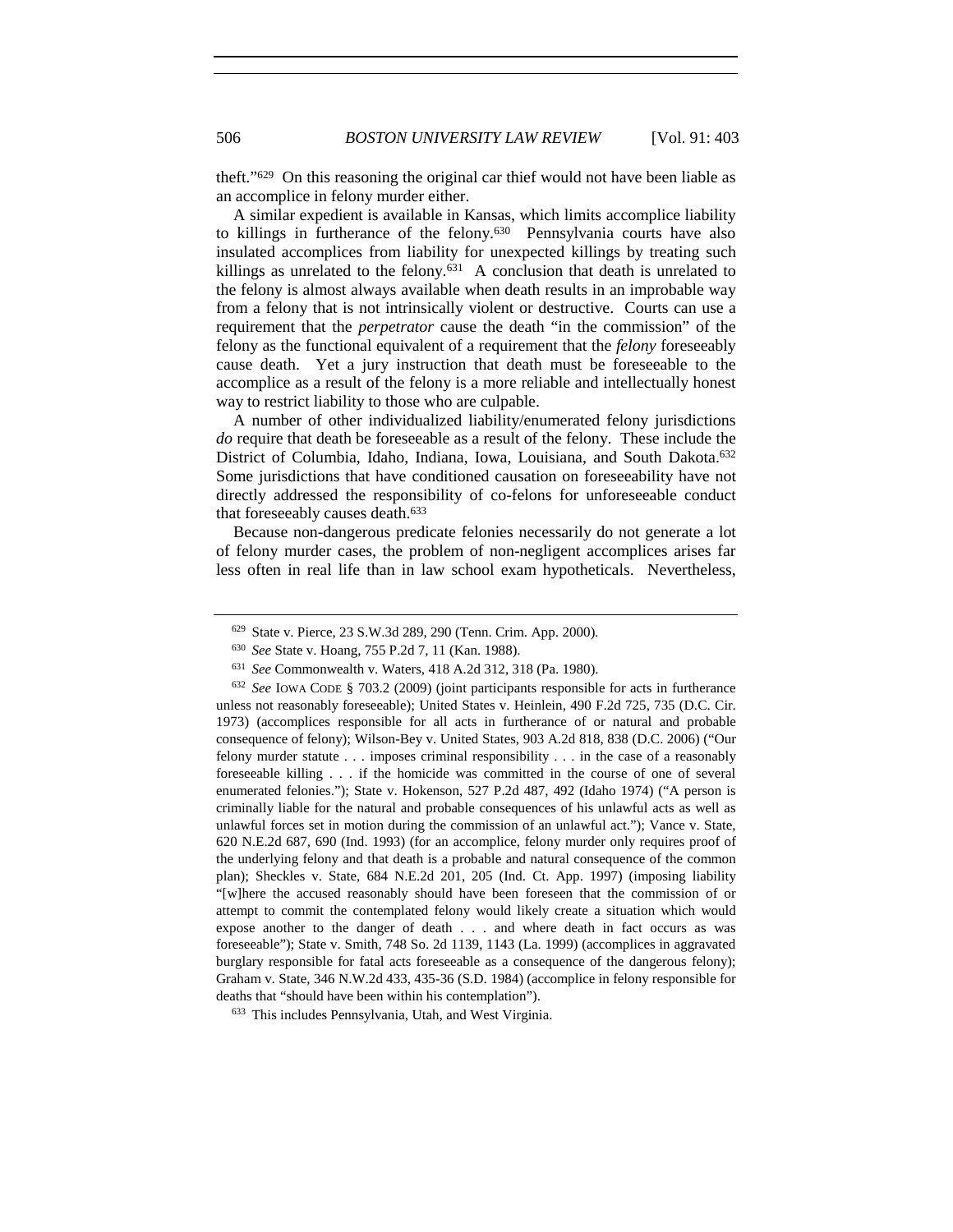complicity statutes require culpability, and due process requires proof of offense elements. Accordingly, courts in individual felony murder liability jurisdictions should instruct juries that complicity in felony murder requires proof that death was foreseeable to the accomplice.

2. Individual Liability with Dangerous Felony Rules.

Fifteen jurisdictions impose individual felony murder liability predicated on dangerous felony rules.634 Of these, California, Massachusetts, Minnesota, and Nevada restrict predicates to those that are inherently dangerous. This precludes felony murder liability for non-negligent accomplices in nonenumerated felonies. Massachusetts requires either inherent danger or recklessness for all felony murders, including those predicated on enumerated felonies.635 Minnesota enumerates only dangerous offenses, while providing that accomplices are always responsible for additional crimes "committed in pursuance of" and "reasonably foreseeable by the person as a probable consequence of" the intended crime.<sup>636</sup> California and Nevada enumerate only violent predicate felonies, except for non-aggravated forms of burglary. As noted above, California has adopted a vague test linking co-felons to killings with a "logical nexus" to the felony,<sup>637</sup> but California's pattern jury instructions also require that death be the "natural and probable consequence" of the felony.638 This instruction implies that death must appear natural and probable in light of what the accomplice knows about the felony. This would be consistent with California's general rule that "the liability of an aider and abettor extends . . . to the natural and reasonable consequences of the acts he knowingly and intentionally aids and encourages."639 The question of accomplice liability for an unforeseeable killing in an enumerated felony does not appear to have been decided in Nevada, but Nevada courts often follow California precedent in interpreting Nevada's very similar code.

<sup>634</sup> *See* CAL. PENAL CODE § 189 (Deering 2010); DEL. CODE ANN. tit. 11, § 635 (2010); GA. CODE ANN. § 16-5-1 (2010); 720 ILL. COMP. STAT. ANN. 5/9-1 (LexisNexis 2010); MD. CODE ANN., CRIM. LAW § 2-201 (LexisNexis 2010); MASS. GEN. LAWS ch. 265, § 1 (2010); MINN. STAT. § 609.19 (2010); MISS. CODE ANN. § 97-3-19, -27 (2010); NEV. REV. STAT. ANN. § 200.030 (LexisNexis 2009); N.C. GEN. STAT. § 14-17 (2010); OKLA. STAT. ANN. tit. 21, § 701.8 (West 2010); R.I. GEN. LAWS § 11-23-1 (2010); S.C. CODE ANN. § 16-3-10 (2009); TEX. PENAL CODE ANN. § 19.02 (West 2003); VA. CODE ANN. § 18.2-32 (2010); Commonwealth v. Garner, 795 N.E.2d 1202, 1209-10 (Mass. App. Ct. 2003); Gore v. Leeke, 199 S.E.2d 755, 758-59 (S.C. 1973).

<sup>635</sup> MASS. SUP. CT. CRIM. PRAC. JURY INSTRUCTIONS §§ 2.2 (c), 2.3.4 (2004).

<sup>636</sup> *See* MINN. STAT. § 609.05(2) (2009); *see also* State v. Mahkuk, 736 N.W.2d 675, 682 (Minn. 2007).

<sup>637</sup> People v. Cavitt, 91 P.3d 222, 227 (Cal. 2004).

<sup>638</sup> 1-500 JUDICIAL COUNCIL OF CAL. CRIM. JURY INSTRUCTIONS 540C (2010).

<sup>639</sup> People v. Beeman, 674 P.2d 1318, 1326 (Cal. 1984).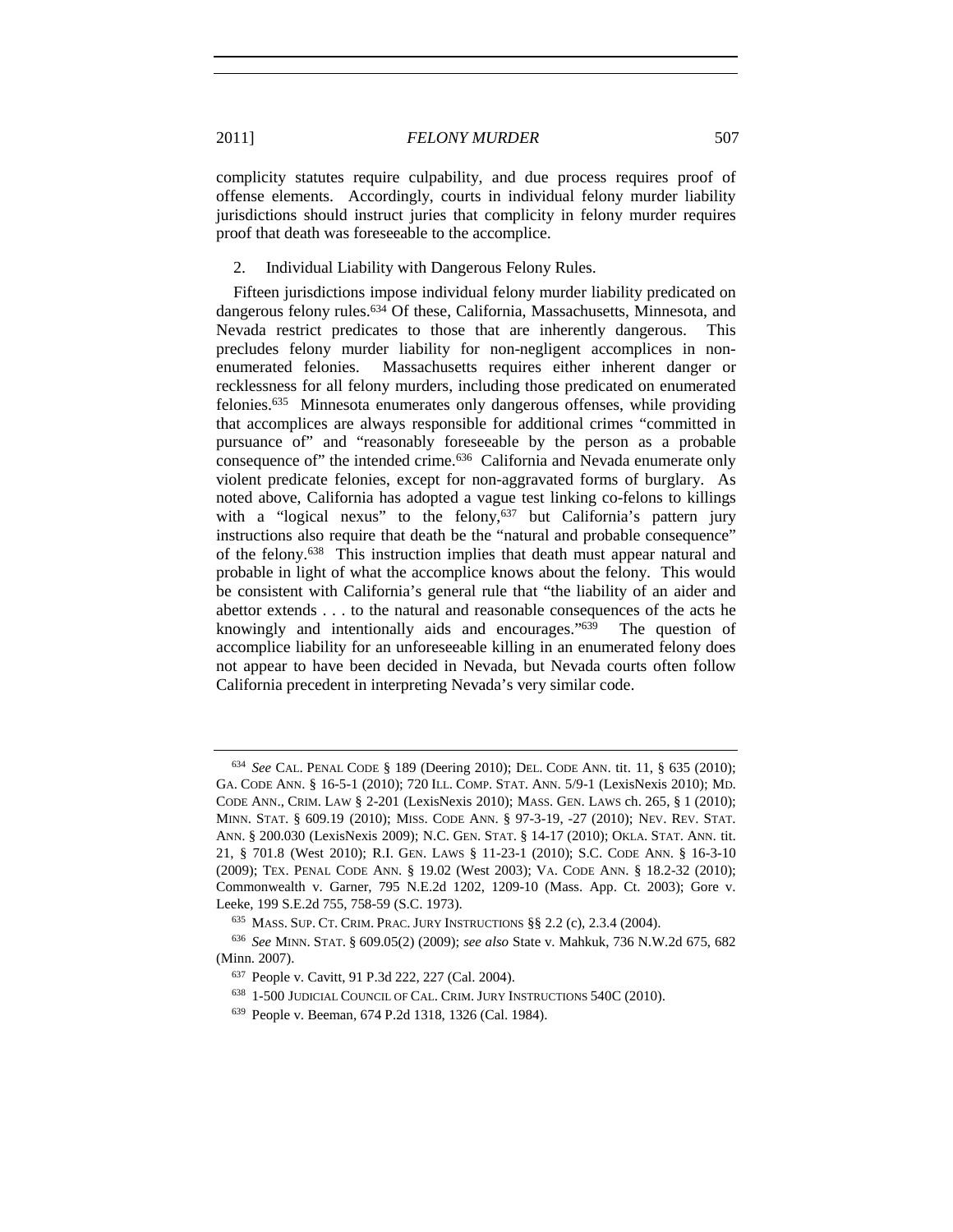The remaining eleven states<sup>640</sup> predicate individual felony murder on nonenumerated felonies committed in foreseeably dangerous ways. These jurisdictions therefore must confront the problem of liability for accomplices to whom death was not foreseeable. Only five of these jurisdictions also predicate individual felony murder liability on any non-dangerous enumerated felonies: Illinois, Maryland, Mississippi and North Carolina predicate felony murder on simple burglary, while Rhode Island predicates felony murder on drug offenses.641 Almost all of these eleven jurisdictions set high standards of culpability for accomplice liability, requiring intent to aid, or sharing in the principal's intent.642

Most jurisdictions imposing individual liability for killing in the course of foreseeably dangerous felonies condition accomplice liability for felony murder on the foreseeability of death as a result of the predicate felony. Delaware, which conditions felony murder on killing recklessly or negligently in the course of a felony, holds co-felons liable only if the killing was a "foreseeable consequence" of the felony.643 This is also Delaware's general

<sup>640</sup> *See* DEL. CODE ANN. tit. 11, § 635 (2007); GA. CODE ANN. § 16-5-1 (2008); 720 ILL. COMP. STAT. ANN. 5/9-1 (LexisNexis 2002); MD. CODE ANN., CRIM. LAW § 2-201 (LexisNexis 2010); MISS. CODE ANN. § 97-3-27 (2010); N.C. GEN. STAT. § 14-17 (2009); OKLA. STAT. ANN. tit. 21, § 701.8 (2010); R.I. GEN. LAWS § 11-23-1 (2010); S.C. CODE ANN. § 16-3-10 (2009); TEX. PENAL CODE ANN. § 19.02 (West 2003); VA. CODE ANN. § 18.2-32 (2005); Gore v. Leeke, 199 S.E.2d 755, 757 (S.C. 1973).

<sup>641</sup> Four of the remaining jurisdictions have no enumerated felonies at all. DEL. CODE ANN. tit. 11, § 635 (2010); GA. CODE ANN. § 16-5-1 (2010); S.C. CODE ANN. § 16-3-10 (2009); TEX. PENAL CODE ANN. § 19.02 (West 2009). Oklahoma predicates collective liability on its enumerated felonies. OKLA. STAT. ANN. tit. 21, § 701.8 (2010). Virginia has enumerated felonies, but all of them are dangerous by our criteria. VA. CODE ANN. § 18.2- 32 (2010).

<sup>642</sup> *See* DEL. CODE ANN. tit. 11, § 271 (2007); GA. CODE ANN. § 16-2-20(b)(3) (2008) ("Intentionally aids or abets the commission of the crime . . . . "); 720 ILL. COMP. STAT. ANN. 5/5-2(c) (LexisNexis 2002); TEX. PENAL CODE ANN. § 7.02(a)(2) (West 2003) (requiring an intent to promote or assist the crime); State v. Francis, 459 S.E.2d 269, 272 (N.C. 1995) (requiring that the defendant knowingly encouraged or aided, causing or contributing to commission of crime). Rhode Island and Oklahoma require that the accomplice share in the culpability required for the offense. State v. Medeiros, 599 A.2d 723, 726 (R.I. 1991) ("The defendant, in order to be convicted as an aider or abettor, must be proved to have shared in the criminal intent of the person who actually committed the criminal act."); OKLA. UNIF. JURY INSTRUCTIONS – CRIM. § 2.5 (2009); *see also* MD. CRIM. PAT. JURY INSTRUCTIONS 6:01 (2007) (requiring that the defendant somehow seek to make the crime succeed); 2 GA. JURY INSTRUCTIONS – CRIM.  $\S$  1.42.10 (stating that a person is a party to a crime only if they intentionally help the crime); 1-3 VA. MODEL JURY INSTRUCTIONS – CRIM. INST. No. 3.100 (intent to aid). Mississippi and South Carolina have not clarified the culpability generally required for accomplice liability.

<sup>643</sup> Hassan-El v. State, 911 A.2d 385, 395 (Del. 2006); Claudio v. State, 585 A.2d 1278, 1282 (Del. 1991).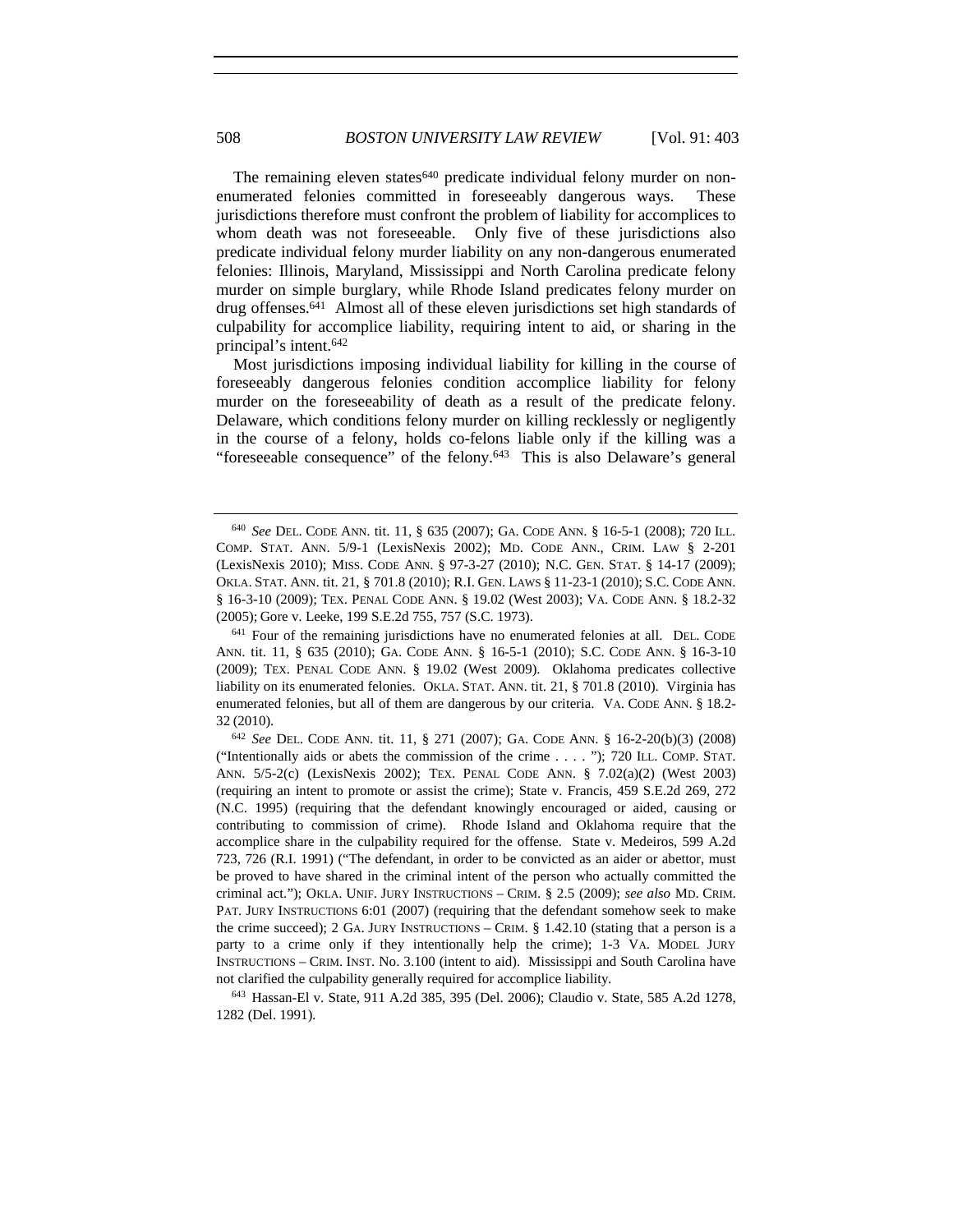standard concerning the liability of accomplices for secondary crimes.<sup>644</sup> Illinois holds co-felons responsible for killings "reasonably or probably necessary to accomplish the objects of [the] felony"645 or that are the "direct and foreseeable consequence" of the felony.646 South Carolina holds co-felons liable for any homicide that is the "probable or natural consequence of the acts which were done in pursuance of this common design."<sup>647</sup> Virginia holds accomplices liable for the "incidental probable consequences" of concerted action,648 including killings that "should have been contemplated as a probable result" of the felony.649 North Carolina also holds felons responsible for any crimes, including killings, in furtherance of, and foreseeable as a consequence of, the felony.650 Rhode Island courts have held that an accomplice in burglary is liable for all further crimes "natural[ly] and reasonabl[y] or probabl[y]" resulting.651 The Texas criminal code does not specifically address felony murder liability of co-felons, but provides generally that those who conspire to commit a felony are guilty of any other felony committed in furtherance of the unlawful purpose that should have been anticipated as a result of the conspiracy.652 Since the Texas code requires that felony murderers cause death by means of an act clearly dangerous to life, an accomplice arguably cannot "inten[d] to promote" the offense without aiding or encouraging the clearly dangerous act.<sup>653</sup> Mississippi conditions accomplice liability for a secondary homicide on the violence of the primary felony: "[w]hen two or more persons act in concert, with a common design, in committing a crime of violence upon others, and a homicide committed by one of them is incident to the execution of the common design, both are criminally liable for the homicide."654 Oklahoma has traditionally held co-conspirators liable for fatal acts perpetrated in felonies that involve some danger of death.<sup>655</sup> The current pattern jury

<sup>644</sup> *Hassan-El*, 911 A.2d at 393. Note the logic of this argument dictates that accomplices should only be liable for first degree felony murder if they are reckless with respect to the risk of death.

<sup>645</sup> People v. Bongiorno, 192 N.E. 856, 858 (Ill. 1934).

<sup>646</sup> People v. Burke, 407 N.E.2d 728, 730 (Ill. App. Ct. 1980); People v. Tillman, 388 N.E.2d 1253, 1257 (Ill. App. Ct. 1979).

<sup>647</sup> Gore v. Leeke, 199 S.E.2d 755, 757 (S.C. 1973); S.C. REQUEST TO CHARGE § 2-3 (2007).

<sup>648</sup> 1-3 VA. MODEL JURY INSTRUCTIONS – CRIM. INST. No. 3.160 (2010).

<sup>649</sup> Haskell v. Commonwealth, 243 S.E.2d 477, 483 n.4 (Va. 1978).

<sup>650</sup> *See* State v. Bonner, 411 S.E.2d 598, 600 (N.C. 1992).

<sup>651</sup> *See* State v. Medeiros, 599 A.2d 723, 726 (R.I. 1991).

<sup>652</sup> TEX. PENAL CODE ANN. § 7.02(b) (West 2010).

<sup>653</sup> *Id.*

<sup>654</sup> Moffett v. State, 3 So. 3d 165, 175 (Miss. Ct. App. 2009).

<sup>655</sup> *See* Oxendine v. State, 350 P.2d 606, 610 (Okla. Crim. App. 1960).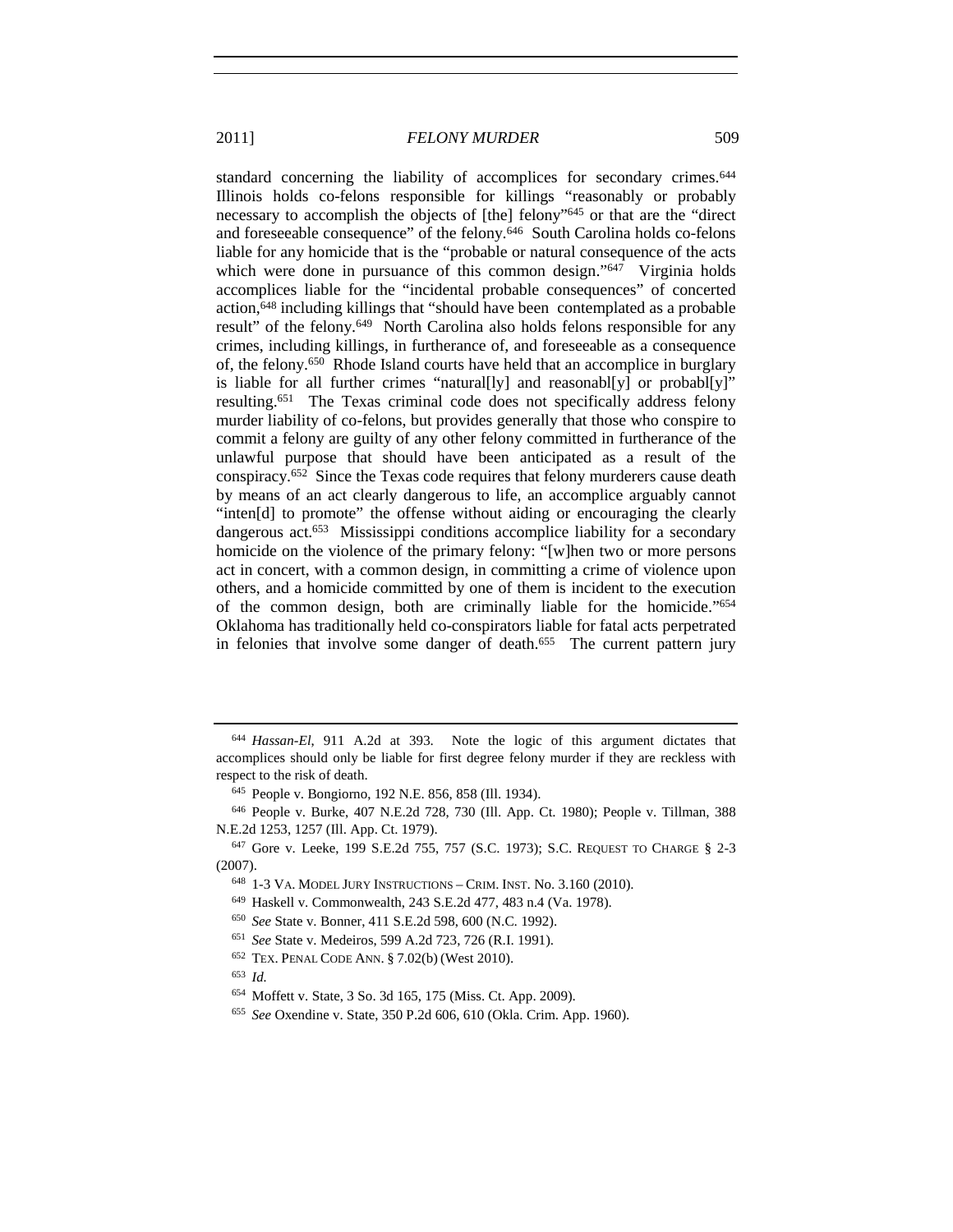510 *BOSTON UNIVERSITY LAW REVIEW* [Vol. 91: 403

instructions hold co-felons liable only for secondary crimes "necessary in order to complete" the felony or flight from the felony.<sup>656</sup>

Georgia conditions complicity in felony murder on foreseeability in principle, but a recent decision undermined this requirement in practice. In *Williams v. State*, the Georgia Supreme Court upheld an instruction that when a victim is killed in furtherance of a conspiracy to rob, "such killing is the probable consequence of the unlawful design to rob."657 This instruction appears to be an unconstitutional presumption, requiring the jury to infer foreseeable danger from felonious motive. Such a presumption is defensible only if confined to felonies that are, like robbery, inherently dangerous.

Finally, Maryland courts have recently moved away from a foreseeability requirement for complicity in felony murder, despite general rules holding accomplices liable only for "acts that naturally and necessarily flow from the common design and are in furtherance of, or pursuant to, that design."658 In the 1974 case of *Mumford v. State*, an accomplice in a burglary successfully argued that she should be acquitted of a killing unforeseeable as a result of the planned burglary.659 The court reasoned that death must be "a natural probable consequence" of the intended felony.<sup>660</sup> However the 1999 decision of an intermediate appellate court rejected a foreseeability standard, requiring only that the killing be in furtherance of the felony.661 This decision was at odds with precedent, principle, authorized pattern jury instructions, and the law of jurisdictions with similar statutes. Hopefully it will be overruled by a higher court.

## C. *Collective Liability Jurisdictions*

A substantial minority of jurisdictions have sought to avoid the complicity problem by defining felony murder collectively, as a crime of participation in a felony that causes death. Collective liability felony murder statutes take two quite different forms. One defines felony murder as causing death *by means of* certain felonies. We may call this *direct collective liability*. Direct collective felony murder liability appears to require that non-killers be just as culpable for the death as the killer. The other form conditions felony murder on participating in a felony in which *another person* causes death. We may call this *vicarious collective liability*. This may permit liability for participants who cannot foresee the dangers imposed by the killer. Florida is one of a dozen states with such a vicarious collective liability rule. Yet most of the

<sup>656</sup> OKLA. UNIF. JURY INSTRUCTIONS – CRIM. § 4-93 (2009).

<sup>657</sup> Williams v. State, 578 S.E.2d 858, 860 (Ga. 2003).

<sup>658</sup> MD. CRIM. PATTERN JURY INSTRUCTIONS 4:17.7 (2007).

<sup>659</sup> Mumford v. State, 313 A.2d 563, 566 (Md. Ct. Spec. App. 1974).

<sup>660</sup> *Id.*

<sup>661</sup> Watkins v. State, 726 A.2d 795, 573-74 (Md. Ct. Spec. App. 1999) (upholding a felon's murder liability for one co-felon's killing of yet another co-felon to eliminate him as a witness).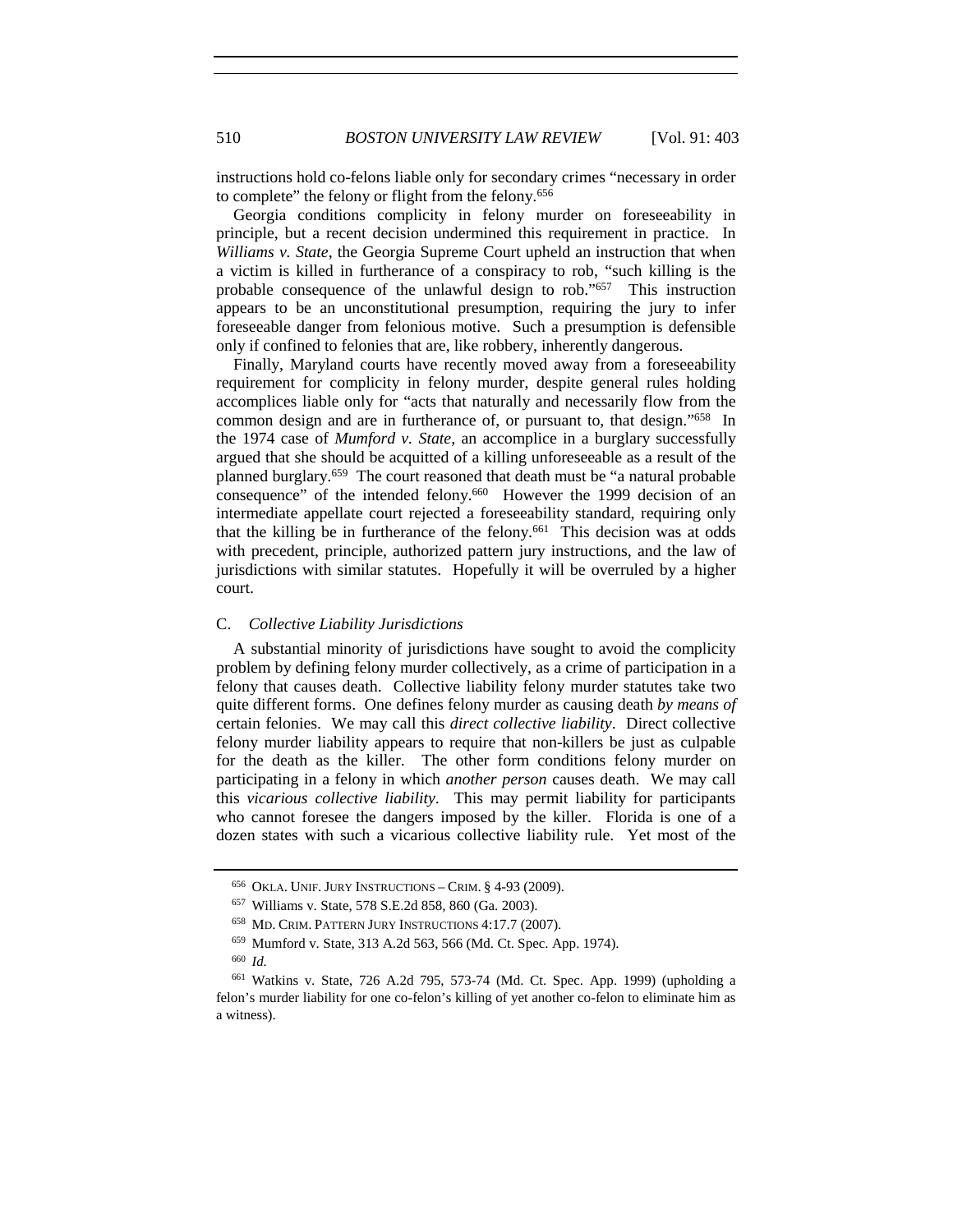others states in fact limit felony murder liability to deaths foreseeable to each participant. Only Florida, Alaska, and possibly Colorado have not required foreseeability. Thus, the *New York Times* is right in one important sense<sup>662</sup>: Florida's felony murder rule does impose a risk of strict liability on accomplices in fatal felonies, and it should be reformed. Yet, Florida's law is atypical, and the Holle case, discussed in the Introduction, does not illustrate its problems.

1. Causing Death by Means of a Felony

Ohio, Maine and Missouri define felony murder as causing death as a result of certain felonies.663 Oklahoma defines first (but not second) degree felony murder as including participating in certain felonies that cause death.<sup>664</sup> These statutes imply that since the felony itself causes death, every participant in the felony is causally responsible for the death. If causation requires an act foreseeably causing death, it would seem that death should be foreseeable as a result of the felony to *each* person who causes death by participating in the felony.

Ohio defines felony murder as causing the death of a person as a proximate result of the commission or attempt of a violent felony of sufficiently high grade.665 Ohio's code enumerates several violent felonies and also defines a violent felony as an offense committed purposely or knowingly and involving injury or a risk of serious injury or death.666 These limitations arguably restrict predicate felonies to those imposing a negligent risk of death. For example, predicate burglaries of sufficient grade are limited to those committed in an occupied structure with a person present, or in a dwelling when a person is likely to be present.<sup>667</sup> Given the use of violent felonies as predicates for felony murder, it seems most reasonable to construe such felonies as requiring knowledge of the circumstances that creates the risk of serious injury or death. Thus construed, the aggravated burglary statute would require knowledge that a victim was present in a building, or a victim was likely to be present in a dwelling. To be liable as an accomplice in Ohio, one must aid or abet another in committing the offense with the kind of culpability required for the commission of the offense.<sup>668</sup> Thus, an accomplice in an aggravated burglary should be as aware of the aggravating circumstance creating a risk of death or serious injury as would the perpetrator. On this reasoning, Buddy would be

<sup>667</sup> *Id.* § 2911.12(A)(1)-(2).

<sup>662</sup> *See* Liptak, *supra* note 1. 663 ME. REV. STAT. ANN. tit. 17-A, § 202 (2010); MO. REV. STAT. § 565.021 (2009) ("killed as a result of"); OHIO REV. CODE ANN. § 2903.02 (LexisNexis 2010).

<sup>664</sup> OKLA. STAT. tit. 21, § 701.7 (2010).

<sup>665</sup> OHIO REV. CODE ANN. § 2903.02.

<sup>666</sup> *Id.* § 2901.01.

<sup>668</sup> *Id.* § 2923.03.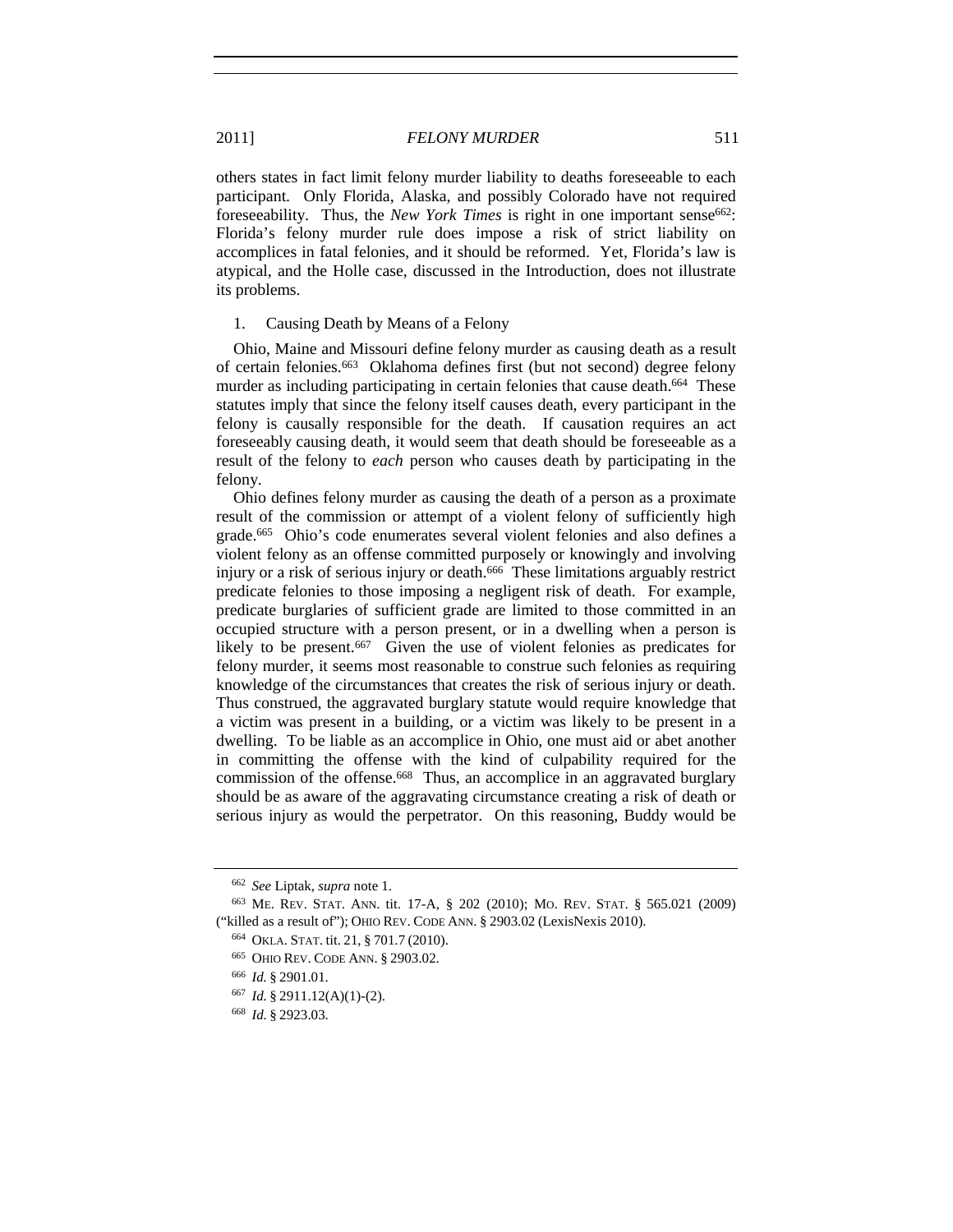guilty of neither aggravated burglary nor felony murder.<sup>669</sup> Unfortunately, a mid-level Ohio court eschewed this approach in the troubling case of *State v.*   $Kimble. 670$  As argued earlier,  $671$  the decision is not authorized by the language or structure of the code and Ohio's highest court should correct it.672

Three other jurisdictions, Maine, Missouri and Oklahoma, define felony murder as including participation in a felony in which death is caused by the commission or attempt of the felony, but they leave a loophole that could result in accomplice liability without culpability. The Maine and Missouri statutes cover deaths caused by *flight from* the felony,<sup>673</sup> and Oklahoma's jury instructions do the same.674 These provisions could implicate Armory for the felony murder of Passenger during reckless flight from the felony, which he might not have expected.675

The Maine statute limits predicate felonies to the traditional five plus escape and murder of a different victim, and requires that death be "a reasonably foreseeable consequence of such commission, attempt or flight."676 Because the Maine statute makes all participants potentially liable for such deaths, it would seem that death must be foreseeable to each participant. This interpretation is consistent with Maine's general provision on complicity, implicating one in any crime reasonably foreseeable as a result of her conduct.677 A Maine standard jury instruction provides that one is guilty of murder if:

with the intent of promoting or facilitating the crime of robbery, the accused aided or attempted to aid or agreed to aid another person in the planning or commission of the crime of robbery and commission of the crime of murder by that other person was a reasonably foreseeable consequence of *participation by the accused* in the robbery.<sup>678</sup>

Finally, Maine provides an apparently redundant affirmative defense for accomplices like Buddy who do not kill, are not armed, are not aware that a cofelon is armed, and do not expect the co-felon to kill.<sup>679</sup>

<sup>669</sup> *See supra* text accompanying note 392. 670 *See* State v. Kimble, No. 06 MA 190, 2008 WL 852074, at \*6 (Ohio Ct. App. 2008) (holding that accomplice to felony murder predicated on armed robbery need not be aware that her co-felons are armed).

<sup>671</sup> *See supra* text accompanying notes 329-334.

 $672$  At the very least, the holding should be confined to robbery, on the grounds that even unarmed robbery is a violent felony that justifies felony murder liability.

<sup>673</sup> ME. REV. STAT. ANN. tit. 17-A, § 202 (2010); MO. REV. STAT. § 565.021 (2010).

<sup>674</sup> OKLA. UNIF. JURY INSTRUCTIONS – CRIM. § 4-65 (2009).

<sup>675</sup> *See supra* text accompanying note 392.

<sup>676</sup> ME. REV. STAT. ANN. tit. 17-A, § 202.

<sup>677</sup> *Id.* § 57(3)(A).

 $678$  1-6 ME. JURY INSTRUCTIONS MANUAL § 6-33 (2010) (emphasis added).

<sup>679</sup> ME. REV. STAT. ANN. tit. 17-A, § 202.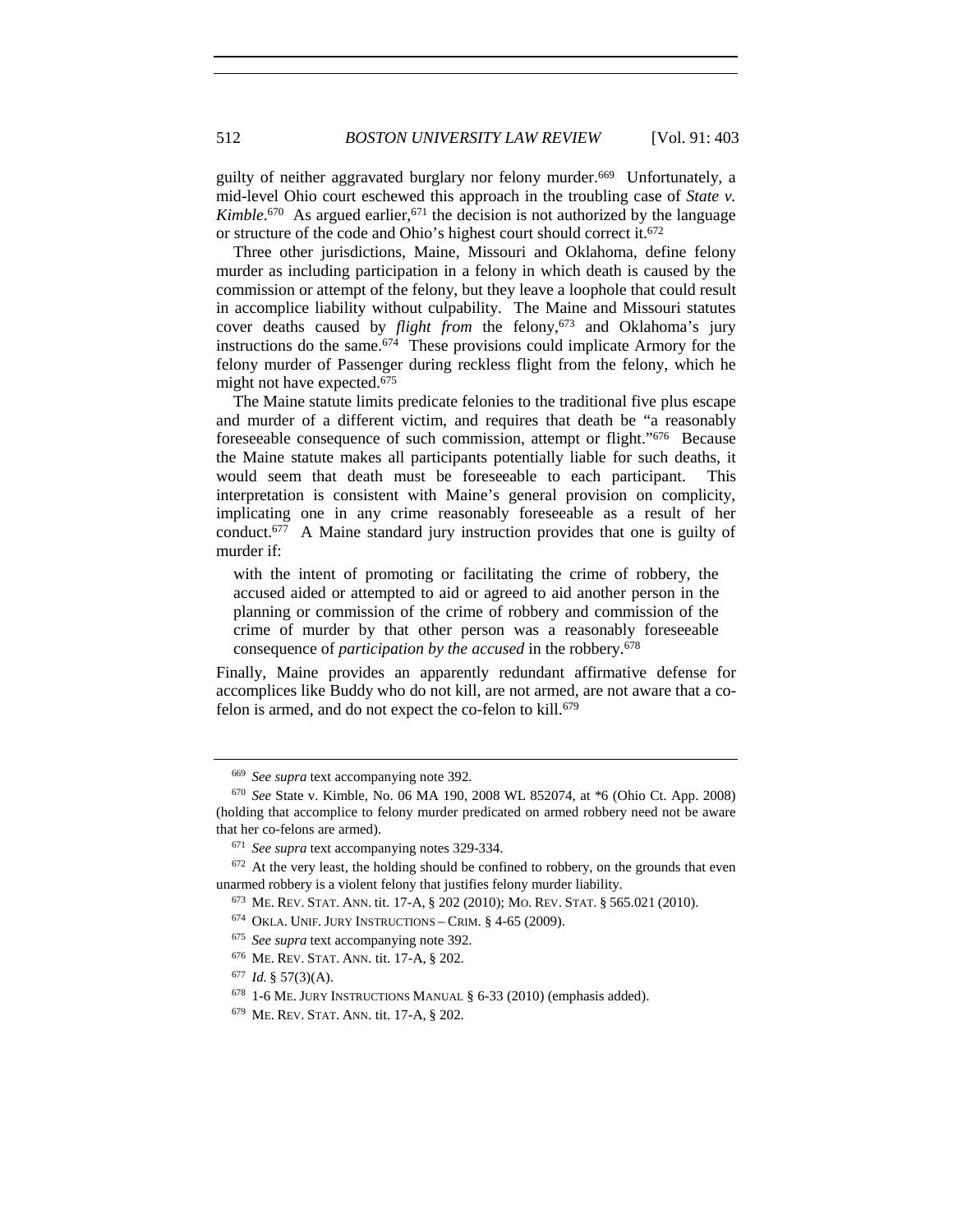Accomplice liability rules are particularly important in Missouri because it does not limit predicate felonies to enumerated or inherently dangerous offenses. As noted earlier, Missouri instead conditions causation on foreseeable danger of harm. Missouri requires that accomplices have "the required culpable mental state" for the offense680 and attempt to aid "with the purpose of promoting the commission of an offense."681 Missouri courts hold co-felons responsible for deaths foreseeable as a result of the felony.682

Finally, Oklahoma's convoluted statute imposes first degree felony murder liability on those who participate in an enumerated felony that results in death or in the commission of which a participant causes death.<sup>683</sup> Oklahoma's enumerated felonies are all dangerous except for drug offenses. Oklahoma's jury instructions extend accomplice liability for felonies to those who provide aid "knowingly" and with "criminal intent."684 They further provide that "[a] death is caused by . . . conduct if the conduct is a substantial factor in bringing about the death and the conduct is dangerous and threatens or destroys life."685 The jury instructions make participants liable for deaths caused by the conduct of another participant that is an "inseparable part of" or "necessary in order to complete" the offense, or flight from the offense.<sup>686</sup> The statute would be clearer if it simply required participation in an enumerated felony causing death.

2. Participating in a Felony in Which Death Is Caused by a Participant

Seven jurisdictions – Alabama, Connecticut, Montana, New York, North Dakota, Oregon, and Washington – define felony murder as participation in a felony in which any participant causes death. $687$  In all of these states but

<sup>680</sup> MO. REV. STAT. § 562.036 (2009).

<sup>681</sup> *Id.* § 562.041.

<sup>682</sup> *See* State v. Blunt, 863 S.W.2d 370, 371 (Mo. Ct. App. 1993). 683 OKLA. STAT. tit. 21, § 701.7 (2010).

<sup>684</sup> OKLA. UNIF. JURY INSTRUCTIONS – CRIM. § 2-6 (2009).

<sup>685</sup> *Id.* § 4-60. 686 *Id.* § 4-65. 687 *See* ALA. CODE § 13A-6-2 (2010); CONN. GEN. STAT. § 53a-54c (2010); MONT. CODE ANN. § 45-5-102 (2010) (permitting a felony murder conviction for "the person or any person legally accountable for the crime"); N.Y. PENAL LAW § 125.25 (McKinney 2010); N.D. CENT. CODE § 12.1-16-01 (2010); OR. REV. STAT. § 163.115 (2009); WASH. REV. CODE ANN. § 9A.32.030 (LexisNexis 2010). An eighth jurisdiction with a similar statute, Arkansas, does not impose true felony murder. Arkansas defines first degree murder as including participation in a felony in which a participant kills under circumstances manifesting extreme indifference to human life. Arkansas courts instruct juries that "when two or more persons are criminally responsible for an offense, each person is liable only for the degree of the offense that is consistent with the person's own [culpable mental state] [or] [accountability for an aggravating fact or circumstance]." 1-4 ARK. MOD. JURY INSTRUCTIONS – CRIM. 2d 405 (brackets in original). Felony manslaughter (negligent killing in furtherance of felony) and the predicate felony itself are both lesser included offenses of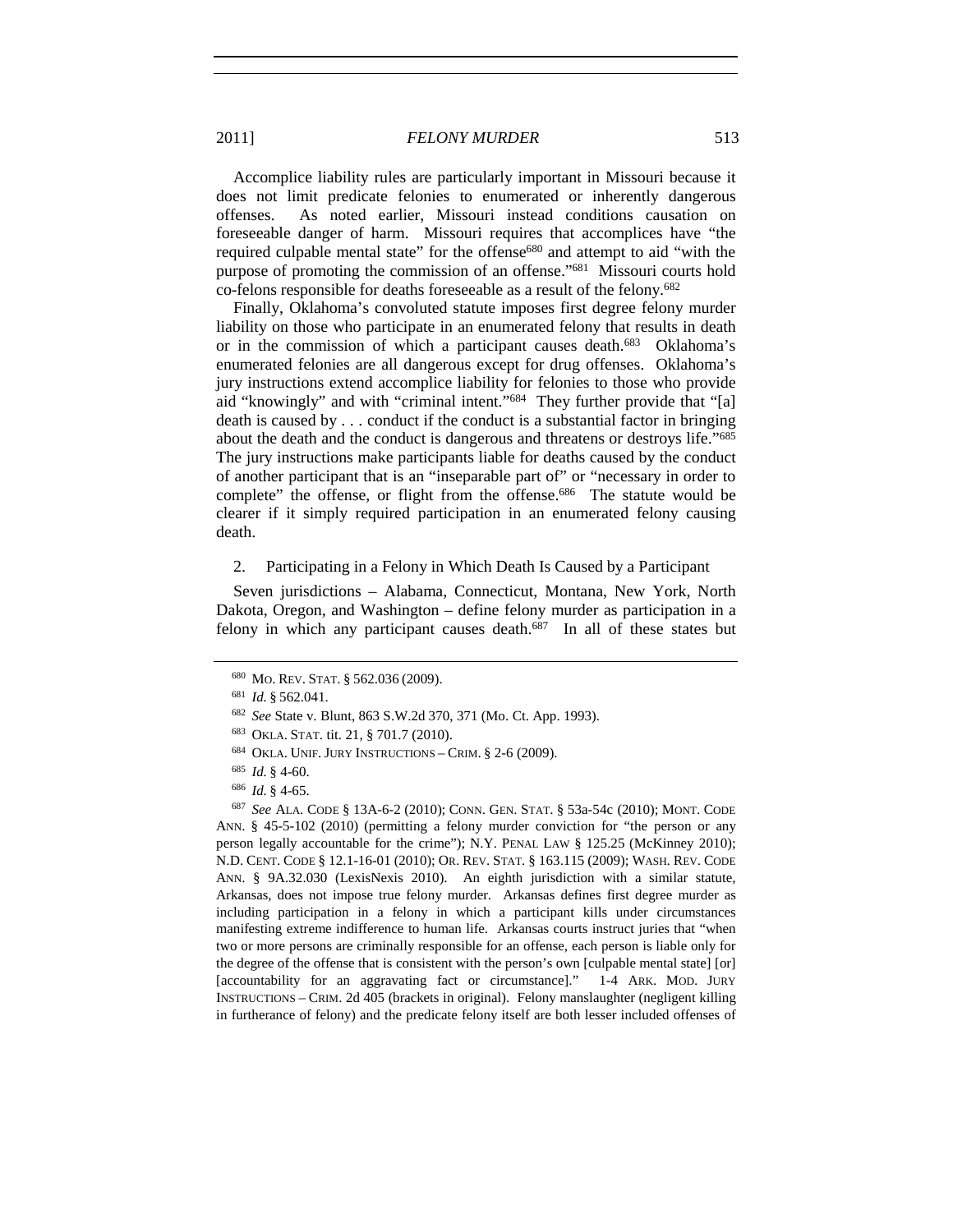Alabama, the felony includes flight.688 All require that accomplices have either the intention to promote the offense, the mental culpability required for the offense, or both.689 All appear to require that death be caused in furtherance of the felony.<sup>690</sup> Thus, for the most part, these states require that the accomplice share in the felonious aim that motivates the act causing death.

To what extent do these seven states also condition the felony-murder liability of non-triggermen on negligence? Jurisdictions can do this in three ways: by requiring negligence on the part of each participant; limiting predicate felonies to those inherently dangerous; or requiring that death result from danger foreseeable to all participants.

As noted above, the North Dakota code's default rules appear to condition felony murder on recklessness, although courts have not considered the question.<sup>691</sup> Alabama's definition of homicide requires a culpable mental state of at least negligence for felony murder.<sup>692</sup> Five of these seven states – Connecticut, New York, North Dakota, Oregon, and Washington – have an affirmative defense for non-triggermen who were not armed and had no reason to know their co-felons were armed or would kill.<sup>693</sup> Such a defense would acquit Buddy. Unfortunately, it shifts the burden onto the defendant to disprove negligence.<sup>694</sup>

Previous analysis showed that Oregon restricts predicates to inherently dangerous enumerated felonies.<sup>695</sup> Three states – Connecticut, New York, and North Dakota – do so with the important exception that they include unaggravated burglaries.696 Alabama, Washington, and Montana predicate

<sup>689</sup> ALA. CODE § 13A-2-23; CONN. GEN. STAT. § 53a-8; MONT. CODE ANN. § 45-2-302; N.Y. PENAL LAW § 20.00; N.D. CENT. CODE § 12.1-03-01; OR. REV. STAT. § 161.155; WASH. REV. CODE ANN. § 9A.08.020.

<sup>690</sup> ALA. CODE § 13A-6-2; CONN. GEN. STAT. § 53a-54c; N.Y. PENAL LAW § 125.25; N.D. CENT. CODE § 12.1-16-01; OR. REV. STAT. § 163.115; WASH. REV. CODE ANN. § 9A.32.030; State v. Russell, 198 P.3d 271, 279 (Mont. 2008); State v. Weinberger, 671 P.2d 567, 568 (Mont. 1983); State *ex rel.* Murphy v. McKinnon, 556 P.2d 906, 910 (Mont. 1976). 691 *See supra* text accompanying notes 194-200.

<sup>692</sup> *See supra* notes 208-212 and accompanying text.

<sup>693</sup> CONN. GEN. STAT. § 53a-16b; N.Y. PENAL LAW § 125.25(3)(b)-(d); N.D. CENT. CODE § 12.1-16-01(c)(2)-(4); OR. REV. STAT. § 163.115(3)(b)-(d); WASH. REV. CODE § 9A.32.030(1)(c)(ii)-(iv).

<sup>694</sup> CONN. GEN. STAT. § 53a-12; N.Y. PENAL LAW § 25.00; N.D. CENT. CODE § 12.1-01- 03(3); OR. REV. STAT. § 161.055(2); WASH. REV. CODE § 9A.32.030(1)(c).

<sup>695</sup> *See supra* note 262 and accompanying text.

<sup>696</sup> CONN. GEN. STAT. § 53a-54c (2010); N.Y. PENAL LAW § 125.25 (McKinney 2006);

this form of murder in Arkansas. Thus it would seem that accomplices in a felony must participate in the felony with extreme indifference to human life or knowledge of circumstances manifesting such indifference to be liable for murder.

<sup>688</sup> CONN. GEN. STAT. § 53a-54c; MONT. CODE ANN. § 45-5-102; N.Y. PENAL LAW § 125.25; N.D. CENT. CODE § 12.1-16-01; OR. REV. STAT. § 163.115; WASH. REV. CODE ANN. § 9A.32.030.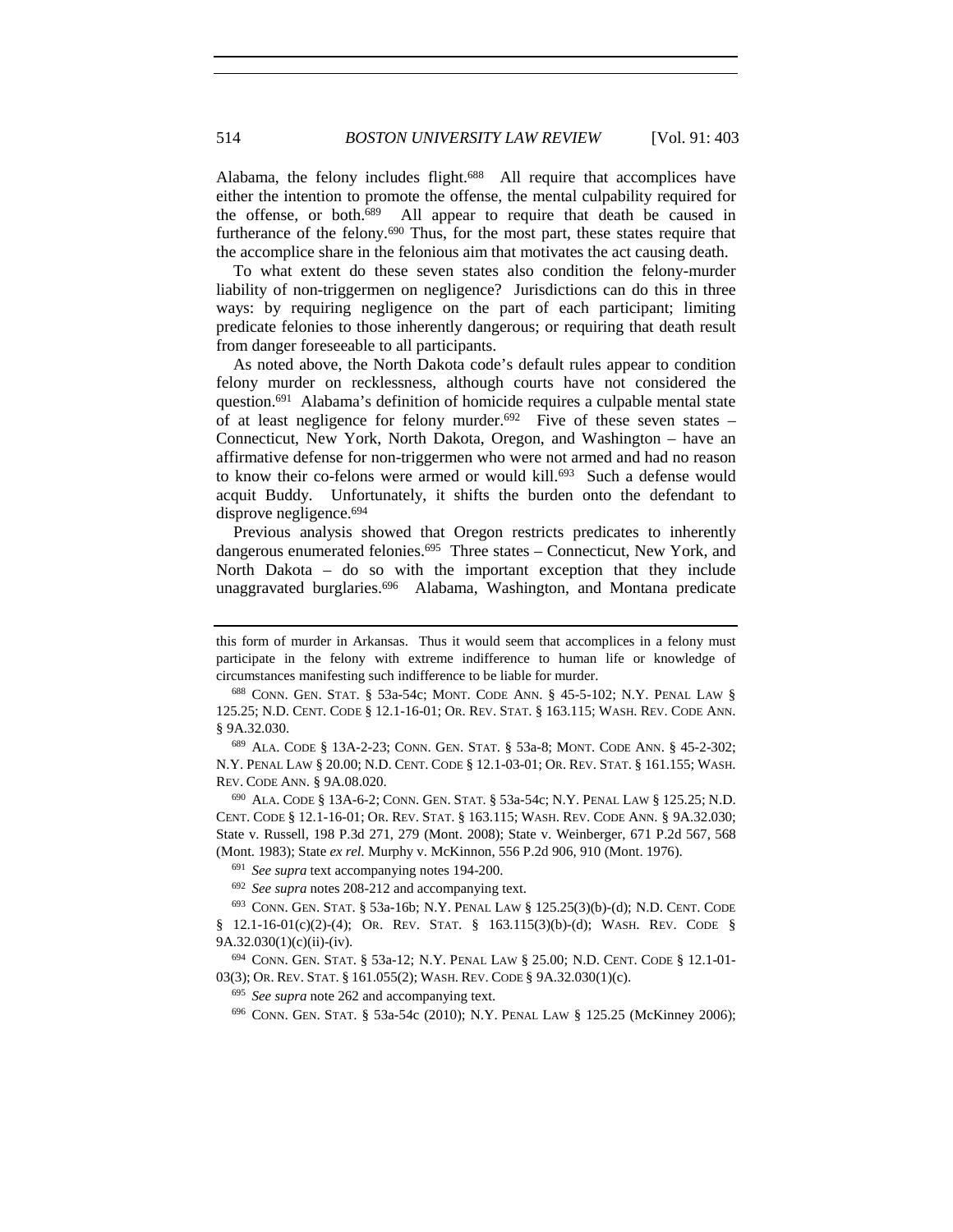felony murder on non-enumerated foreseeably dangerous felonies as well as traditional dangerous felonies.<sup>697</sup> However, Alabama limits predicate However, Alabama limits predicate burglaries to aggravated ones, and limits non-enumerated felonies to those "clearly" dangerous to human life.<sup>698</sup> This implies that the danger – even if not inherent in the offense – must be apparent to each defendant. This requirement comports with the official commentary on the felony murder provision, characterizing felony murder liability as justifiable only if restricted to foreseeable deaths.699 Thus Oregon and Alabama limit felony murder liability to participation in felonies implying negligence.

Courts in four other states appear to base felony murder liability on the foreseeability of death to each participant. Connecticut courts have interpreted the requirement that death be caused "in furtherance" of the felony to mean that death must result from circumstances foreseen as part of the common plan.700 A Washington court upheld a felony murder conviction based on evidence that a child's death was "a natural and probable consequence" of defendant's "actions as an accomplice" in an assault.<sup>701</sup> The Montana Supreme Court overturned a felony murder conviction predicated on attempted aggravated assault because of a failure to prove the defendant could foresee death or knew the killer had a gun.702 Another Montana decision justified accomplice liability for felony murder as imposing responsibility on "people who engage in dangerous acts likely to result in death."<sup>703</sup> New York long used the same foreseeability standard in assessing the responsibility of killers and other participants,704 and appears to have continued to do so after adopting its collective liability statute.705

It appears that all seven states conditioning felony murder on participating in a felony in which another participant causes death effectively require that all felony murderers exhibit at least negligence toward death. Buddy should not be liable in any of these states, although Armory might be liable for Passenger's death. To the extent that the law in any one of these states remains uncertain, courts should conform it to the principle of dual culpability, which is supported by the prevailing consensus among these states.

N.D. CENT. CODE § 12.1-16-01 (2010).

<sup>697</sup> *See supra* note 263 and accompanying text.

<sup>698</sup> ALA. CODE § 13A-6-2 (2010).

<sup>699</sup> *See supra* note 210.

<sup>700</sup> State v. Valeriano, 468 A.2d 936, 938 (Conn. 1983).

<sup>701</sup> State v. Jackson, 976 P.2d 1229, 1238 (Wash. 1999).

<sup>702</sup> *See* State v. Weinberger, 671 P.2d 567, 576 (Mont. 1983).

<sup>703</sup> State v. Cox, 879 P.2d 662, 668 (Mont. 1994); *see also* State *ex rel*. Murphy v. McKinnon, 556 P.2d 906, 910 (Mont. 1976).

<sup>704</sup> *See* People v. Giusto, 99 N.E. 190, 193 (N.Y. 1912); People v. Giro, 90 N.E. 432, 434 (N.Y. 1910).

<sup>705</sup> People v. Hernandez, 624 N.E.2d 661, 665-66 (N.Y. 1983).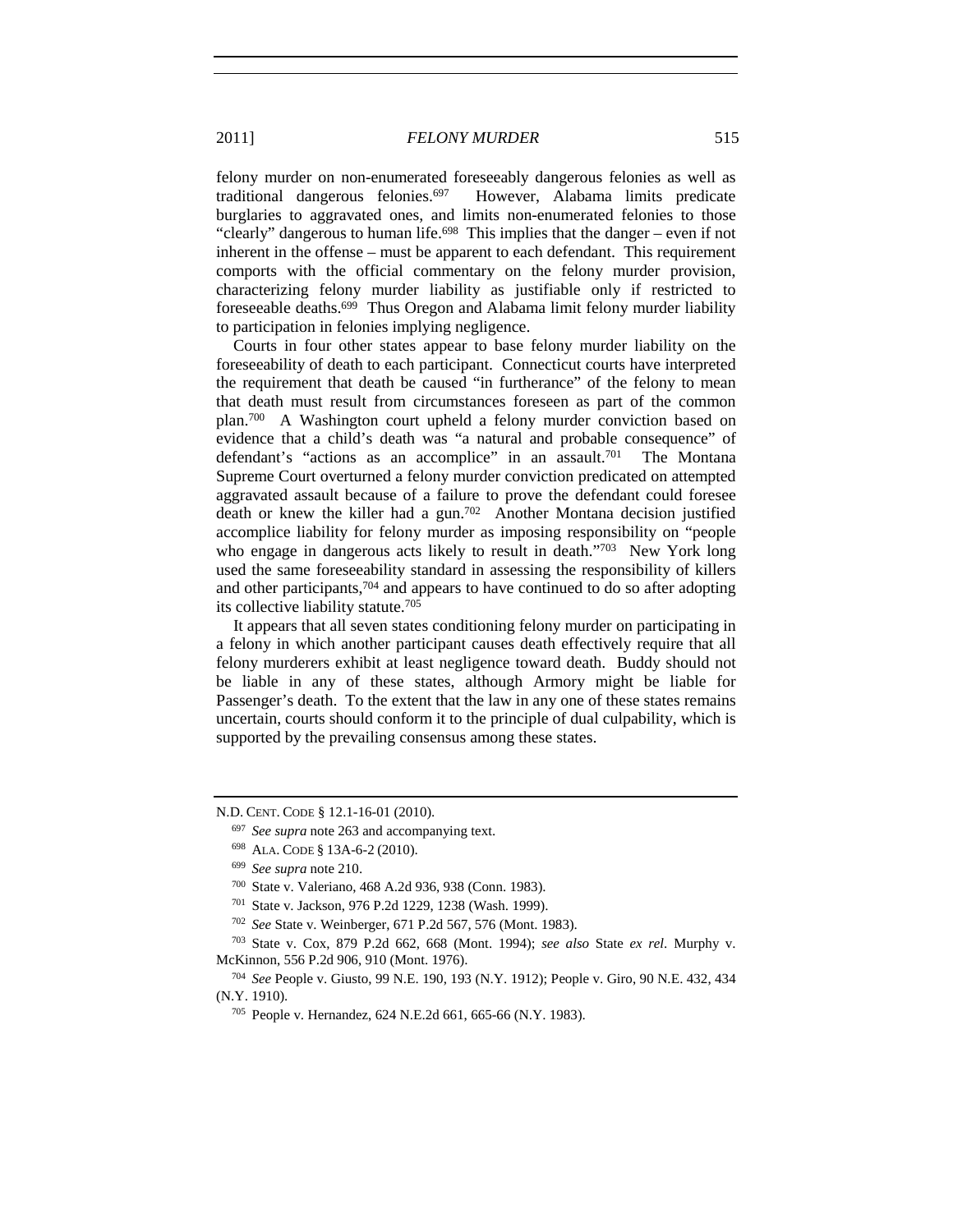# 3. Participating in a Felony in Which Death Is Caused by any Person

An additional five states – Alaska, Arizona, Colorado, Florida, and New Jersey – condition liability on participating in an enumerated predicate felony in which death is caused by any person.<sup>706</sup> The predicate felonies include the traditional five plus escape. In some of these states they include drug offenses;707 terrorist offenses;708 and child abuse, manslaughter of another, and resisting arrest.<sup>709</sup> Of these, all but the drug offenses and simple burglary<sup>710</sup> seem inherently dangerous. All of these states except Florida include flight in the felony, however.<sup>711</sup> All provide, either by statute, or in pattern jury instructions, that accomplices must purposely or knowingly promote the offense.712

Only Arizona requires by statute that the act causing death always be in furtherance of the felony.<sup>713</sup> Alaska and Colorado require that the act causing death occur in furtherance or in the course of the felony.714 The Florida and New Jersey codes provide temporal criteria only,<sup>715</sup> however Florida courts have adopted a requirement that death occur as a consequence of the felony.<sup>716</sup>

To what extent do these five states require that the felony cause death in a way foreseeable to the accomplice? The New Jersey pattern instruction, following *State v. Martin*, 717 requires the prosecution to prove that "death was a probable consequence" of the commission, attempt, or flight from the predicate felony.718 In addition, New Jersey has the affirmative defense for

<sup>708</sup> ARIZ. REV. STAT. ANN. § 13-1105 (2010); FLA. STAT. § 782.04 (2010); N.J. STAT. ANN. § 2C:11-3 (West 2005 & Supp. 2010).

<sup>709</sup> *See* FLA. STAT. § 782.04 (2010). 710 Of these states, only Alaska limits liability to aggravated burglary. *See* ALASKA STAT. § 11.41.110(a)(3) (2008); *supra* note 595.

<sup>711</sup> *See supra* note 236.

<sup>712</sup> ALASKA STAT. § 11.16.110(2) (2008); ARIZ. REV. STAT. ANN. § 13-301 (2010); COLO. REV. STAT. § 18-1-603 (2010); N.J. STAT. ANN. § 2C:2-6(c)(1) (West 2005); ARIZ. JURY INSTRUCTIONS – CRIM. 3D 3.01 (2009); FLA. STAN. JURY INSTRUCTIONS CRIM. CASES § 3.5(a) (2010) (defining a principal as one who aids with "conscious intent that the criminal act be done").

<sup>713</sup> ARIZ. REV. STAT. ANN. § 13-1105 (2010).

<sup>714</sup> ALASKA STAT. § 11.41.110 (2008); COLO. REV. STAT. § 18-3-102 (2010).

<sup>715</sup> FLA. STAT. § 782.04 (2010); N.J. STAT. ANN. § 2C:11-3 (West 2005 & Supp. 2010). 716 *See* Lester v. State, 737 So. 2d 1149, 1151 (Fla. Dist. Ct. App. 1999); Allen v. State, 690 So. 2d 1332, 1334 (Fla. Dist. Ct. App. 1997).

<sup>717</sup> State v. Martin, 573 A.2d 1359, 1375 (N.J. 1990).

<sup>718</sup> *See* N.J. MODEL CRIM. JURY CHARGES 2C:11-3a(3) (2009).

<sup>706</sup> *See* ALASKA STAT. § 11.41.110 (2008); ARIZ. REV. STAT. ANN. § 13-1105 (2010); COLO. REV. STAT. § 18-3-102 (2010); FLA. STAT. § 782.04 (2010); N.J. STAT. ANN. § 2C:11- 3 (West 2005 & Supp. 2010). Florida also punishes causing death in non-enumerated felonies, but with no liability for other accomplices in the felony.

<sup>707</sup> *See* ALASKA STAT. § 11.41.110 (2008); ARIZ. REV. STAT. ANN. § 13-1105 (2010); FLA. STAT. § 782.04 (2010).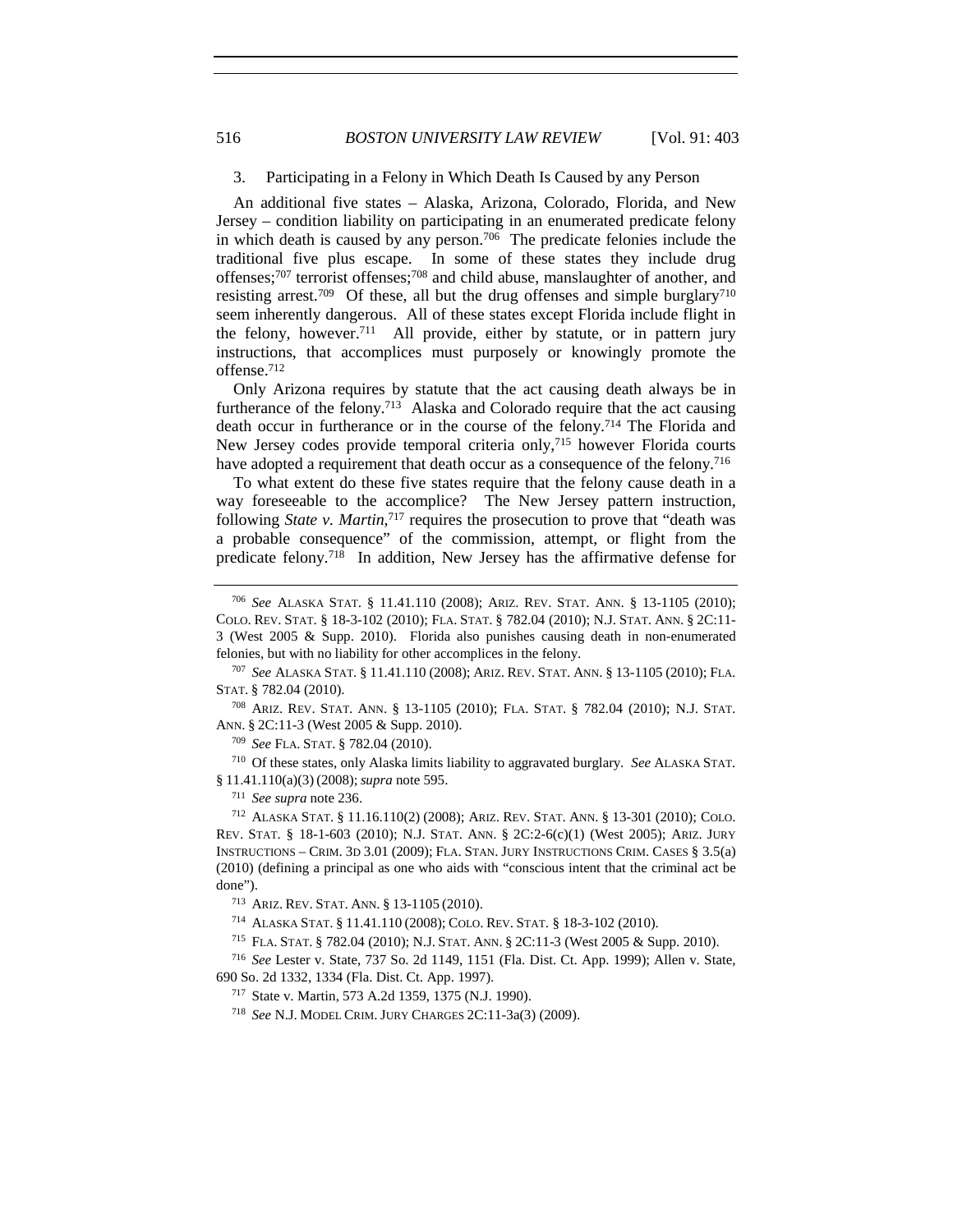unarmed non-triggermen who do not know their co-felons are armed and do not have reason to expect they will kill and – unlike other states – places the burden on the prosecution to disprove the affirmative defense beyond a reasonable doubt.719 Arizona holds participants in a felony liable for deaths that are the "natural and proximate result thereof,"720 or that are naturally and foreseeably caused by acts in furtherance of the felony.721 It has approved an instruction saying "[a] person whose deliberate acts in perpetrating" a predicate felony have "set in motion a chain of events which cause the death of another person, which was a risk reasonably to be foreseen, is guilty of first degree murder."722 Because the statute imposes collective liability, this instruction would seem applicable to all participants. In Colorado, the case of *Auman v. People*723 implied – but did not directly hold – that felons are responsible for killings they have reason to foresee.<sup>724</sup> The court explained that defendant's knowledge that the killer was armed and posed a danger to the victim would have inculpated her, if she had been complicit in the predicate burglary.725

Finally, Alaska and Florida have not adopted foreseeability standards for causation or complicity. They could well convict Buddy of felony murder even though he had no reason to anticipate Cat's fatal struggle with the armed security guard. Although Florida law was misapplied in the Ryan Holle case, Florida law does currently permit conviction for felony murder on the basis of strict liability. Yet this is unusual among collective felony murder liability jurisdictions. Florida and Alaska courts should determine that a person is not killed in the perpetration of a felony unless such a death is a foreseeable consequence of the felony. Until then, their felony murder laws will remain proverbial exceptions proving the rule of foreseeability.

Yet even instructing juries to require foreseeability cannot fully redeem these statutes. These statutes are obviously designed to preclude judicial imposition of an agency limitation. Although the end is legitimate, the means are perverse, throwing out the baby of proximate causation with the bathwater of agency. The resulting statutes flout principle by purporting not to require *any* causal responsibility on the part of the felons. Though better in practice than in principle, these statutes willfully embrace the hyperbolic critique of felony murder as liability without fault, and enact it into law.

<sup>719</sup> *Id.*

<sup>720</sup> State v. Lopez, 845 P.2d 478, 481 (Ariz. Ct. App. 1992).

<sup>721</sup> State v. Rutledge, 4 P.3d 444, 446 (Ariz. Ct. App. 2000).

<sup>722</sup> *Lopez*, 845 P.2d at 481-82.

<sup>723</sup> 109 P.3d 647 (Colo. 2005).

<sup>724</sup> *Id.* at 657.

<sup>725</sup> *Id.*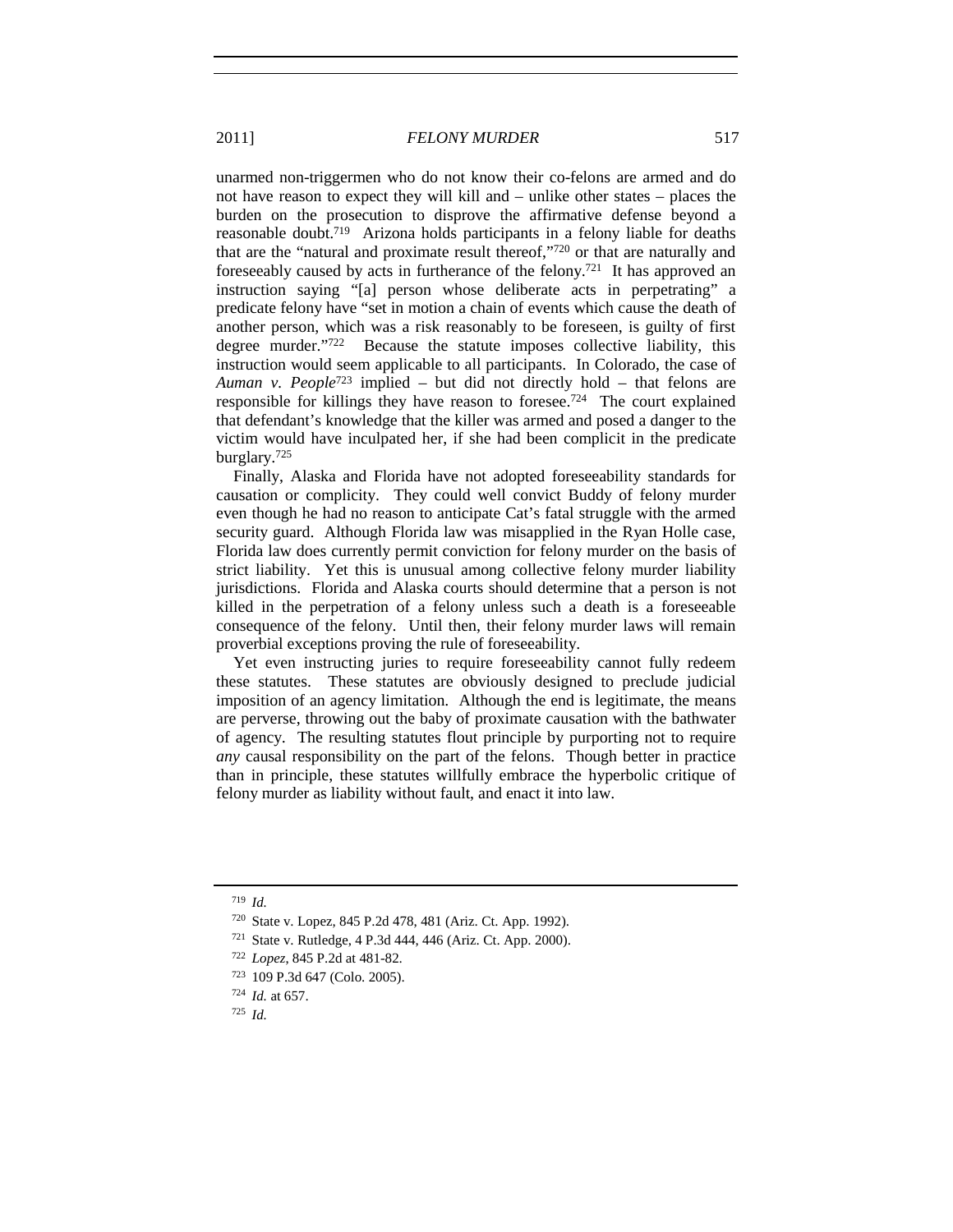### 518 *BOSTON UNIVERSITY LAW REVIEW* [Vol. 91: 403

#### IV. INDEPENDENT FELONY REQUIREMENTS

The dual culpability principle conditions felony murder liability on felonious purpose combined with culpable indifference to a risk of death. We have seen that most felony murder jurisdictions limit felony murder liability to deaths caused negligently. We will now consider the extent to which these jurisdictions also require a felonious purpose.

All felony murder jurisdictions require felonious purpose in one important way: they limit felony murder liability to those who have committed, attempted, or promoted certain felonies. In most jurisdictions one cannot attempt a felony or be complicit in a felony without having a wrongful purpose. Traditional predicate felonies – arson, burglary, robbery, rape, and kidnapping – all involve wrongful purposes. Traditional accounts of felony murder liability as transferring of intent from an intended wrong to an unintended injury presume that the predicate felony involves a wrongful purpose. Most jurisdictions require felonious purpose by means of a second device as well – requiring that the act causing death be committed in furtherance of the felony. A dozen states include such a requirement in their statutes,<sup>726</sup> and another nineteen jurisdictions have adopted similar standards by judicial decision.<sup>727</sup>

<sup>726</sup> Eight states require that the death occurs in the course of *and* in furtherance of the felony. *See* ALA. CODE § 13A-6-2 (2010); ARIZ. REV. STAT. ANN. § 13-1105 (2010); CONN. GEN. STAT. § 53a-54c (2010); N.Y. PENAL LAW § 125.25 (McKinney 2009); N.D. CENT. CODE § 12.1-16-01 (1997); OR. REV. STAT. § 163.115 (2009); TEX. PENAL CODE ANN. § 19.02 (West 2003); WASH. REV. CODE § 9A.32.050 (2010). Two require that the death occurs in the course of *or* in furtherance of the felony. ALASKA STAT. § 11.41.110 (2008); COLO. REV. STAT. § 18-3-102 (2010). Two extend accomplice liability to secondary crimes committed in furtherance of the primary crime. IOWA CODE § 703.2 (2009); MINN. STAT. § 609.05-2 (2009).

<sup>727</sup> *See* Comer v. State, 977 A.2d 334, 339-40 (Del. 2009); United States v. Heinlein, 490 F.2d 725, 735 (D.C. Cir. 1973); Lee v. United States, 699 A.2d 373, 384 (D.C. 1997); Lester v. State, 737 So. 2d 1149, 1151 (Fla. Dist. Ct. App. 1999); Allen v. State, 690 So. 2d 1332, 1334 (Fla. Dist. Ct. App. 1997); State v. Hokenson, 527 P.2d 487, 492 (Idaho 1974); People v. Bongiorno, 192 N.E. 856, 857-58 (Ill. 1934); Vance v. State, 620 N.E.2d 687, 690 (Ind. 1993); State v. Hoang, 755 P.2d 7, 8 (Kan. 1988); State v. Mauldin, 529 P.2d 124, 127 (Kan. 1974); Mumford v. State, 313 A.2d 563, 566 (Md. Ct. Spec. App. 1974); Commonwealth v. Ortiz, 560 N.E.2d 698, 700 (Mass. 1990); Commonwealth v. Heinlein, 152 N.E. 380, 384 (Mass. 1926); State v. Russell, 198 P.3d 271, 279 (Mont. 2008); State v. Weinberger, 671 P.2d 567, 580-81 (Mont. 1983); State *ex rel.* Murphy v. McKinnon, 556 P.2d 906, 910 (Mont. 1976); Romero v. State, 164 N.W. 554, 555 (Neb. 1917); Nay v. State, 167 P.3d 430, 435 (Nev. 2007); State v. Bonner, 411 S.E.2d 598, 600 (N.C. 1992); State v. Franklin, No. 06-MA-79, 2008 WL 2003778, at \*13 (Ohio Ct. App. May 5, 2008); Commonwealth v. Tate, 401 A.2d 353, 355 (Pa. 1979); Gore v. Leeke, 199 S.E.2d 755, 757- 58 (S.C. 1973); State v. Pierce, 23 S.W.3d 289, 294 (Tenn. 2000); State v. Buggs, 995 S.W.2d 102, 106 (Tenn. 1999); Haskell v. Commonwealth, 243 S.E.2d 477, 483 (Va. 1978); Doane v. Commonwealth, 237 S.E.2d 797, 798 (Va. 1977); Kennemore v. Commonwealth, 653 S.E.2d 606, 609 (Va. Ct. App. 2007); Griffin v. Commonwealth, 533 S.E.2d 653, 657-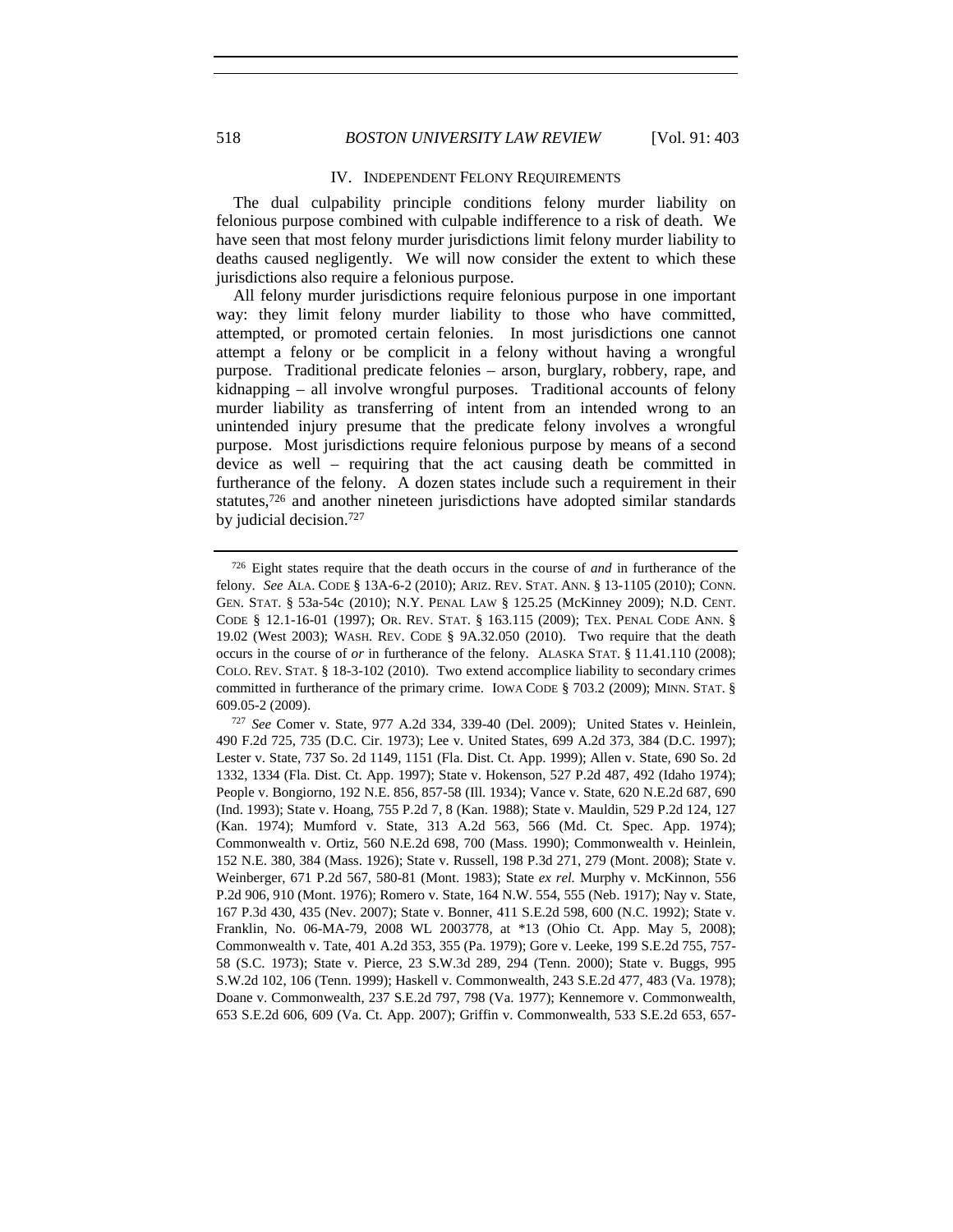A third important device for conditioning felony murder liability on felonious purpose is a merger limitation. Such a rule requires that predicate felonies endanger some interest other than the physical health of the victim. This section will briefly review the development of the merger doctrine and then examine its current prevalence in felony murder law. This review will suggest the merger doctrine is an integral and traditional feature of felony murder law, widely adhered to in contemporary law. I will argue that the merger doctrine is best understood as an independent felonious purpose requirement. I will acknowledge that some commonly enumerated predicate felonies lack an independent felonious purpose, but nevertheless warrant murder liability on the basis of extreme indifference to human life. Apart from these exceptions, however, failure to observe merger limitations can lead to undeserved murder liability in violation of the principle of dual culpability.

#### A. *The Merger Problem*

A felony murder rule aggravates an unintended killing to murder on the basis of committing or attempting a felony. To aggravate the unintended killing to murder, the felony must be distinct from the killing. Yet felonies include some unintended killings which are nevertheless punished less severely than murder. It would subvert any effort to grade homicide if every felonious homicide aggravated itself to murder. Some criterion is therefore needed to distinguish predicate felonies from the homicides they aggravate. This is the merger problem.

It may seem we could solve the merger problem by simply excluding homicide offenses as predicate felonies. Yet a nonfatal felony may involve conduct and culpability required for a lesser homicide offense such as manslaughter. If death results, the perpetrator could be guilty of murder for conduct the legislature graded as a lesser form of homicide. Indeed, a felony might involve less culpability than a lesser homicide offense. Thus, most jurisdictions punish intentional killing as voluntary manslaughter if committed with provocation or extreme emotional disturbance. If a similarly aroused defendant strikes a blow with intent to injure, or with a deadly weapon, he is likely guilty of a felonious assault. If the victim dies, the assailant would not be guilty even of voluntary manslaughter in most jurisdictions if he lacked intent to kill; yet he might be guilty of felony murder. An alternative theory of homicide liability would be involuntary manslaughter, if the assailant recklessly disregarded a risk of death. If, however, felonious assault could serve as a predicate felony, the assailant would be guilty of murder rather than manslaughter.

<sup>58 (</sup>Va. Ct. App. 2000); Montague v. Commonwealth, 522 S.E.2d 379, 381 (Va. Ct. App. 1999); King v. Commonwealth, 368 S.E.2d 704, 706 (Va. Ct. App. 1988); State *ex rel*. Painter v. Zakaib, 411 S.E.2d 25, 26 (W. Va. 1991); State v. Wayne, 289 S.E.2d 480, 482 (W. Va. 1982). *But see* State v. Cox, 879 P.2d 662, 668 (Mont. 1994) (rejecting causal standard).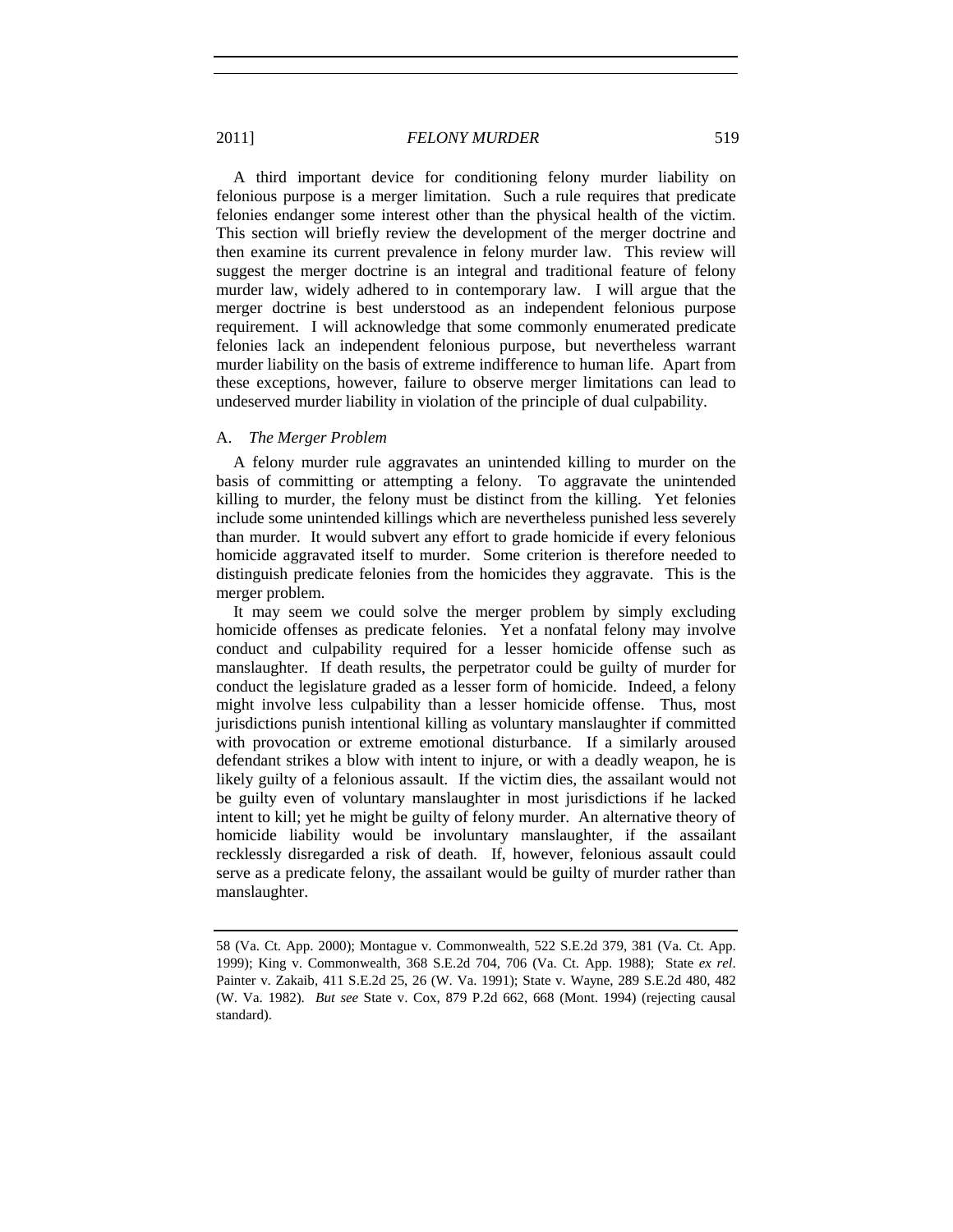The *Miller* and *Jenkins* cases from the Introduction illustrate the potential injustice of predicating felony murder on an assault.728 Miller's only intentional act was punching another teen with his fist. His assault was aggravated to a felony only because of the fatal result. Jenkins merely struggled to shake free of a pursuing police officer. His offense was a felony only because the victim was an officer. It did not require any felonious motive such as resisting arrest. An unexpected death from an unarmed physical altercation would not have been murder at common law, and might not even have been manslaughter.<sup>729</sup> Even if these assaults had been reckless of life, reckless homicide would merit only manslaughter liability in most American jurisdictions. Thus, predicating felony murder on felonious assault would frustrate the grading schemes typically found in American homicide statutes. Adding conduct or culpability not included in homicide offenses requires a predicate felony attacking some interest other than the life or health of the victim.

As we have seen, predicate felonies can be defined by enumeration or categorization. Legislatures confront the merger problem in enumerating felonies. They can solve it by restricting enumerated predicate felonies to those attacking interests other than life or health. This is generally true of the traditionally enumerated felonies of arson, burglary, rape, robbery, and kidnapping. Courts confront the merger problem when they apply categorical rules predicating murder on dangerous, forcible, or severely punished felonies. Courts sometimes face merger arguments that murder should not be predicated on enumerated felonies under certain circumstances – for example, when burglary is committed for the purpose of assaulting the deceased. Yet courts have been understandably reluctant to carve an exception from a specific statutory directive to harmonize it with a general statutory design.

Merger limitations may take at least five forms. A *homicide test* simply excludes all statutory homicide offenses punished less severely than felony murder. A *lesser included offense test* excludes predicate felonies unless they have statutory offense elements not included in homicide offenses punished less severely than felony murder. An *independent act test* excludes predicate felonies unless they involve some act beyond that required for the homicide. An *independent interest test* excludes predicate felonies unless they endanger some interest other than the life or health of the victim. We might say that such a test limits the "extra" element to a result element. An *independent culpability test* excludes predicate felonies unless they involve culpability with respect to harming an interest other than the life or health of the victim. The most prevalent formulation of this test requires an independent *purpose*, but less demanding versions might require only knowing acceptance of, or reckless indifference toward, an independent harm.

<sup>728</sup> *Supra* notes 2-3 and accompanying text.

<sup>729</sup> Binder, *supra* note 55, at 103-04.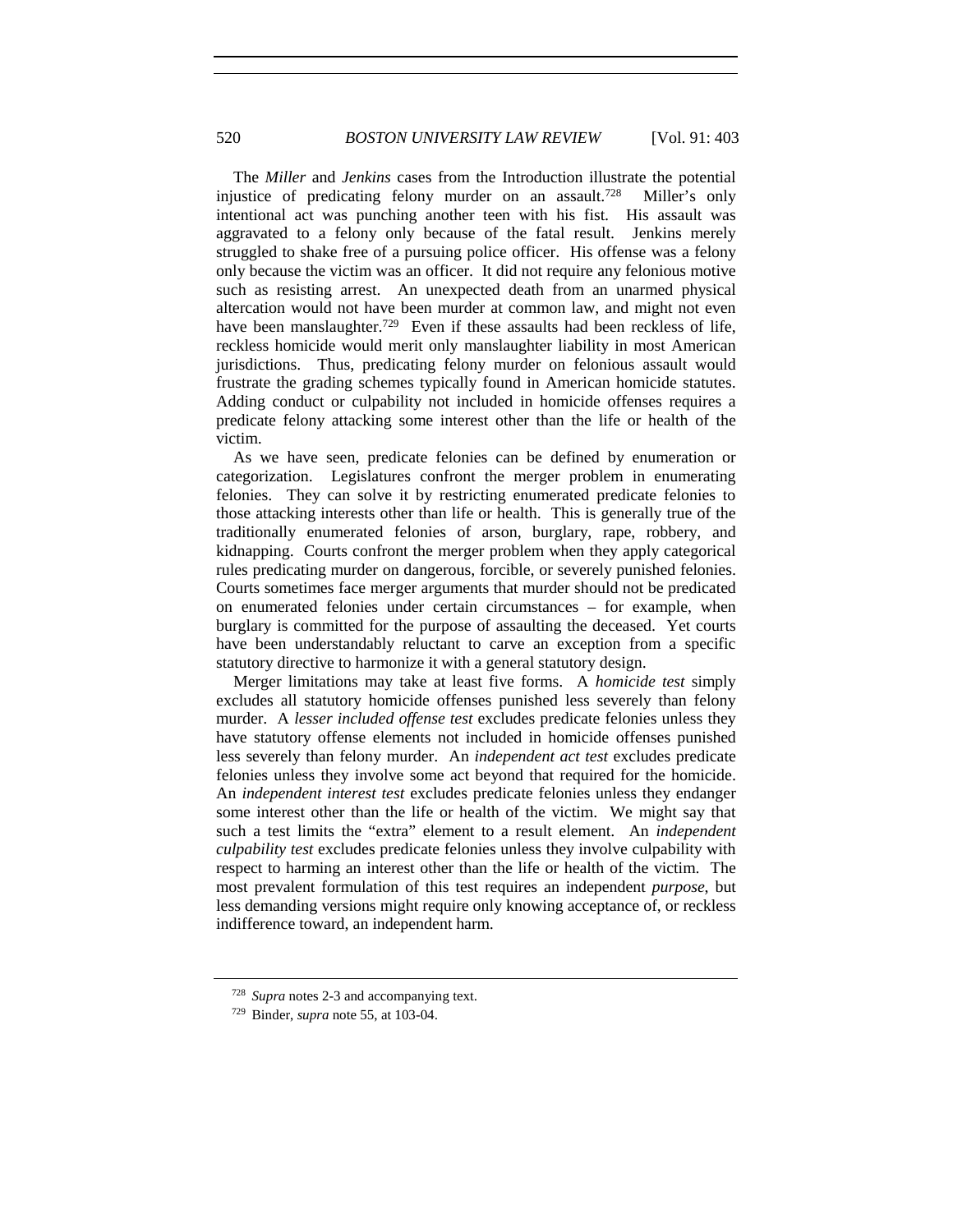Which of these tests is best? The oft-stated purpose of a merger rule is to maintain the coherence and integrity of a scheme for grading homicide offenses. Thus, a merger limitation requires that a predicate felony have some feature that appropriately aggravates a homicide and relevantly distinguishes it from homicides graded below murder. Judicial merger tests have often been justified by one of three purposes: deterring dangerous felonies, deterring dangerous acts by those engaged in felonies, or transferring culpability from an intended felonious result to an unintended homicide. According to the view defended in this article, however, a felony murder rule is not an effective method of deterring predicate felonies. More generally, homicide liability is not a particularly effective method of deterring dangerous conduct. If a felony murder rule is justifiable it must be on the basis of desert. Desert is conventionally understood to be a function of wrongdoing and culpability, where wrongdoing is injuring or endangering some legal interest.<sup>730</sup> Assuming all homicides are equally wrongful injuries to life, their punishment should depend on their culpability. It follows that a predicate felony properly aggravates a homicide to murder by adding culpability. The only one of the five tests considered above that measures added culpability is the independent culpability test. Accordingly, the most persuasive traditional rationale for a merger standard is the aim of transferring culpability from one felonious wrong to another.

Because legal scholars generally disapprove of felony murder liability itself, they have offered little guidance to courts on how to solve the merger problem. Herbert Wechsler's and Jerome Michael's influential *Rationale of Homicide* article dismissed New York's merger doctrine as a "less sensible" substitute for a dangerous felony requirement, rather than evaluating it as an additional limitation ensuring additional culpability.731

One of the few contemporary criminal law theorists to address the issue is Claire Finkelstein. Finkelstein assumes that felony murder requires two separate acts: an act that constitutes a felony and a distinct act committed in the course of the felony that causes death.732 On this basis she argues that the traditional predicate felony of arson – setting a fire to destroy a building – should be deemed to merge with any resulting homicide, since the homicide would result from the same act as that intended to destroy the building.733 Yet Finkelstein's independent act test has further counterintuitive implications. If a sexual assailant sodomizes a victim with a broom-handle, fatally perforating

<sup>730</sup> *See* GEORGE P. FLETCHER, RETHINKING CRIMINAL LAW 461 (1978); MICHAEL MOORE, PLACING BLAME 45, 71 (1997).

<sup>731</sup> Wechsler & Michael, *supra* note 86, at 715-16.

<sup>732</sup> Claire Finkelstein, *Merger and Felony Murder*, *in* DEFINING CRIMES 218, 220 (R.A. Duff & Stuart P. Green eds., 2005).

<sup>733</sup> *Id.* at 224-25, 231, 238-39 (criticizing *Murphy v. State*, 665 S.W.2d 116 (Tex. Crim. App. 1983) and *People v. Billa*, 125 Cal. Rptr. 2d 842 (Dist. Ct. App. 2002), which reject application of the merger doctrine to arson)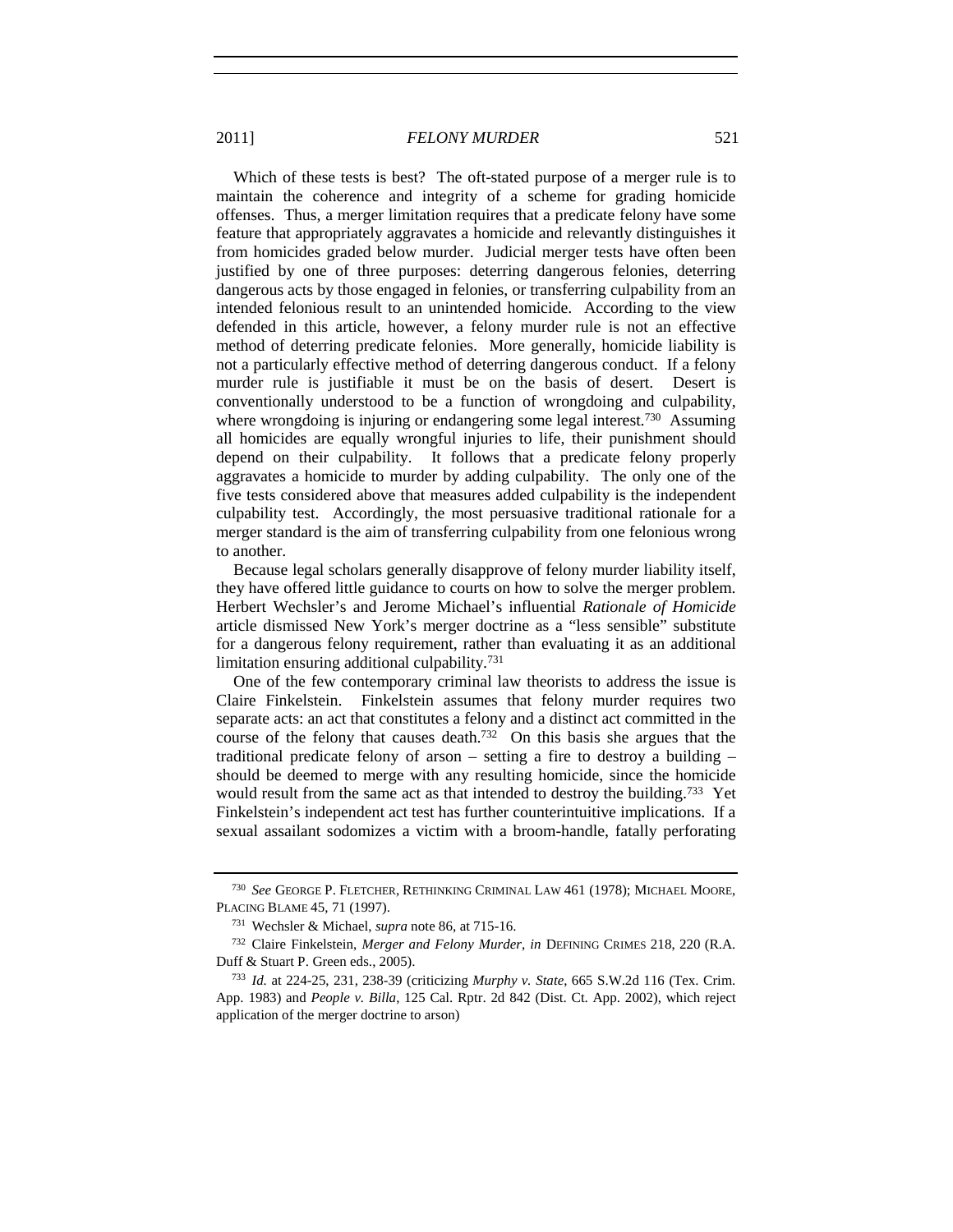the victim's bowel, the act causing death is an element of the forcible sodomy. If a robber fatally shoots an armored car driver and takes money from the truck, the fatal shooting is the force or threat required for robbery. Thus, Finkelstein's requirement of an independent act causing death would seem to exclude paradigmatic felony murder scenarios. Moreover, Finkelstein's independent act test is also subject to a more fundamental objection: she offers no moral reason why two *acts* are necessary for the felon to deserve murder liability for causing death. This is for the sensible reason that – like most contemporary scholars – she doubts felony murder liability *is* deserved.734 Thus, she endorses an independent act standard only as a logical implication of what she takes to be an arbitrary feature of a pointless rule.

Yet the felony murder doctrine is not a pointless rule. Instead, it serves the purpose of imposing deserved punishment for those who kill with a combination of two forms of culpability: bad expectations and bad motives. Rather than viewing felony murder as a combination of *two acts*, the principle of dual culpability explains the merger doctrine as a requirement that the fatal felony combines *two culpable mental states*: indifference to a risk of death, and an independent felonious purpose. The combination of these two mental states ensures that the fatal felon is sufficiently culpable to deserve murder liability. Felony murder requires a dangerous and therefore negligent act causing death and an act aimed at some other wrongful end. These two acts may be the same – what matters are the two distinct mental states.

This independent culpability test explains why arson has been a traditional predicate for felony murder, and why courts do not see it as merging with the resulting homicide. Thus, the purpose of destroying a building is the additional bad end that makes fatal arson worse than reckless manslaughter. Such an independent felonious purpose renders the felon who negligently or recklessly causes death culpable enough to deserve murder liability. Her culpability for causing death carelessly is aggravated by the bad end she seeks.

In applying the merger doctrine, it is important to remember it is not an end in itself, but merely a means to ensure that a predicate felony sufficiently aggravates a killer's culpability to justify murder liability. This means that the merger limitation may become less compelling as the predicate felony becomes more dangerous or violent. If the cognitive dimension of culpability is greater, the normative dimension of culpability need not be as great to merit murder liability. Let us presume that a negligent killing in furtherance of an independent felonious purpose is sufficiently culpable to justify murder liability for a resulting death. A reckless killing might warrant murder liability if committed in furtherance of an illegal or antisocial purpose that is not, by itself, felonious. Alternatively, a reckless killing might warrant murder liability if aggravated by a culpable attitude toward an independent harm, that falls short of purpose, such as indifference. In other words, where the

<sup>734</sup> *See id.* at 218-19.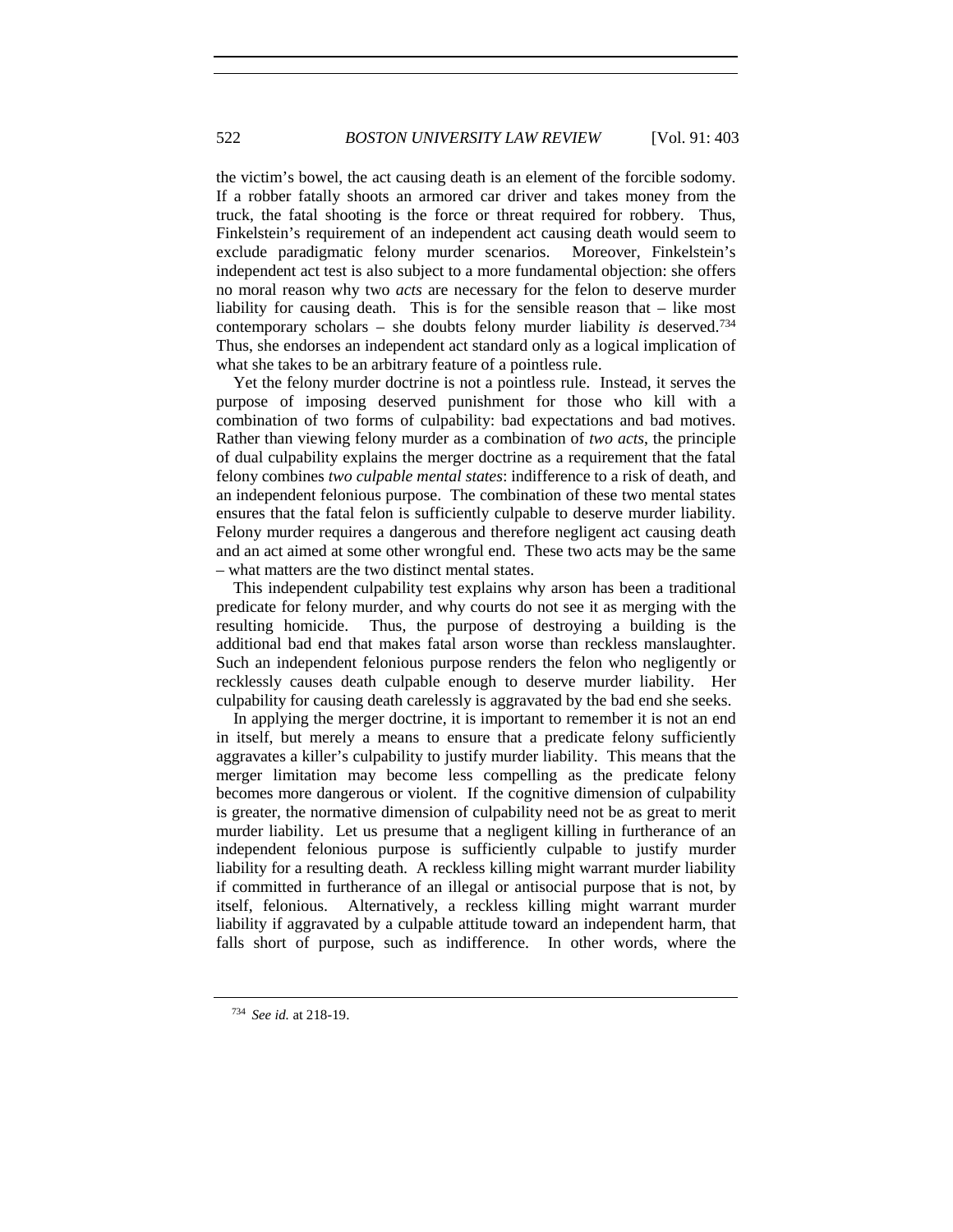commission of a certain felony entails depraved indifference to human life, a merger limitation is no longer needed.

Which predicate felonies violate the requirement of independent culpability? Clearly felony murder should not be predicated on manslaughter of the deceased. Yet aggravated involuntary manslaughter typically results from a fatal battery where the defendant shows recklessness by using a deadly weapon or intentionally inflicting an injury. Thus involuntary manslaughter often is just a felonious assault that results in death. Voluntary manslaughters, requiring provoked intentional killing, will generally involve such felonious assaults as well. If most manslaughter offenses include felonious assaults, preserving manslaughter as a distinct offense also precludes using felonious assault of the deceased as a predicate felony.

Should felony murder be predicated on manslaughter or assault of another victim? Arguably the answer may depend on the circumstances. If the assailant misses the intended victim and fatally hits someone else, it seems sensible simply to transfer manslaughter liability. If the assailant knowingly endangers multiple victims in attacking one intended victim, however, he acts with depraved indifference to human life rather than merely recklessness. If a victim is killed, murder liability seems warranted. On similar reasoning, driveby shooting might be an acceptable predicate felony, where the offense endangers multiple victims. Another scenario where felony murder can sensibly be predicated on felonious assault is where the offender fatally assaults a third party who resists or impedes the assault. Such an assailant has killed culpably in furtherance of a substantial and independent wrong, and so deserves felony murder liability.

Suppose there are special circumstances further aggravating a fatal and otherwise felonious assault. Murder liability might be justified if these additional wrongs are sufficiently substantial and independent. A possible approach would consider whether the aggravating circumstance entails a purpose sufficiently malign to warrant felony liability by itself. Consider a predicate felony of burglary, where the intended felony is the assault. This is essentially a felonious assault combined with a mere trespass to property. Or consider the predicate felony of shooting into a dwelling, which also combines a felonious assault with an invasion of property. Both of these felonies involve unlawful purposes independent of physical injury to the victim, but the independent unlawful purposes are not felonious. Moreover, the independent purposes are not the ultimate purposes: the violation of property is in furtherance of the assault and not the other way around. These considerations suggest murder liability is not deserved.

An alternative analysis considers whether the aggravating circumstance adds *enough* culpability to the felonious assault to warrant murder liability. If we assume that a felonious assault recklessly imposes a risk of death, it takes less additional culpability to aggravate it to murder than is required for a felony entailing negligence. An antisocial but not necessarily felonious purpose may suffice. A willingness to endanger additional victims may suffice as well.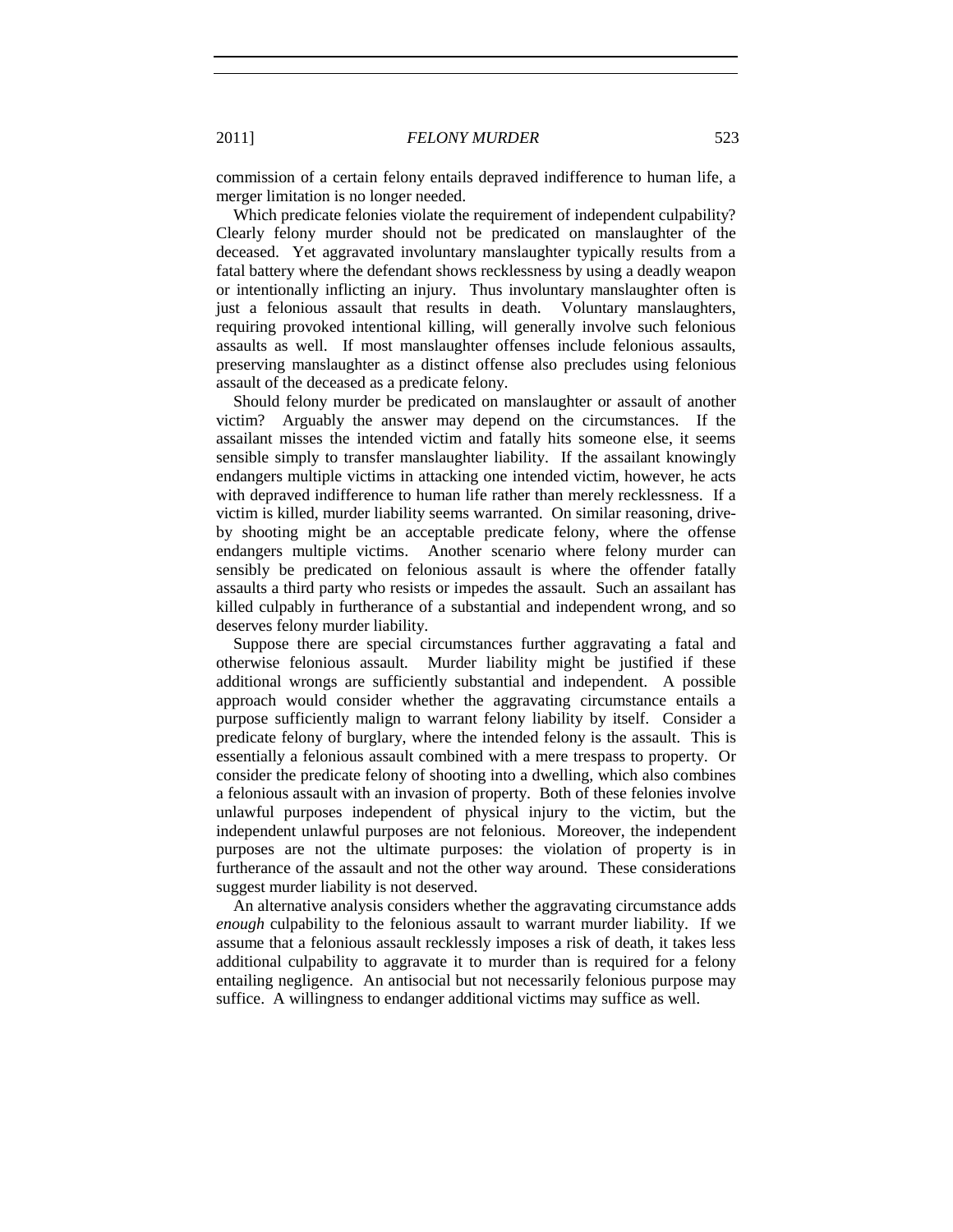Let us apply this analysis to three controversial predicate felonies: burglary for purposes of felonious assault, shooting into a house, and mayhem. If burglary for purposes of an aggravated assault is reckless with regard to life and also violates a property interest in habitation it arguably reflects extreme indifference to human life. If additional victims are likely to be present, the case for extreme indifference murder is strengthened further. Thus it seems to me that burglary for purposes of an aggravated assault is a justifiable predicate for felony murder even though it lacks an independent felonious purpose. Intentionally shooting into an occupied dwelling is also a justifiable predicate, assuming the assailant must be aware of the danger to human life. Such an offense is more justifiable as a predicate felony if it requires shooting with intent to injure, or knowledge that victims are present. If an aggravated assault is reckless of life and also particularly cruel – involving torture or mutilation, for example – this additional malign purpose arguably aggravates the recklessness to depraved indifference to human life. Thus mayhem should be acceptable as a predicate felony.

Child abuse is another common predicate felony that can embody a particularly aggravated form of assault. Aggravating factors might include such wrongful desiderative attitudes as (1) indifference to the physical and emotional vulnerability of a youthful victim, or (2) willful violation of a duty of care toward the child. These attitudes are not felonious purposes, but they nevertheless reflect bad values. Choosing to act on the basis of such values arguably aggravates an assailant's culpability from recklessness to depraved indifference. A sadistic purpose to torture, degrade, or enslave is an independent felonious purpose that can aggravate a merely negligent rather than reckless act. Thus child abuse is a potentially defensible predicate felony, provided it is defined in such a way as to require (1) reckless endangerment of the child's life or (2) a sadistic purpose. Similar arguments would apply to elder abuse.

Another problematic set of offenses are those we criminalize not because they aim at an injury, but because they carelessly impose a risk to life. One example would be drunk driving, which can become a felony in some jurisdictions if the offense is repeated. Drunk driving is generally considered reckless and so a drunk-driving fatality is a paradigm case of involuntary manslaughter. There is no additional culpability to aggravate the reckless killing to murder. Felony murder jurisdictions have not traditionally enumerated drunk driving as a predicate felony for felony murder. Yet many jurisdictions do predicate felony murder on drug trafficking, criminalized primarily because of the health risks of drug use. Moreover, the risk imposed by drug trafficking is well below that imposed by drunk driving. When a drug customer dies of an overdose, is there any additional wrong that aggravates the dealer's culpability? Arguably there is: the dealer profits by exploiting the drug user's addictive or otherwise irrational desire for a product that society has proscribed on patently paternalistic grounds. The resulting transaction is arguably destructive rather than welfare-enhancing: drug habits can impoverish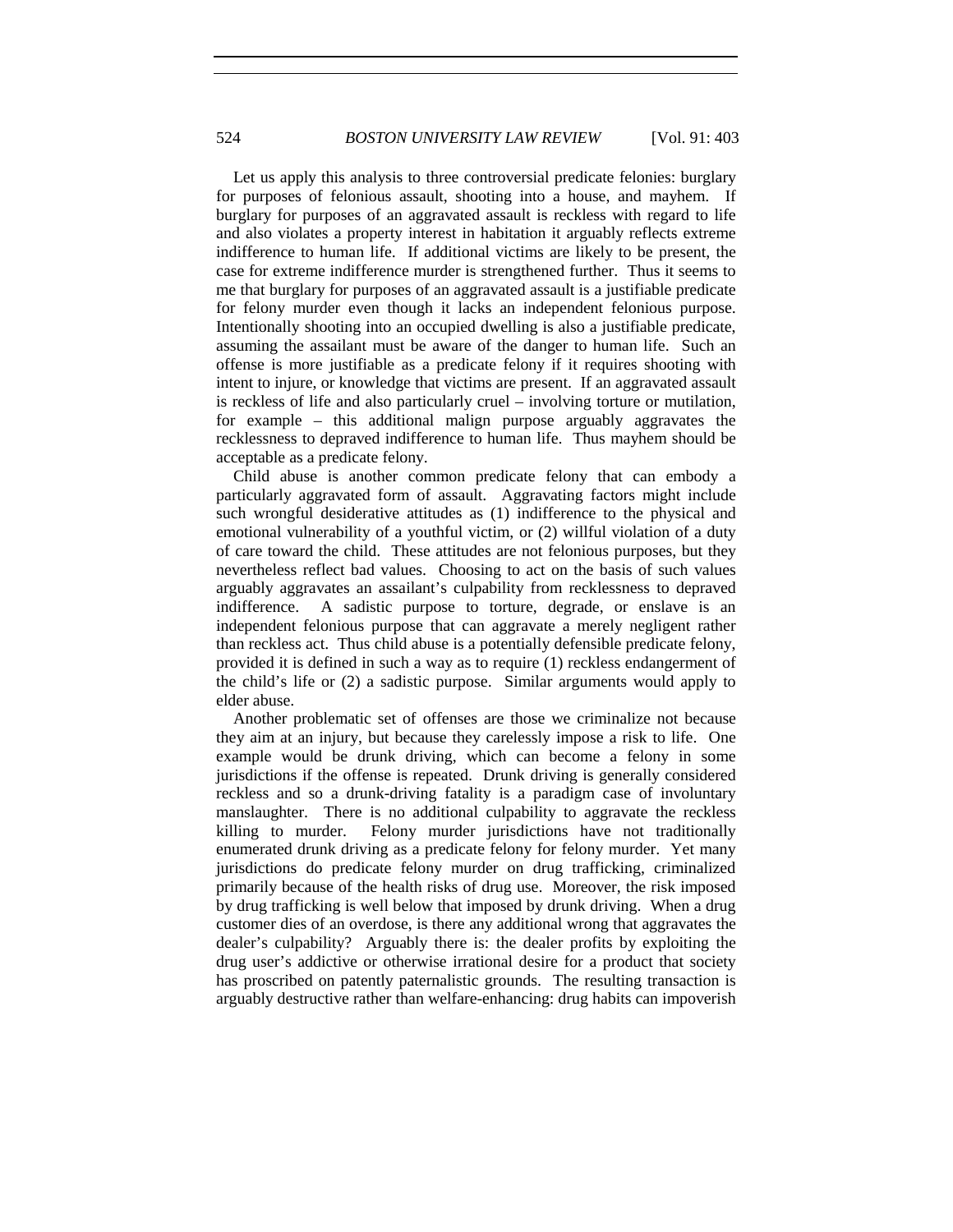users and drive them into crime. On this analysis, drug profits are misappropriated property, and drug-dealing has the same exploitative structure of risk-imposition as classic predicate felonies like robbery. Of course this characterization of drug dealing depends on some contestable value judgments, but once those value judgments have been made it follows that the pursuit of drug profits should count as an independent felonious purpose. Drug trafficking is probably not sufficiently dangerous to qualify as a predicate felony, but it is sufficiently independent.

In sum, the principle of dual culpability always precludes conditioning felony murder on manslaughter, felonious assault of the deceased and drunk driving. It precludes conditioning felony murder on felonious assault of another in simple intent-transferring situations, but permits it when the assailant consciously exposes several persons to danger. The same reasoning justifies predicating felony murder on drive-by shooting defined to require consciously endangering multiple victims, or consciously endangering one for an antisocial motive. The principle of dual culpability permits conditioning felony murder on aggravated forms of felonious assault that are reckless and involve an antisocial purpose or knowing violation of an independent legal interest. This permits conditioning felony murder on severe child abuse, particularly in violation of a fiduciary duty; and on burglary for purposes of felonious assault. It arguably permits predicating felony murder on shooting into a home.

#### B. *A History of the Merger Problem*

#### 1. Emergence

The merger problem was recognized as soon as felony murder rules were first proposed. In his 1716 treatise William Hawkins reasoned that malice was implicit in a crime that "necessarily tends to raise Tumults and Quarrels, and consequently cannot but be attended with the Danger of personal Hurt."735 Those who kill in committing such crimes "shall be adjudged guilty of Murder."736 Hawkins then reasoned that this rule should extend to killings in the course of felonies "*à fortiori*."737 Why to felonies even more so? Presumably, because felonies justified armed resistance. Yet this was not necessarily true of a simple assault which was not a felony, which might have been provoked or invited, and from which the victim should retreat if possible. It was hard to assign fault when an argument turned violent, but an independent criminal motive resolved the ambiguity and made fault manifest. Hawkins therefore required that the predicate felony aim at an additional wrong transcending danger to the victim: "such killing shall be adjudged Murder, which happens in the Execution of an unlawful Action, principally

<sup>735</sup> HAWKINS, *supra* note 46, at 74.

<sup>736</sup> *Id*.

<sup>737</sup> *Id*.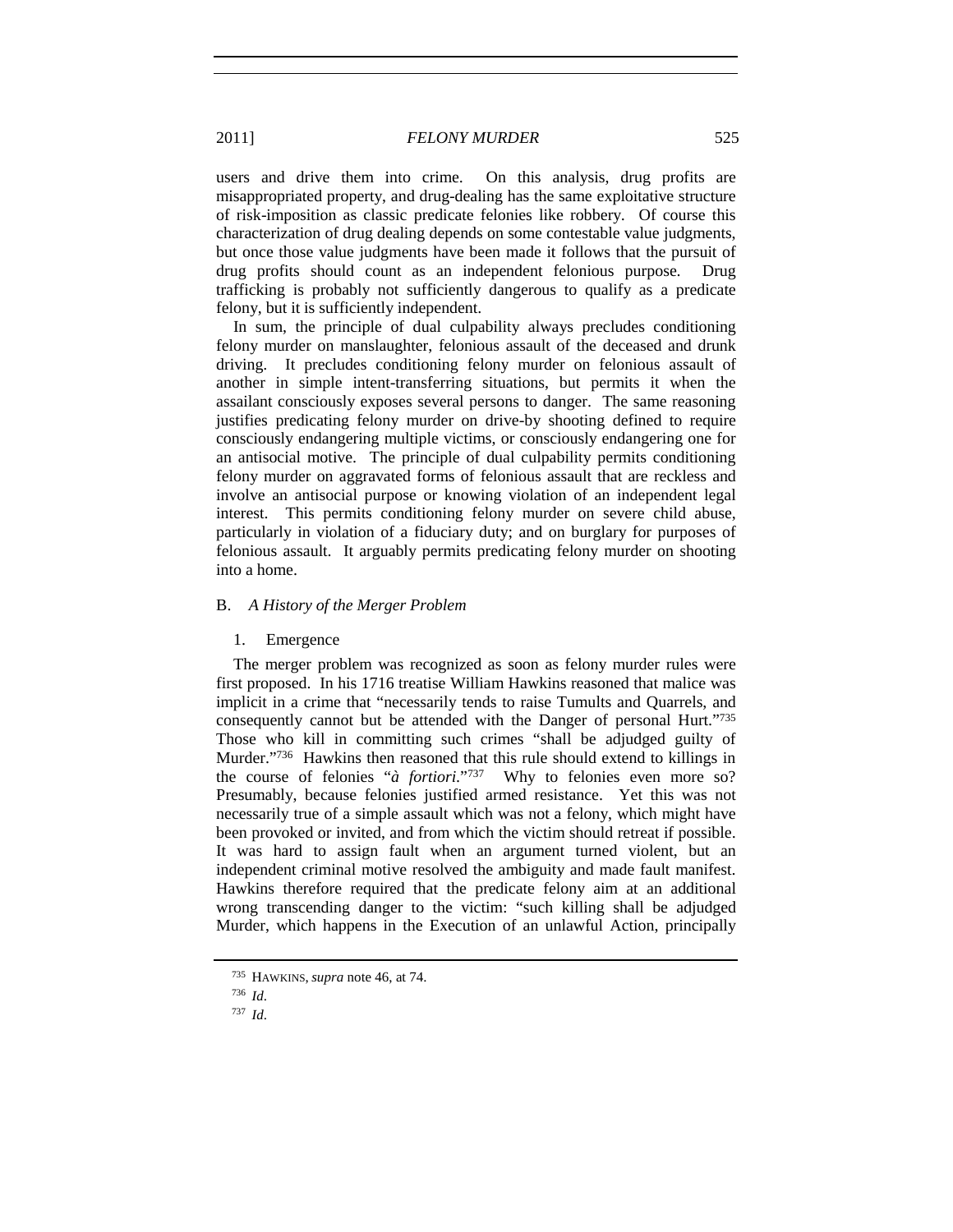intended for some other Purpose, and not to do a personal Injury to him in particular who happens to be slain."738 Thus Hawkins included a merger limitation in the first scholarly defense of felony murder liability, well before felony murder liability was enacted or applied as law in any jurisdiction.

When felony murder liability developed in nineteenth-century American states, most jurisdictions avoided the merger problem by limiting predicate felonies. Most felony murder jurisdictions aggravated murder to first degree based on participation in enumerated felonies. While second degree felony murder liability predicated on non-enumerated felonies was theoretically possible in many jurisdictions, it was rarely imposed. Although seventeen states defined second degree felony murder as an offense during some portion of the Nineteenth Century, I have found only eight reported cases in which second degree felony murder liability was imposed, in only six states. Two of these were transferred intent cases, predicated on attempted murder of a different victim. None was predicated on assault of the deceased and none discussed the merger problem.739

The merger problem instead emerged in the minority of jurisdictions with categorical felony murder rules. These were ungraded felony murder statutes, third degree felony murder statutes, or common law felony murder rules.<sup>740</sup> A

<sup>738</sup> *Id*. at 83.

<sup>739</sup> *Origins*, *supra* note 46, at 187. Ten states conditioning first degree murder on enumerated felonies imposed felony murder liability by statute: California, Nevada, Utah, Montana, Idaho, Texas, Alabama, Oregon, New York (from 1860-1873), and Missouri (after 1879). Of these, all but Missouri and Alabama clearly imposed second degree murder liability for killing in the course of non-enumerated felonies. Missouri and Alabama both left the definition of second degree murder to the common law. In these ten states there were only two reported cases affirming second degree felony murder convictions: one predicated on theft in California and one predicated on murder of another victim in Texas. Twenty-one states aggravated murder to first degree when committed in the course of enumerated felonies: Arkansas, Connecticut, Delaware, Indiana, Iowa, Kentucky (briefly), Louisiana (from 1812-1855), Maine, Maryland, Massachusetts, Michigan, Nebraska, New Hampshire, North Carolina, Ohio, Pennsylvania, Tennessee, Virginia, Washington, West Virginia, and Wyoming. States interpreting these provisions to impose first degree felony murder liability included: Arizona, Connecticut, Delaware, Indiana, Iowa, Maine, Massachusetts, Michigan, Nebraska, New Hampshire, North Carolina, Pennsylvania, Tennessee, Virginia, and Washington. States interpreting these provisions to impose second degree felony murder liability were: Delaware, Iowa, Maine, Massachusetts, Minnesota, New Hampshire, Pennsylvania, Tennessee, and Virginia. States actually imposing second degree felony murder liability in reported cases were: Delaware (one robbery case, one abortion case), Iowa (two abortion cases), Maine (one abortion case), and Tennessee (murder of a different victim). *Id.* at 187-91.

<sup>740</sup> *Id.* at 121, 138-39, 172, 175-76, 181. States with ungraded felony murder statutes were New York from 1829-1860 and after 1873, Mississippi from 1839-1857, Missouri before 1879, Illinois, Georgia, and New Jersey. States with third degree felony murder provisions were Minnesota, Wisconsin, Florida. States with common law felony murder rules were Kentucky, Louisiana, South Carolina.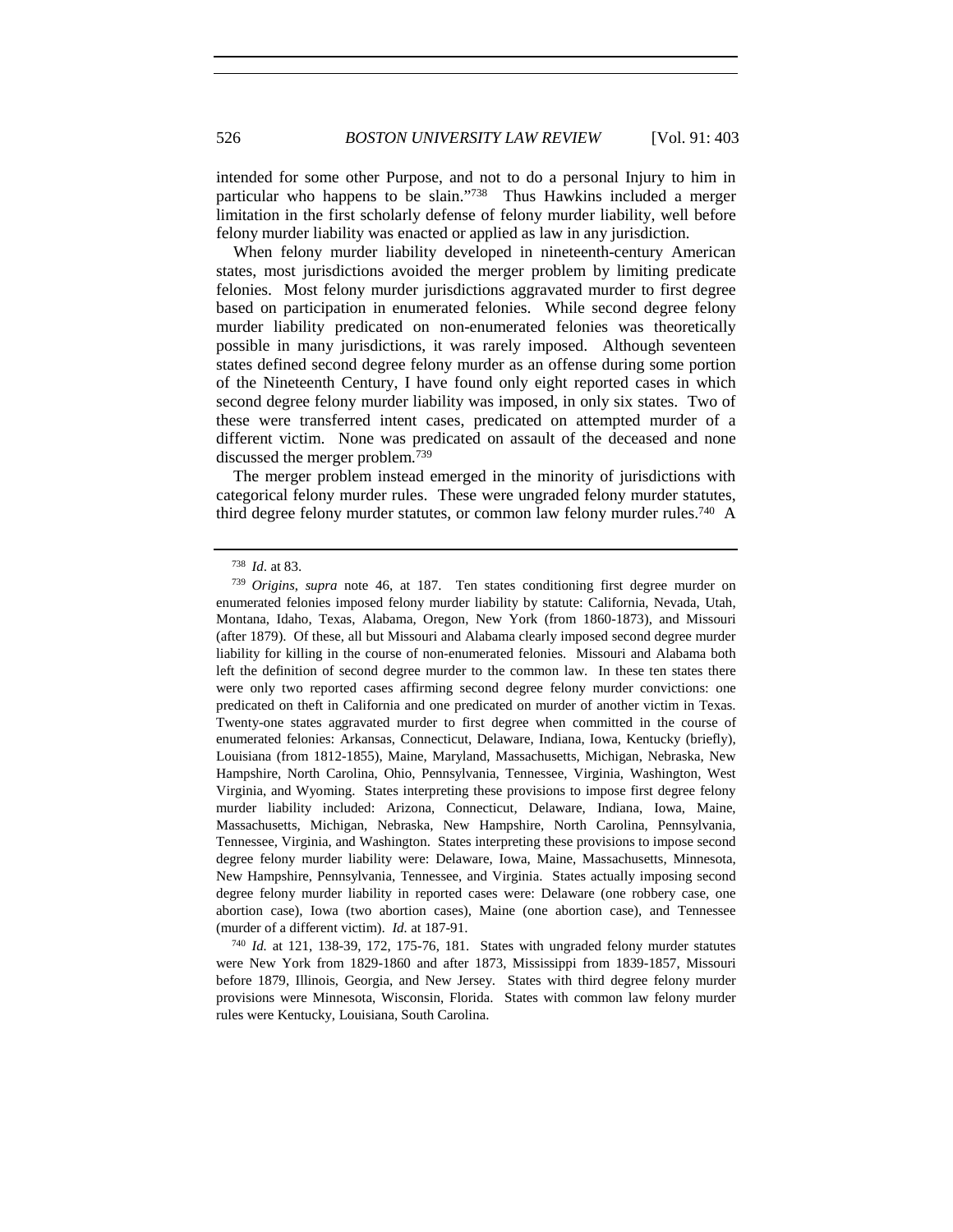merger limitation was first developed in New York. An 1829 New York statute defined the killing of a human being "when perpetrated without design to effect death by a person engaged in the commission of any felony," as one form of murder.741 The 1838 case of *People v. Rector* concerned a murder conviction for a fatal beating with a heavy iron bar.<sup>742</sup> Although upholding the conviction on the extreme indifference theory, the court rejected a felony murder theory. The court considered fallacious the argument "that the blow cannot be a misdemeanor when it results in death, because the act is then a felony, to wit, manslaughter, ergo it is murder."743 Manslaughter could not be a predicate felony because it "merged" with the homicide. The 1872 decision in *Foster v. People* extended this logic to exclude felonious assault as a predicate felony for felony murder, on grounds that it, too, merges with the homicide.<sup>744</sup> An 1879 case rejected this analysis for the predicate felony of rape, however. Even if the fatal assault supplied the force traditionally required as an element of rape, rape involved a felonious purpose independent of that assault.745

Later New York cases raised some doubts about the continuing validity of the merger doctrine. Thus, an 1888 conviction was predicated on the unusual offense of illegal entry or assault by a tramp.746 Since the defendant strangled the victim while invading a home it is hard to tell whether the entry or the assault was the predicate felony, but there is no discussion of merger in the case.747 An 1894 case upheld a felony murder conviction predicated on the murder of a different victim,<sup>748</sup> and an 1895 case held that escape did not merge.749 Nevertheless, in the 1906 case of *People v. Huther* the New York Court of Appeals reaffirmed that assault of the deceased merged.750 The court held that an assault contained no element that was not an "ingredient" of the homicide.751 The key requisite for a predicate felony was a *purpose* independent of the homicide, rather than a second *act*: "By the same act one may commit two crimes . . . it is not necessary that there should be an act collateral to or independent of that which causes the death; but if the act causing the death be committed with a collateral and independent felonious

- <sup>745</sup> *See* Buel v. People, 78 N.Y. 492, 497 (1879).
- <sup>746</sup> *See* People v. Deacons, 16 N.E. 676, 677 (N.Y. 1888).

<sup>747</sup> *Id.*

- <sup>748</sup> *See* People v. Miles, 38 N.E. 456, 458 (N.Y. 1894).
- <sup>749</sup> *See* People v. Wilson, 40 N.E. 392, 394 (N.Y. 1885).
- <sup>750</sup> People v. Huther, 77 N.E. 6, 8-9 (N.Y. 1906).

<sup>751</sup> *Id.* at 8.

<sup>741</sup> *Id.* at 121. 742 People v. Rector, 19 Wend. 569, 592-93 (N.Y. Sup. Ct. 1838).

<sup>743</sup> *Id*. at 592.

<sup>744</sup> Foster v. People, 50 N.Y. 598, 602-03 (1872).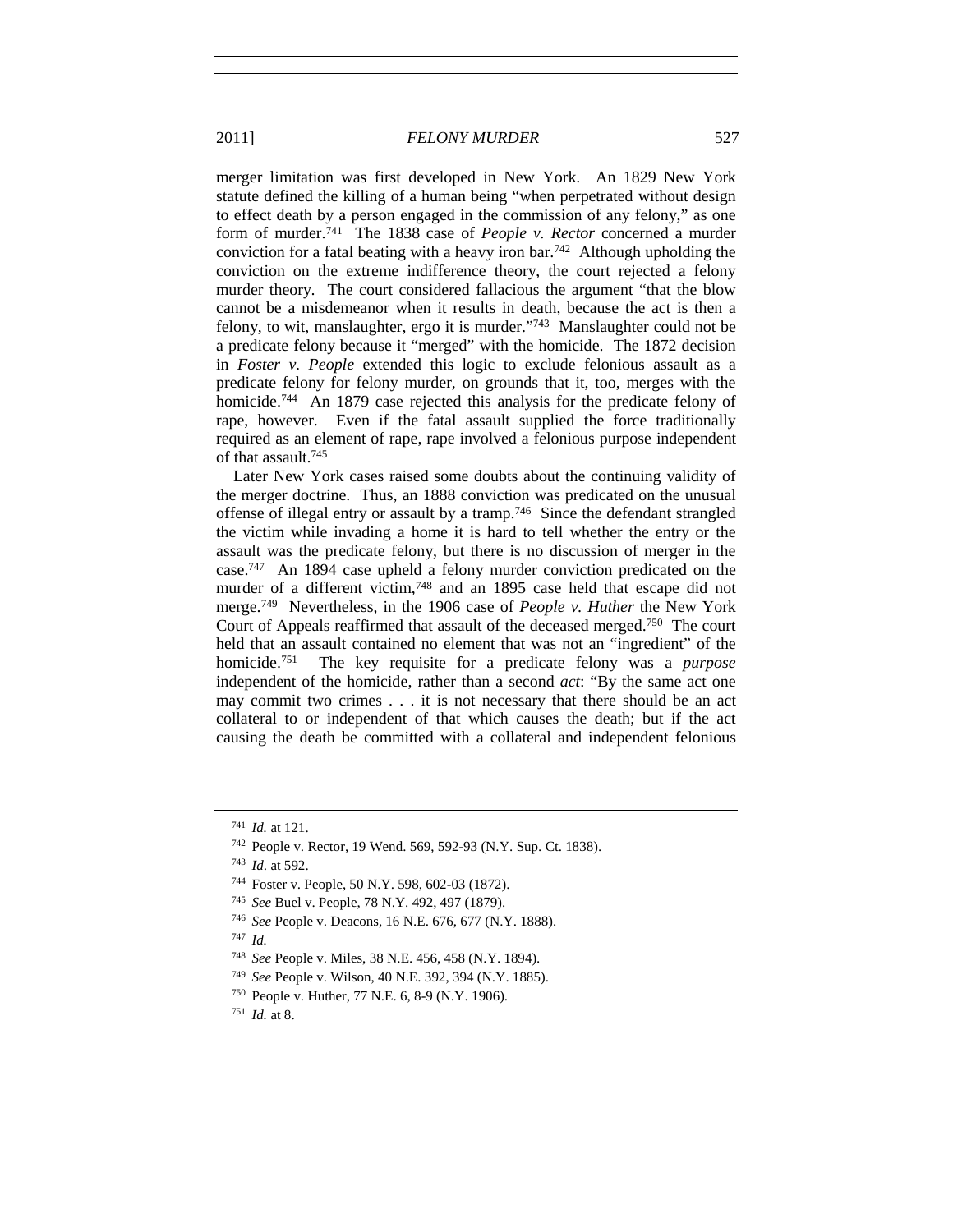design it is sufficient."752 This holding was reaffirmed repeatedly throughout the first half of the Twentieth Century.753

Another state that developed a merger doctrine in the Nineteenth Century was Missouri. In 1845 Missouri adopted a felony aggravator statute conditioning first degree murder on any felony. This statute also contained a provision imposing murder liability for any unintended killings that were murder at common law – presumably those resulting from an intentional injury  $-$  if committed in the course of felonies.<sup>754</sup> In applying this categorical felony murder rule, the Missouri Supreme Court initially rejected New York's merger doctrine. In both the 1853 case of *State v. Jennings* and the 1857 case of *State v. Nueslein*, the court upheld first degree murder convictions for beating deaths predicated on the felony of inflicting "great bodily harm."755 In the 1878 case of *State v. Shock*, however, the court overruled these cases and embraced the merger doctrine formulated in *Rector*. 756 Overturning the first degree murder conviction of a defendant who had viciously beaten a small child to death, the court held that "inflicting great bodily harm" could not be a predicate for felony murder:

[T]he words "other felony" used in the first section refer to some collateral felony, and not to those acts of personal violence to the deceased which are necessary and constituent elements of the homicide itself, and are, therefore, merged in it, and which do not, when consummated, constitute an offense distinct from the homicide.757

The court interpreted the phrase "other felony" as not necessarily encompassing all felonies: "As this section . . . includes only such murders as were murders at common law, it may well be doubted whether the words 'other felony' can be held to include offenses which were not felonies at common law."758 The court rejected the possibility that some felonies might support second rather than first degree murder.<sup>759</sup> The following year, the

<sup>752</sup> *Id.* at 9.

<sup>753</sup> *See* People v. Spohr, 100 N.E. 444, 446 (N.Y. 1912) (holding assault merges); People v. Moran, 158 N.E. 35, 36-37 (N.Y. 1927) (holding assault with a deadly weapon on victim merges); People v. Wagner, 156 N.E. 644, 646 (N.Y. 1927) (holding assault with deadly weapon on deceased merges, but assault with deadly weapon on a different victim does not); People v. Lazar, 2 N.E.2d 32, 33 (N.Y. 1936) (holding assault merges); People v. Luscomb, 55 N.E.2d 469, 472 (N.Y. 1944) (holding assault merges).

<sup>754</sup> *See* MO. REV. STAT. ch. 47, art. 2, § 7 (1845); *Origins*, *supra* note 46, at 176.

<sup>755</sup> State v. Jennings, 18 Mo. 435, 441-44 (1853); State v. Nueslein, 25 Mo. 111, 126 (1857).

<sup>756</sup> State v. Shock, 68 Mo. 552, 563-64 (1878).

<sup>757</sup> *Id.* at 561-62.

<sup>758</sup> *Id.* at 562.

<sup>759</sup> *Id.* at 560.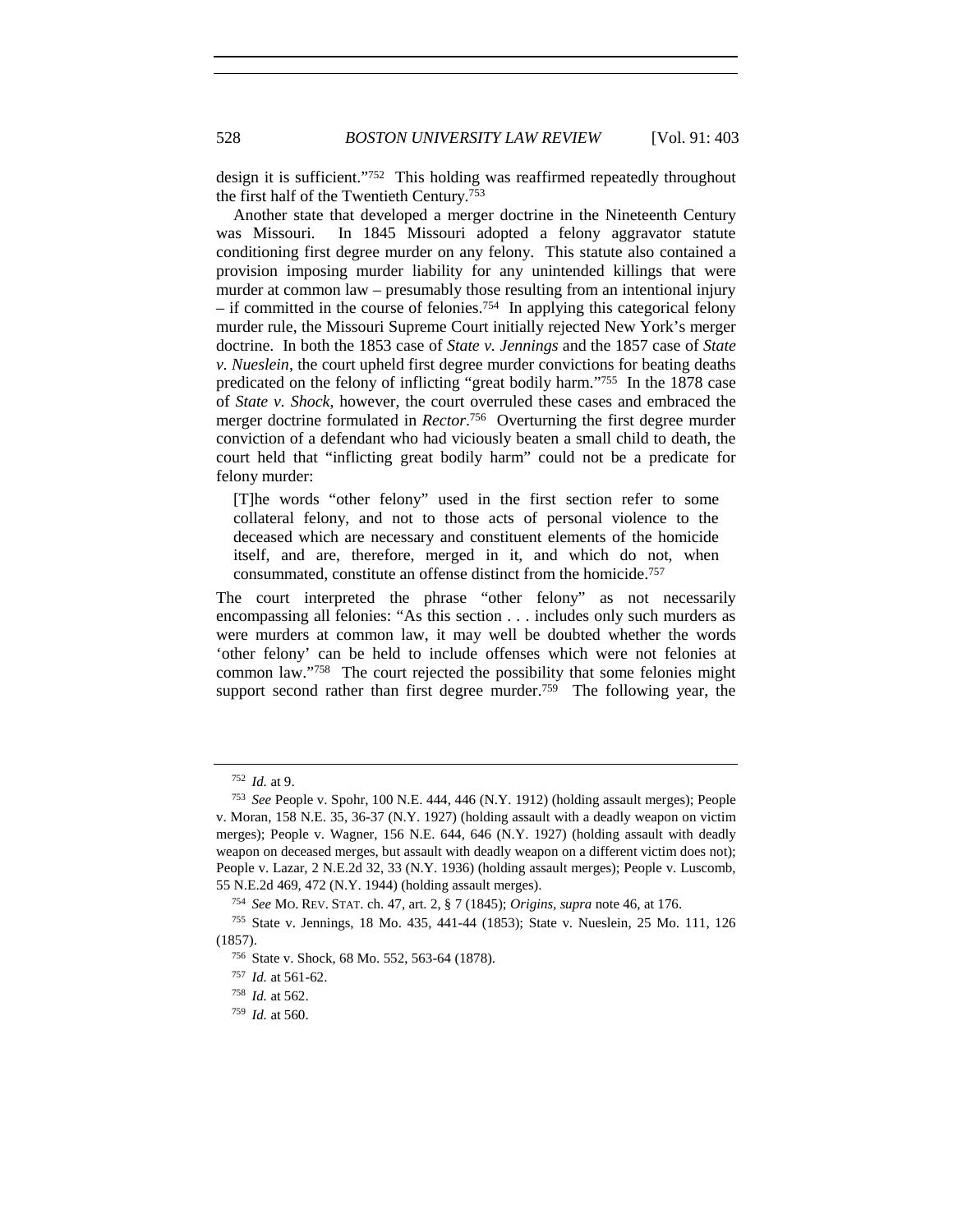Missouri legislature codified the court's position by limiting predicate felonies for first degree murder to arson, burglary, robbery, rape, and mayhem.760

Two other courts touched on the problem obliquely during the Nineteenth Century, in Mississippi and South Carolina. Between 1839 and 1857 Mississippi had a categorical felony murder statute modeled on New York's.<sup>761</sup> Thereafter, Mississippi limited felony murder to enumerated felonies. But in the 1858 case of *Mask v. State* the Mississippi Supreme Court applied the earlier categorical statute to a case in which the defendant shot a brother and sister, wounding the brother and killing the sister.<sup>762</sup> The Court rejected as harmless error an instruction that would have imposed murder liability if the defendant killed the deceased while committing a felony against her brother. Since the only possible felony would have been assault, the Mississippi court may have disapproved this instruction on the ground that this predicate felony merged with the homicide.<sup>763</sup> South Carolina's murder statute did not address homicide in the course of crime during the Nineteenth Century. Nevertheless, in the 1889 case of *State v. Alexander*, the South Carolina Supreme Court approved felony murder liability as authorized by the common law, and approved an instruction predicating felony murder on assault and battery of the victim, without discussing the merger problem.764

Finally, Wisconsin and Florida, two states defining homicide in the course of any felony as third degree murder, had cases implying that third degree murder could be predicated on assault or mayhem of the deceased.<sup>765</sup> This is not surprising since the punishment for this offense was comparable to the punishment imposed for manslaughter in other states.766

In the early Twentieth Century, North Carolina and Kansas took opposing positions on the merger question. North Carolina adopted a categorical felony aggravator statute in 1893 and soon applied it in imposing felony murder liability.767 In the 1904 case of *State v. Capps* the North Carolina Supreme Court rejected the merger doctrine in upholding a first degree felony murder conviction predicated on the felony of firing into occupied property.768 Kansas courts appear not to have imposed felony murder liability under the state's

<sup>760</sup> *See* MO. REV. STAT. § 1232 (1879).

<sup>761</sup> Act of Feb. 15, 1839, ch. 66, tit. 2, § 4, 1839 Miss. Laws 102, 105-06. Mississippi's first murder statute simply punished murder without defining it. *See* MISS. REV. CODE ch. 54, § 2 (1824).

<sup>762</sup> Mask v. State, 36 Miss. 77, 85 (1858).

<sup>763</sup> *See id.* at 91.

<sup>764</sup> State v. Alexander, 8 S.E. 440, 441 (S.C. 1889).

<sup>765</sup> *See* Collins v. State, 12 So. 906, 909 (Fla. 1893); Boyle v. State, 15 N.W. 827, 832 (Wis. 1883); State v. Hammond, 35 Wis. 315, 319 (1874).

<sup>766</sup> *See Origins*, *supra* note 46, at 181-82.

<sup>767</sup> Act of Feb. 11, 1893, ch. 85, 1893 N.C. Sess. Laws 76; State v. Covington, 23 S.E. 337, 353 (N.C. 1895).

<sup>768</sup> State v. Capps, 46 S.E. 730, 732 (N.C. 1904).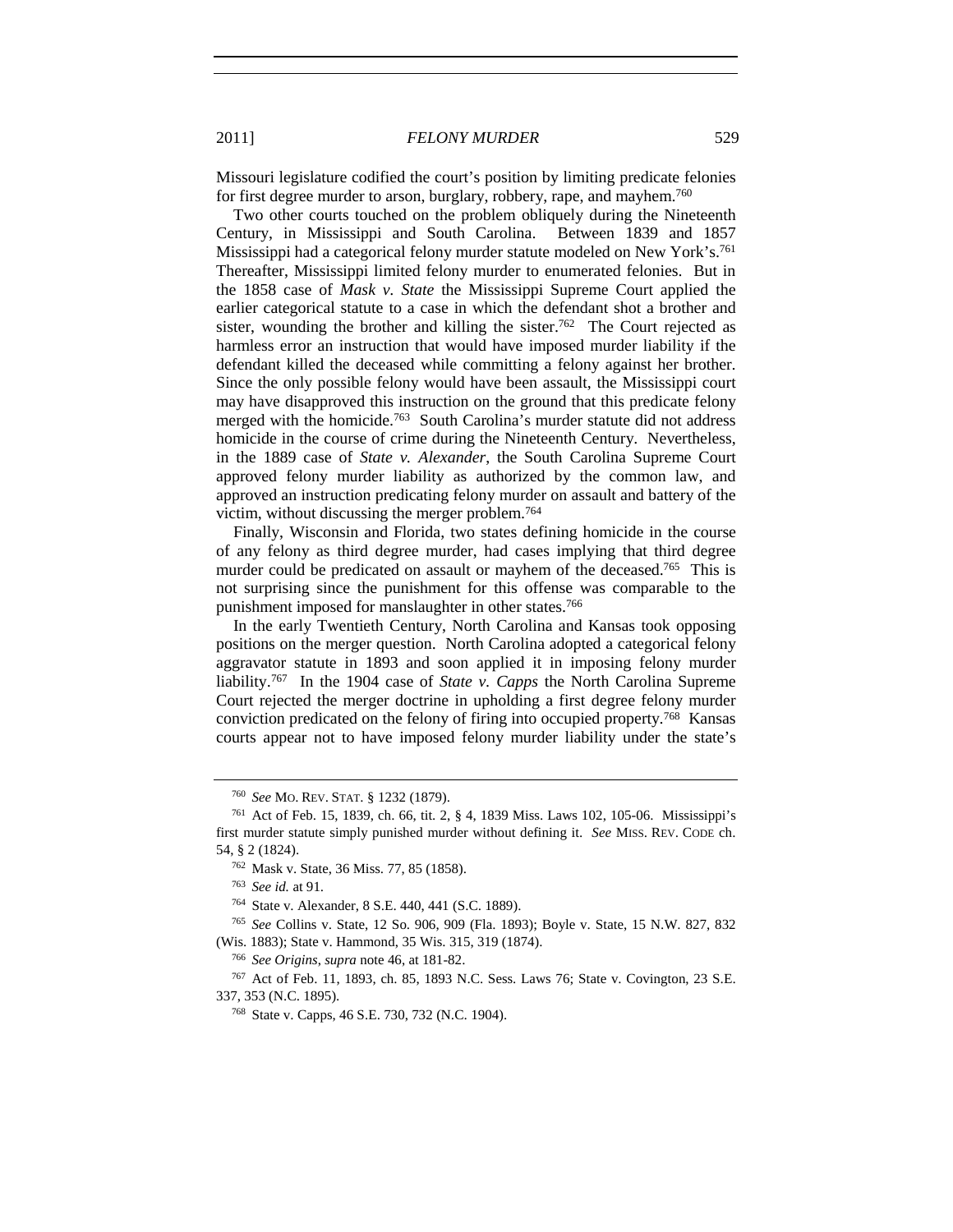categorical felony aggravator statute until 1921.769 Soon thereafter, the Kansas Supreme Court considered the merger problem in the 1926 case of *State v. Fisher*. 770 Defendant shot at the tires of a car trespassing on his land, and fatally hit a passenger. Convicted of first degree murder predicated on assault with a deadly weapon, he appealed successfully. The court held that assault with a deadly weapon merged because its elements were "ingredients" of the homicide.<sup>771</sup> In 1944 the Kansas court again struck down a first degree murder conviction predicated on assault, citing the holding in *Fisher*. 772

# 2. The Merger Controversy in the Era of Code Reform

Litigation of the merger issue became more widespread in the 1960s after the Model Penal Code brought the felony murder doctrine under increasing critical scrutiny, and before legislatures responded with code revisions. Courts in Oklahoma, Kansas, Arizona, Oregon, and California applied merger limitations. Courts in Florida and Washington rejected such limitations, however.

During this period Oklahoma's code defined murder as including unintended homicide in the commission of any felony. In a 1961 case the Oklahoma Supreme Court held that manslaughter and assault merged with the resultant homicide, citing Kansas and New York cases with approval.773 Kansas reiterated its merger limitation in a 1967 case upholding a murder conviction predicated on gun possession by an ex-felon, reasoning that possession and use of a gun are distinct acts.774 This two act test implied that assault continued to merge with the resulting homicide, as a 1969 case confirmed.775

Arizona had a graded felony murder statute similar to California's until 1978. In 1965, the Arizona Supreme Court also ruled that assault with a deadly weapon merged with a resulting homicide, so that no second degree felony murder instruction was necessary in a case where first degree murder was charged.776 The court cited arguments from the New York cases that predicating felony murder on assault would subvert the statutory grading scheme and transform manslaughters into murders.<sup>777</sup> Later cases declined to apply this doctrine to two enumerated felonies: burglary for the purpose of assault on a different victim and arson.778

<sup>777</sup> *Id*.

<sup>769</sup> *See* State v. Roselli, 198 P. 195, 198 (Kan. 1921).

<sup>770</sup> State v. Fisher, 243 P. 291, 293 (Kan. 1926).

<sup>771</sup> *Id.*

<sup>772</sup> *See* State v. Severns, 148 P.2d 488, 491 (Kan. 1944).

<sup>773</sup> *See* Tarter v. State, 359 P.2d 596, 602 (Okla. Crim. App. 1961).

<sup>774</sup> *See* State v. Moffitt, 431 P.2d 879, 894 (Kan. 1967).

<sup>775</sup> *See* State v. Clark, 460 P.2d 586, 590 (Kan. 1969).

<sup>776</sup> *See* State v. Essman, 403 P.2d 540, 545 (Ariz. 1965).

<sup>778</sup> *See* State v. Miller, 520 P.2d 1113, 1114 (Ariz. 1974); State v. Miniefield, 522 P.2d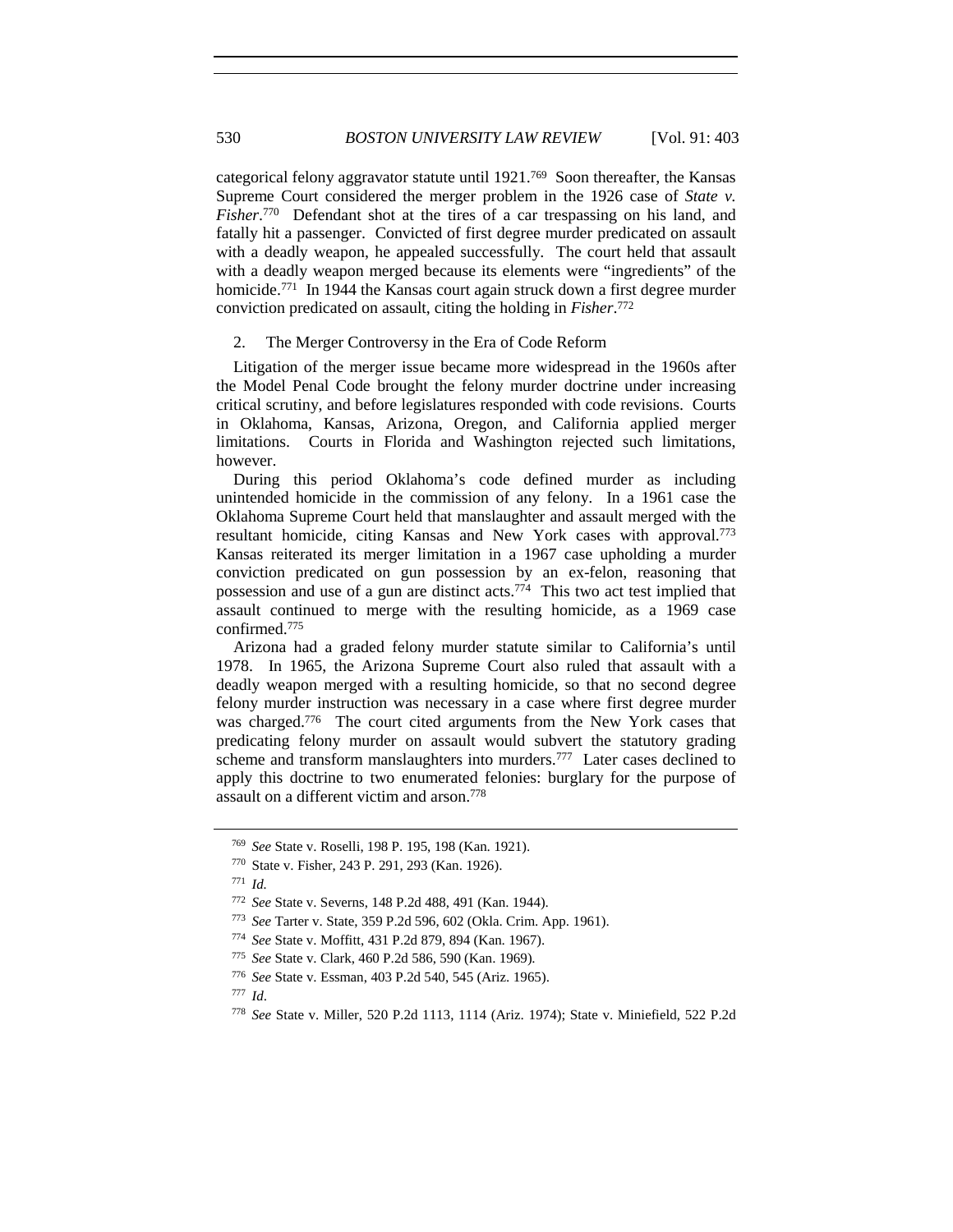Oregon had a graded felony murder statute providing second degree felony murder liability for unintended killings in non-enumerated killings.<sup>779</sup> The Oregon Supreme Court allowed assault of one victim to be used as a predicate for felony murder of another in a 1957 case, although without directly addressing the question of merger.780 A 1965 case permitted burglary for the purpose of assault to be used as a predicate for felony murder, again without considering the merger question directly.781 The next year, however, the Oregon Supreme Court held that assault of the deceased could not serve as a predicate for felony murder.782 In 1971 the court reaffirmed that burglary for the purposes of assault did not merge, however.783

The California courts initially rejected the merger doctrine. Between 1951 and 1966 California decisions predicated second degree felony murder on felonious assault<sup>784</sup> and possession of a gun by a felon,<sup>785</sup> and predicated first degree murder on burglary for the purpose of murder.786 In 1969, however, the California Supreme Court embraced a merger limitation in the pivotal case of *People v. Ireland*, holding that the felony assault with a deadly weapon was an "integral part of the homicide . . . included in fact within the offense charged."787

Over the next two years, California courts decided several cases working out the contours of this merger doctrine. The California Supreme Court took the surprising step of barring felony murder liability predicated on burglary for the purposes of assault. The court viewed the requisite element of intent to commit assault as "integral to the homicide," even though the act of unauthorized entry obviously is not.788 With this decision, the court transformed the "integral to the homicide" test into a requirement of independent felonious purpose. Soon the court further extended this rule to hold that burglary predicated on assault of one victim merged with the killing of a second victim.789 The court argued that since intent transfers from one victim to another anyway, homicide of a second victim is not independent of the intended assault. An appellate court held that the felony of firing into an

<sup>25, 27 (</sup>Ariz. 1974).

<sup>779</sup> OR. REV. STAT. § 163.020 (1969) (repealed 1971).

<sup>780</sup> *See* State v. Reyes, 308 P.2d 182, 192 (Or. 1957).

<sup>781</sup> State v. Morris, 405 P.2d 369, 370 (Or. 1965).

<sup>782</sup> *See* State v. Branch, 415 P.2d 766, 768 (Or. 1966); *see also* State v. Shirley, 488 P.2d 1401, 1403 (Or. Ct. App. 1971).

<sup>783</sup> *See* State v. Tremblay, 479 P.2d 507, 510 (Or. Ct. App. 1971). 784 *See* People v. Carmen, 228 P.2d 281, 286 (Cal. 1951).

<sup>785</sup> *See* People v. Robillard, 358 P.2d 295, 300 (Cal. 1960).

<sup>786</sup> *See* People v. Talbot, 414 P.2d 633, 641 (Cal. 1966) (explicitly rejecting New York's merger rule); People v. Hamilton, 362 P.2d 473, 485 (Cal. 1961).

<sup>787</sup> People v. Ireland, 450 P.2d 580, 590 (Cal. 1969).

<sup>788</sup> People v. Wilson, 462 P.2d 22, 28 (Cal. 1969).

<sup>789</sup> *See* People v. Sears, 465 P.2d 847, 852-53 (Cal. 1970).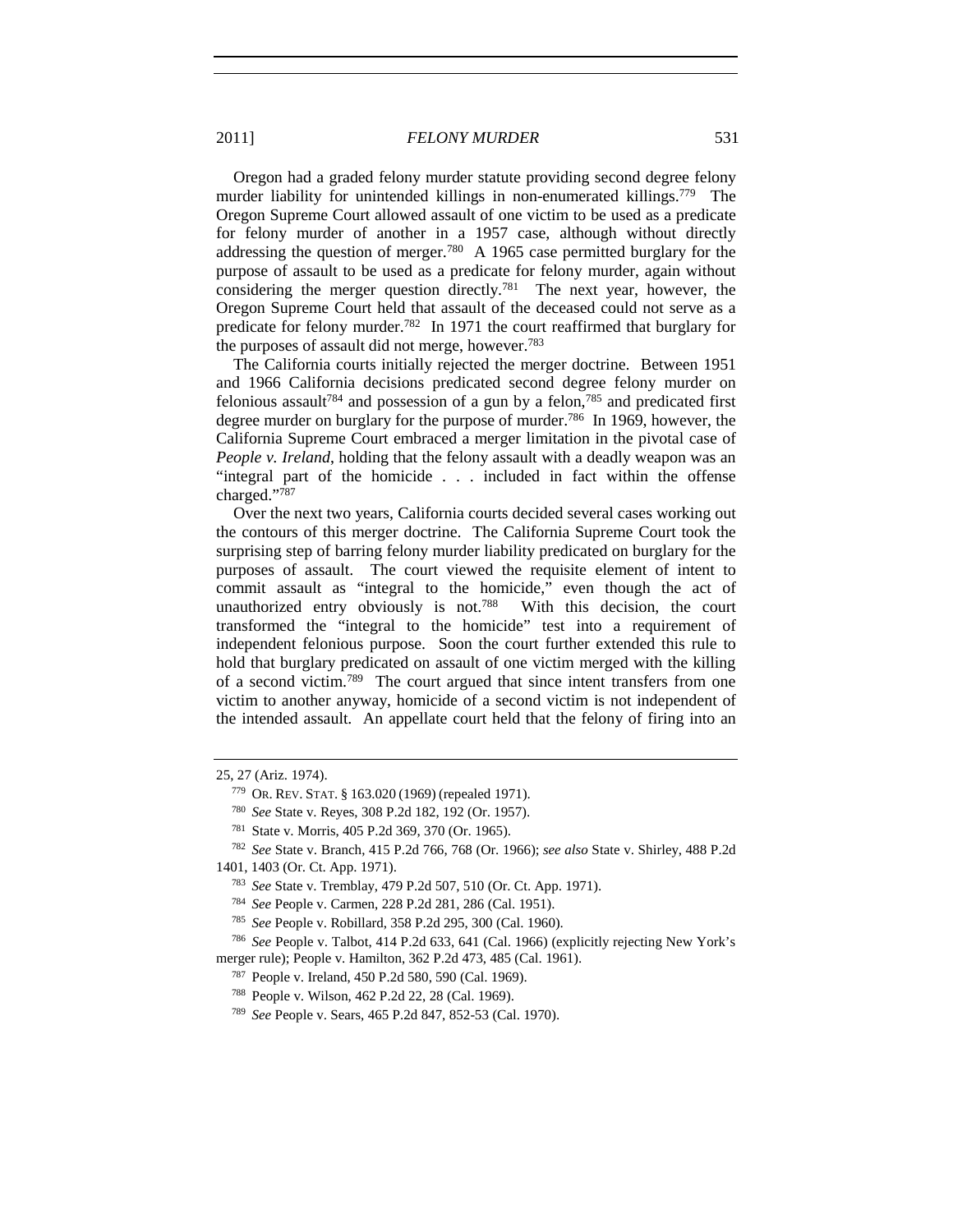occupied dwelling merged, presuming that endangering life rather than violating property was the ultimate felonious purpose.790 The 1971 decision in *People v. Burton* confirmed the authority of the independent felonious purpose test and rejected a "same act" test. The court denied that robbery merges even though it "includes" assault as a necessary element, instead emphasizing that robbery has a purpose independent of assault.<sup>791</sup> Eventually, the California Supreme Court would apply the independent felonious purpose test to preclude predicating felony murder on child abuse, whether in the form of assault or neglect.792

California courts applied the independent felonious purpose test to permit predicating felony murder on the sale of dangerous drugs. One appellate court held that distribution of heroin does not merge.<sup>793</sup> The California Supreme Court approved this approach in a decision predicating felony murder on the felony of poisoning, where defendant sold methyl alcohol to an alcoholic.<sup>794</sup> The supreme court rejected an independent act test in favor of an independent intent test. Reiterating its view that felony murder liability serves to deter negligent and reckless killing during predicate felonies, the court reasoned that such deterrence presupposed a felonious aim independent of endangering the victim. Presumably that aim here and in the heroin case was profiting by exploiting the victim's addiction.

Other state courts rejected the merger doctrine during this period. The Florida Supreme Court declined to apply it to a burglary committed for the purpose of assault in a 1966 case. The court reasoned that the merger doctrine was unnecessary in a state which enumerated all predicate felonies.<sup>795</sup> The Washington Supreme Court declined to adopt New York's merger rule, on the ground that, unlike New York at that time, Washington graded felony murder predicated on non-enumerated felonies as second degree murder rather than first.796 The court also noted that fatal assaults had been punished as murder in the common law.797 The Maine Supreme Judicial Court upheld an instruction

<sup>790</sup> People v. Wesley, 89 Cal. Rptr. 377, 381 (Ct. App. 1970).

<sup>791</sup> People v. Burton*,* 491 P.2d 793, 801-02 (Cal. 1971).

<sup>792</sup> *See* People v. Smith, 678 P.2d 886, 891-92 (Cal. 1984), *overruling* People v. Northrop, 182 Cal. Rptr. 197 (Ct. App. 1982) (holding that child abuse merges where it takes the form of assault because there is no independent felonious purpose); People v. Benway, 210 Cal. Rptr. 530, 534 (Ct. App. 1985) (holding child abuse merges whether in the form of assault, failure to protect from assault, or other neglect).

<sup>793</sup> *See* People v. Taylor, 89 Cal. Rptr. 697, 702 (Ct. App. 1970).

<sup>794</sup> *See* People v. Mattison, 481 P.2d 193, 198-99 (Cal. 1971); *c.f.* People v. Calzada, 91 Cal. Rptr. 912, 915 (Ct. App. 1970) (rejecting an independent purpose test in favor of an independent act test in holding that driving under the influence of narcotics did not merge). 795 *See* Robles v. State, 188 So. 2d 789, 792 (Fla. 1966).

<sup>796</sup> *See* State v. Harris, 421 P.2d 662, 665 (Wash. 1966).

<sup>797</sup> *Id.* at 664.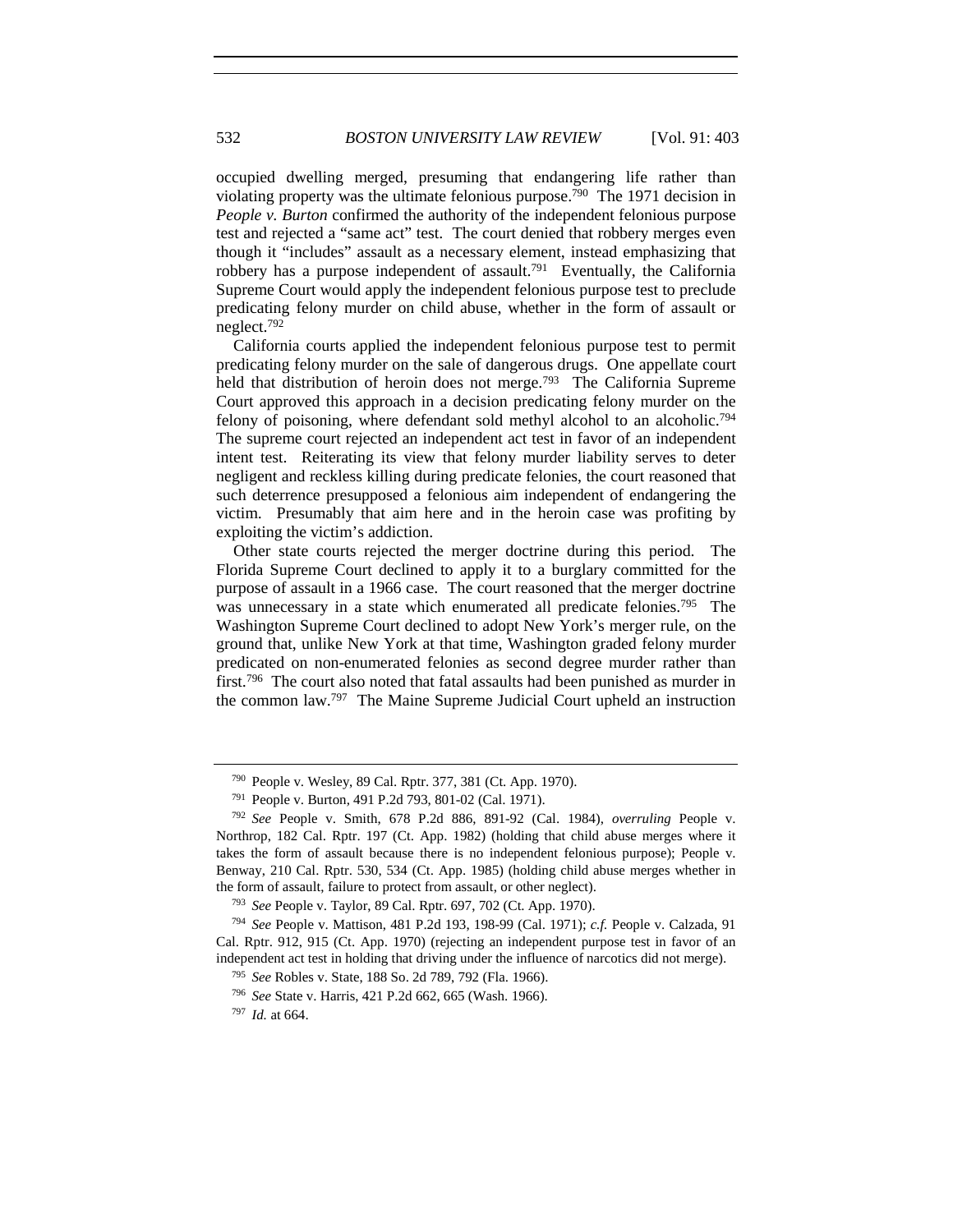predicating felony murder on assault a few years before Maine adopted a new code limiting predicate felonies to those enumerated.798

# 3. Merger Under the New Codes

Many states adopted new criminal codes in response to the Model Penal Code but continued to impose felony murder liability. A majority of these new felony murder provisions limited predicate felonies to those enumerated and so limited the potential scope of any merger limitation.799 Nevertheless, a substantial minority defined predicate felonies categorically.<sup>800</sup> A few states excluded murder and manslaughter as predicates.<sup>801</sup> Several state courts took up the merger question after the passage of these codes, particularly in jurisdictions defining predicate felonies categorically. Courts in some jurisdictions without new codes also considered merger questions during the same period.

The central controversy concerned predicating felony murder on assault of the deceased. Courts in Texas, Missouri, and Massachusetts precluded felony murder liability predicated on assault<sup>802</sup> while courts in Minnesota, Illinois, Georgia, and Iowa permitted such charges.<sup>803</sup>

None of the decisions precluding felony murder predicated on assault relied on California's independent felonious purpose test. In 1974 Texas adopted a new criminal code, with a murder definition that included causing death by

<sup>798</sup> *See* State v. Trott, 289 A.2d 414, 417-18 (Me. 1972).

<sup>799</sup> 1978 Alaska Sess. Laws ch.166, at 6; 1978 Ariz. Sess. Laws 729; 1974 Colo. Sess. Laws 251-53; 1974 Conn. Acts 466 (Reg. Sess.); 1976 Ind. Acts 730; 1976 Iowa Acts 555- 56; 1972 Kan. Sess. Laws 482; 1975 Me. Laws 1294-95; 1977 Neb. Laws 96; 1978 N.J. Laws 540-41; 1965 N.Y. Laws 2387-88; 1973 N.D. Laws 254-55; 1971 Or. Laws 1903; 1974 Pa. Laws 216-17; 1979 S.D. Sess. Laws 200; 1973 Utah Laws 607; 1982 Wyo. Sess. Laws 523.

<sup>800</sup> 1977 Ala. Acts 836-37; 58 Del. Laws 1662-63 (1972); 1971 Fla. Laws 838; 1968 Ga. Laws 1276; 1961 Ill. Laws 2003; 1963 Minn. Laws 1200; 1983 Mo. Laws 926-27; 1973 Mont. Laws 1355; 1963 N.M. Laws 834-35; 1973 Tex. Gen. Laws 913; 1975 Va. Acts 21- 22; 1975 Wash. Sess. Laws 833-34.

<sup>801</sup> *See* Malone v. State, 232 S.E.2d 907, 908 (Ga. 1977); *see also* 1983 Mo. Laws 926- 27; 1973 Tex. Gen. Laws 913.

<sup>802</sup> *See* Commonwealth v. Quigley, 462 N.E.2d 92, 95-96 (Mass. 1984); State v. Hanes, 729 S.W.2d 612, 616-17 (Mo. Ct. App. 1987) (assault merges, so second degree murder instruction is not available); Garrett v. State, 573 S.W.2d 543, 545 (Tex. Crim. App. 1978).

<sup>803</sup> *See* Baker v. State, 225 S.E.2d 269, 271 (Ga. 1976) (predicated on aggravated assault); People v. Viser, 343 N.E.2d 903, 908 (Ill. 1975); State v. Ragland, 420 N.W.2d 791, 793 (Iowa 1988); State v. Beeman, 315 N.W.2d 770, 775 (Iowa 1982); State v. Abbott, 356 N.W.2d 677, 679-80 (Minn. 1984); State v. Jackson, 346 N.W.2d 634, 636 (Minn. 1984); State v. Loebach, 310 N.W.2d 58, 65 (Minn. 1981); Kochevar v. State, 281 N.W.2d 680, 686 (Minn. 1979); State v. Carson, 219 N.W.2d 88, 89 (Minn. 1974); State v. Smith, 203 N.W.2d 348, 350 (Minn. 1972); State v. Morris, 187 N.W.2d 276, 277 (Minn. 1971); State v. French, 402 N.W.2d 805, 808 (Minn. Ct. App. 1987).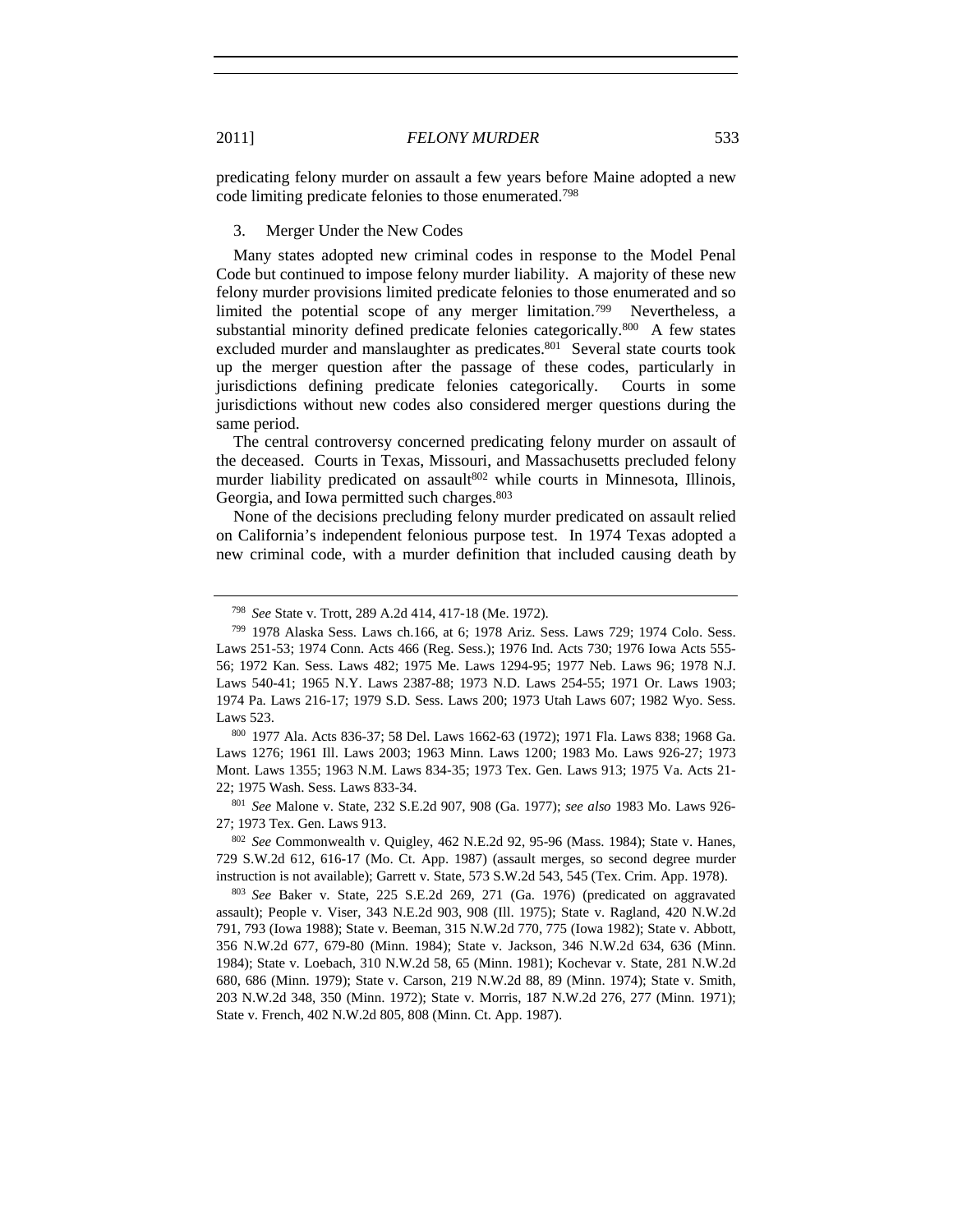means of an act clearly dangerous to life in the course of any felony other than manslaughter.804 In the 1978 case *Garrett v. State*, however, a Texas criminal appeals court expanded this modest statutory merger limitation to also bar felony murder predicated on aggravated assault.805 The court argued that the statutory requirement of a fatal dangerous act in the course of a felony implied that the clearly dangerous act causing death must be distinct from the predicate felony. Although the *Garrett* court explained felony murder liability as a transfer of intent from the predicate felony to the resulting death, it required two independent acts rather than two independent culpable mental states. $806$  A later decision permitted felony murder predicated on aggravated assault of another victim.807 Between 1978 and 1983 Missouri conditioned second degree murder on extreme indifference to human life manifested by committing any felony. In applying this statute a Missouri court held that such murder could not be predicated on assault, reasoning that since a fatal assault was already manslaughter or murder, assault was "included" within homicide.<sup>808</sup> Massachusetts did not adopt a new criminal code during this period, but retained a code conditioning first degree murder on severely punished felonies and permitting second degree murder liability predicated on other felonies. A 1984 case relied on Professor LaFave's treatise in finding that a predicate felony must be "separate from the acts of personal violence which constitute a necessary part of the homicide itself."<sup>809</sup>

Decisions permitting felony murder predicated on assault typically relied on statutory language and structure. The 1962 Illinois code predicated murder on any forcible felony, including an aggravated battery. In 1975 the Illinois Supreme Court placed weight on the legislature's enumeration of aggravated battery in arguing that a merger limitation would violate legislative intent.<sup>810</sup> The court also argued that fatal aggravated battery had been murder at common law, and that the purpose of conditioning felony murder on forcible felonies is to deter such felonies, not dangerous acts in furtherance of such felonies.811 Iowa's 1978 code included a similar provision predicating felony murder on enumerated forcible felonies including assaults. In a 1982 case, the Iowa Supreme Court held that the "forcible felony" of willful injury could

<sup>811</sup> *See id.*

<sup>804</sup> 1973 Tex. Gen. Laws 913.

<sup>805</sup> *Garrett*, 573 S.W.2d at 545.

<sup>806</sup> *Id.* at 546.

<sup>807</sup> *See* Wray v. State, 642 S.W.2d 27, 29-30 (Tex. App. 1982) (overturned on other grounds).

<sup>&</sup>lt;sup>808</sup> *See* State Hanes, 729 S.W.2d 612, 617 (Mo. Ct. App. 1987).<br><sup>809</sup> Commonwealth v. Quigley, 462 N.E.2d 92, 95 (Mass. 1984) (quoting WAYNE R. LAFAVE & AUSTIN W. SCOTT JR., HANDBOOK ON CRIMINAL LAW 559 (1972)).

<sup>810</sup> People v. Viser, 343 N.E.2d 903, 909 (Ill. 1975).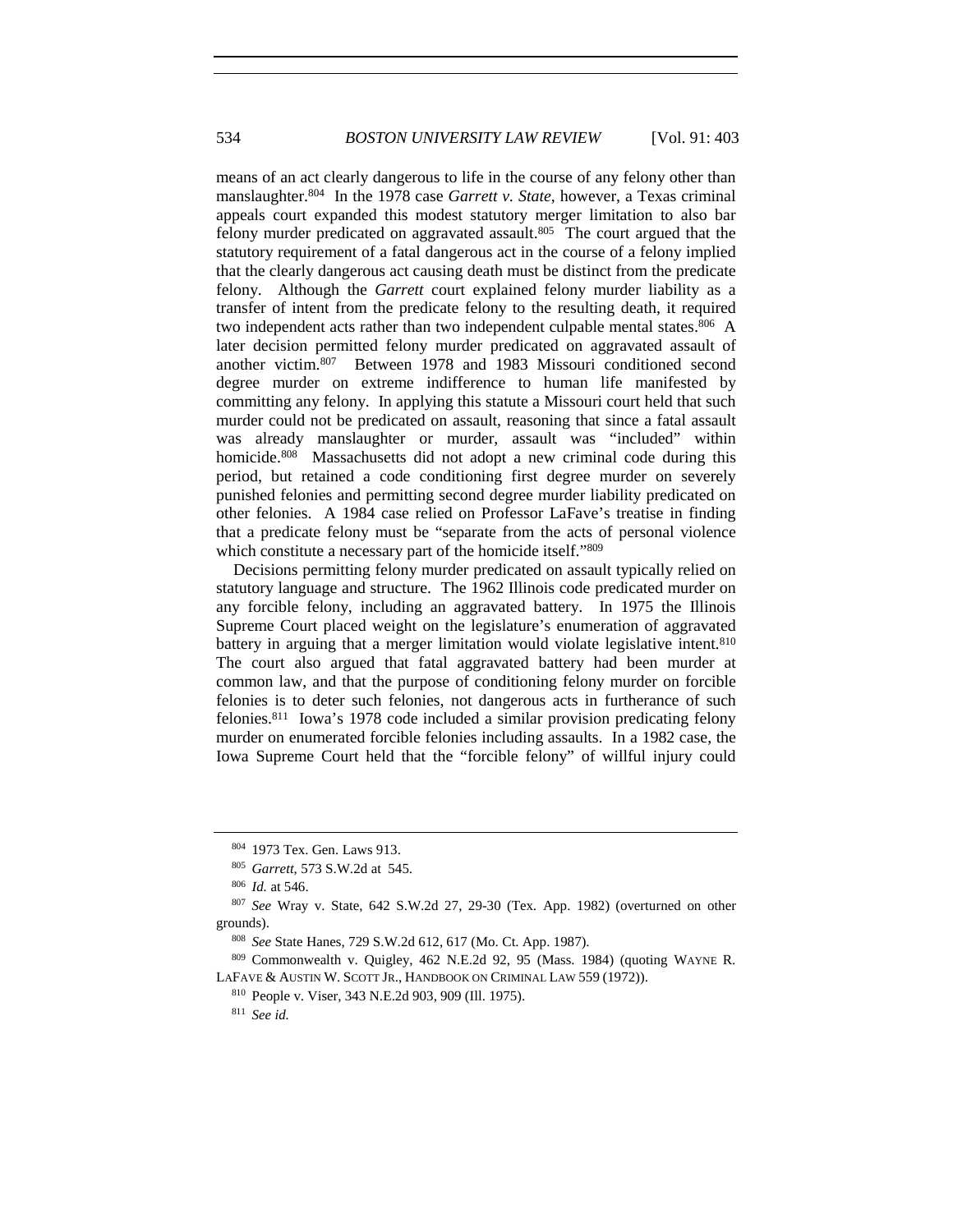support felony murder. $812$  The court viewed the legislature's mention of assault as evidence of an intention to reject a merger limitation.813

Georgia's 1969 code defined murder as including causing death in the commission of any felony "irrespective of malice."814 It limited involuntary manslaughter to causing death by means of either unlawful acts other than felonies, or lawful acts likely to cause death. In the 1970s, Georgia courts held that voluntary and involuntary manslaughter would merge with the resulting homicide, 815 but aggravated assault would not. 816 The Georgia Supreme Court reasoned that it was necessary to grade fatal assaults as murder because they could not be punished as involuntary manslaughter under the Georgia code, which excluded dangerous acts during felonies.<sup>817</sup> Georgia courts have expressed dissatisfaction with this scheme, urging the legislature to add reckless homicide to the code and exclude fatal assaults from felony murder.<sup>818</sup> The legislature's failure to heed this advice eventually led to the infamous result in the *Miller* case.<sup>819</sup>

Minnesota's 1963 code predicated second degree murder on unintended killing in the course of any felony.<sup>820</sup> The code graded negligent killings as first degree manslaughter if committed pursuant to a misdemeanor, and second degree manslaughter otherwise, but graded extreme indifference murder as third degree murder. As noted previously, Minnesota courts have limited felony murder to violent predicate felonies. They also have repeatedly imposed murder liability predicated on felonious assaults without addressing a merger challenge.821

Several courts considered merger arguments in felony murder cases predicated on child abuse during this period. Courts accepted such arguments

<sup>817</sup> *Id.*

<sup>818</sup> *See* Lewis v. State, 396 S.E.2d 212, 213 n.2 (Ga. 1990).

<sup>819</sup> Miller v. Martin, No. 1:04-cv-1120-WSD-JFK, 2007 U.S. Dist. LEXIS 13112, at \*47- 48 & n.10 (N.D. Ga. Feb. 26, 2007) (criticizing result as unjust and reflecting unique injustice of Georgia felony murder law).

<sup>820</sup> 1963 Minn. Laws 1200.

<sup>821</sup> *See* State v. Jackson, 346 N.W.2d 634, 636 (Minn. 1984); State v. Abbott, 356 N.W.2d 677, 679-80 (Minn. 1984); State v. Loebach, 310 N.W.2d 58, 65 (Minn. 1981); Kochevar v. State, 281 N.W.2d 680, 686 (Minn. 1979); State v. Carson, 219 N.W.2d 88, 89 (Minn. 1974); State v. Smith, 203 N.W.2d 348, 349-52 (Minn. 1972); State v. Morris, 187 N.W.2d 276, 277 (Minn. 1971); State v. French, 402 N.W.2d 805, 808 (Minn. Ct. App. 1987).

<sup>812</sup> *See* State v. Beeman, 315 N.W.2d 770, 775-77 (Iowa 1982).

<sup>813</sup> *Id*. at 776-77 (citing State v. Hinkle, 229 N.W.2d 744, 750 (Iowa 1975)).

<sup>814</sup> 1968 Ga. Laws 1276.

<sup>815</sup> Malone v. State, 232 S.E.2d 907, 908 (Ga. 1977); *see also* Edge v. State, 414 S.E.2d 463, 465 (Ga. 1992) (explaining that where provocation is present, a jury may only convict for voluntary manslaughter to prevent malice from being wrongly attributed on the basis of the assault).

<sup>816</sup> Baker v. State, 225 S.E. 2d 269, 271-72 (Ga. 1976).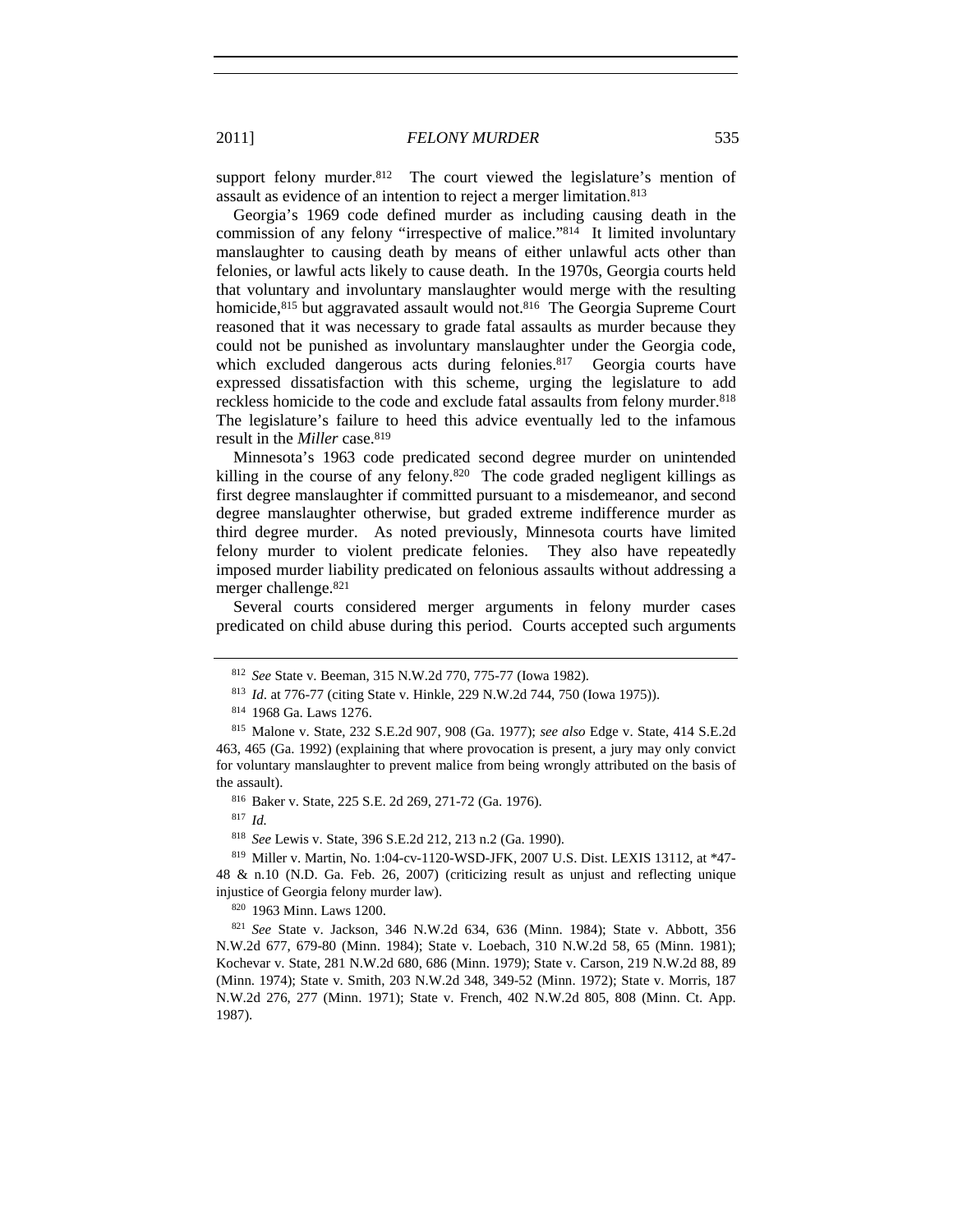in Kansas and Oklahoma, as well as California.822 Courts rejected such arguments in Georgia, Mississippi, South Dakota, and Texas.823 All of the decisions precluding child abuse as a predicate felony simply viewed it as a form of assault. The California decisions applied the independent felonious purpose test.824 A Kansas court rejected a lesser included offense test in favor of a vaguer test predicating murder on felonies "included" within the homicide.825

Most of the decisions permitting child abuse as a predicate felony also analogized it to assault. The Georgia decision simply followed from Georgia's position on assault.826 The Mississippi Supreme Court invoked an earlier decision permitting felony murder predicated on burglary for the purpose of assault, reasoning that burglary and murder attacked different societal interests.827 The court found that murder and child abuse statutes also protected different interests, offering the puzzling distinction that "[w]hile the latter statute is intended to protect the child, the former statute is designed to punish and act as a deterrent to such crimes should death result."828 In 1977 South Dakota adopted a categorical felony murder rule, but replaced it two years later with an exhaustive enumeration of predicate felonies that excluded assault and child abuse. In 1980 South Dakota's Supreme Court applied the newly repealed categorical rule to an earlier case. It invoked an Illinois decision, and attributed intent to include all felonies to the legislature that enacted the earlier rule.<sup>829</sup> The Texas decisions were anomalous because they diverged from the position a Texas court had taken on assault. These decisions ignored *Garrett*'s independent act test and instead held that child abuse did not merge with felony murder because it was not a "lesser included offense" of murder or manslaughter.830

<sup>822</sup> *See* State v. Prouse, 767 P.2d 1308, 1313 (Kan. 1989) (child abuse merges); State v. Lucas, 759 P.2d 90, 98-99 (Kan. 1988); Massie v. State, 553 P.2d 186, 191 (Okla. Crim. App. 1976); *see also* People v. Smith, 678 P.2d 886, 891 (Cal. 1984) (declaring that child abuse merges where it takes the form of assault because there is no independent felonious purpose); People v. Benway, 210 Cal. Rptr. 530, 534 (Ct. App. 1985) (stating child abuse merges whether in the form of assault, failure to protect from assault, or other neglect).

<sup>823</sup> *See* Holt v. State, 278 S.E.2d 390, 393 (Ga. 1981); State v. O'Blasney, 297 N.W.2d 797, 800 (S.D. 1980); Faraga v. State, 514 So. 2d 295, 303 (Miss. 1987); *Ex parte* Easter, 615 S.W.2d 719, 721 (Tex. Crim. App. 1981); Berghahn v. State, 696 S.W.2d 943, 948 (Tex. App. 1985).

<sup>824</sup> *Smith*, 678 P.2d at 891; *Benway*, 210 Cal. Rptr. at 535.

<sup>825</sup> *Lucas*, 759 P.2d at 96.

<sup>826</sup> *Holt*, 278 S.E.2d at 392.

<sup>827</sup> *Faraga*, 514 So. 2d at 303 (citing Smith v. State, 499 So. 2d 750, 754 (Miss. 1986)). <sup>828</sup> *Id.*

<sup>829</sup> State v. O'Blasney, 297 N.W.2d 797, 800 (S.D. 1980) (citing People v. Viser, 343 N.E.2d 903, 908 (Ill. 1975)).

<sup>830</sup> *See Ex parte* Easter, 615 S.W.2d 719, 721 (Tex. Crim. App. 1981); Berghahn v. State, 696 S.W.2d 943, 948 (Tex. App. 1985).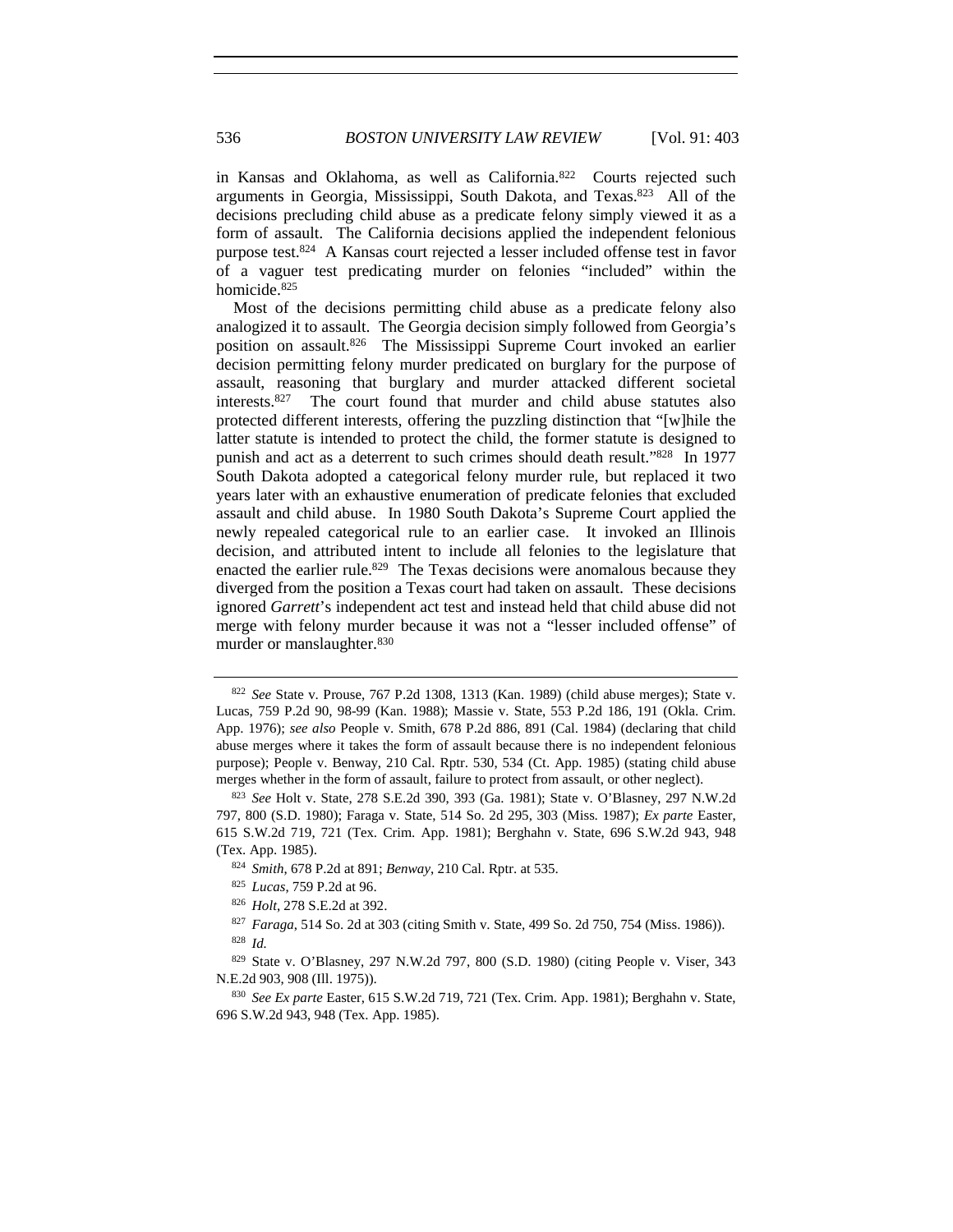Controversy also focused on the predicate felony of burglary for the purpose of assault or murder. Courts rejected arguments that such felonies merged in Oregon, New York, Arizona, District of Columbia, Kansas, and Mississippi. These courts expressed reluctance to bar a statutorily enumerated felony and sometimes argued that burglary threatens an interest independent of that attacked by murder. A Mississippi court reasoned that burglary could not merge because it violated a distinct interest in property.831 An Oregon court argued that in enumerating burglary as a predicate for felony murder the legislature intended to give "added protection to persons who are within a dwelling place."832 The New York Court of Appeals argued that the merger limitation was less necessary after the New York Penal Law limited felony murder to enumerated dangerous felonies.<sup>833</sup> The court also reasoned that punishing fatal assaults in the home served the legislature's primary aim of punishing foreseeable deaths, because such assaults were unusually dangerous.834 A Kansas court cited the New York decision in predicating felony murder on burglary for purposes of assault.835 The District of Columbia, which has an enumerated felonies rule, also followed New York. The court reasoned that burglary was independent of the homicide because it harmed a distinct interest in property.<sup>836</sup> The Arizona courts did not explain why burglary for purposes of assault could serve as a predicate felony when assault could not, but burglary was also an enumerated felony in Arizona.837 Only Arkansas, which conditions felony murder on extreme indifference to human life, barred burglary with intent to assault as a predicate felony. The Arkansas court reasoned that a killing could not be in furtherance of a burglary if the burglary was a means of achieving the killing.838

A few courts considered and rejected challenges to other traditionally enumerated felonies such as robbery,  $839$  rape,  $840$  and arson.  $841$  An Arizona case

<sup>831</sup> *Smith*, 499 So. 2d at 754.

<sup>832</sup> State v. Reams, 636 P.2d 913, 916 (Or. 1981) (quoting State v. Tremblay, 479 P.2d 507, 517 (Or. Ct. App. 1971)).

<sup>833</sup> People v. Miller, 297 N.E.2d 85, 87 (N.Y. 1973).

<sup>834</sup> *Id.* at 87-88.

<sup>835</sup> State v. Foy, 582 P.2d 281, 288-89 (Kan. 1978) (citing *Miller*, 297 N.E.2d at 85).

<sup>836</sup> Blango v. United States, 373 A.2d 885, 888 (D.C. 1977).

<sup>837</sup> State v. Hankins, 686 P.2d 740, 744 (Ariz. 1984); State v. McGuire, 638 P.2d 1339, 1342 (Ariz. 1981); *see also* ARIZ. REV. STAT. ANN. § 13-1105 (1977); 1978 Ariz. Sess. Laws 729. 838 *See* Parker v. State, 731 S.W.2d 756, 759 (Ark. 1987).

<sup>839</sup> *See* State v. Rueckert, 561 P.2d 850, 857-58 (Kan. 1977) (holding that robbery does not merge, because it is not a lesser included offense and lacks an independent felonious purpose).

<sup>840</sup> *See* State v. Champagne, 198 N.W.2d 218, 227 (N.D. 1972). 841 *See* State v. Miniefeld, 522 P.2d 25, 28 (Ariz. 1974); Murphy v. State, 665 S.W.2d 116, 119-20 (Tex. Crim. App. 1983).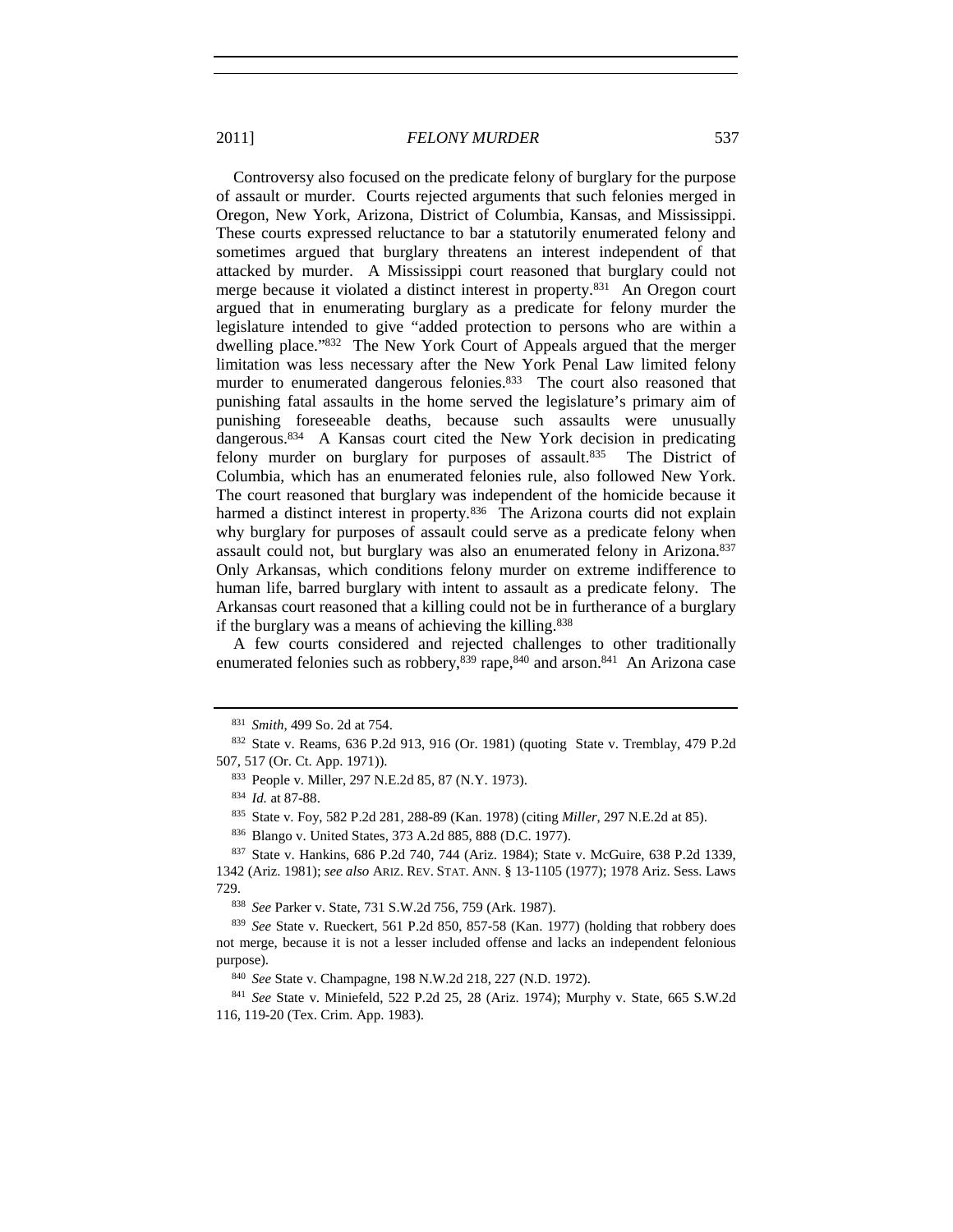justified predicating felony murder on arson based on a lesser included offense test, pointing out that arson has elements not included in murder.842 In *Murphy v. State*, a Texas court curiously invoked *Garrett*'s independent act test in predicating murder on arson, even though homicide does not require any act independent of arson.843 Yet the court emphasized that the defendant's purpose – to destroy a building and fraudulently collect insurance – was independent of the homicide and threatened property rather than life.<sup>844</sup>

Two states rejected merger challenges to predicating felony murder on shooting into an occupied structure. A Texas court cited *Murphy* when using an independent interest test to permit a felony murder charge predicated on shooting into a building.<sup>845</sup> North Carolina courts also predicated felony murder on shooting into a house.<sup>846</sup> One such decision relied principally on the fact that a 1977 statutory reform had not introduced a merger limitation.<sup>847</sup>

4. Recent Developments

The merger controversy has continued in the last two decades, with additional states taking sides on the issue, and some others switching sides.<sup>848</sup>

Several courts have recently adopted merger limitations. In Alabama, which predicates felony murder on any felony dangerous to life, an appeals court excluded assault as a predicate felony on the grounds that it merges with a resulting homicide.849 Three jurisdictions that formerly rejected merger limitations have now adopted them. In 2006, the Iowa Supreme Court overruled its *Beeman* decision, and held that an assault causing the victim's death cannot be a predicate for felony murder.<sup>850</sup> The North Carolina Supreme Court barred felony murder predicated on assault of the deceased with a deadly weapon.851 "Otherwise," the Court reasoned, "virtually all felonious assaults

<sup>847</sup> *Wall*, 286 S.E.2d at 72.

<sup>848</sup> For less significant developments see *Crawford v. State*, 121 P.3d 582, 585 (Nev. 2005); *State v. Campos*, 921 P.2d 1266, 1271-72 (N.M. 1996) (merger doctrine no longer necessary because New Mexico now requires depraved indifference for felony murder); *Johnson v. State*, 61 P.3d 1234, 1248 (Wyo. 2003) (enumerated child abuse felonies do not merge).

<sup>849</sup> Barnett v. Alabama, 783 So. 2d 927, 930 (Ala. Crim. App. 2000).

<sup>850</sup> State v. Heemstra, 721 N.W.2d 549, 558 (Iowa 2006).

<sup>851</sup> *See* State v. Jones, 538 S.E.2d 917, 926 (N.C. 2000) (involving the deadly weapon of an automobile driven while drunk); *cf.* State v. Abraham, 451 S.E.2d 131, 139 (N.C. 1994) (holding that assault with deadly weapon can be a predicate for felony murder of a different victim).

<sup>842</sup> *Miniefield*, 522 P.2d at 28.

<sup>843</sup> *Murphy*, 665 S.W.2d at 119.

<sup>844</sup> *Id.*

<sup>845</sup> *See* Aguirre v. State, 732 S.W.2d 320, 324-25 (Tex. Crim. App. 1987).

<sup>846</sup> *See* State v. King, 340 S.E.2d 71, 73-74 (N.C. 1986); State v. Mash, 287 S.E.2d 824, 826 (N.C. 1982); State v. Wall, 286 S.E.2d 68, 71 (N.C. 1982); State v. Swift, 226 S.E.2d 652, 668-69 (N.C. 1976); State v. Williams, 199 S.E.2d 409, 411-13 (N.C. 1973).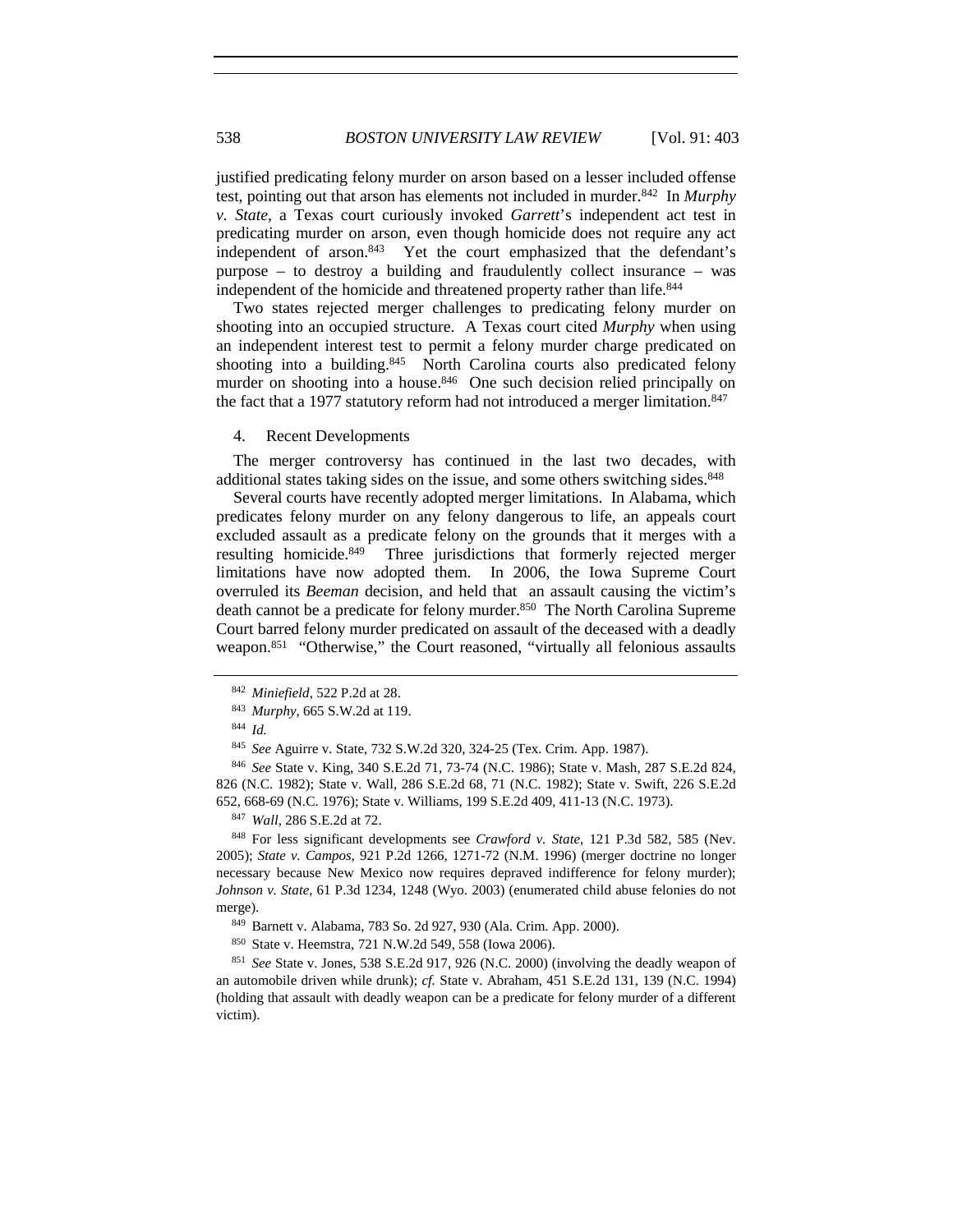on a single victim that result in his or her death would be first-degree murders via felony murder, thereby negating lesser homicide charges such as seconddegree murder and manslaughter."852 In 2001 the Illinois Supreme Court reversed its long-standing position by precluding felony murder charges based on aggravated battery of, or aggravated shooting at, the deceased. The court concluded that "where the acts constituting forcible felonies arise from and are inherent in the act of murder itself, those acts cannot serve as predicate felonies for a charge of felony murder."853 Subsequent Illinois cases have continued to permit felony murder charges predicated on assaults against victims other than the deceased.854

The California courts, after temporarily weakening their merger limitation, have reinvigorated it. In the 1995 case of *People v. Hansen*, the California Supreme Court narrowed its merger rule by upholding a conviction predicated on the felony of firing a gun in a dwelling.855 The court construed the independent felonious purpose as permitting any inherently dangerous predicate felony other than an assault. The court reasoned that one who intends to injure is more culpable than one who intends some other aim.856 Subsequent decisions criticized this analysis,<sup>857</sup> and the recent case of *People v. Sarun Chun* clearly overruled *Hansen* and barred felony murder predicated on shooting into an occupied vehicle.858 Unfortunately, the *Sarun Chun* decision did not articulate any clear standard, so the continuing authority and significance of the independent felonious purpose test is unclear. Other California decisions first narrowed the *Wilson* decision,<sup>859</sup> and ultimately overruled it by permitting felony murder predicated on burglary for purposes of assault.860 The court reasoned that a merger doctrine should not limit a legislatively enumerated predicate felony, and emphasized the added danger of assaults in the home.861

Courts in two more states, Washington and Delaware, attempted to impose merger limitations but were checked by legislatures.<sup>862</sup> Both states have

<sup>852</sup> *Jones*, 538 S.E.2d at 926 n.3.

<sup>853</sup> People v. Morgan, 758 N.E.2d 813, 838 (Ill. 2001).

<sup>854</sup> *See, e.g.*, People v. Boyd, 825 N.E.2d 364, 369-70 (Ill. App. Ct. 2005).

<sup>855</sup> People v. Hansen, 885 P.2d 1022, 1030-31 (Cal. 1995).

<sup>856</sup> *Id.*

<sup>857</sup> *See* People v. Randle, 111 P.3d 987, 999 (Cal. 2005); People v. Robertson, 95 P.3d 872, 880-81 (Cal. 2004).

<sup>858</sup> People v. Sarun Chun, 203 P.3d 425, 443 (Cal. 2009).

<sup>859</sup> People v. Gutierrez, 52 P.3d 572, 608 (Cal. 2002) (permitting felony murder predicated on burglary for the purpose of assault of a different victim).

<sup>860</sup> People v. Farley, 210 P.3d 361, 410-11 (Cal. 2009).

<sup>861</sup> *Id.* at 409-10.

<sup>862</sup> *Compare In re* Andress, 56 P.3d 981, 985 (Wash. 2002) (rejecting State's argument that Legislature had "affirmatively declined to omit assaults" as predicate felonies), *with* WASH. REV. CODE § 9A.32.050 (2010) (includes assault as predicate felony); *compare*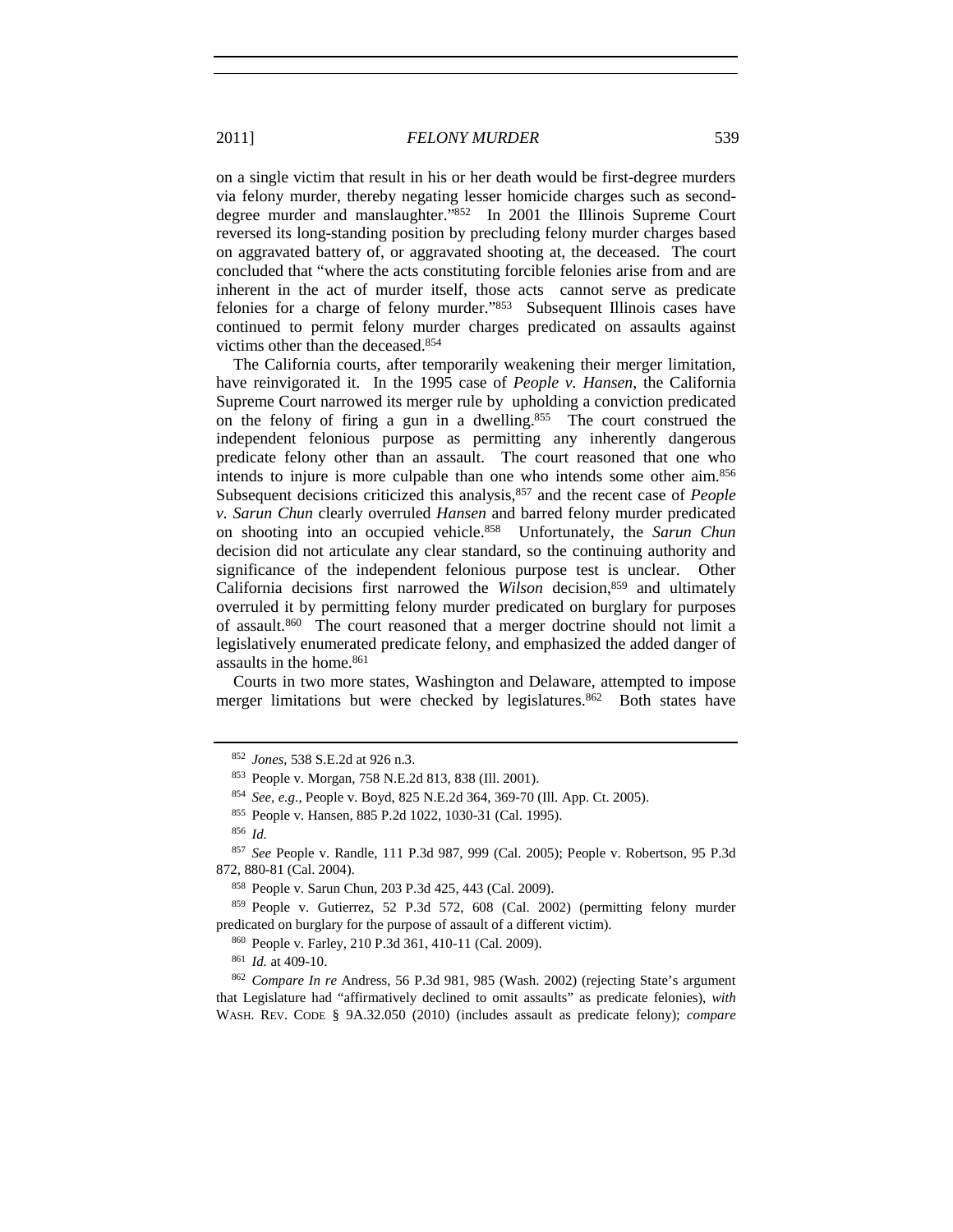categorical felony murder rules, and both states required that death be caused in furtherance of the predicate felony. In the 2002 case of *In re Andress*, the Washington Supreme Court held that this "in furtherance" requirement incorporated a merger rule, precluding second degree felony murder liability predicated on assault.863A 2003 statute, however, specifically included assault among the predicate crimes and was accompanied by a statement repudiating *Andress*. 864 This outcome was particularly unfortunate since, as the *Andres*s court pointed out, assault in Washington includes negligent injury.<sup>865</sup> Thus defined, assault does not entail any felonious purpose, let alone an independent one.

In its 1992 decision in *Chao v. State*, the Delaware Supreme Court upheld an arson-murder conviction by sensibly denying that a killing in furtherance of the felony must be an *act* independent of the felony.866 In the 2002 case of *Williams v. State*, the court reached the equally plausible conclusion that the "in furtherance" requirement precluded predicating felony murder on burglary for the purpose of assault.<sup>867</sup> Both results are compatible with a requirement of independent felonious purpose. Yet the *Williams* court unnecessarily based the *Williams* decision on an independent act test, overturning *Chao*, and concluding that its merger rule would preclude felony murder liability predicated on arson.868 The legislature responded to this clumsy reasoning by eliminating the "in furtherance" language.<sup>869</sup> If this is taken to express an intention to restore the law of the *Chao* case, there is still room to advocate an independent felonious purpose test as compatible with the result and reasoning in *Chao*. Such a test would preclude predicating felony murder on assault.

Recently, courts in Montana and Maryland rejected the merger doctrine.870 In Montana, the crime of "deliberate homicide" includes causing death in the

- <sup>865</sup> *Andress*, 56 P.3d at 988.
- <sup>866</sup> Chao v. State, 604 A.2d 1351, 1361-63 (Del. 1992).
- <sup>867</sup> *Williams*, 818 A.2d at 908.
- <sup>868</sup> *See id.* at 913.
- <sup>869</sup> 74 Del. Laws 567 (2004) (codified at DEL. CODE ANN. tit 11, §§ 635, 636 (2010)).

<sup>870</sup> An Ohio court appeared to reject the merger doctrine, but actually did not. Ohio enacted its first felony murder law in 1998, conditioning murder on causing death in the course of any first or second degree felony of violence other than involuntary manslaughter. In a 2006 case a judge dismissed a murder charge predicated on a felonious assault, reasoning that involuntary manslaughter also included causing death in the course of the felony of assault. The trial judge did not base his decision on the merger doctrine, however, but instead based it on a misreading of the statute as requiring that the killing (rather than the predicate felony) not constitute manslaughter. An appeals court issued an advisory opinion pointing out the interpretive error. The opinion might be read as implying that

Williams v. State, 818 A.2d 906, 908 (Del. 2002) (holding that burglary for purposes of murder cannot support felony murder), *with* 74 Del. Laws. 567 (2004), *available at* 2004 Del. ALS 246.

<sup>863</sup> *Andress*, 56 P.3d at 985.

<sup>864</sup> WASH. REV. CODE § 9A.32.050; 2003 Wash. Sess. Laws 3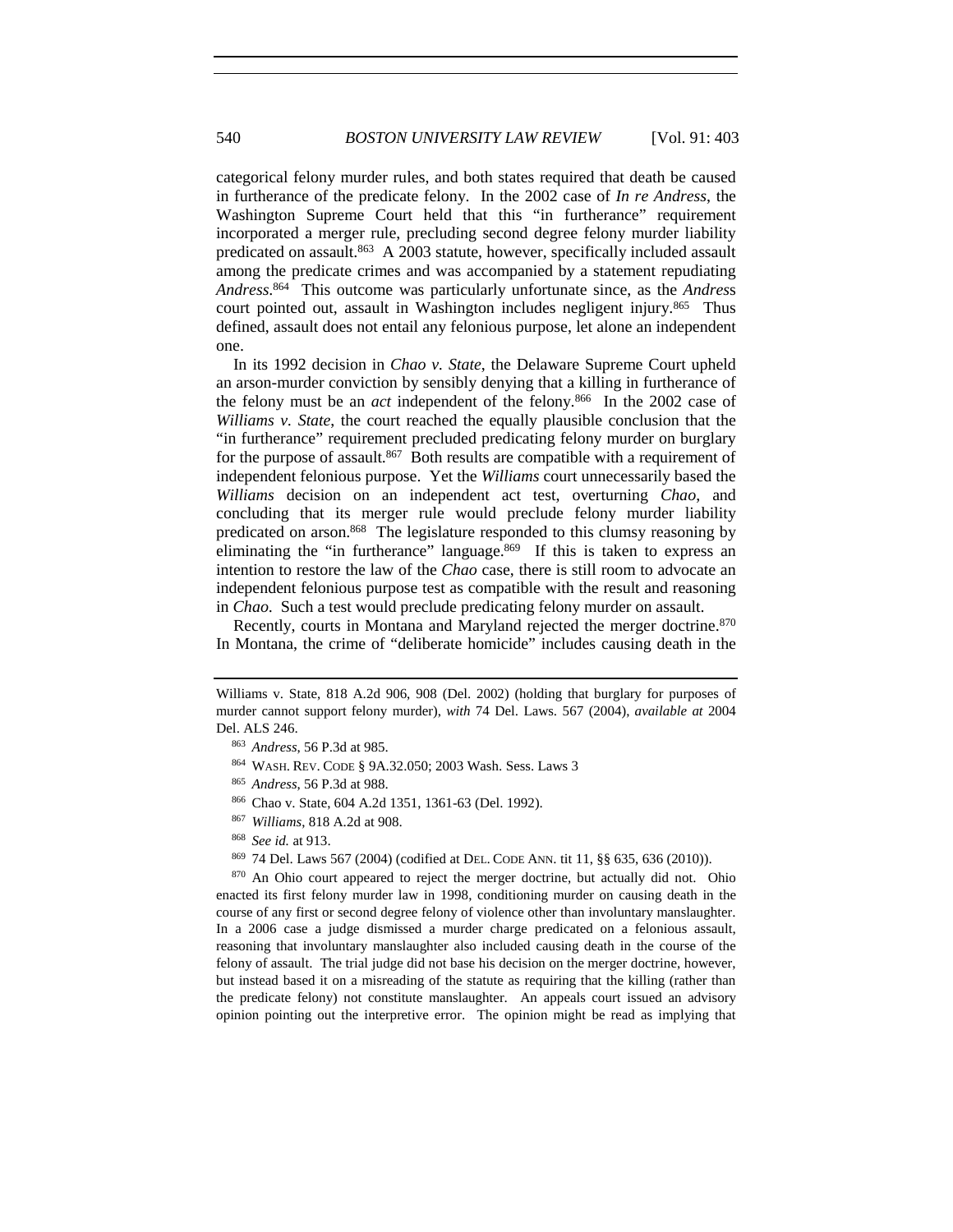course of any "forcible felony." A 2004 case permitted deliberate homicide to be predicated on aggravated assault. $871$  In Maryland, first degree felony murder requires enumerated felonies, while second degree murder is undefined. Maryland first recognized second degree felony murder in a 2001 decision upholding a murder conviction predicated on child abuse.872 The decision was surprising: assuming child abuse could not serve as a predicate for felony murder, the legislature had instead defined fatal child abuse as an aggravated child abuse offense. Yet the court found both that second degree murder could be predicated on unenumerated felonies, and that child abuse did not merge. It offered the theory that child abuse harms a relationship of custodial trust, an interest distinct from the victim's health. A subsequent case rejected the merger doctrine altogether, holding that assault could serve as a predicate for felony murder on the theory that the felony murder doctrine serves simply to deter felonies foreseeably causing death.<sup>873</sup> This expansion of felony murder beyond the limits prevailing in other jurisdictions was not authorized by the legislature.

A Virginia court upheld felony murder predicated on child abuse, but left undecided whether a merger limitation could bar other predicate felonies. Virginia courts impose second degree murder liability predicated on nonenumerated felonies. A 2001 case declined to impose a merger limit in upholding a second degree murder conviction predicated on child abuse.874 The court used a lesser included offense test: "[f]elony child abuse requires proof that the assailant is a person responsible for the care of a child. That requirement of a special relationship is not an element of murder. Accordingly, felony child abuse is not a lesser-included offense of murder."875 This reasoning leaves open the possibility that other types of assault offenses might merge.

Three other states that previously embraced merger limitations have weakened them in recent decades. The Kansas legislature recently narrowed that state's merger limitation by dividing its enumeration of inherently dangerous felonies into those which can and cannot merge with a resulting homicide. Felonies that can merge include various homicide and assault offenses. Those which cannot merge include child abuse and burglary offenses.876 In Missouri, recent decisions have cast doubt on the authority of the merger doctrine. A 1998 decision, although endorsing the merger doctrine,

<sup>875</sup> *Id*. at 244.

assault is a legitimate predicate for felony murder, but the court did not so hold, and the merger question remains open. State v. Brodie, 847 N.E.2d 1268, 1272 (Ohio Ct. App. 2006). 871 *See* State v. Burkhart, 103 P.3d 1037, 1046-47 (Mont. 2004).

<sup>872</sup> Fisher v. State, 786 A.2d 706, 732-33 (Md. 2001).

<sup>873</sup> *See* Roary v. State, 867 A.2d 1095, 1100-02 (Md. 2005).

<sup>874</sup> *See* Cotton v. Commonwealth, 546 S.E.2d 241, 244 (Va. Ct. App. 2001).

<sup>876</sup> KAN. STAT. ANN. § 21-3436 (2009); 2009 Kan. Sess. Laws 31-32.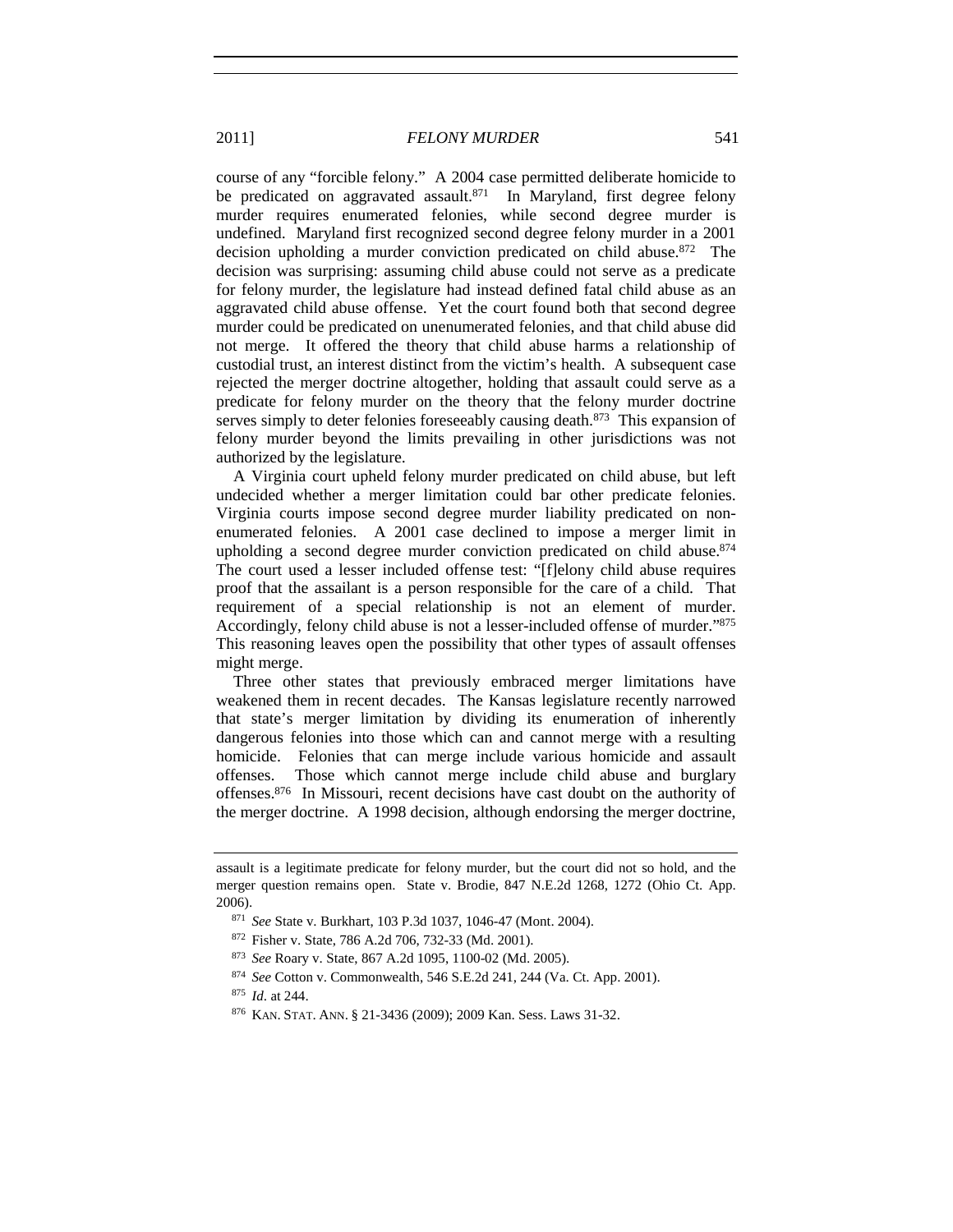offered an almost comically strained rationale to avoid applying it to an assault with a deadly weapon where the defendant fired two shots.<sup>877</sup> A later decision of a different appellate court permitting felony murder on the basis of child abuse, rejected the merger doctrine for predicate felonies other than manslaughter.878

The merger doctrine has been particularly controversial in Texas. In 1997 the Court of Appeals criticized the *Garrett* decision as judicial legislation and rejected its independent act test in favor of a narrow rule excluding only manslaughter and its lesser included offenses.879 In a later case a Texas Criminal Appeals Court applied this standard to permit felony murder predicated on assault with intent to injure.<sup>880</sup> These decisions are unfortunate. The *Garrett* case's two-act test was indeed flawed, but applying a merger limitation is not an act of judicial legislation in Texas. Instead, choosing some merger test is a necessary task of constructive interpretation imposed on courts by the Texas Penal Code. The Code requires an apparently dangerous act in furtherance of a felony other than manslaughter. This does not require an act independent of homicide but it does require that the act causing death be "in furtherance" of a felonious purpose independent of (a) the reckless endangerment of life required for manslaughter and (b) the apparent danger to life of the act causing death.881 The *Murphy* decision, requiring a purpose to endanger some interest other than the health of the victim, provides an appropriate interpretation of the statute.882

# C. *Overt and Covert Merger Limitations in Contemporary Law*

Our history of the merger doctrine has revealed persistent controversy in the courts. Yet, greater consensus becomes apparent when we include legislation in the picture, and view the resulting pattern through the lens of the principle of dual culpability.

An explicit merger limitation is best understood as just one means of enforcing the principle of dual culpability. This principle permits murder liability for unintended killing in the course of felonies only when the felony

<sup>877</sup> State v. Rogers, 976 S.W.2d 529, 532 (Mo. Ct. App. 1998). The court reasoned that the two shots endangered overlapping but slightly different groups of potential victims and somehow decided that menacing the group endangered by the nonfatal shot was the felonious purpose, while the fatal shot was the means. *Id.*

<sup>878</sup> State v. Williams, 24 S.W.3d 101, 117 (Mo. Ct. App. 2000) (holding that child abuse does not merge because statute excludes only murder and manslaughter as predicate felonies for felony murder).

<sup>879</sup> *See* Rodriguez v. State, 953 S.W.2d 342, 349-51 (Tex. Ct. App. 1997) (shooting into occupied auto does not merge); *see also* Johnson v. State, 4 S.W.3d 254, 258 (Tex. Crim. App. 1999).<br><sup>880</sup> Lawson v. Texas, 64 S.W.3d 396, 397 (Tex. Crim. App. 2001).

<sup>881</sup> TEX. PENAL CODE ANN. § 19.02 (West 2003).

<sup>882</sup> *See* Murphy v. State, 665 S.W.2d 116, 119 (Tex. Crim. App. 1983).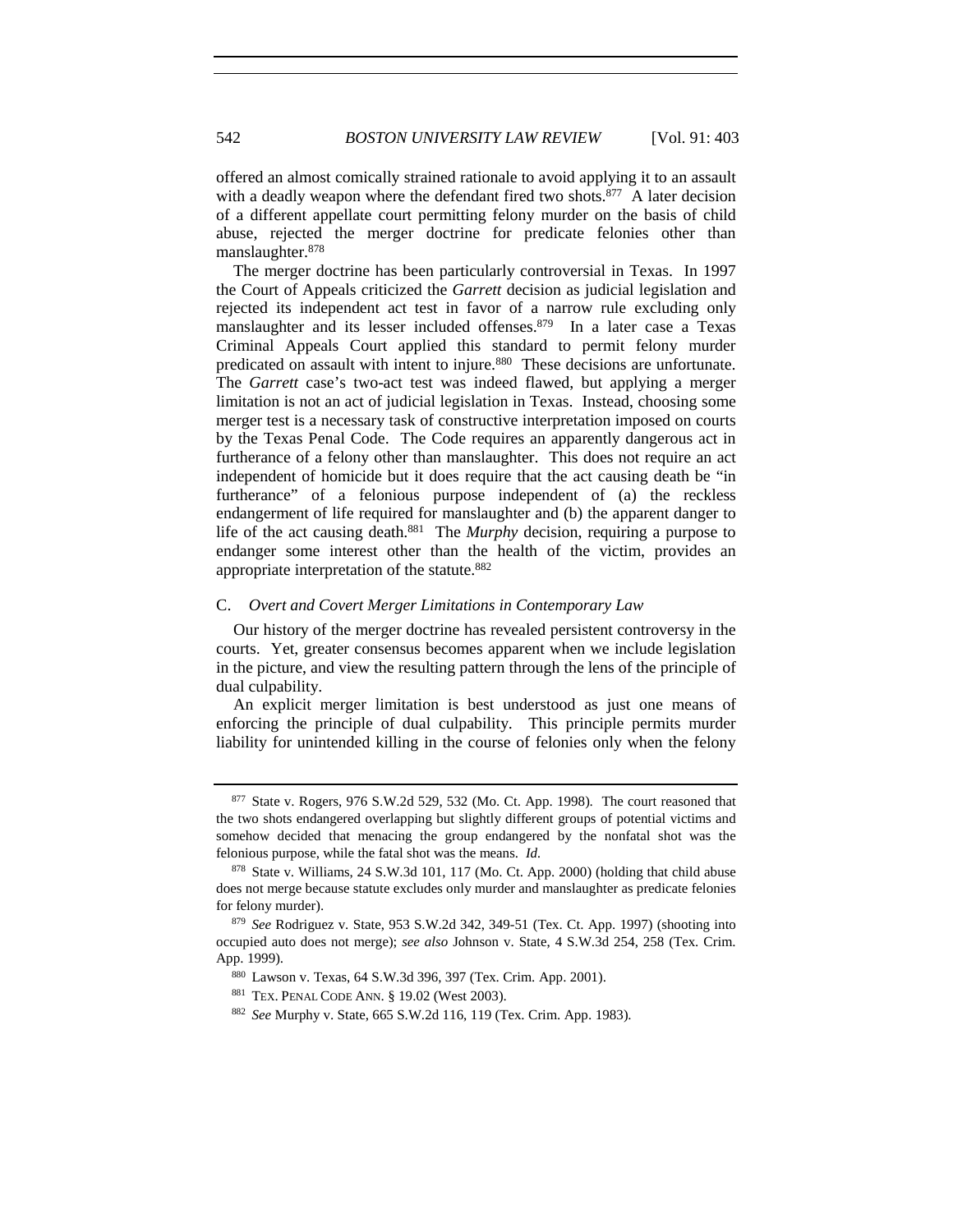adds enough culpability to the assailant's expectation of causing death. The higher the assailant's expectation of causing death, the less additional culpability the felony must supply. When the killing is negligent, the felony must supply an independent felonious purpose. When the killing is reckless, however, the felony need only establish enough additional culpability to aggravate that recklessness to depraved indifference. A reckless homicide may manifest depraved indifference if it involves a cruel or spiteful motive for endangering another, a willingness to harm some other legal interest in endangering another, or a willingness to endanger many people.

Conditioning murder on aggravated assault or battery violates the principle of dual culpability. Yet other assaultive felonies are permissible predicate felonies if defined so as to entail depraved indifference per se. Burglary for the purpose of aggravated assault or homicide always meets this test, because it is at least reckless of life and involves knowing violation of an independent property interest. Intentionally shooting into a home or a vehicle in use arguably meets this test, on the assumption that the crime entails knowingly endangering victims and violating an independent property interest. Shooting *from* a car does not meet this test unless defined to require at least an aggravated assault. Drive-by shootings often endanger bystanders and proceed from a retaliatory or other antisocial motive – but these inculpatory circumstances do not inhere in shooting from a vehicle. Fatal child abuse typically involves multiple forms of culpability – recklessness of life, indifference to child welfare, willful violation of custodial responsibility, and a purpose to torture, degrade, or coerce. Accordingly, fatal child abuse often merits murder liability. Yet child abuse felonies are not always defined in such a way as to require such culpability. Thus, if a child abuse predicate felony is defined simply as battery of a child that in fact results in death, the result could be undeserved murder liability.

Not every felony murder jurisdiction has explicitly adopted a merger doctrine. Nevertheless, the vast majority have avoided predicating felony murder on aggravated assault or battery. In so doing, they have covertly observed merger limitations. Thus, in predicating felony murder only on assaultive felonies violating another interest, such as shooting into a home or child abuse, most legislatures and courts have shown respect for the principle of dual culpability. Yet sometimes they have not been sufficiently careful in insuring that these predicate felonies involve enough recklessness of life to manifest depraved indifference, or enough culpability toward the other interest to "transfer" to a negligent homicide.

### 1. Exhaustive Enumeration Jurisdictions

Many legislatures have obviated a merger doctrine by predicating felony murder only on enumerated felonies involving either an independent felonious purpose or depraved indifference to human life. Recall that twenty-five of the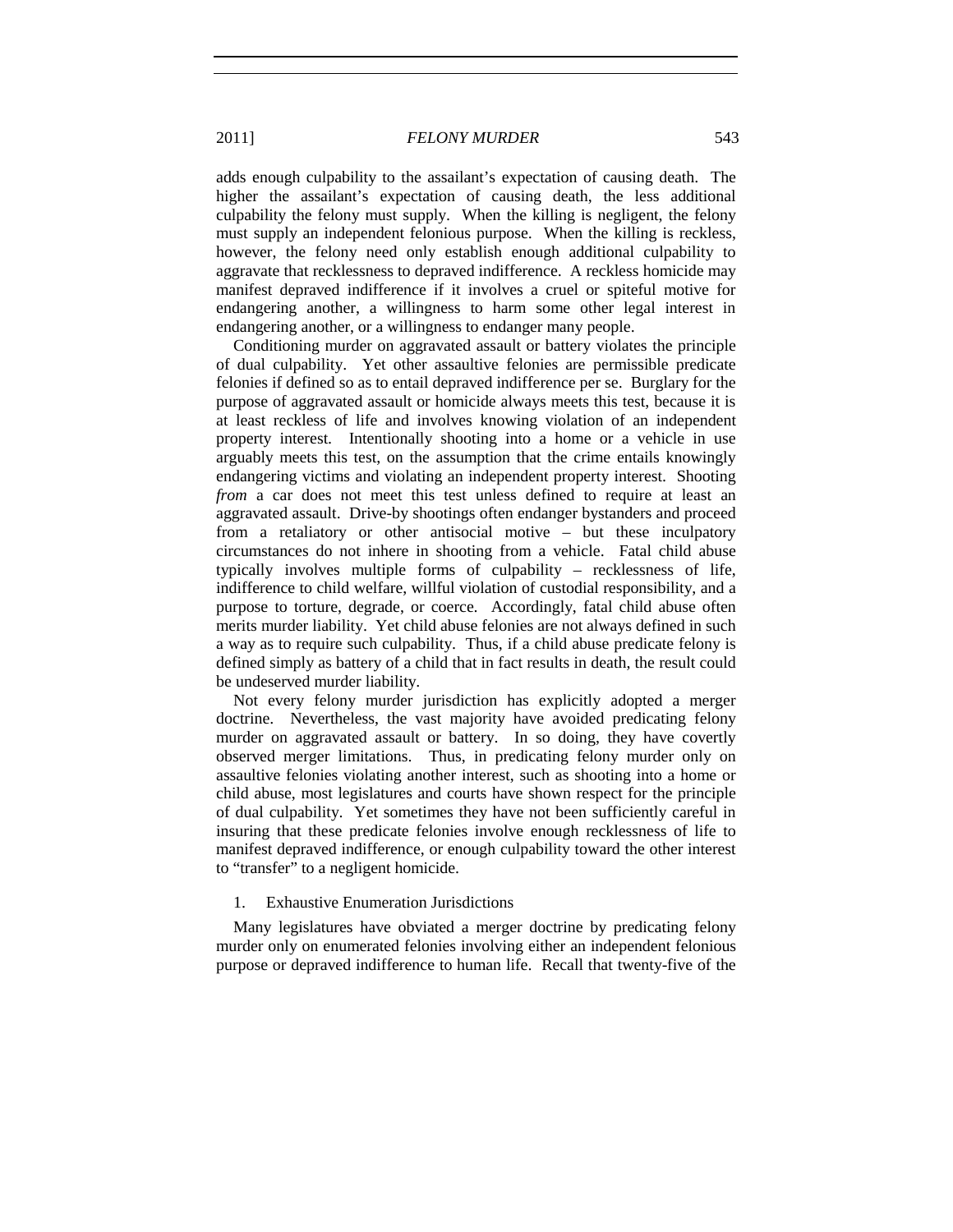forty-five felony murder jurisdictions enumerate exhaustively.<sup>883</sup> Of these twenty-five, only two jurisdictions violate the principle of dual culpability by predicating felony murder on assault of the deceased. Wisconsin imposes a penalty enhancement of up to fifteen years when death results from various assault offenses.884 At least one scholar considers this relatively low penalty merely manslaughter liability, despite Wisconsin's use of the term "felony murder."885 Ohio predicates felony murder on "violent" felonies of the first or second degree, which include an assault requiring knowing infliction of serious physical harm.886 As noted, Ohio courts have not yet considered a merger challenge to this predicate felony.887 In addition to these two jurisdictions predicating felony murder on aggravated assault, Louisiana predicates felony murder on "assault by drive-by-shooting,"888 but does not define this offense in such a way as to require an intent to injure, or exposure of multiple victims.<sup>889</sup>

Ten of these twenty-five jurisdictions predicate felony murder on child abuse offenses.890 These offenses are defined quite variably, however. Some are clearly defensible as predicate felonies. For example, the Kansas child abuse predicate felony requires a sadistic motive, supplying an independent felonious purpose, and arguably depraved indifference as well: "intentionally torturing, cruelly beating . . . or inflicting cruel and inhuman corporal punishment."891 The federal child abuse offense requires "a pattern or practice

assaults that merge with the act causing death. KAN. STAT. ANN. § 21-3436 (2007). The Iowa Code includes willful injury as a predicate felony, IOWA CODE ANN. § 702.11 (West 2003), but Iowa courts have excluded willful injuries of the deceased. *See* State v. Heemstra, 721 N.W.2d 549, 558 (Iowa 2006). The D.C. Code includes mayhem as a predicate felony, D.C. CODE § 22-2101 (2001), but I have argued that mayhem involves depraved indifference to human life and so does not offend the principle of dual culpability. *See supra* Part IV.A. (discussing whether mayhem should be an acceptable predicate felony to murder).

<sup>888</sup> LA. REV. STAT. ANN. § 14:30 (2007).

<sup>889</sup> *Id.* 

<sup>890</sup> 18 U.S.C. § 1111 (2006); D.C. CODE § 22-2101; IDAHO CODE ANN. § 18-4003 (2004); KAN. STAT. ANN. § 21-3436; LA. REV. STAT. ANN. § 14:30 (2007); OHIO REV. CODE ANN. § 2903.02; OR. REV. STAT. § 163.115 (2009); TENN. CODE ANN. § 39-13-202 (2010); UTAH CODE ANN. § 76-5-203 (LexisNexis 2008); WYO. STAT. ANN. § 6-2-101 (2009).

<sup>891</sup> KAN. STAT. ANN. § 21-3436 (enumerating predicate felonies); *id.* § 21-3609 (defining the crime of abuse of a child).

<sup>883</sup> The jurisdictions exhaustively enumerating predicate felonies for felony murder are Alaska, Arizona, Colorado, Connecticut, District of Columbia, Idaho, Indiana, Iowa, Kansas, Louisiana, Maine, Nebraska, New Jersey, New York, North Dakota, Ohio, Oregon, Pennsylvania, South Dakota, Tennessee, Utah, West Virginia, Wisconsin, Wyoming, and the United States. *See supra* note 262 and accompanying text. 884 WIS. STAT. ANN. § 940.03 (West 2010).

<sup>885</sup> *See* Malani, *supra* note 112, at 14.

<sup>&</sup>lt;sup>886</sup> OHIO REV. CODE ANN. §§ 2901.01(9), 2903.02, 2903.11 (LexisNexis 2010). <sup>887</sup> The Kansas Code identifies assault as a dangerous felony, but specifically excludes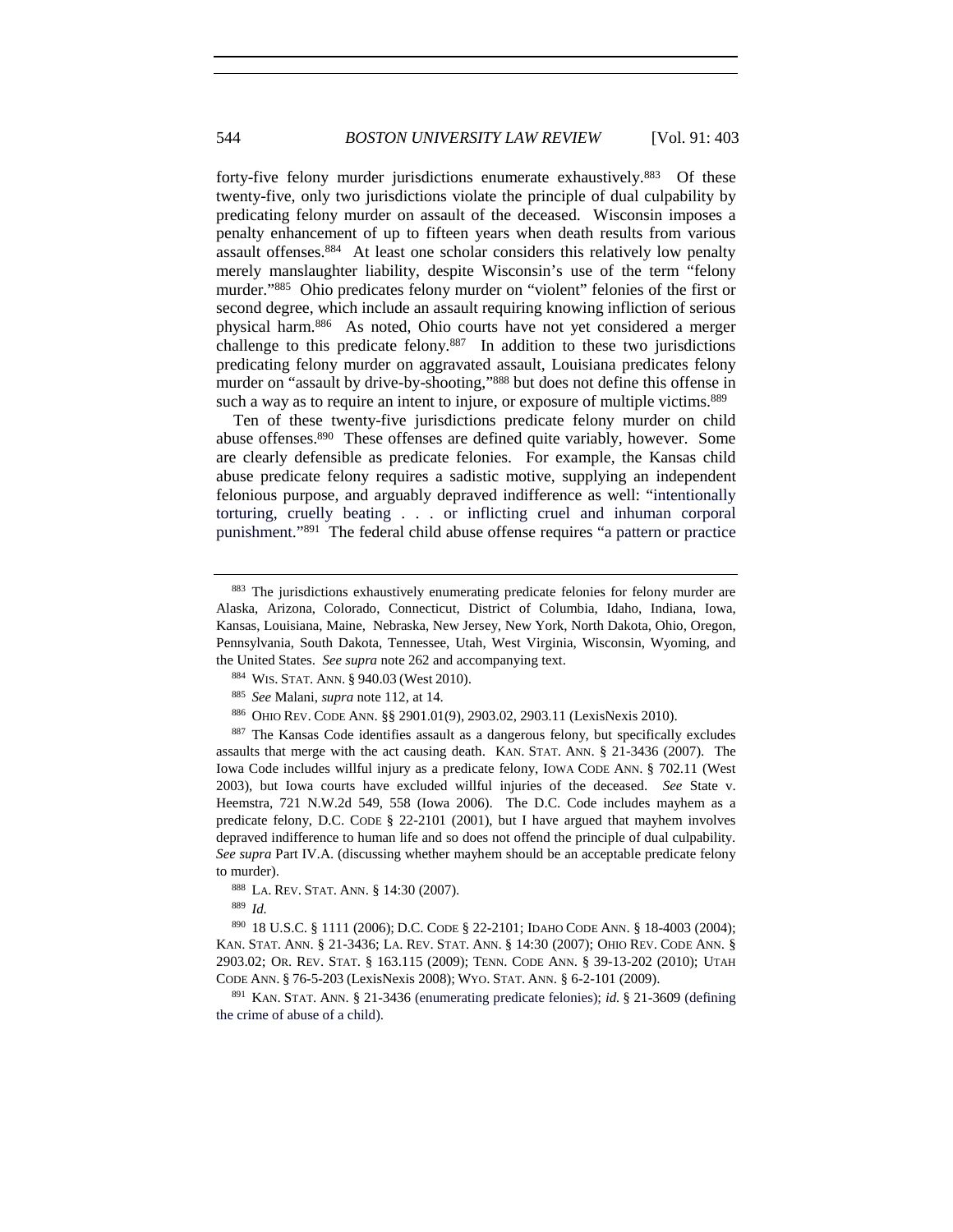of assault or torture against a child or children."892 Such a pattern arguably entails an assailant with custodial obligations toward the child and a purpose of tormenting, degrading or coercing the child. Oregon's aggravated child abuse felony requires, at a minimum, that the assailant intentionally inflict an injury to a victim under fourteen.893 The youth of the victim perhaps suffices to elevate what would otherwise be manslaughter to depraved indifference murder. Tennessee's child abuse predicate felony requires either intentional injury, like Oregon, or knowingly harming the child's welfare through neglect of a custodial duty.894 Such a custodial duty is an independent legal interest.

Some enumerated child abuse offenses are debatable as predicate felonies. The D.C. Code predicates felony murder on an offense requiring reckless infliction of an injury on a minor.<sup>895</sup> If death is the recklessly inflicted injury, the youth of the victim may suffice to aggravate this to depraved indifference murder; but if the assailant is merely reckless as to a nonfatal injury, the assailant lacks the culpability required for murder. The Wyoming statute is similar, requiring recklessly causing physical or mental injury to a child under sixteen.<sup>896</sup> The Ohio child abuse offense qualifying as a predicate felony requires causing injury by means of abuse, torture, excessive punishment, unwarranted discipline, or a drug offense.<sup>897</sup> No culpable mental state is assigned to the injury element, but if recklessness – Ohio's default culpability standard $898$  – is required, murder liability is arguably warranted. Torture, excessive punishment, unwarranted discipline, and drug dealing all add malign purposes independent of injury, although "abuse" does not.899 Utah's code predicates murder on killing a domestic partner at least negligently in the presence of a child.900 The resulting emotional harm to a child – presumably a cohabitant toward whom the assailant bears some custodial responsibility  $-$  is an independent wrong of great weight, but perhaps not sufficiently purposeful to aggravate a negligent killing to murder.

Finally, some enumerated child abuse offenses are clearly insufficient as predicate felonies. Thus, predicate child abuse offenses in Idaho and Louisiana appear to require nothing more than causing death or injury negligently or foreseeably. Idaho predicates felony murder on aggravated battery on a child under twelve.<sup>901</sup> Aggravated battery is defined as an intentional blow or act of

<sup>892</sup> 18 U.S.C. § 1111(a).

<sup>893</sup> OR. REV. STAT. § 163.115(J).

<sup>894</sup> TENN. CODE ANN. § 39-15-401.

<sup>895</sup> D.C. CODE § 22-2101; *id.* 22-1101 (defining first degree cruelty to children). 896 WYO. STAT. ANN. § 6-2-503 (2009).

<sup>897</sup> OHIO REV. CODE ANN. § 2919.22(1)-(6) (LexisNexis 2010).

<sup>&</sup>lt;sup>898</sup> *Id.* § 2901.21(B).<br><sup>899</sup> By contrast, the empty term "abuse" does not imply any particular purpose and does not add any culpability.

<sup>900</sup> UTAH CODE ANN. § 76-5-109.1 (LexisNexis 2008).

<sup>901</sup> IDAHO CODE ANN. § 18-4003(d) (2004).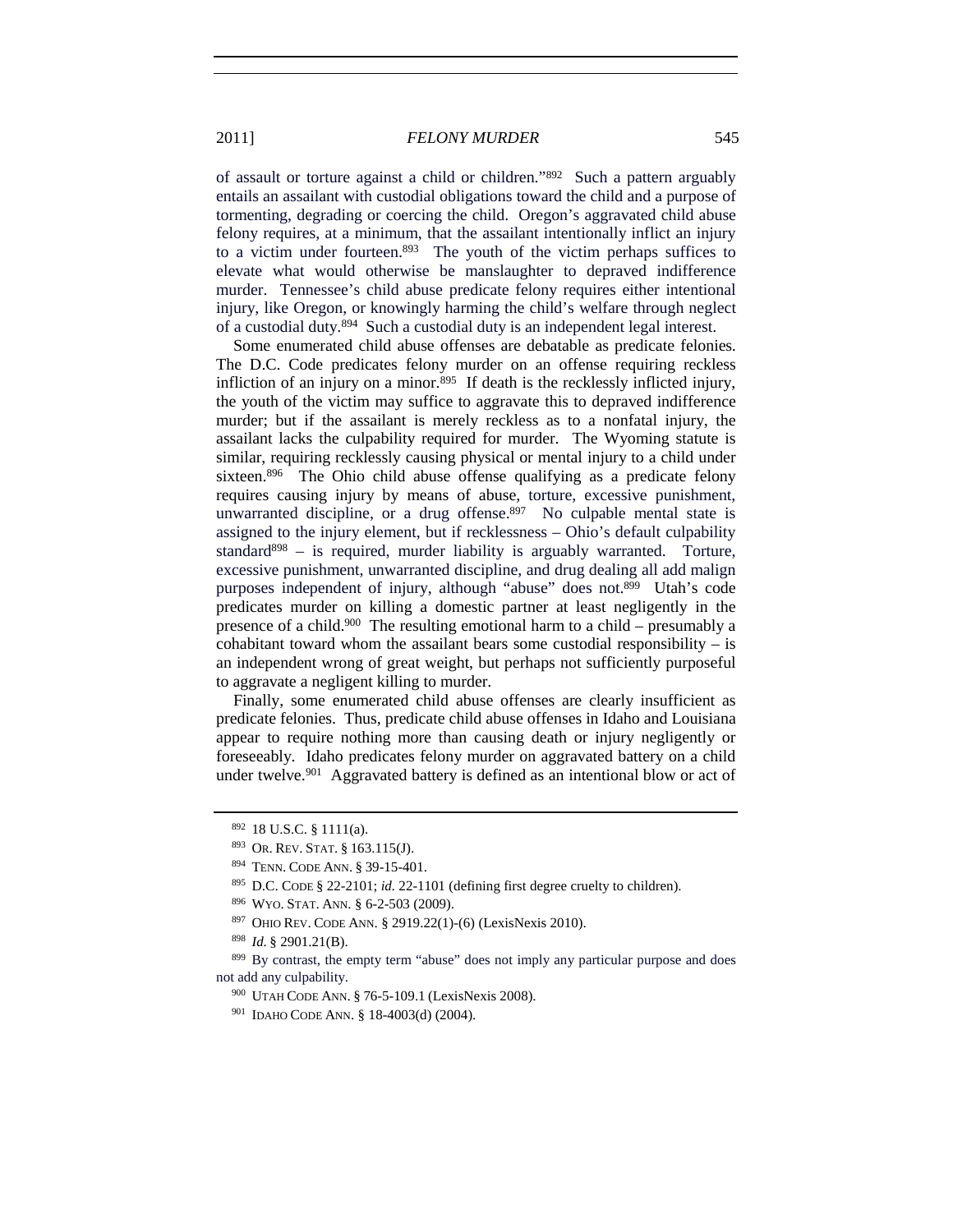violence that causes "great bodily harm, permanent disability or permanent disfigurement" with no further culpability required.<sup>902</sup> Louisiana requires only negligent mistreatment causing "unjustifiable pain and suffering."903 These predicate offenses violate the dual culpability principle and should either be redefined, or eliminated as predicates for felony murder.

### 2. Partial Enumeration Jurisdictions

An additional fourteen jurisdictions partially enumerate predicate felonies while also permitting felony murder predicated on unenumerated felonies.<sup>904</sup> These states have divided on the merger question. Most have avoided enumerating assault offenses, or have enumerated only assaults sufficiently aggravated to entail depraved indifference. California and Maryland predicate felony murder on mayhem, which I have argued manifests depraved indifference.905 California also predicates felony murder on the defensible predicate felonies of torture and drive-by shooting with intent to kill.906 Illinois enumerates the offense of aggravated battery resulting in injury, but by court decision now precludes its use in cases where the assault is committed against the deceased.<sup>907</sup> Minnesota and Oklahoma have each enumerated some assault-type felonies that may fall short of the recklessness toward death required for depraved indifference. Minnesota enumerates a drive-by shooting offense predicated on recklessly shooting toward persons or buildings or vehicles.908 Oklahoma enumerates intentionally shooting into a building (not necessarily a dwelling), with no requirement of knowingly endangering anyone.909

<sup>902</sup> *Id.* § 18-907(a).

<sup>903</sup> LA. REV. STAT. ANN. § 14:93(A)(1) (2007).

<sup>904</sup> ALA. CODE §13A-6-1 (2005); CAL. PENAL CODE § 189 (Deering 2006); FLA. STAT. ANN. § 782.04 (West 2010); 720 ILL. COMP. STAT. ANN. 5/9-1 (West 2002); MD. CODE ANN., CRIM. LAW § 2-201 (LexisNexis 2002); MINN. STAT. ANN. § 609.19 (West 2009); MISS. CODE ANN. § 97-3-27 (West 2005); MONT. CODE ANN. § 45-5-102 (2009); NEV. REV. STAT. ANN. § 200.030 (2009); N.C. GEN. STAT. § 14-17 (2009); OKLA. STAT. ANN. tit. 21, § 701.8 (2005); R.I. GEN. LAWS § 11-23-1 (2010); VA. CODE ANN. § 18.2-32 (West 2005); WASH. REV. CODE ANN. § 9A.32.030 (LexisNexis 2010).<br><sup>905</sup> CAL. PENAL CODE § 189; MD. CODE ANN., CRIM. LAW § 2-201(a)(4)(vii).

<sup>906</sup> CAL. PENAL CODE § 189.

<sup>907</sup> 720 ILL. COMP. STAT. ANN. 5/2-8, 5/9-1; People v. Morgan, 758 N.E.2d 813, 838 (Ill. 2001).

<sup>908</sup> MINN. STAT. ANN. § 609.185. Another enumerated felony, aggravated battery in violation of a protective order, seems defensible as a form of depraved indifference murder. *See id.* § 609.185(6).

<sup>&</sup>lt;sup>909</sup> OKLA. STAT. ANN. tit. 21, § 701.7(B). Another Oklahoma predicate felony – shooting with intent to kill – obviously supplies enough culpability for murder in Oklahoma, which recognizes no defense of provocation or extreme emotional disturbance for intentional killings. *Id.* § 711 (defining first degree manslaughter).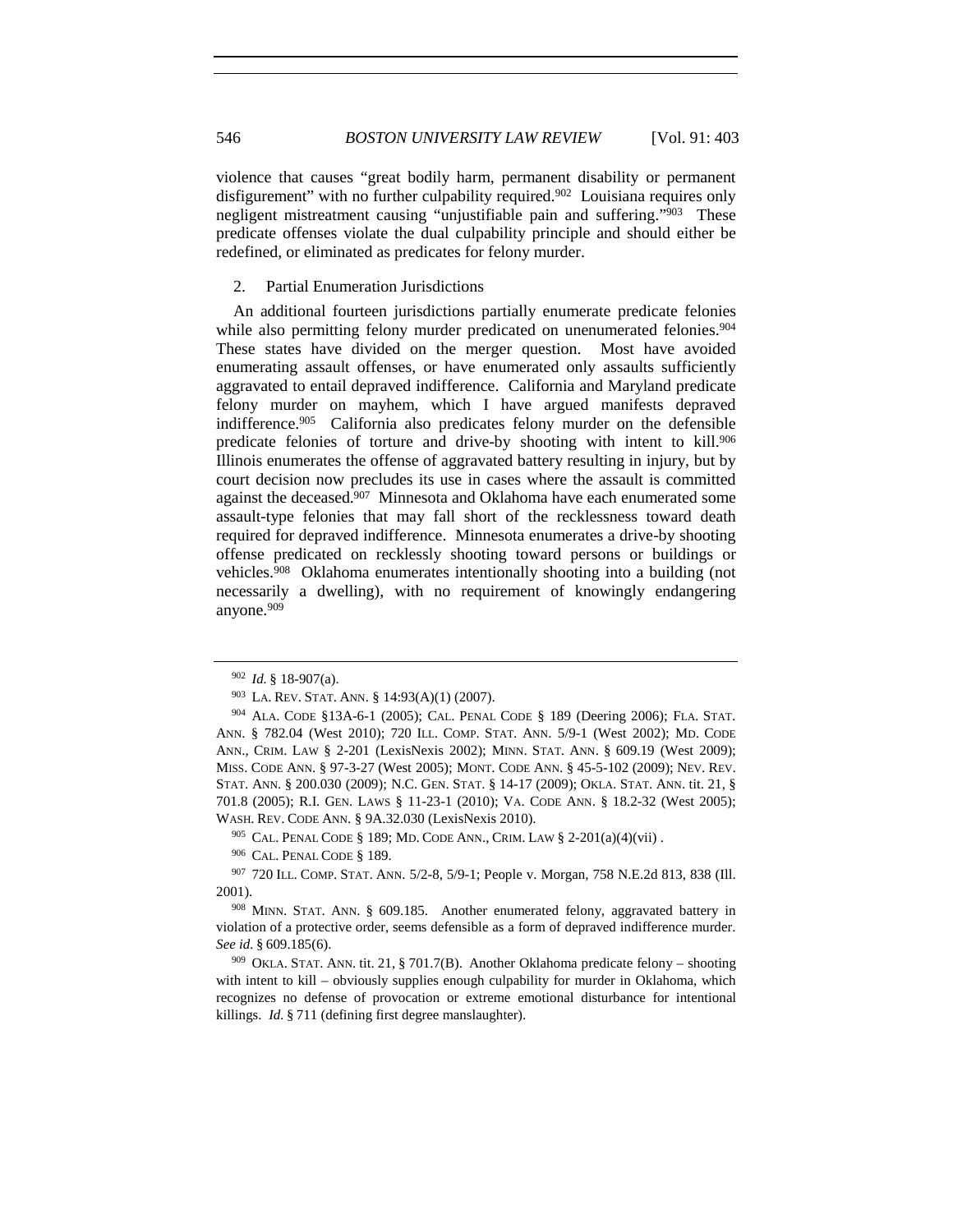Courts in five of these states – Alabama, California, Illinois, North Carolina, and Oklahoma – have adopted merger rules barring felony murder predicated on assault of the deceased.910 Illinois courts have permitted felony murder predicated on assault of another, and would likely permit predicate felonies combining assault with violation of a property interest.<sup>911</sup> North Carolina courts have permitted intentionally shooting into an occupied dwelling as a predicate felony.912

Four other states have clearly rejected merger altogether: Maryland, Minnesota, Montana, and Washington.<sup>913</sup> These states permit felony murder liability predicated on aggravated assault.

The law is less clear in five other states. Mississippi has upheld felony murder predicated on child abuse using an independent interest test.<sup>914</sup> Virginia courts have used a lesser included offense test in predicating felony murder on a child abuse offense requiring violation of a custodial duty.<sup>915</sup> These tests might preclude predicating felony murder on assault. The question of felony murder predicated on assault has not yet been decided in Florida,916 Nevada, and Rhode Island. Nevada has upheld a felony murder conviction predicated on intentionally shooting into a dwelling, without considering a merger argument.<sup>917</sup> The court relied on a later overruled California case, involving a similar crime, which nevertheless acknowledged California's merger rule.<sup>918</sup> Nevada courts would likely follow California decisions on merger if the question were directly raised.

<sup>910</sup> *See* Barnett v. State, 783 So. 2d 927, 930 (Ala. Crim. App. 2000); People v. Sarun Chun, 203 P.3d 425, 443 (Cal. 2009); People v. Morgan, 758 N.E.2d 813, 838 (Ill. 2001); State v. Jones, 538 S.E.2d 917, 925 n.3 (N.C. 2000); Massie v. State, 553 P.2d 186, 191 (Okla. Crim. App. 1976); Tarter v. State, 359 P.2d 596, 602 (Okla. Crim. App. 1961).

<sup>911</sup> *See Morgan*, 758 N.E.2d at 838.

<sup>912</sup> State v. King, 340 S.E.2d 71, 73-74 (N.C. 1986); State v. Wall, 286 S.E.2d 68, 71 (N.C. 1982).

<sup>913</sup> *See* WASH. REV. CODE ANN. § 9A.32.050(b) (LexisNexis 2010); Roary v. State, 867 A.2d 1095, 1106 (Md. 2005); State v. Morris, 187 N.W.2d 276, 277 (Minn. 1971); State v. French, 402 N.W.2d 805, 808 (Minn. Ct. App. 1987); State v. Burkhart, 103 P.3d 1037, 1045-46 (Mont. 2004). 914 Faraga v. State, 514 So. 2d 295, 302-03 (Miss. 1987).

<sup>915</sup> Cotton v. Commonwealth, 546 S.E.2d 241, 244 (Va. Ct. App. 2001).

<sup>916</sup> Florida's 1966 decision *Robles v. State*, 188 So. 2d 789, 792 (Fla. 1966), holding that merger is unnecessary in a state enumerating all predicate felonies, no longer applies to its current code, which predicates third degree murder on unenumerated felonies. FLA. STAT. ANN. § 782.04(4) (West 2010).

<sup>917</sup> Cordova v. State, 6 P.3d 481, 484 (Nev. 2000) (defendant shot through a door on being asked to identify himself, in violation of NEV. REV. STAT. § 202.285 (2009)).

<sup>918</sup> *Cordova*, 6 P.3d at 484 (citing People v. Hansen, 885 P.2d 1022, 1031-32 (Cal. 1994), *overruled by* People v. Sarun Chun, 203 P.3d 425, 442-43 (Cal. 2009)). The offense was defined by CAL. PENAL CODE § 246 (Deering 2006).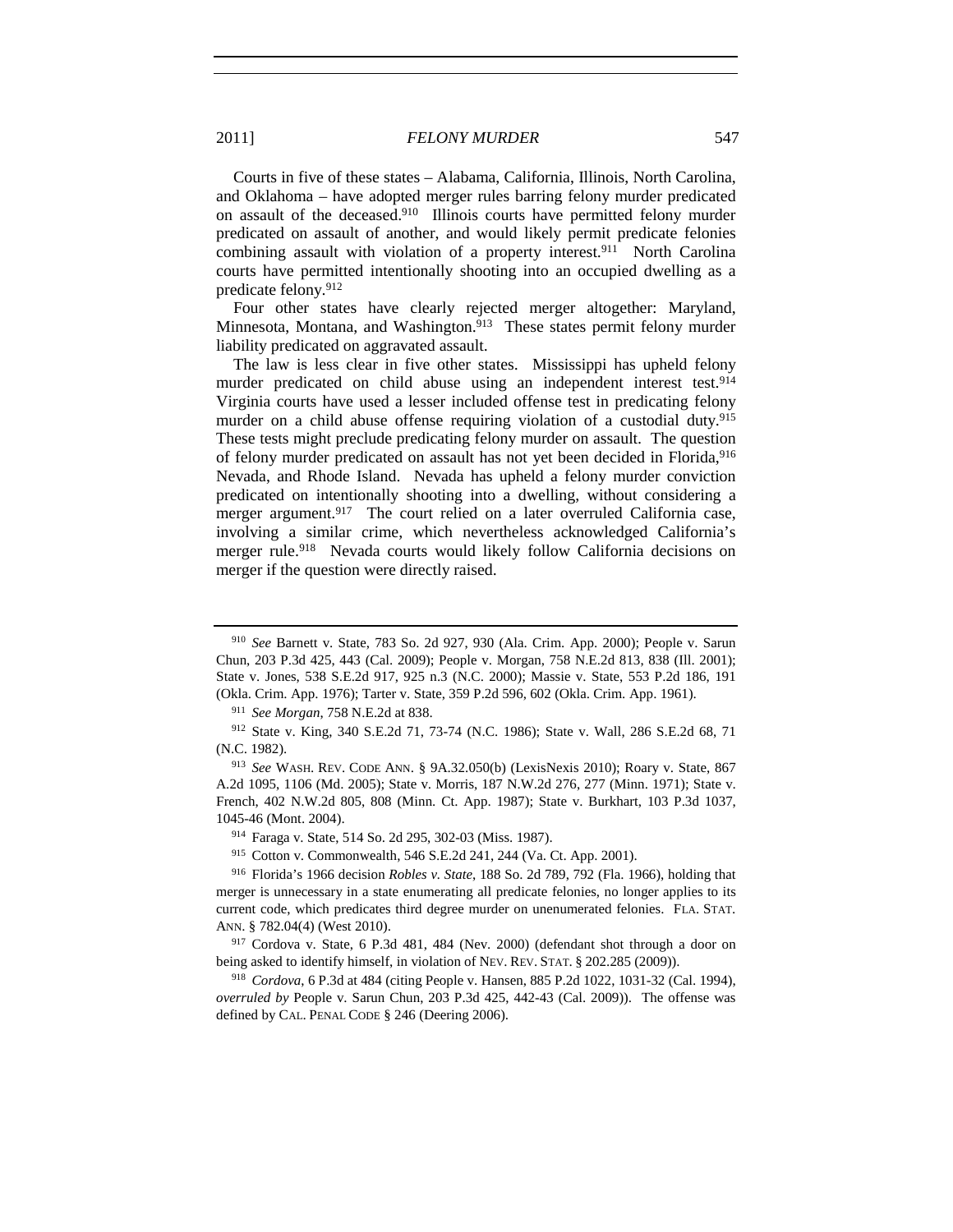In all, six of the fourteen partial enumeration states predicate felony murder on child abuse offenses. Florida and Nevada do so by statutory enumeration. Mississippi, North Carolina, Virginia, and Maryland have done so by judicial decision. All of these child abuse predicate felonies arguably satisfy our dual culpability test by involving either depraved indifference toward human life or an attack on an independent legal interest. The Mississippi child abuse predicate requires intent to injure.<sup>919</sup> The child abuse predicate approved by the Virginia courts involves intentional injury in violation of a custodial duty.920 The Maryland child abuse predicate felony is also limited to assailants who breach a custodial duty. It requires that the custodian of a minor cause physical injury to the child by a cruel, inhumane, or malicious act. <sup>921</sup> The North Carolina child abuse predicate felony requires an injurious assault on a child victim with a deadly weapon.<sup>922</sup> The Florida predicate felony of aggravated child abuse requires intentional injury, willful torture, or malicious punishment of a child. $923$  More dubiously, the Nevada predicate felony involves the intentional infliction of pain or suffering on a child. The mere infliction of pain on a child does not seem to be a very great harm, but it is arguably an independent purpose the Nevada legislature has deemed felonious. Both Florida and Nevada have elder abuse predicates similar to their child abuse predicates.924

### 3. Categorical Jurisdictions

Six states predicate felony murder only on unenumerated felonies: Delaware, Georgia, Massachusetts, Missouri, South Carolina, and Texas. These are the jurisdictions in which an explicit merger doctrine is most needed. Indeed, the Georgia, Missouri, and Texas legislatures all acknowledged the merger problem by excluding homicide offenses as predicate felonies.<sup>925</sup>

<sup>925</sup> GA. CODE ANN. § 16-5-1(c) (2008); Malone v. State, 232 S.E.2d 907, 908 (Ga. 1977); MO. REV. STAT. § 565.021 (2009); State v. Williams, 24 S.W.3d 101, 117 (Mo. Ct. App.

<sup>919</sup> *See* MISS. CODE ANN. § 97-5-39(2)(a) (West 2005) ("[A]ny person who shall intentionally burn $[,] \ldots$  torture $[,] \ldots$  whip, strike or otherwise abuse or mutilate any child in such a manner as to cause serious bodily harm shall be guilty of felonious abuse of a child . . . ."); Faraga v. State, 514 So. 2d 295, 303 (Miss. 1987).

<sup>920</sup> *See Cotton*, 546 S.E.2d at 244; *see also* VA. CODE ANN. § 18.2-371 (West 2005).

<sup>921</sup> *See* Fisher v. State, 786 A.2d 706, 733 (Md. 2001); *see also* MD. CODE ANN., CRIM. LAW § 3-601(a)(2) (LexisNexis 2002).

<sup>922</sup> *See* N.C. GEN. STAT. § 14-318.4 (2009) (defining felony child abuse as intentional injury or intentional assault leading to injury); *id.* § 14-17 (first degree murder predicated on any felony involving use of a deadly weapon); State v. Anderson, 513 S.E.2d 296, 311-12 (N.C. 1999) (approving felony child abuse as predicate felony).

 $923$  FLA. STAT. ANN. § 782.04(1)(a)(2)(h) (West 2010); FLA. STAT. ANN. § 784.045(1)(a)(1) (defining aggravated battery); FLA. STAT. ANN. § 827.03(1)-(2) (provisions defining child abuse and aggravated child abuse).

<sup>924</sup> FLA. STAT. ANN. § 782.04 (murder); *id.* § 825.102 (elder abuse); NEV. REV. STAT. § 200.030(1)(b) (2009) (murder); *id.* § 200.5092 (defining elder abuse).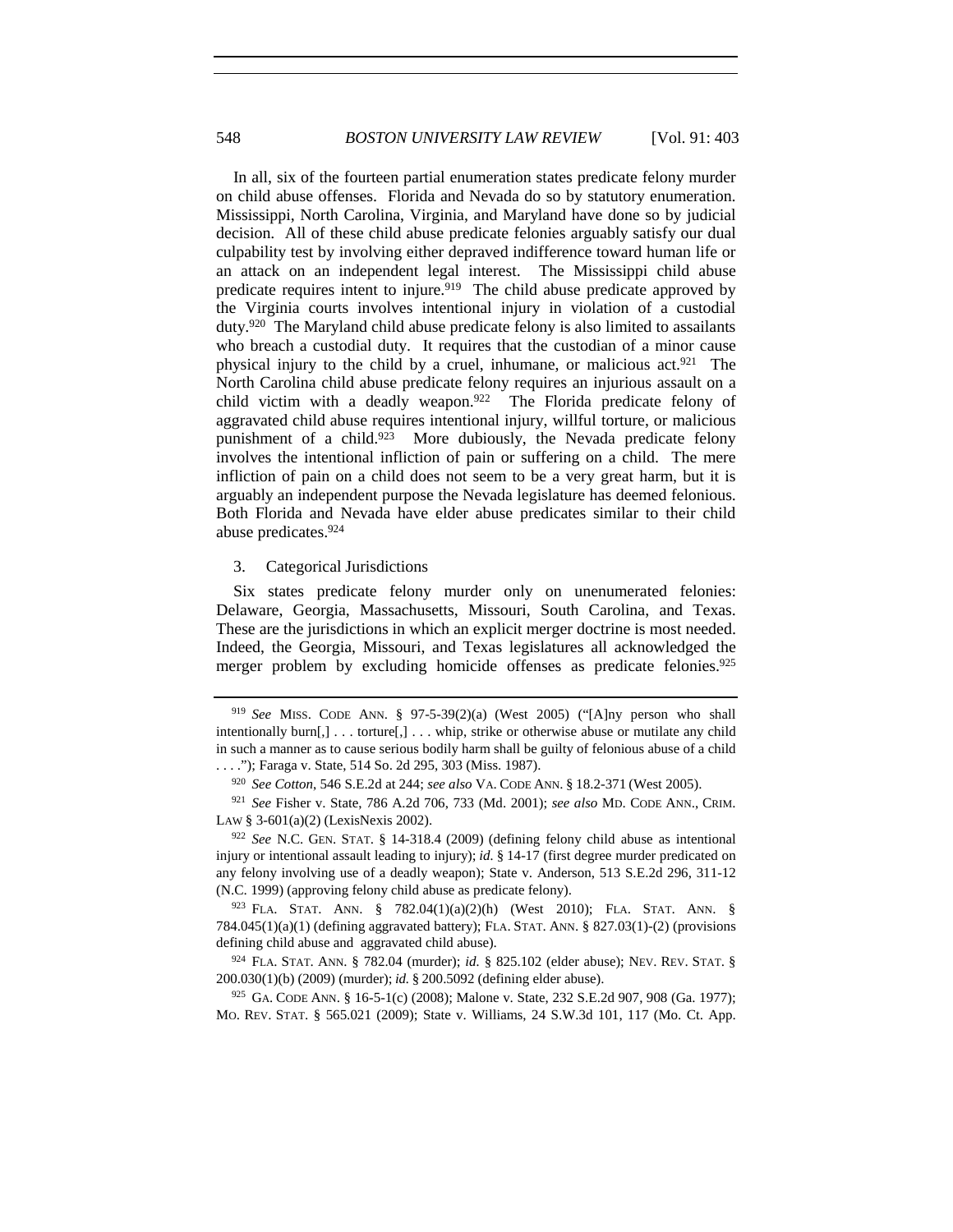Unfortunately, only Massachusetts has clearly established a merger doctrine.<sup>926</sup> Georgia has firmly rejected a merger limitation for assault offenses,  $927$  as is well illustrated by the *Miller* case.<sup>928</sup> After initially adopting merger rules, Delaware, Missouri and Texas have all retreated.929 By predicating felony murder on assault with intent to injure, the Texas courts have clearly rejected the merger doctrine.<sup>930</sup> The status of the merger doctrine remains undecided in Delaware<sup>931</sup> and Missouri.<sup>932</sup> South Carolina courts have not considered the problem.

Of the six purely categorical jurisdictions, only Georgia and Texas have endorsed child abuse as a predicate felony.<sup>933</sup> The Georgia offense requires merely negligent infliction of pain.<sup>934</sup> The Texas offense appears to require only negligent injury.<sup>935</sup> Neither offense meets the dual culpability test, but this is hardly surprising since both courts have rejected the merger doctrine.

#### D. *Summary: The Authority of the Merger Doctrine*

The apparent authority of the merger doctrine in contemporary law depends on how we pose the question. If we simply ask how many jurisdictions have overtly adopted the merger doctrine and how many have overtly rejected it, we will find the merger doctrine deeply controversial. Courts actively employ a merger doctrine in only eight states: Alabama, California, Kansas, Illinois, Iowa, Massachusetts, North Carolina, and Oklahoma. Courts or legislatures have unambiguously rejected merger limitations in seven states: Georgia, Wisconsin, Maryland, Minnesota, Montana, Texas, and Washington. The

Crim. App. 2001), *and* Rodriguez v. Texas, 953 S.W.2d 342, 354 (Tex. App. 1997). 930 *See Lawson*, 64 S.W.3d at 397. 931 *See* Chao v. State, 604 A.2d 1351, 1363 (Del. 1992) (rejecting independent act test, but not considering independent felonious purpose test, which would be consistent with result).

<sup>932</sup> *See* State v. Rogers, 976 S.W.2d 529, 532 (Mo. Ct. App. 1998) (using an independent felonious purpose test to permit assault of persons other than deceased to serve as predicate felony).

<sup>933</sup> Holt v. State, 278 S.E.2d 390, 393 (Ga. 1981) (cruelty to children can serve as a predicate for felony murder); *Ex parte* Easter, 615 S.W.2d 719, 721 (Tex. Crim. App. 1981) (injury to a child); Berghahn v. State, 696 S.W.2d 943, 948 (Tex. App. 1985) (same). 934 GA. CODE ANN. § 16-5-70(c) (2008).

<sup>935</sup> TEX. PENAL CODE ANN. § 22.04 (West 2003).

<sup>2000);</sup> TEX. PENAL CODE ANN. § 19.02 (West 2003).

<sup>926</sup> Commonwealth v. Quigley, 462 N.E.2d 92, 95 (Mass. 1984).

<sup>927</sup> Baker v. State, 225 S.E.2d 269, 271 (Ga. 1976).

<sup>928</sup> Miller v. State, 571 S.E.2d 788, 797 (Ga. 2002).

<sup>929</sup> *Compare* Williams v. State, 818 A.2d 906, 908 (Del. 2002), *and* State v. Hanes, 729 S.W.2d 612, 617 (Mo. Ct. App. 1987), *and* Garrett v. State, 573 S.W.2d 543, 545 (Tex. Crim. App. 1978), *with* DEL. CODE ANN. tit. 11, § 636 (2010) ("in furtherance" language relied on in *Williams* replaced with "while engaged" language), *and* State v. Williams, 24 S.W.3d 101, 117 (Mo. Ct. App. 2000), *and* Lawson v. Texas, 64 S.W.3d 396, 397 (Tex.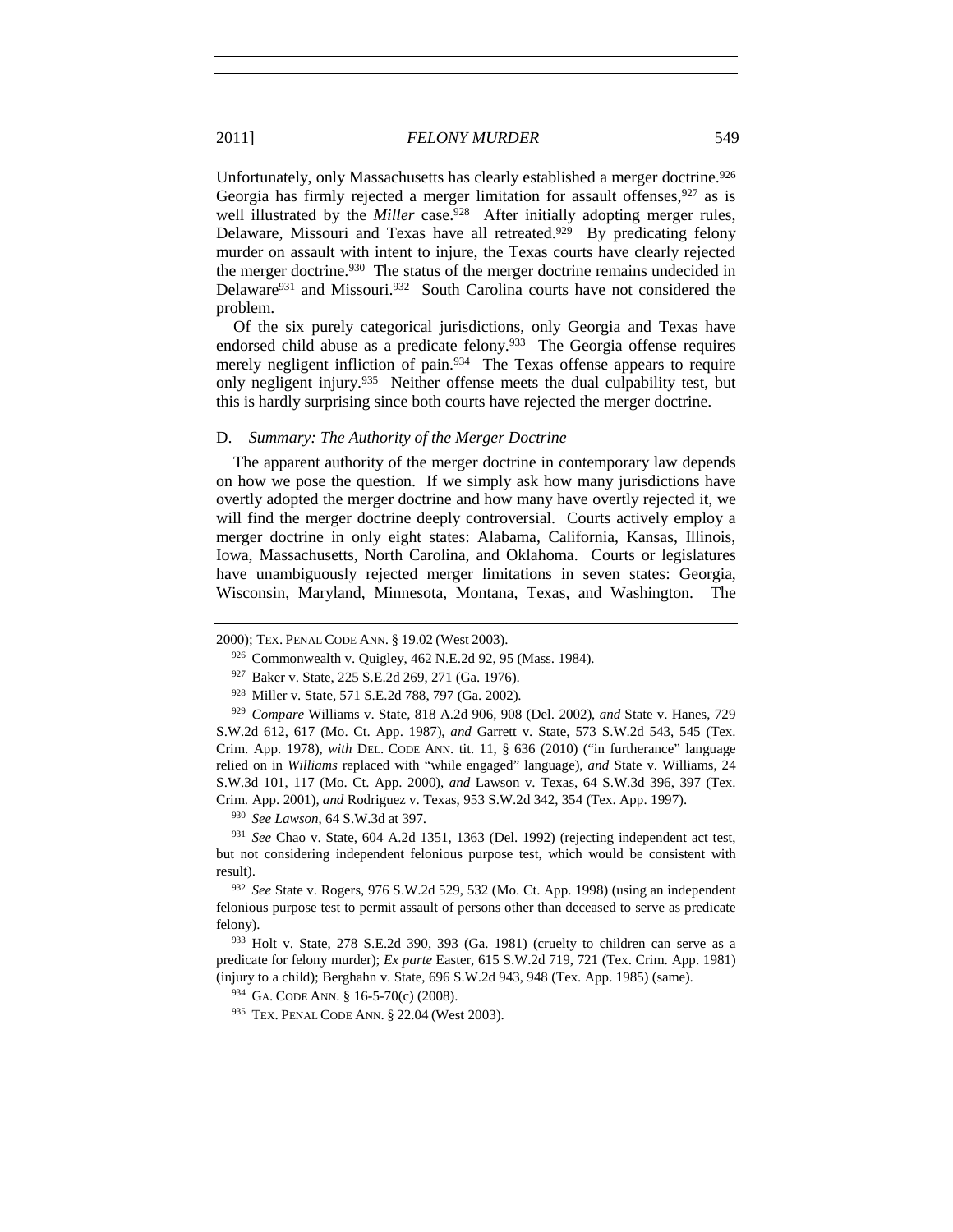situation remains unclear in several states such as Missouri, Delaware, and Virginia.

Yet we have instead assessed the authority of the merger doctrine by first asking what its purpose is. We have identified that purpose as ensuring that persons convicted of felony murder are sufficiently culpable to deserve murder liability. We have seen that felony murder typically involves some measure of culpability with respect to the danger of death, amounting to criminal negligence at least. A requirement of an independent felonious purpose – a purpose to harm some legal interest beyond the life and health of the victim – ensures that the predicate felony combines enough culpability with that criminal negligence to merit murder liability. Felonies entailing depraved indifference to human life do not need an independent felonious purpose to justify murder liability. Predicate felonies requiring intent to injure or recklessness toward life satisfy this test if they also require either knowing violation of an independent interest, a depraved motive, or a danger to multiple potential victims. The merger doctrine achieves its purpose by requiring enough culpability to merit murder liability, not by requiring an independent felonious purpose in every case.

We have proceeded by asking a second question: who decides which felonies can serve as predicates for felony murder? That decision is made far more often by legislatures than by courts. Legislatures apply a covert merger limitation when they predicate felony murder only on felonies requiring sufficient culpability to satisfy the principle of dual culpability.

Measured by this standard, the overwhelming majority of felony murder jurisdictions have limited felony murder liability, whether overtly or covertly, in conformity with the principle of dual culpability. To be sure, seven jurisdictions have clearly decided that a fatal aggravated assault or battery suffices for murder – although Wisconsin's felony murder offense is arguably murder in name only. In addition, Ohio's code predicates felony murder on aggravated battery, and Louisiana predicates felony murder on a merely reckless drive-by shooting offense. Yet remarkably, the remaining thirty-six felony murder jurisdictions, four fifths of the total, have not predicated felony murder on assault of the deceased.

Although many jurisdictions predicate felony murder on child abuse, these offenses usually entail either depraved indifference or an independent felonious purpose. Child abuse predicate felonies typically involve knowing harm to the child's welfare and knowing violation of custodial duties. These offenses sometimes require an independent purpose such as torture or unwarranted discipline. They are usually defined to require at least reckless injury. Predicating felony murder on child abuse usually does not violate the principle of dual culpability. The same is true of compound felonies like shooting into a dwelling or burglary for purposes of aggravated assault or homicide. These felonies involve an expectation rather than a purpose of harming an independent property interest. If they also involve recklessness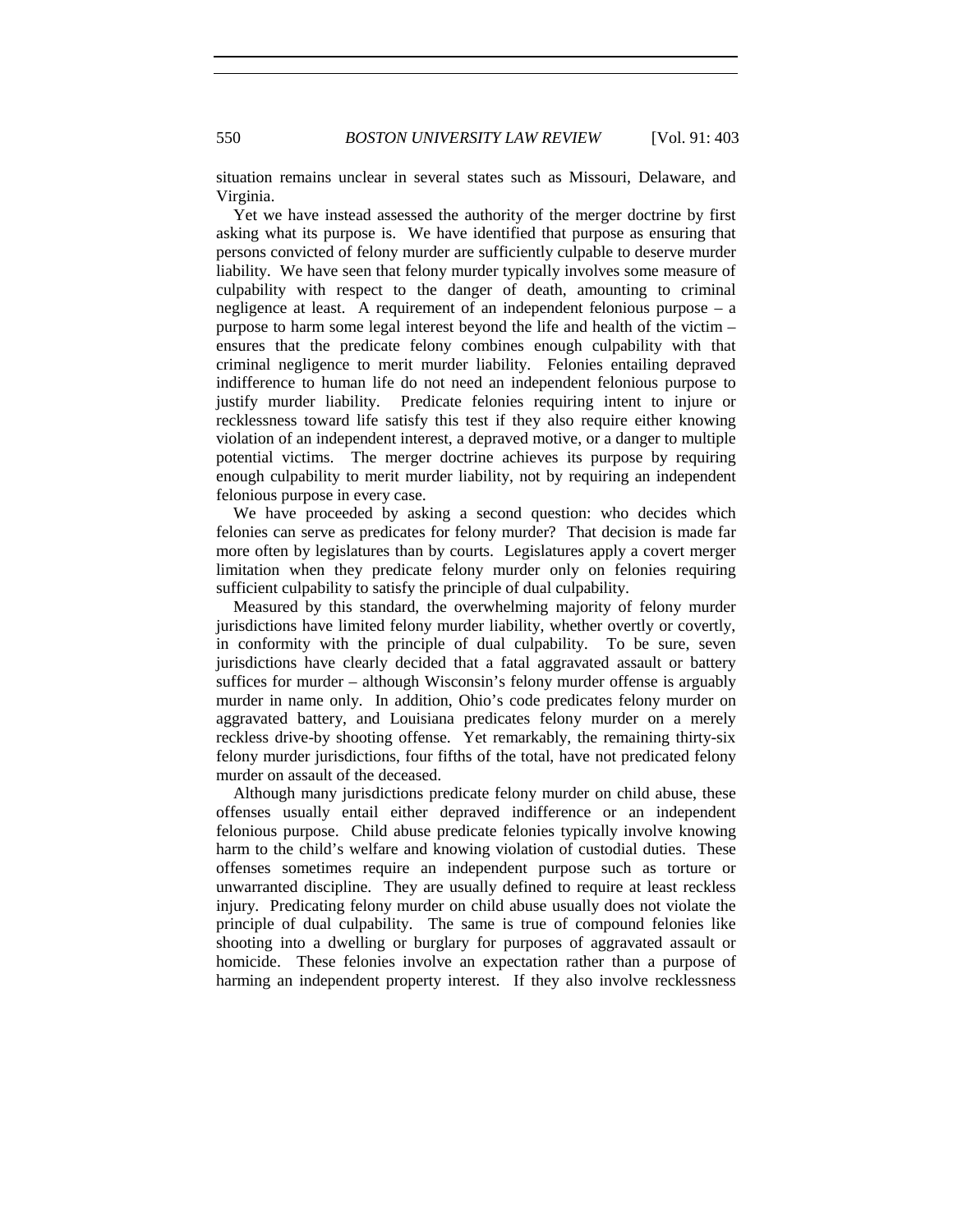toward life, they include enough combined culpability to warrant murder liability.

Predicating felony murder on these offenses is compatible with the principle of dual culpability. A merger test best embodies that principle if it takes the form of a flexible standard. If a predicate felony entails recklessness towards life, the predicate felony must additionally supply only knowing harm to an independent interest, or a depraved motive. If causing death in pursuit of the felony implies only negligence toward life, the felony must aim at harming an independent interest. If applied, this standard justifies felony murder liability as deserved.

Such a flexible merger limitation is consistent with the judgment of almost all those legislatures that have fully enumerated predicate felonies. Legislatures that have left predicate felonies partially or completely unenumerated have not rejected a merger limitation, but have instead invited courts to exercise principled judgment in determining which felonies can serve as predicates. Courts should decide that question in conformity with the principle of dual culpability by adopting a flexible standard requiring either negligence in pursuit of an independent felonious purpose or depraved indifference to human life.

### CONCLUSION: MAKING FELONY MURDER LAW THE BEST IT CAN BE

Constructive interpretation of a body of law identifies a just principle that explains as much as possible of the law as it is and has been. This principle in turn provides a criterion to guide reform toward a law defensible as both coherent and just. By maintaining continuity with existing law, constructive interpretation respects the processes by which the law has been developed and enacted, and the investment legal actors have made in developing routines of compliance. Constructive interpretation therefore offers a particularly democratic method for critique and reform of law made by elected legislatures, and enforced primarily through the voluntary compliance of law-abiding citizens. Accordingly, it is an appropriate method for critique and reform of American criminal law.

 The felony murder doctrine, though widely criticized by legal theorists, persists as law in most American jurisdictions. It is therefore important that criminal law theory acknowledge and articulate its normative appeal. To dismiss felony murder liability as inherently irrational – as legal theorists have done – insults the democratic public that supports it and frees legislators, judges, and prosecutors to pander by enacting and applying it without reason or restraint. If felony murder liability is going to be part of our law, we must be prepared to justify it, and to confine it to its justifying principles.

To that end, this Article has presented a constructive interpretation of the felony murder doctrine in American law. Drawing on my previous work, it has justified felony murder liability as deserved based on an expressive theory of culpability. This theory explains punishment as serving to motivate popular support for the rule of law by vindicating the equal status of all legal subjects.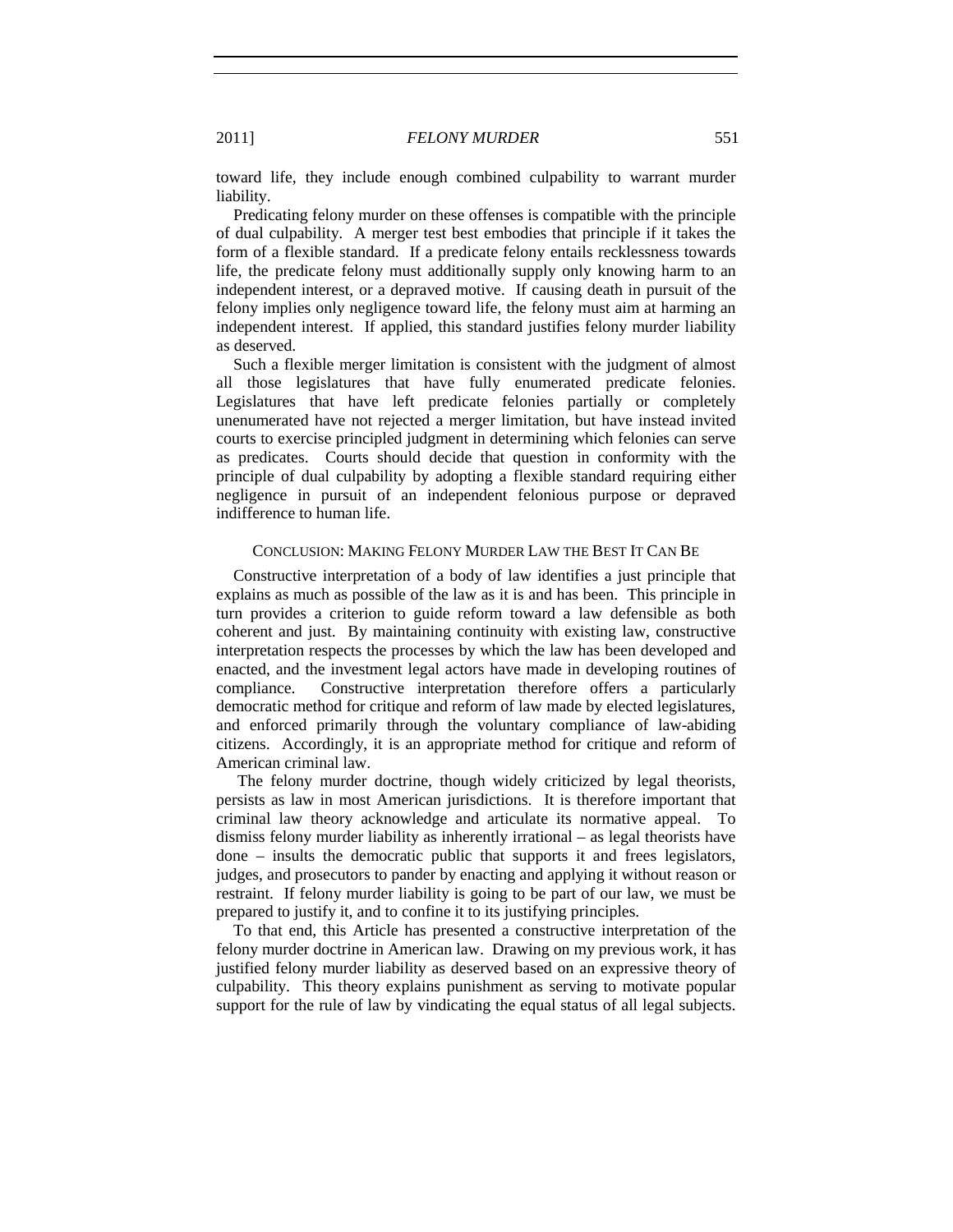Punishment rebukes those who demean others by harming them for unworthy ends. Such punishment is properly assessed on the basis of the dignitary injury done to victims by the offense. This dignitary injury is a function of both the harm done and the culpability with which it is done. That culpability in turn has two dimensions: a cognitive dimension, concerned with the harm expected; and a normative dimension, concerned with the moral worth of the ends for which that risk was imposed. Because culpability has two dimensions, killers may deserve murder liability for killing with a variety of different culpable mental states. Murder liability may be warranted for causing death knowingly or purposefully and for no good reason; or for causing death recklessly and with an antisocial purpose or attitude; or for causing death negligently with a felonious purpose. The first form of murder is intentional murder; the second form is depraved indifference murder; and the third form is felony murder. Thus felony murder liability is justifiable insofar as we understand culpability for killing as the product of two dimensions of culpability that can vary in gravity. This *dual culpability principle* justifies felony murder liability, but restricts it to negligent killings for an independent felonious purpose.

In my previous work, I have defended the justice of the dual culpability principle. The distinctive contribution of this Article has been to show that existing felony murder law accords with the dual culpability principle on most issues in most jurisdictions. Taken together, these two claims warrant the dual culpability principle as a constructive interpretation of the felony murder doctrine. Crucially, this Article has shown that felony murder requires negligence and a malign motive in most jurisdictions. This demonstration has three important implications. First, it refutes critics of felony murder who condemn felony murder liability as a form of strict liability. Second, it refutes proponents of expanded felony murder liability, who may mistake the prevalence of felony murder liability for the acceptance of strict liability. Third, it exposes existing strict liability standards for felony murder as anomalies, at odds with prevailing practice as well as principle.

This Article's analysis of contemporary felony murder law has focused on three issues: requirements of cognitive culpability, dangerousness, and causal responsibility that condition killing on negligence; standards of complicity and collective liability that determine the culpability required for non-killing participants in felonies; and requirements of an independent predicate felony. This analysis has set aside seven jurisdictions that require intent to kill or depraved indifference to human life for all murders, and focused on forty-five jurisdictions that impose true felony murder liability. This analysis has also set aside the problem of capital punishment, which should be irrelevant for killings without intent to kill or depraved indifference to human life.

One third of felony murder jurisdictions explicitly condition felony murder on the culpable mental states of negligence<sup>936</sup> or malice.<sup>937</sup> With the exception

<sup>936</sup> *See supra* notes 201-221 and accompanying text (discussing Alabama, Delaware, Maine, New Jersey, Pennsylvania, and Texas).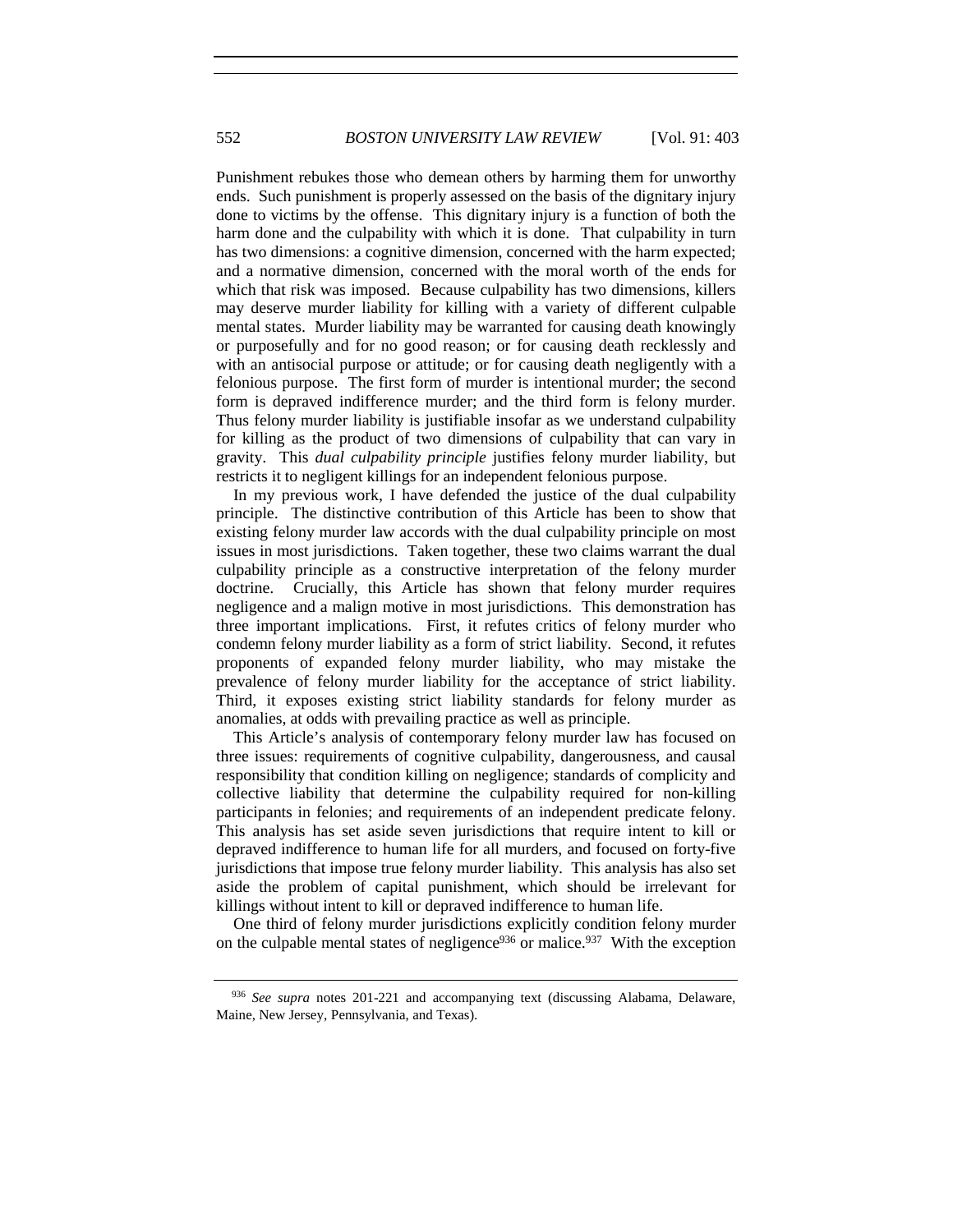of the federal system, all the jurisdictions conditioning felony murder on malice have interpreted it to require apparently dangerous conduct. Federal courts should interpret the federal statute similarly. Two additional jurisdictions, Illinois and North Dakota, have default culpability standards apparently requiring reckless indifference to human life for felony murder. Illinois can best harmonize this requirement with the rest of its law by interpreting the category of "forcible felonies" as those involving not only violence, but also a "strong probability" of death. North Dakota's code predicates felony murder only on enumerated felonies, which are all inherently dangerous except for burglary. North Dakota's courts should invoke the recklessness default rule in interpreting the felony murder provision to require aggravated burglary, and in requiring that death be caused as a result of the danger inhering in enumerated felonies. These modest changes would make little difference in practice, however: fatal burglaries are almost always aggravated burglaries; and while accomplices may not be aware of the aggravating circumstances, North Dakota has an affirmative defense for nonnegligent accomplices.

Almost all felony murder jurisdictions condition the offense on per se negligent conduct by requiring a dangerous felony. A requirement of an inherently dangerous felony ensures that all participants in the felony are negligent with respect to death. A requirement of foreseeable danger ensures that at least one participant, usually the actual killer, acted negligently.

Twenty felony murder jurisdictions predicate felony murder on unenumerated felonies in at least some cases. Few of these, if any, convict participants in unenumerated felonies of murder for killing accidentally. Thus, four jurisdictions restrict unenumerated felonies to those inherently dangerous.<sup>938</sup> Another thirteen restrict unenumerated felonies to those foreseeably dangerous as committed.939 Only Florida, Mississippi, and Washington have not clearly required foreseeably dangerous felonies. Of these, Mississippi has defined malice, and Washington has defined causation of death, in ways that seem to require dangerous conduct.<sup>940</sup> Florida, Mississippi and Washington courts should bring their states in line with the consensus by explicitly requiring a felony inherently or foreseeably dangerous.

<sup>937</sup> *See supra* note 222 and accompanying text (discussing California, Idaho, Iowa, Mississippi, Nevada, Rhode Island, South Carolina, Virginia, and also listing the United States Code).<br><sup>938</sup> *See supra* notes 368-387 and accompanying text (discussing how California,

Massachusetts, Minnesota, and Nevada restrict unenumerated felonies).

<sup>939</sup> *See supra* notes 388-495 and accompanying text (discussing Alabama, Delaware, Georgia, Illinois, Maryland, Missouri, Montana, North Carolina, Oklahoma, Rhode Island, South Carolina, Texas, and Virginia). 940 *See supra* notes 248-251, 701 and accompanying text.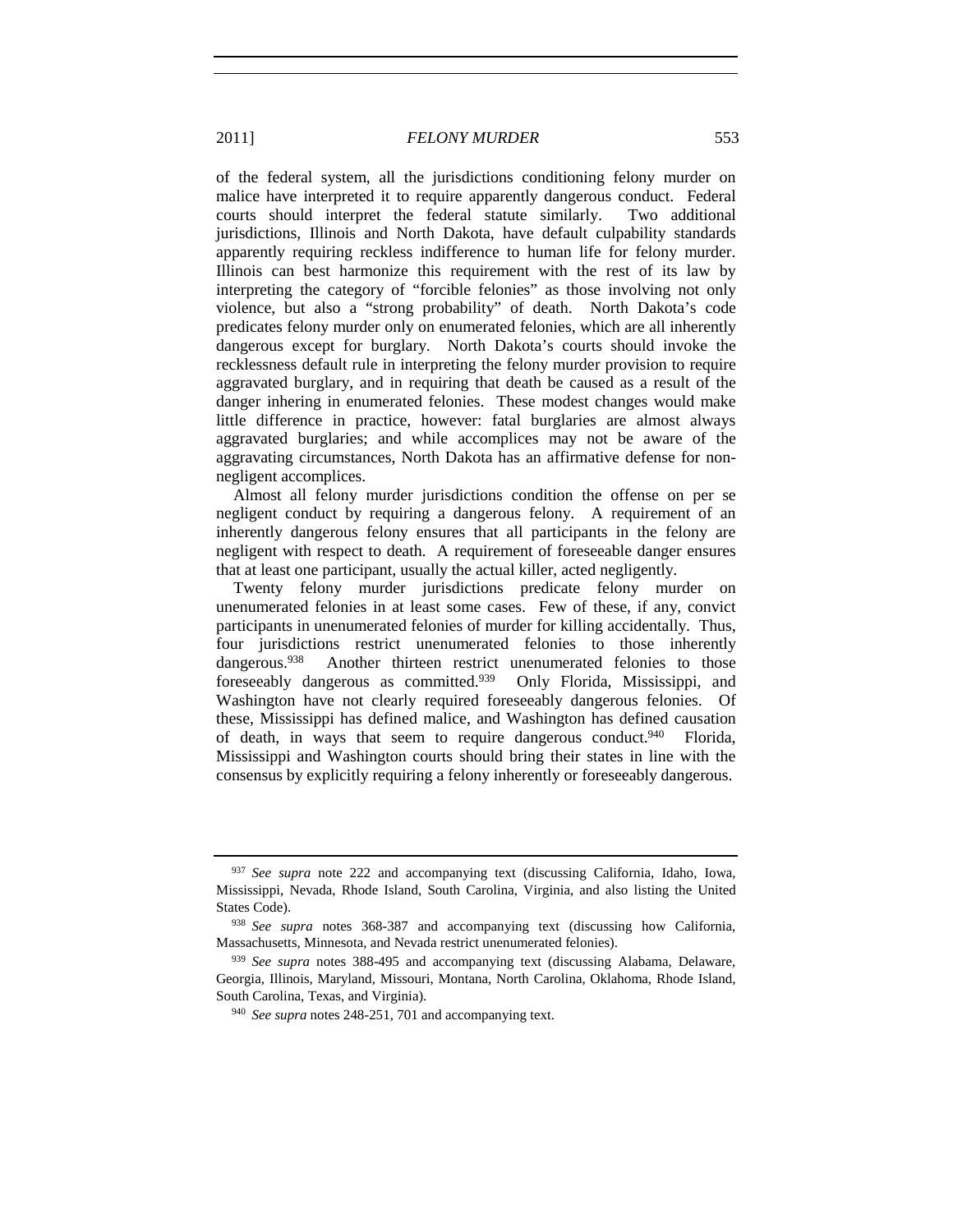Most felony murder convictions are predicated on enumerated felonies. Twenty-five jurisdictions restrict predicate felonies to enumerated felonies, <sup>941</sup> and another fourteen predicate felony murder on both enumerated and unenumerated felonies. $942$  Although legislatures, courts, and commentators often presume that the purpose of enumeration is to identify inherently dangerous felonies, we have seen that some enumerated felonies do not always entail negligence. Thus our analysis has shown that while *killing* in the course of burglary generally involves negligence toward a risk of death, *mere participation* in a non-aggravated burglary does not automatically entail negligence toward a risk of death. Drug crimes can involve culpability towards death but need not. In all, twenty-six jurisdictions enumerate nonaggravated burglary or simple breaking-and-entering,  $943$  twelve enumerate drug offenses,<sup>944</sup> and three enumerate theft as predicate felonies.<sup>945</sup> None of these should be enumerated felonies.

By attaching a heightened penalty to killing in the course of particular felonies – most of which are inherently dangerous – legislatures have acknowledged the principle that felony murder should be predicated on dangerous conduct. Yet most have violated that principle in practice by including one or more felonies that are actually far less dangerous than commonly believed.946 Moreover, courts have sometimes frustrated legislative intent to condition felony murder on apparent danger. When codes classify predicate felonies as dangerous or violent because of aggravating elements such as injuries, weapons, or victims present, courts must require culpability

<sup>941</sup> *See supra* note 262 and accompanying text (discussing the United States Code, Alaska, Arizona, Colorado, Connecticut, District of Columbia, Idaho, Indiana, Iowa, Kansas, Louisiana, Maine, Nebraska, New Jersey, New York, North Dakota, Ohio, Oregon, Pennsylvania, South Dakota, Tennessee, Utah, West Virginia, Wisconsin, and Wyoming).

<sup>942</sup> *See supra* note 263 and accompanying text (discussing Alabama, California, Florida, Illinois, Maryland, Minnesota, Mississippi, Montana, Nevada, North Carolina, Oklahoma, Rhode Island, Virginia, and Washington).

<sup>943</sup> See *supra* notes 595, 617 and accompanying text for unaggravated burglary (discussing the United States Code, Arizona, California, Colorado, Connecticut, Florida, Idaho, Illinois, Indiana, Iowa, Kansas, Maine, Mississippi, Montana, Nebraska, Nevada, New Jersey, New York, North Dakota, Pennsylvania, South Dakota, Tennessee, Utah, and Wyoming); see *supra* note 276 and accompanying text for breaking-and-entering (discussing Rhode Island and West Virginia). 944 *See supra* note 270 and accompanying text (discussing Alaska, Arizona, District of

Columbia, Florida, Indiana, Kansas, Louisiana, Ohio, Oklahoma, Rhode Island, Utah, and West Virginia).

<sup>945</sup> *See supra* note 275 and accompanying text (discussing Kansas, Tennessee, and Wisconsin).

<sup>946</sup> However, seven jurisdictions have restricted enumerated predicate offenses to inherently dangerous felonies. *See supra* notes 201, 208-209, 253-257, 404-410, 440-444, 479, 636 and accompanying text (discussing Alabama, Maryland, Minnesota, North Carolina, Oregon, Virginia, and Washington).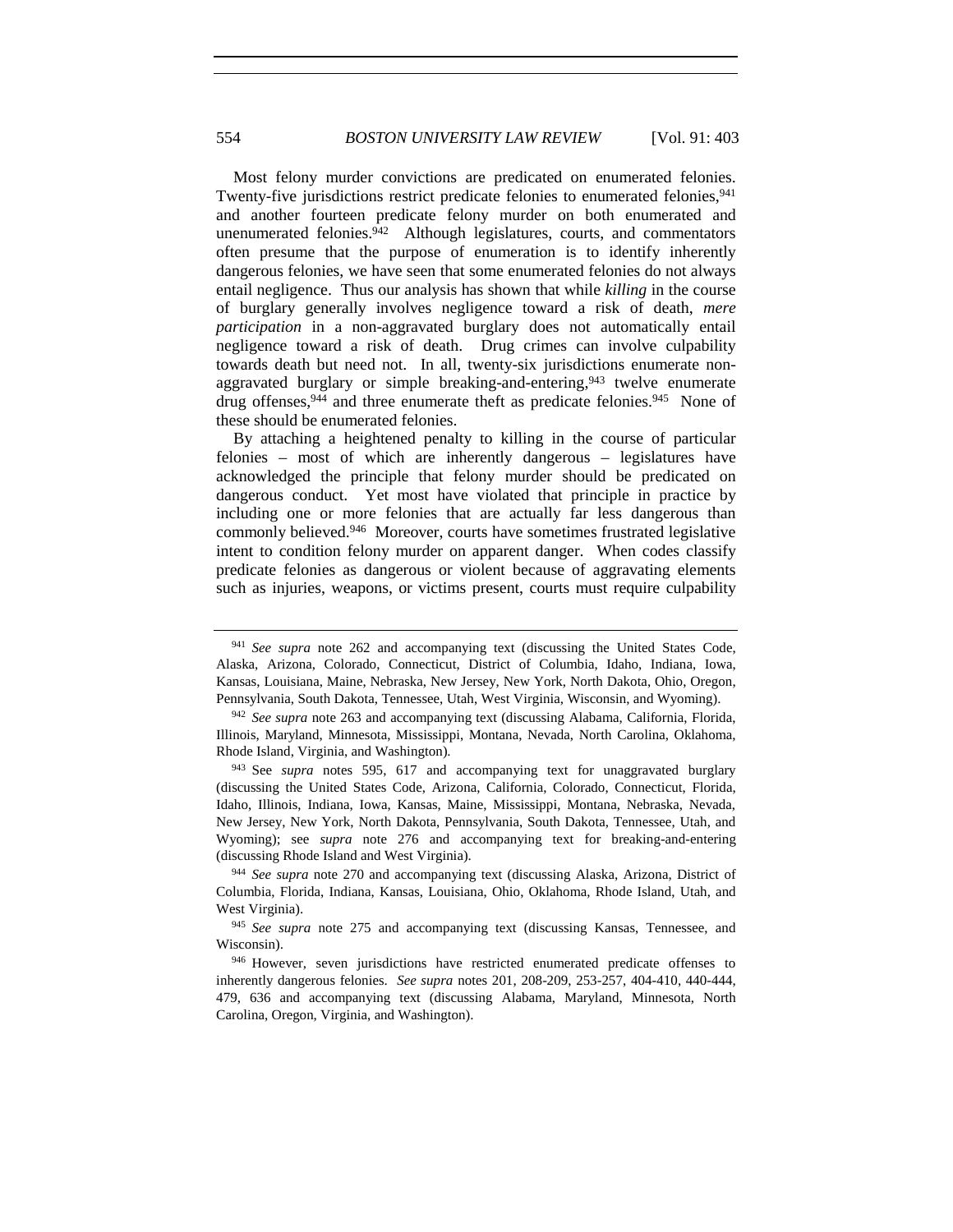with respect to those elements. Treating such aggravating circumstances and results as strict liability penalty enhancements repeats the misunderstanding of felony murder itself as a strict liability crime.

Most felony murder jurisdictions – thirty-two out of forty-five – require negligence indirectly by defining homicide as the foreseeable causation of death.947 This includes twenty-two of the thirty-two jurisdictions enumerating felonies that are not inherently dangerous.<sup>948</sup> Only Alaska, Minnesota, North Dakota, and Wisconsin have explicitly rejected a requirement of foreseeability.949 Yet Alaska substitutes a requirement of violent physical contact, Minnesota permits only inherently dangerous predicate felonies, and Wisconsin uses the homicide only as a relatively small penalty enhancement for the underlying felony.<sup>950</sup> The remaining jurisdictions have not clearly defined causation.<sup>951</sup> Four of these undecided jurisdictions – Iowa, Mississippi, South Carolina, and the federal system – can invoke requirements of malice in support of foreseeability requirements, as some states have done in requiring dangerous felonies. Foreseeability is less necessary in Oregon, which – like Minnesota – uses only inherently dangerous predicate felonies. Nevertheless, it would be best for the four minority and nine undecided jurisdictions to join the majority by adopting foreseeability standards. All courts and factfinders must resist the temptation to over attribute foreseeability on the basis of hindsight. Heart attacks, self-administered overdoses, and reckless police work are rarely predictable.

Most felony murder jurisdictions condition vicarious felony murder liability on negligence, although they use a variety of doctrinal devices to achieve this. Three jurisdictions completely restrict predicate felonies to inherently dangerous crimes. 952 Four jurisdictions define felony murder simply as

<sup>947</sup> *See supra* text accompanying notes 526-530 (describing Alabama, Arizona, California, Connecticut, Delaware, District of Columbia, Georgia, Idaho, Illinois, Indiana, Kansas, Louisiana, Maine, Massachusetts, Maryland, Missouri, Montana, Nebraska, Nevada, New Jersey, New York, North Carolina, Ohio, Oklahoma, Pennsylvania, Rhode Island, Tennessee, Texas, Utah, Virginia, Washington, and West Virginia).

<sup>948</sup> See *supra* notes 943-945 (identifying jurisdictions with nondangerous felonies) and note 947 (identifying jurisdictions requiring foreseeability). Jurisdictions on both lists are Arizona, California, Connecticut, District of Columbia, Idaho, Illinois, Indiana, Kansas, Louisiana, Maine, Montana, Nebraska, Nevada, New Jersey, New York, Ohio, Oklahoma,Pennsylvania, Tennessee, Utah, Rhode Island, West Virginia. Jurisdictions with nondangerous enumerated felonies and without foreseeability include Alaska, Colorado, Florida, Iowa, Mississippi, North Dakota, South Dakota, Wisconsin, Wyoming and the United States.

<sup>949</sup> *See supra* note 536 and accompanying text.

<sup>950</sup> *See supra* text accompanying notes 537-538.

<sup>951</sup> *See supra* notes 535-536 and accompanying text (describing the United States Federal Code, Colorado, Florida, Iowa, Mississippi, Oregon, South Carolina, South Dakota, Wyoming). 952 *See supra* text accompanying notes 201, 536, 635-636 (describing Massachusetts,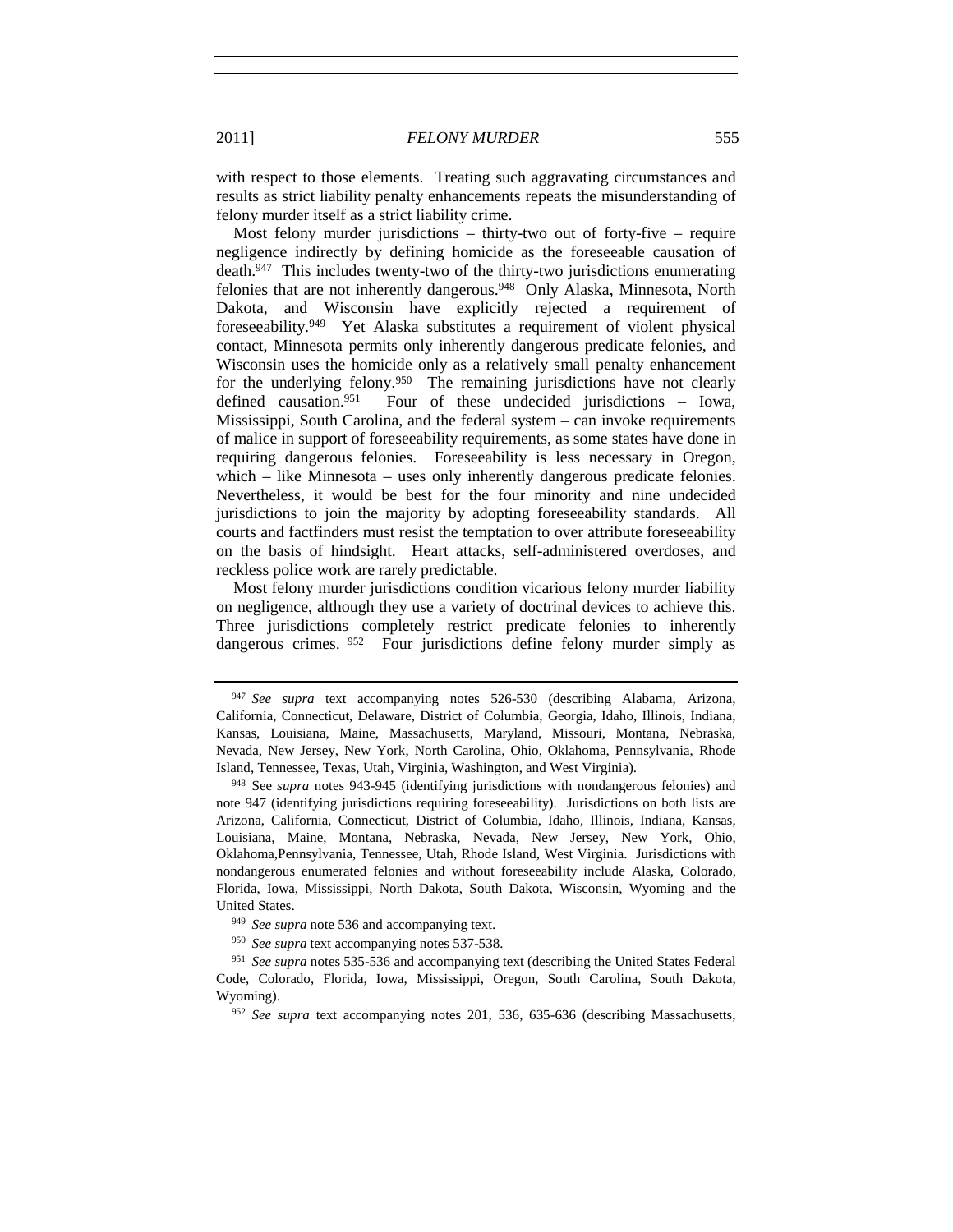participation in a felony foreseeably causing death.<sup>953</sup> At least twenty-seven jurisdictions condition complicity in felony murder on predicate felonies with foreseeable or inherent danger, or expected violence.<sup>954</sup> Eight felony murder jurisdictions provide an affirmative defense for accomplices who had no reason to expect a killing or that any participant was armed.<sup>955</sup> In most of these jurisdictions, the defense is redundant with other requirements of foreseeability or inherent danger, but it could make a difference in Colorado and North Dakota. Jurisdictions requiring foreseeability for killers should make clear that the same requirement applies to their accomplices.<sup>956</sup> Courts rejecting a foreseeability requirement for accomplices, such as Maryland, Tennessee, and Kansas – or for all felons, such as Wisconsin and Alaska – should reconsider. Jurisdictions that have not yet adopted foreseeability requirements for perpetrators or accomplices – such as Florida and Wyoming – should follow the majority rule on both questions.<sup>957</sup>

Felony murder jurisdictions have usually conditioned causal responsibility and complicity on normative as well as cognitive culpability. Two thirds of felony murder jurisdictions require an instrumental or causal relationship between the felony and the death,<sup>958</sup> while only seven jurisdictions have rejected such a requirement.959 The required linkage between the felony and the fatality implies that culpability is being transferred from the felony to the killing. Thus, felonious motive is part of the culpability required for felony murder in most jurisdictions. Negligence toward death and felonious motive combine to justify murder liability as deserved.

The dual culpability required for felony murder – negligence and felonious motive – explains the purpose and the contours of the otherwise puzzling

<sup>955</sup> *See supra* notes 346, 679, 693 and accompanying text (describing Colorado, Connecticut, Maine, New Jersey, New York, North Dakota, Oregon, and Washington).

<sup>956</sup> *See supra* notes 527-530 and accompanying text (describing Georgia, Nebraska, Nevada, Pennsylvania, Utah, and West Virginia).

<sup>957</sup> *See* supra note 595 and accompanying text.

<sup>959</sup> *See supra* notes 584, 866-869 and accompanying text (describing California, Delaware, Iowa, Minnesota, Mississippi, Nebraska, and Wyoming).

Minnesota, and Oregon).

<sup>953</sup> *See supra* text accompanying notes 663-664 (describing Maine, Missouri, Ohio, and Oklahoma).

<sup>954</sup> *See supra* text accompanying notes 603-606 (describing Alabama, Arizona, California, Connecticut, Delaware, District of Columbia, Georgia, Idaho, Illinois, Indiana, Iowa, Louisiana, Maine, Minnesota, Mississippi, Missouri, Montana, New Jersey, New York, North Carolina, Oklahoma, Rhode Island, South Carolina, South Dakota, Texas, Virginia, and Washington).

<sup>958</sup> *See supra* note 585 and accompanying text (describing the United States Code, Alabama, Arizona, Colorado, Connecticut, District of Columbia, Florida, Idaho, Illinois, Indiana, Kansas, Maine, Maryland, Massachusetts, Missouri, Montana, Nevada, New Jersey, New York, North Carolina, North Dakota, Ohio, Oklahoma, Oregon, Pennsylvania, Tennessee, Texas, Virginia, Washington, and West Virginia).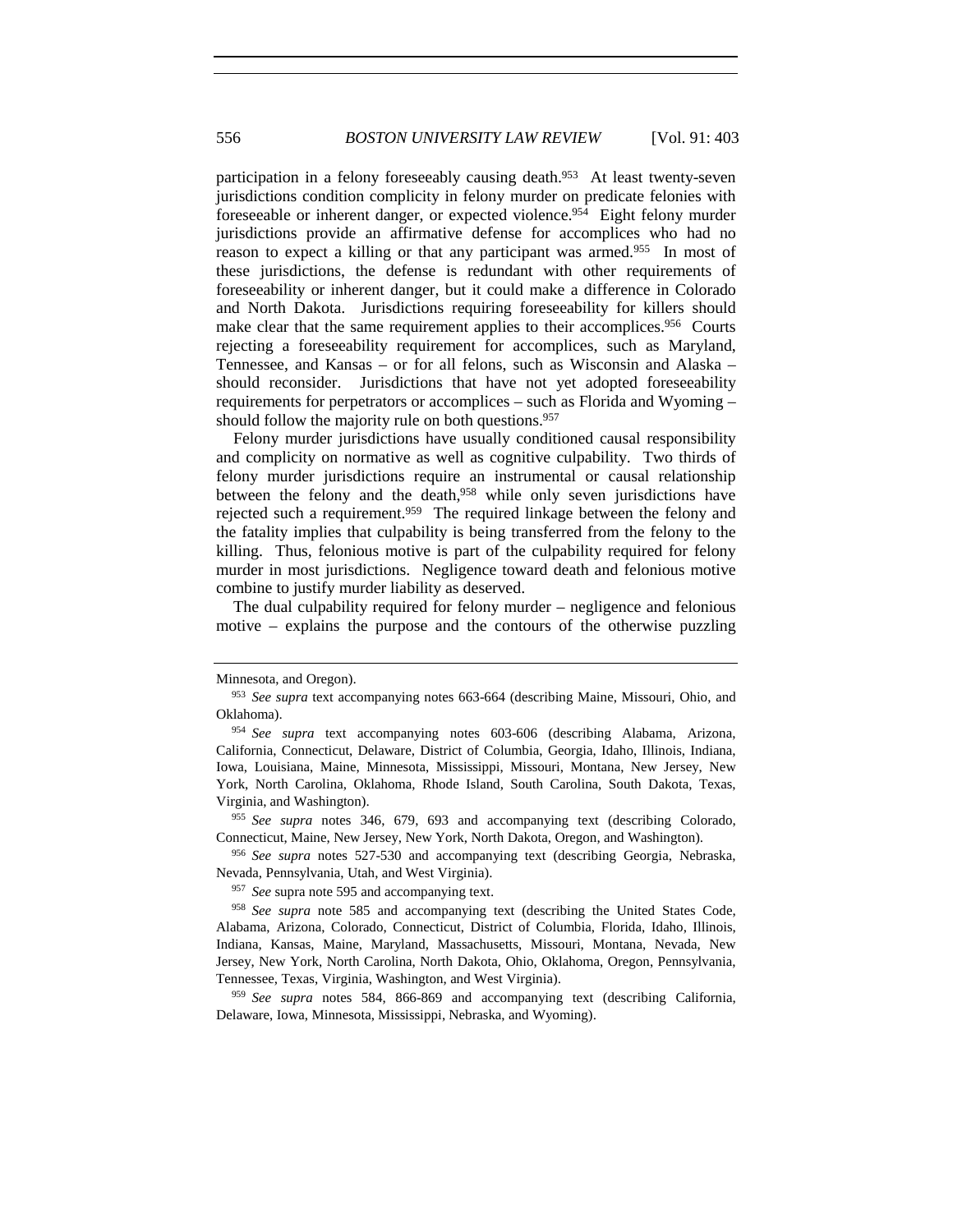merger doctrine. Felonies aimed at injuring some interest other than the life and health of the victim – such as rape, robbery, arson, or aggravated burglary for purposes of theft – supply normative culpability that aggravates the cognitive culpability implicit in endangering the victim. Requiring an independent felonious purpose ensures that the felony will supply enough normative culpability to aggravate a negligent homicide to murder. Yet courts need not require an independent felonious purpose if legislatures enumerate only predicate felonies with such purposes. Because judicial application of a merger doctrine is primarily helpful in limiting unenumerated felonies, a merger doctrine is not necessary in most jurisdictions.

Moreover, the principle of dual culpability does not require that every predicate felony have an independent felonious purpose. Murder liability is also deserved when death is caused by a felony entailing depraved indifference to human life. Although the dual culpability principle precludes murder predicated on simple aggravated assaults, it may permit murder predicated on a property offense committed for the purpose of an aggravated assault, an aggravated assault on a vulnerable dependent, or a particularly cruel and demeaning assault, such as mayhem. A legislature may rationally conclude that these predicate felonies express depraved indifference to human life.

Most jurisdictions have limited predicate felonies in conformity with these principles. To be sure, only eight jurisdictions have adopted the merger doctrine,<sup>960</sup> while seven have rejected it.<sup>961</sup> Yet few other jurisdictions have violated the principles underlying the merger doctrine, and these violations are easily fixed.962 Courts that have rejected the merger doctrine should reconsider.963 Properly understood, the doctrine is not very restrictive, but those few restrictions are integral to the principles that justify felony murder liability.

In sum, most felony murder jurisdictions condition the offense on negligence through a combination of culpability requirements, enumerations of

<sup>960</sup> *See supra* notes 773, 809, 849-853, 855-858, 876 and accompanying text (describing Alabama, California, Kansas, Illinois, Iowa, Massachusetts, North Carolina, and Oklahoma).

<sup>961</sup> *See supra* text accompanying notes 765, 816-821, 862-864, 870-873, 879-880 (describing Georgia, Maryland, Minnesota, Montana, Texas, Washington, and Wisconsin).

<sup>&</sup>lt;sup>962</sup> Thus, Ohio courts should determine that the statutory exclusion of manslaughter as a predicate felony also bars aggravated assault. The Louisiana legislature should revise its drive-by shooting felony to require more recklessness; the Louisiana and Idaho legislatures should define more aggravated forms of child abuse and predicate felony murder only on these; and the Oklahoma legislature should require clearer endangerment of human life for its shooting-into-a-building predicate felony.

<sup>963</sup> *See supra* text accompanying notes 486, 641, 904, 961. In addition, jurisdictions using unenumerated felonies (Delaware, Florida, Mississippi, Missouri, Nevada, Rhode Island, South Carolina, and Virginia) should adopt merger limitations if prosecutors charge felony murder predicated on assaults involving neither an independent felonious purpose nor depraved indifference to human life. *See supra* text accompanying notes 914-918.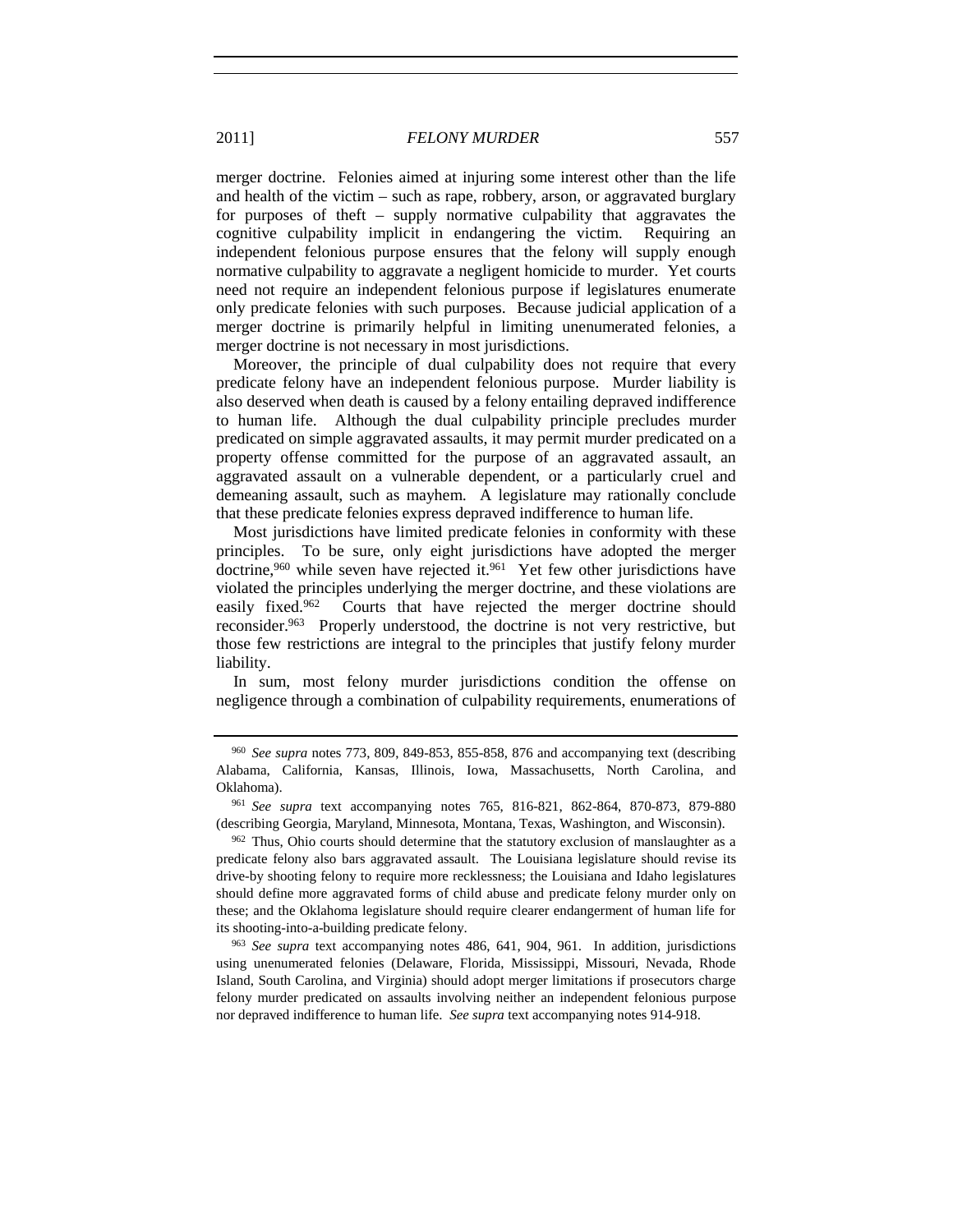predicate felonies, dangerous felony limits, foreseeable causation requirements, and complicity rules. In addition, most jurisdictions condition the offense on felonious motive through a combination of enumerated felonies, causal linkage requirements, and merger limitations. Thus, felony murder law conforms to the principle of dual culpability in most respects in most jurisdictions. At the same time, felony murder law can and should be improved in at least some respects in the great majority of jurisdictions. This Article has provided the arguments of principle and precedent that lawyers and legislators will need to argue for those reforms.

Because felony murder laws generally conform to just principles, however, the cases presented in the Introduction are anomalous rather than typical. These eleven decisions all violated the principle of dual culpability. None of the defendants could reasonably have foreseen that death would result from their actions. In addition, Miller, Jenkins, and (arguably) Malaske lacked an independent felonious purpose, while Colenburg, Holle, Lambert, and Danahey lacked any felonious purpose at all. These cases effectively illustrate why the felony murder doctrine needs limits, but do not show that felony murder law has no such limits. Some of these cases are no longer good law. The rest were misapplications of existing law when they were decided.

 Stamp's jury convicted him for fatally frightening a robbery victim without any instruction on foreseeability. California law no longer permits this. Hickman's murder conviction for sharing cocaine with a friend resulted from Virginia's failure to require foreseeability. Since foreseeability is now required, the case is no longer good law.

Colenburg's murder conviction for driving a car stolen months before resulted in part from the trial court's failure to apply Missouri's requirements that death result foreseeably from and in furtherance of the felony. Jenkins was convicted for being tackled by a trigger-happy officer, partly because Illinois had not yet adopted its current merger rule. His conviction also resulted from the trial court's erroneous failure to instruct on the requirement of foreseeability. Ingram, the New York burglar convicted of causing his captor's heart attack, acquiesced in the trial court's erroneous failure to instruct the jury on the requirements of foreseeability and a physical interaction. The case has no authority as precedent. Matos was convicted of provoking an officer to jump off a roof because a New York court wrongly treated the result in *Ingram* as authoritative precedent.

Malaske's murder conviction for supplying his younger sister with alcohol was obtained on the basis of a jury instruction that failed to require foreseeability. An appellate court justified this oversight on the dubious ground that his felony was inherently dangerous to human life, and was never asked to apply Oklahoma's merger doctrine. Miller's murder conviction for punching his schoolmate resulted in large measure from Georgia's rejection of a merger limitation. Yet Miller's trial court also erroneously instructed his jury that assault with a deadly weapon required no knowledge of the deadly potential of a fist; ignored precedent requiring an expectation of injury for